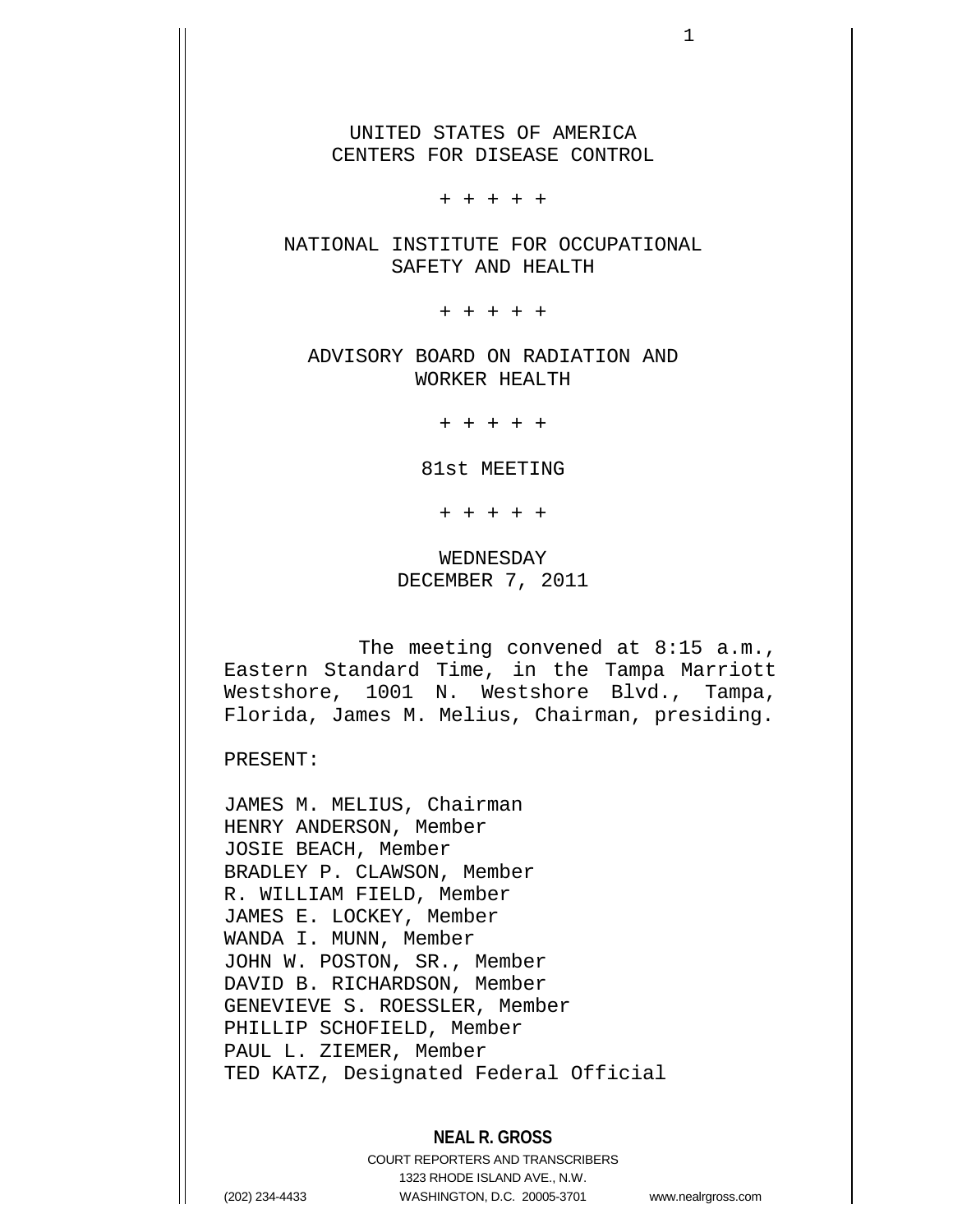REGISTERED AND/OR PUBLIC COMMENT PARTICIPANTS

ADAMS, NANCY, NIOSH Contractor AL-NABULSI, ISAF, DOE ANDERSON, DAVID BATT, CHRISTINA, DCAS BOSSARD, ROBERT BUCHANAN, RON, SC&A\* BURGOS, ZAIDA, NIOSH CLAPP, PAT COLLINS, CARSONCOPE, DORIS\* CURRINGTON, HERBERT DARNELL, PETE, DCAS ENSOR, DORIS FITZGERALD, JOE, SC&A FRISCO, DAVID FRISCO, PATRICIA GIRARDO, MARY\* GLEASON, ANNE GRAYSON, Lois HAND, DONNA HILL, ROBERT HINNEFELD, STU, DCAS KOTSCH, JEFF, DOL LEWIS, GREG, DOE LIN, JENNY, HHS MAKHIJANI, ARJUN, SC&A MAURO, JOHN, SC&A MCFEE, MATT, ORAU TEAM MILLER, CHERIE MILLER, JOSH NETON, JIM, DCAS OSEFF, SEDELL PRESLEY, LOUISE\* RICHARDS, HOBERT RICHARDS, ROLAND RINGEN, KNUT ROLFES, MARK, DCAS ROWE, GORDON\* RUTHERFORD, LAVON, DCAS SHERK, RUSSELL SMITH, STEVE STIVER, JOHN, SC&A SUNDERBRUCH, BILL

## **NEAL R. GROSS**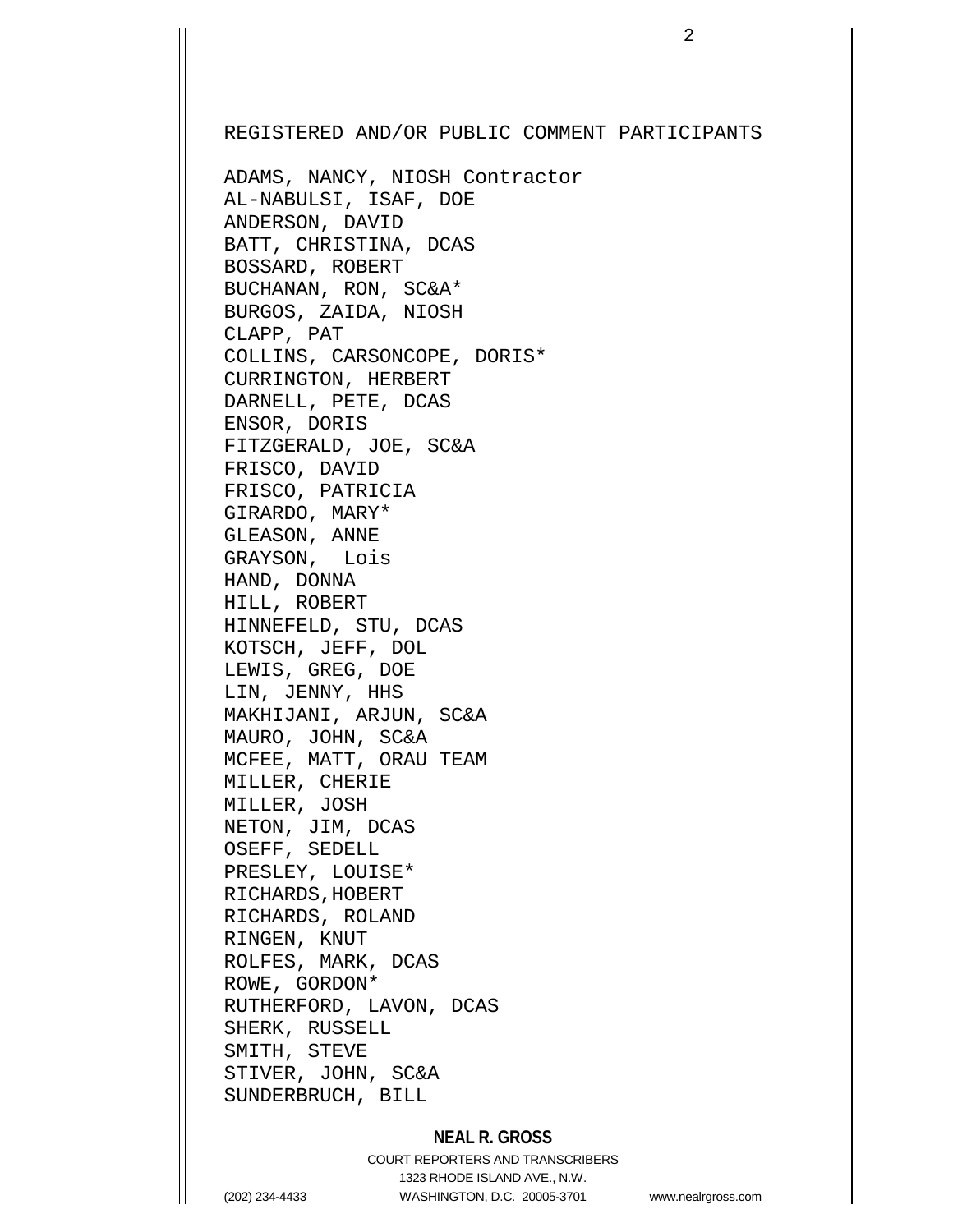TRICHENOR, DUDLEY TRIPLETT, TINA\* TURNER, PAT VAUGHN, DAVID WOOD, ELIZABETH

\*Participating via telephone

# **NEAL R. GROSS**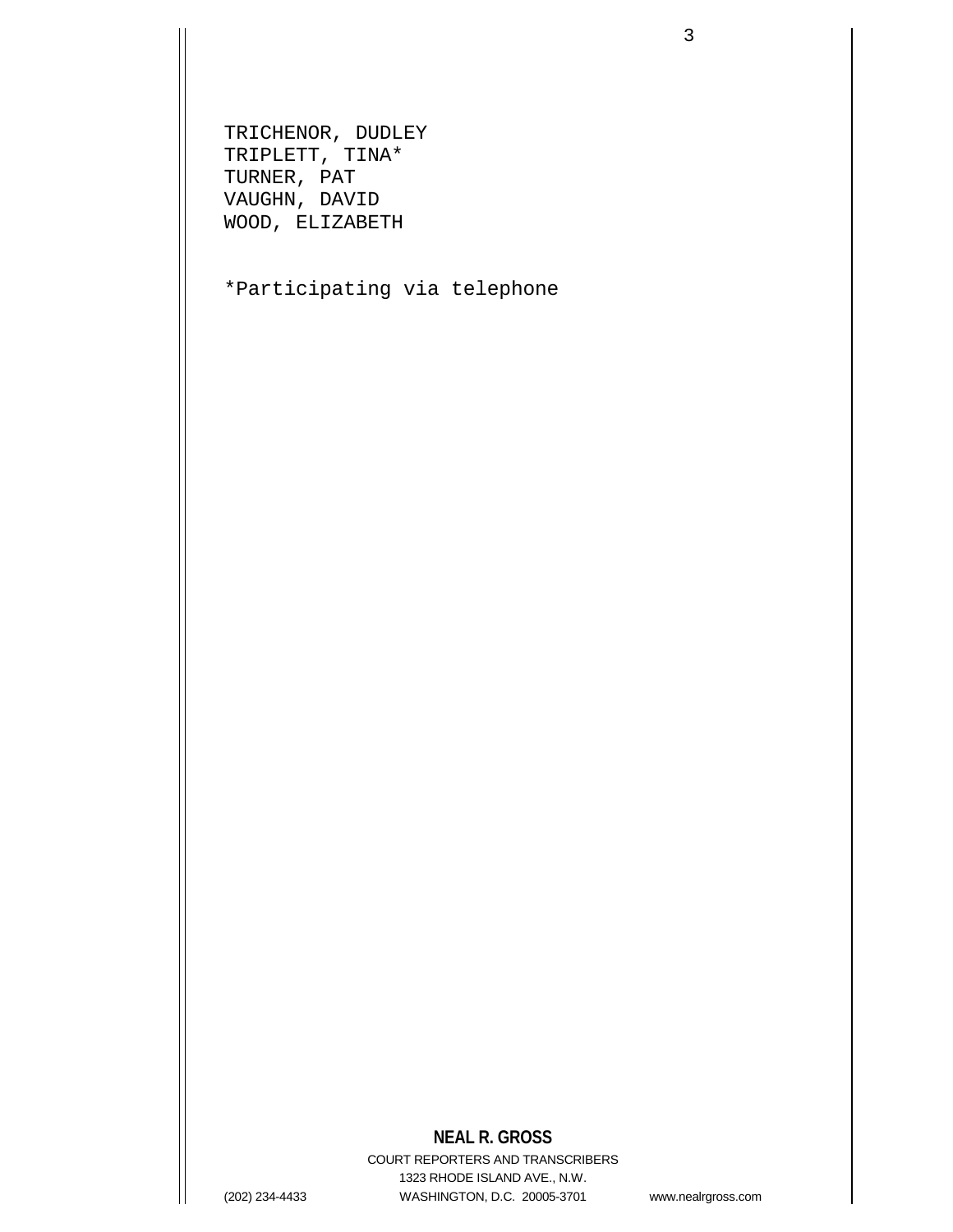C-O-N-T-E-N-T-S

4

| Welcome<br>Dr. James Melius, Chair                                                               | 5   |
|--------------------------------------------------------------------------------------------------|-----|
|                                                                                                  |     |
| In Honor of Robert W. Presley (1944-2011)                                                        | 9   |
| NIOSH Program Update<br>Mr. Stuart Hinnefeld, NIOSH                                              | 18  |
| DOL Program Update<br>Mr. Jeff Kotsch, DOL                                                       | 30  |
| DOE Program Update<br>Mr. Greg Lewis, DOE                                                        | 38  |
| Work Group Updates                                                                               | 62  |
| SEC Petition Status Update<br>Mr. LaVon Rutherford, NIOSH                                        | 78  |
| Review of Public Comments from May Meeting                                                       | 100 |
| Hooker Electrochemical SEC Petition<br>Dr. Henry Anderson, WG Chair<br>Petitioner                | 112 |
| Roll Call Vote                                                                                   | 166 |
| NIOSH 10-Year Review Implementation<br>Mr. Stuart Hinnefeld, NIOSH                               | 168 |
| Weldon Spring SEC Petition<br>Mr. John Mauro<br>Petitioner                                       | 205 |
| Pinellas Plant Site Profile Update<br>Mr. Peter Darnell, NIOSH<br>Mr. Philip Schofield, WG Chair | 252 |
| Public Comment                                                                                   | 276 |
| Adjournment                                                                                      | 334 |
| <b>NEAL R. GROSS</b>                                                                             |     |
| <b>COURT REPORTERS AND TRANSCRIBERS</b><br>1323 RHODE ISLAND AVE., N.W.                          |     |

(202) 234-4433 WASHINGTON, D.C. 20005-3701 www.nealrgross.com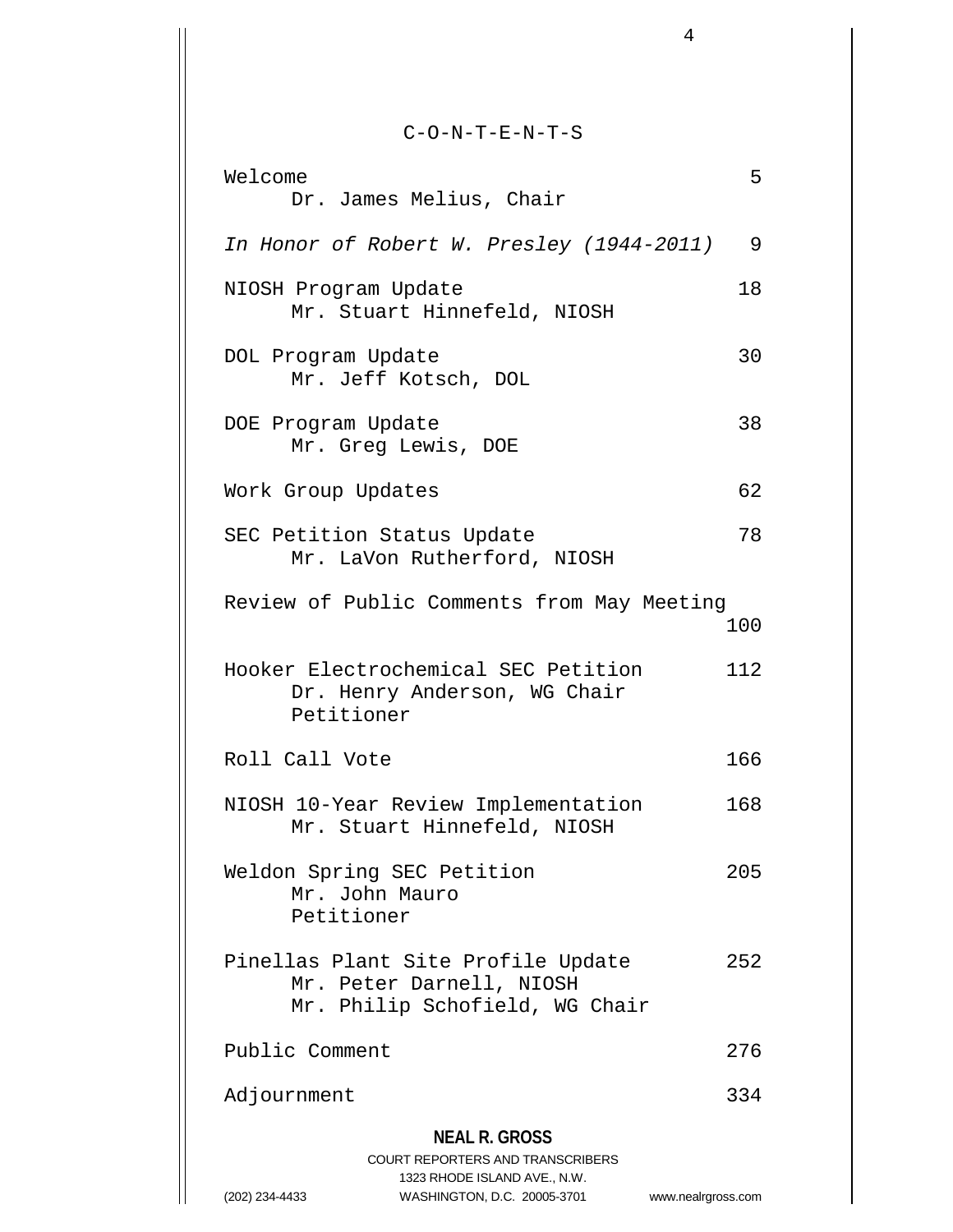1 P-R-O-C-E-E-D-I-N-G-S 2  $\parallel$  8:33 a.m. 3 | CHAIRMAN MELIUS: Welcome, 4 everybody, to whatever this meeting, 81, the 5 | 81st meeting, okay, of this Advisory Board. We  $6 \parallel$  have a few Members that are delayed and will  $7 \parallel$  be in, I believe, later today. But the 8 || important ones are here, right? So welcome. 9 Let me turn it over to Ted who will explain 10 and get things started, some of the 11 | housekeeping issues. 12 MR. KATZ: Thank you, Jim. So a 13 warm welcome, everyone in the room and on the 14 line. Advisory Board on Radiation Worker 15 Health. I just extend my welcome as well from 16 Secretary Sebelius and from Dr. Howard, 17 director of NIOSH. For folks on the phone the 18 presentations that you'll hear today and 19 tomorrow should all be on the NIOSH website 20 under the Board section so you can follow  $21$  along as people talk with the slides, if you 22 || qo to the website. You can download those or

> **NEAL R. GROSS** COURT REPORTERS AND TRANSCRIBERS 1323 RHODE ISLAND AVE., N.W.

(202) 234-4433 WASHINGTON, D.C. 20005-3701 www.nealrgross.com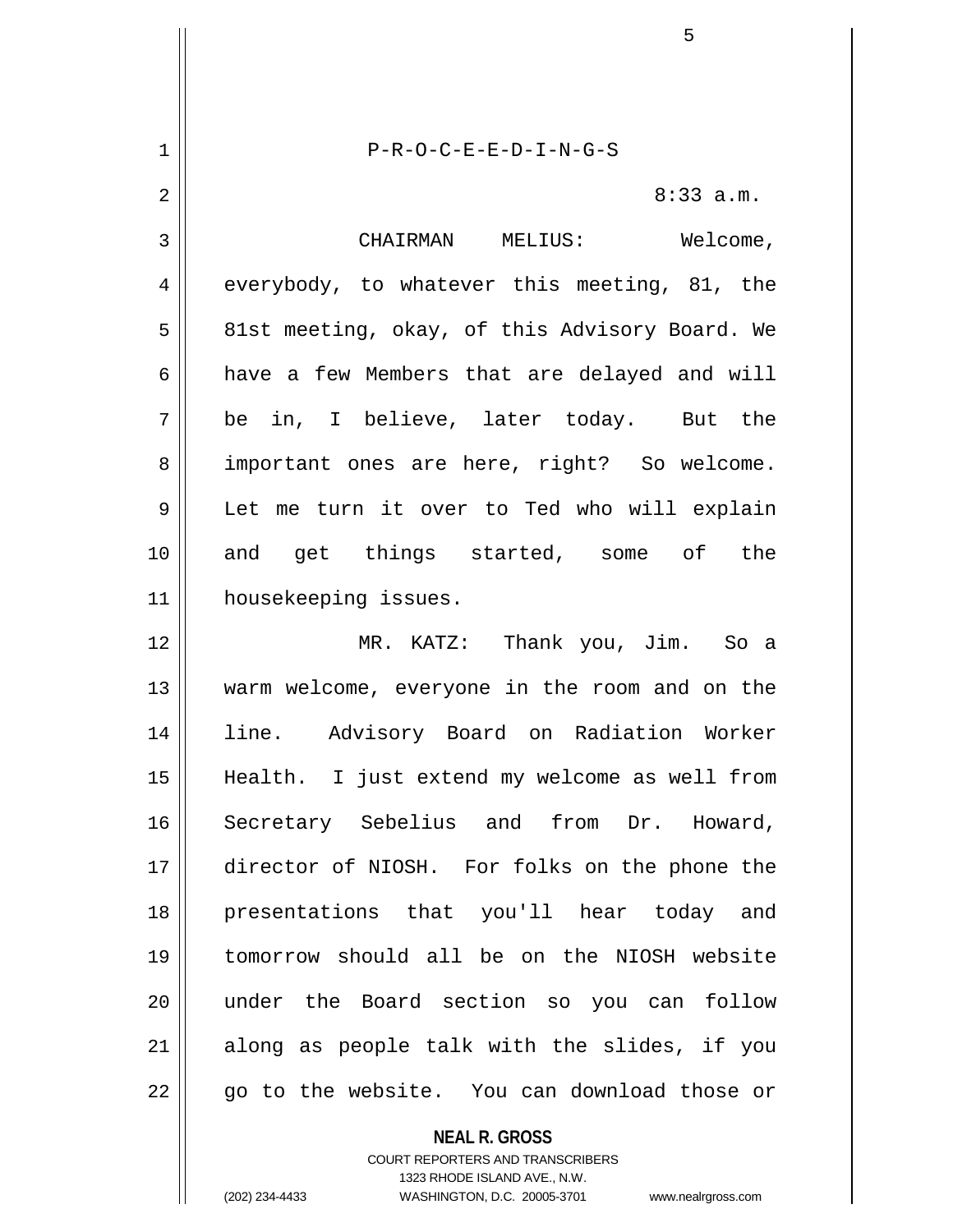1 | view them online, whichever.

| $\overline{2}$ | We have a public comment session,              |
|----------------|------------------------------------------------|
| 3              | we have one public comment session in this     |
| 4              | meeting since it's only a two-day meeting and  |
| 5              | that's this evening beginning at 5, from 5 to  |
| 6              | 6:30 or whenever it ends if it ends earlier.   |
| 7              | So try to come to the front end of that if you |
| 8              | can.                                           |
| 9              | Let me just ask, for folks on the              |
| 10             | line, when you're listening to this call       |
| 11             | except when you are addressing the group, for  |
| 12             | example during the public comment session or   |
| 13             | if you're a petitioner during your petition    |
| 14             | session, please mute your phone. If your       |
| 15             | phone doesn't have a mute button just press    |
| 16             | $*6$<br>*6, that'll mute your phone, and press |
| 17             | again to take your phone off of mute. And      |
| 18             | please don't leave the call on hold at any     |
| 19             | point, but hang up and dial back in because    |
| 20             | putting the call on hold will destroy the      |
| 21             | audio for everyone else on the call.           |
| 22             | Let me just for the record<br>note             |

**NEAL R. GROSS** COURT REPORTERS AND TRANSCRIBERS 1323 RHODE ISLAND AVE., N.W.

(202) 234-4433 WASHINGTON, D.C. 20005-3701 www.nealrgross.com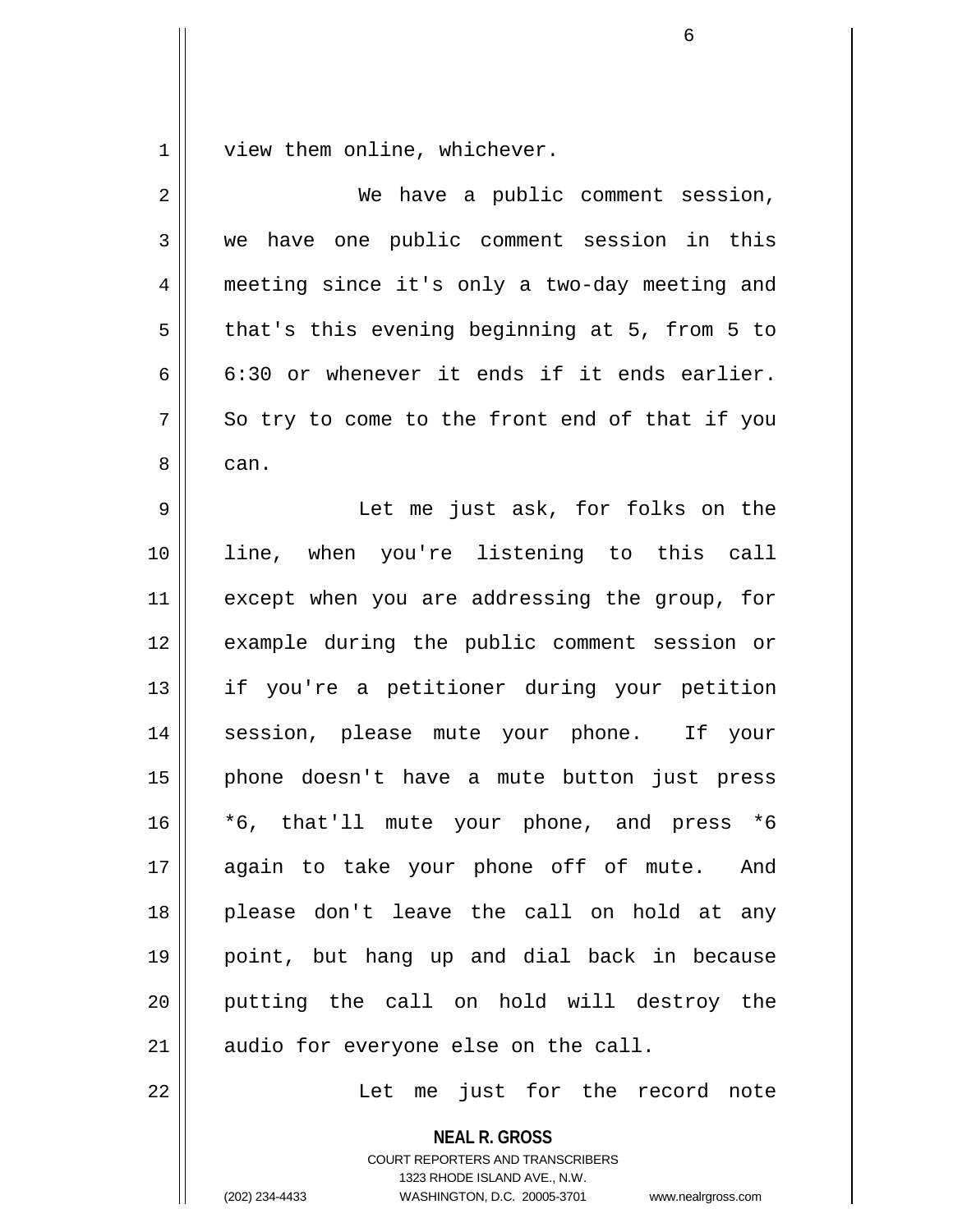**NEAL R. GROSS** COURT REPORTERS AND TRANSCRIBERS 1323 RHODE ISLAND AVE., N.W. (202) 234-4433 WASHINGTON, D.C. 20005-3701 www.nealrgross.com 1 Member attendance. We have all Members but 2 Dr. Anderson, Richardson, Field, Lemen and 3 Griffon, and they're all expected early this 4 | afternoon. 5 And the last point, everyone in  $6 \parallel$  speaking today, please speak close to the mics  $7 \parallel$  so that they have good audio. Oh, Mike 8 Gibson. I left a Board Member out, Mike 9 Gibson is also absent. No, Mike Gibson is on 10 by phone. 11 CHAIRMAN MELIUS: That's why I was  $12$ 13 || MR. KATZ: Sorry. Thank you. 14 Mike, can you -- are you on the line right 15 now? Is that correct? Mr. Gibson? You might 16 be on mute. Okay, well I don't hear him right  $17 \parallel \quad$  now. 18 CHAIRMAN MELIUS: We're expecting 19 him to join us at least later. 20 || MR. KATZ: Right. 21 CHAIRMAN MELIUS: Okay. Thank 22 || you, Ted, for that. As we, at least the Board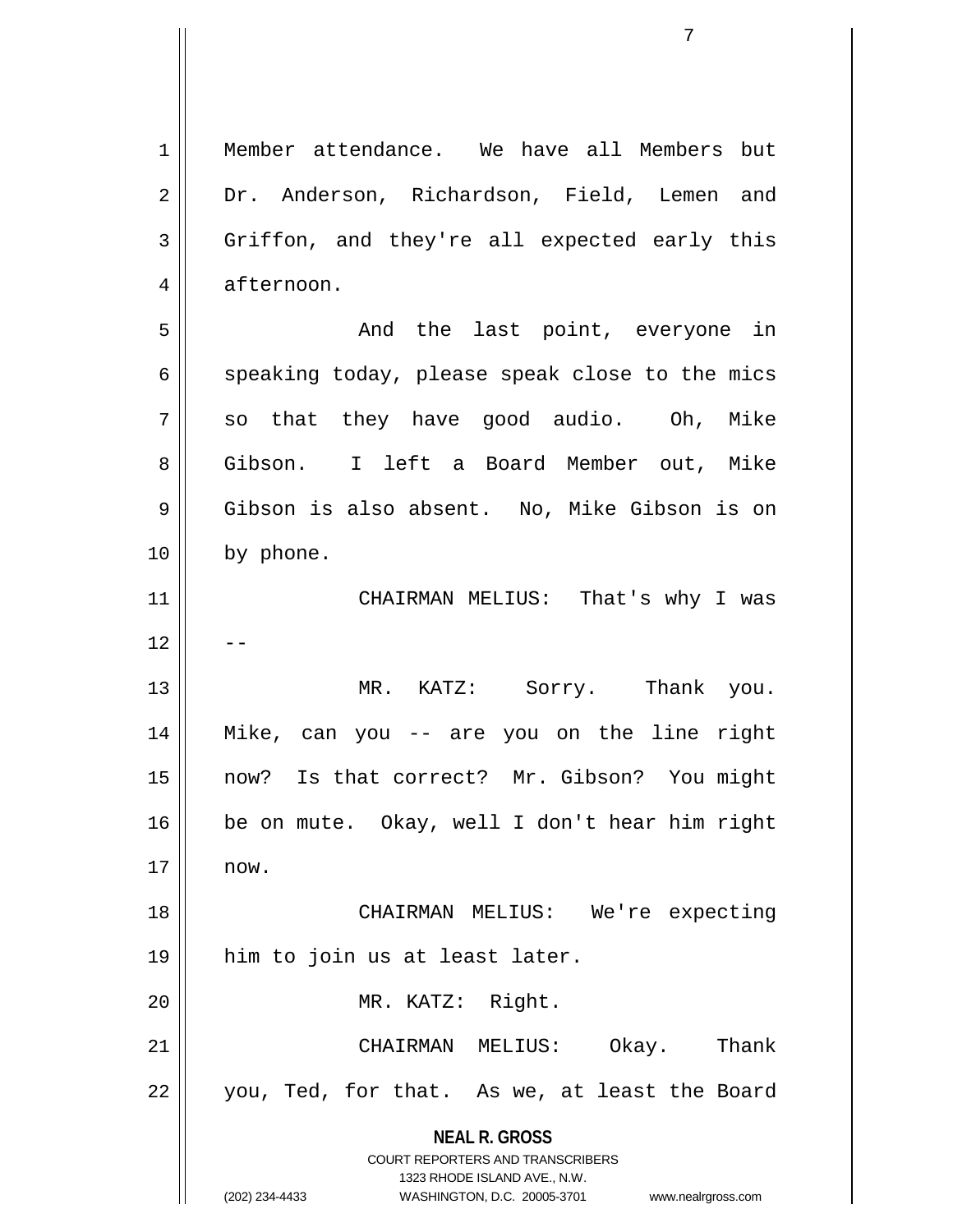1 Members and I think many of the people in the 2 | audience know after our last in-person Board 3 Meeting out in the state of Washington one of 4 | our really key Board Members, someone who had  $5 \parallel$  been with the Board from the start, with many  $6 \parallel$  of us, unfortunately had become ill and died 7 quite suddenly. It's a major loss for us, 8 Someone that we had worked with over many 9 years and contributed so much to the work of 10 || the Board. So I thought we should take a few 11 || minutes here this morning to, out of respect, 12 to honor Robert Presley for his work on the 13 || Board and for his long career working at the 14 || Department of Energy. 15 We worked, in the time period

16 after Bob became ill, to honor him of his work 17 and one of the things that we did obtain was 18 || letters from both Secretary Sebelius and from 19 President Obama to him, so I'm going to ask 20 || Ted to read those letters.

21 MR. KATZ: Dear Mr. Presley, I'm 22 || very sorry to learn about your illness.

> **NEAL R. GROSS** COURT REPORTERS AND TRANSCRIBERS 1323 RHODE ISLAND AVE., N.W. (202) 234-4433 WASHINGTON, D.C. 20005-3701 www.nealrgross.com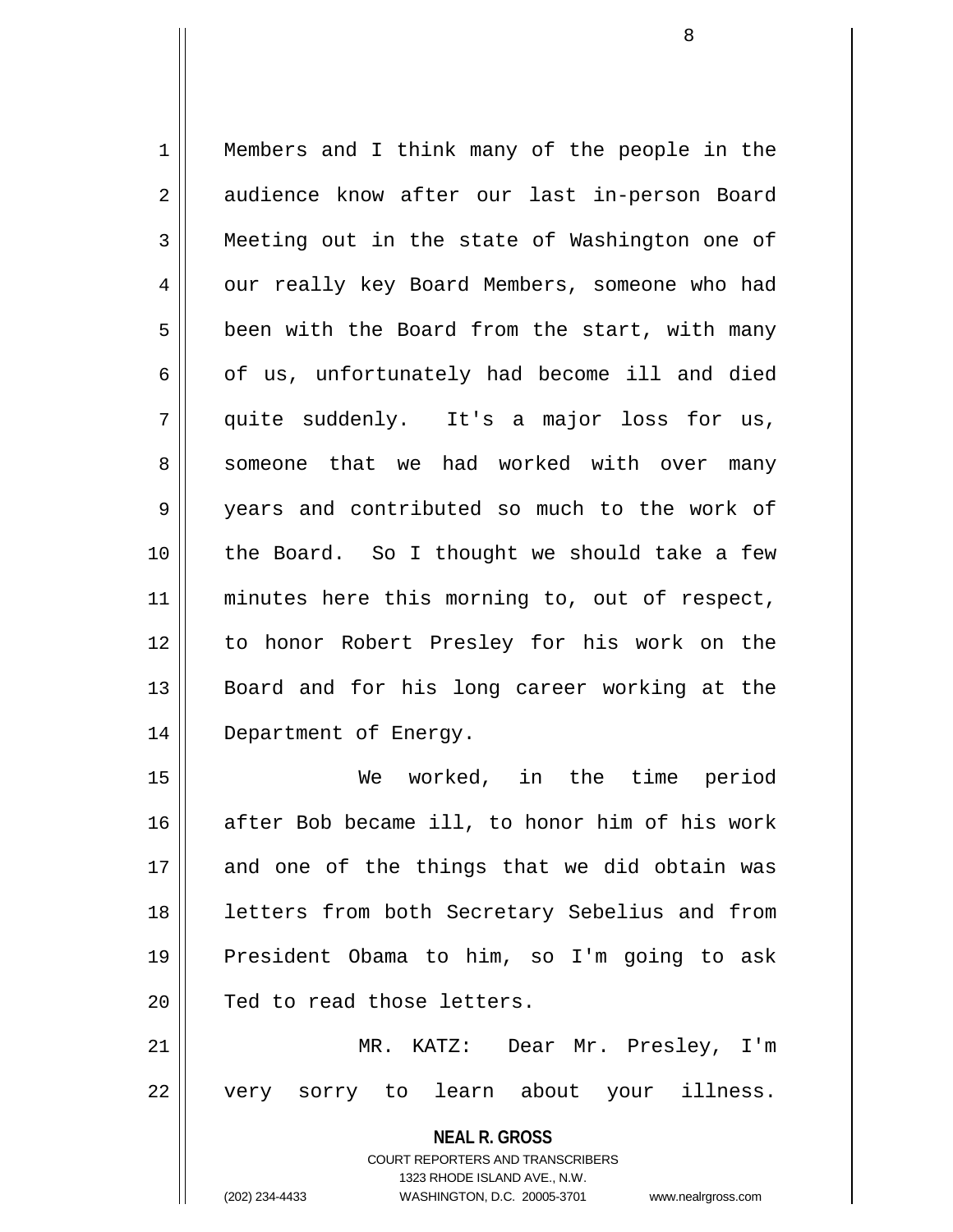1 | You've been a prized Member of the Advisory 2 Board of Radiation and Worker Health since its 3 | inception in 2001. Your broad expertise in 4 || nuclear weapons operations, your integrity in 5 || applying considered judgment to the decisions 6 || of the Board and your compassion have 7 contributed greatly to the Board's outstanding 8 Tecord of service to the National Institute 9 for Occupational Safety and Health's Dose 10 Reconstruction Program, to the Department of 11 Health and Human Services and to the many 12 || thousands of nuclear weapons workers that we 13 || serve under the Energy Employees Occupational 14 || Illness Compensation Act.

15 Your many decades of service to 16  $\parallel$  this nation as a nuclear weapons worker at Y-17 12 equally deserve our honor. I, together 18 || with the director of NIOSH and many others in 19 this department and at NIOSH, salute you and  $20$  convey our appreciation and sympathy to you, 21 || your wife Louise and your family. Sincerely, 22 || Kathleen Sebelius.

#### **NEAL R. GROSS**

COURT REPORTERS AND TRANSCRIBERS 1323 RHODE ISLAND AVE., N.W. (202) 234-4433 WASHINGTON, D.C. 20005-3701 www.nealrgross.com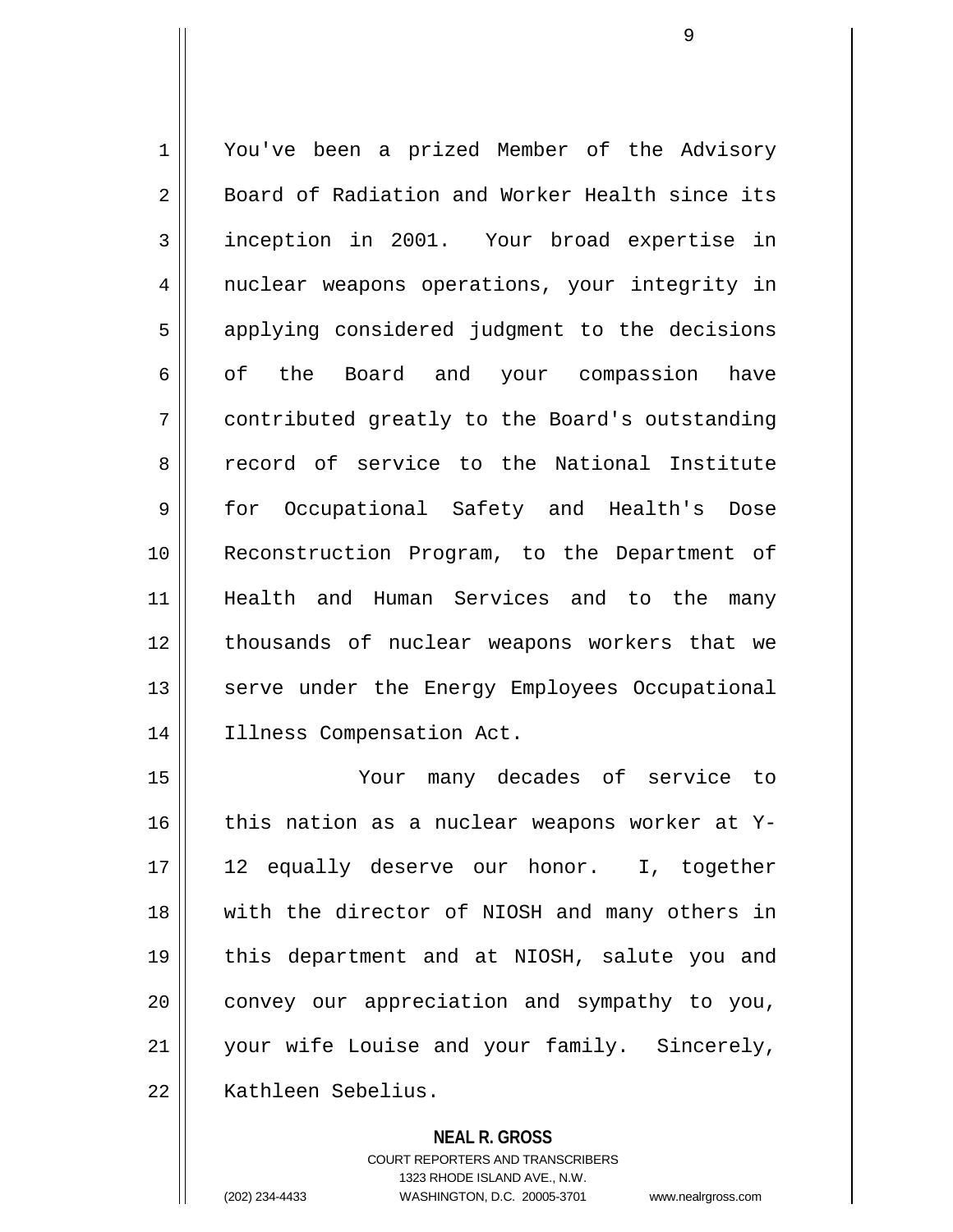**NEAL R. GROSS** COURT REPORTERS AND TRANSCRIBERS 1 Dear Robert, I recently learned of  $2 \parallel$  the challenges you're facing and I want you to  $3 \parallel$  know how much I admire your strength. My 4 || thoughts are with you during this difficult 5 time. Your hard work and dedication have  $6$  helped protect the health and safety of the 7 American people and I'm grateful for your 8 | commitment to our nation. 9 In the days ahead I hope you draw 10 inspiration from the principles that guide you 11 || and find comfort in the support of friends and 12 || loved ones. Please know Michelle and I will 13 || keep you in our prayers. Sincerely, Barack 14 Obama. 15 || The Mode these letters, they received 16 these in Bob's last week among a flood of 17 letters from all over the country from 18 || colleagues who had worked with him all over 19 | the weapons complex. 20 || CHAIRMAN MELIUS: Thank you, Ted. 21 || Also, I asked Paul Ziemer who knew Bob well if  $22$  | he wanted to say few words also.

1323 RHODE ISLAND AVE., N.W.

(202) 234-4433 WASHINGTON, D.C. 20005-3701 www.nealrgross.com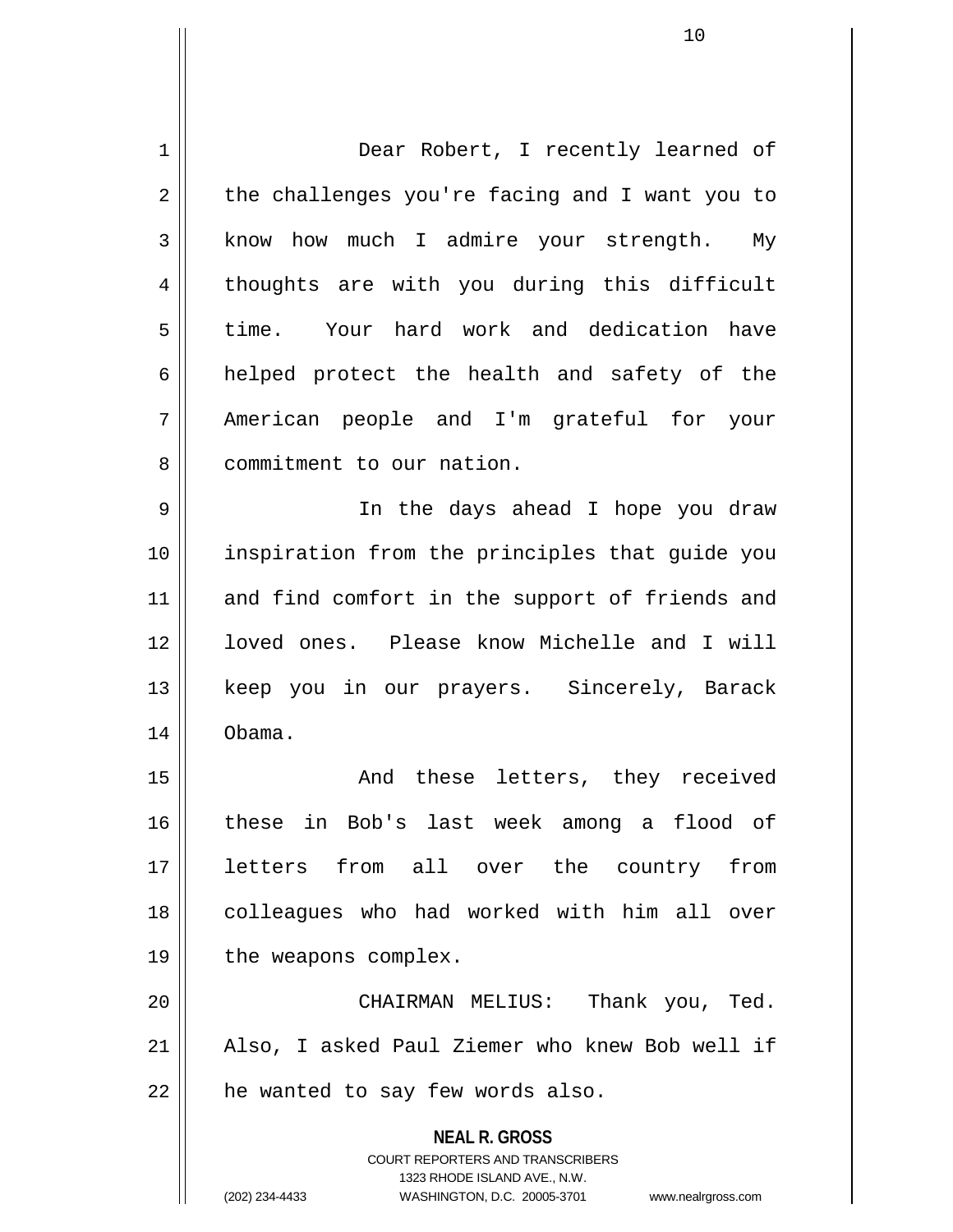1 | MEMBER ZIEMER: My few words here 2 || today cannot begin to capture the impact of  $3 \parallel$  the life of a man such as Bob Presley, but 4 perhaps it will help us to remember some of  $5 \parallel$  those things that made him a special person. 6 First, I do want to greet Louise  $7 \parallel$  Presley who I believe is still on the line, 8 and Louise, we send you our love and want you 9 to know that you continue to be in our 10 || thoughts and prayers. 11 || The Advisory Board lost a valued 12 Member and friend with the death of Robert Bob 13 Winton Presley who passed away on September 14 || 21st, 2011, at his home after a brief illness 15 with cancer. Bob was born in Cookeville, 16 Tennessee. He was the son of Charles and 17 Charlie Presley. In addition to his mother 18 who survives, Bob is survived by his wife 19 Louise of almost 47 years, Louise Stoddard 20 || Presley, by his daughter Brooke Presley Ownby 21 and her husband Kevin, a granddaughter Kendall

22 Morgan Ownby and a grandson due this month to

**NEAL R. GROSS**

COURT REPORTERS AND TRANSCRIBERS 1323 RHODE ISLAND AVE., N.W. (202) 234-4433 WASHINGTON, D.C. 20005-3701 www.nealrgross.com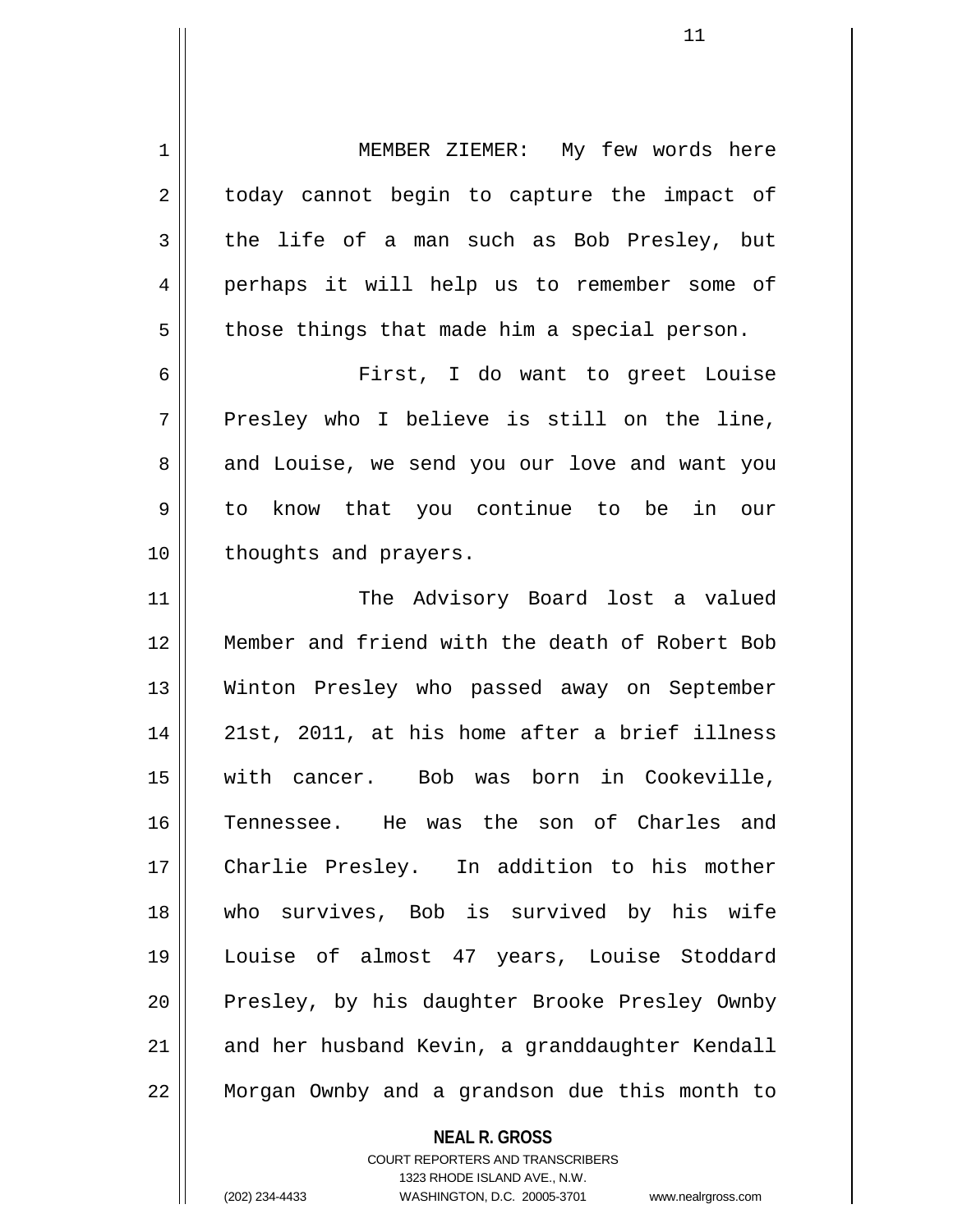1 Brooke and Kevin.

| $\overline{2}$ | Louise is known to most of our                 |
|----------------|------------------------------------------------|
| 3              | Board Members and accompanied Bob to many of   |
| $\overline{4}$ | our meetings. She was an avid photographer     |
| 5              | and really became the unofficial photographer  |
| 6              | for this Board, providing many of us with      |
| 7              | personal candid shots from Board Meetings as   |
| 8              | well as the Board portrait on our website.     |
| 9              | Bob's parents moved from Algood,               |
| 10             | Tennessee, to the Oak Ridge area when Bob was  |
| 11             | just six weeks old so his father could work on |
| 12             | the Manhattan Project at the K-25 plant. A     |
| 13             | special note is that his family's first rental |
| 14             | home in Oak Ridge was a two-bedroom flattop    |
| 15             | house located at 68 Outer Drive, and it's this |
| 16             | very house that was recently donated by Dr.    |
| 17             | Kenneth and Isabelle Fitzpatrick-Smith to the  |
| 18             | American Museum of Science and Energy in Oak   |
| 19             | Ridge to be reconstructed on the<br>museum     |
| 20             | grounds as a symbol of Oak Ridge's history     |
| 21             | during the Manhattan Project in time for the   |
| 22             | 60th anniversary of the museum and the gate-   |

**NEAL R. GROSS**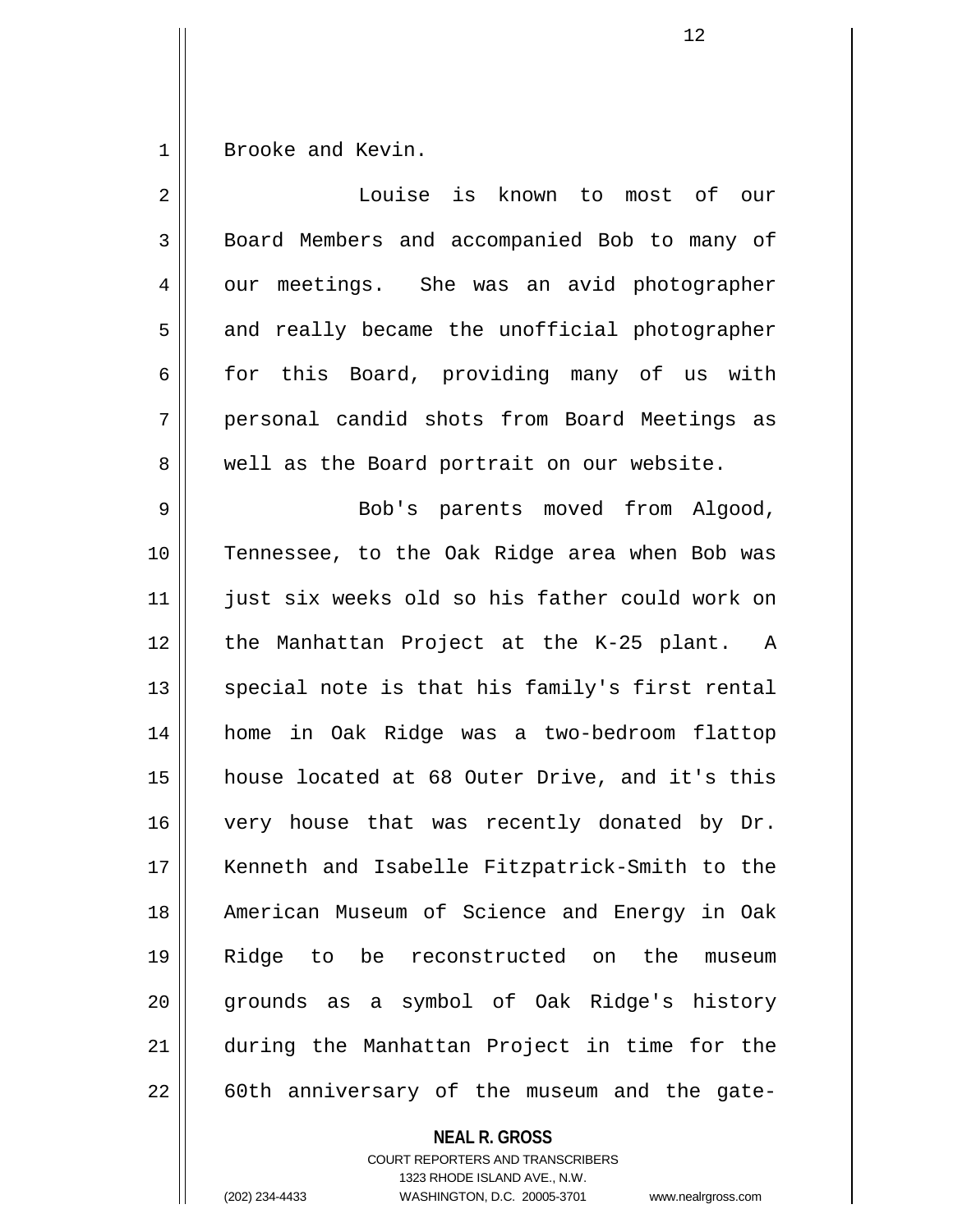1 | opening ceremony in March 2009. Bob loved to  $2 \parallel$  tell anyone who would listen that he and Abe 3 | Lincoln both had their childhood homes placed 4 | in museums.

5 Bob graduated from Oak Ridge High 6 School in 1962, attended Tennessee Technical 7 University and served as a tank driver and 8 || Army cook in the Tennessee Army National 9 Guard. He went to work for Union Carbide 10 nuclear division in the biology division 11 initially as an animal handler and supervisor 12 for Oak Ridge National Lab at Y-12. He then  $13$  || transferred to the Y-12 plant as a materials 14 dispatcher and held successive jobs in the 15 product engineering division while working on 16 weapons production. He also worked with the 17 Lawrence Livermore Lab, Los Alamos National 18 Lab and Pantex facility in Texas as well as 19 || the Nevada Test Site.

20 In his later years of employment 21 at Y-12 under DOE contractors Lockheed Martin  $22$  || and BWXT Y-12 he was involved as a protocol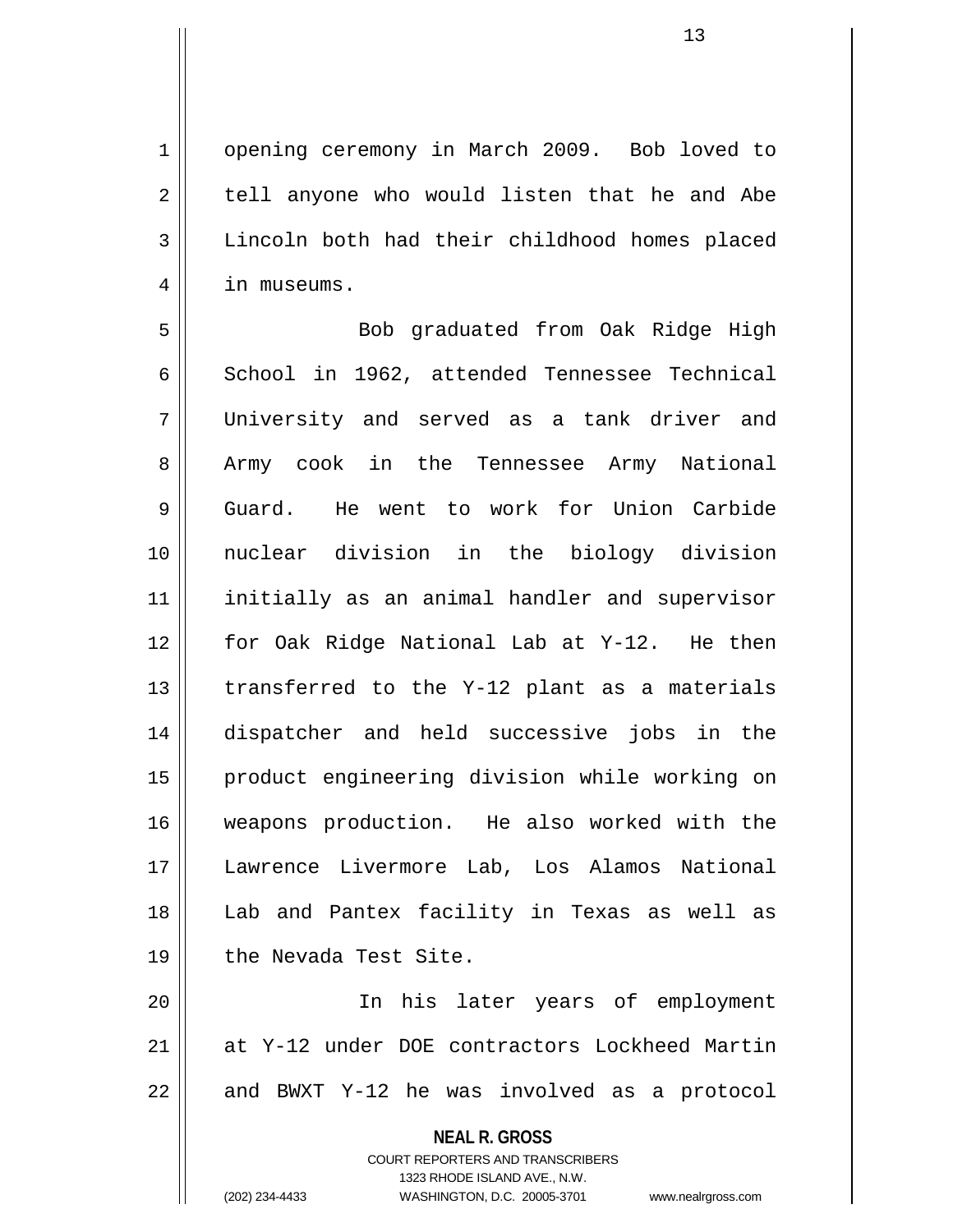1 | officer for tours at all of Oak Ridge's 2 || qovernment facilities for Tennessee's elected  $3 \parallel$  officials, U.S. military officials and U.S. 4 | cabinet members such as Secretaries of Energy.  $5 \parallel$  Bob retired from Y-12 in 2002 after 36 years 6 of service and since retirement has held 7 consulting jobs with Pro2Serve until 2008 and  $8 \parallel$  at the time of his death was employed by MS 9 || Technology, Incorporated.

10 Outside of work activities, Bob 11 became a community volunteer. He joined the 12 Oak Ridge Jaycees and helped with the very 13 || first Special Olympics at Oak Ridge. He was 14 also actively involved in the Tennessee 15 Jaycees where he served as a District 14 16 director, commander of the volunteer corps and 17 || on the Board of directors for Camp Discovery 18 in Gainesboro. He was a Tennessee Jaycees 19 international senator. Bob also became 20 involved in the Anderson County Fair and the 21 Tennessee Association of Fairs and served 22 positions in the East Tennessee and East

> **NEAL R. GROSS** COURT REPORTERS AND TRANSCRIBERS 1323 RHODE ISLAND AVE., N.W. (202) 234-4433 WASHINGTON, D.C. 20005-3701 www.nealrgross.com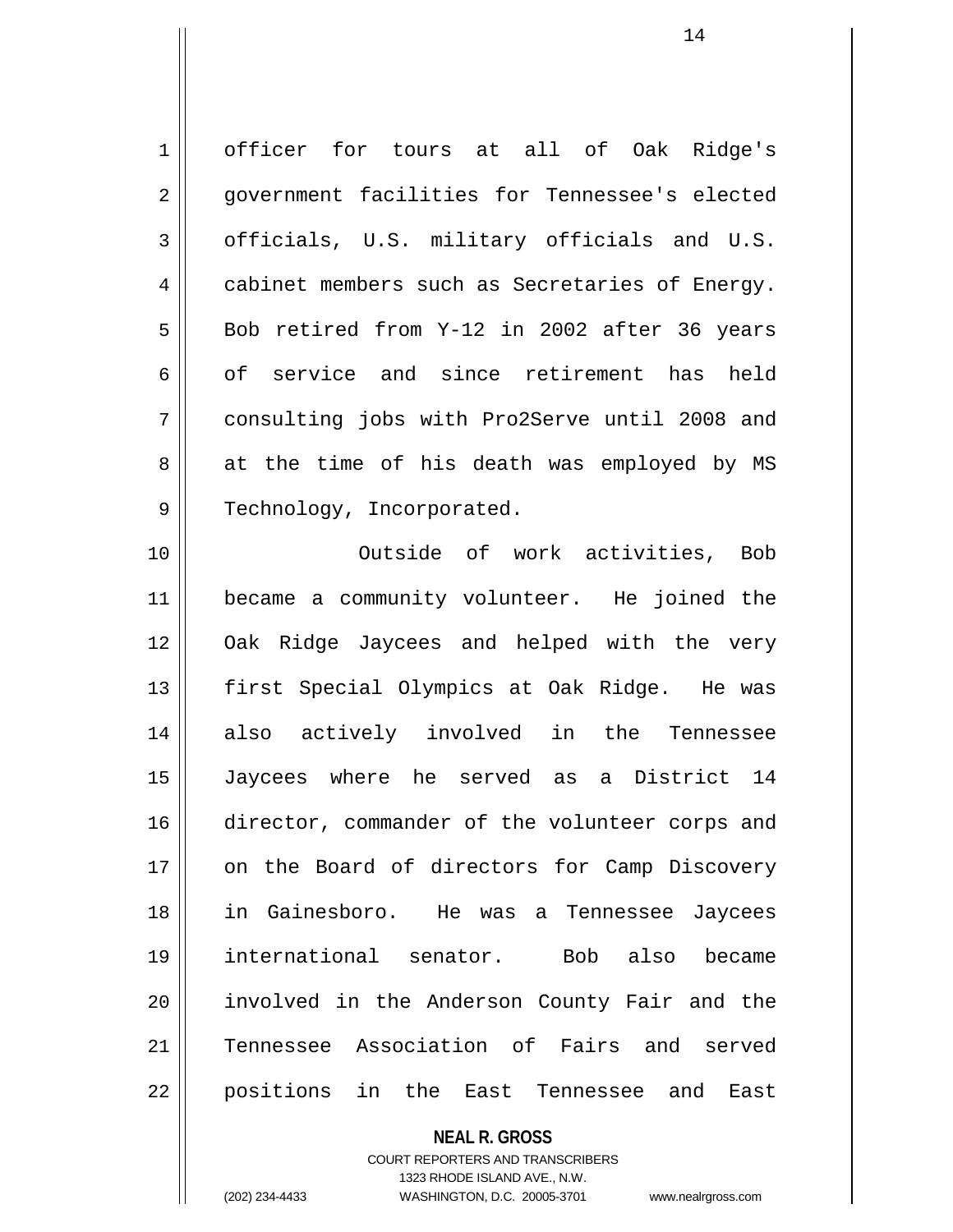1 | Tennessee Fair Group as director and vice 2 || president, and eventually became president of 3 | the Tennessee Association of Fairs in 1992.

15

4 In 1995, Bob assisted Lockheed 5 Martin Energy Systems to help start a program 6 called Help to the Smokies which is an 7 employee volunteer project which he was 8 || involved in rehabilitating picnic areas in the 9 || Great Smoky Mountains National Park, a project 10 which is continuing today. Also since 2004, 11 Bob and Louise volunteered many hours on 12 behalf of the Great Smoky Mountains Heritage 13 | Center in Townsend, Tennessee.

14 Bob's hobbies included spending 15 time with family and friends, competitive 16 barbecue cooking and judging, researching 17 family genealogy, traveling and collecting 18 || antiques. He loved cooking barbecues for his 19 church families at Covenant Presbyterian 20 Church in Oak Ridge and the First United 21 Methodist Church in Sevierville. And some of 22 0 our Board Members will recall the barbecue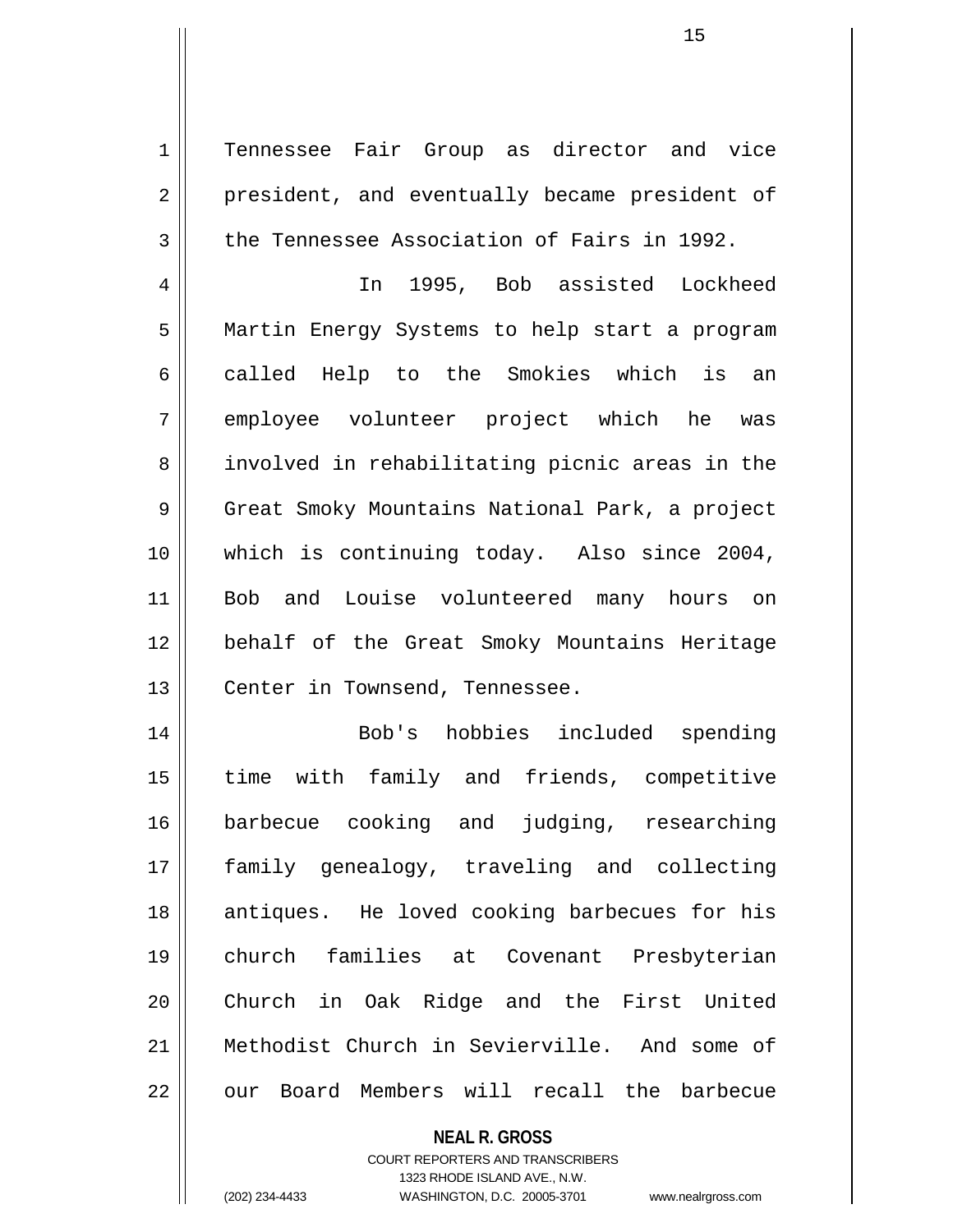1 | that Bob hosted for us at one of our early 2 meetings in Oak Ridge. He also enjoyed 3 visiting and assessing restaurants at all of 4 our locations where this Board met over the 5 || past decade. That ranged from Ted Drewe's 6 Frozen Custard in St. Louis to Lawry's in Las 7 Vegas.

8 Bob was one of the original 9 | appointees to the Advisory Board on Radiation 10 || and Worker Health and over the past 10 years 11 has provided the Board with sound advice and 12 || informed observations based on his many years 13 || of experience in the DOE complex. We will 14 miss his sage input on nuclear matters, his 15 culinary recommendations on restaurant and 16 || food selections and his genial companionship 17 in all our activities. He was a man of 18 integrity and faith. May his life, which was 19 exemplified by love of family, love of country  $20$  and service to others, be an inspiration to  $21$  | all of us. Peace to his memory.

22 CHAIRMAN MELIUS: Thank you, Paul.

**NEAL R. GROSS**

COURT REPORTERS AND TRANSCRIBERS 1323 RHODE ISLAND AVE., N.W. (202) 234-4433 WASHINGTON, D.C. 20005-3701 www.nealrgross.com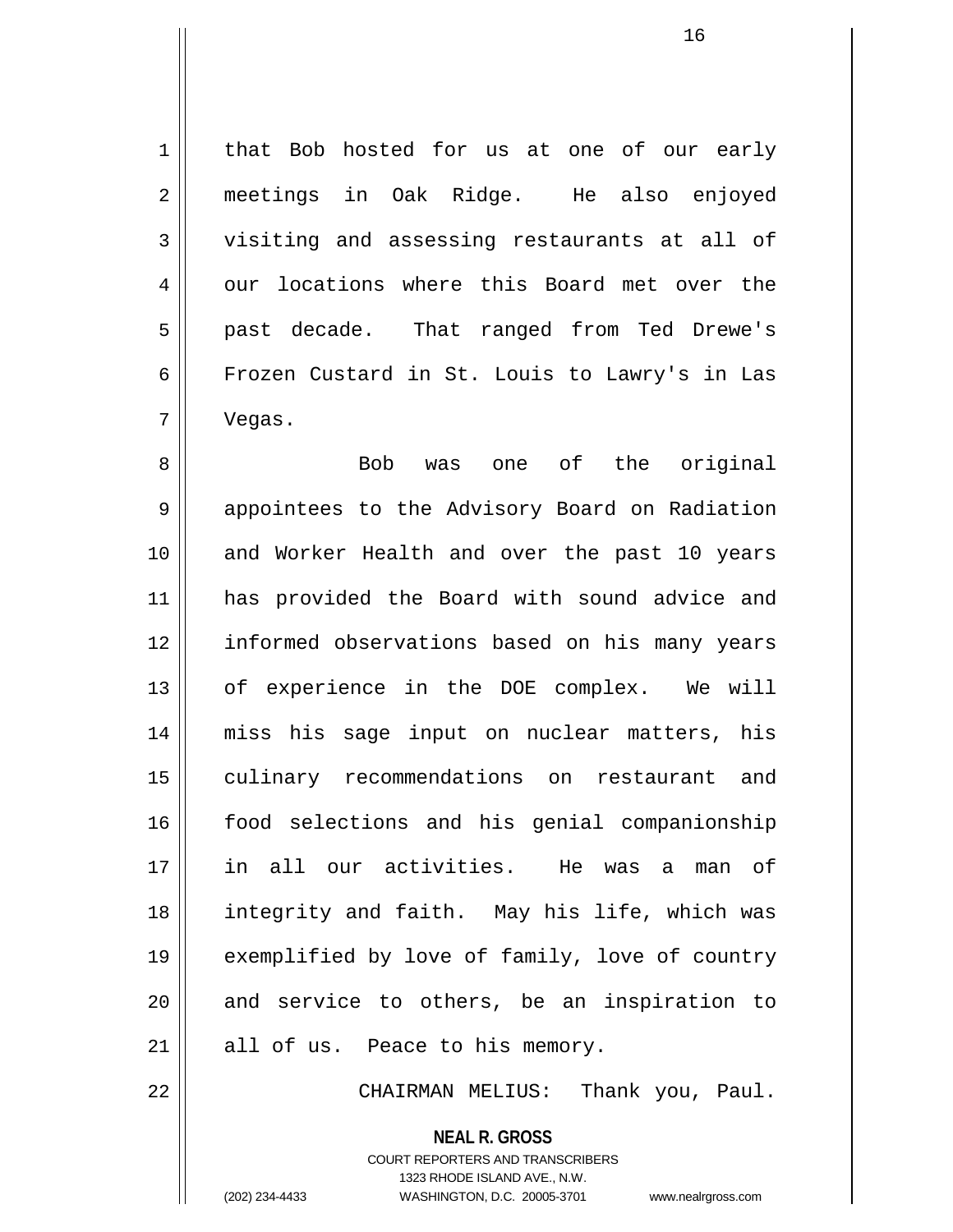| 1  | I just add what also struck me about Bob was             |
|----|----------------------------------------------------------|
| 2  | his great empathy and care for the people that           |
| 3  | worked in the complex. For Bob he really was,            |
| 4  | really cared and really tried to work very               |
| 5  | hard on the work that we do in reviewing                 |
| 6  | claims and petitions and so forth. But it was            |
| 7  | his great respect for the people that he                 |
| 8  | worked with and care for them that always,               |
| 9  | always stood out for me. Can we have a brief             |
| 10 | moment of silence in honor of Bob?                       |
| 11 | (Whereupon, a moment of silence                          |
| 12 | observed in honor of Robert "Bob"<br>was                 |
| 13 | Presley.)                                                |
| 14 | CHAIRMAN MELIUS: Okay, thank you.                        |
| 15 | And I'd also just like to recognize Ted and              |
| 16 | the NIOSH staff for their work during this               |
| 17 | difficult time and their work also to get the            |
| 18 | from the President and from<br>the<br>letters            |
| 19 | Secretary. There's certainly other people in             |
| 20 | the department that worked on that. It's not             |
| 21 | always easy given how busy things are in                 |
| 22 | Washington and so forth. So I thank Ted for              |
|    | <b>NEAL R. GROSS</b><br>COURT REPORTERS AND TRANSCRIBERS |

1323 RHODE ISLAND AVE., N.W.

 $\prod$ 

(202) 234-4433 WASHINGTON, D.C. 20005-3701 www.nealrgross.com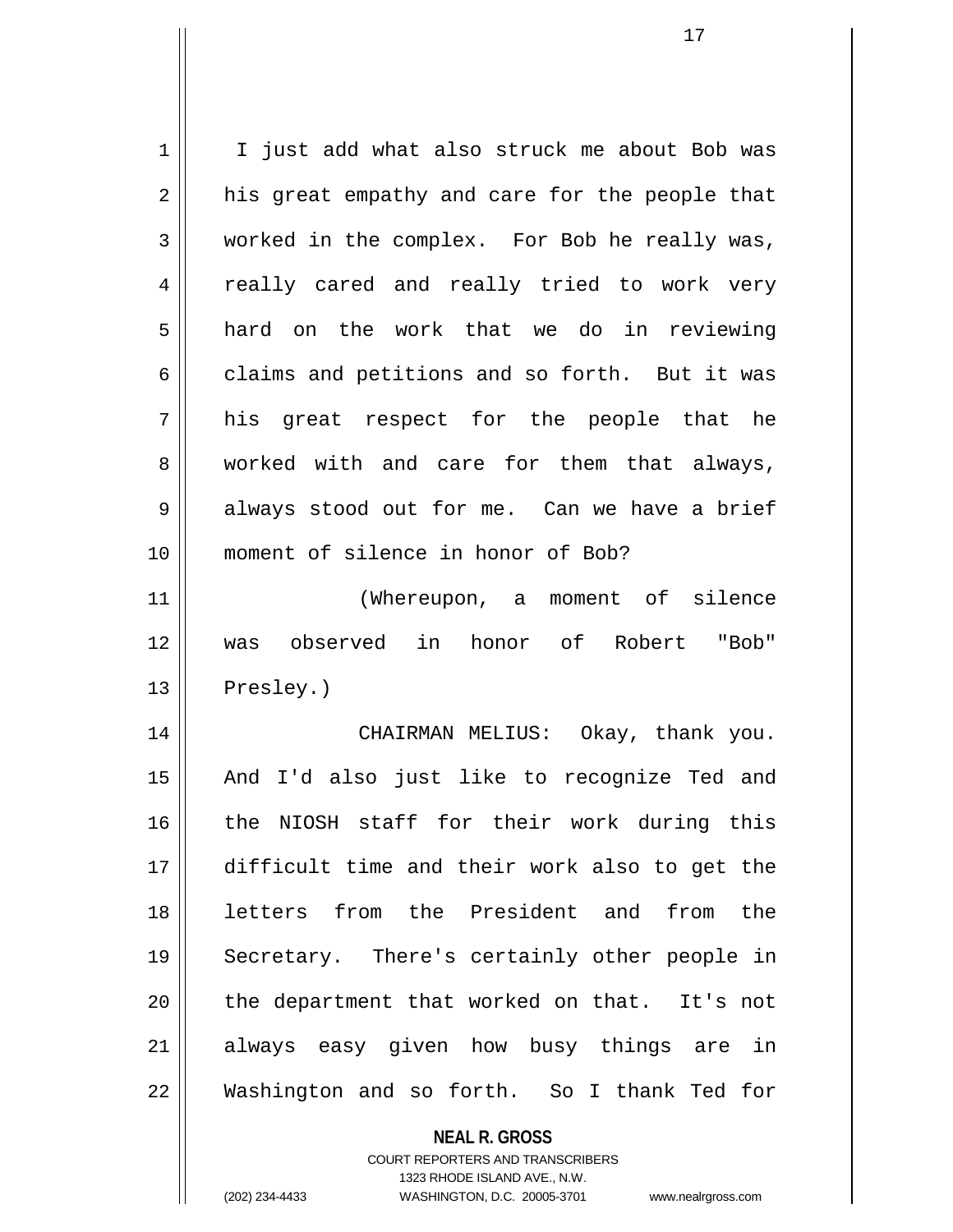**NEAL R. GROSS** COURT REPORTERS AND TRANSCRIBERS 1323 RHODE ISLAND AVE., N.W. 1 | that and for the other work you did. And 2 certainly I think we know we'll all miss Bob  $3 \parallel$  and all miss seeing him at these meetings. I 4 can't recall him missing more than one or two 5 | meetings over that whole time period. 6 We'll go on with our program now.  $7 \parallel$  Stu, you've got a tough act to follow here but 8 || Stu Hinnefeld will give us an update on the 9 || NIOSH program. 10 MR. HINNEFELD: Okay. I did pull 11 my slide presentation up here but -- okay. 12 || I'll just restrict my comments to the program 13 || news portion of the presentation for the sake 14 || of brevity, and so if you have any questions 15 about the statistics that are in the remainder  $16$  of the package, and the presentation I think 17 was provided to you, I'll be glad to try to 18 answer questions about any of those 19 statistics. 20 The DCAS staff assignment 21 || information, I mentioned at our last meeting  $22$  | that our DCAS deputy director David Sundin had

(202) 234-4433 WASHINGTON, D.C. 20005-3701 www.nealrgross.com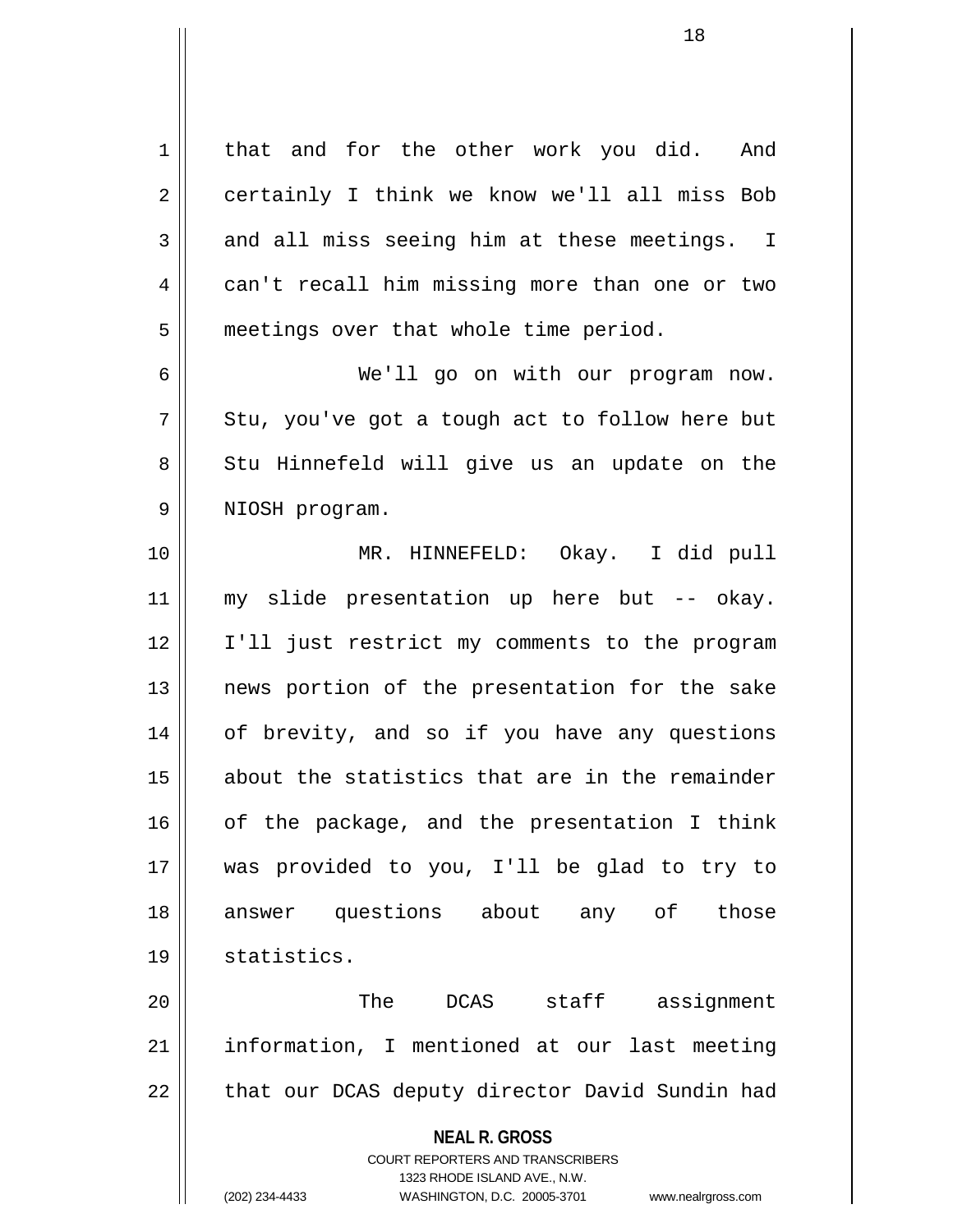1 accepted a 120-day detail assignment at 2 another organization in Cincinnati NIOSH. That  $3 \parallel$  120 days ended at the end of October but it 4 was extended for another 120 days so our 5 situation at DCAS continues the same and for 6 the next 120 days, Dave will not be our deputy 7 director as he's on this detail. And Chris 8 | Ellison will continue to serve as our acting 9 deputy director again on a detail basis while 10 Dave is working across the street. So those 11 of you who may deal with Dave at times will 12 now be more likely to deal with Chris on 13 || whatever issue you're dealing with. 14 || T put the budget on here because 15 there's a lot of interest in of course federal 16 budget and what happens in the discussions. 17 From our viewpoint in Cincinnati the only 18 || thing certain about the federal budget is 19 uncertainty. So I can tell you that right now

21 continuing resolution that lasts through 22 | December 16th. This has sort of been par for

20 Health and Human Services is operating on a

**NEAL R. GROSS** COURT REPORTERS AND TRANSCRIBERS 1323 RHODE ISLAND AVE., N.W. (202) 234-4433 WASHINGTON, D.C. 20005-3701 www.nealrgross.com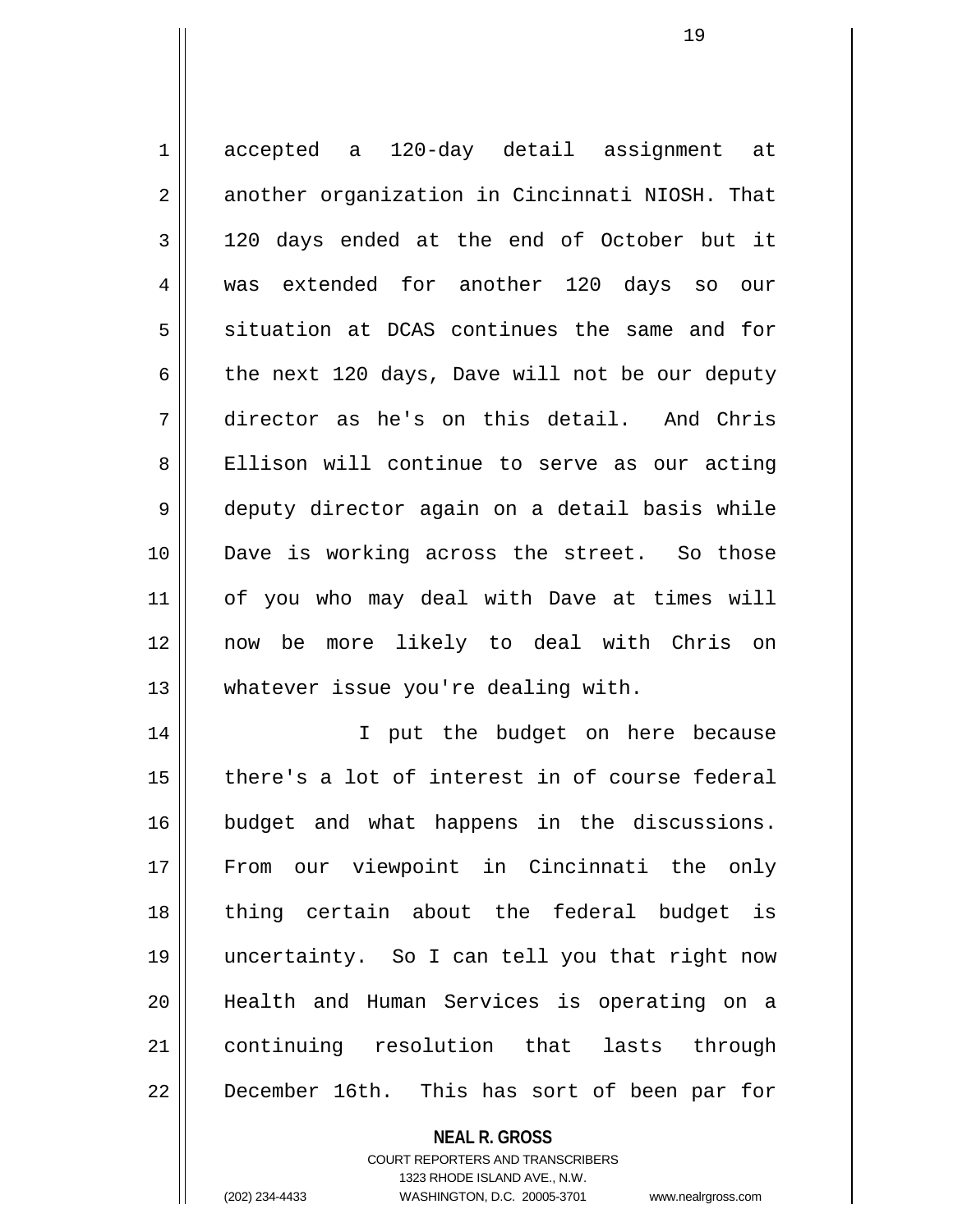1 | the course for the past few years as you 2 always start the year on continuing  $3 \parallel$  resolutions, this is actually the second one 4 we've been on so far this fiscal year, and  $5 \parallel$  then at the eleventh hour something is done to 6  $\parallel$  move the bar down the road a little ways. That 7 || appears to be what will happen here. A 8 continuing resolution typically funds you at  $9 \parallel$  the previous year's level or some, you know, 10 calculation based on that. This continuing 11 || resolution is funded at a very slight decrease 12 from last year, it was like a 1.5 percent 13 || lower spending rate this year than what we 14 were spending on last year's, the expectation 15 || for the continuing resolution. And so there  $16$  are -- so it's not a particular impact. 17 There is concern, I think

18 throughout the administration or throughout 19 all branches of government that funding  $20$  allocations for the year will not be as close 21 as 1.5 percent. It may be a greater  $22 \parallel$  reduction. And so there's a certain amount of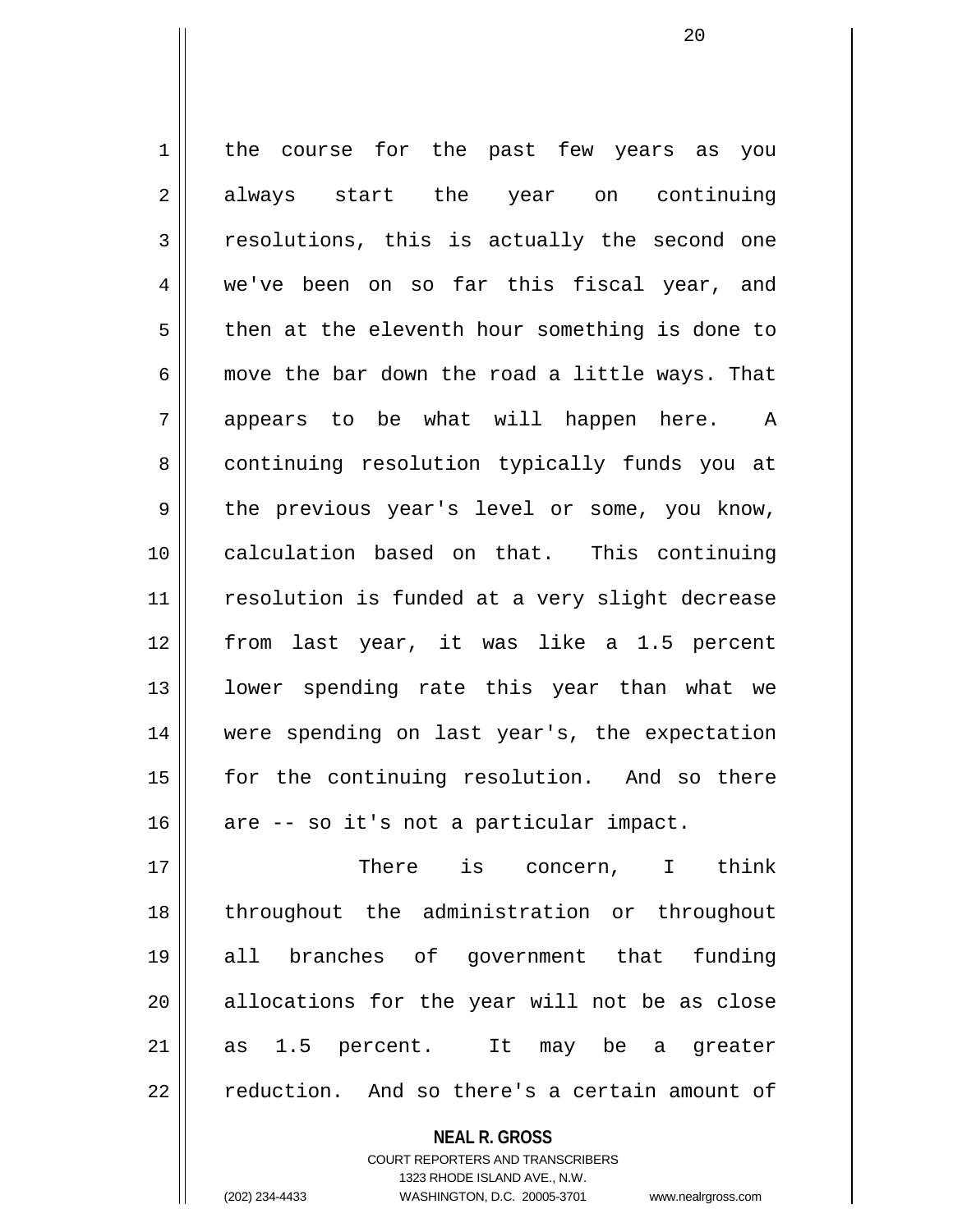1 conservatism in terms of agencies wanting to 2 || go out and spend money. It's not particularly 3 affected our program. There are all sorts of 4 early warning systems about the budget process  $5 \parallel$  that give you a warning about the particular 6 house of Congress or the administration has 7 || eyes on reducing your budget farther. None of 8 those warning signs have flashed a warning for  $9 \parallel$  our program which doesn't do anything -- gives 10 you a little bit of a good feeling but doesn't 11 || really tell you anything definitive. So right 12 now things look fairly steady as far as we can  $13$  | read the tea leaves at this point. 14 There have been -- there is an 15 impact when you fund a series of continuing

16 || resolutions it does impact your contractors to 17 a certain extent because you cannot, for 18 instance, award an entire year funding to a 19 contractor if the contractor's contract is of  $20$  any size at all. You just don't have the 21 money in time to award the full year. So  $22 \parallel$  there is a certain amount of monthly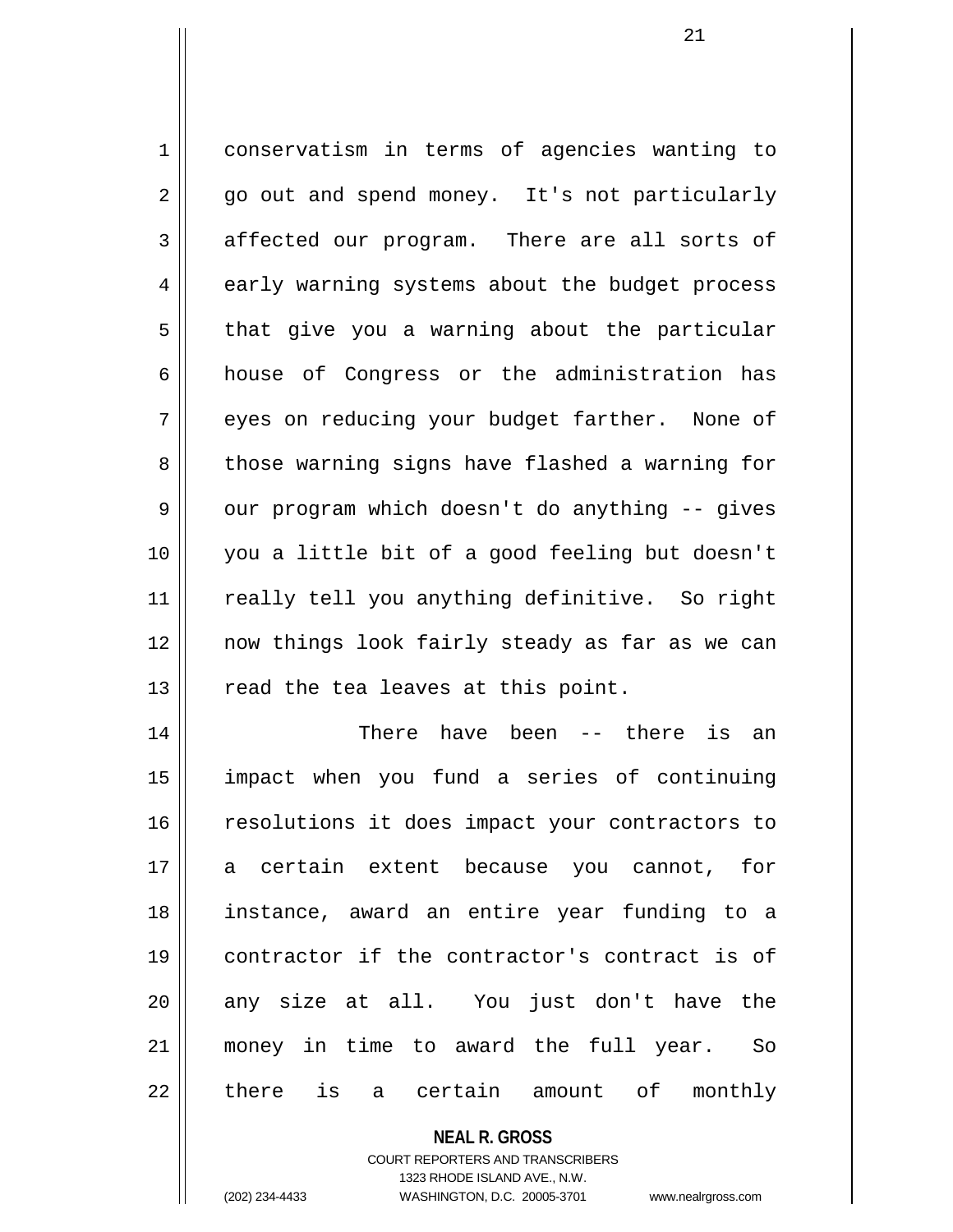1 | incremental funding going on for the ORAU team 2 || which they are completely used to and I 3 believe also at this point for the SC&A 4 contract which is maybe a little bit of a new 5 wrinkle for SC&A. So, but you know, as long  $6 \parallel$  as the continuing resolutions pass, we are 7 funded. We fund contracts far enough in  $8 \parallel$  advance that we normally don't get into a bind 9 | of being out of money when it's time to fund 10 || the next month so we think we're going to be 11 | okay through this.

12 || The chronic lymphocytic leukemia I 13 || put up there just because people might be 14 interested in it. There is no particular news  $15$  except that it continues to go through review 16 by Health and Human Services. Health and 17 Human Services has published, if you'll 18 recall, a Notice of Proposed Rulemaking 19 proposing to add chronic lymphocytic leukemia  $20$  || as a covered cancer, but the rulemaking 21 || actually just eliminates the zero probability 22 || for CLL in the requlation. That is in the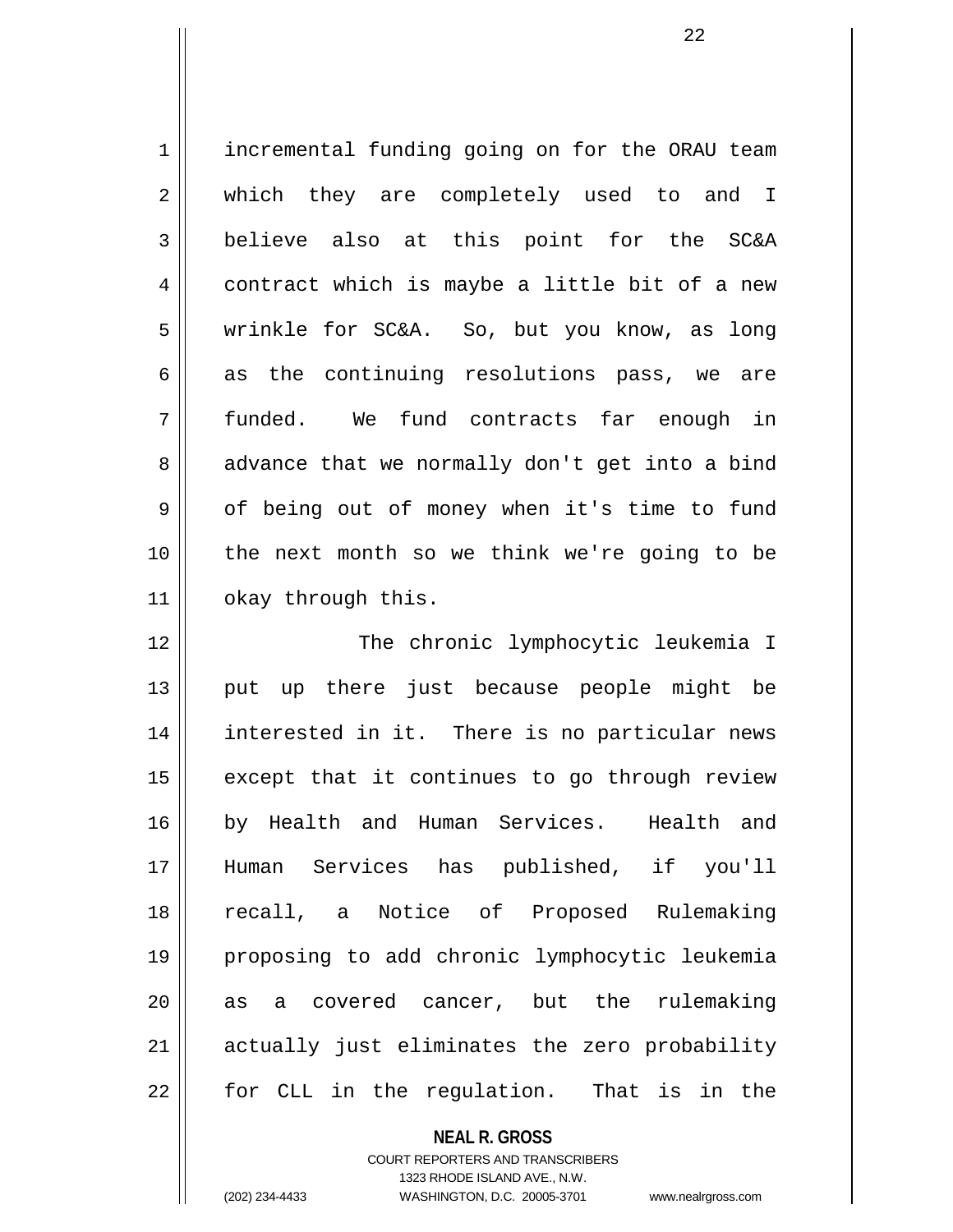1 Feview process within the administration. The 2 review process is hard to predict because  $3 \parallel$  there are all these review steps any one of 4 which can loop back and cause an earlier 5 worker to do additional work and so you kind  $6 \parallel$  of loop back through. So nothing proceeds, 7 | you can't count on proceeding directly through 8 || the review process and so you can't really  $9 \parallel$  predict the time on that. 10 || The Rand then finally this year for the

11 third year in a row the Senate passed a 12 || resolution denoting October 30th as a day of 13 remembrance for all nuclear weapons workers. 14 There were a series of remembrances at a 15 number of DOE sites. NIOSH participated in 16 one in Kansas City for the Kansas City plant 17 in cooperation with the machinists union 18 there. And the Ombudsman Denise Brock was 19 very key in arranging the details of that 20 || remembrance ceremony. I participated along 21 with Denise and the DOL Ombudsman participated 22 as well, Malcolm Nelson.

> **NEAL R. GROSS** COURT REPORTERS AND TRANSCRIBERS 1323 RHODE ISLAND AVE., N.W.

(202) 234-4433 WASHINGTON, D.C. 20005-3701 www.nealrgross.com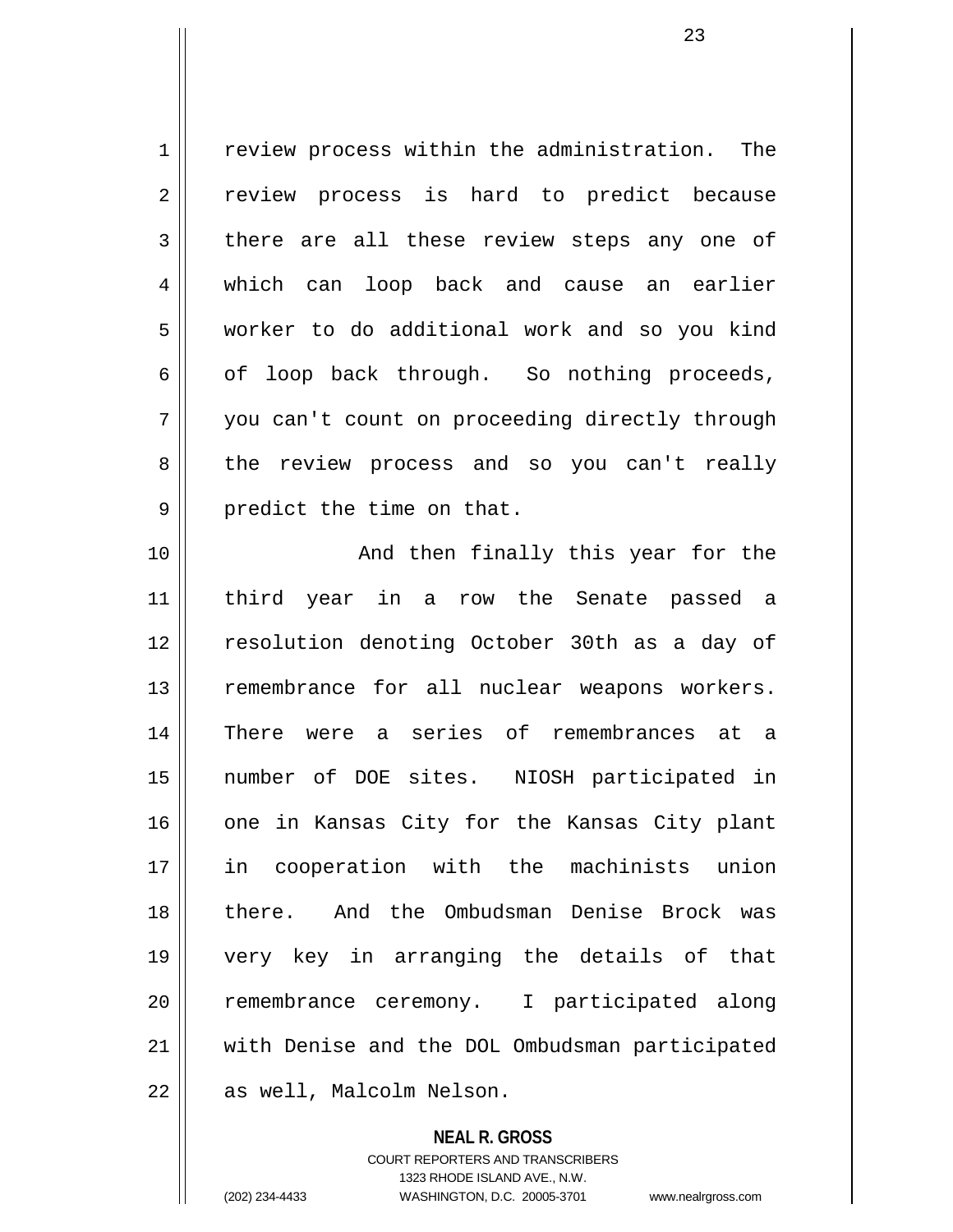1 | And then I didn't put on the slide  $2 \parallel$  but it occurs to me that at this point in 3 thinking back on the program and how we're 4 doing it kind of -- I don't want to be  $5 \parallel$  complacent about this but it's kind of, things  $6 \parallel$  are not looking very bad in the program right  $7 \parallel$  now and from our standpoint, I don't know that 8 || things ever look good but things really looked 9 || bad a few years ago. And so not looking bad 10 || to me is a pretty good place to be. If you'll 11 || think about this, a number of years ago there 12 was a backlog of dose reconstruction claims at 13  $\parallel$  NIOSH that was over 10,000, over 10,000 claims 14 in our inbox waiting to be done. That number 15 || is now on the order of 800. We are completing 16 claims now, the vast majority of claims are 17 completed within nine months of when we 18 || receive the claim, and a shorter time for when 19 we receive all the information necessary to do 20 || the claim. So in terms of claimant and claim 21 timeliness, we're just in a far better 22 || position than we have been throughout the life

> **NEAL R. GROSS** COURT REPORTERS AND TRANSCRIBERS

> > 1323 RHODE ISLAND AVE., N.W.

(202) 234-4433 WASHINGTON, D.C. 20005-3701 www.nealrgross.com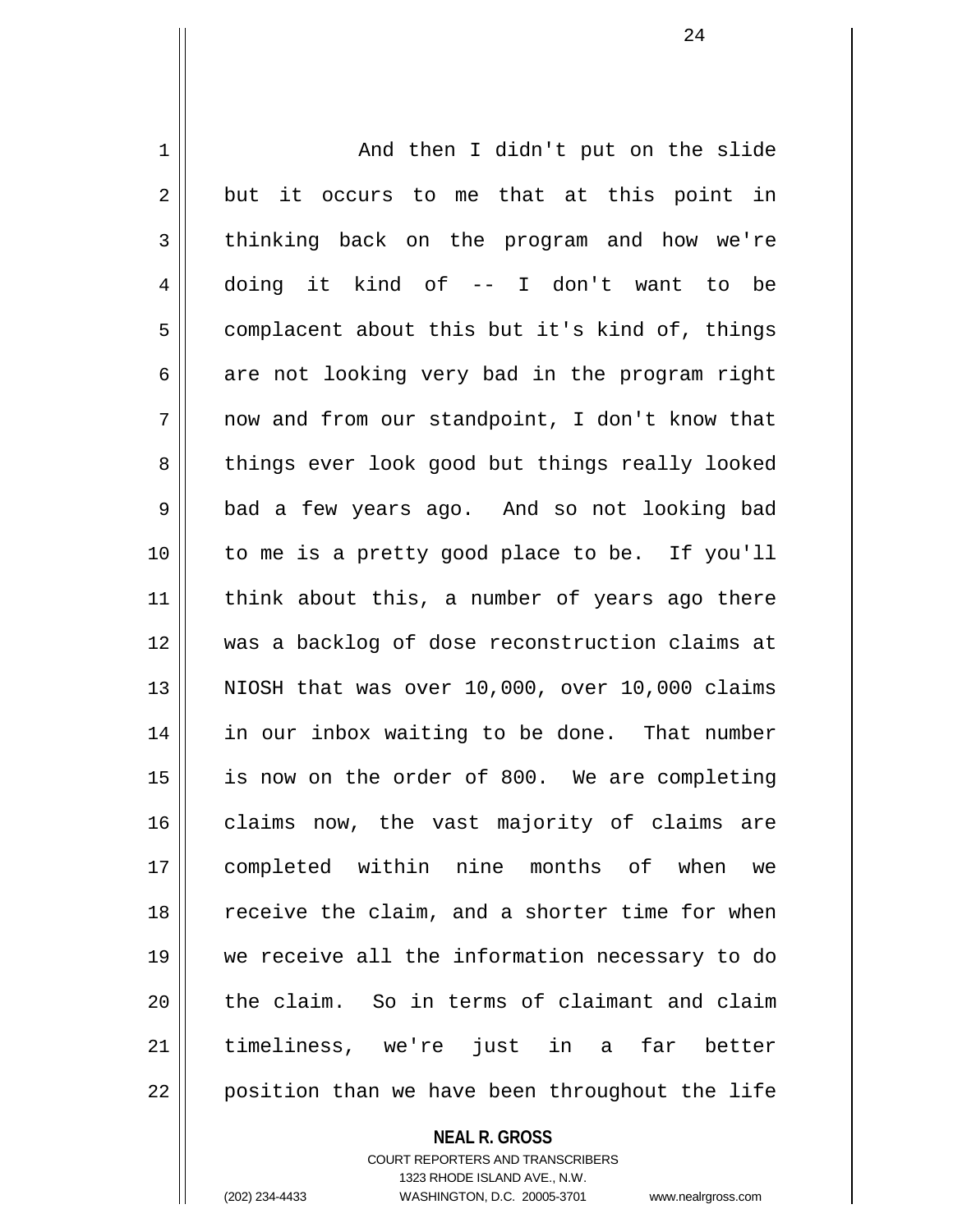$1 \parallel$  of the program.

| We do have a fair, a large amount              |
|------------------------------------------------|
| of technical backlog work to do with the Board |
| in terms of Evaluation Report consideration    |
| for SECs and Site Profile reviews and          |
| resolution of those comments. So our backlog   |
| is not yet done and we have a full plate of    |
| work to do for, certainly for some few years,  |
| some undefined few years it seems to me. And   |
| so we do have work in front of us but it is    |
| different now, a different kind of work.       |
| Along the lines of success stories             |
| and completing things, I did want to say I did |
| look up some statistics for the Procedures     |
| Subcommittee. Ted reminded me I promised to    |
| say something about this. The Procedures       |
| Subcommittee has reviewed at least 95          |
| technical documents and I say at least 95      |
| because there were 95 reviewed that had        |
| comments or findings of some sort. If there    |
|                                                |
| were any that were reviewed that did not have  |
|                                                |

**NEAL R. GROSS**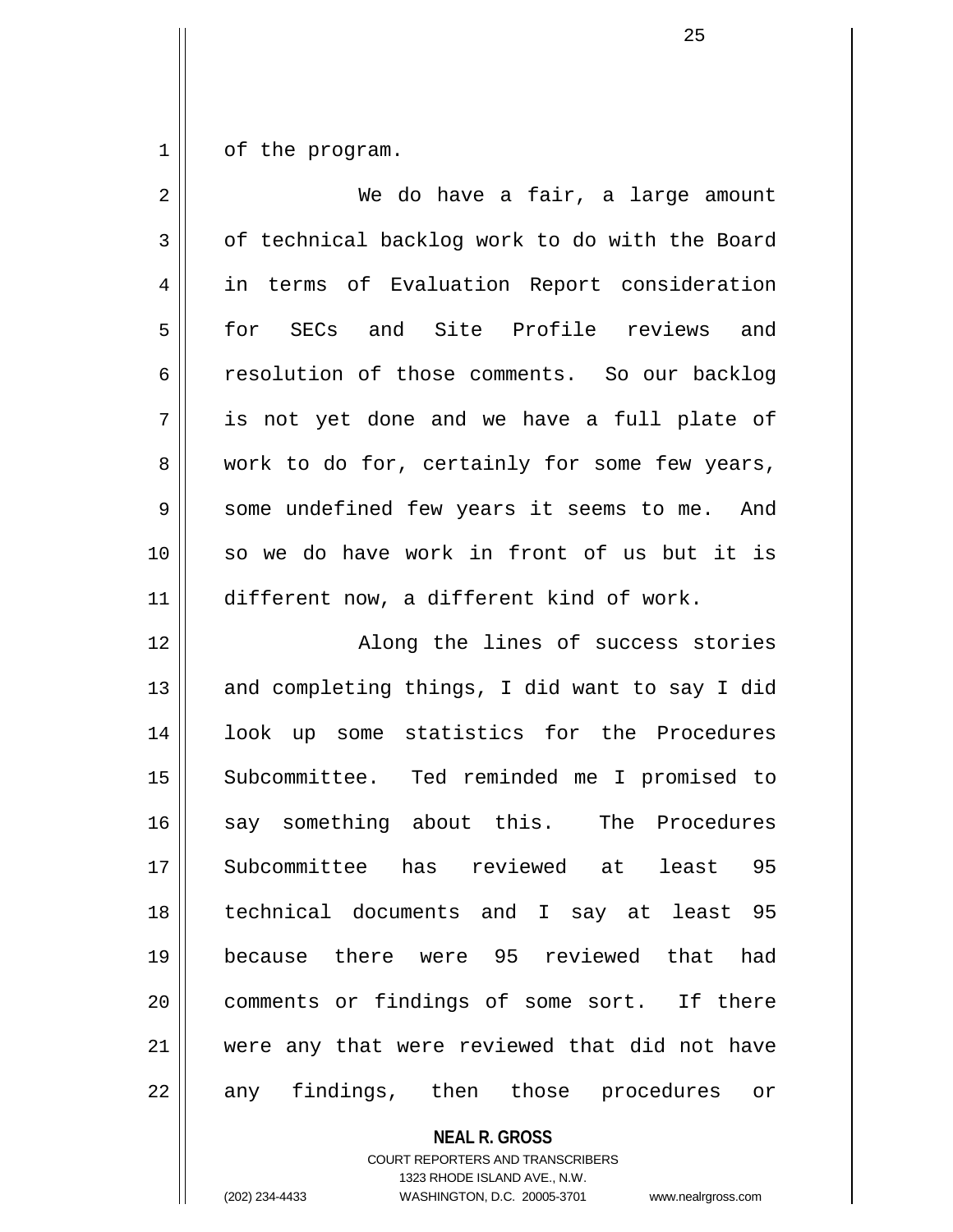1 documents would be additive onto the 95. Those 2 || reviews resulted in something on the order of  $3 \parallel$  540 -- 540, can you hear me? Am I coming over 4 || the mic? Five hundred and forty total 5 findings. Now, as we work through the 6 resolution of those findings though some 300  $7 \parallel$  of those have been closed, are in a closed 8 || status meaning the Board, the Work Group or 9 the Subcommittee has completed its work and 10 resolutions have been achieved. There are an 11 additional 25 that were similar enough to 12 other findings that the response to a 13 different finding essentially resolved the 14 || second finding as well. So those are recorded 15 as addressed in another finding because the 16 || response to the two findings essentially is 17 identical. And there are some 85 findings 18 that are what we call in abeyance in the 19 Procedures Subcommittee which means that we 20 have agreed on the resolution but one of our 21 documents needs to be revised in order to 22 || incorporate that provision. And so that --

#### **NEAL R. GROSS**

COURT REPORTERS AND TRANSCRIBERS 1323 RHODE ISLAND AVE., N.W. (202) 234-4433 WASHINGTON, D.C. 20005-3701 www.nealrgross.com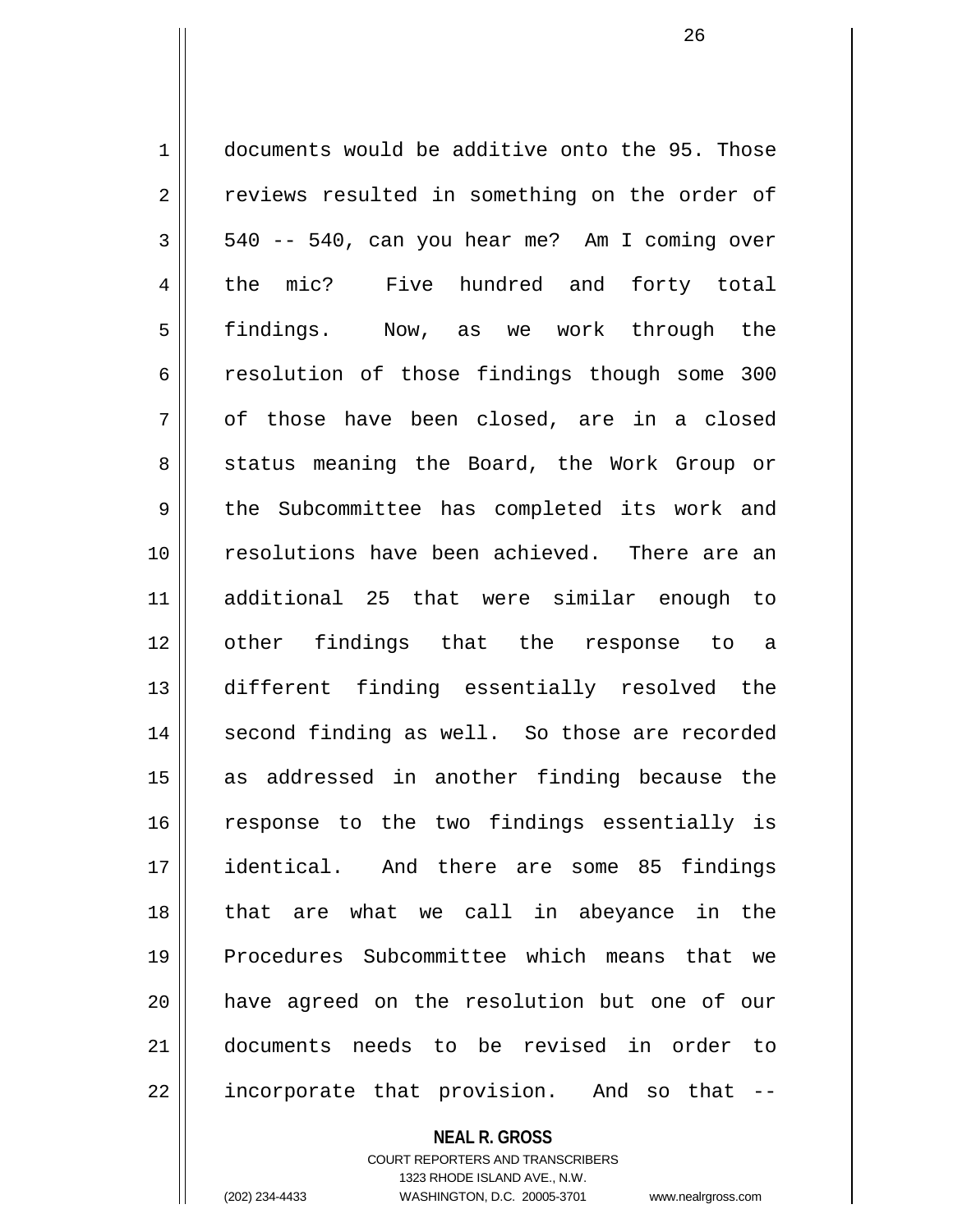$1 \parallel$  and the revision hasn't yet been issued. So,  $2 \parallel$  that's why those are held in abeyance. So if  $3 \parallel$  you add all those, and then there are some 50 4 that were transferred either to a site Work 5 Group or considered an overarching issue and 6  $\parallel$  have to be dealt with in that fashion. Some  $7 \parallel$  of those overarching issues probably can still 8 || be dealt with by the Procedures Subcommittee 9 as I understand it. So it leaves you 10 somewhere less than 100 procedures out of that 11 || total of 540 that are either open, meaning the 12 || Subcommittee hasn't really discussed them yet 13 || or they're in progress which means they have 14 been discussed but we are in the process of 15 working out resolution to the findings. 16 || The other part of this is that of

17 the unreviewed documents that we have 18 || published very many of those are not technical 19 documents, very many are administrative. So I 20 **believe** the 95 documents that have been 21 || reviewed represent really the great, great  $22$  || majority of potential to be reviewed. A few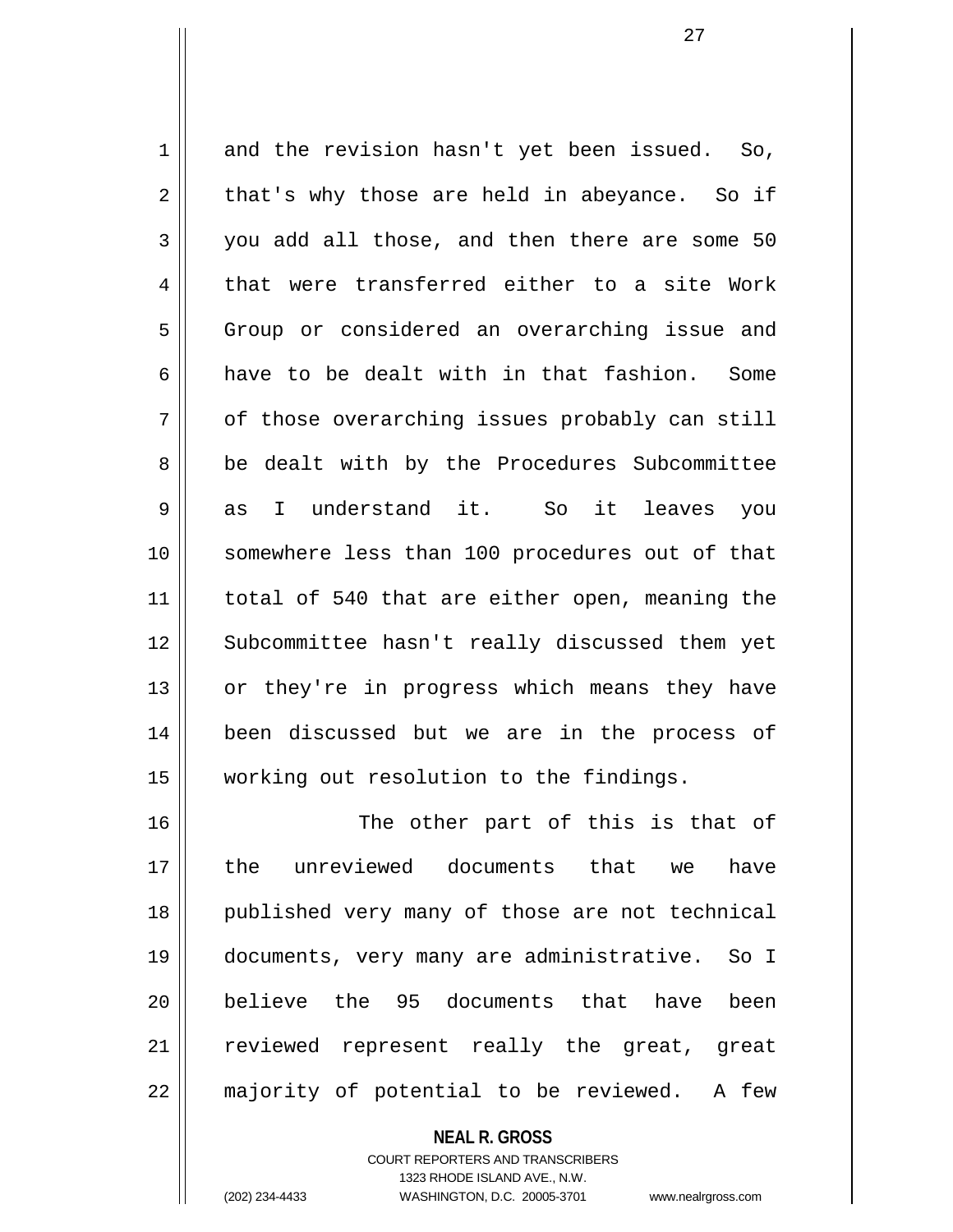**NEAL R. GROSS** COURT REPORTERS AND TRANSCRIBERS 1323 RHODE ISLAND AVE., N.W. (202) 234-4433 WASHINGTON, D.C. 20005-3701 www.nealrgross.com 1 documents get written as we go forward so  $2 \parallel$  there maybe will always be some come up, but  $3 \parallel$  the great majority of them seem to have been 4 || written. Now, that tally of total documents, 5 || that may -- there's another hundred or so 6 total documents. I don't think that includes  $7 \parallel$  every chapter of every Site Profile. I think 8 the Site Profiles themselves are excluded from  $9 \parallel$  that. So there are somewhere on the order of 10 a hundred documents we've identified that have 11 not been reviewed, many of which are 12 || administrative. So, that's what I had to 13 || report. I'd be glad to answer any questions 14 or I hope I didn't step on anything from 15 | anybody else. 16 CHAIRMAN MELIUS: Thanks. Any 17 questions for Stu? 18 MR. HINNEFELD: Oh, I'm sorry. I 19 have one other personnel matter, the one I 20 wanted to say. 21 CHAIRMAN MELIUS: Okay. 22 MR. HINNEFELD: I wanted to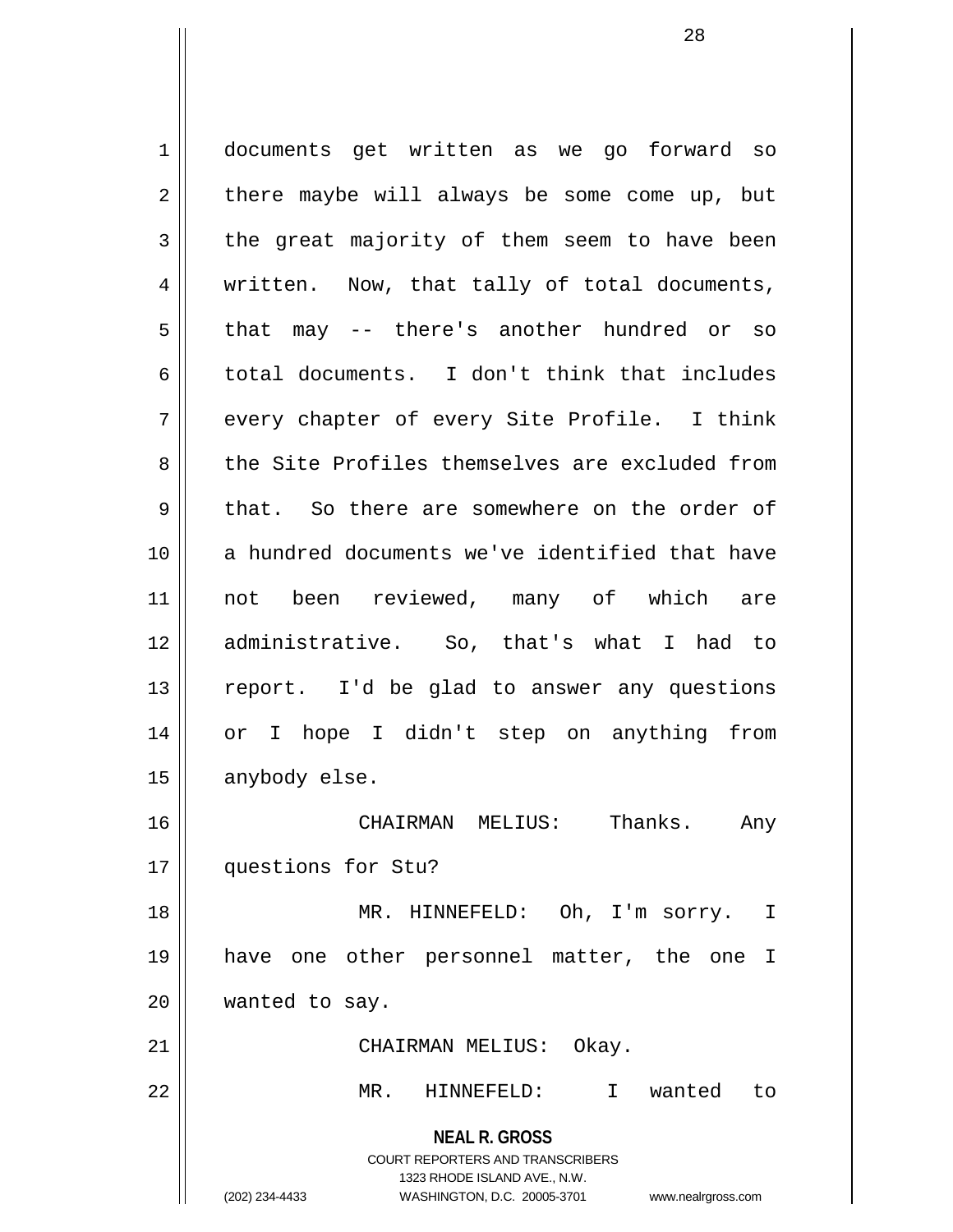| $\mathbf 1$    | introduce Christina Batt. Christina is                                  |
|----------------|-------------------------------------------------------------------------|
| $\overline{2}$ | relatively new with our Office of                                       |
| 3              | Congressional Liaison, for lack of a better                             |
| 4              | term I call it, Office of Congressional                                 |
| 5              | Liaison. And she is taking on the assignment                            |
| 6              | for our program that Jason Broehm had had.                              |
| 7              | Most of you probably know Jason or remember                             |
| 8              | Jason. He's still there, he's still working                             |
| 9              | in that same office it's just that I guess he                           |
| 10             | had done his time in purgatory and doesn't                              |
| 11             | have to deal with our program anymore. And so                           |
| 12             | that now falls to Christina.                                            |
| 13             | (Laughter.)                                                             |
|                |                                                                         |
| 14             | MR. HINNEFELD: I'm not sure that                                        |
| 15             | they told her that was the assignment when she                          |
| 16             | took it.                                                                |
| 17             | CHAIRMAN MELIUS: Short straw,                                           |
| 18             | right? Okay, any questions for Stu? Stu will                            |
| 19             | be speaking later so if you want to have                                |
| 20             | questions on all of the statistics and haven't                          |
| 21             | had a chance to look them over, we'll get                               |
| 22             | another chance at him. So thank you for that.                           |
|                |                                                                         |
|                | <b>NEAL R. GROSS</b>                                                    |
|                | <b>COURT REPORTERS AND TRANSCRIBERS</b><br>1323 RHODE ISLAND AVE., N.W. |
|                | (202) 234-4433<br>WASHINGTON, D.C. 20005-3701<br>www.nealrgross.com     |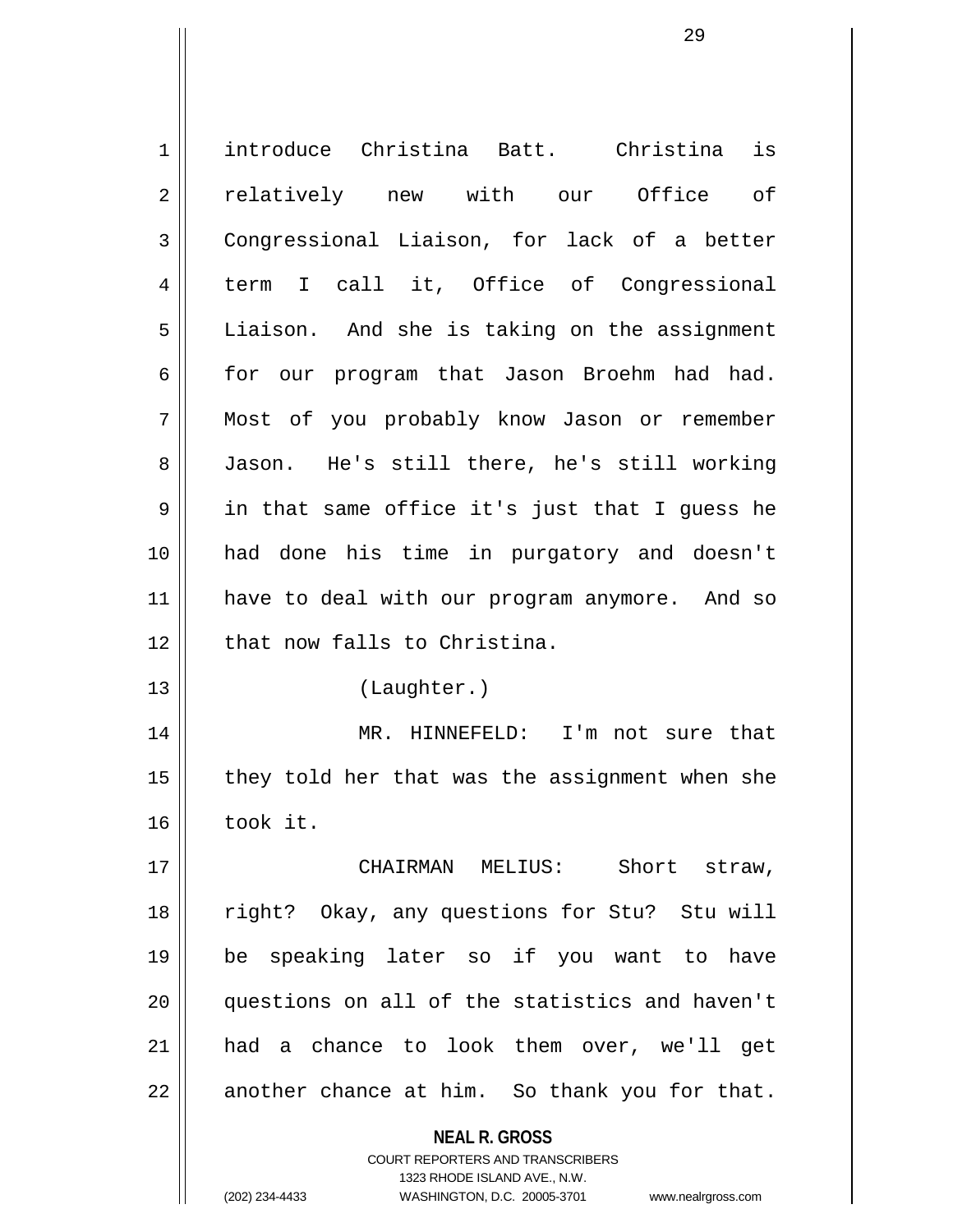| 1  | A couple of housekeeping things.               |
|----|------------------------------------------------|
| 2  | Has everybody, all the Board Members, gotten   |
| 3  | their opportunity to get all the information   |
| 4  | off? No, okay. And another personnel matter    |
| 5  | you reminded me, Stu. I recently ran into our  |
| 6  | former court reporter, longtime court reporter |
| 7  | who was working on another NIOSH advisory      |
| 8  | board up in New York City so I got to visit    |
| 9  | with him and he sent his greetings to          |
| 10 | everybody. Yes, Ray did that, said hello to    |
| 11 | everybody. Still remembers us. Nancy Adams     |
| 12 | was there with me also. She saw him too, we    |
| 13 | got the chance to visit.                       |
| 14 | Okay. Our next up I believe is                 |
| 15 | Jeff Kotsch from the Department of Labor.      |
| 16 | MR. KOTSCH: Good morning. This                 |
| 17 | will be the DOL announcement. Just a quick     |
| 18 | overview of the Act. This is more of an        |
| 19 | abbreviated set of slides this time so, but    |
| 20 | we'll get to that as we move through. The Act  |
| 21 | was enacted in October 2000, Part B was the    |
| 22 | mandatory federal entitlement by DOL and Part  |
|    | <b>NEAL R. GROSS</b>                           |

COURT REPORTERS AND TRANSCRIBERS 1323 RHODE ISLAND AVE., N.W.

(202) 234-4433 WASHINGTON, D.C. 20005-3701 www.nealrgross.com

 $\mathbf{I}$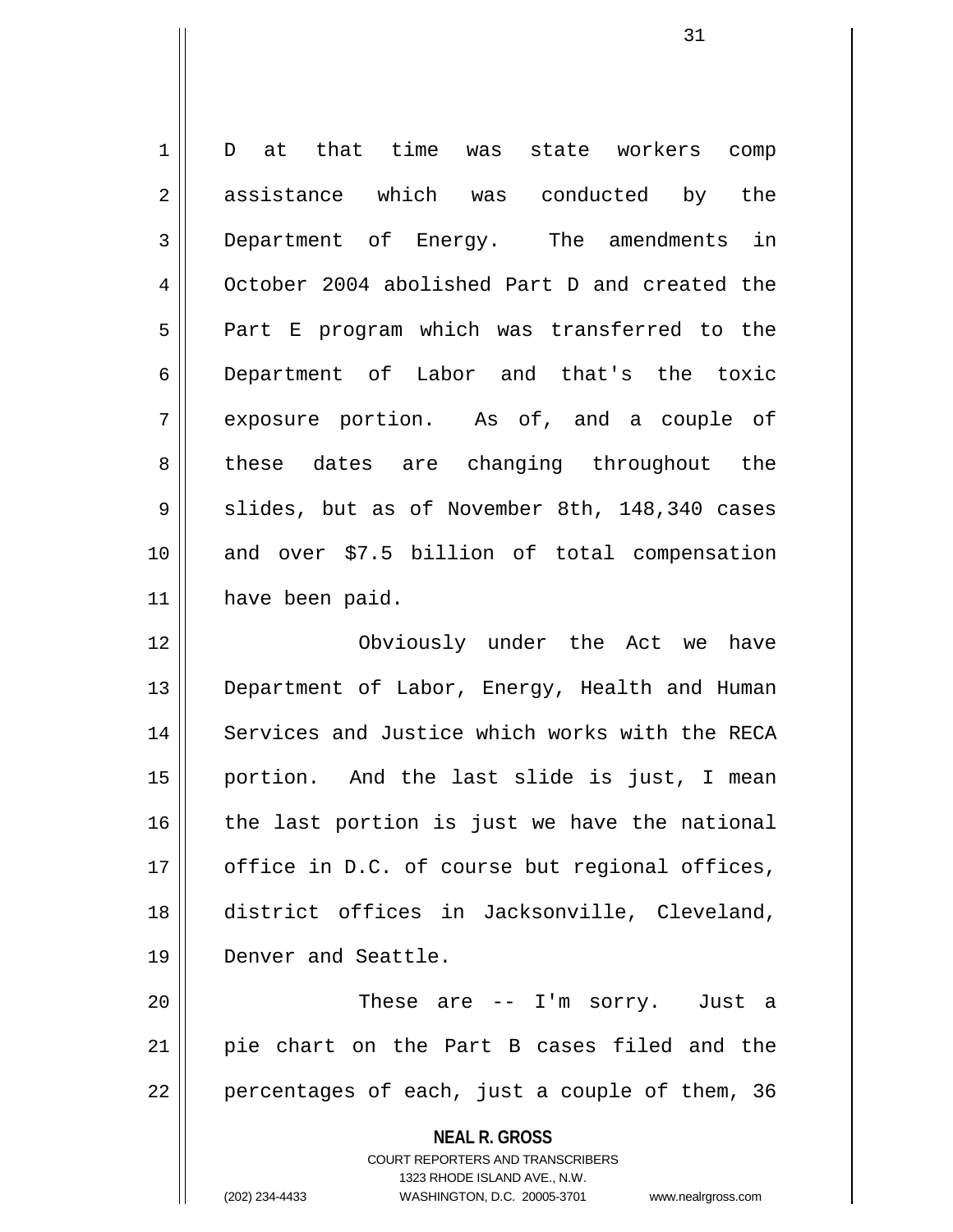1 || percent at NIOSH, SEC cases referred to NIOSH, 2 9 percent; SEC cases never sent because 3 basically we determined they fulfill the 4 existing Class, 9 percent; 10 percent were 5 || RECA cases; the others, 36 percent include  $6 \parallel$  chronic beryllium disease, silicosis, things 7 l like that.

8 This slide is for essentially 9 || cases added by -- or yes, added for the SEC 10 classes. We're showing 3666 cases withdrawn 11 from NIOSH for SEC Class review. Of those a 12 little over 3,000 have become final decisions 13 || with 2919 final approvals by the Department of 14 || Labor. We have a process whereby cases out of 15 the district offices have recommended 16 decisions. They go to our Final Adjudication 17 Branch. They are reviewed and then become 18 final approvals. There's also an appeal 19 || process in there if wanted by the claimant. So 20 we have 36 recommended but no final, 150 21 || pending and 408 cases that were closed. So we 22 || have final decisions in 83 percent of the

**NEAL R. GROSS**

COURT REPORTERS AND TRANSCRIBERS 1323 RHODE ISLAND AVE., N.W. (202) 234-4433 WASHINGTON, D.C. 20005-3701 www.nealrgross.com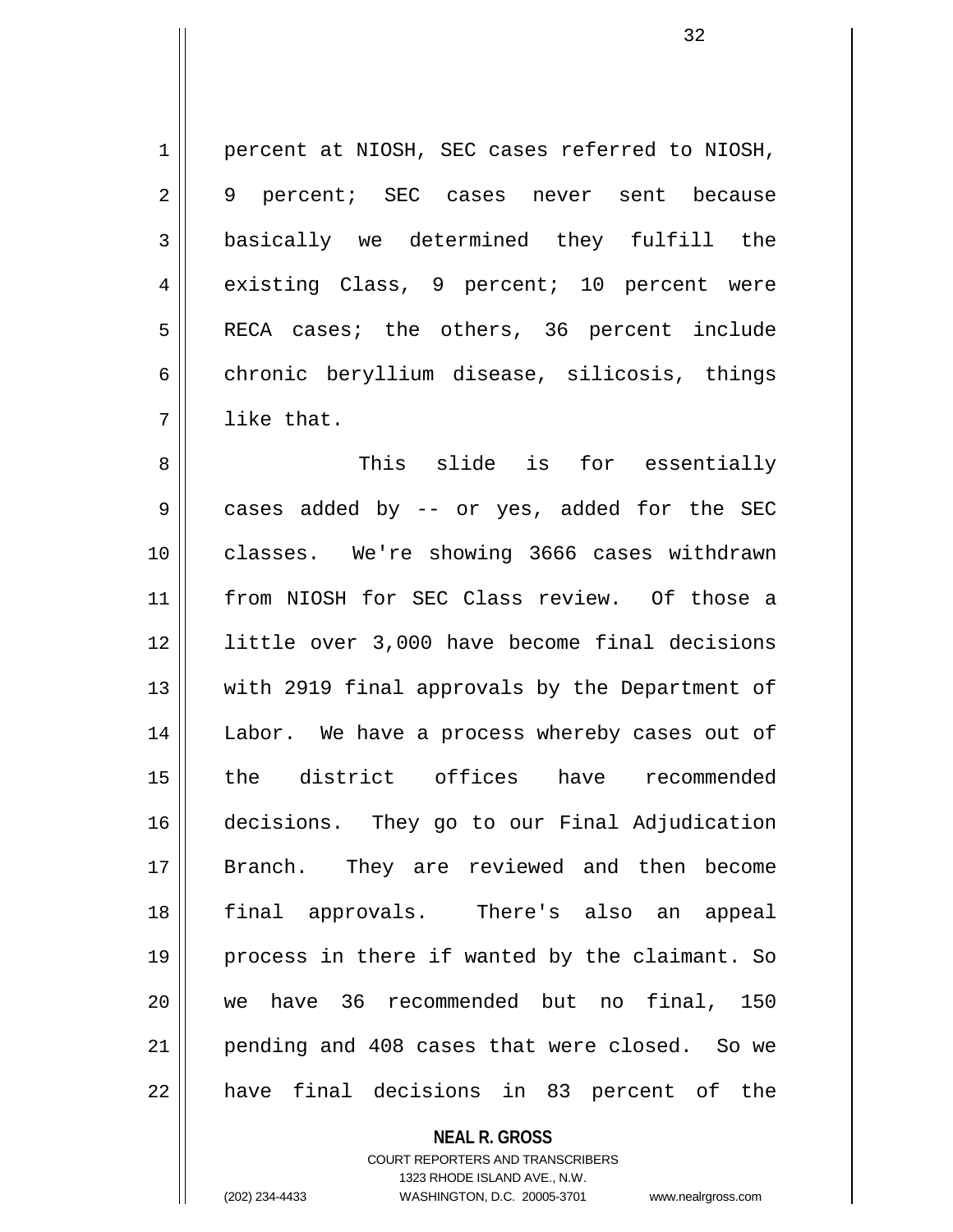1 cases.

**NEAL R. GROSS** 2 These are -- this slide is for the  $3 \parallel$  referral of case status. A little over 36,000 4 cases have been referred to NIOSH for dose 5 reconstruction. A little under 34,000 have  $6 \parallel$  been returned and are currently at or were at 7 DOL, which 29,713 had dose reconstructions and 8 || the remainder were pulled back or sent back 9 without a dose reconstruction, and 2148 cases 10 that are currently at NIOSH. It's a little 11 || bit higher than the NIOSH-reported numbers. We 12 always have that disconnect between the 13 || reported values. We're indicating that 1524 14 initial referrals and 624 are re-works or 15 || returns. Again, those are generally cases 16 that the Department of Labor has received 17 additional cancer information or employment 18 information, those are the two basic reasons. 19 This is the slide for the NIOSH 20 dose reconstruction case status. Again,  $21$  | 29,713 cases have been returned by NIOSH that  $22$  |  $\sigma$  are currently at DOL with dose reconstruction.

> COURT REPORTERS AND TRANSCRIBERS 1323 RHODE ISLAND AVE., N.W.

(202) 234-4433 WASHINGTON, D.C. 20005-3701 www.nealrgross.com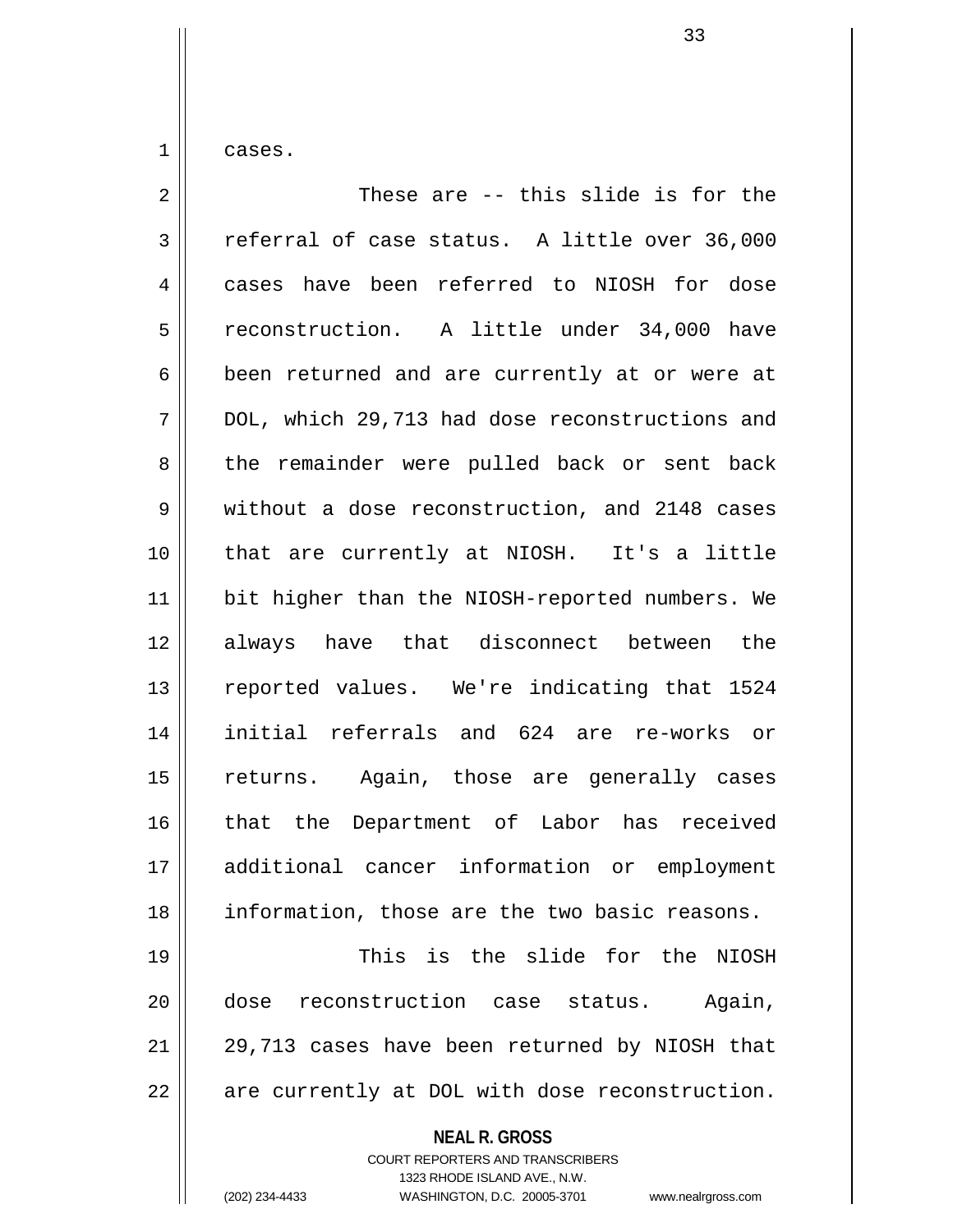$1 \parallel$  And there you see the other, the breakdown of  $2 \parallel$  those, ultimately resulting in about 34 3 percent of final decisions of approval and the 4 || remainder denials. And then this is just the  $5 \parallel$  breakdown by cases, and again a reminder that 6 there's always fewer cases than claimants 7 because there could be more than one claimant 8 in a case in which case that would be the 9 payees. We've had accepted dose 10 reconstruction cases, 7987. These are for  $11$  | 11,000-almost 300 payees for \$1.18 billion in 12 || compensation. Accepted SEC classes -- cases, 13 I'm sorry, 14,493 for \$2.15 billion in 14 compensation. The next is 523 cases accepted 15 for both SEC status and a PoC. That should be 16 greater than 50, that would be for payment for 17 medical benefits for cancers that are not 18 specified cancers. That's \$78 million and 19 adding up to a little over 23,000 cases for  $20$  || \$3.4 billion in compensation. And then just a 21  $\parallel$  bar chart for the -- indicating the 34,281  $22 \parallel$  final decisions approved, the 23,880 cases

#### **NEAL R. GROSS**

COURT REPORTERS AND TRANSCRIBERS 1323 RHODE ISLAND AVE., N.W. (202) 234-4433 WASHINGTON, D.C. 20005-3701 www.nealrgross.com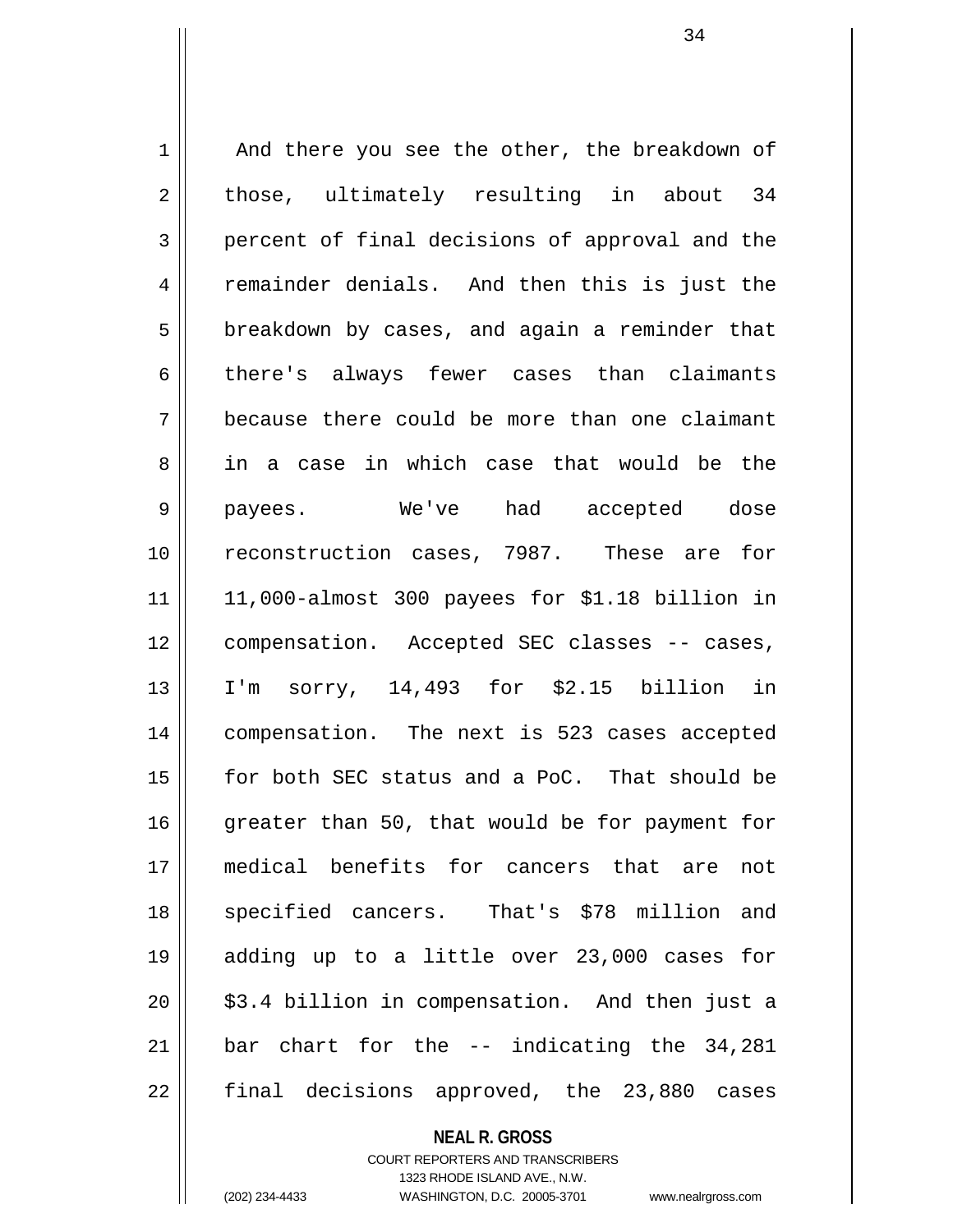1 denied and the breakdown off to the side, the  $2 \parallel$  primary being in this case almost 17,000 just 3 With a PoC less than 50 percent.

4 || Just the running slide of cases 5 | received by DOL. Still a steady influx around 6 400 a month in to Labor to begin with. I  $7 \parallel$  actually want to go back, or behind this to 8 some of the other slides that are in the 9 handout that probably should have been up 10 further. But you can read these too. Some of 11 those just relate to the definitions and the 12 program, verifying employment. I just went to  $13$  || get to this, again, the running slide for Part 14 || B cases sent to NIOSH. It's running around 15 || the upper two hundreds, maybe the low three 16 hundreds per month still. It seems to have 17 been pretty steady. We're always curious 18 whether that would, or how that was going to 19 work out. Just there if you want to look too,  $20$  | there are the slides of the four top sites, 21 Hanford, Y-12, Oak Ridge, GDP, K-25 and 22 || Bethlehem Steel. And actually if you look

### **NEAL R. GROSS**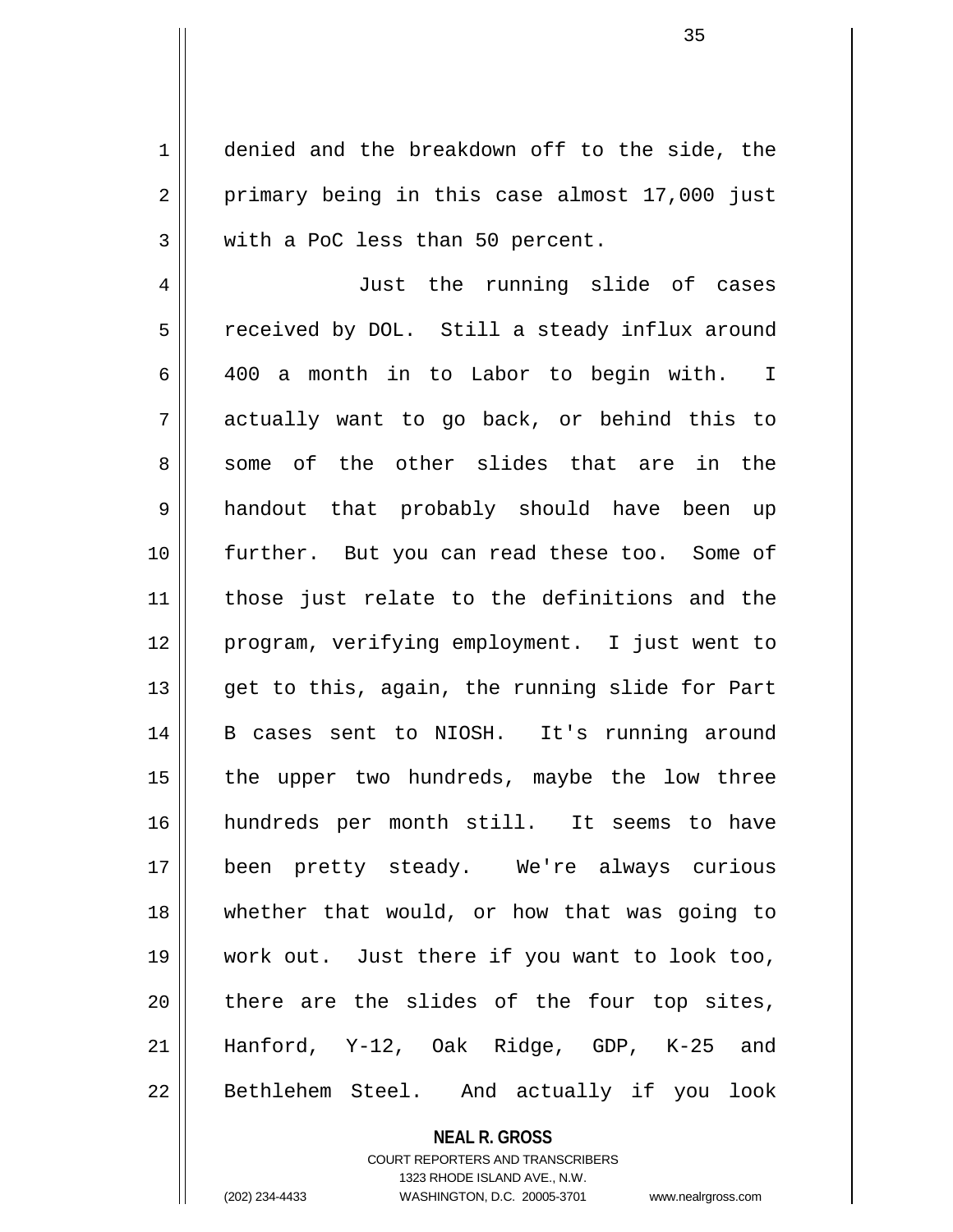| $\mathbf 1$    | through those you'll see that the Bethlehem      |
|----------------|--------------------------------------------------|
| $\overline{a}$ | Steel one is tailing off so that may, I don't    |
| 3              | know who the next one behind that is but it      |
| 4              | may come up eventually. And then the last        |
| 5              | couple of slides are just some of the local      |
| 6              | ones, either local as in the case of Pinellas    |
| 7              | or facilities that we were going to discuss      |
| 8              | during this meeting so we put up some of the     |
| 9              | statistics for those. For Pinellas we've had     |
| 10             | 1344 cases for Part B and D. And you see the     |
| 11             | Part B approvals, $121$ ; Part E, 177 for \$26.9 |
| 12             | million. And that's it.                          |
| 13             | CHAIRMAN MELIUS: Okay, thank you,                |
| 14             | Jeff. Questions for Jeff? We have a quiet        |

15 Board this morning. I have a question or I guess a request because I'm not sure that you 17 || can answer this or should be able to answer || this right off the top of your head, but it 19 would be useful to know, have some idea of || what outreach efforts are under way from DOL, just to get a sense of how you're reaching. || And I don't think we've really had an update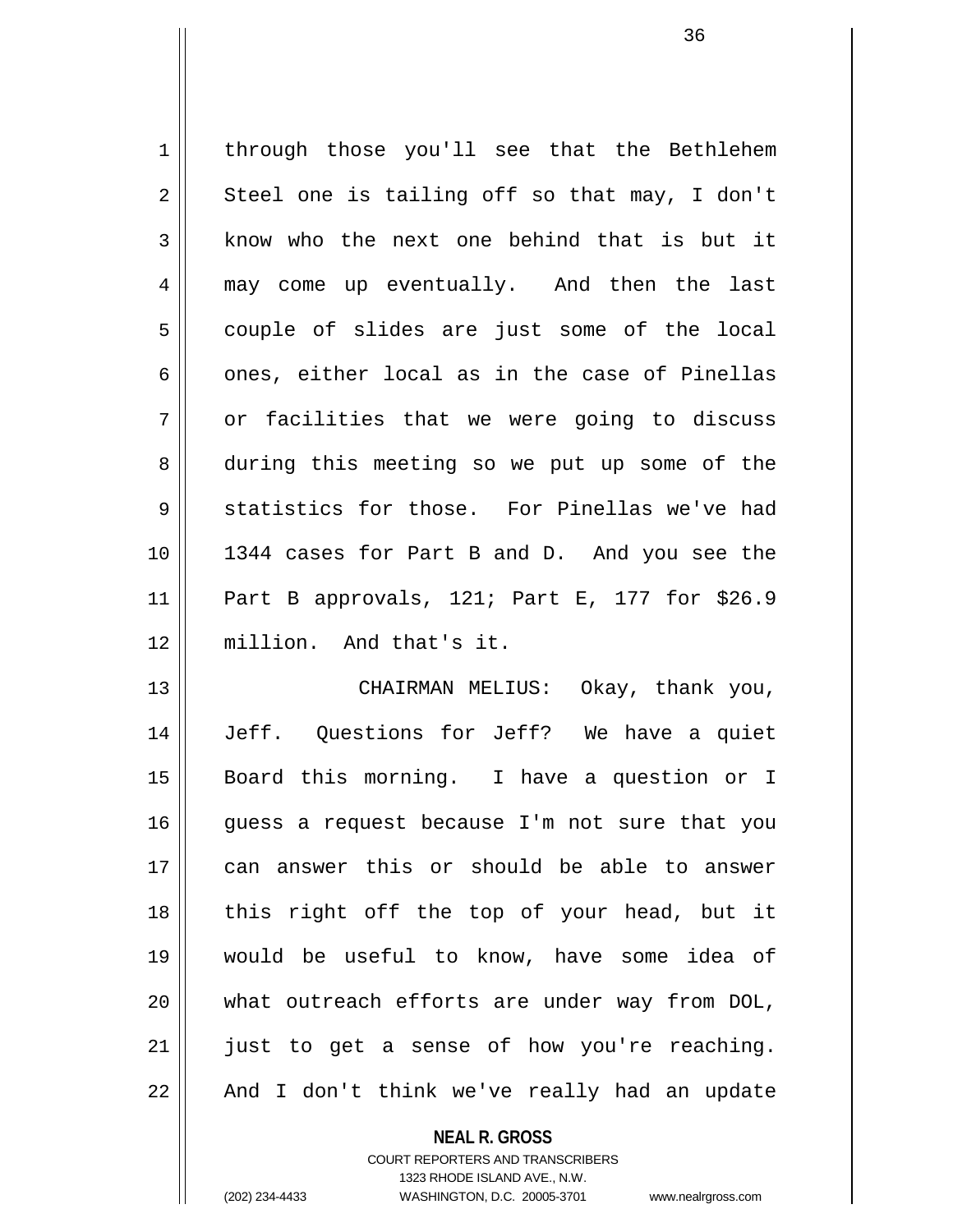1 on that. We're aware from DOE's presentation  $2 \parallel$  of sort of the joint outreach that's going on  $3 \parallel$  and so forth, but I'd just be curious to hear  $4 \parallel$  at some point. 5 MR. KOTSCH: Yes, we can do that  $6 \parallel$  next time and keep that as a continuing part. 7 I mean, obviously any time there's an SEC 8 Class that becomes implemented there will be  $9 \parallel$  an outreach effort associated with that, just 10 as right now we're planning for the Pantex one 11 which will probably be in late, early or late 12 February I guess. Or no, I think the Class 13 becomes effective in middle to late February 14 || so our effort will actually probably be right  $15$  after that. And I think we're doing the three  $16$  of them right now and I always forget which  $17$  || ones those are. But yes, we can do that. 18 CHAIRMAN MELIUS: I just think it 19 would be helpful. We haven't talked about it 20 for a while, it would just be useful 21 | information for the Board to have when we're

 $22$   $\parallel$  doing that.

## **NEAL R. GROSS**

COURT REPORTERS AND TRANSCRIBERS 1323 RHODE ISLAND AVE., N.W. (202) 234-4433 WASHINGTON, D.C. 20005-3701 www.nealrgross.com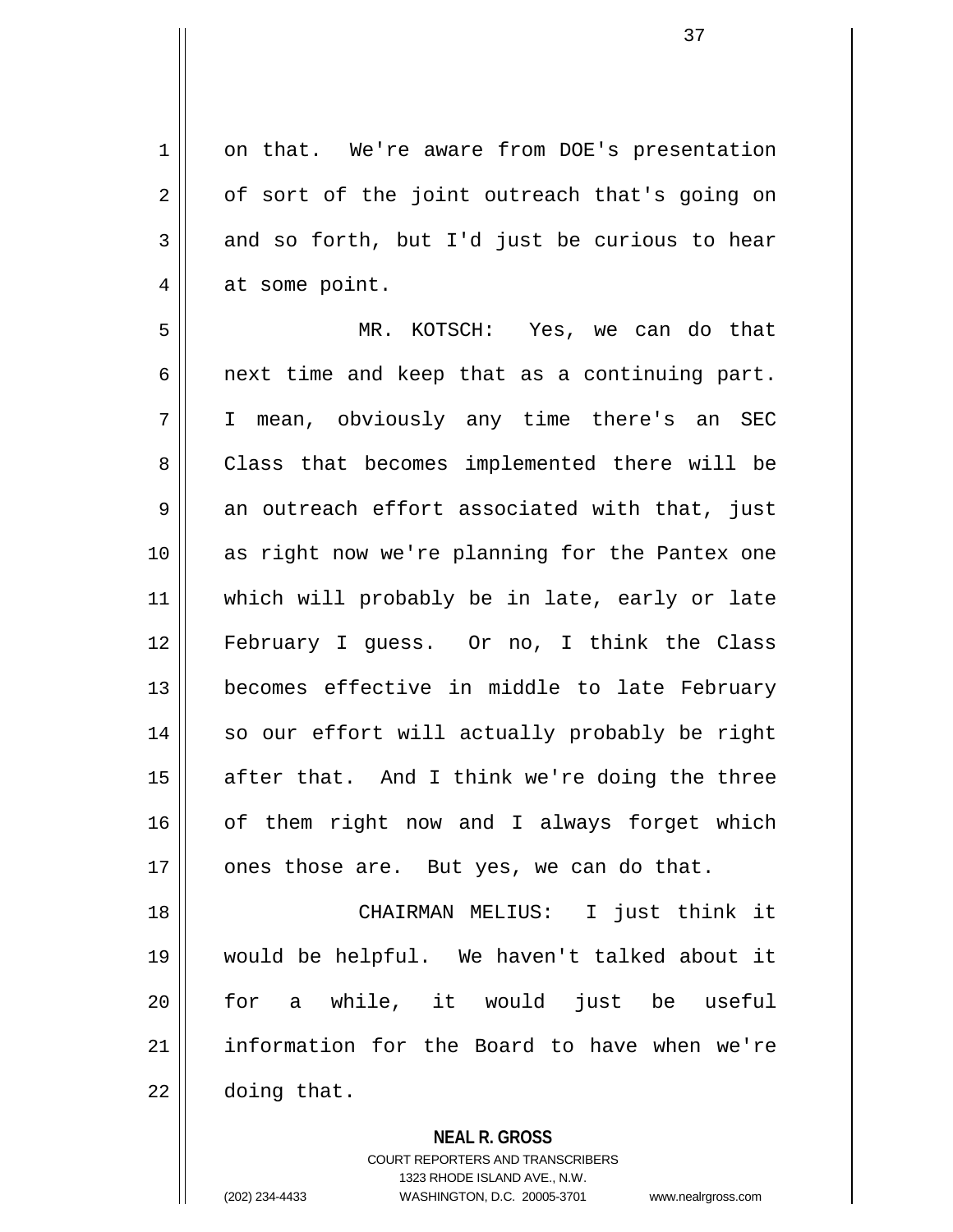| $\mathbf 1$    | MR. KOTSCH: Sure.                                                                                                                                               |
|----------------|-----------------------------------------------------------------------------------------------------------------------------------------------------------------|
| $\overline{2}$ | CHAIRMAN MELIUS: Like I said, I                                                                                                                                 |
| $\mathfrak{Z}$ | wasn't expecting an answer.                                                                                                                                     |
| 4              | MR. KOTSCH: We can do that.                                                                                                                                     |
| 5              | CHAIRMAN MELIUS: Yes, good. Thank                                                                                                                               |
| 6              | you. Other questions from the Board? Okay.                                                                                                                      |
| 7              | Well Jeff will be around I believe for most of                                                                                                                  |
| 8              | the meeting so we'll, if we have other                                                                                                                          |
| 9              | questions later. Our next agenda item,                                                                                                                          |
| 10             | Department of Energy. Greg Lewis, welcome.                                                                                                                      |
| 11             | Good morning,<br>MR. LEWIS:                                                                                                                                     |
| 12             | everyone. I'm Greg Lewis and I'm the director                                                                                                                   |
| 13             | of Former Worker Compensation Support at the                                                                                                                    |
| 14             | Department of Energy. I do want to talk about                                                                                                                   |
| 15             | a couple of the items that Stu had mentioned.                                                                                                                   |
| 16             | I wanted to mention the National Day of                                                                                                                         |
| 17             | Remembrance that we also participated in                                                                                                                        |
| 18             | supporting about a month ago. We attended a                                                                                                                     |
| 19             | few of the events and helped the group the                                                                                                                      |
| 20             | Cold War Patriots set up a few of their own                                                                                                                     |
| 21             | events as well.                                                                                                                                                 |
| 22             | And then I also wanted to talk                                                                                                                                  |
|                | <b>NEAL R. GROSS</b><br>COURT REPORTERS AND TRANSCRIBERS<br>1323 RHODE ISLAND AVE., N.W.<br>WASHINGTON, D.C. 20005-3701<br>(202) 234-4433<br>www.nealrgross.com |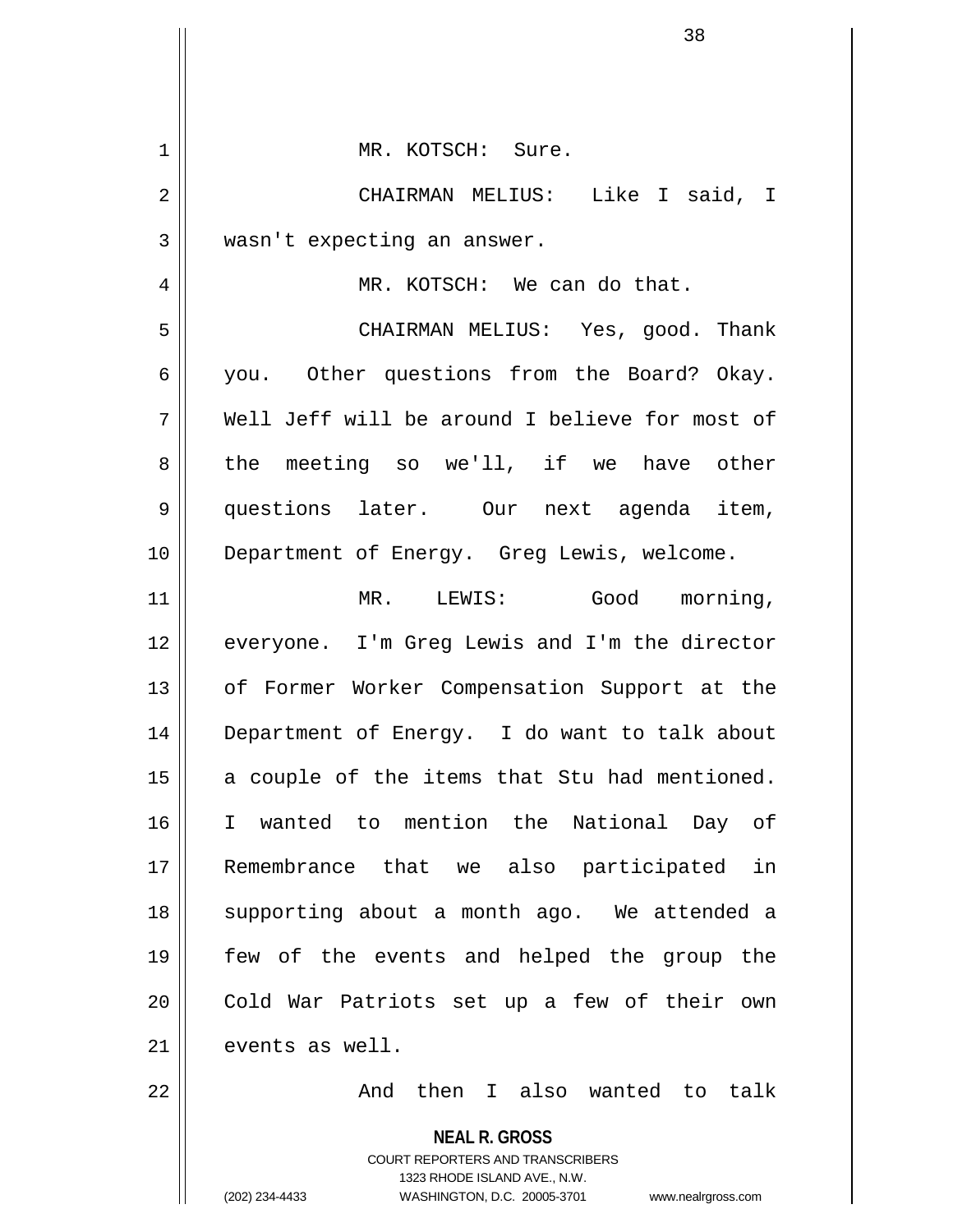1 about the continuing resolution. As Stu 2 || mentioned, the current continuing resolution 3 expires on December 16th and I think that the 4 percentage we've been allowed to spend is 5 || somewhere around 15 percent right now or 15  $6 \parallel$  and change at least for the Department of 7 Energy and that's based on our last year's 8 spending amount. So as far as where that 9 leaves our program we had some carryover from 10 last year and given the amount we were allowed 11 to allocate out to our field sites and the 12 percentage that they're allowed to spend, 13 we've been able to operate at full capacity 14 all of our field sites.

15 I will say the difficulty with a 16 || CR becomes more apparent the longer the CR 17 continues because especially with a program 18 || like this where, you know, as SECs come in and 19 || come out and as outreach takes place there are 20 more and less applicants at one site versus 21 another. It becomes harder to transition  $22$  || funds around to these different sites because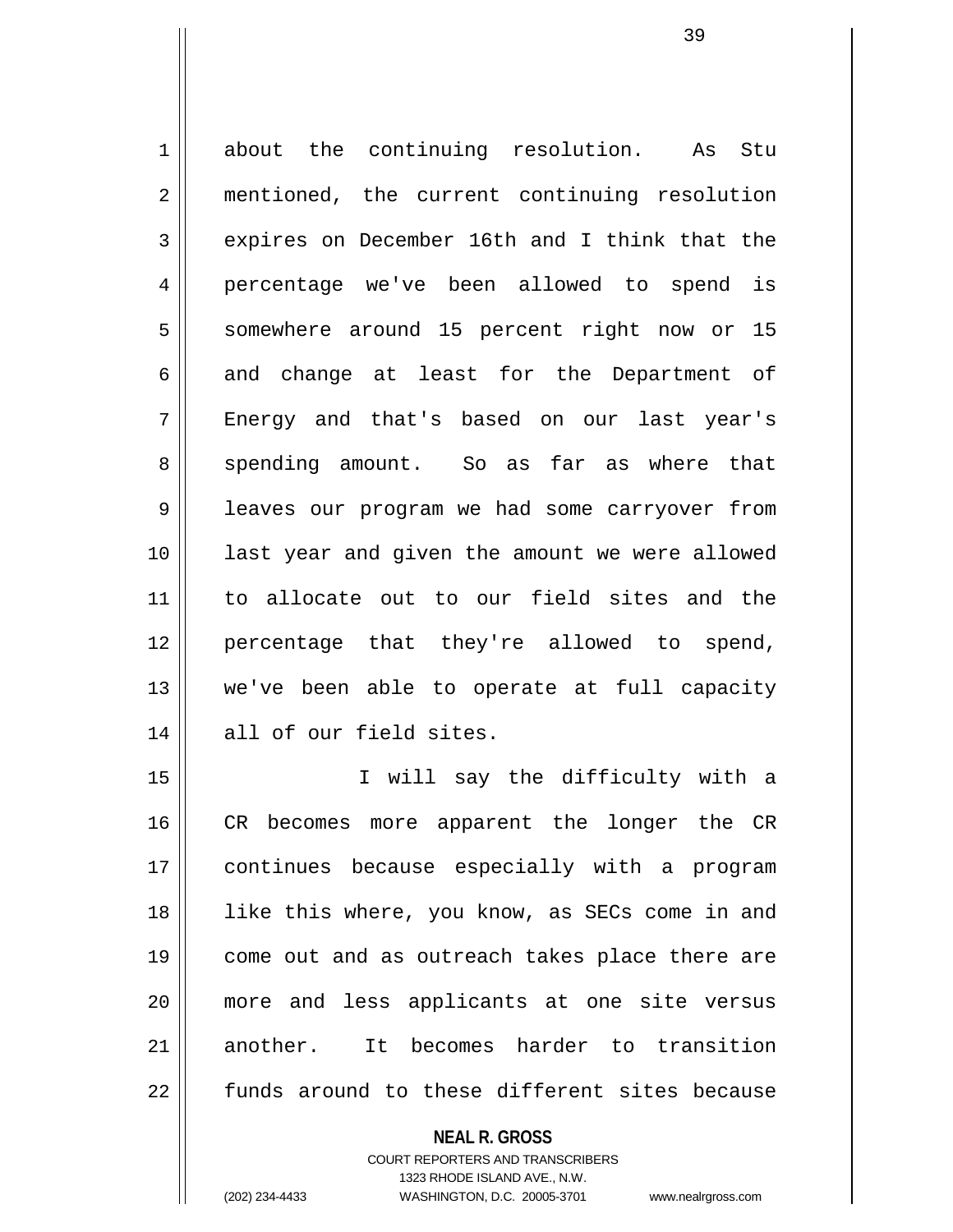1 || with the percentage, especially you know, the  $2 \parallel$  lower the percentage is so now at 15 percent  $3 \parallel$  if an SEC went into effect say at Pantex and 4 we needed to send some more funds there, to  $5 \parallel$  get them \$15 we'd have to send them \$100 and  $6 \parallel$  they'd only be allowed to spend \$15. And as 7 you can imagine that puts us at our budget 8 very quickly. So currently, given our 9 carryover and given the percentage as I said 10 we've been able to operate at full capacity 11 || but as the CR goes on potentially into January 12 || or February if it were to do so occasionally 13 in the past in those situations we've run into 14 temporary funding shortfalls at one site 15 versus another and we do our best to move 16 money around. So that's sort of the 17 | situation.

18 So our core mandate at the 19 Department of Energy is to work on behalf of 20 || program claimants to ensure that all available 21 worker and facility records and data are 22 | provided to DOL, NIOSH and the Advisory Board.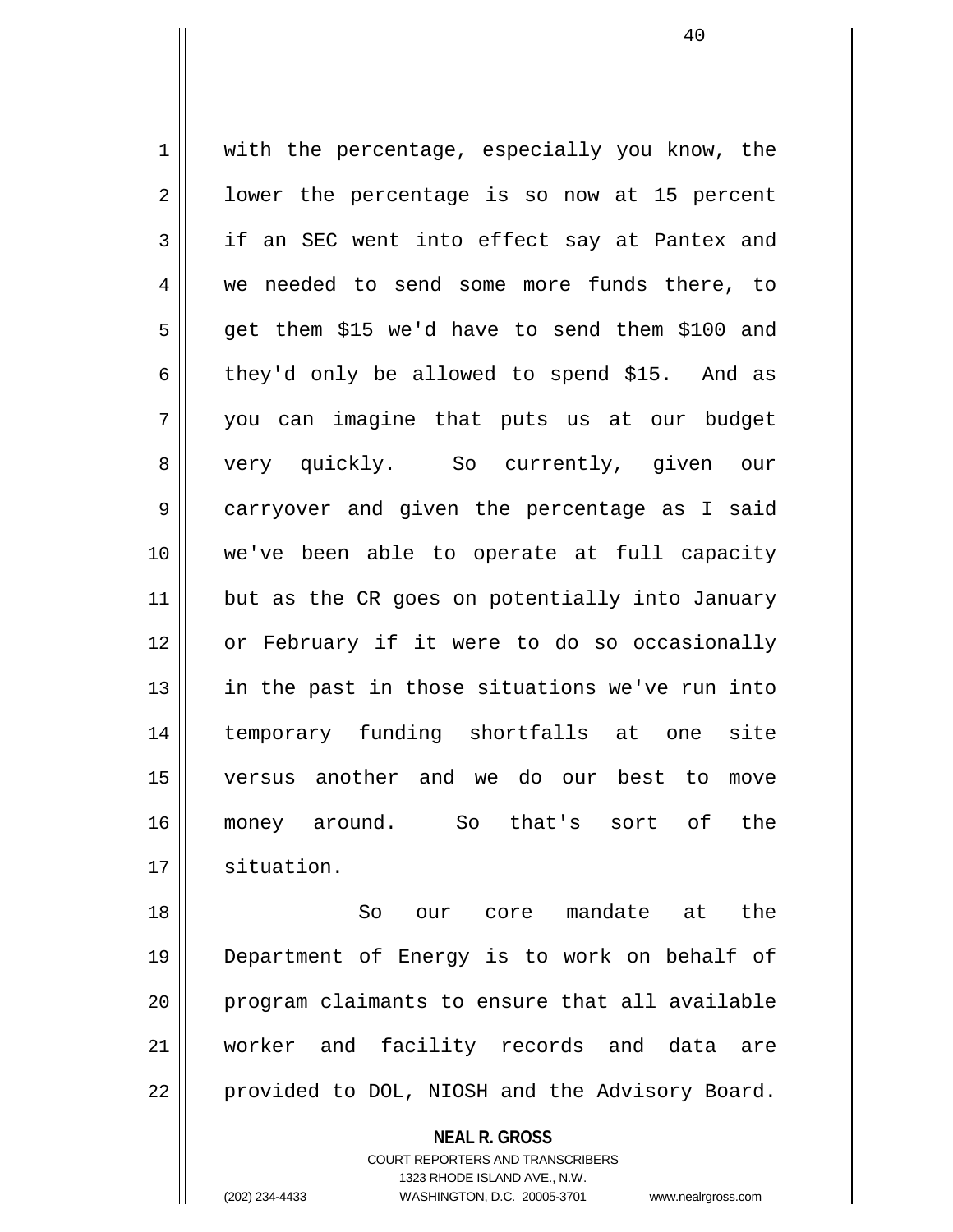1 We have three main responsibilities. We 2 || respond to requests for individual claim 3 information, we respond and provide assistance 4 to DOL and NIOSH for large-scale records 5 || research projects like Special Exposure 6 | Cohorts or the Department of Labor Site 7 Exposure Matrix, and we conduct research along 8 We with NIOSH and DOL into facility coverage.

9 The backbone of our program at DOE  $10$  are the site point of contacts that we have  $11$  out at all of our, you know we have 10 major 12 operations offices in over 30 sites that 13 participate in this program. So we have one 14 individual out at each of these sites who 15 coordinates and manages the EEOICPA program 16 and our records response out at those sites. 17 || They, as I said manage how we gather records 18 || so we coordinate with the different site 19 departments, medical, radiological, incident,  $20$  || accident, things like that, to make sure that  $21$  | the right records are being gathered for all  $22$   $\parallel$  of the individuals and we're providing them in

**NEAL R. GROSS**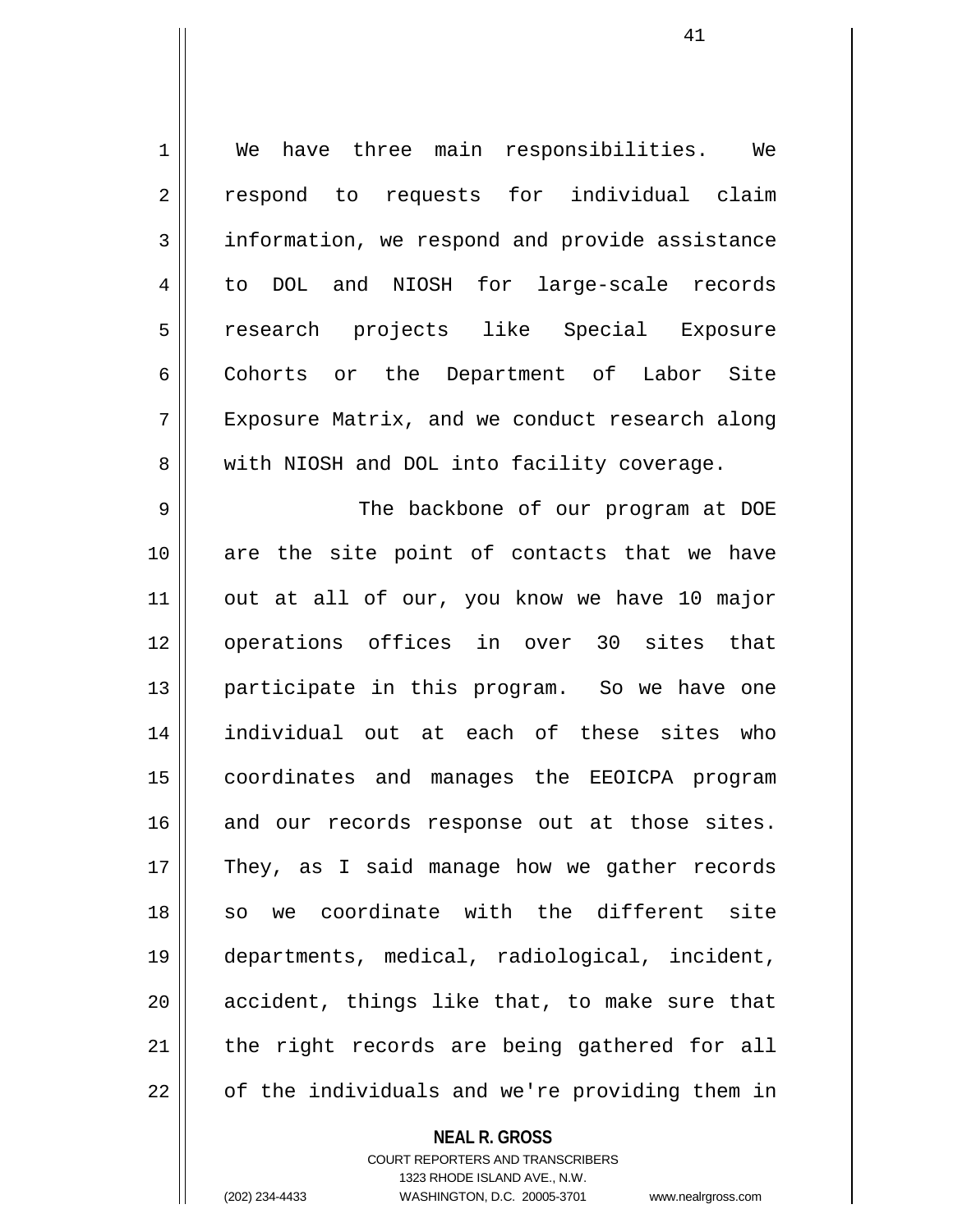1 a timely manner. And they also, again, 2 | coordinate these large-scale records research 3 | efforts you know with NIOSH and SC&A team 4 | leads on the various sites.

5 We do about, as you see some 6 || numbers here, I'll go to the next slide, we do 7 about 18,000 records requests a year. I 8 always make sure to add our numbers are not 9 necessarily going to match Department of 10 Labor's and NIOSH's because those aren't 11 || claims per year, those are requests. So if an 12 individual worked at multiple sites, if they 13 worked at three different sites we would count  $14$  | that as three different requests because we 15 had to gather records on three separate 16 occasions.

17 And our responses are very 18 detailed. They're not just a few pages, 19 they're not always in one location. As I  $20$  alluded to earlier we go to multiple different 21 departments at the active sites, medical, 22 || radiological, human resources. A request for

> **NEAL R. GROSS** COURT REPORTERS AND TRANSCRIBERS 1323 RHODE ISLAND AVE., N.W. (202) 234-4433 WASHINGTON, D.C. 20005-3701 www.nealrgross.com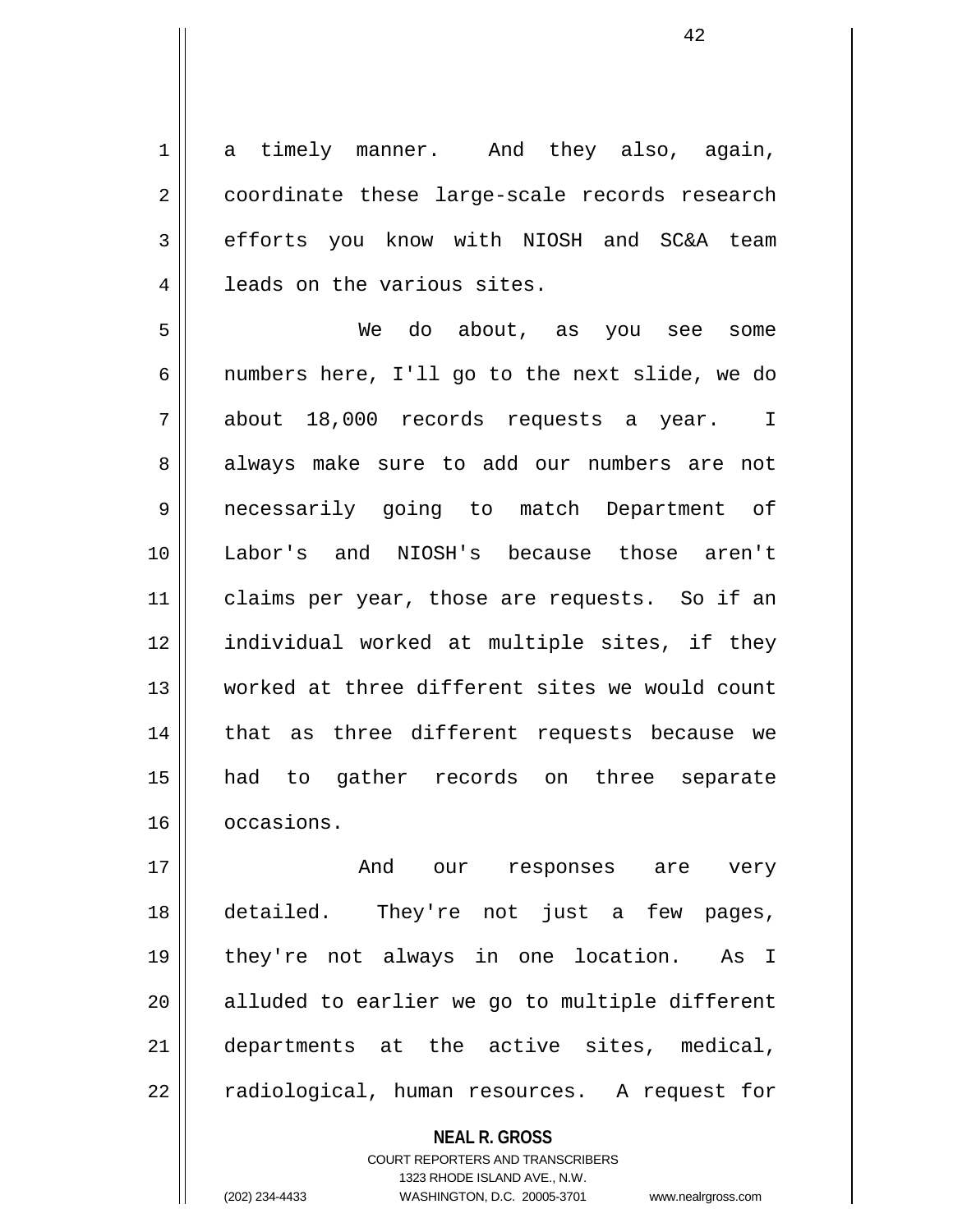1 one individual, we can provide hundreds of 2 || pages, many hundreds of pages in some cases if  $3 \parallel$  an individual had a long career or worked at, 4 || you know, multiple different areas or had 5 multiple job titles.

6 One site I have there as an 7 example routinely checks about 40 different 8 sources for responsive records. That comes 9 || into play particularly at sites that have had 10 multiple prime contractors over the years. 11 || They may have each brought in their own admin 12 || systems or databases to manage records. We 13 might have to go to microfilm, microfiche, 14 hard copy records, federal record centers or 15 different document management programs. And 16 again with the large-scale records research 17 projects that's kind of our second major task 18 under EEOICPA. We are at the mercy of 19 Department of Labor and NIOSH typically. You  $20$  || quys need the information to do your jobs and 21 we do our best to provide you what you need in  $22 \parallel$  a timely manner. These projects can be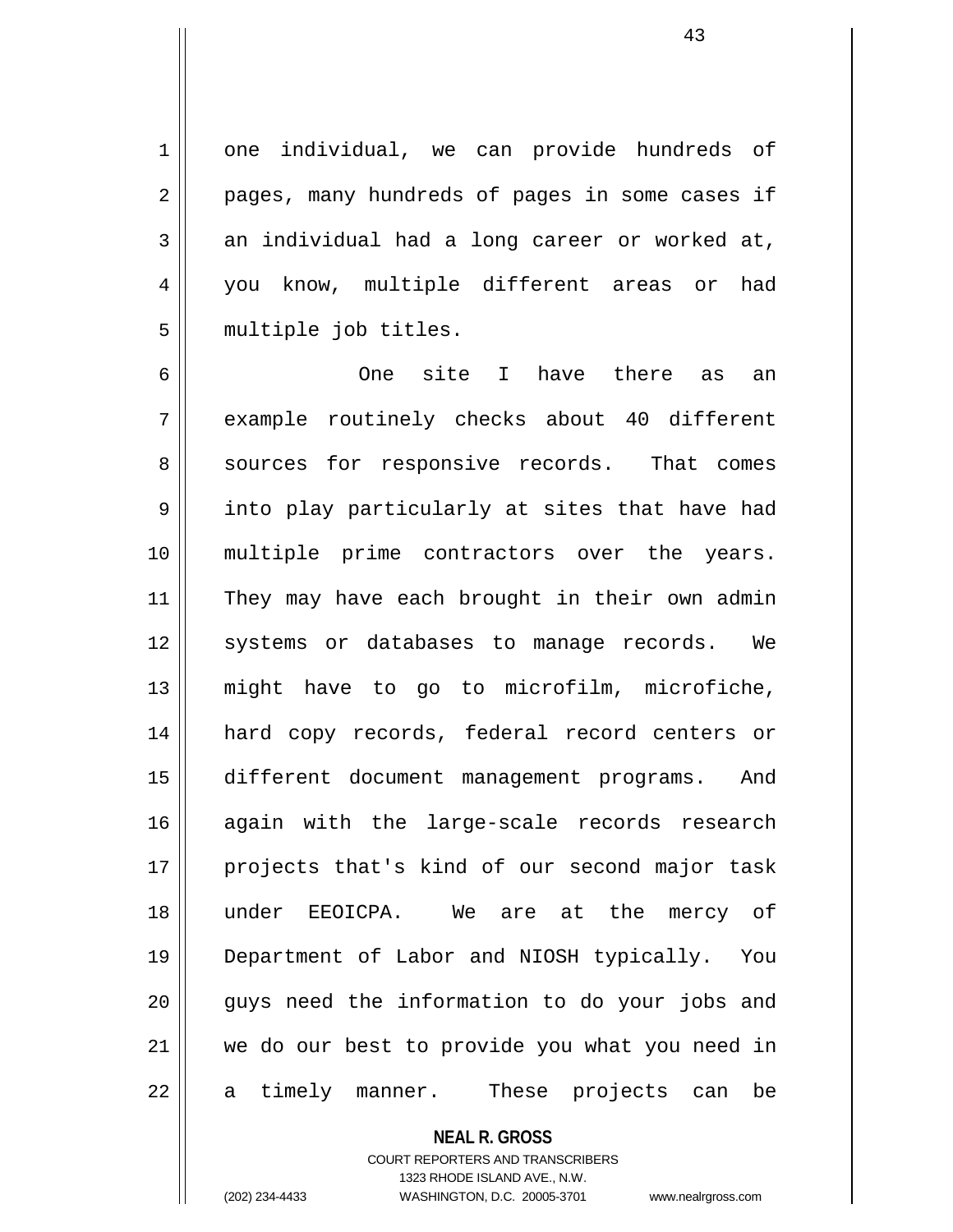$1 \parallel$  extensive, they can take many years and many, 2 many site visits. We're often supporting  $3$  || multiple projects at once.

4 || I listed a few of the projects  $5 \parallel$  that are going on right now. These aren't  $6 \parallel$  certainly all of the large-scale projects but  $7 \parallel$  these are just a few of them that we've been 8 supporting in the last few months. And of 9 || course, you know, in the Florida area, 10 Pinellas, we haven't been supporting too much 11 data-capture I believe. It seems like most of 12 that has already taken place but we were 13 attempting to facilitate some interviews and 14 we had some delays there but we're still 15 || attempting to do that and are hoping to set up  $16$  these interviews within the next few months.

17 Document reviews. We do review 18 final reports at DOE headquarters before they 19 go public just to make sure there are no, you 20 know, data sensitivity classification 21 || concerns, official use only. And we have a  $22$  || security plan, I've provided the link there,

> **NEAL R. GROSS** COURT REPORTERS AND TRANSCRIBERS 1323 RHODE ISLAND AVE., N.W. (202) 234-4433 WASHINGTON, D.C. 20005-3701 www.nealrgross.com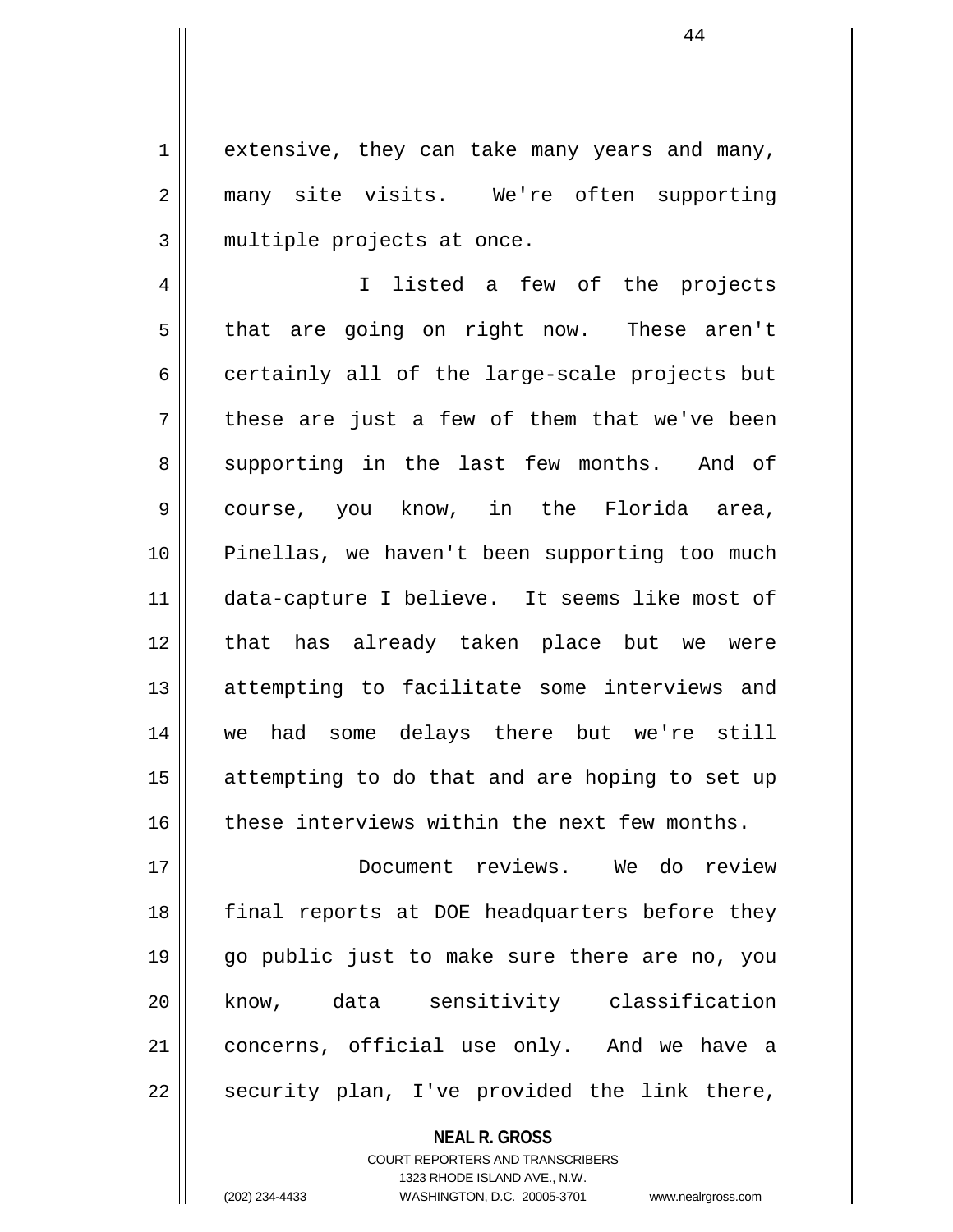1 which kind of details how we do these reviews, 2 what's reviewed in addition to some of our 3 | other protocols for how to get on-site and 4 clearances, things like that. So that's a 5 || useful tool. We're actually in the process of 6 updating that now. We don't believe we're 7 || qoing to be making any, you know, large-scale 8 || changes. It's mostly just to, you know, 9 update since the last, I think it was 2008 10 that the original security plan came in so 11 we're just kind of updating the links, making 12 sure we have the right manuals, orders, 13 || reference material on there. We may add some 14 additional information based on some things 15 we've run into in the last two years but we 16 don't anticipate it being a major overhaul or  $17$  | anything.

18 || Since the last Advisory Board 19 Meeting, NIOSH has submitted, or NIOSH and the 20 || Advisory Board and SC&A have submitted a total 21 of 60 documents. The average turnaround time  $22$  | is about eight working days, but we've done it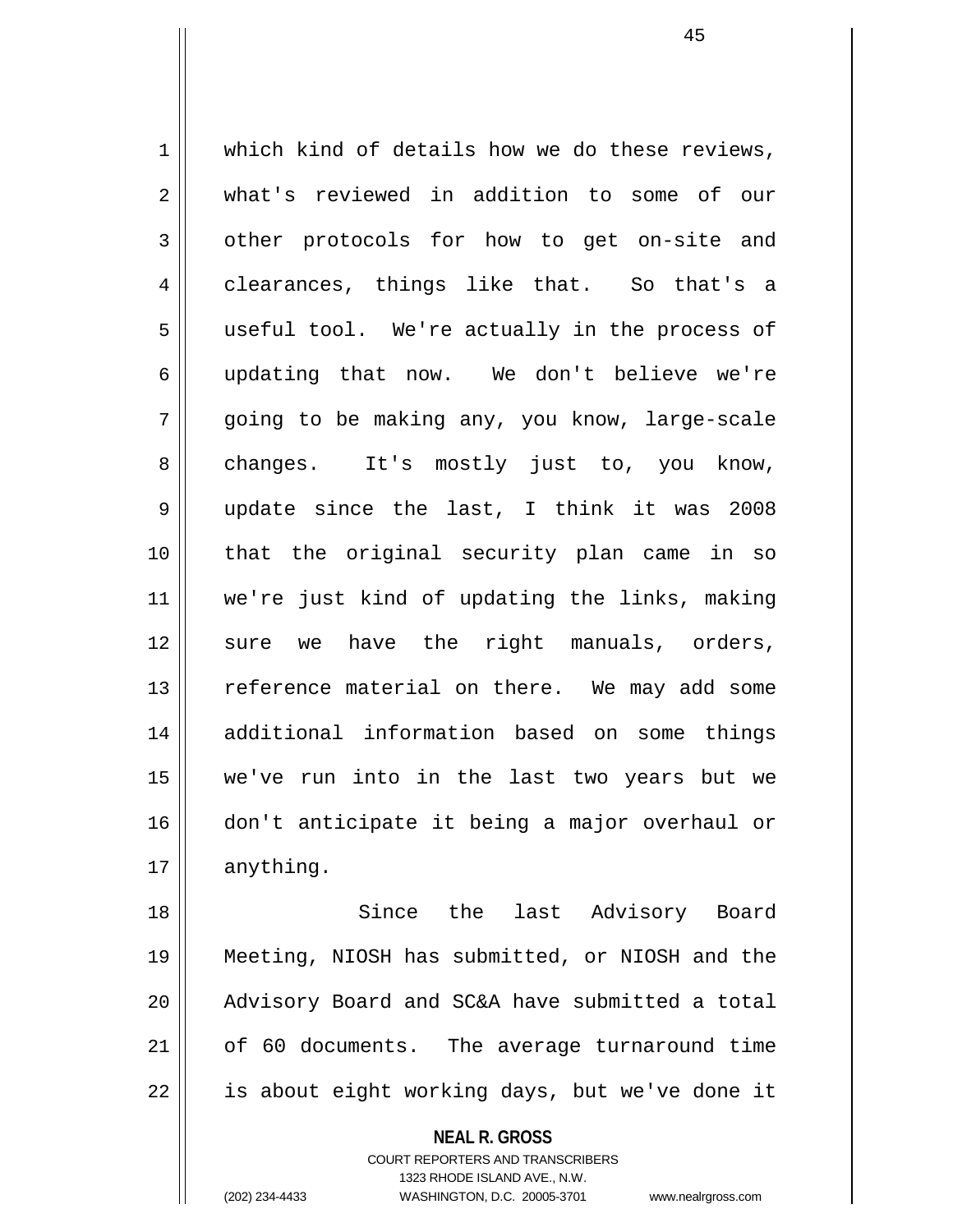1 | in less when needed.

| $\overline{2}$ | I think I talked a little bit                 |
|----------------|-----------------------------------------------|
| 3              | about SEC support but our sites participated  |
| 4              | in Board Working Group and conference calls.  |
| 5              | We hold routine conference calls and meetings |
| 6              | with DOL and SC&A to make sure that we're     |
| 7              | meeting their needs and they're getting the   |
| 8              | information they need both from<br><b>DOE</b> |
| 9              | headquarters and from the DOE sites.<br>And   |
| 10             | we've tried to facilitate secure meetings in, |
| 11             | you know, areas where classified discussions  |
| 12             | can take place if necessary. And then the     |
| 13             | third main responsibility that DOE has under  |
| 14             | the law is to research the facilities, the    |
| 15             | facility coverage issues. And we're, you      |
| 16             | know, that's ongoing. We're always looking    |
| 17             | into a few sites, making sure that the years  |
| 18             | are correct, the facility descriptions are    |
| 19             | correct. I know recently we've been working   |
| 20             | on Monsanto site and I know there's going to  |
| 21             | be a slight change coming out there.<br>It's  |
| 22             | kind of off the top of my head but there's    |

**NEAL R. GROSS** COURT REPORTERS AND TRANSCRIBERS

1323 RHODE ISLAND AVE., N.W.

(202) 234-4433 WASHINGTON, D.C. 20005-3701 www.nealrgross.com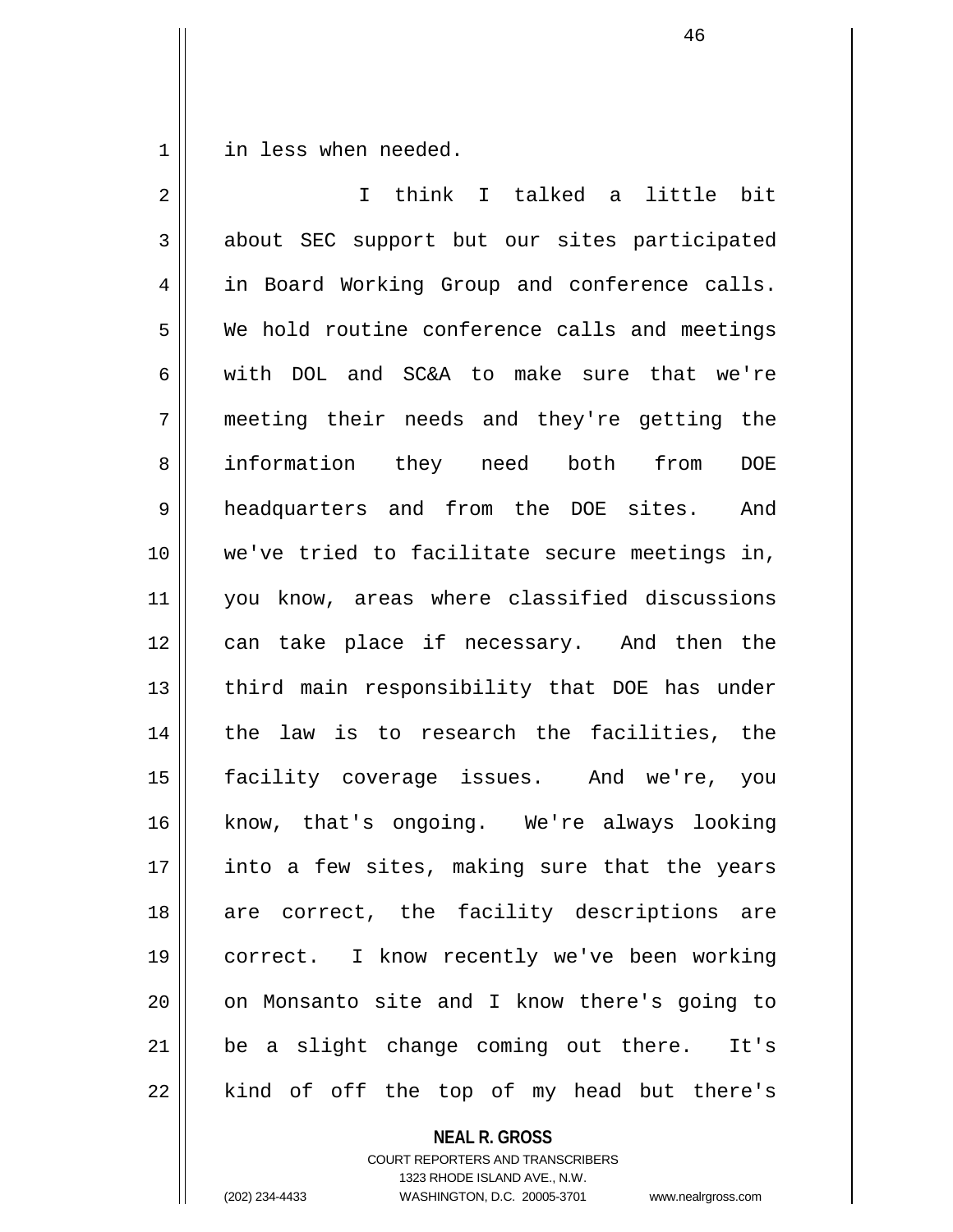$1 \parallel$  always a few of those.

| $\overline{2}$ | Our Office of Legacy Management                |
|----------------|------------------------------------------------|
| 3              | supports our facility research. They are the   |
| $\overline{4}$ | group that handles the records for closure     |
| 5              | sites so they have a broad-based knowledge of  |
| 6              | the DOE complex, the operations and what went  |
| 7              | on at DOE sites. They also understand how      |
| 8              | records are managed and the various systems we |
| 9              | use in DOE. So they're a tremendous resource   |
| 10             | both for facility coverage issues as well as,  |
| 11             | you know, the SEC and other large-scale site   |
| 12             | research projects.                             |
| 13             | We're always looking<br>for                    |
| 14             | additional records collections to be indexed   |
| 15             | and bring them into the collections that we    |
| 16             | search and, you know, use to respond to DOL    |
| 17             | and NIOSH. You know, when we determine that    |
| 18             | there's a collection that may not be indexed   |
| 19             | appropriately or that we have not been using   |
| 20             | to respond to EEOICPA claims and we feel like  |
| 21             | we maybe should, we will get together with     |
| 22             | that particular site to evaluate the           |

**NEAL R. GROSS**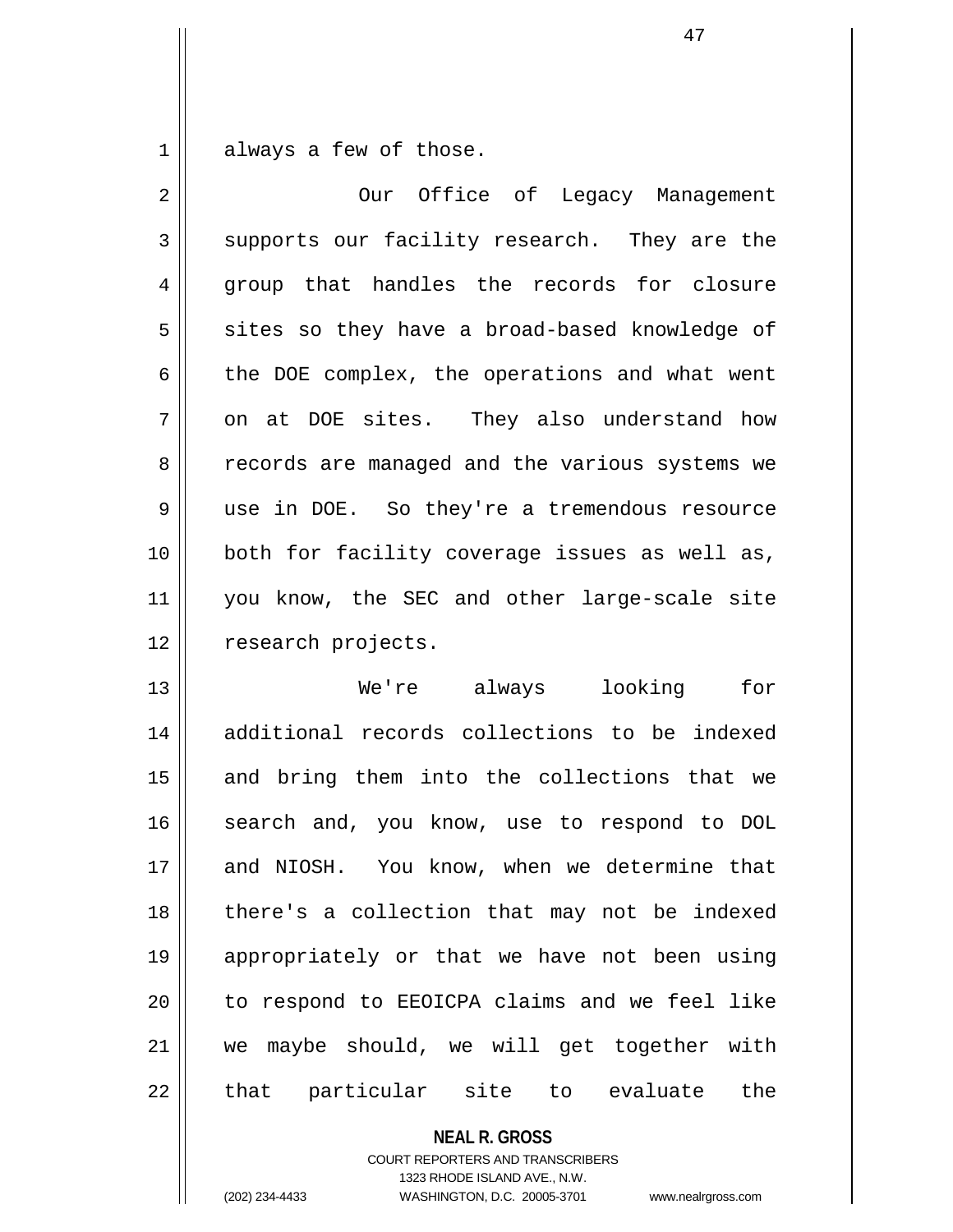1 collection, determine if indeed it is useful 2 for EEOICPA and if in the format it's in,  $3 \parallel$  it's, you know, we're able to use it. If not 4 we will go through and index. We might scan  $5 \parallel$  and digitize the records, make them  $6$  electronic. We might just index so we can 7 find them easier. But you know, when we do 8 that we'll go front to back through the 9 collection, make sure it's in a format we can 10 use and then we'll coordinate with DOL and 11 || NIOSH to go back through, you know, any past 12 || claim that might be affected. So obviously if 13 we do find a new resource we don't want it 14 just to be used for claims going forward, we 15 want to make sure that all claimants get the 16 **benefit of that resource so we coordinate with** 17 || DOL and NIOSH to make sure that happens. 18 And we've also been reviewing the

19 Department of Labor's Site Exposure Matrix 20 Database. We conducted the original review in 21 2008. Initially the database had been  $22 \parallel$  gathered out at DOE sites and DOE records by

> **NEAL R. GROSS** COURT REPORTERS AND TRANSCRIBERS 1323 RHODE ISLAND AVE., N.W. (202) 234-4433 WASHINGTON, D.C. 20005-3701 www.nealrgross.com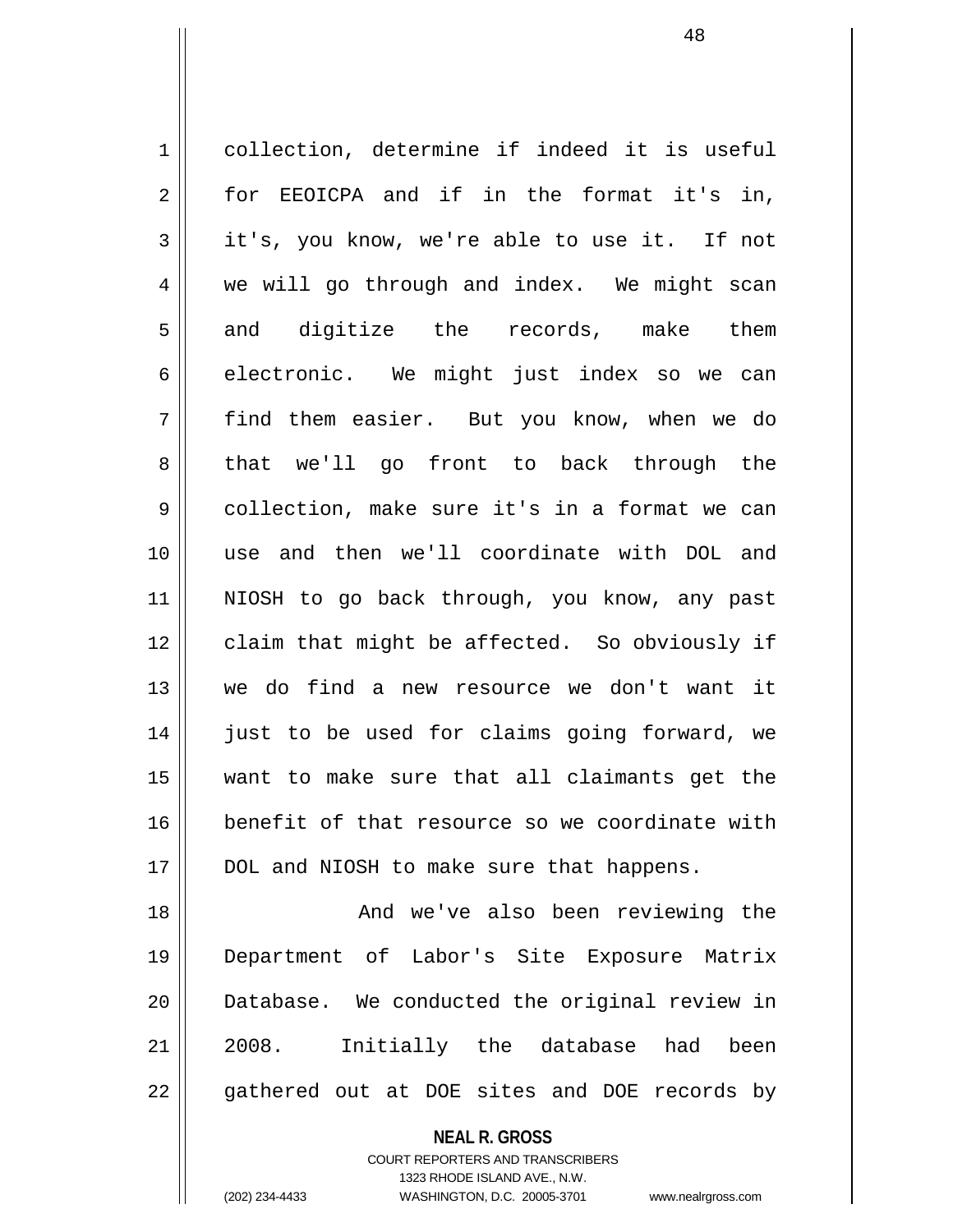1 | the Department of Labor and they had had it 2 behind their firewall accessible only to their  $3 \parallel$  claims examiners but in 2008 they approached 4 || us about reviewing this database so they could  $5 \parallel$  put it out into a public forum. We did that 6 | in 2008 and I believe it was either, I think  $7 \parallel$  it was maybe early 2009 that it was actually 8 released. I can't remember offhand. But 9 | we've also been conducting periodic reviews as 10 the Department of Labor gathers new 11 information or they also have a link on their 12 website where members of the public or worker 13 advocates can submit information. As that 14 information is submitted or gathered by DOL, 15 periodically we'll review it so that can 16 become part of the public SEM. We've done two 17 reviews so far and the third started in 18 October and I think we're looking to get that 19 back to Department of Labor I think in 20 January. 21 And then outreach, I know you had

 $22$  | asked about outreach and I know that speaks to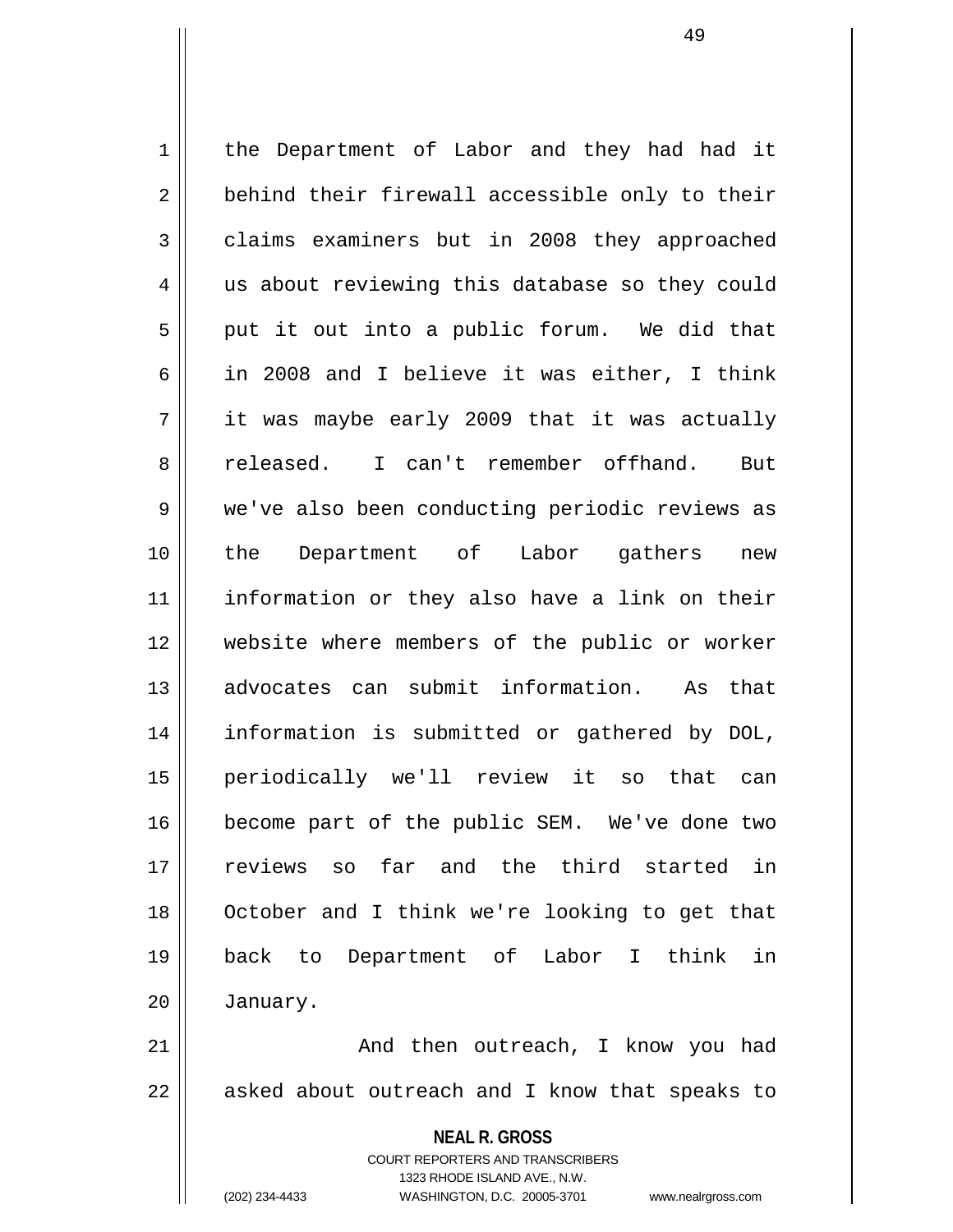$1 \parallel$  some of the things that DOL does on their own. 2 There are many but also there's the Joint 3 Outreach Task Group that we, NIOSH, Department 4 | of Labor, DOE and also the DOE Former Worker 5 Medical Screening Programs coordinate to do  $6 \parallel$  some joint outreach. They're all essentially  $7 \parallel$  trying to reach the same, or more or less the 8 same former worker population. So in the 9 || interest of combining resources and making the 10 process more efficient we created a joint 11 || outreach group that will go out and hold some 12 town hall meetings and you know, be able to 13 || provide individuals for each of those programs 14 || to talk to workers. So it's sort of a one-15 || stop shop for worker information.

16 I think currently we're planning 17 on in the new year I think we had looked into 18 going to the California Bay Area to conduct 19 some outreach for Livermore, Berkeley, GE 20 Vallecitos, Stanford Linear Accelerator 21 || Center. There's a number of sites, we felt 22 || like we've got good value in going out there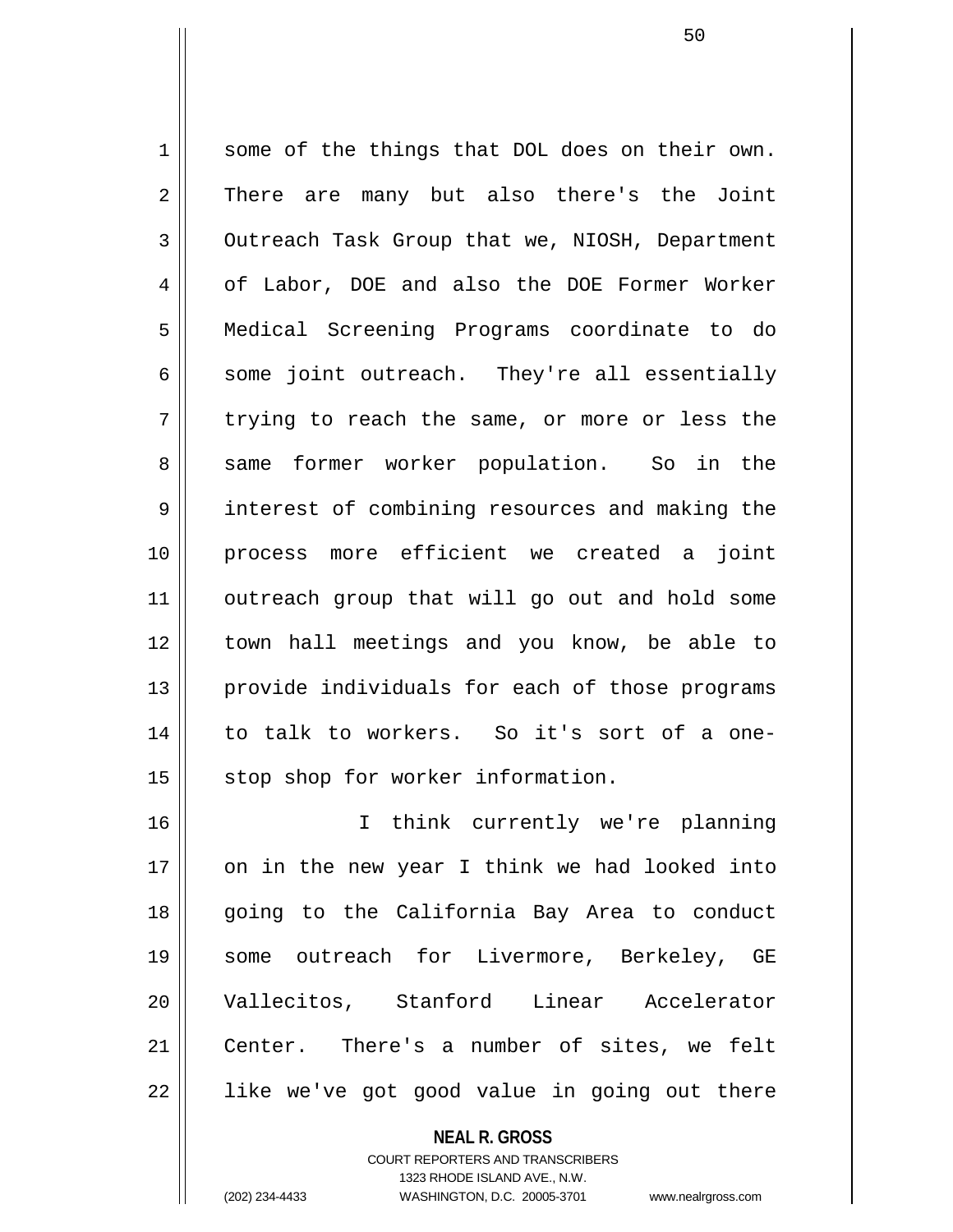1 because there was at least four to five 2 different sites that we'll be able to mail 3 and, you know, let folks know we're coming out 4 there. And then we're also planning I believe  $5 \parallel$  to go to the Ohio area and potentially hold  $6 \parallel$  two to three meetings in different locations 7 not necessarily -- I know we've been to the 8 Cincinnati area and the Portsmouth area for  $9 \parallel$  the major sites but I think we're looking into 10 Dayton where there's Mound and there's a few 11 other AWEs and then also some areas where 12 there's more of an AWE concentration 13 || potentially, in northern Ohio. So that's, you 14 || know, again those are -- we haven't finalized 15 dates and exact locations for those but just 16 || to give you an idea of where we're looking at 17 || qoing this coming year.

18 And then I mentioned the Former 19 Worker Medical Screening Program. The mission 20 || of the former worker screening program is to 21 || identify and notify former workers at risk for 22 | occupational disease and offer them medical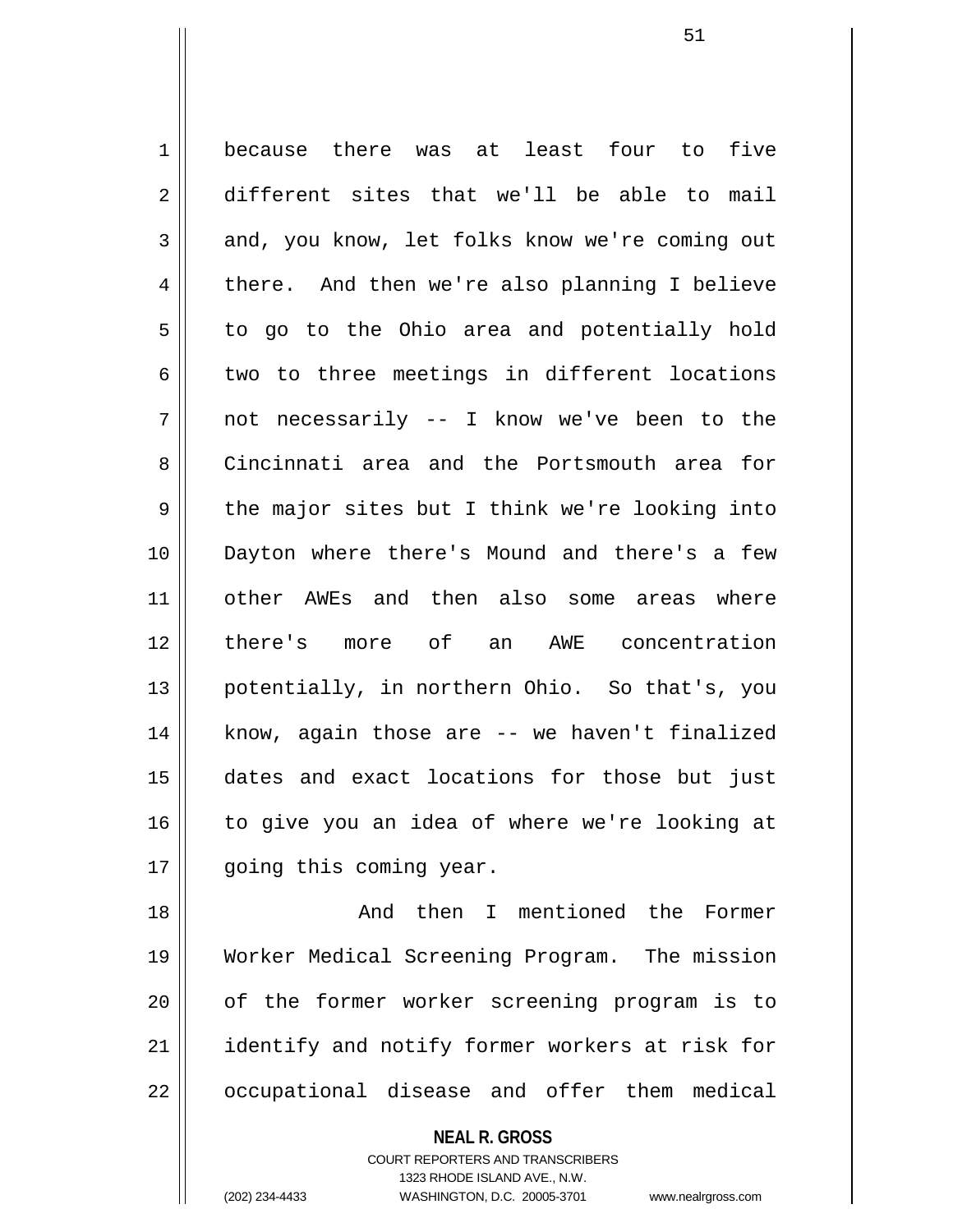$1 \parallel$  screening that can lead to treatment. So, 2 || what it is, it's a free medical screening 3 program for any former worker at the 4 || Department of Energy, any of our sites, any 5 | worker and no matter where you live now we can 6 provide you with a free screening. So, I have  $7 \parallel$  a link there to more information on the former 8 || worker program. And then here is contact 9 information. There's two different former 10 worker programs for workers in the area of 11 || Pinellas. It would be for production workers. 12 It would be with Drs. Cragle, McInerney and 13 Newman, and for construction workers, Knut 14 Ringen is the principal investigator and 15 there's contact information there. So I would 16 encourage any former workers here, any of you 17 || that might know former workers to encourage 18 them to look into this program. It's a 19 tremendous resource, it's free and we try to 20 identify things early and facilitate 21 successful treatment. So I think that's it. 22 | Does anyone have any questions?

> **NEAL R. GROSS** COURT REPORTERS AND TRANSCRIBERS 1323 RHODE ISLAND AVE., N.W.

(202) 234-4433 WASHINGTON, D.C. 20005-3701 www.nealrgross.com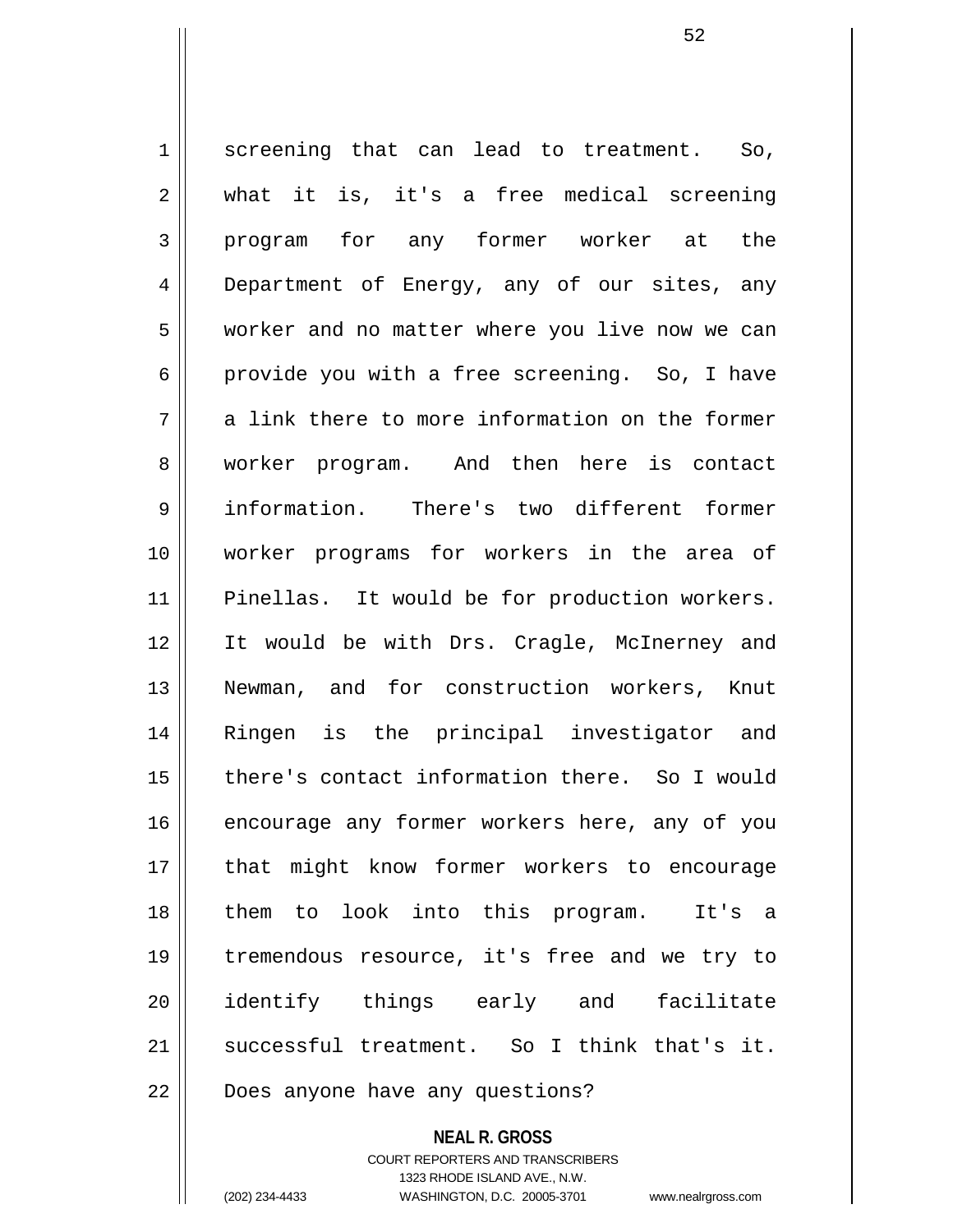1 CHAIRMAN MELIUS: I could have  $2 \parallel$  quessed that. Go ahead, Brad. Thank you,  $3 \parallel$  Greg, by the way.

4 MEMBER CLAWSON: I'd like to thank  $5 \parallel$  you especially for the Hanford and the Sandia,  $6 \parallel$  that was, it was very good. And especially 7 when we were at Sandia we found out that we 8 || had some of the Pinellas people that had moved  $9 \parallel$  up there and were actually available and they 10 brought them in for getting [Identifying 11 information redacted] to come onto the site in 12 such short order when we found this out. It 13 || was I know just a matter of hours and you were 14 able to do that. We'd like to thank you for  $15$   $\parallel$  that.

16 || As the security, as your security 17 || plan changes though you will keep us informed 18 || of any other changes so that we make sure that 19 our security plan matches what yours do. I'd 20 | appreciate that.

21 MR. LEWIS: Absolutely and you'll  $22 \parallel$  be informed before it goes final. We're still

> **NEAL R. GROSS** COURT REPORTERS AND TRANSCRIBERS 1323 RHODE ISLAND AVE., N.W. (202) 234-4433 WASHINGTON, D.C. 20005-3701 www.nealrgross.com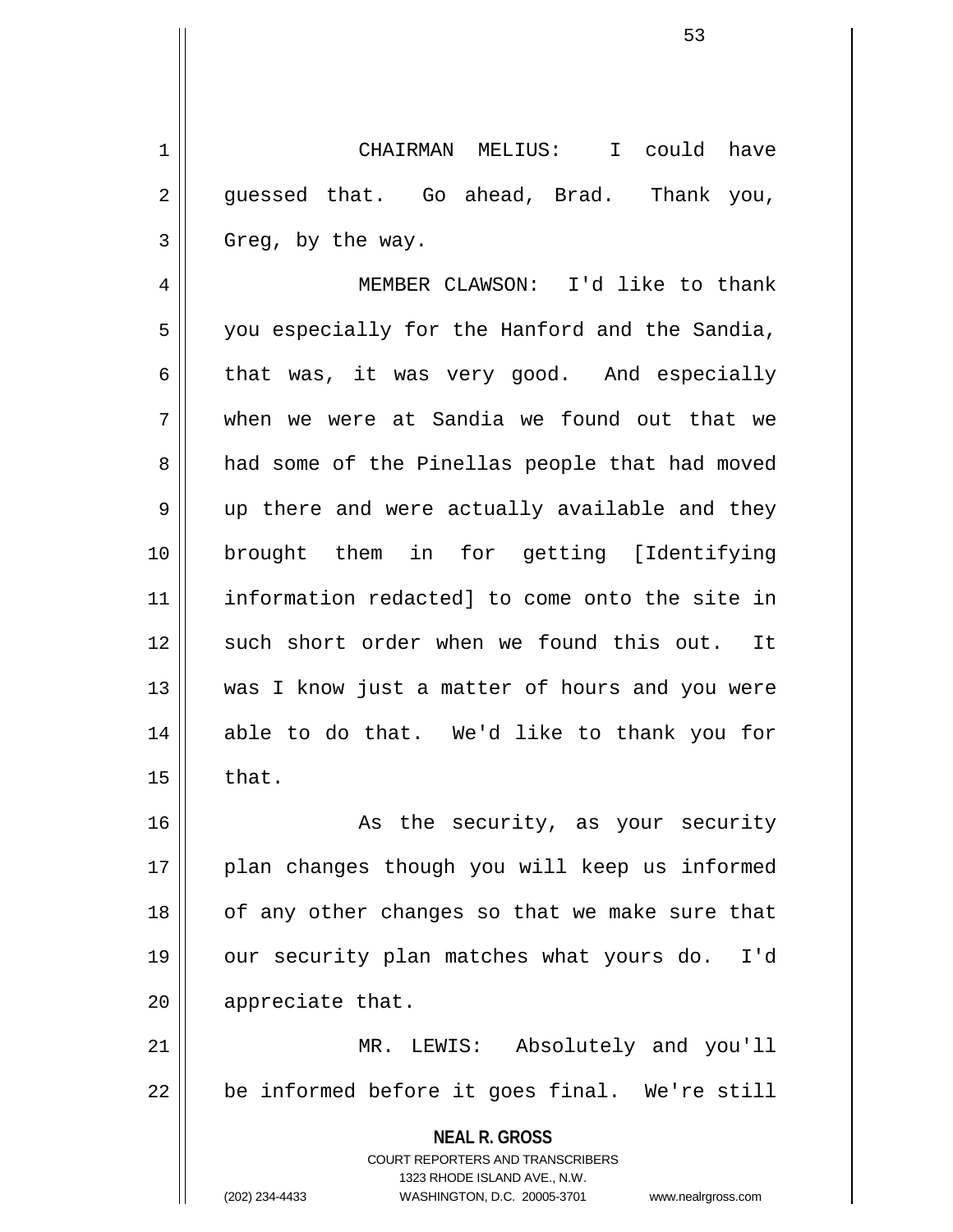$1 \parallel$  in the early stages of doing that. We've 2 || brought in -- our new security advisor is  $3 \parallel$  aware of it. That's one of the things he's  $4 \parallel$  going to be taking a look into, so. But we'll 5 | make sure to keep you --6 MEMBER CLAWSON: Another question 7 that I have is do you supply DOE -- or DOL 8 with the dates for the facilities, the covered 9 periods? Are you the one that -- is DOE the  $10$  | one that supplies that to DOL? 11 || MR. LEWIS: The way that it works 12 || is DOE determines whether or not a facility is 13 || covered for AWEs and DOL determines coverage 14 || for Department of Energy facilities, and then

18 has the final say on the specific years, 19 although, you know, we work closely with DOL 20 | on the research. 21 MEMBER CLAWSON: Okay. The reason 22 || I bring this up is especially some of the

15 Department of Labor determines the years for

16 both. So DOE decides whether an AWE is

17 || covered or not and then Department of Labor

COURT REPORTERS AND TRANSCRIBERS 1323 RHODE ISLAND AVE., N.W. (202) 234-4433 WASHINGTON, D.C. 20005-3701 www.nealrgross.com

**NEAL R. GROSS**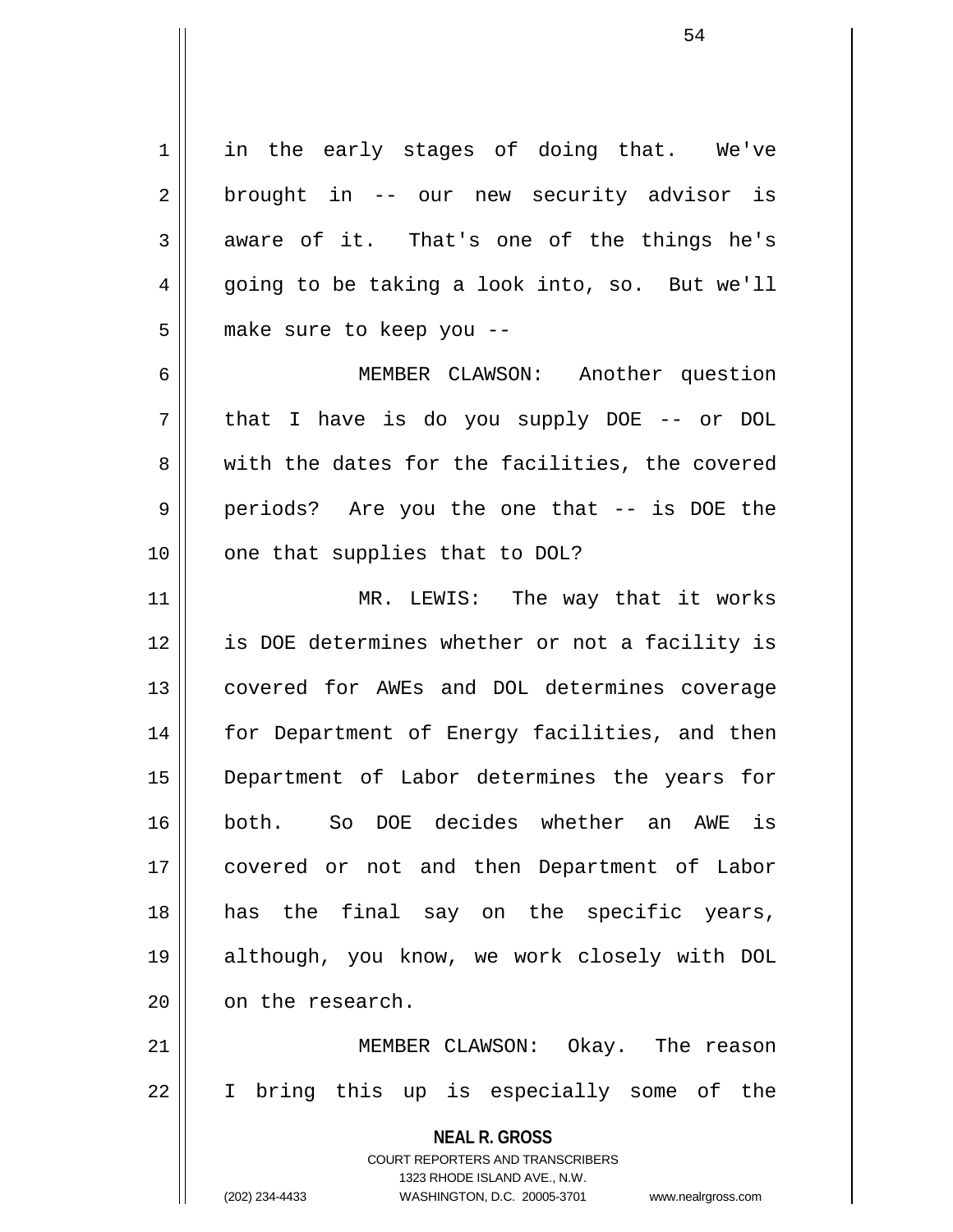1 older facilities, Pinellas, I mean not 2 || Pinellas, but Medina and Clarksville, and some  $3 \parallel$  of the records that we recovered at Sandia  $4 \parallel$  showed earlier work at Medina than what is the  $5 \parallel$  covered years and we just, I guess I was 6 || wondering which way would we need to have 7 people to be able to look at this because 8 || Clarksville is the right years and Medina was  $9 \parallel$  exactly the same but there's like a ten-year 10 difference of coverage. 11 MR. LEWIS: I mean in terms of who 12 to provide it to I think you could provide it 13 || to either us or Department of Labor or even 14 || NIOSH, honestly. You know, any of the groups 15 || that receives it will, you know, coordinate 16 with the others. We all work together to make 17 || sure that the right years are on there. I  $18$  || think the final say officially is with the 19 Department of Labor so you could provide it to 20 them but if you provide it to us or NIOSH

22 CHAIRMAN MELIUS: Brad, I think we

**NEAL R. GROSS** COURT REPORTERS AND TRANSCRIBERS

 $21$  | it'll all get to the same place.

1323 RHODE ISLAND AVE., N.W.

(202) 234-4433 WASHINGTON, D.C. 20005-3701 www.nealrgross.com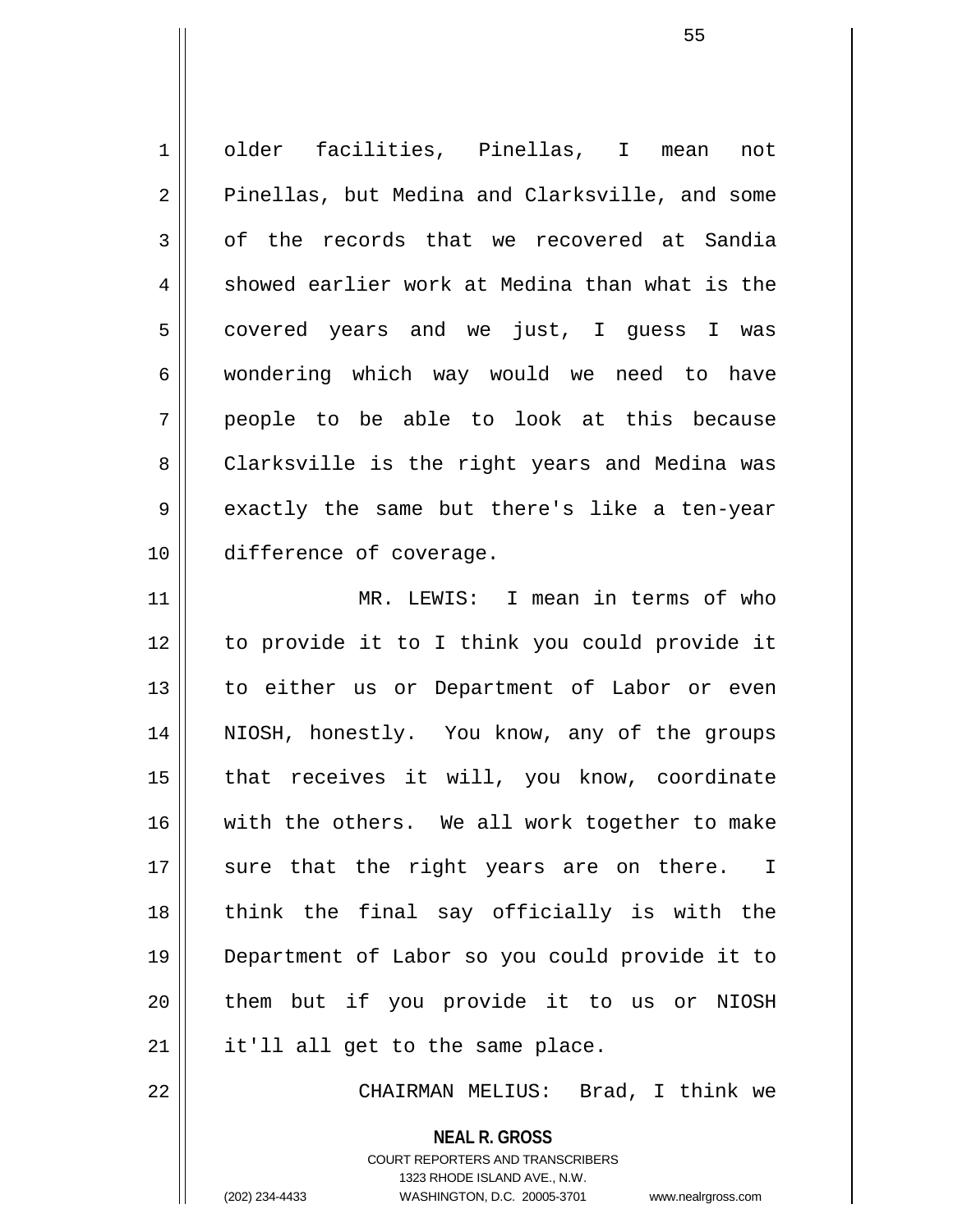**NEAL R. GROSS** COURT REPORTERS AND TRANSCRIBERS 1323 RHODE ISLAND AVE., N.W. (202) 234-4433 WASHINGTON, D.C. 20005-3701 www.nealrgross.com 1 | should go through NIOSH since we advise NIOSH  $2 \parallel$  and do it that way. Yes, that's how we've 3 done it before. 4 MEMBER CLAWSON: Okay, then that 5 || was my main concern of the differences that we  $6$  || have run across so thank you. 7 CHAIRMAN MELIUS: While we're on 8 that clarification, who handles then the 9 residual period issues? That gets even a 10 little bit more different. 11 MR. HINNEFELD: The residual 12 periods are defined by our Residual 13 | Contamination Report. 14 || CHAIRMAN MELIUS: Right. 15 MR. HINNEFELD: So the residual 16 | period questions are for us. 17 CHAIRMAN MELIUS: Yes. Okay. 18 Thank you. Other questions? Our meeting, 19 we're actually meeting in the Bay Area in -- 20 | you want to do the dates? 21 MR. KATZ: February 28th until 22 March 1st.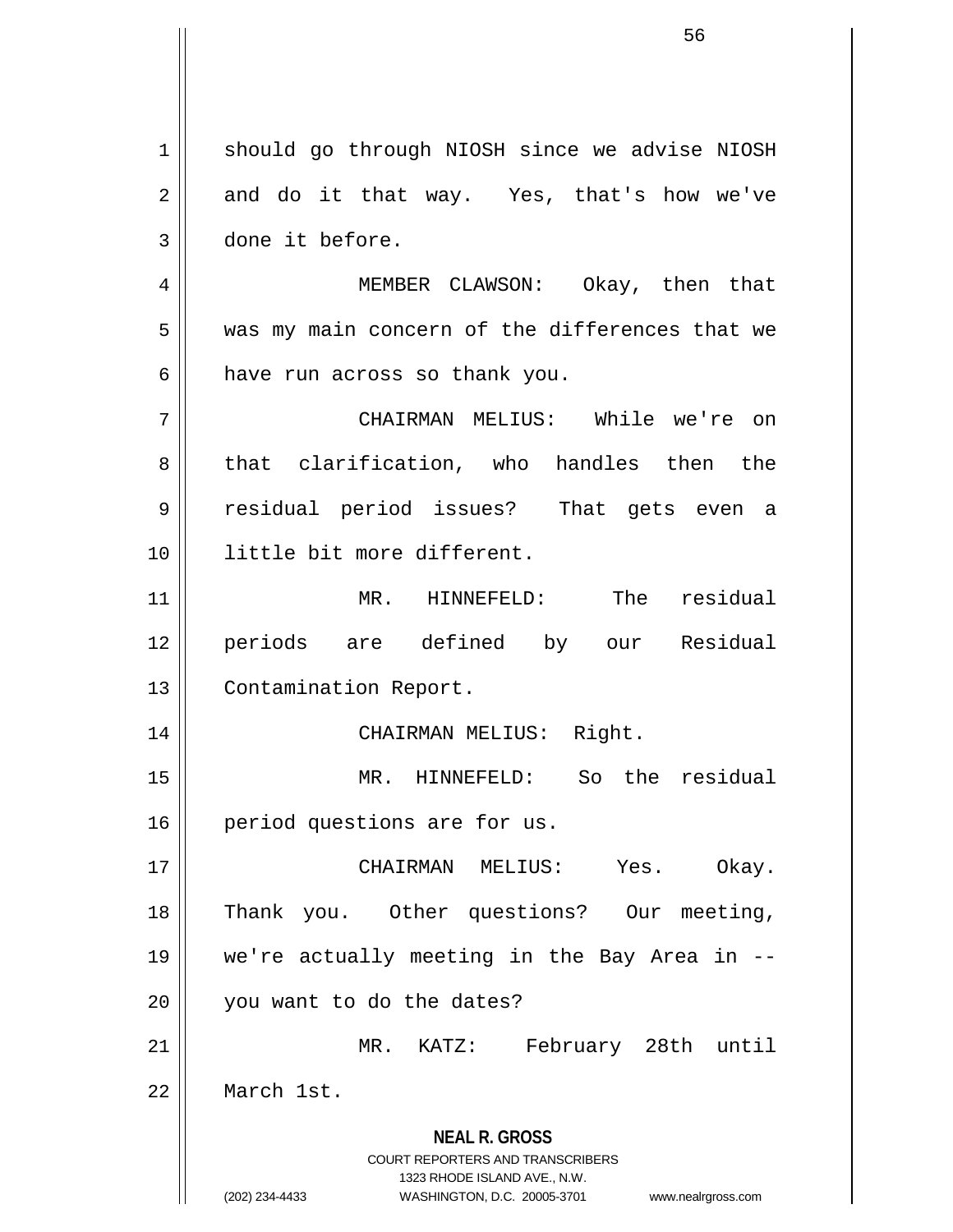1 | CHAIRMAN MELIUS: Okay, the end of 2 | February. Ted and I were emailing back, we're  $3 \parallel$  trying to decide where to meet, given all the 4 different facilities and so forth down there. 5 || I think we ended up in Oakland, is that -- $6 \parallel$  were you trying to use claim data or is that 7 || not working out?

8 MR. KATZ: We had tried to use 9 || claim data. There's more claims for the 10 Berkeley location than there is for Lawrence 11 Livermore. So we're aiming for the Oakland 12 area but we're having a lot of trouble with 13 hotels so it's not settled as to where we'll -  $14$   $\parallel$  - we may have to just go where we can get a 15 || place, between San Jose and Oakland. We spoke 16 about San Jose, we may end up there anyway 17 because of hotel difficulties. No, well it's 18 trying to decide where people are likely to 19 || come to the meetings. It's not into that. And 20 we probably should also coordinate with DOL in 21  $\parallel$  terms of if the outreach should be done at the  $22$  || same time or beforehand. It's a little  $-$ -

**NEAL R. GROSS**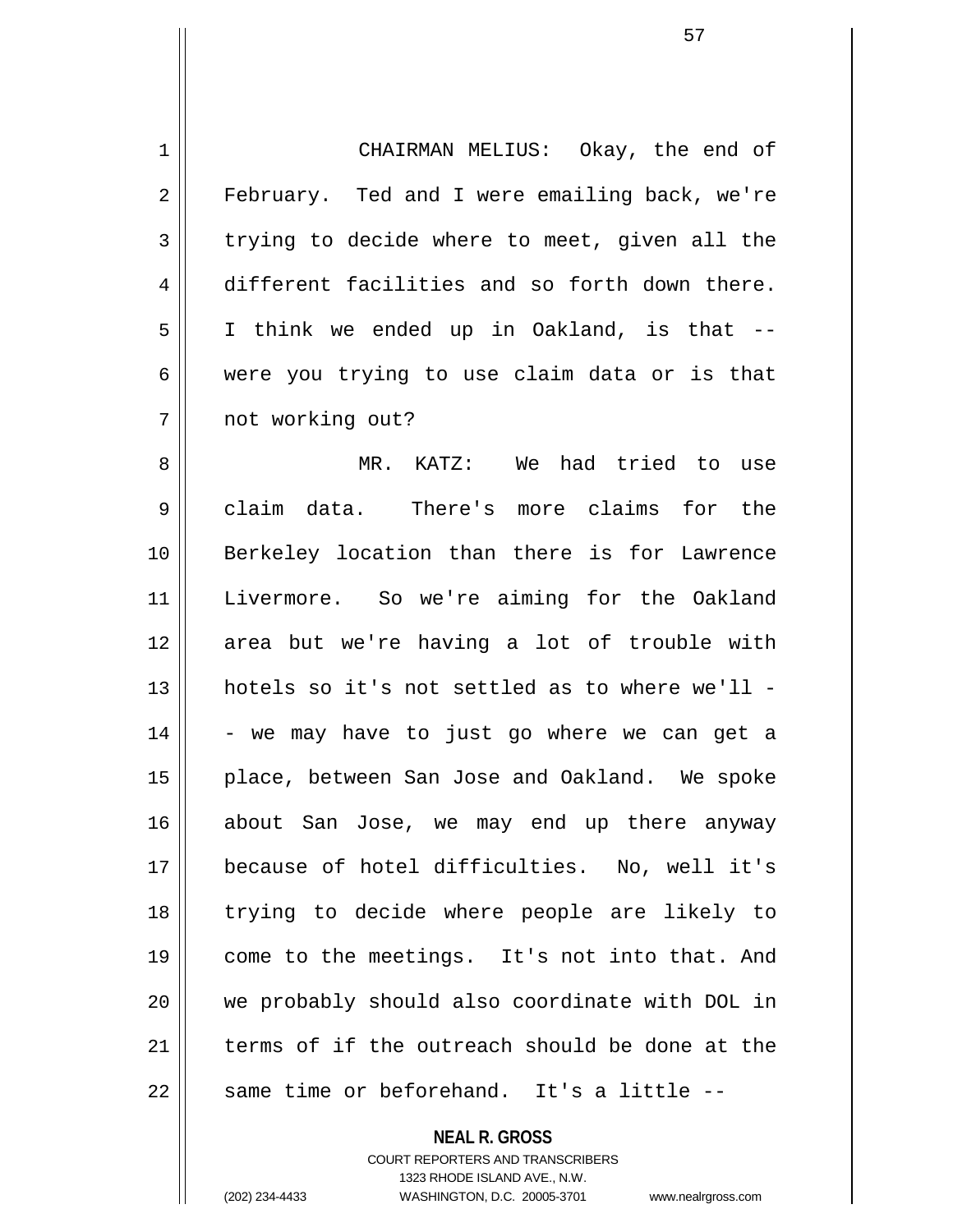| 1  | MR. LEWIS: It does make sense.                           |
|----|----------------------------------------------------------|
| 2  | We'd be glad to work with.                               |
| 3  | CHAIRMAN MELIUS: Yes, yes, good,                         |
| 4  | let's do that.                                           |
| 5  | MEMBER MUNN: The problem is that                         |
| 6  | people often aren't where the hotel is.                  |
| 7  | CHAIRMAN MELIUS: Yes, I know, I                          |
| 8  | know. It's hard, a big area and there's                  |
| 9  | traffic and things like that out there. Any              |
| 10 | other questions for Greg? If not then, okay,             |
| 11 | thank you. Appreciate it.                                |
| 12 | Board Members, we have a funny                           |
| 13 | schedule this time partly because some of our            |
| 14 | Board Members we knew would be delayed coming            |
| 15 | here. We sort of backed off certain issues               |
| 16 | till this afternoon, tomorrow morning. Also,             |
| 17 | we were trying to schedule times when the                |
| 18 | petitioners could come on. So, we have a                 |
| 19 | number of issues we can go through this                  |
| 20 | morning. I wanted to do the ten<br>year                  |
| 21 | discussion when as many Board Members were               |
| 22 | here as possible so we delayed that till this            |
|    | <b>NEAL R. GROSS</b><br>COURT REPORTERS AND TRANSCRIBERS |

1323 RHODE ISLAND AVE., N.W.

 $\prod$ 

 $\overline{\phantom{a}}$ 

(202) 234-4433 WASHINGTON, D.C. 20005-3701 www.nealrgross.com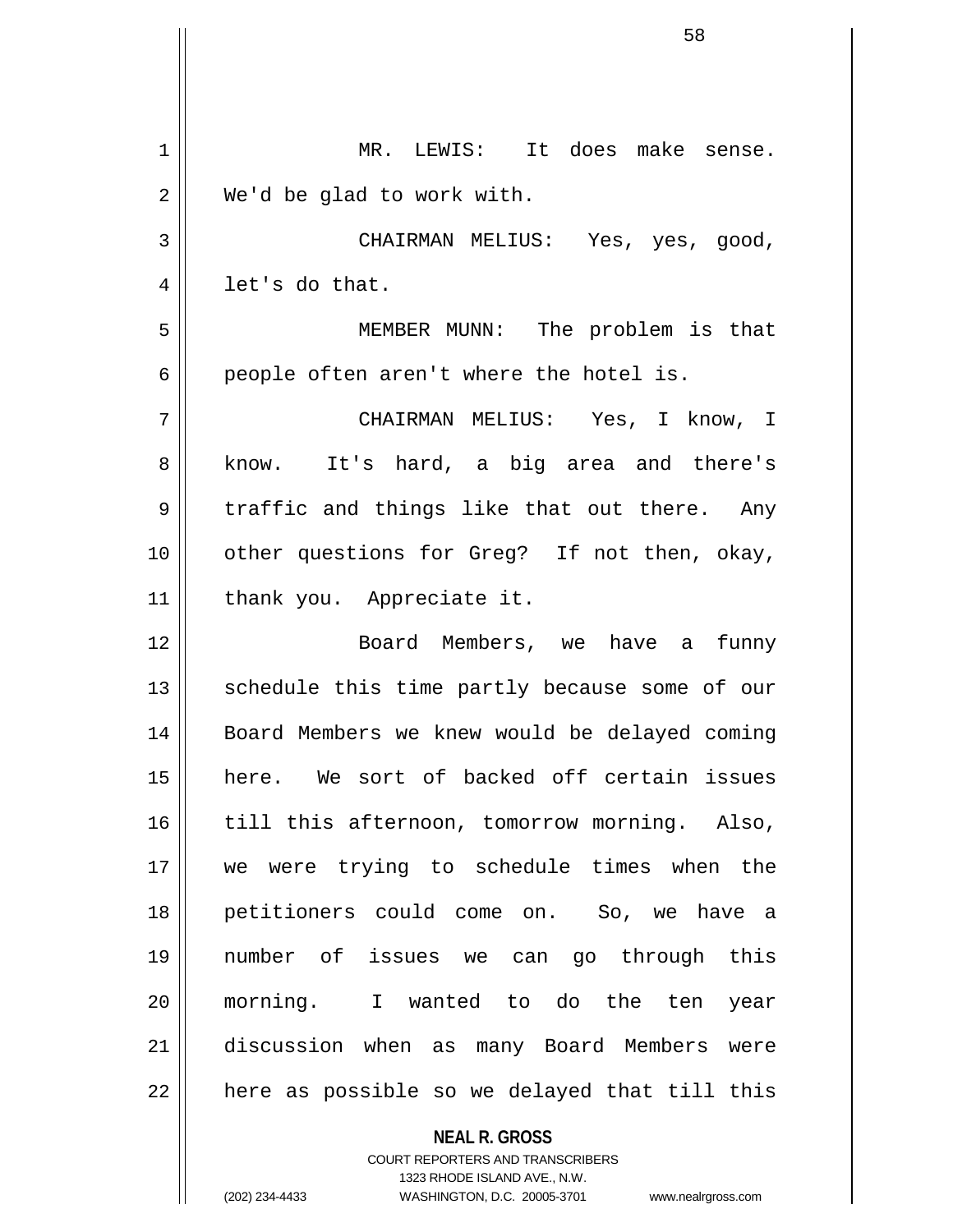1 afternoon and we should, and obviously for the  $2 \parallel$  active petitions we need to keep those on as  $3 \parallel$  scheduled as much as possible so that, because 4 || that's when the petitioners are expecting us  $5 \parallel$  to be discussing them. So we have a fairly  $6$  | long work session this morning which usually 7 is longer at the end. And we don't have 8 | everybody here so we're going to be jumping 9 around a little bit.

10 I'll give you warning, LaVon, I 11 || think right after the break I would suggest 12 || that we have LaVon give his presentation which 13 || I don't believe is very long. And -- but also 14 || that will give us some more time at the end if 15 we're still wrestling with some of the SEC 16 evaluations. It's hard to predict at this 17 | point in time.

18 The other thing I draw to 19 everybody's attention, there aren't a lot of 20 || comments there but from the, what is it, the 21 May meeting we have the public comments we 22 || should go through. Ted sent those out some

> **NEAL R. GROSS** COURT REPORTERS AND TRANSCRIBERS

> > 1323 RHODE ISLAND AVE., N.W.

(202) 234-4433 WASHINGTON, D.C. 20005-3701 www.nealrgross.com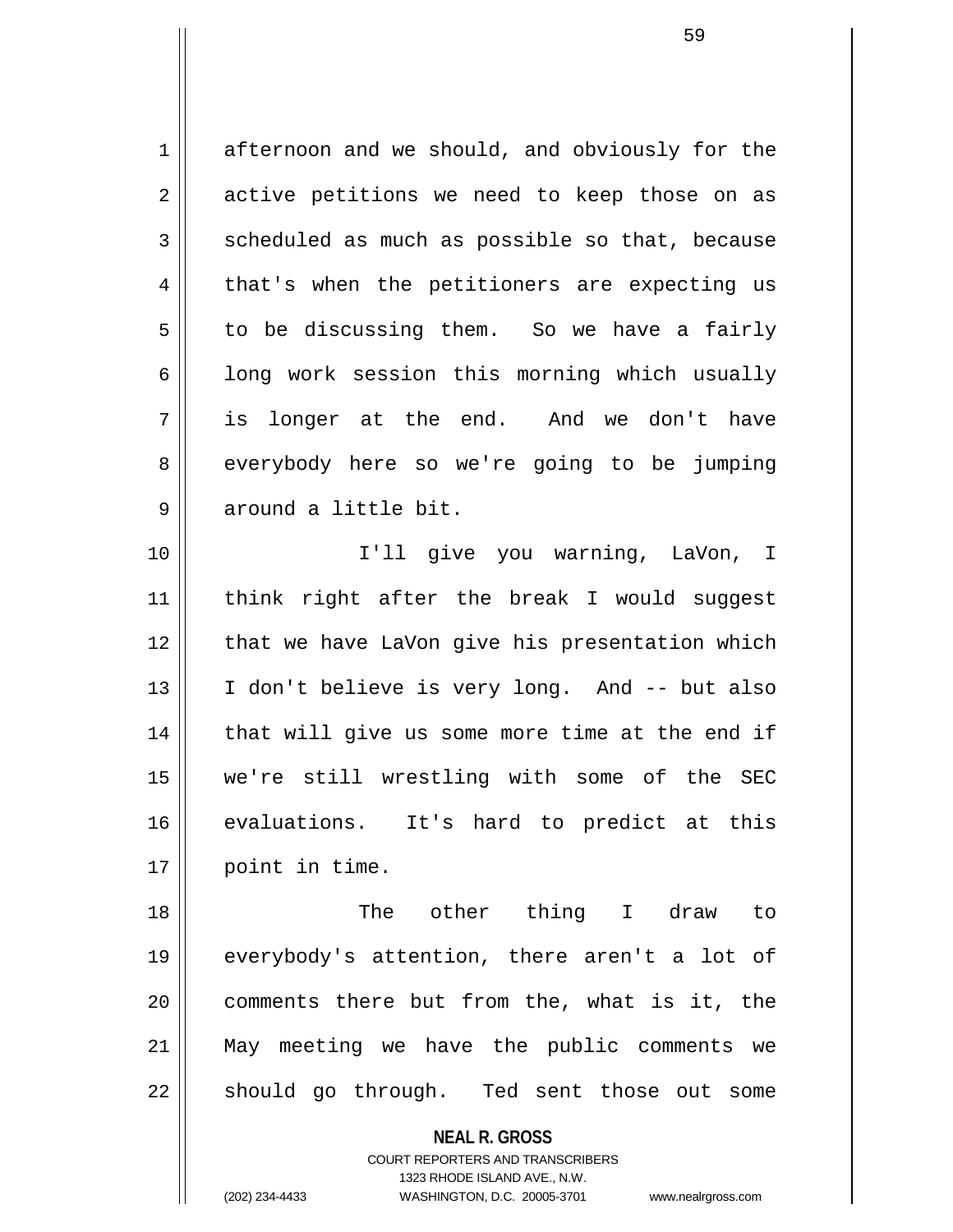1 | time ago to everybody and along with the 2 transcripts and so forth, but there's a  $3 \parallel$  spreadsheet that looked to me about two pages, 4 I think. So we'll try to go through those 5 maybe after the break also. I just want to 6 make sure everybody has access to it. If not 7 we can delay that. It wouldn't take long, but 8 || if we can get that done it would probably be a  $9 \parallel$  good idea. 10 What I thought we would do, start 11 || with is Work Group updates. There are at 12 || least some of them we can get through before 13 the -- aren't on the schedule and that we do 14 have at least the chairs here. We'll do that. 15 || And you're in luck again, Josie: Brookhaven. 16 MEMBER BEACH: There's not 17 || anything more for me to report on Brookhaven 18 || other than what I've reported the last couple 19 of meetings. We're waiting for NIOSH's work 20 || and for NIOSH to report to us on Brookhaven at  $21$  this point. 22 CHAIRMAN MELIUS: So remind us.

**NEAL R. GROSS**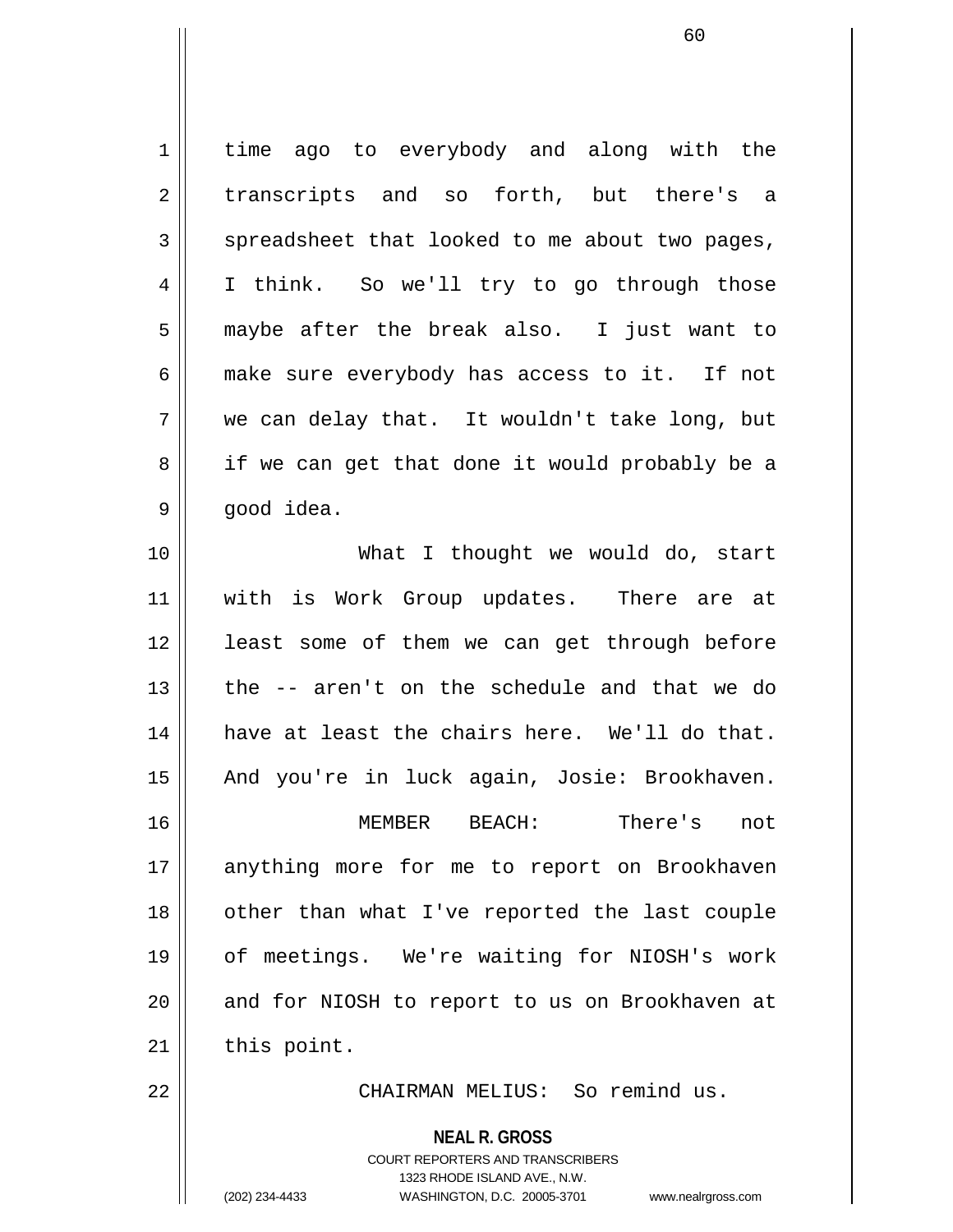**NEAL R. GROSS** COURT REPORTERS AND TRANSCRIBERS 1323 RHODE ISLAND AVE., N.W. (202) 234-4433 WASHINGTON, D.C. 20005-3701 www.nealrgross.com 1 MR. RUTHERFORD: Can you hear me? 2 CHAIRMAN MELIUS: Yes. 3 MR. RUTHERFORD: Okay. I think  $4 \parallel$  that once -- well, once I do my presentation 5 in a little bit -- 6 CHAIRMAN MELIUS: Well -- 7 MR. RUTHERFORD: -- but we're 8 || moving forward with an 83.14 that will adjust  $9 \parallel$  and take care of some of the issues and I'll  $10$  || talk a little bit about that shortly. 11 CHAIRMAN MELIUS: Okay. He was  $12$  || going to surprise us at the end. That was  $-$ 13 do that. Fernald, we have an update later on 14 || in the meeting so I think that's, we will wait 15 || till that. Hanford, I think we're waiting, 16 || someone said an SC&A report. Arjun, are you 17 still back there? And I think we need to  $18$  || schedule a Work Group meeting fairly shortly. 19 DR. MAKHIJANI: We have reviewed 20 || the revised Site Profile, you know, from an 21 || SEC point of view and had a number of findings  $22$  | so we could schedule a Work Group meeting that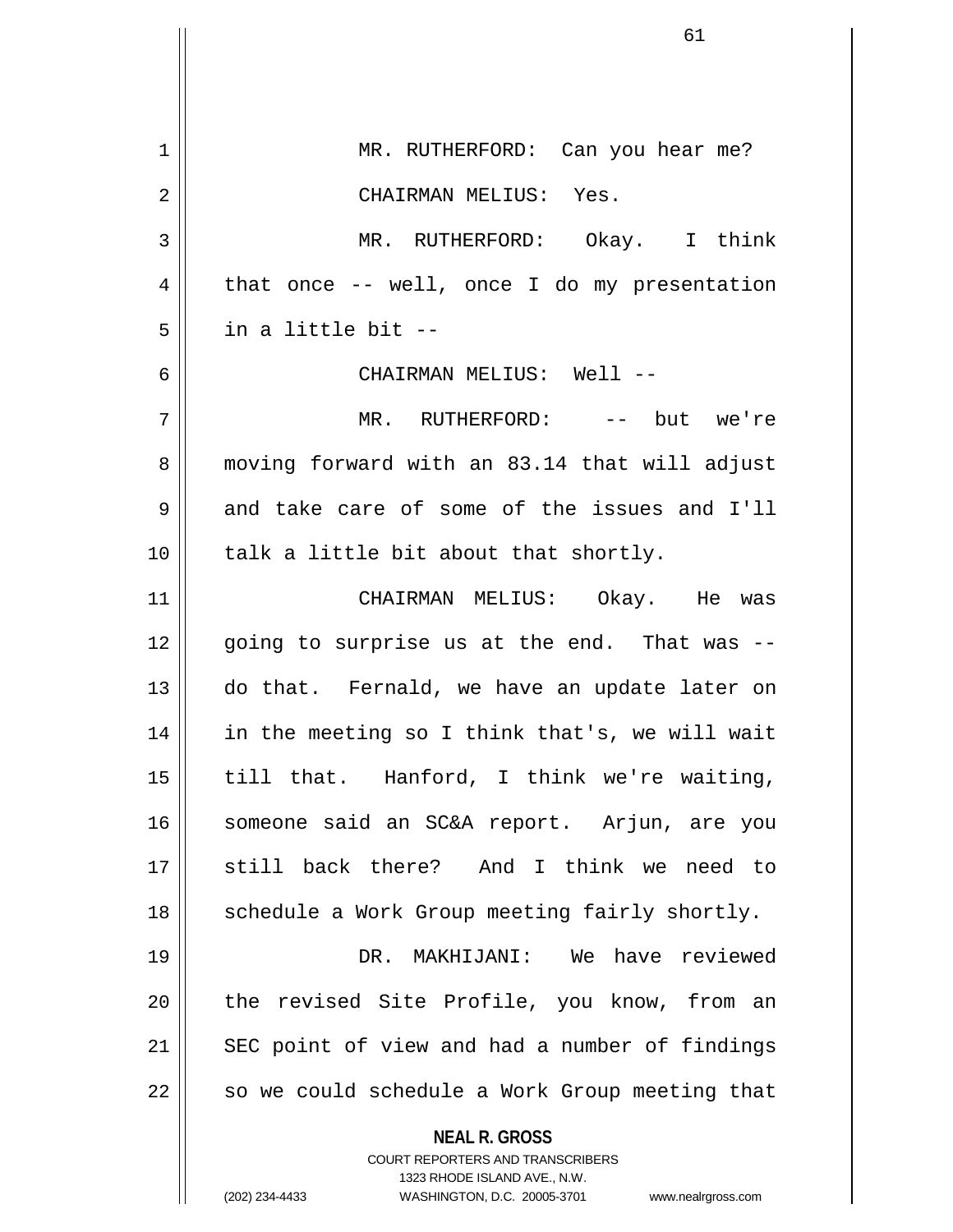$1 \parallel$  has -- that report has been with NIOSH for a 2 | couple of months.

3 || CHAIRMAN MELIUS: Okay.

4 DR. MAKHIJANI: And there's the US 5 | Testing SEC petition, 00155. I have a draft 6 | review from Joyce Lipsztein in my computer. I 7 hope that we'll be sending that to DOE for 8 review and then sending it out to the Work 9 || Group. It will be very straightforward, 10 there's not a lot there. So I think the main 11 issues are going to be in the first 57, SEC 12 || 57, but our work should be complete by early 13 || January. Most, 95 percent of it is done.

14 CHAIRMAN MELIUS: Okay, so do we 15 || think Joyce's report will be to the Board, to 16 || the Work Group and to NIOSH say mid-January? I 17 mean, I'm just trying to forget out when to  $18$   $\parallel$  schedule --

19 DR. MAKHIJANI: Yes.

20 CHAIRMAN MELIUS: Okay. So we'll 21 plan on a Work Group meeting mid- to late, 22 || probably late January.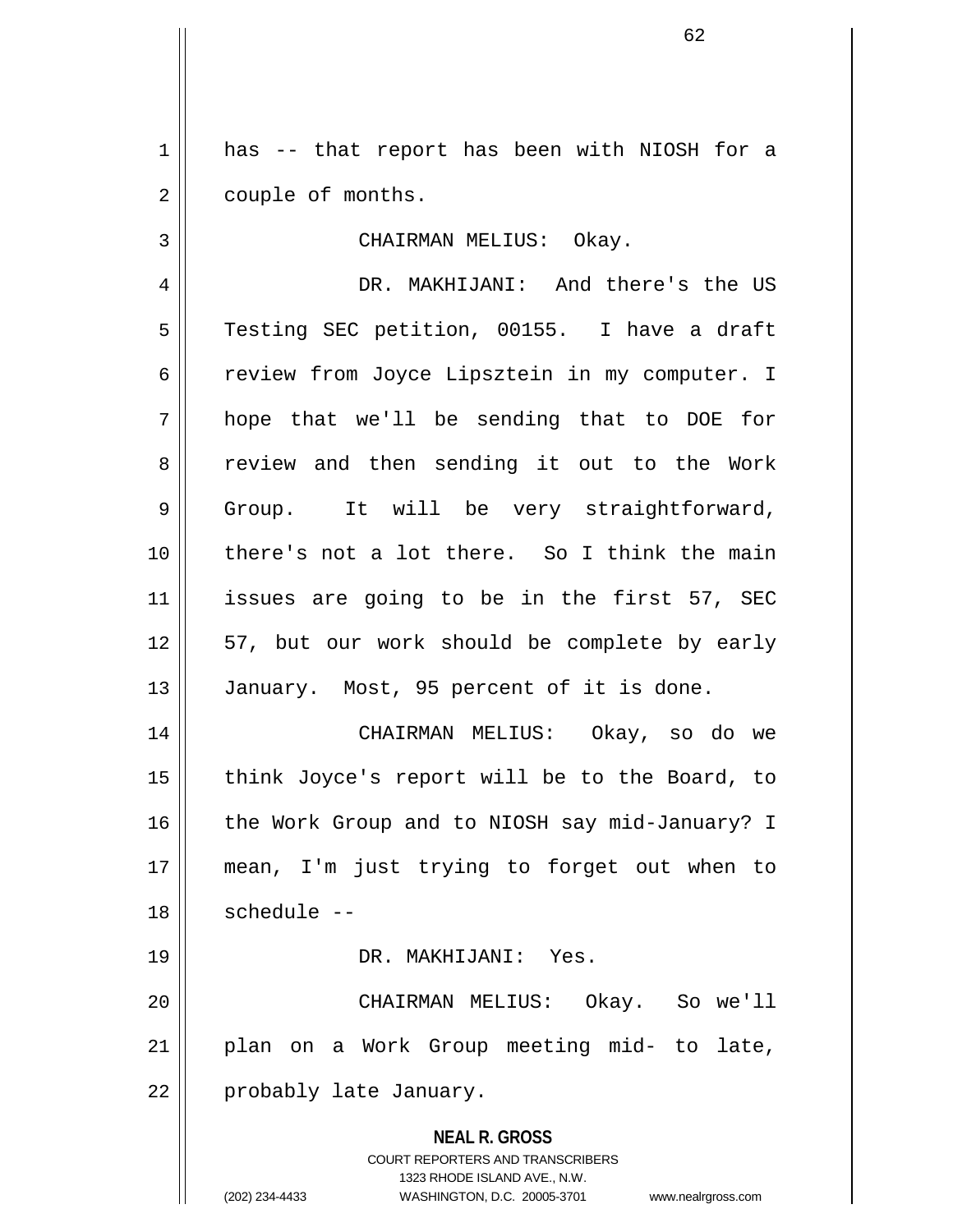**NEAL R. GROSS** COURT REPORTERS AND TRANSCRIBERS 1323 RHODE ISLAND AVE., N.W. (202) 234-4433 WASHINGTON, D.C. 20005-3701 www.nealrgross.com 1 DR. MAKHIJANI: Yes, late January  $2 \parallel$  or early February would probably be safer. 3 CHAIRMAN MELIUS: Yes. The great 4 blizzard of whatever. 5 (Laughter.) 6 CHAIRMAN MELIUS: Okay, thanks. 7 | Thanks, Arjun. Idaho? 8 || MEMBER SCHOFIELD: Nothing more  $9 \parallel$  than what we had the last meeting. They're 10 working on it. 11 CHAIRMAN MELIUS: Yes. Good. Ted, 12 did we get this time an update from reports 13  $\parallel$  and so forth? We normally -- did I miss it 14 or? 15 MR. KATZ: We got an update on 16 || status of work. 17 || CHAIRMAN MELIUS: Yes. 18 MR. KATZ: We did. 19 CHAIRMAN MELIUS: Okay. 20 MR. KATZ: Yes, the coordination 21 document it's called. DCAS coordination 22 document.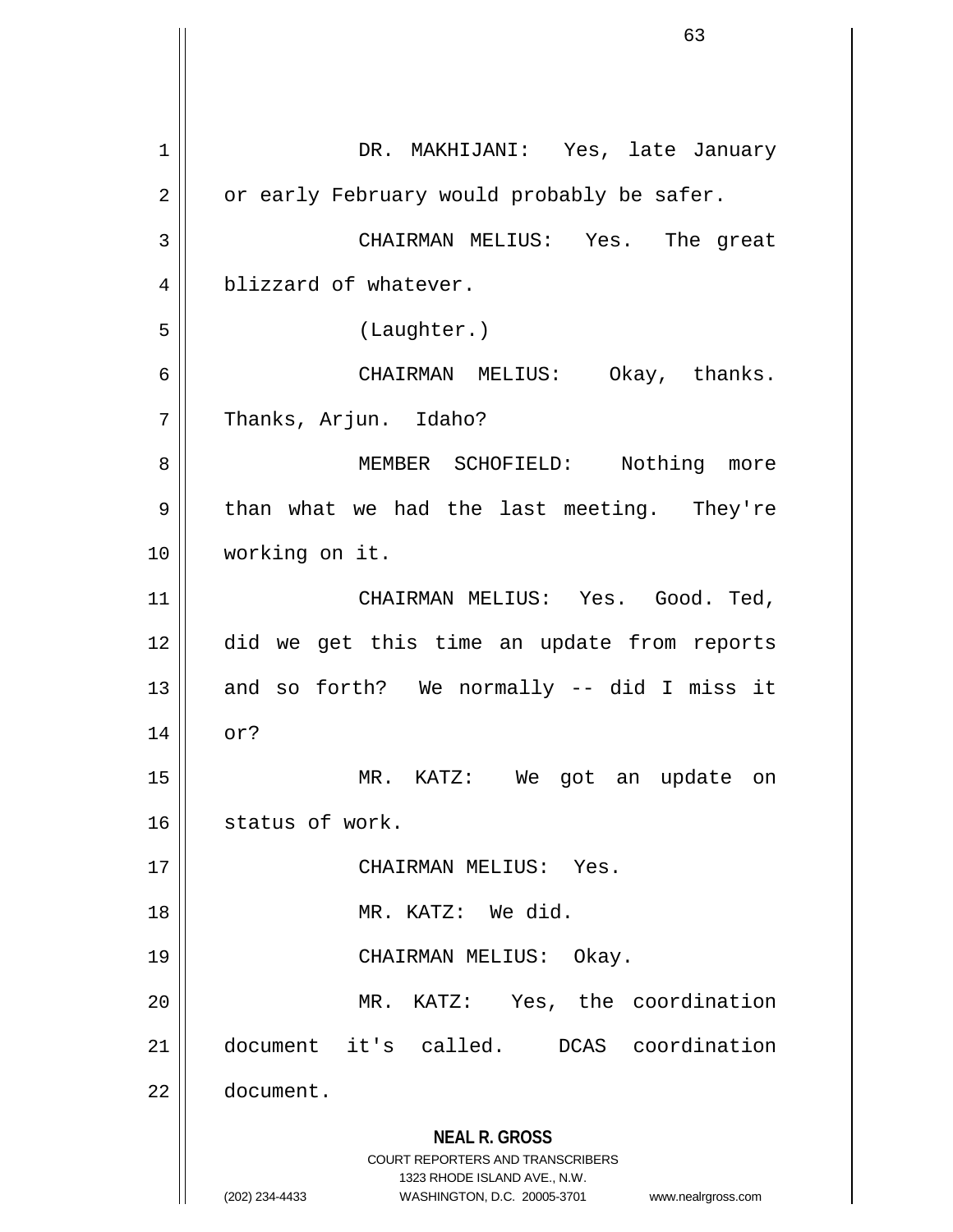| 1  | CHAIRMAN MELIUS: Okay. They have                         |
|----|----------------------------------------------------------|
| 2  | not -- they didn't print that out, that's why            |
| 3  | I was asking. Okay, waiting on that. Lawrence            |
| 4  | Berkeley. Paul.                                          |
| 5  | MEMBER ZIEMER: We have not met                           |
| 6  | yet.                                                     |
| 7  | CHAIRMAN MELIUS: Okay. Are you                           |
| 8  | planning to meet or what's the --                        |
| 9  | MEMBER ZIEMER: Well, we don't                            |
| 10 | have any immediate plans. We've been, this is            |
| 11 | sort of a priority thing.                                |
| 12 | CHAIRMAN MELIUS: It's a site --                          |
| 13 | yes, I know that.                                        |
| 14 | MEMBER ZIEMER: What's available                          |
| 15 | for us to review in terms of there is an SC&A            |
| 16 | document and I don't believe we have the                 |
| 17 | responses to that yet from NIOSH. So there               |
| 18 | have been other sites and so on that have                |
| 19 | taken precedence for the larger Board that               |
| 20 | have precluded us focusing on that site.                 |
| 21 | Obviously, it's going to come on the screen              |
| 22 | fairly soon, I would think. And possibly we              |
|    | <b>NEAL R. GROSS</b><br>COURT REPORTERS AND TRANSCRIBERS |

1323 RHODE ISLAND AVE., N.W.

 $\begin{array}{c} \hline \end{array}$ 

 $\mathsf{l}$ 

(202) 234-4433 WASHINGTON, D.C. 20005-3701 www.nealrgross.com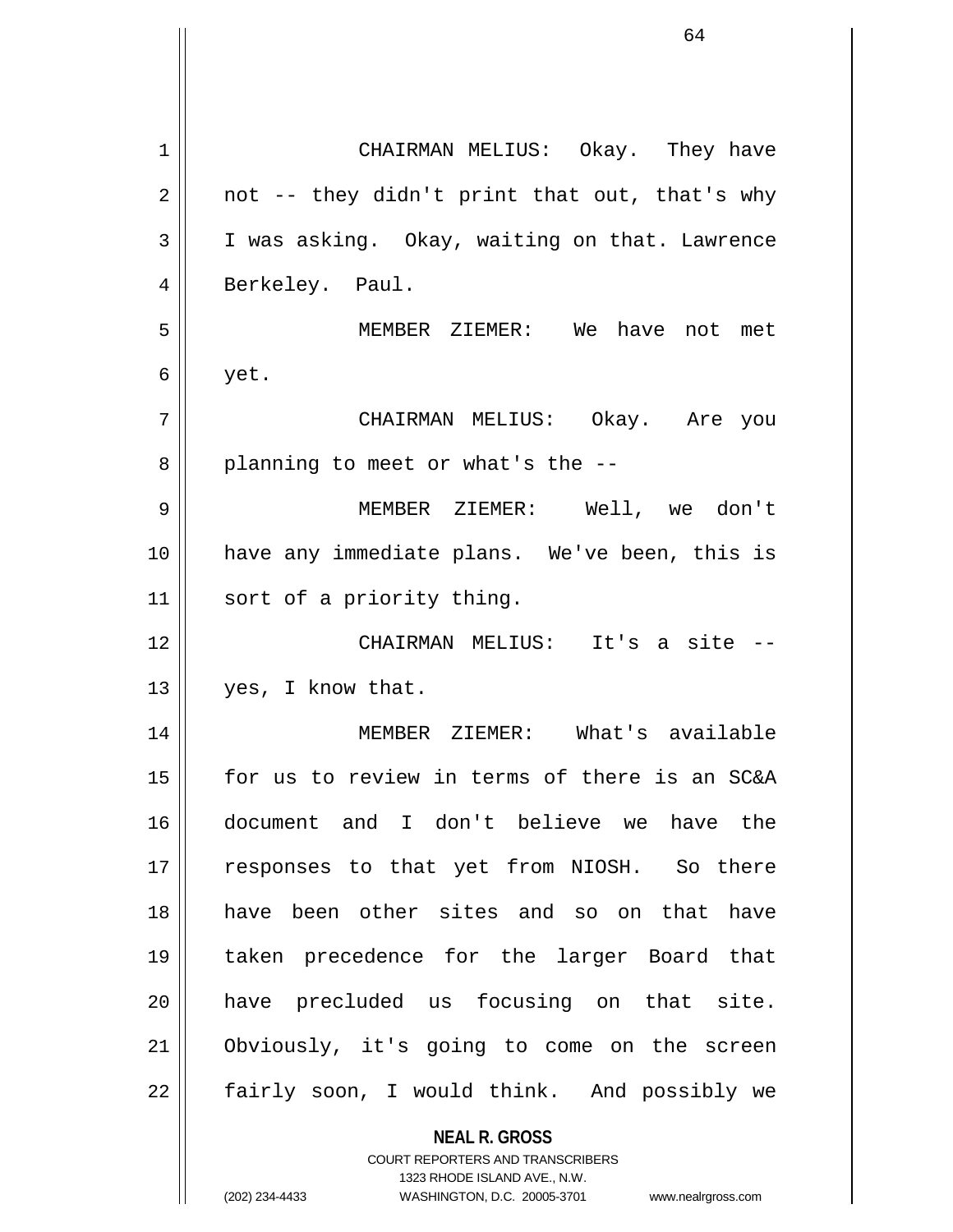**NEAL R. GROSS** COURT REPORTERS AND TRANSCRIBERS 1 || could have an initial meeting while we meet  $2 \parallel$  out there to sort of scope things out but 3 || we're not there yet. 4 CHAIRMAN MELIUS: Okay. 5 MR. KATZ: So I just think we need  $6 \parallel$  to check with DCAS as to whether they have it 7 within their scopes to look at the SC&A  $8 \parallel$  review, thinking about the California meeting. 9 MR. HINNEFELD: I will have to 10 find out. 11 || MR. KATZ: Okay. 12 CHAIRMAN MELIUS: Okay. Los 13 || Alamos, we need to come back when Mark is 14 here. Mound? 15 MEMBER BEACH: Yes. Mound met in 16 November and I do have a brief report. The 17 || status of Mound's SEC issues to date are as 18 || follows. We combined eight issues. These 19 were all considered internal dose issues that 20 || revolve around the lack of bioassays and the 21 ability of NIOSH to dose-reconstruct using 22 || source term information. NIOSH has issued a

> 1323 RHODE ISLAND AVE., N.W. (202) 234-4433 WASHINGTON, D.C. 20005-3701 www.nealrgross.com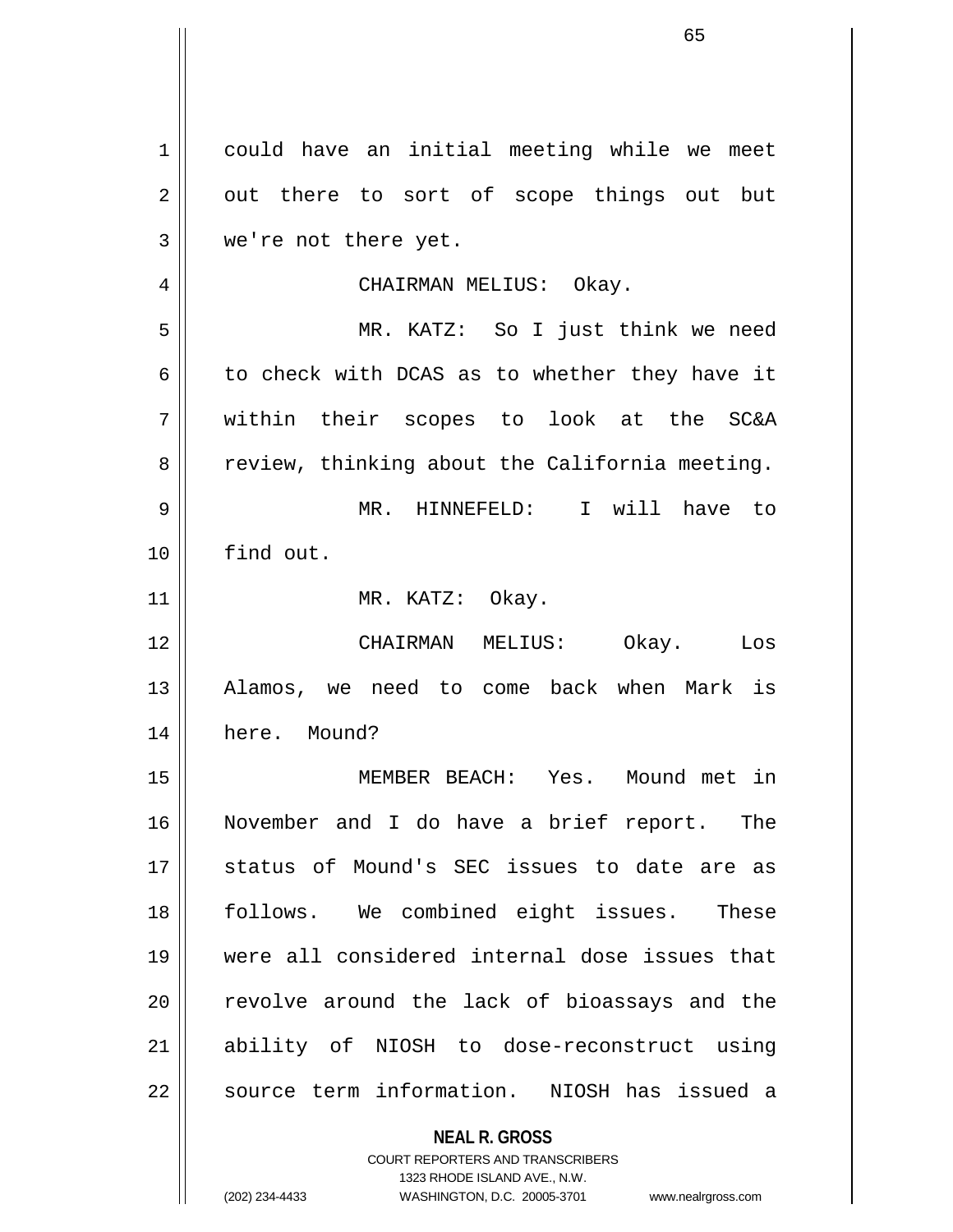1 detailed White Paper in response to SC&A's 2 detailed Mound Internal Dosimetry Data 3 Adequacy and Completeness paper that was out 4 || in June. At this time SC&A is currently 5 || reviewing NIOSH's paper. But discussions at  $6 \parallel$  our recent Work Group meeting, we felt that  $7$  | there was a clear path for resolution.

8 The second issue is the radon 9 issue for which an SEC was granted by the 10 Board last year. However, there are a couple 11 || of concerns with the existing Class Definition 12 || that the Work Group is addressing and should 13 be able to make full recommendations to the 14 || Board during our February meeting. The last  $15$  SEC issue that we're working with is issue 6, 16 tritides. This issue remains open with a 17 || couple of key issues. First is regarding the 18 feasibility of using tritium swipe data for 19 dose reconstruction purposes.

20 In terms of support, workers in 21 the period of 1980-forward including the D&D  $22$  || phase. Another key aspect of that review is

**NEAL R. GROSS**

COURT REPORTERS AND TRANSCRIBERS 1323 RHODE ISLAND AVE., N.W. (202) 234-4433 WASHINGTON, D.C. 20005-3701 www.nealrgross.com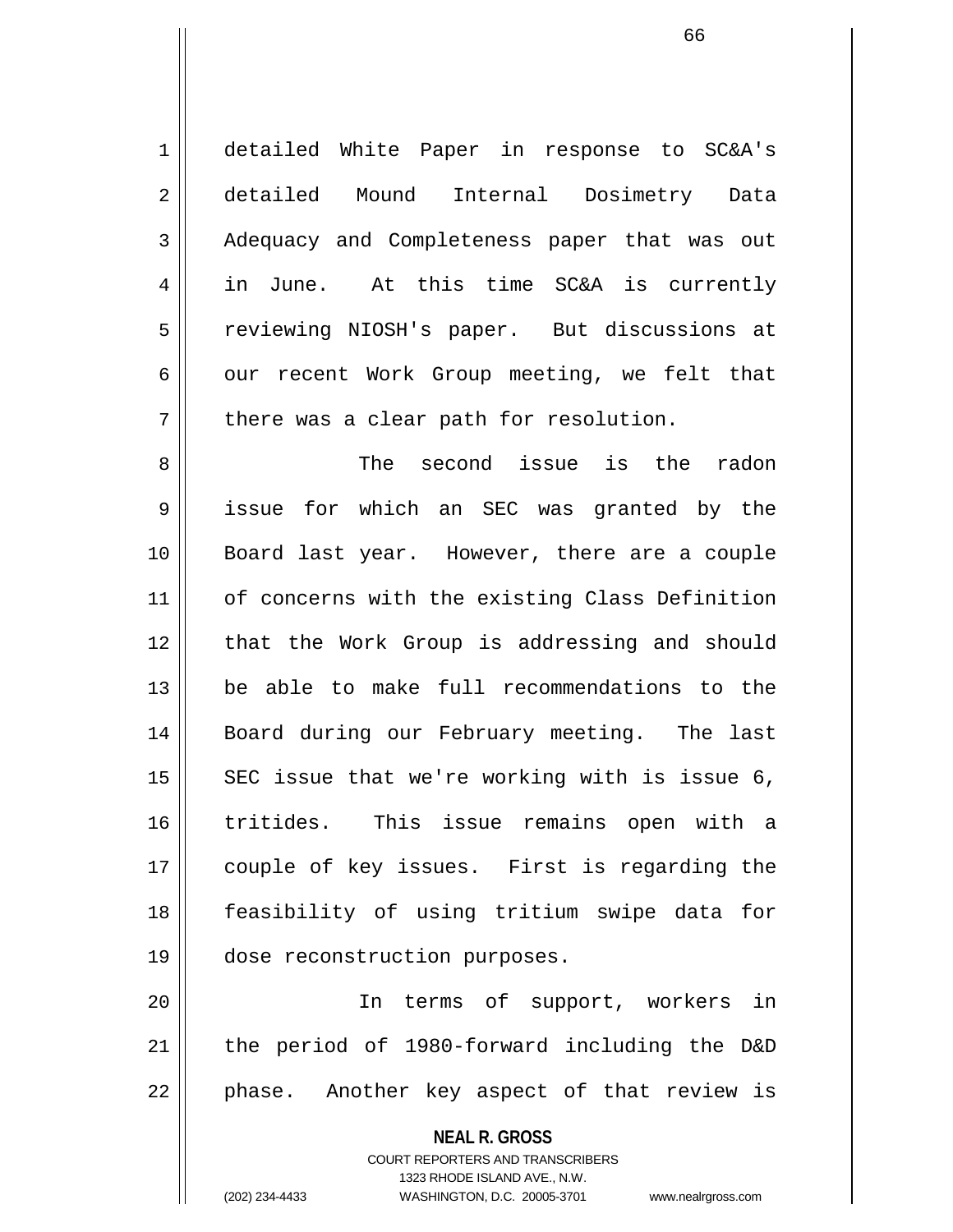1 | whether those workers with the exposure 2 | potential can be identified. The Work Group 3 has scheduled a secure meeting in Germantown 4 for January 6th to move this issue to closure.

5 The other two issues that we were  $6 \parallel$  able to close during our November meeting was 7 issue 10 which is the D&D period of 1995 to 8 2006. NIOSH reported that 90 percent 9 compliance rate for former D&D workers for 10 providing termination bioassays, which is 11 || quite high. The Work Group recommended that 12 NIOSH perform some follow-up analysis on 100 13 || randomly selected last-entry radiation work 14 permits and RWPs. This was completed and it 15 did help to validate the RWP compliance rate 16 and it was at a fairly high rate of 85 17 || percent. The Work Group felt that was in good  $18$   $\parallel$  standing so we closed that issue.

19 Issues 14 and 15 dealt with 20 neutron dose and the Work Group had three 21 || action items, one concerning MCMP specifically 22 || comparing the two MCMP analyses to the NTA

> **NEAL R. GROSS** COURT REPORTERS AND TRANSCRIBERS 1323 RHODE ISLAND AVE., N.W. (202) 234-4433 WASHINGTON, D.C. 20005-3701 www.nealrgross.com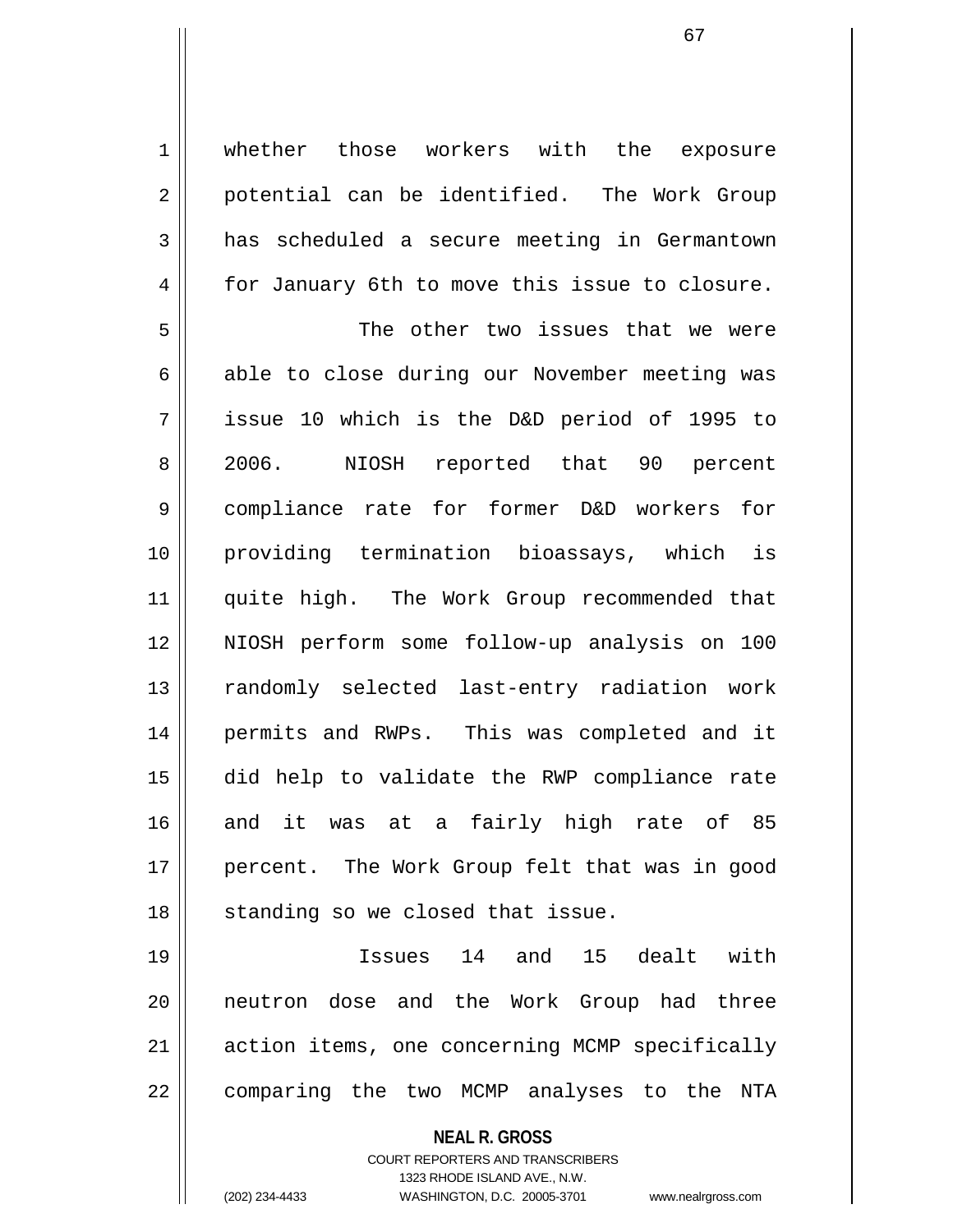1 | track fading values, and the third was NTA 2 data for 1951 to 1960. SC&A and the Work 3 Group agreed with NIOSH's response on all 4 | three issues so we closed that item. 5 The Mound issues matrix was 6 updated on November 3rd, 2011. It is 7 available for more in-depth review of each of 8 the issues discussed with reference to the 9 White Papers produced. I do plan on bringing 10 || this before the Board in February hopefully to 11 close out those last three SEC that I

12 mentioned earlier.

13 CHAIRMAN MELIUS: Yes, I think 14 || that would, I think we should plan. And even 15 if the Work Group is uncertain about your 16 recommendation I think it would probably be 17 || good to have some Board discussion of that at 18 that meeting. So let's plan and do that 19 because that's, it's been a while. We should  $20$  || at least try to see where we can go with that. 21 || Any questions for Josie? Okay. Pantex. Just  $22$  | because we do something at the last meeting

> **NEAL R. GROSS** COURT REPORTERS AND TRANSCRIBERS 1323 RHODE ISLAND AVE., N.W. (202) 234-4433 WASHINGTON, D.C. 20005-3701 www.nealrgross.com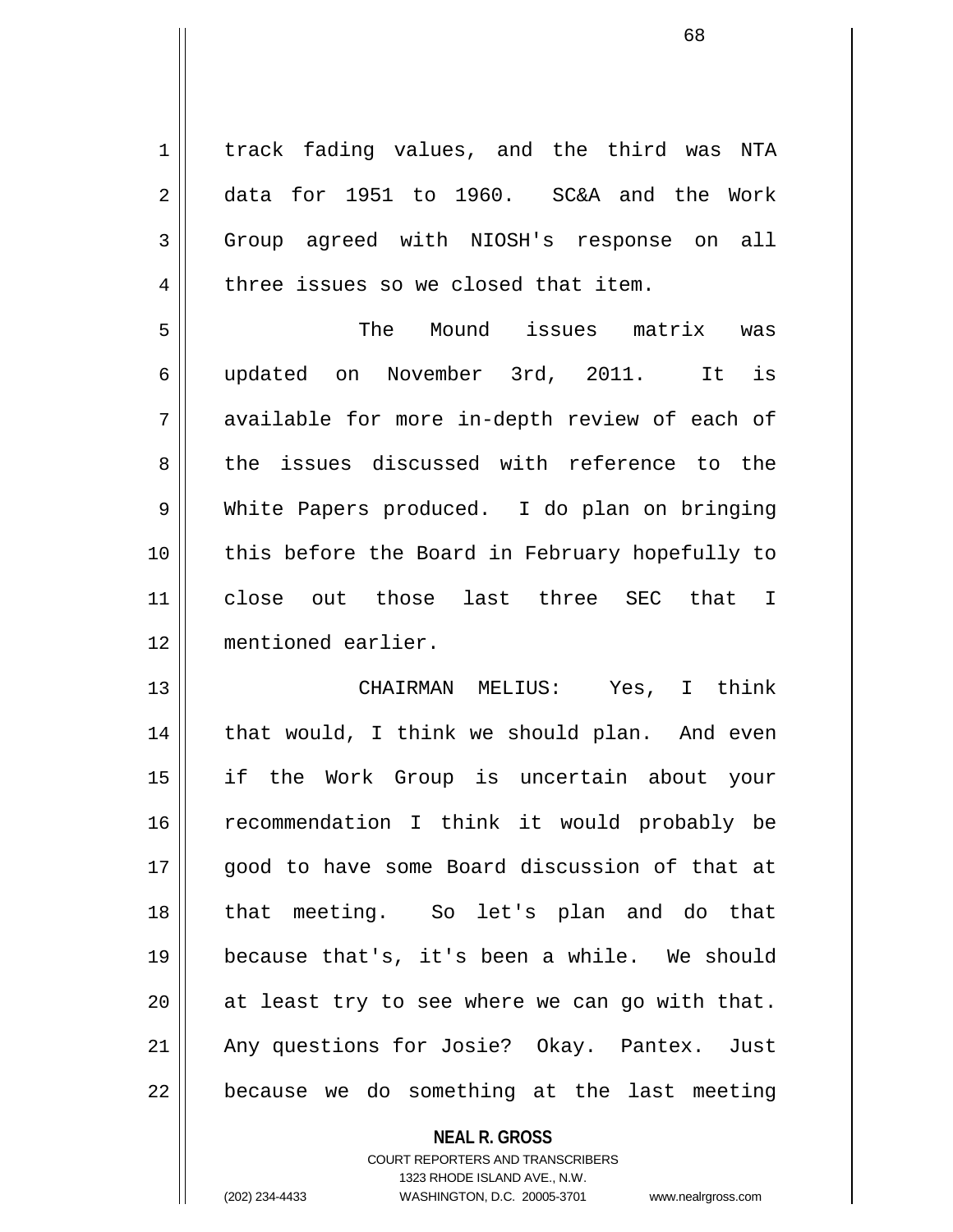1 || doesn't mean you're off the hook, Brad. 2 | There's more to do.

3 MEMBER CLAWSON: Yes, there is. 4 || Actually, after we passed the SEC for Pantex I  $5 \parallel$  guess we're still, have we officially got the 6 letter sent in?

7 CHAIRMAN MELIUS: Yes.

8 MEMBER CLAWSON: Okay. One of the 9 || things that had been came out and I heard it 10 today was that Pantex was needing some kind of 11 worker outreach so I was glad to hear that 12 || that's been going on. We still have some Site  $13$  Profile issues that we're still dealing with, 14 || with Pantex and we'll just continue on.

15 CHAIRMAN MELIUS: I thought there 16 was an issue of the additional years also.

17 MEMBER CLAWSON: Well, that is 18 || correct. We, at the Work Group meeting, to be 19 able to proceed with the SEC forward, we had 20 || the later years up till 1990 from 1985 and 21 some previous years. We're still looking into  $22$  || that and researching that. We're waiting for

**NEAL R. GROSS**

COURT REPORTERS AND TRANSCRIBERS 1323 RHODE ISLAND AVE., N.W. (202) 234-4433 WASHINGTON, D.C. 20005-3701 www.nealrgross.com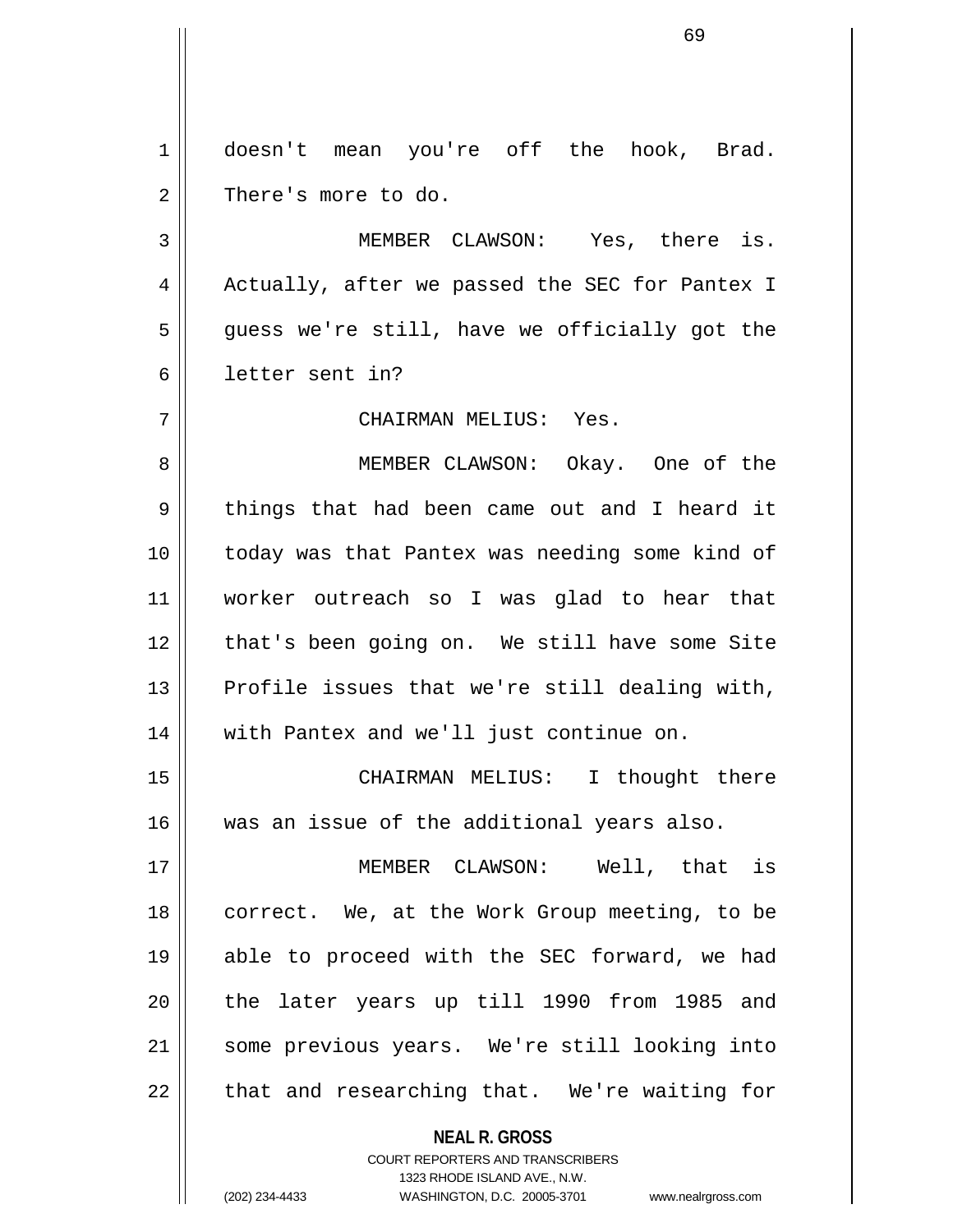**NEAL R. GROSS** COURT REPORTERS AND TRANSCRIBERS 1323 RHODE ISLAND AVE., N.W. (202) 234-4433 WASHINGTON, D.C. 20005-3701 www.nealrgross.com 1 || NIOSH to give us their evaluation for the 85 2 to 90 time frame. And we've done some data 3 Tecovery for the earlier years and SC&A's got  $4 \parallel$  that. 5 CHAIRMAN MELIUS: Okay. Do we  $6 \parallel$  know, did NIOSH have a schedule for when they  $7 \parallel$  -- I'm just trying to push on this one a 8 || little bit. We've been talking about it 9 || recently and rather than having to go back and 10 sort of re-familiarize ourselves with it I  $11$  | think it helps to -- if we can move it along. 12 It may not be possible. Okay. 13 || MEMBER CLAWSON: It is going on. 14 CHAIRMAN MELIUS: Okay, good, 15 good. No, I just think we put a lot of effort 16 into it and the Board has a fair amount of 17 familiarity now with Pantex and if we can we 18 || should. Okay. 19 || MR. KATZ: For the court reporter, 20 your mic was off. What Stu said is that it is 21 || on the schedule and he'll look into this. 22 CHAIRMAN MELIUS: Pinellas we'll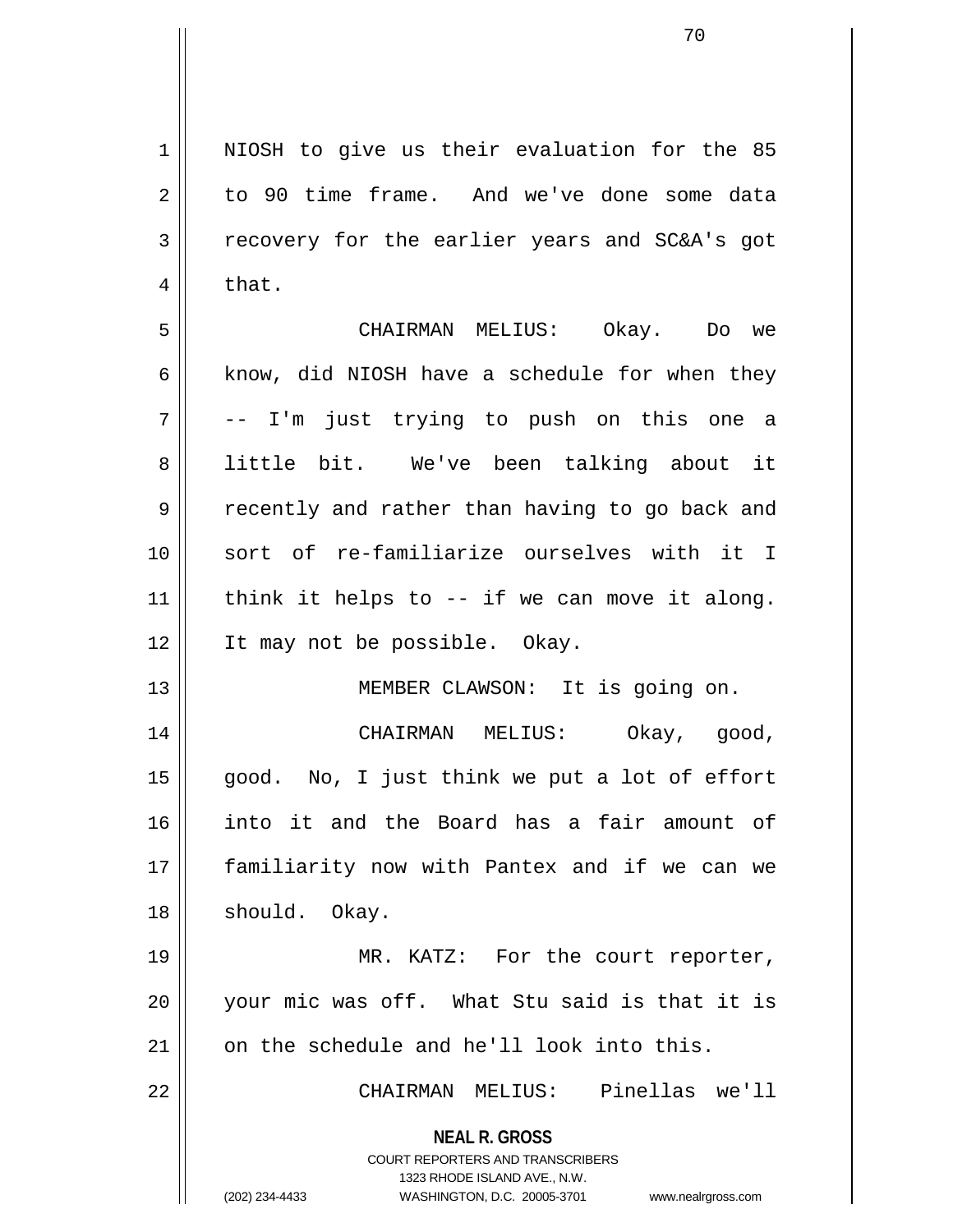**NEAL R. GROSS** COURT REPORTERS AND TRANSCRIBERS 1323 RHODE ISLAND AVE., N.W. (202) 234-4433 WASHINGTON, D.C. 20005-3701 www.nealrgross.com 1 || hear later this afternoon. Portsmouth,  $2 \parallel$  Paducah, K-25? Do you have a catchy name we  $3 \parallel$  can do for that? PDP, okay, yes, that's 4 better. 5 MEMBER SCHOFIELD: We actually met  $6 \parallel$  and we have managed to reduce three different 7 matrices, basically, to one. 8 CHAIRMAN MELIUS: Okay. 9 MEMBER SCHOFIELD: So we've made a 10 || lot of progress there. 11 CHAIRMAN MELIUS: Okay, good. This 12 || is really mostly, it's a Site Profile. 13 MEMBER SCHOFIELD: Yes. 14 CHAIRMAN MELIUS: Yes, update, 15 because these, we're legislatively. Rocky 16 Flats group I believe had met, had a 17 || conference call. We'll wait for Mark. Sandia, 18 || I don't know if they -- did they meet? 19 MEMBER BEACH: I can report on 20 Sandia. 21 CHAIRMAN MELIUS: Okay. 22 MEMBER BEACH: So the Work Group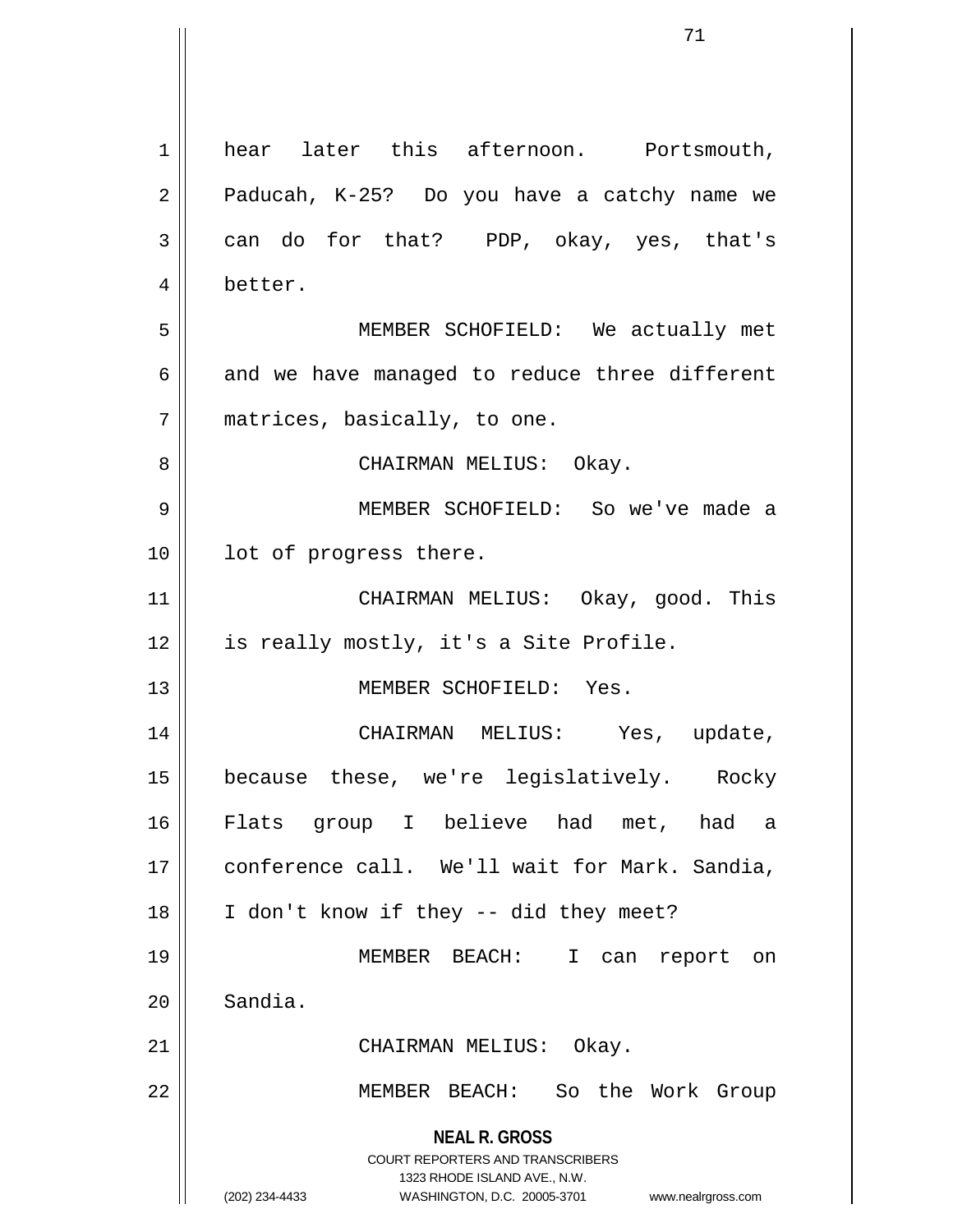**NEAL R. GROSS** COURT REPORTERS AND TRANSCRIBERS 1323 RHODE ISLAND AVE., N.W. (202) 234-4433 WASHINGTON, D.C. 20005-3701 www.nealrgross.com 1 || has not met but a couple of us went down to  $2 \parallel$  Sandia for a site visit and interviews in  $3 \parallel$  November, and that was very successful. 4 CHAIRMAN MELIUS: Okay, good. It's 5 all relatively new so it's going to take a 6 while. 7 MR. KATZ: Right, and the Work 8 | Group is following up in Germantown, too, on  $9 \parallel$  Sandia as well aren't we? Or is that just 10 Medina? 11 CHAIRMAN MELIUS: Medina-12 Clarksville. 13 || MR. KATZ: Okay. 14 CHAIRMAN MELIUS: I don't know if 15 Mike's on the phone for Santa Susana, I'm not  $16$  | even sure there was any action. 17 || MEMBER BEACH: Nothing. 18 CHAIRMAN MELIUS: Nothing? Okay. 19 Savannah River we'll hear about science 20 || issues. I believe the group met and we'll 21 wait for -- David is coming, right? Yes. So 22 || we'll hear from that. SEC issues, nothing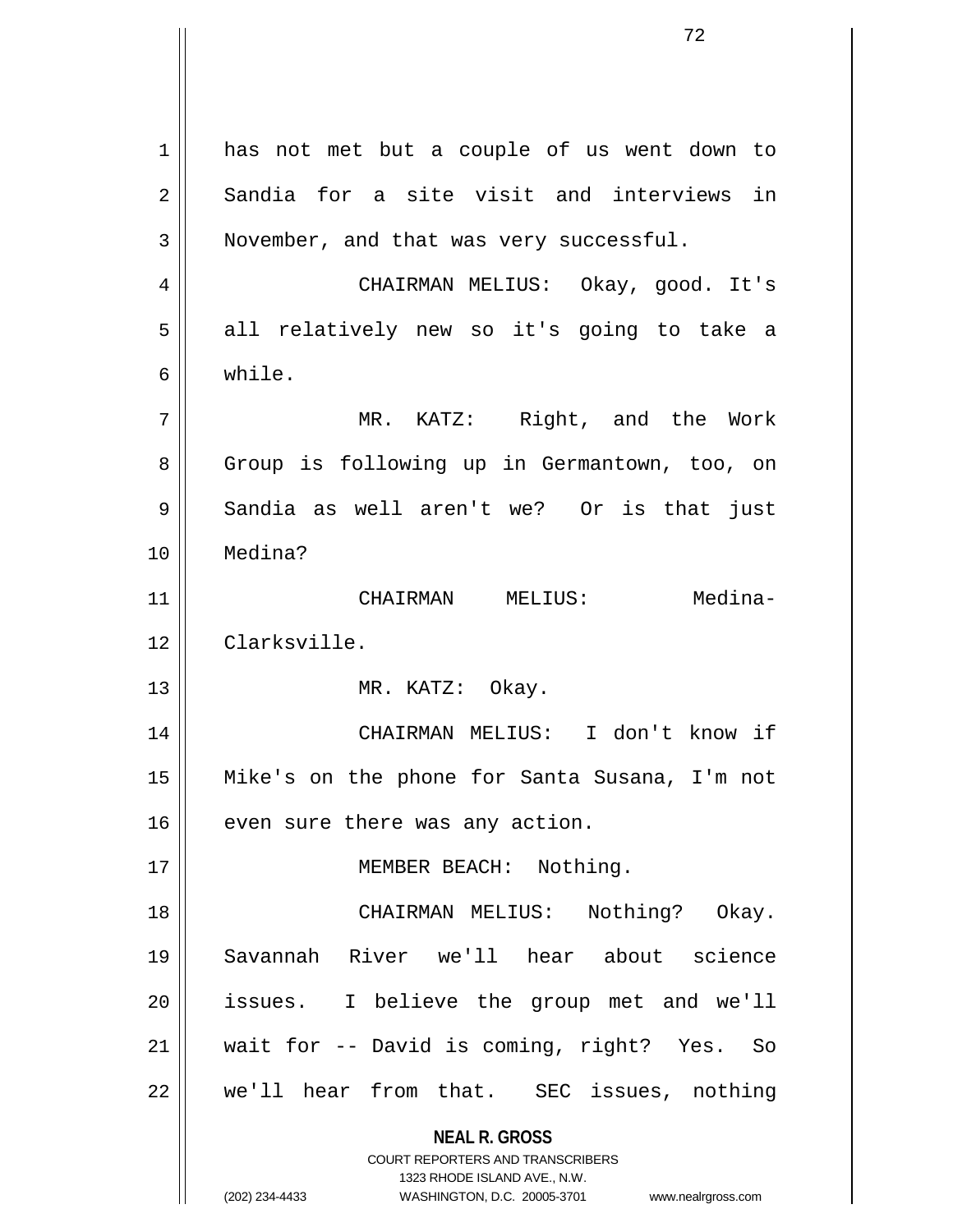1 pending there. Dose Reconstruction 2 Subcommittee, we'll wait for Mark. Our 3 | favorite Committee, Subcommittee, excuse me. 4 This is our favorite committee. 5 MEMBER MUNN: I'm glad. It's my  $6 \parallel$  favorite, too. It keeps me off the streets  $7 \parallel$  and that's very good for my community. 8 I want to thank Stu for the 9 || overview during his presentation. I wasn't 10 expecting that and was very glad to hear it 11 myself because one of the problems that we've 12 had with our new database is that it does not 13 easily give us that overall kind of 14 information, so thanks to Ted and to Stu for 15 making sure that that information came along. 16 It was much appreciated. 17 We have not met and there's 18 nothing new to report since the information 19 that was provided at our last teleconference 20 meeting. We do continue to plan our meeting 21 in Cincinnati on January the 9th at which time

 $22$   $\parallel$  we will take up the action items that will be

**NEAL R. GROSS** COURT REPORTERS AND TRANSCRIBERS

1323 RHODE ISLAND AVE., N.W. (202) 234-4433 WASHINGTON, D.C. 20005-3701 www.nealrgross.com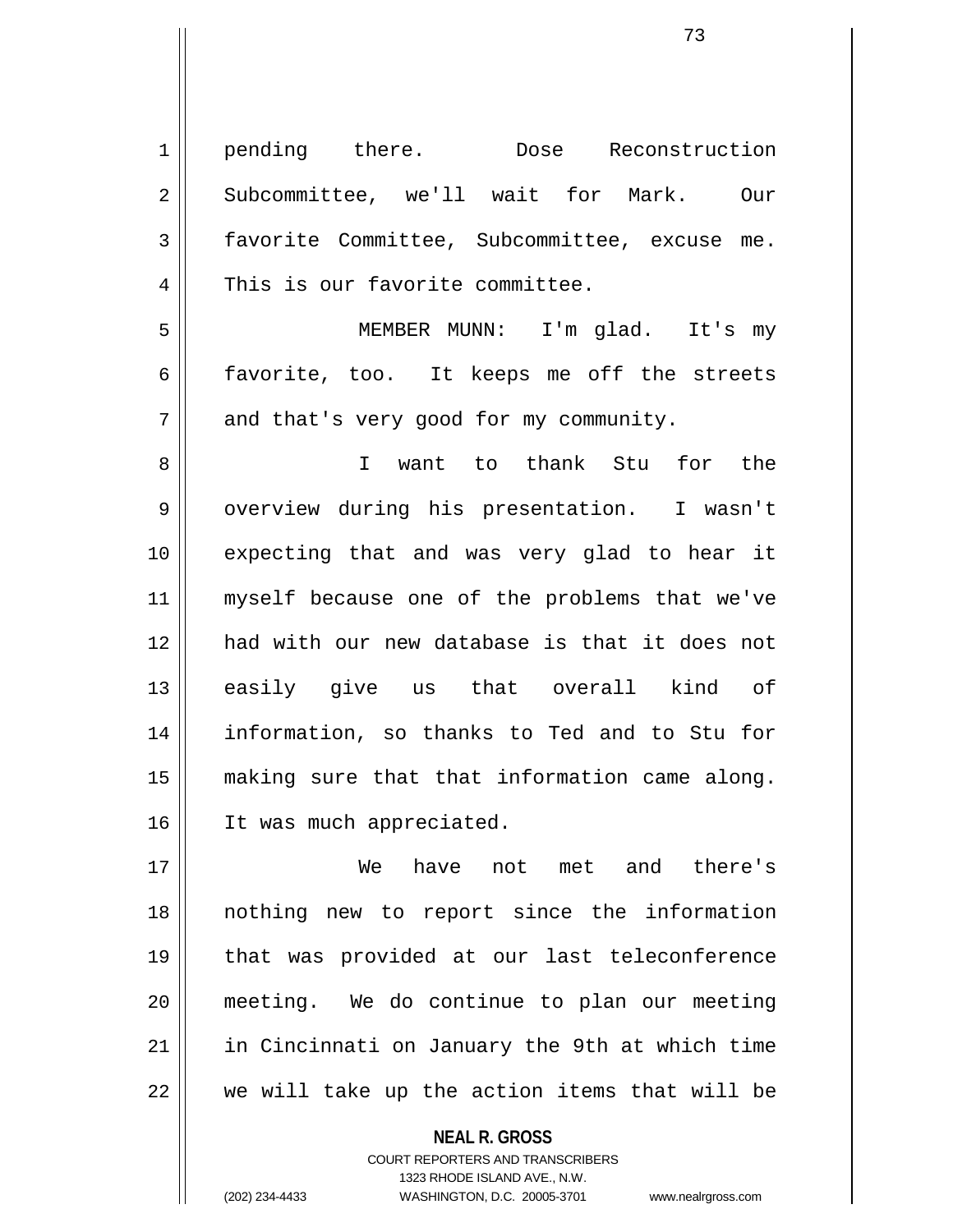1 | provided then.

2 CHAIRMAN MELIUS: Okay. Any 3 questions for Wanda? TBD-6000.

4 MEMBER ZIEMER: The focus of TBD-5 6000 this past summer and fall has been on 6 General Steel Industries. Our last meeting 7 was in November: November 2nd. We actually  $8 \parallel$  thought that we perhaps might have a specific 9 | recommendation for this meeting dealing with 10 the early years at General Steel which would 11 have been the period of 1953 to '62 since the 12 || radiological practices appear to be different 13 in those early years compared to the '63 14 onward. However, there was some new 15 information we were dealing with at this 16 November meeting so the Work Group, as it  $17$  | turns out, is not prepared to give a specific 18 recommendation to recommend an SEC at this 19 time. However, that option is of course still 20 || open. We do have several White Papers that 21 are still due from NIOSH. They're scheduled 22 || for delivery December 31st or thereabouts. I

**NEAL R. GROSS**

COURT REPORTERS AND TRANSCRIBERS 1323 RHODE ISLAND AVE., N.W. (202) 234-4433 WASHINGTON, D.C. 20005-3701 www.nealrgross.com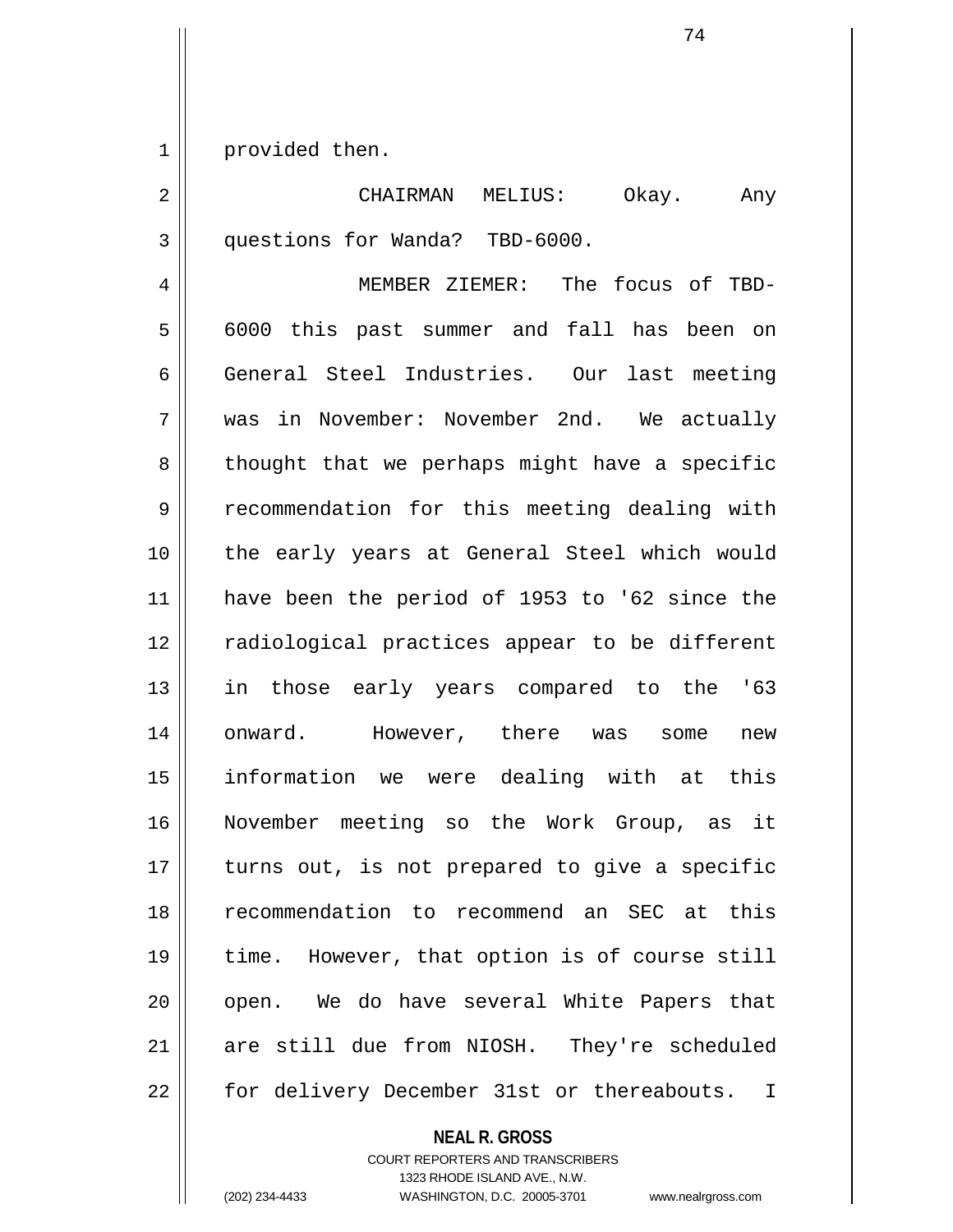**NEAL R. GROSS** COURT REPORTERS AND TRANSCRIBERS 1323 RHODE ISLAND AVE., N.W. (202) 234-4433 WASHINGTON, D.C. 20005-3701 www.nealrgross.com  $1 \parallel$  say thereabouts because that's a holiday week  $2 \parallel$  of course but in any event there are several 3 more White Papers that are coming due. They 4 || were scheduled to be reviewed by the Work  $5 \parallel$  Group as well as by SC&A and we have another 6 meeting scheduled for March to deal again with  $7 \parallel$  the GS issues. So we are hopeful that we will 8 || be in a position to make some more specific 9 recommendations at the next full Board 10 Meeting. 11 CHAIRMAN MELIUS: Any questions 12 for Paul? Thank you. Thank you, Paul, on 13 || that. And I guess the other, again I don't 14 know if Mike's on the line. We have the 15 Worker Outreach. 16 MEMBER BEACH: I can give a quick 17 | overview. 18 CHAIRMAN MELIUS: Okay, yes. 19 MEMBER BEACH: It's not much 20 different than what Ted reported on our 21 | October meeting. The Worker Outreach Sampling 22 || Plan was approved by the Work Group so SC&A is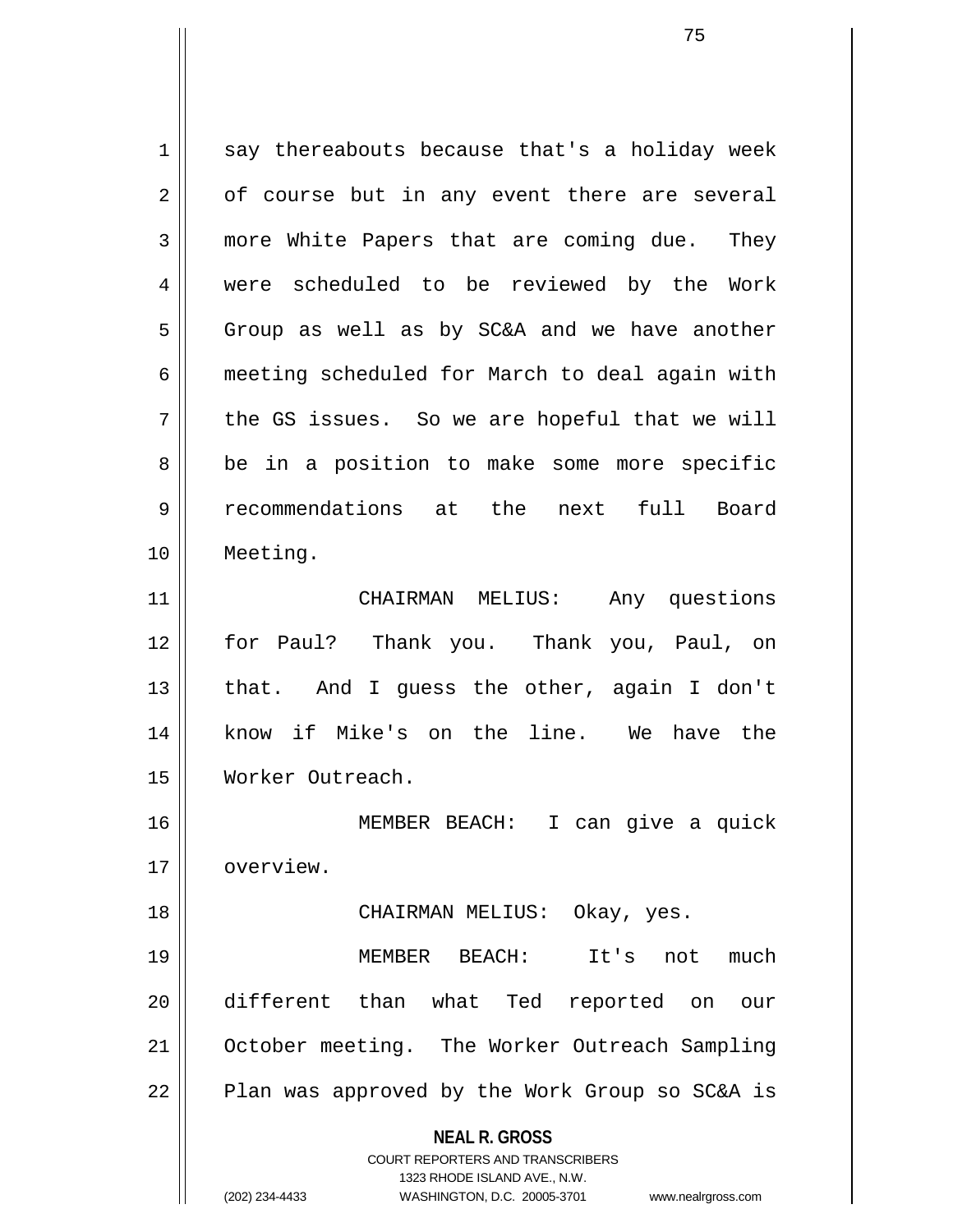**NEAL R. GROSS** COURT REPORTERS AND TRANSCRIBERS 1 moving forward with that evaluation. And I  $2 \parallel$  think Joe was going to have to push it back a 3 month. Joe, when do we expect that? At the 4 || end of December or is it early next year? 5 MR. KATZ: I think, Josie, it's 6 more around a March time frame, isn't that  $7 \parallel$  right, Joe? 8 MEMBER BEACH: Oh, is it? Sorry.  $9 \parallel$  Okay, so --10 MR. KATZ: Is that correct? March 11 approximately? 12 MR. FITZGERALD: End of March. 13 || MR. KATZ: Yes, end of March. 14 MEMBER BEACH: And with that, the 15 Work Group will again schedule a meeting, I'm  $16$  sure. 17 CHAIRMAN MELIUS: Good. Okay. 18 That completes the Work Group reports that 19 we're able to go through. What I am going to 20 || suggest, since we're running ahead of schedule  $21$  and we have nothing tightly scheduled between  $22$  || now and lunchtime is that we take our break

1323 RHODE ISLAND AVE., N.W.

(202) 234-4433 WASHINGTON, D.C. 20005-3701 www.nealrgross.com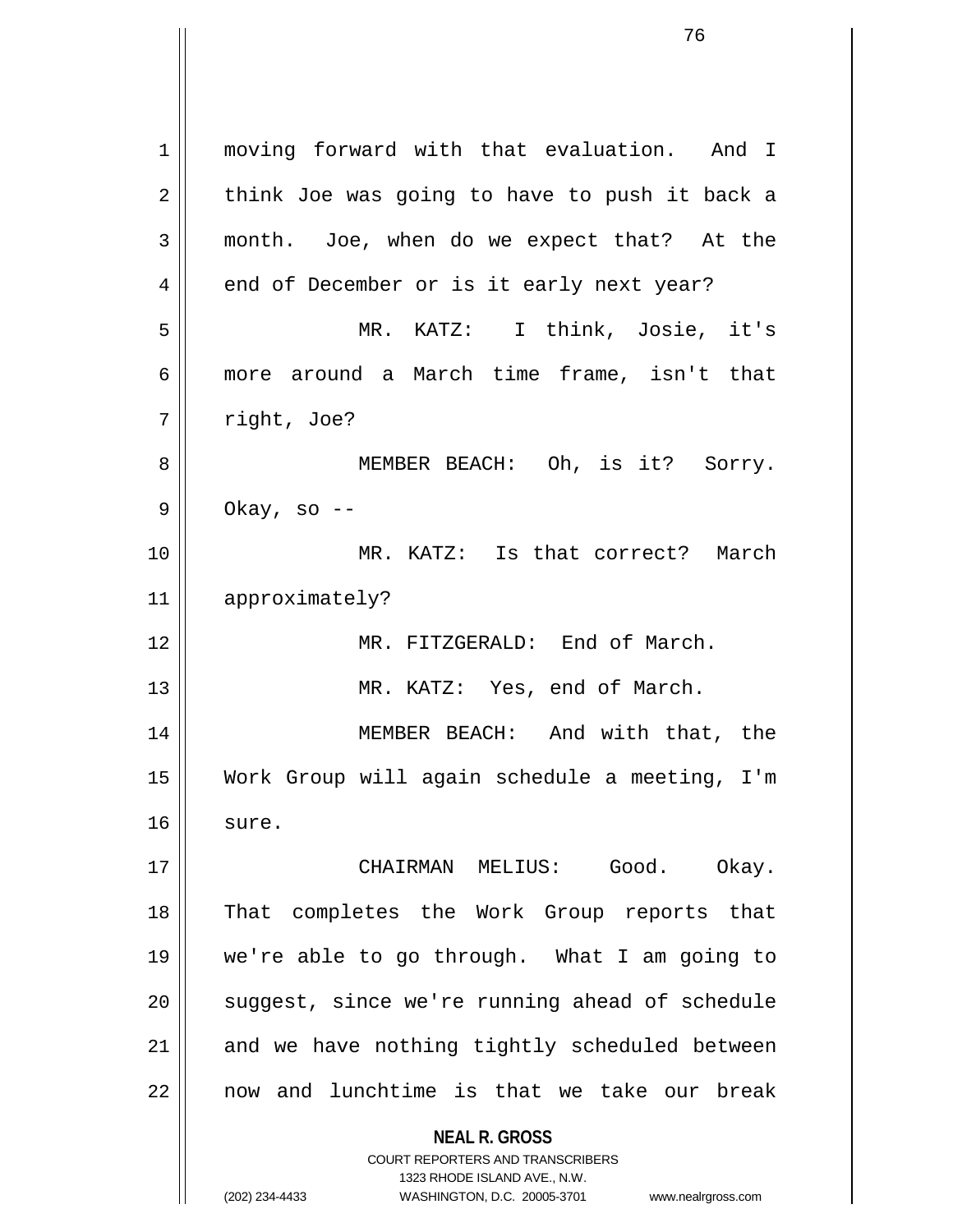**NEAL R. GROSS** COURT REPORTERS AND TRANSCRIBERS 1 || now, that we return at 10:30 and we'll have 2 || LaVon then. And I think we will probably be  $3 \parallel$  able to break early for lunch also since we 4 | have a very limited amount of more work we can 5 do until other Board Members arrive, until 6 things get scheduled. So LaVon, you get 7 || practiced and get ready. We'll come back. I 8 would like to either try or schedule the other 9 Board Members during our break here, to try to 10 || see if you can identify, find the public 11 comment information, that email so that we can 12 || try to go through that quickly after LaVon's 13 || presentation. And also, prepare a lot of hard 14 questions for LaVon since we have some time.  $15$  | Thank you. We'll reconvene at  $10:30$ . 16 (Whereupon, the above-entitled 17 matter went off the record at 9:59 a.m. and  $18$  | resumed at  $10:40$  a.m.) 19 CHAIRMAN MELIUS: Okay, I think we 20 have everybody back. We will reconvene and 21 we've added one of our missing Board Members 22 || has arrived, Henry Anderson, so welcome,

1323 RHODE ISLAND AVE., N.W.

(202) 234-4433 WASHINGTON, D.C. 20005-3701 www.nealrgross.com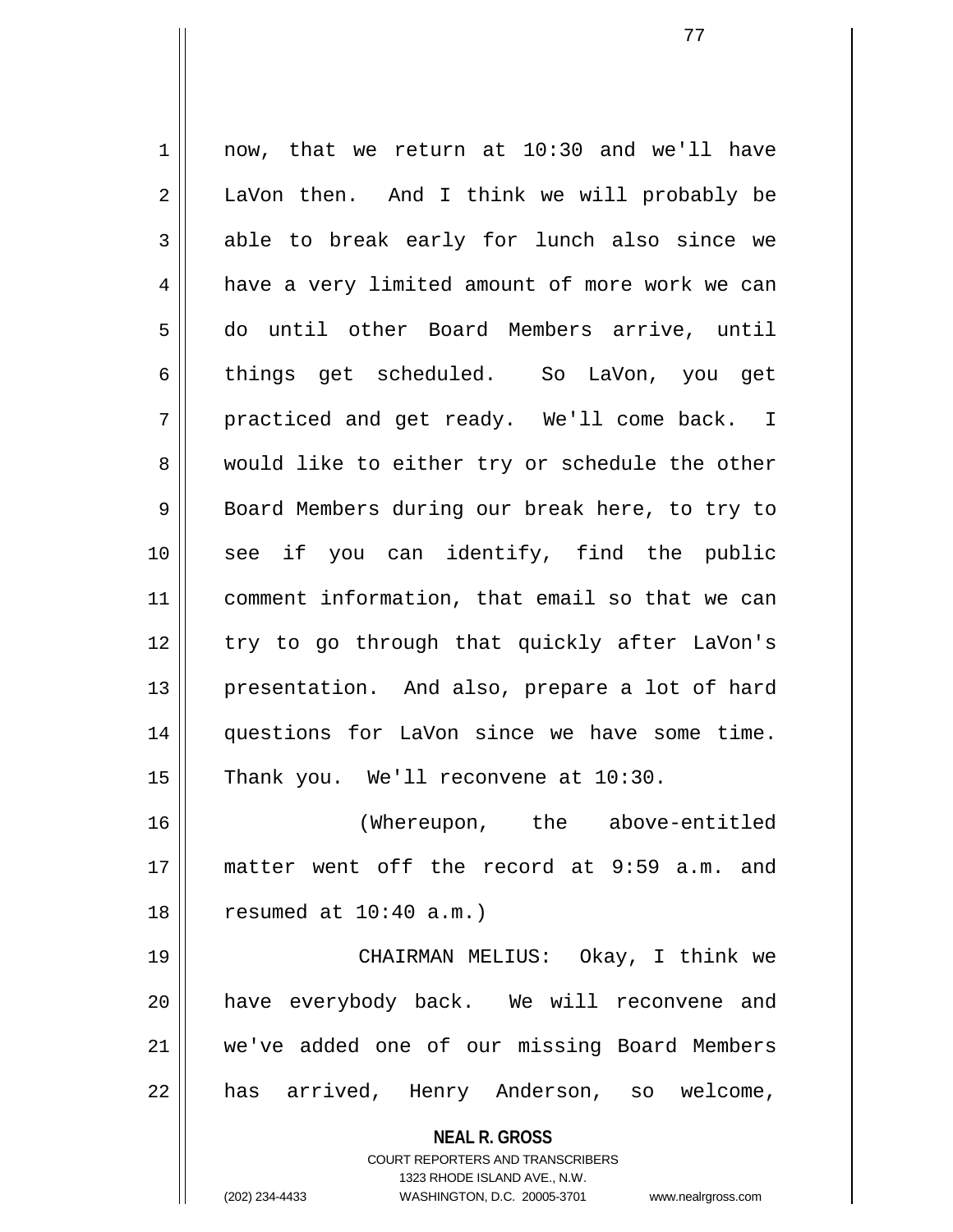**NEAL R. GROSS** 1 || Henry. Directly from SeaWorld. And Henry, 2 || for your benefit, we're way off. I'm on a 3 funny schedule here so we're, LaVon's been 4 moved up and then we're probably going to do a 5 little bit of Board business and then break 6 for lunch. We're packed into mostly stuff 7 Scheduled for this afternoon and tomorrow 8 || morning. So we are preparing lots of 9 || questions for LaVon. LaVon. 10 MR. RUTHERFORD: All right, thank 11 you, Dr. Melius. I'm going to talk about the 12 || status of upcoming SEC petitions. Again, we 13 || provide this update to the Advisory Board in 14 preparations so they can prepare for future 15 Work Group meetings, Board Meetings. They 16 also have an understanding of what we 17 || currently have under our plate for evaluation 18 -- on our plate for evaluation and sites that 19 we're getting new petitions for. 20 || The time of this, preparing 21 || this presentation we had 196 petitions. We 22 || now have 198 petitions. We picked up two in

> COURT REPORTERS AND TRANSCRIBERS 1323 RHODE ISLAND AVE., N.W.

(202) 234-4433 WASHINGTON, D.C. 20005-3701 www.nealrgross.com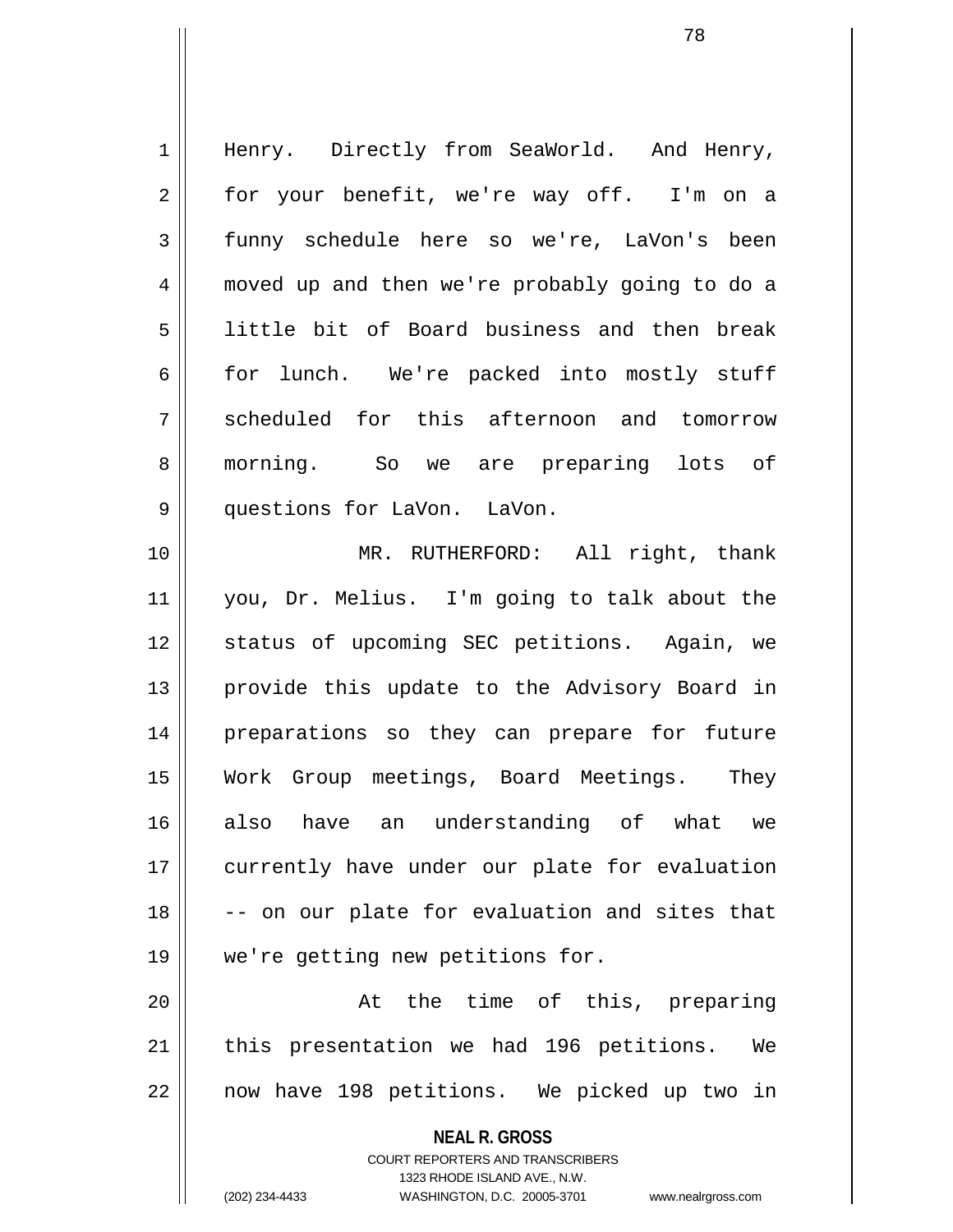$1 \parallel$  the last couple of weeks. So we have actually  $2 \parallel$  eight petitions in the qualification process.  $3 \parallel$  We have 117 petitions that qualify, five 4 evaluations in progress and we've completed 5 || 112 evaluations. And you can see that 73  $6 \parallel$  petitions did not qualify.

7 Currently we have a number of 8 || petitions that are in the evaluation process. 9 Clinton Engineering Works and Oak Ridge, 10 Tennessee has been under evaluation for some 11 || time. We have actually determined it. We 12 have an infeasibility to do dose 13 || reconstruction at Clinton Engineering Works 14 for that time period so we are going to 15 || recommend a Class. However, the difficulty 16 we're having at this time is defining a Class 17 || that can be administered by the Department of 18 Labor. We presented a Class to DOL which was 19 specific to the warehouses at the Elza Gate 20 || and the Department of Labor based on the  $21$  information they had at hand felt that they 22 || could not administer that Class. You know, a

## **NEAL R. GROSS**

COURT REPORTERS AND TRANSCRIBERS 1323 RHODE ISLAND AVE., N.W. (202) 234-4433 WASHINGTON, D.C. 20005-3701 www.nealrgross.com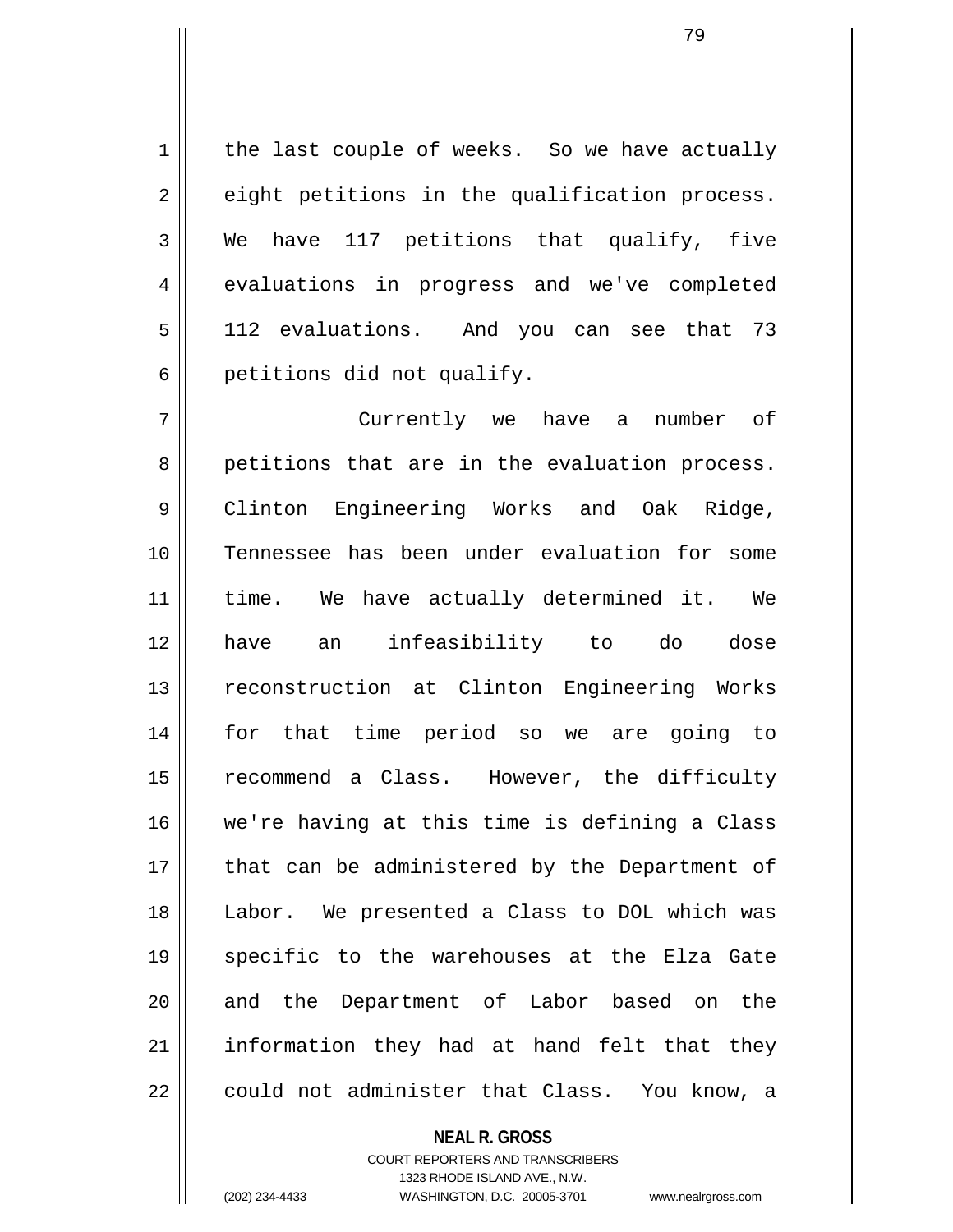$1 \parallel$  1 ot of times we will immediately go to, okay, 2 || all employees at Clinton Engineering Works. 3 However, remember Clinton Engineering Works 4 was pretty much the entire site of Oak Ridge.  $5 \parallel$  So what we're doing is we're going back and 6 we're doing some additional interviews with 7 || some old-timers that were around during that 8 || time period to see if they can provide us some 9 information. We're also going back and 10 looking at a lot of the data captures that 11 were done early on in the program for Oak 12 Ridge. We were not specifically looking at 13 || Clinton Engineering Works. So we're going 14 back and reevaluating some of those data 15 captures to see if maybe we need to revisit 16 || some of those sites. However, we do hope that 17 we will have something that the Department of 18 Labor can work with and we can make a 19 presentation on that at the February Board 20 Meeting. 21 Another petition that's under 22 || evaluation is Oak Ridge National Lab. This is

> **NEAL R. GROSS** COURT REPORTERS AND TRANSCRIBERS 1323 RHODE ISLAND AVE., N.W.

(202) 234-4433 WASHINGTON, D.C. 20005-3701 www.nealrgross.com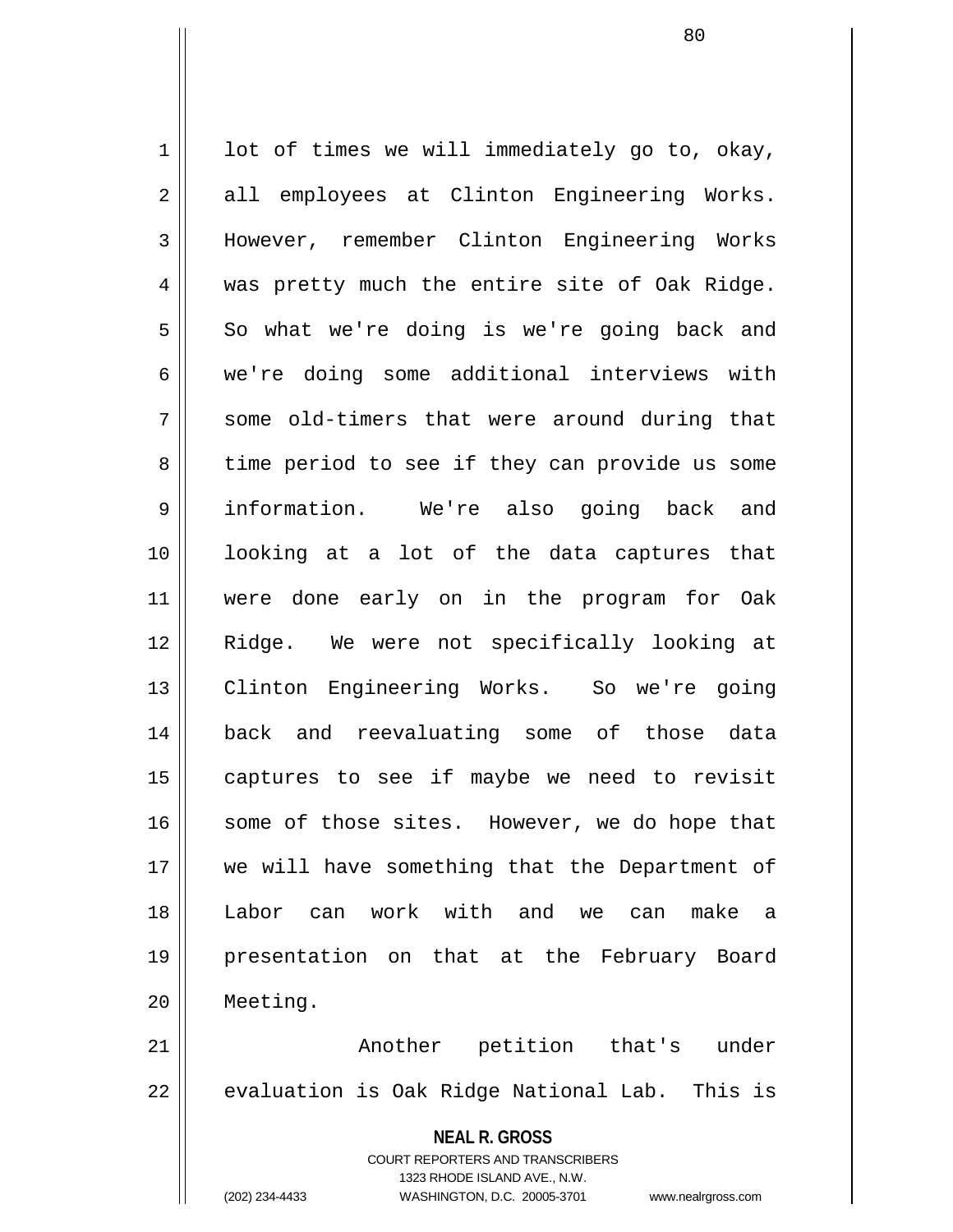1 the early years at ORNL. We anticipate 2 | completing that Evaluation Report sometime in 3 February. That may slip a little because of 4 || some -- going back to review some air sample 5 data. We're working that out right now. 6 || However, even at best I don't think we would 7 be prepared for the February meeting, so I 8 think it would slip to the next meeting 9 anyway. 10 Sandia National Lab, we received a

11 || petition that actually worked out very well. 12 It's funny me saying that but it worked out 13 well in that this petition was for the post 14 years. We've already added a Class up to 1962 15 at Sandia National Lab. We identified during 16 || that time that we did that evaluation that 17 || there's some additional work that needed to be 18 done. And so this petition works well and 19 we're continuing that work. We've qualified 20 || this petition, we're moving the evaluation 21 forward. We hope to have that completed by 22 || March of next year.

> **NEAL R. GROSS** COURT REPORTERS AND TRANSCRIBERS 1323 RHODE ISLAND AVE., N.W. (202) 234-4433 WASHINGTON, D.C. 20005-3701 www.nealrgross.com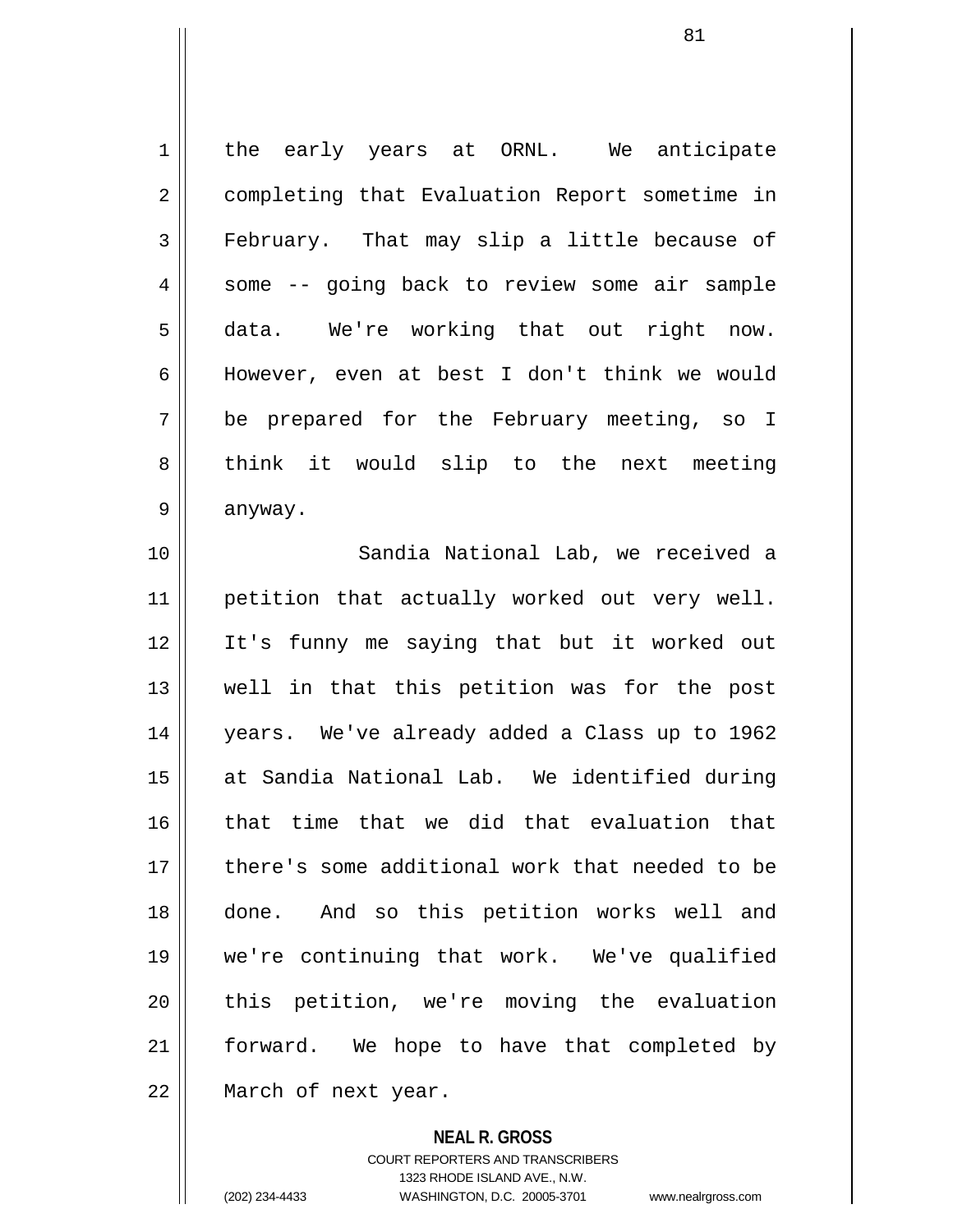1 | Titanium Alloys Manufacturing. We 2 || received this petition back in July. We 3 actually had recognized up front that there 4 were some questions with the facility 5 designation. It was a period of '50 to '56. 6 | However, based on our review, it really looked 7 like the facility designation should have 8 probably been the '55-'56 time period. We 9 went back with this information to the 10 || Department of Labor and ultimately they have 11 adjusted that time frame on that. We do 12 anticipate having this report completed in 13 || February and we may have this done in time for 14 | the February meeting.

15 Brookhaven National Lab. As I 16 mentioned earlier with Josie we went back and 17 we've been working through the issues of BNL 18 || with the Work Group and ultimately we made a 19 determination that we do have an infeasibility 20 || and we do need to add another Class at 21 Brookhaven National Lab. So we're working an  $22 \parallel 83.14$  at this time. We will add -- to add the

> **NEAL R. GROSS** COURT REPORTERS AND TRANSCRIBERS 1323 RHODE ISLAND AVE., N.W. (202) 234-4433 WASHINGTON, D.C. 20005-3701 www.nealrgross.com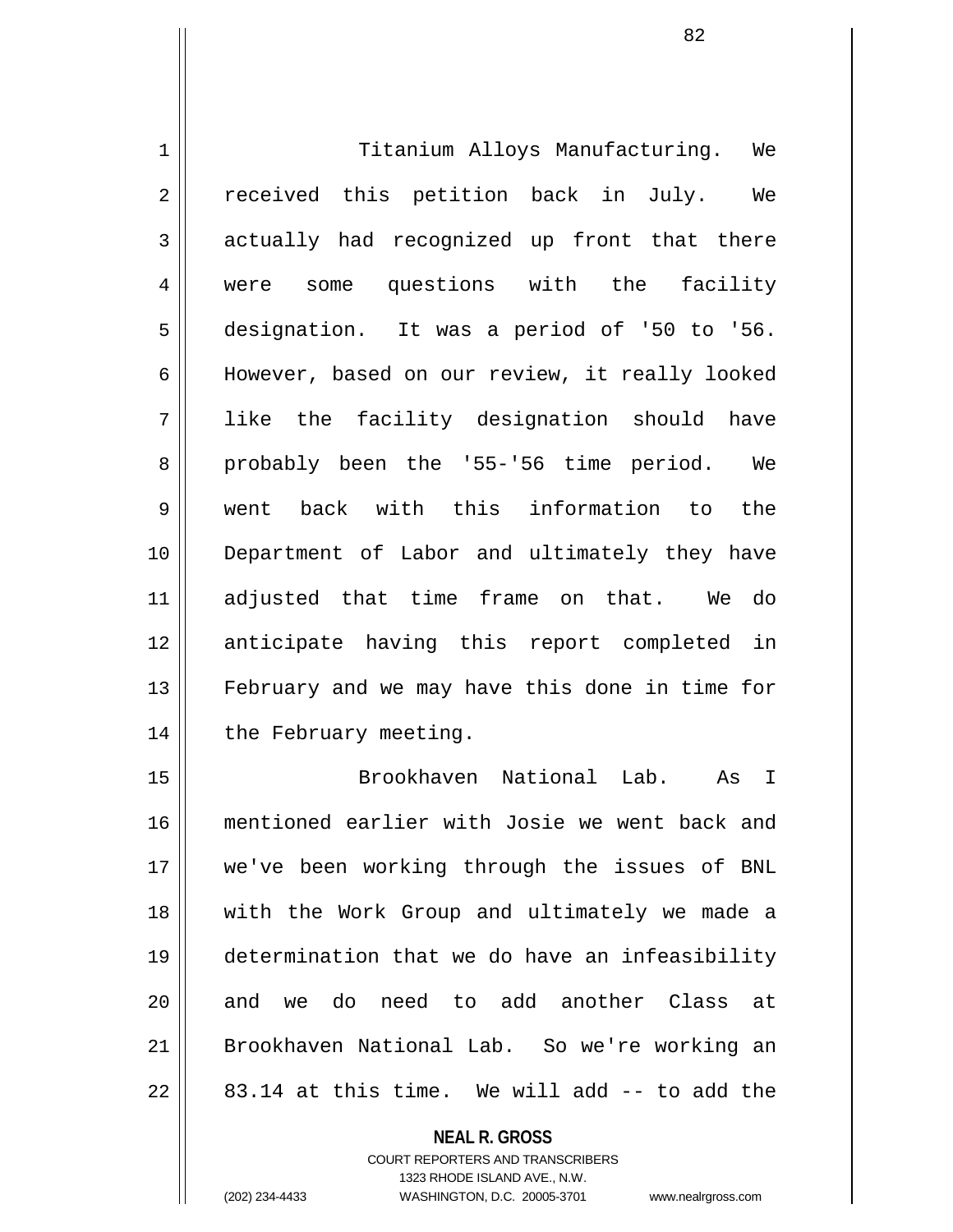1 || 1980 through 1993 period. We have already 2 received the Form A back from a proposed 3 petitioner and we are moving forward to have  $4 \parallel$  this one presented at the February meeting.

5 We continue to do some evaluation. 6 Grand Junctions Operation Office, we had added  $7 \parallel$  a Class sometime back. At that time when we 8 added that Class we had informed the Board we 9 were going to continue our evaluation for the 10 post-1975 period. We wanted to review some 11 additional data that was, that we knew existed 12 at Idaho as well as at the NARA office. We're 13 || about completed with that. We've got some of 14 that data in, we're moving forward. We 15 || anticipate having our Evaluation Report for 16 || the post-1975 period complete in March next  $17 \parallel$  year.

18 Sandia National Lab. Again, I 19 mentioned we were -- had identified concerns 20 || at Sandia even for the post -- it says '60 21 period, but 1962 period. This additional work  $22$  | has now been pulled into this new petition we

> **NEAL R. GROSS** COURT REPORTERS AND TRANSCRIBERS 1323 RHODE ISLAND AVE., N.W.

(202) 234-4433 WASHINGTON, D.C. 20005-3701 www.nealrgross.com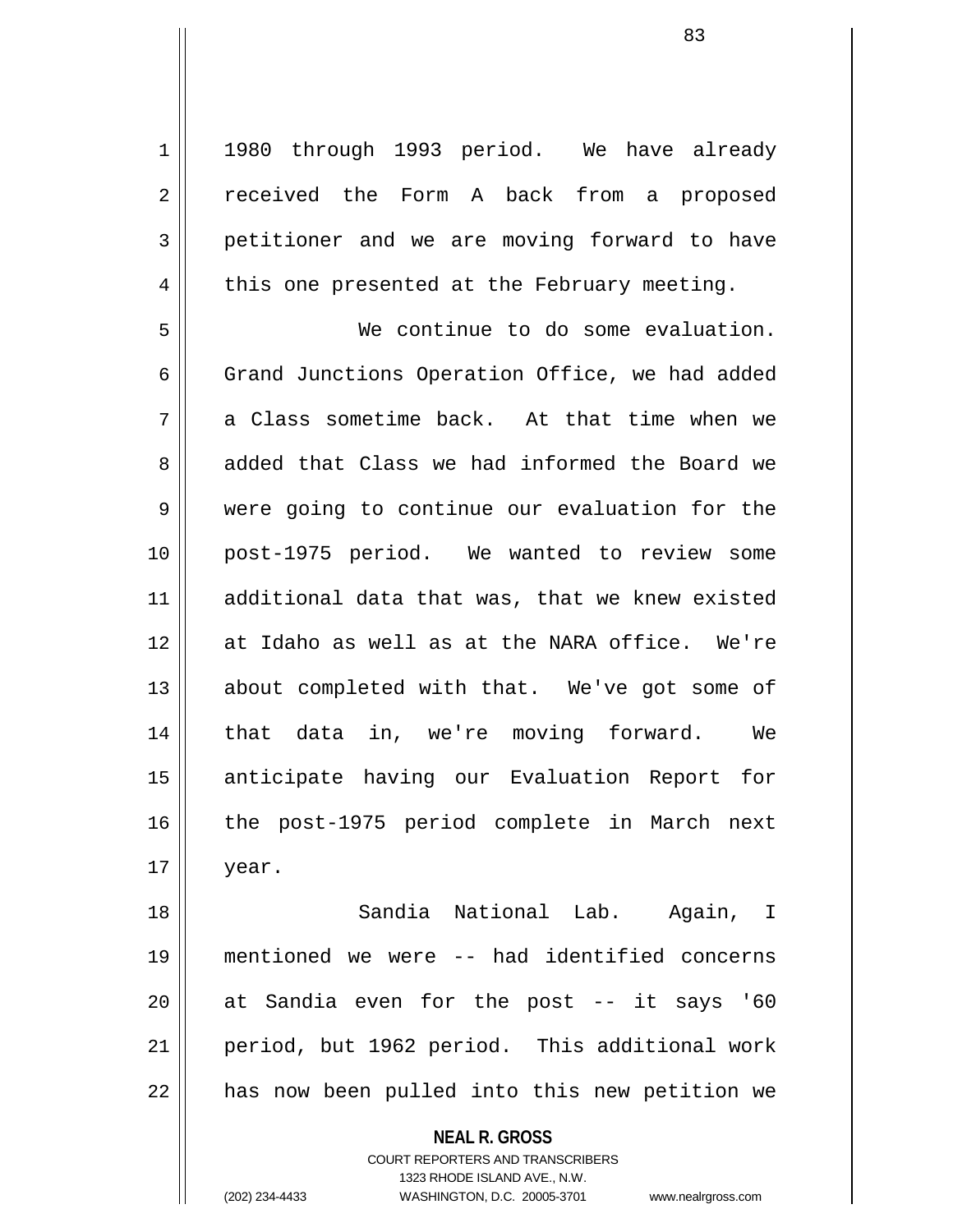1 | have and we anticipate having that work 2 | completed in March of next year.

3 Petitions in qualification phase  $4 \parallel$  at this time. We received another Hanford 5 petition, that petition's in qualification 6 || phase. Iowa Ordnance Plant. This one, we 7 have actually moved this one through the 8 || petitioning process and we did not qualify 9 || this petition. This was a petition for areas 10 that are currently not covered under the 11 program at Iowa Ordnance Plant. We did 12 provide the information that the petitioner 13 || provided to us to the Department of Labor, in 14 || case there was anything that would possibly  $15$  change their mind in the facility designation. 16 Nothing did. So we've actually moved to close 17 || this petition and they have requested an 18 administrative review.

19 We have a Rocky Flats petition  $20$  || that we're in the qualification phase with, as 21 well another one for Savannah River Site. 22 || Nuclear Metals, Inc. And then with the two we

**NEAL R. GROSS**

COURT REPORTERS AND TRANSCRIBERS 1323 RHODE ISLAND AVE., N.W. (202) 234-4433 WASHINGTON, D.C. 20005-3701 www.nealrgross.com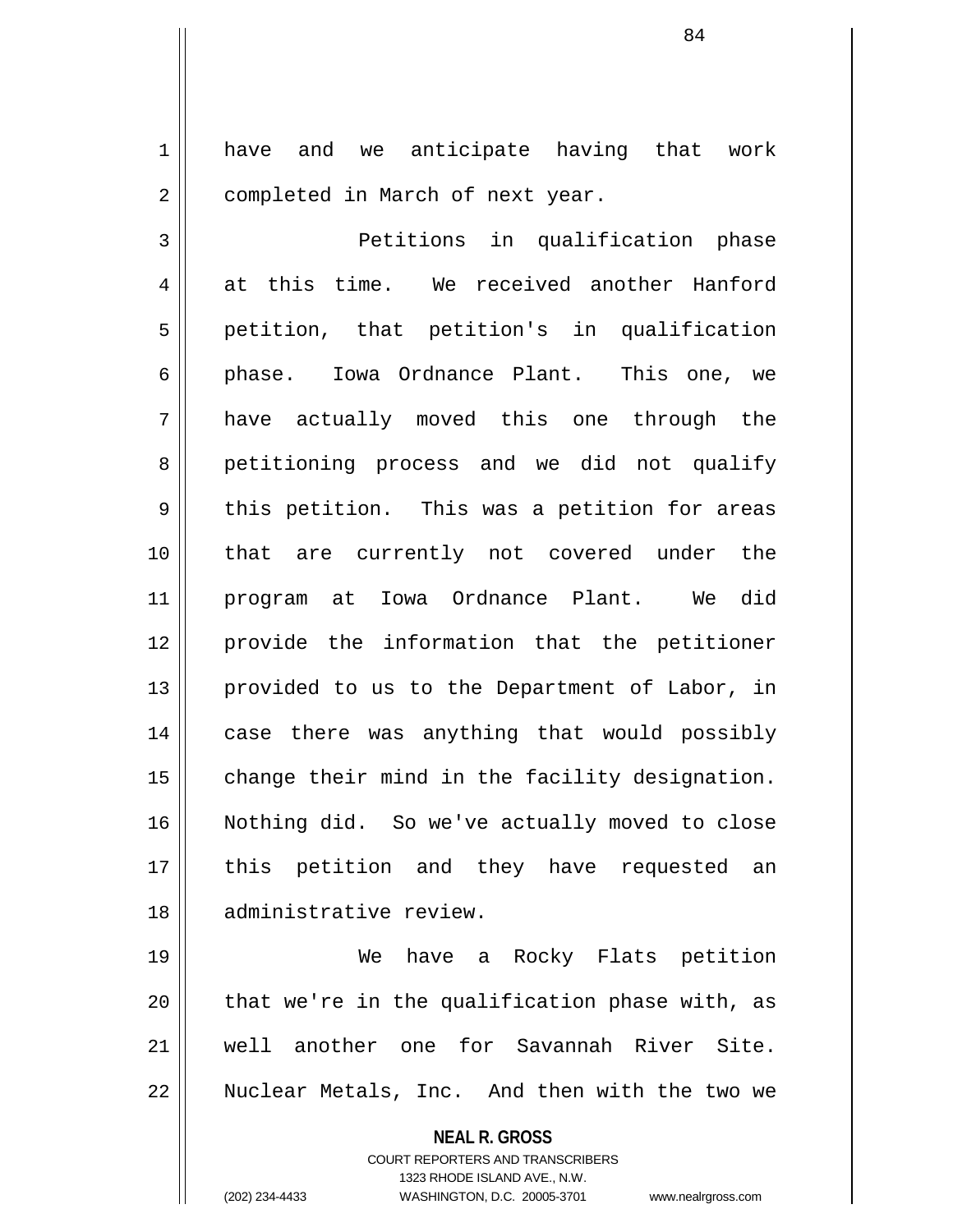**NEAL R. GROSS** COURT REPORTERS AND TRANSCRIBERS 1323 RHODE ISLAND AVE., N.W. 1 || just recently received that are not on the 2 | presentation are one for Ventron Corporation  $3 \parallel$  and another for the Westinghouse Nuclear Fuels 4 Division in Cheswick, Pennsylvania. And so  $5$  those are moving through the qualification 6 | phase. Also, Hangar 481 I wanted to update. 7 CHAIRMAN MELIUS: I may have 8 misunderstood you, LaVon, but I have a 9 question. You said there were six in 10 qualification and there's five there. 11 MR. RUTHERFORD: I know, I noticed  $12$  | that actually, Dr. Melius. 13 || CHAIRMAN MELIUS: Are you trying 14 || to pull one over here? 15 MR. RUTHERFORD: The first slide 16 || is wrong. There are actually five. Actually, 17 || there are seven counting the two new ones we  $18$  || got in and so that is, the second slide that I 19 presented which was identified six in the 20 || qualification process is actually five. 21 CHAIRMAN MELIUS: We figured that 22 || out without even toes.

(202) 234-4433 WASHINGTON, D.C. 20005-3701 www.nealrgross.com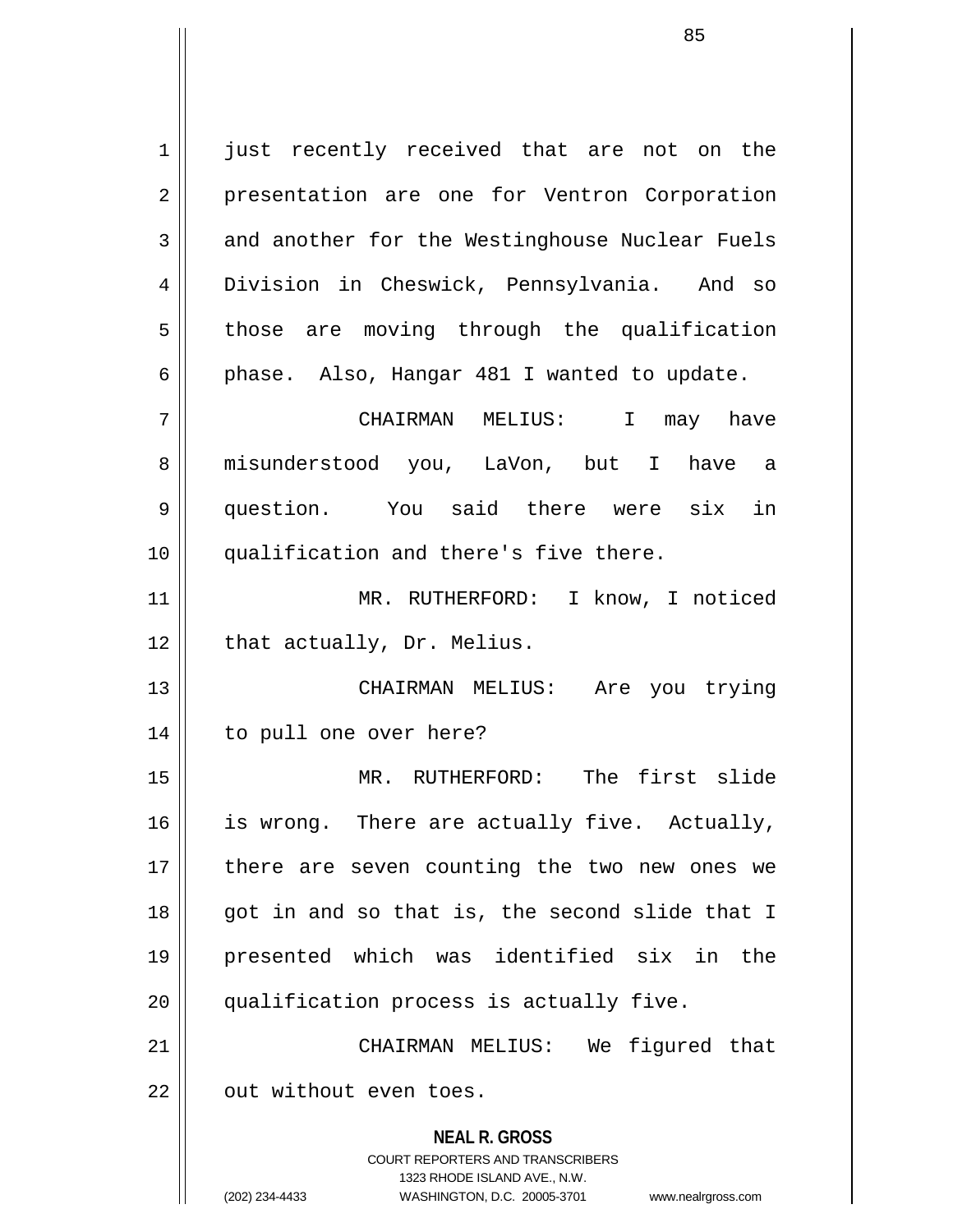1 MR. RUTHERFORD: Yes, that was  $2 \parallel$  good. I threw that in there, I wanted to give 3 | you something to ask me. 4 CHAIRMAN MELIUS: Okay, LaVon, 5 you're back. 6 MR. RUTHERFORD: Okay. One other  $7 \parallel$  thing I wanted to talk about was Hangar 481. 8 || Hangar 481, we completed our evaluation some  $9 \parallel$  time ago. The -- went through a number of 10 || little processes with the petitioner, went 11 back to the site with the petitioner and 12 ultimately we were holding up moving forward 13 || on Hangar 481 because the petitioner had a 14 || FOIA request in. Just last week or, you know, 15 || last week we received from the petitioner an 16 || email that the petitioner wanted to withdraw  $17$  || that FOIA request. And so then actually this 18 || week, we actually received a subsequent email 19 || from the petitioner indicating that they were 20 formulating a plan for an additional FOIA  $21$  | request. So I don't know exactly what they're 22 || going to request, I don't know if, you know --

> COURT REPORTERS AND TRANSCRIBERS 1323 RHODE ISLAND AVE., N.W. (202) 234-4433 WASHINGTON, D.C. 20005-3701 www.nealrgross.com

**NEAL R. GROSS**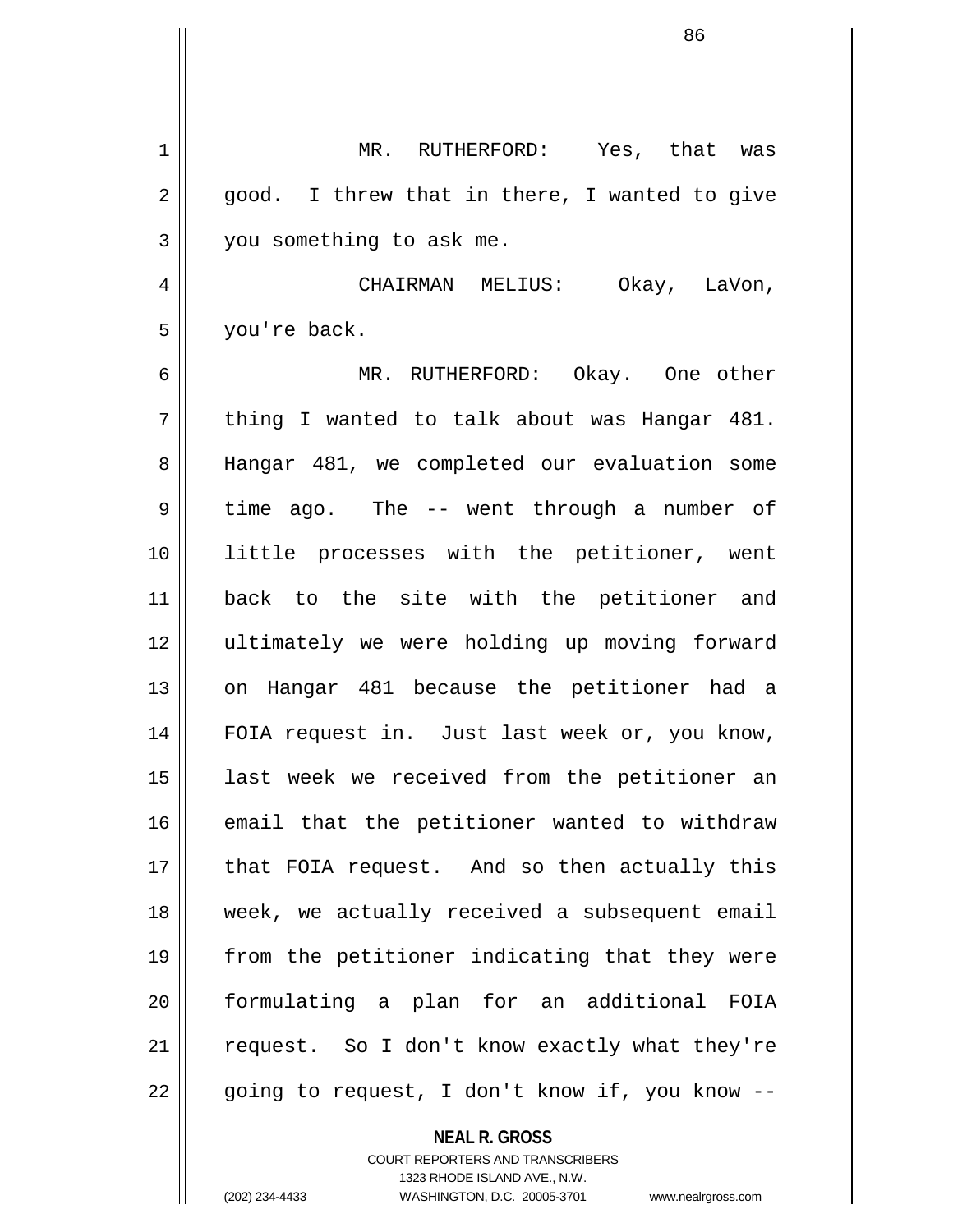| 1  | it wasn't clear that they had specifics with             |
|----|----------------------------------------------------------|
| 2  | that FOIA request and I can't really say much            |
| 3  | more about it than that. And that's about it             |
| 4  | for my presentation. Questions?                          |
| 5  | CHAIRMAN MELIUS: I'm sorry, Ted                          |
| 6  | was $-$ is the new FOIA request a $-$ have you           |
| 7  | seen that?                                               |
| 8  | MR. RUTHERFORD: No.                                      |
| 9  | CHAIRMAN MELIUS: You haven't seen                        |
| 10 | that yet, okay.                                          |
| 11 | MR. RUTHERFORD: No, we just got                          |
| 12 | the email that indicated that he was planning            |
| 13 | another FOIA request but did not indicate what           |
| 14 | specifically he was looking for. Originally,             |
| 15 | I will let you know that the petitioner had              |
| 16 | indicated in the recent, the previous FOIA               |
| 17 | request they were requesting the interviews              |
| 18 | that we -- they wanted the names of the                  |
| 19 | individuals that were interviewed by NIOSH and           |
|    |                                                          |
| 20 | so they could, I guess, re-interview those               |
| 21 | people. However, we can't release names due              |
| 22 | to Privacy Act. So they had indicated also               |
|    | <b>NEAL R. GROSS</b><br>COURT REPORTERS AND TRANSCRIBERS |

1323 RHODE ISLAND AVE., N.W.

 $\mathop{\text{||}}$ 

(202) 234-4433 WASHINGTON, D.C. 20005-3701 www.nealrgross.com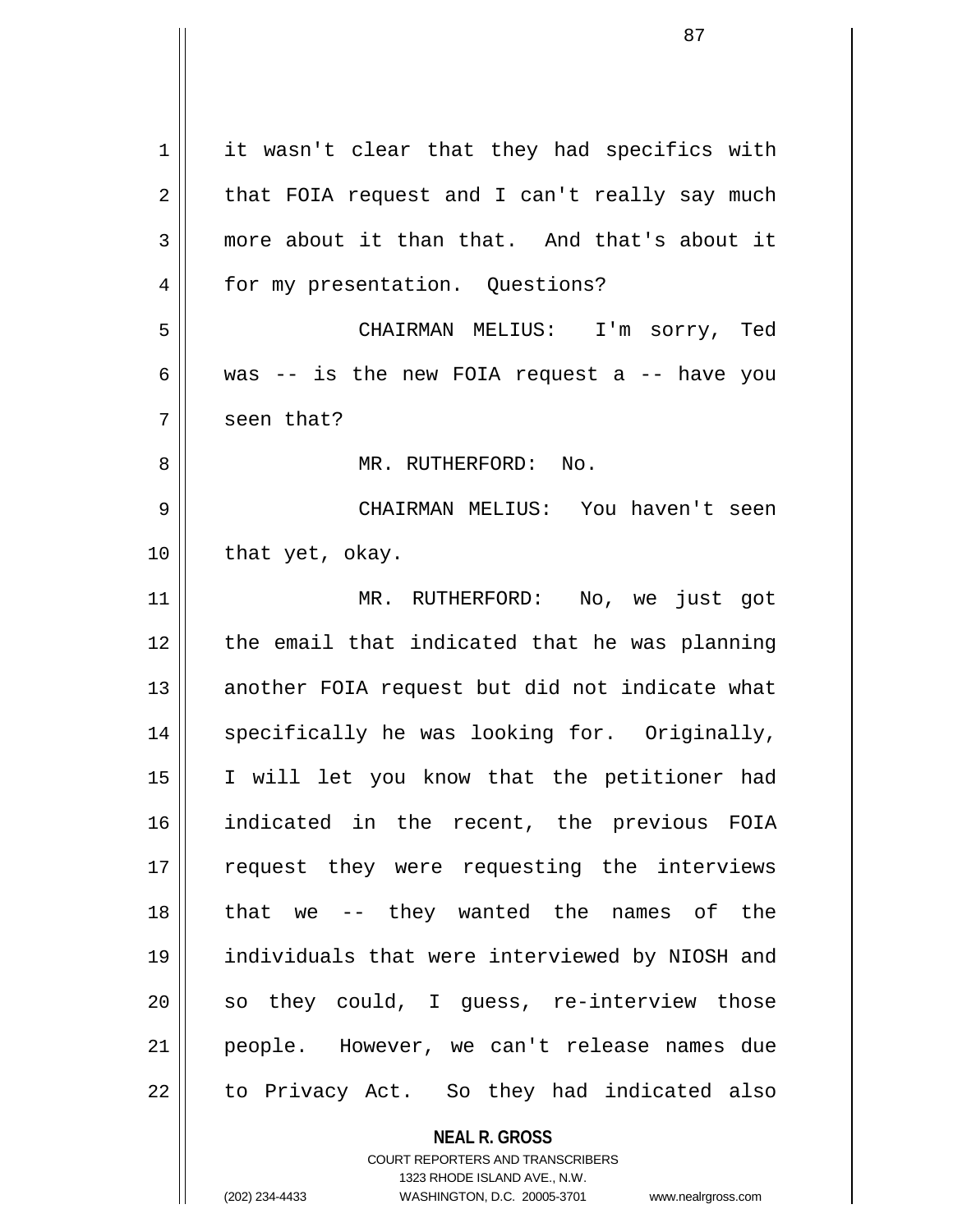**NEAL R. GROSS** COURT REPORTERS AND TRANSCRIBERS 1323 RHODE ISLAND AVE., N.W. (202) 234-4433 WASHINGTON, D.C. 20005-3701 www.nealrgross.com 1 | that they may provide a letter to the Board  $2 \parallel$  that would question the validity of those 3 | interviews. 4 CHAIRMAN MELIUS: Okay. I guess  $5 \parallel$  we'll wait but -- so chances are that may be 6 | on our -- if you make sure we get an update at 7 || our Board call? 8 || MR. RUTHERFORD: Yes, I will. 9 CHAIRMAN MELIUS: Coming up on 10 || that so we -- because that's been out there. I 11 think we want the petitioners to have 12 documents and information. There's been new 13 || information developed so I think we understood 14 || that but at the same time we sort of lose  $15$  | track of these and we need to, you know, close 16 that out as a -- you know, handle it as 17 | appropriate. 18 MR. RUTHERFORD: Yes. Okay. 19 CHAIRMAN MELIUS: Okay. Any 20 || questions for LaVon? Yes, Paul. 21 MEMBER ZIEMER: You want me to  $22$  | talk really slow, is that correct?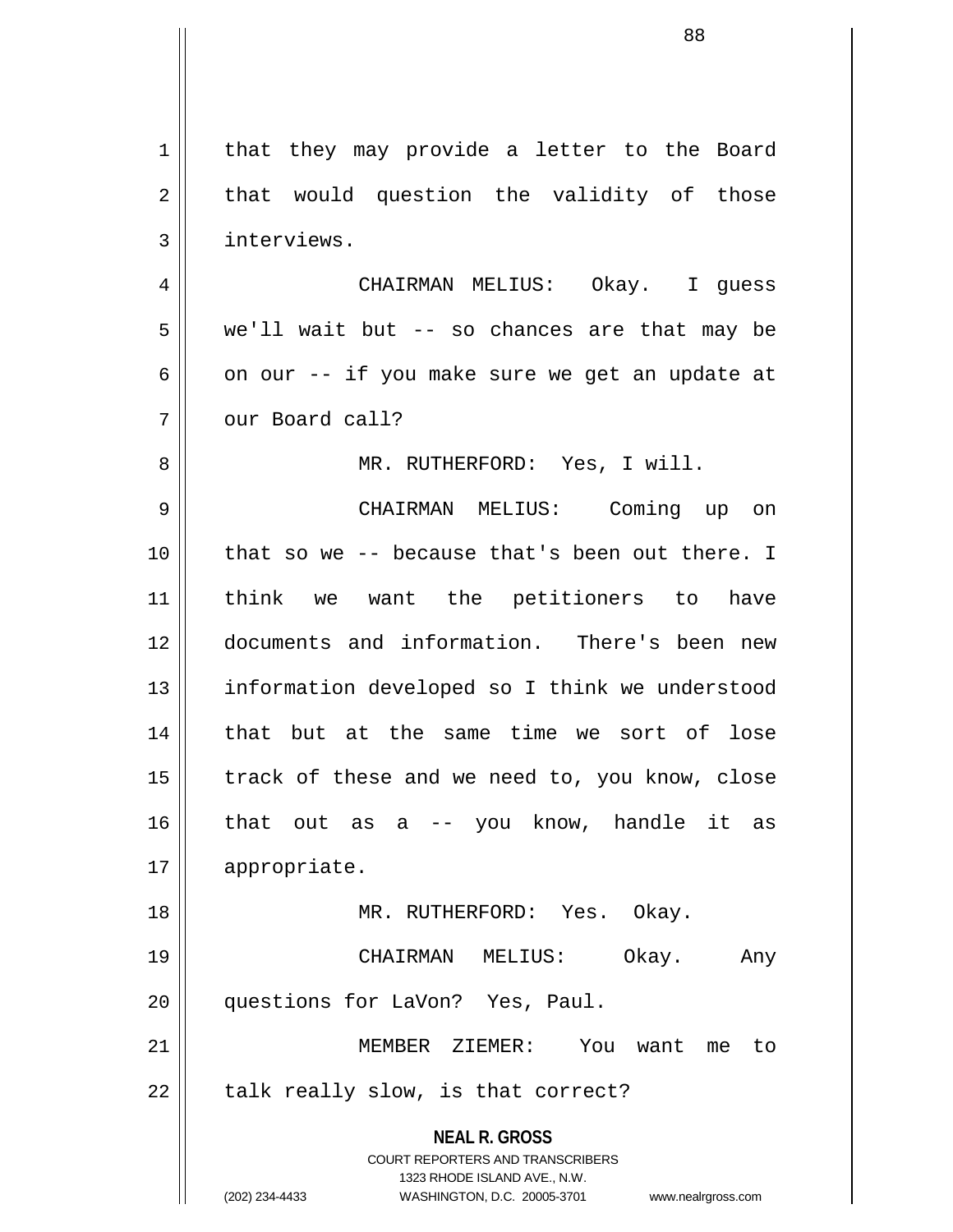1 | (Laughter.)

2 MEMBER ZIEMER: LaVon, beyond the  $3 \parallel$  sites for -- and petitions that you're 4 currently working on can you give us some idea  $5 \parallel$  of what's out there in terms of particularly 6 AWEs for which there have been neither 7 petitions nor claims? What's the pool of 8 || potential sites out there where we might 9 || expect? And obviously they won't all be in 10 || that category but what's the maximum? Are we 11 talking about another couple of dozen or 12 | couple of hundred?

13 MR. RUTHERFORD: I think around a 14 hundred, as Stu had just mentioned to me I 15 || think a hundred at the most would be left that  $16$  either we don't have any claims for, you know, 17 that -- in fact, and I'll bring this up, at 18 || one point, at one time we had thought about 19 actually taking these sites and that we don't 20 have a claim for that's currently covered 21 || under the program and putting together a short 22 || summary of what data do we have, what

> **NEAL R. GROSS** COURT REPORTERS AND TRANSCRIBERS 1323 RHODE ISLAND AVE., N.W.

(202) 234-4433 WASHINGTON, D.C. 20005-3701 www.nealrgross.com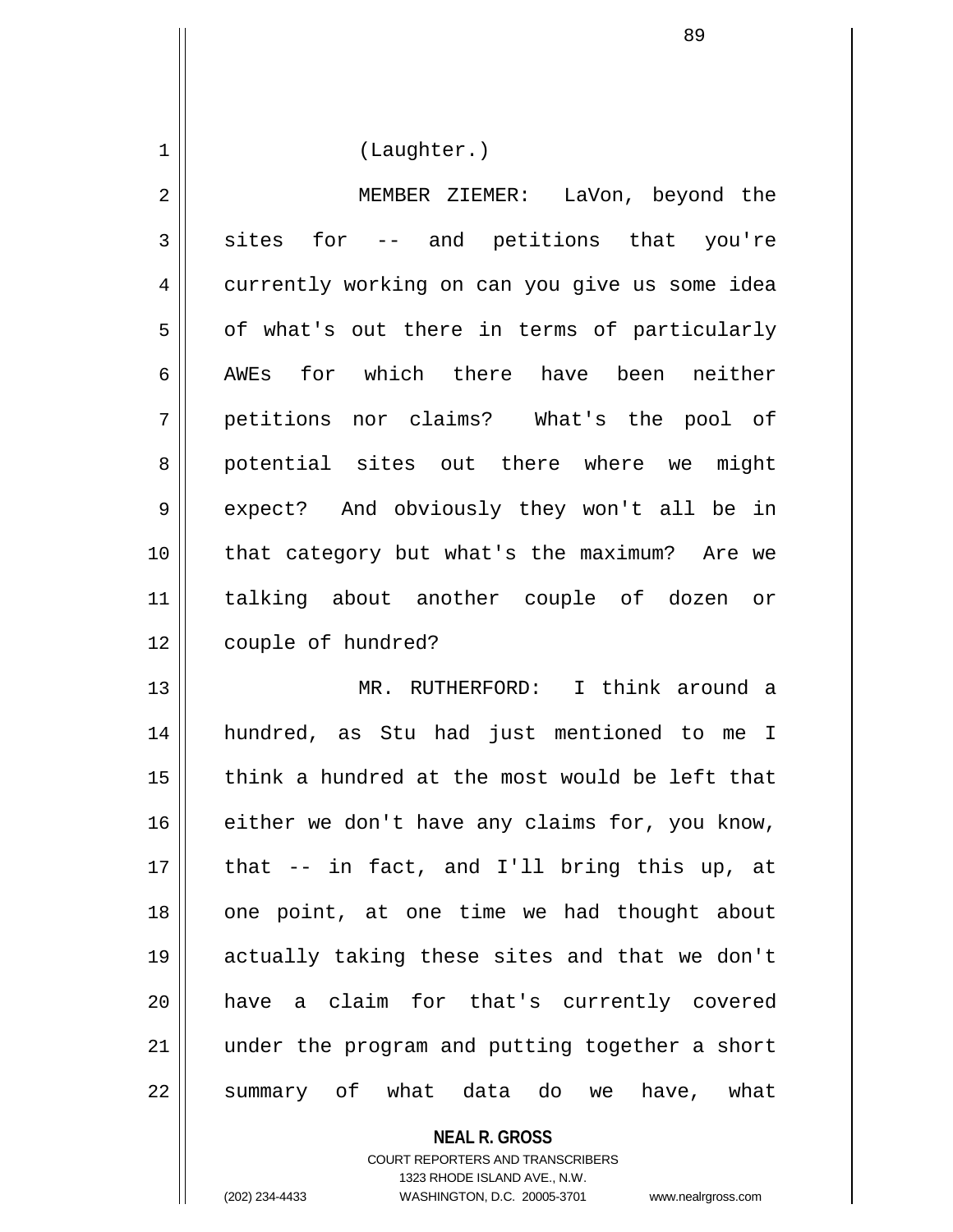1 information do we have. And so we can be  $2 \parallel$  prepared when we do get a claim in does this  $3 \parallel$  one really need to move right away to an 83.14  $4 \parallel$  or what. It's still on our list to do that  $5 \parallel$  but we haven't got there yet, I mean, from all  $6 \parallel$  the other work that we have.

7 MR. HINNEFELD: Yes, I'll comment 8 || on that. We have so much work still to do  $9 \parallel$  that we know we have to do that we didn't want 10 to spend a lot of work on a speculative maybe 11 this will come in handy later on. So it's a 12 || matter of prioritizing the work.

13 MEMBER ZIEMER: Right, and I 14 || certainly wasn't expecting you to do that. I 15 was just trying to get a feel for what's out 16 || there still and wondering if, for example, if 17 there might be a number of these sites for 18 which the contracts are for things that didn't 19 actually require people to work with nuclear 20 materials. Contracts that might have been for 21 || theoretical studies of one sort or another,  $22$  || but we don't necessarily know that at this

> **NEAL R. GROSS** COURT REPORTERS AND TRANSCRIBERS 1323 RHODE ISLAND AVE., N.W. (202) 234-4433 WASHINGTON, D.C. 20005-3701 www.nealrgross.com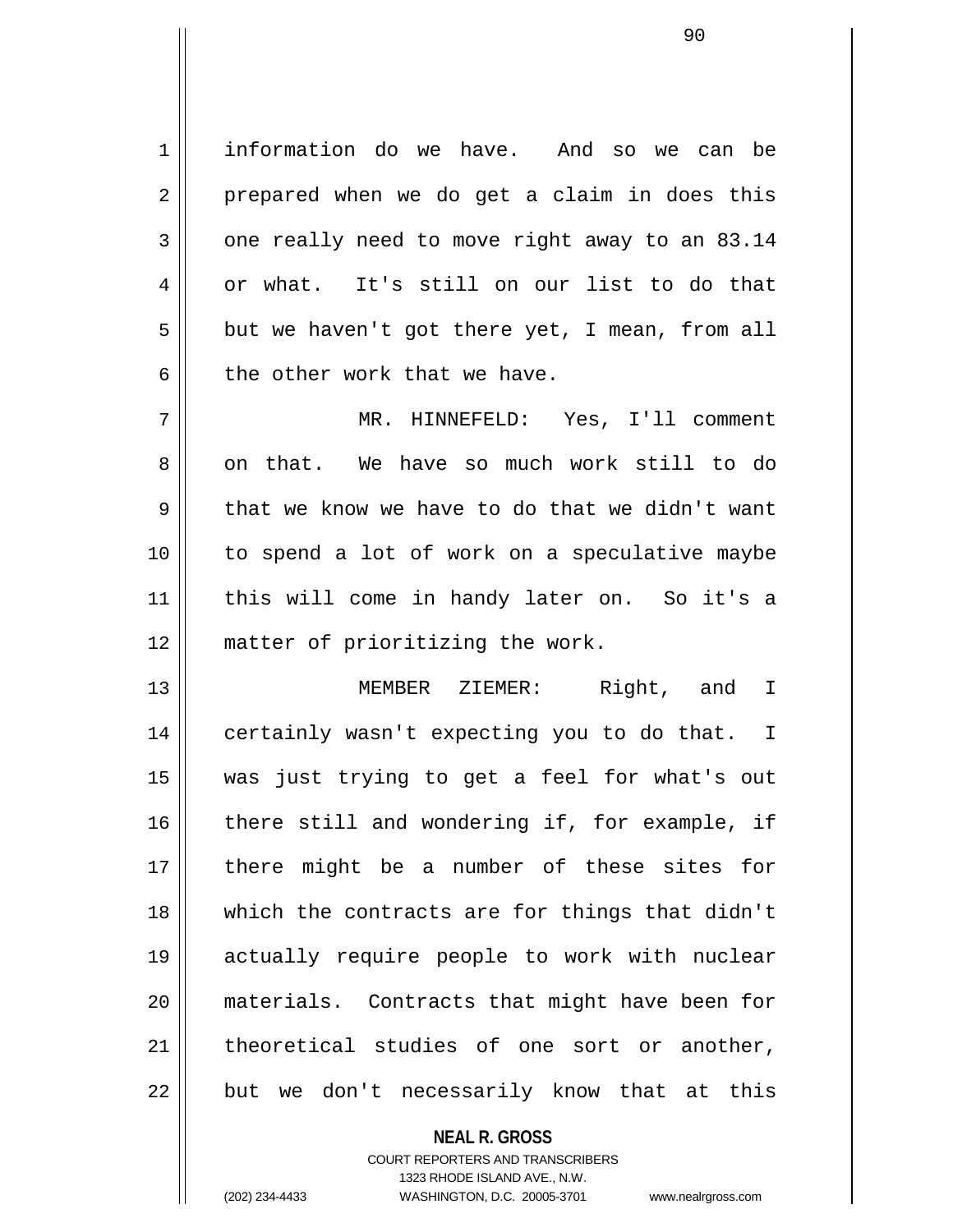$1$  time I guess.

| $\overline{2}$ | MR. RUTHERFORD: No, I think what               |
|----------------|------------------------------------------------|
| 3              | we typically see is when we get a claim in or  |
| 4              | we get a petition in, we find that information |
| 5              | out when we initially do that initial research |
| 6              | and then we jump on it, push it through.       |
| 7              | MEMBER ZIEMER: Thank you.                      |
| 8              | CHAIRMAN MELIUS: Just to follow                |
| 9              | up on that because one of the reasons I had    |
| 10             | asked Jeff for sort of an update on the        |
| 11             | outreach program. My understanding is that in  |
| 12             | general and probably as appropriate DOL does   |
| 13             | their outreach after, you know, a site like an |
| 14             | SEC would be approved. And this would apply    |
| 15             | also to the AWE sites. And I guess I don't     |
| 16             | know, again, reviewing 200 sites is a lot of   |
| 17             | work to do but at the same time if there are   |
| 18             | sites out there that are large and we think    |
| 19             | that there were, you know, the potential for   |
| 20             | substantial exposures, you know, you wonder. I |
| 21             | mean, because you look at some of these sites  |
| 22             | even when we do get an 83.14 there are really  |

**NEAL R. GROSS**

COURT REPORTERS AND TRANSCRIBERS 1323 RHODE ISLAND AVE., N.W. (202) 234-4433 WASHINGTON, D.C. 20005-3701 www.nealrgross.com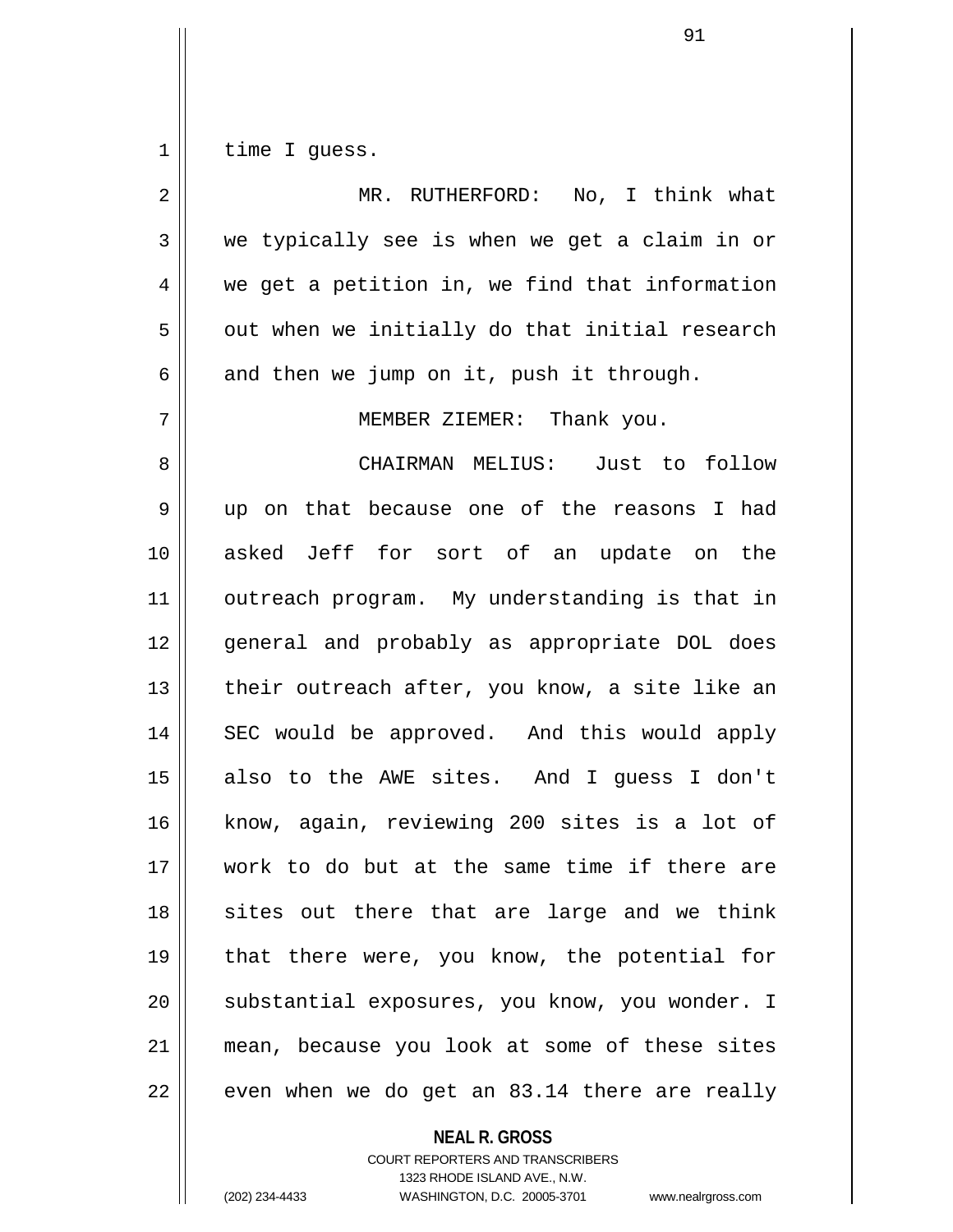1 very few claims.

| 2           | MR. RUTHERFORD: You're correct.                |
|-------------|------------------------------------------------|
| 3           | CHAIRMAN MELIUS: You know, and                 |
| 4           | even though I think some of them have had at   |
| 5           | least, you know, some significant exposures    |
| 6           | out there and you know, given time going by    |
| 7           | and so forth there are at least some pool of   |
| 8           | claimants that there ought to be outreach for  |
| $\mathsf 9$ | or some way of letting them know about the     |
| 10          | program just out of, you know, a basis for     |
| 11          | being fair and equitable. So as you're, you    |
| 12          | know, gathering information or whatever,       |
| 13          | there's some way of sorting it that way or at  |
| 14          | least identifying key sites and so forth. And  |
| 15          | then maybe we'll talk more when next meeting   |
| 16          | if Jeff gives us an update on the outreach and |
| 17          | so forth. But it's sort of hard for DOL to do  |
| 18          | outreach without knowing a lot about the site  |
| 19          | and where it hasn't been developed so it's a   |
| 20          | little bit of a chicken/egg kind of thing. But |
| 21          | how people would find out. I remember the      |
| 22          | gentleman from an 83.14 we had I think several |

**NEAL R. GROSS** COURT REPORTERS AND TRANSCRIBERS 1323 RHODE ISLAND AVE., N.W. (202) 234-4433 WASHINGTON, D.C. 20005-3701 www.nealrgross.com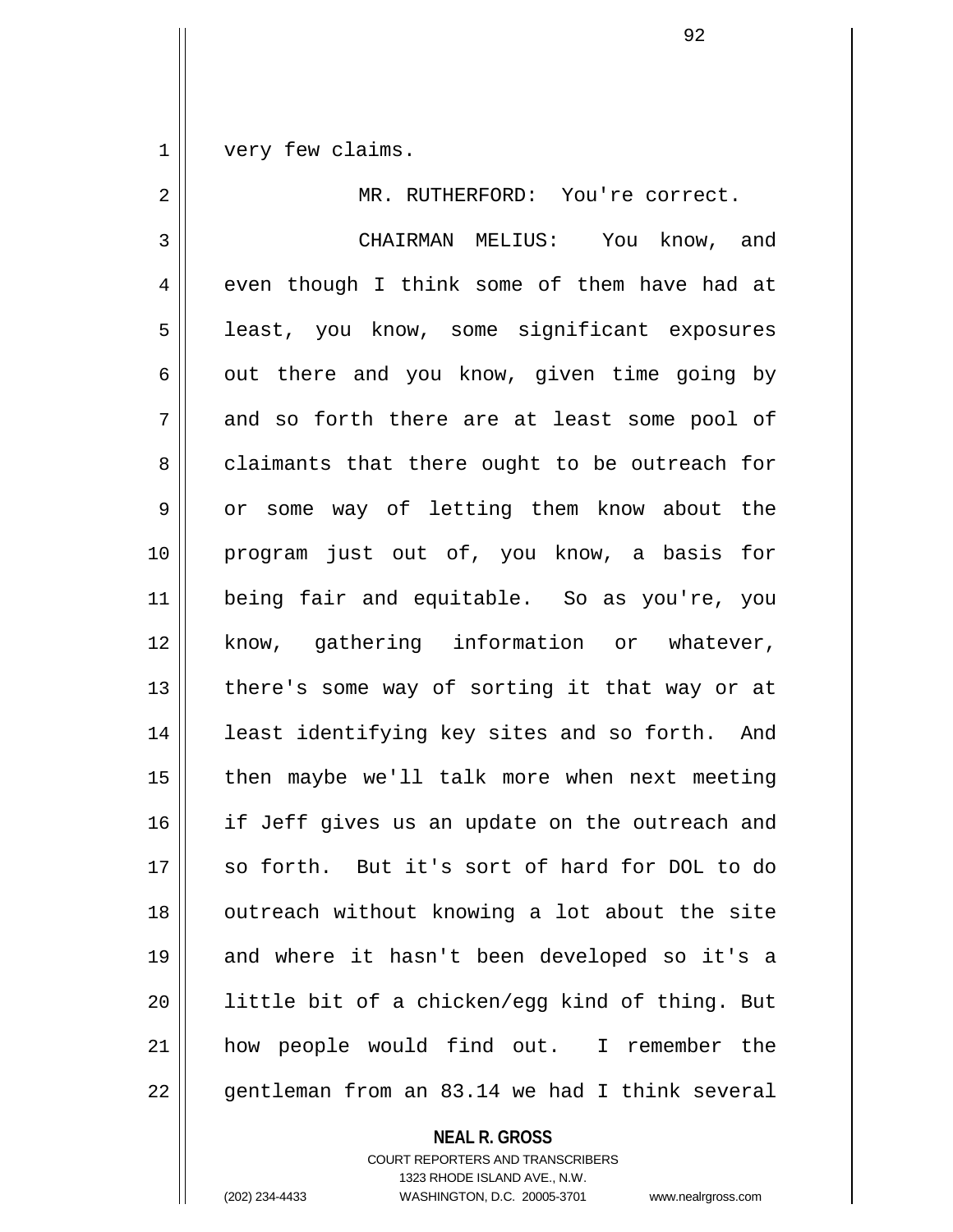**NEAL R. GROSS** COURT REPORTERS AND TRANSCRIBERS 1323 RHODE ISLAND AVE., N.W. (202) 234-4433 WASHINGTON, D.C. 20005-3701 www.nealrgross.com 1 || months ago who -- was the USA Today articles  $2 \parallel$  or whatever that ran, what, 10 years ago? The 3 program started was what got him, you know, he 4 Femembered that his father had worked at one  $5 \parallel$  of these facilities and that they'd mentioned. 6 MR. RUTHERFORD: Yes, it was 7 Westinghouse Atomic Power Development. I 8 l remember. 9 CHAIRMAN MELIUS: Yes. So I mean 10 it's -- and there hasn't been a USA Today 11 article in I don't think -- you know, that one 12 || just covered, I can't remember how many sites 13 but it certainly wasn't -- didn't have 14 information on all of them or at least 15 detailed enough for people to recognize. So 16 at some point when we have sort of the 17 resources and the time I think it's worth 18 trying to look at it not as a big project but 19 || is there some way of narrowing that down. 20 || MR. RUTHERFORD: Okay. 21 || CHAIRMAN MELIUS: Other questions, 22 || comments from the Board? I have one other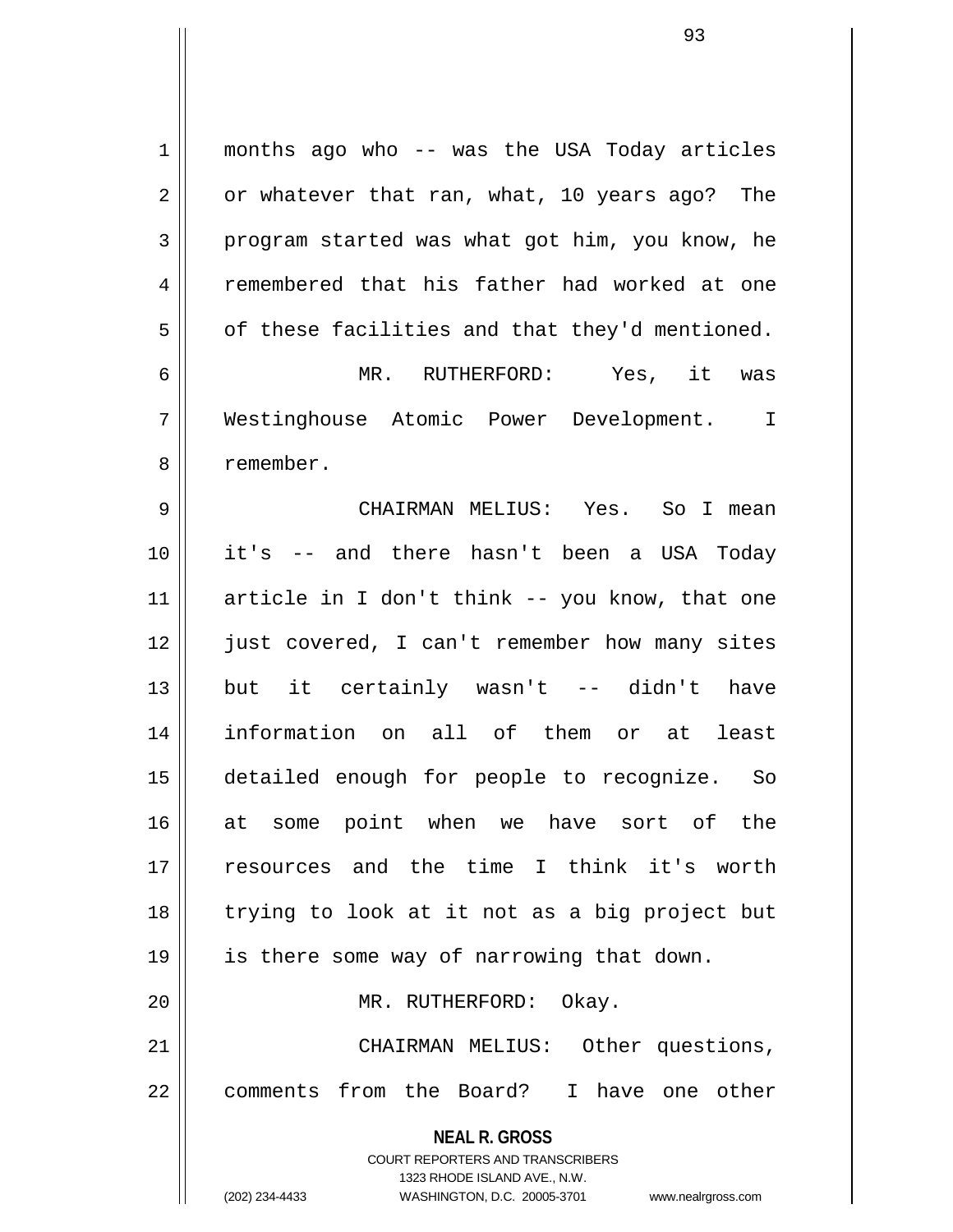**NEAL R. GROSS** COURT REPORTERS AND TRANSCRIBERS 1323 RHODE ISLAND AVE., N.W. (202) 234-4433 WASHINGTON, D.C. 20005-3701 www.nealrgross.com 1 question, it's just probably my memory, but  $2 \parallel$  for Brookhaven the 83.14, is that a new issue  $3 \parallel$  or is it a continuation of sort of the older 4 | issues there? 5 MR. RUTHERFORD: It's a 6 continuation of the old, the issue that we had 7 previously identified a question of records  $8 \parallel$  and being able to retrieve those records. It  $9 \parallel$  is a continuation of that same issue. 10 CHAIRMAN MELIUS: And it's a  $11$  little bit surprising to me that it would  $-$ 12 at that type of a facility that would extend 13 || for such a long period of time. I mean, I 14 don't doubt you but it's just, '80 to '93 is,  $15$  | that's  $-$ 16 MEMBER BEACH: The Work Group is 17 || not surprised. 18 CHAIRMAN MELIUS: Okay. 19 MR. RUTHERFORD: I don't know if I 20 || want to comment on that. 21 CHAIRMAN MELIUS: I'm not  $22$  | expecting you to.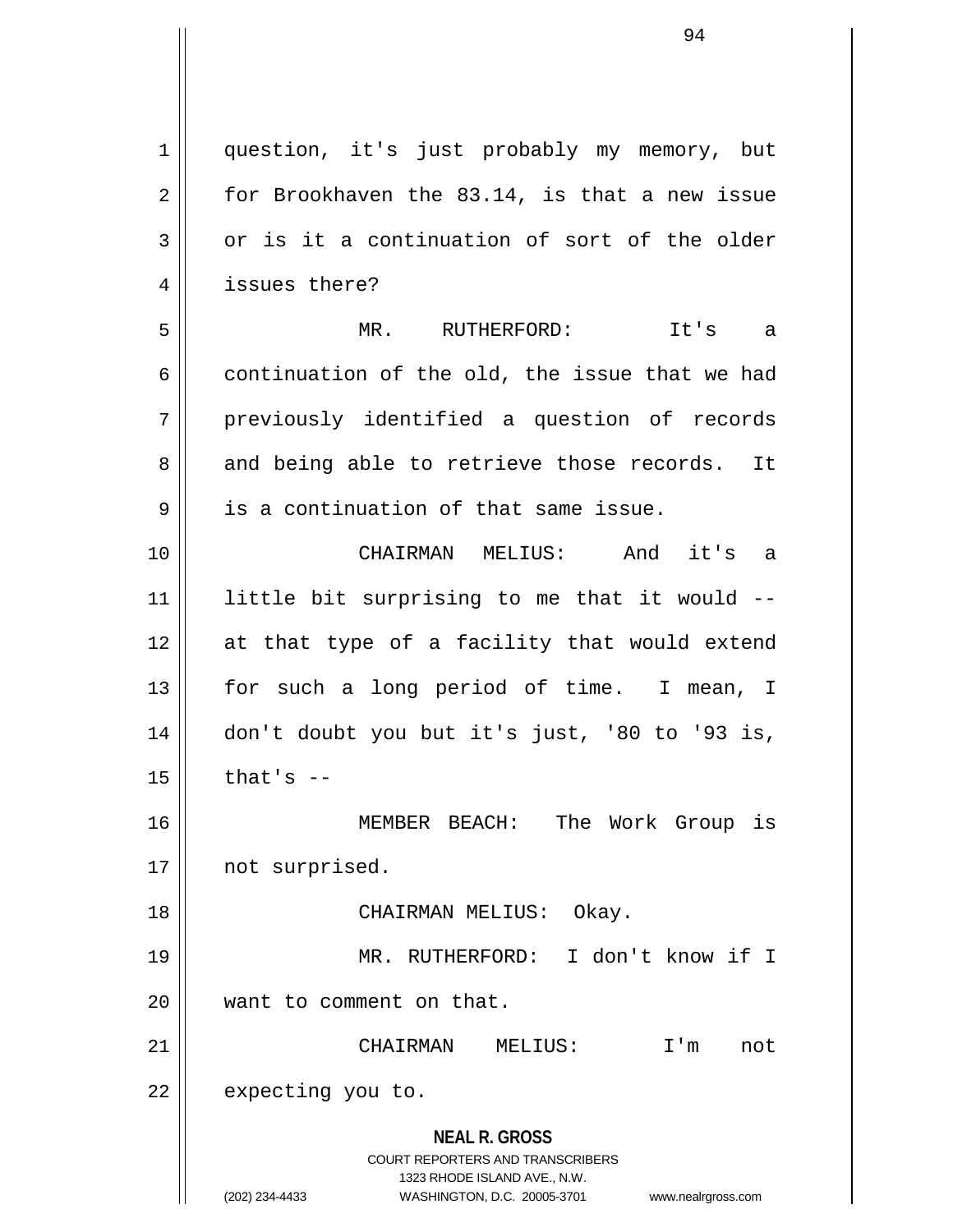**NEAL R. GROSS** COURT REPORTERS AND TRANSCRIBERS 1323 RHODE ISLAND AVE., N.W. 1 MR. RUTHERFORD: Exactly. We're 2 || working with Brookhaven to find out where  $3 \parallel$  their records are and ensure that, you know,  $4 \parallel$  that they are getting us the records that we  $5 \parallel$  need. I mean, the difficulty we have is when 6 we get a claim and we do a search on our 7 || records and we have more records than they're 8 || providing from the DOE. When DOE requests the 9 data from them, or where the DOE request goes 10 in and they send us the personal dosimetry 11 records and then we do a search on our 12 internal records and we're coming up with more 13 || personal dosimetry data, that immediately puts 14 | their records management in question. 15 MR. HINNEFELD: Just to clarify  $16$  these are things that we have captured on a 17 | data capture. 18 MR. RUTHERFORD: Yes. 19 MR. HINNEFELD: We've gone there 20 || on data captures, brought these records back 21 || and then subsequently would send a records 22 || request for an individual, get that person's

(202) 234-4433 WASHINGTON, D.C. 20005-3701 www.nealrgross.com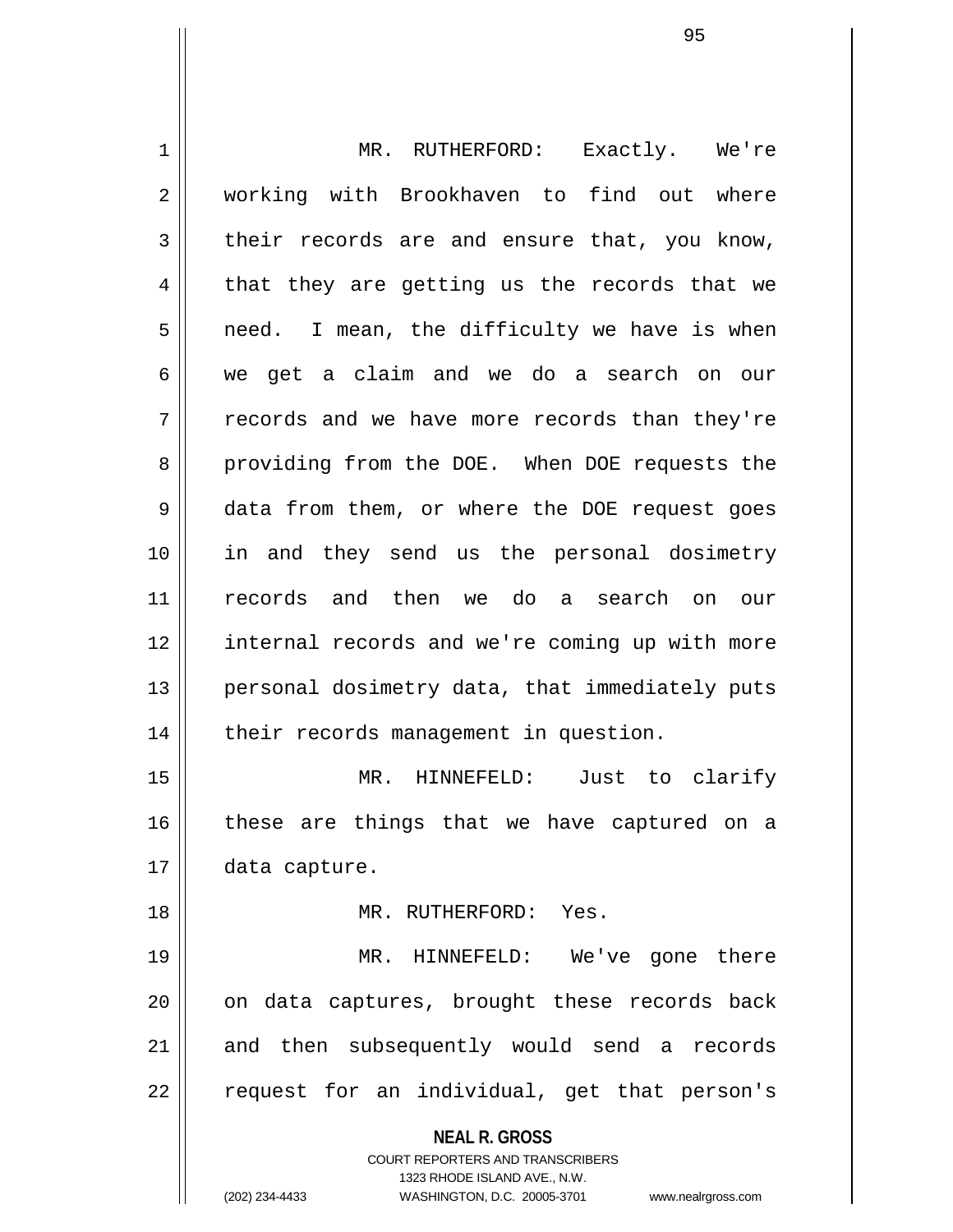$1 \parallel$  record back and it, the record that Brookhaven 2 returned to us for the individual would not 3 include some data that we had captured 4 || independently on a data capture. That's the 5 issue we faced there. We actually have a 6 | staff member meeting next week with Brookhaven 7 personnel in person along with Greg to try to  $8 \parallel$  see if we're really getting their attention. 9 CHAIRMAN MELIUS: Okay. Greg, do 10 you want to comment? 11 MR. LEWIS: Yes. It's an issue 12 || that we thought we had addressed before. So  $13$  | the one thing I would say from our standpoint, 14 it's not -- there's been some concerns with 15 || how comprehensive their records were. We had 16 gone out, we had addressed that. There have 17 been a number of collections that were 18 indexed. There was a large, a huge I'd say 19 warehouse but it was really like a two, a 20 double room where we had scanned and indexed 21 || everything in there. And we kept thinking we  $22$  || had solved the problem by taking those steps

> **NEAL R. GROSS** COURT REPORTERS AND TRANSCRIBERS 1323 RHODE ISLAND AVE., N.W.

(202) 234-4433 WASHINGTON, D.C. 20005-3701 www.nealrgross.com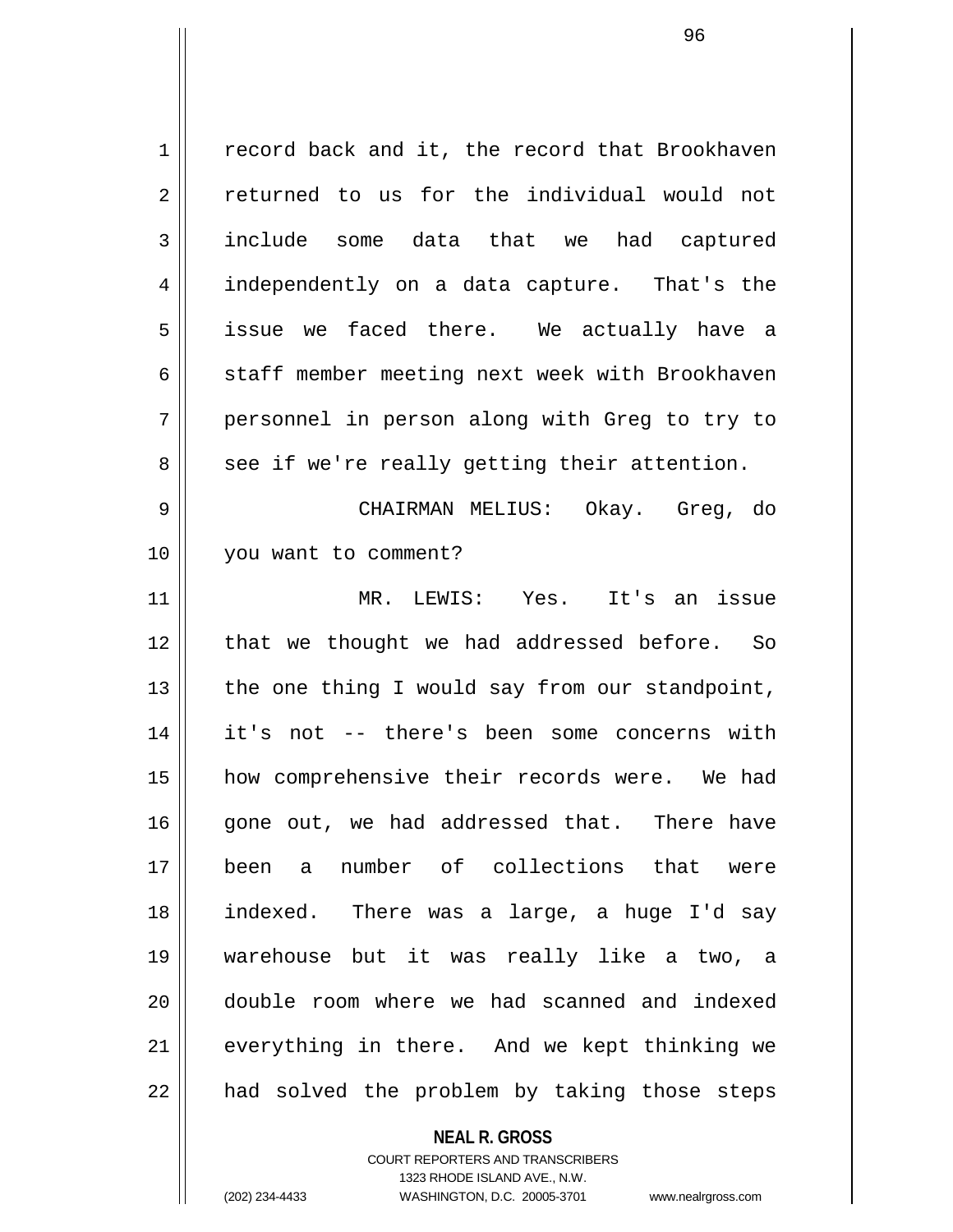1 and lo and behold we find another case where  $2 \parallel$  they didn't match up. So we're, you know,  $3 \parallel$  this meeting, our aim here is to get all of 4 the groups at Brookhaven together who have 5 || records and figure out, you know, either how  $6 \parallel$  are things slipping through the cracks or 7 where are, you know, why does NIOSH have 8 and records that we are then unable to find. So 9 || you know, we're trying to get to the bottom of 10 it and actually solve it so we don't have 11 || these reoccurring issues, because again, we 12 || thought we had addressed this about a year 13 || ago. We thought we had finally fixed the 14 problem so we're hoping to get it right this  $15 \parallel$  time. 16 MR. RUTHERFORD: I think one of 17 || the challenges you have with these national 18 labs is you have so many different little 19 entities on a site and they all seem to 20 manage, especially like Brookhaven, they 21 manage their own records. There was no 22 || central repository for records management as

**NEAL R. GROSS**

COURT REPORTERS AND TRANSCRIBERS 1323 RHODE ISLAND AVE., N.W. (202) 234-4433 WASHINGTON, D.C. 20005-3701 www.nealrgross.com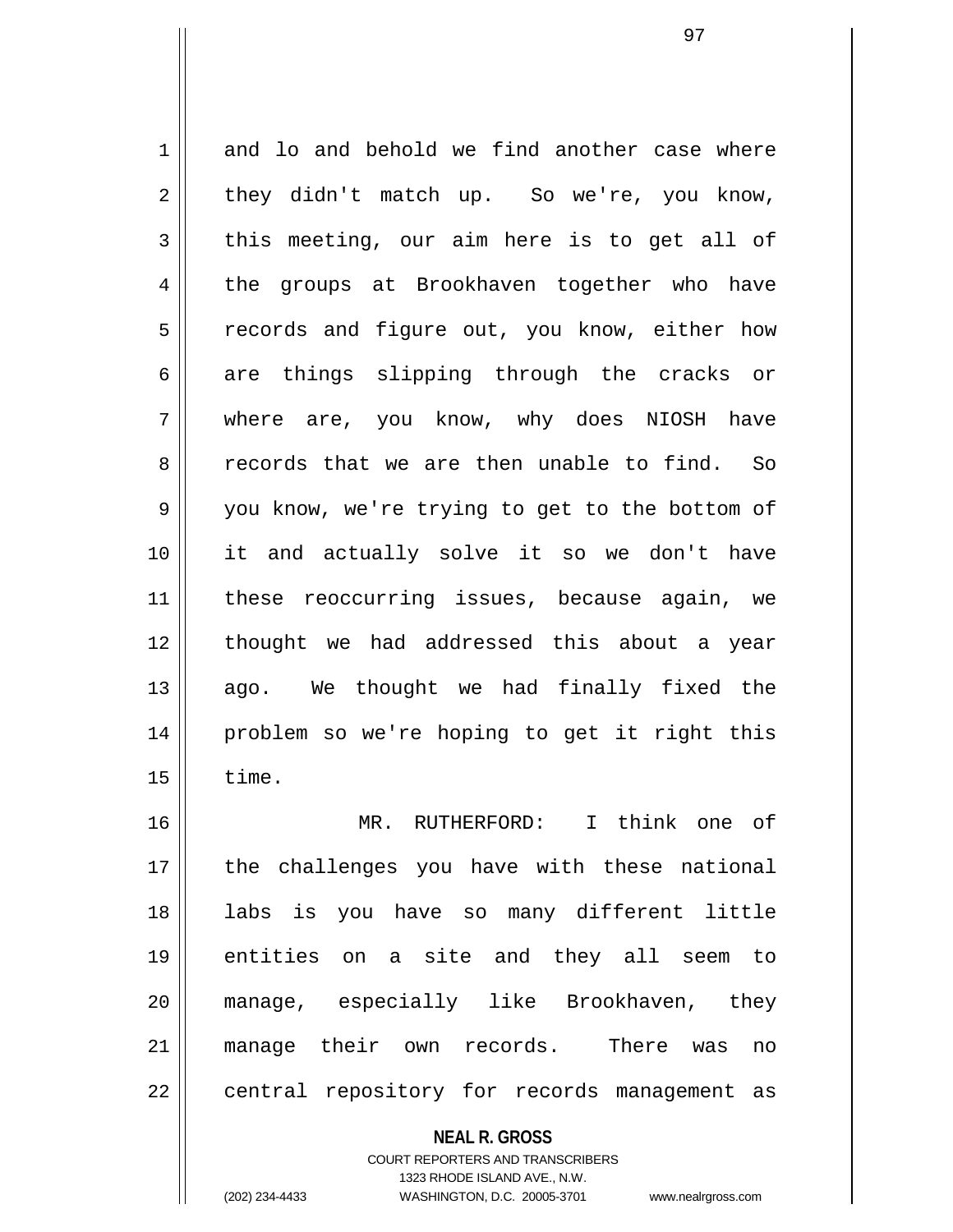**NEAL R. GROSS** COURT REPORTERS AND TRANSCRIBERS 1323 RHODE ISLAND AVE., N.W. (202) 234-4433 WASHINGTON, D.C. 20005-3701 www.nealrgross.com 1 | you see like with some of the other production 2 | facilities, you know, where you had a central  $3 \parallel$  repository. And some of these national labs 4 | you don't see that. 5 CHAIRMAN MELIUS: So do we think  $6 \parallel$  that this same issue applies at some of the 7 | other? 8 MR. RUTHERFORD: We're reviewing 9 || that at Sandia National Lab --10 CHAIRMAN MELIUS: Sandia, that's 11 | what I was thinking. 12 MR. RUTHERFORD: -- at this time. 13 || CHAIRMAN MELIUS: Yes. 14 MR. LEWIS: And I would say yes, 15 there's definitely difficulties at the 16 national lab. I don't think that they all 17 have the same level of difficulties that we've 18 || run into at Brookhaven. 19 || MR. RUTHERFORD: I agree. 20 CHAIRMAN MELIUS: Paul. 21 MEMBER ZIEMER: LaVon, I have just  $22$  || one question on Iowa Ordnance because we've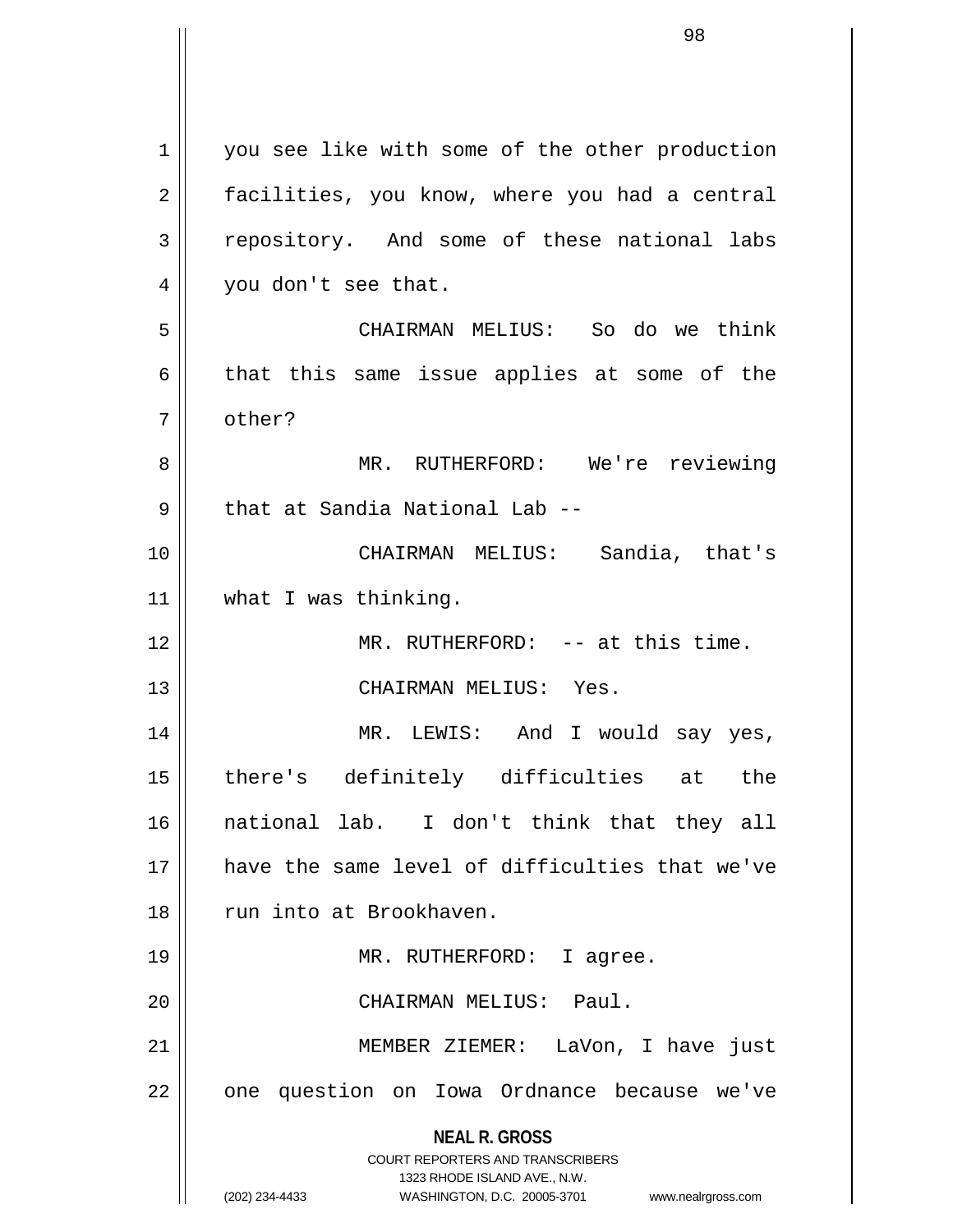1 had them before. Is this a new 83.14 or 13? 2 || Is it a new time period or a new area? Just  $3 \parallel$  very briefly what's the nature of that one? 4 MR. RUTHERFORD: Actually it was  $5 \parallel$  an 83.13 and it was a new petition. It was  $6 \parallel$  for an area that is currently not covered in 7 || the program. And the petitioner had 8 || petitioned for this, actually petitioned for  $9 \parallel$  this area. We initially told the petitioner 10 that you need to go through the Department of 11 Labor to have that done, to see if that area 12 || can be added under the facility designation. 13 || They indicated that they had done that. We 14 provided the information that the petitioner 15 provided to us, we provided that to the 16 Department of Labor. Department of Labor came 17 back and said, you know, again that this area 18 is not a covered area under the program and 19 || therefore we moved to close that petition. So 20 || that petition from our standpoint's been 21 administratively closed. However, that 22 || petitioner did request an administrative

## **NEAL R. GROSS**

COURT REPORTERS AND TRANSCRIBERS 1323 RHODE ISLAND AVE., N.W. (202) 234-4433 WASHINGTON, D.C. 20005-3701 www.nealrgross.com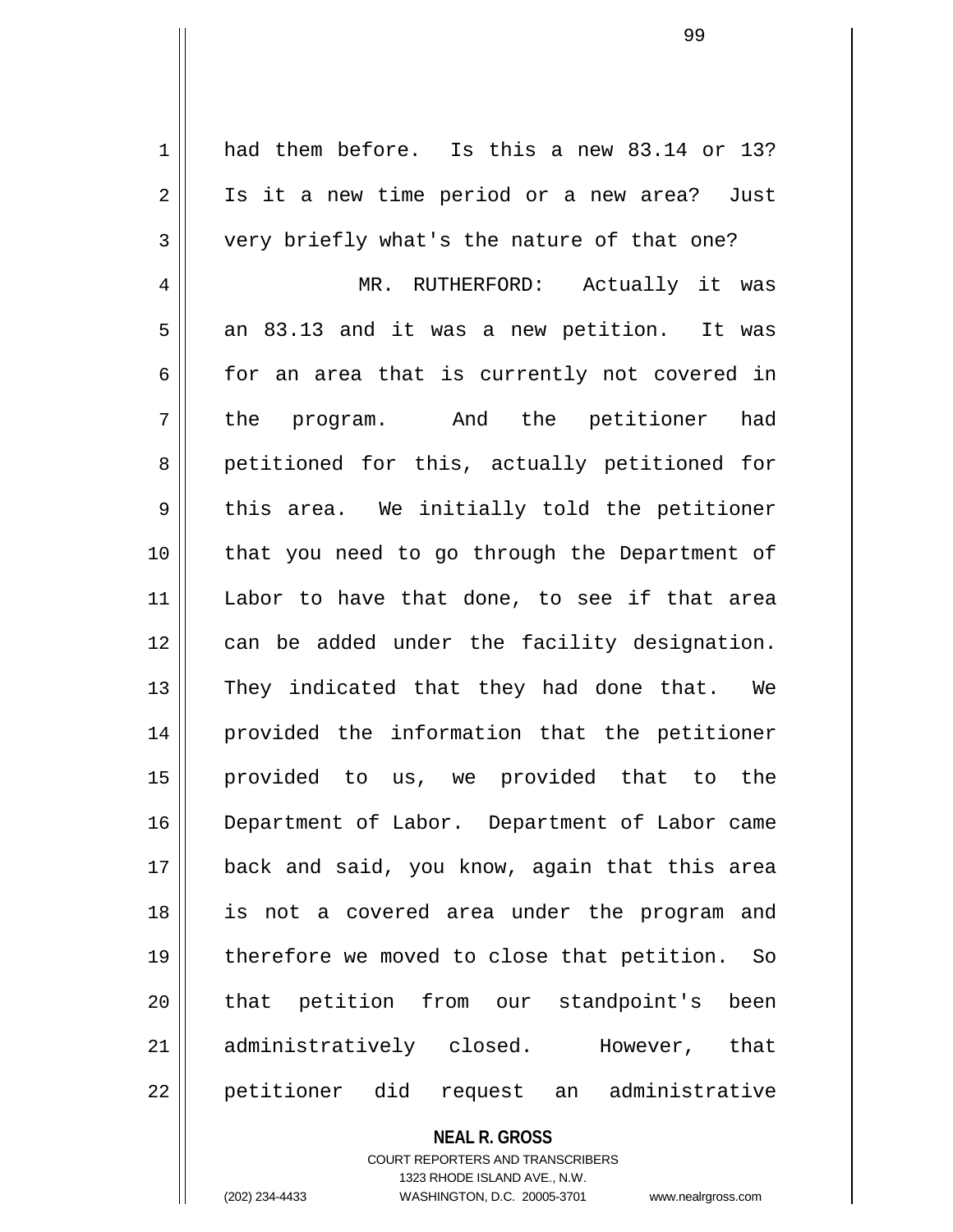**NEAL R. GROSS** COURT REPORTERS AND TRANSCRIBERS 1323 RHODE ISLAND AVE., N.W. 1 | review and so it will go to the three-person 2 || panel appointed by the director for that 3 | review. 4 MEMBER ZIEMER: So it's an issue 5 | of whether or not this other area should have  $6 \parallel$  been covered by the existing work that we 7 already looked at. 8 MR. RUTHERFORD: Well, I know it's  $9 \parallel$  an existing -- it's whether this area should 10 be -- is a covered area under the program 11 itself. 12 MEMBER ZIEMER: Oh, okay. 13 MR. RUTHERFORD: Yes. And so  $14$  | that's not something that we would consider, 15 NIOSH, and that's why we provided that 16 | information to the Department of Labor. 17 MEMBER ZIEMER: So this one 18 || possibly wouldn't even come to us then. 19 MR. RUTHERFORD: Yes, more than 20 || likely it will not come to you unless for some 21 || reason the administrative review panel found  $22$  || some other reason that  $-$  but again, even the

(202) 234-4433 WASHINGTON, D.C. 20005-3701 www.nealrgross.com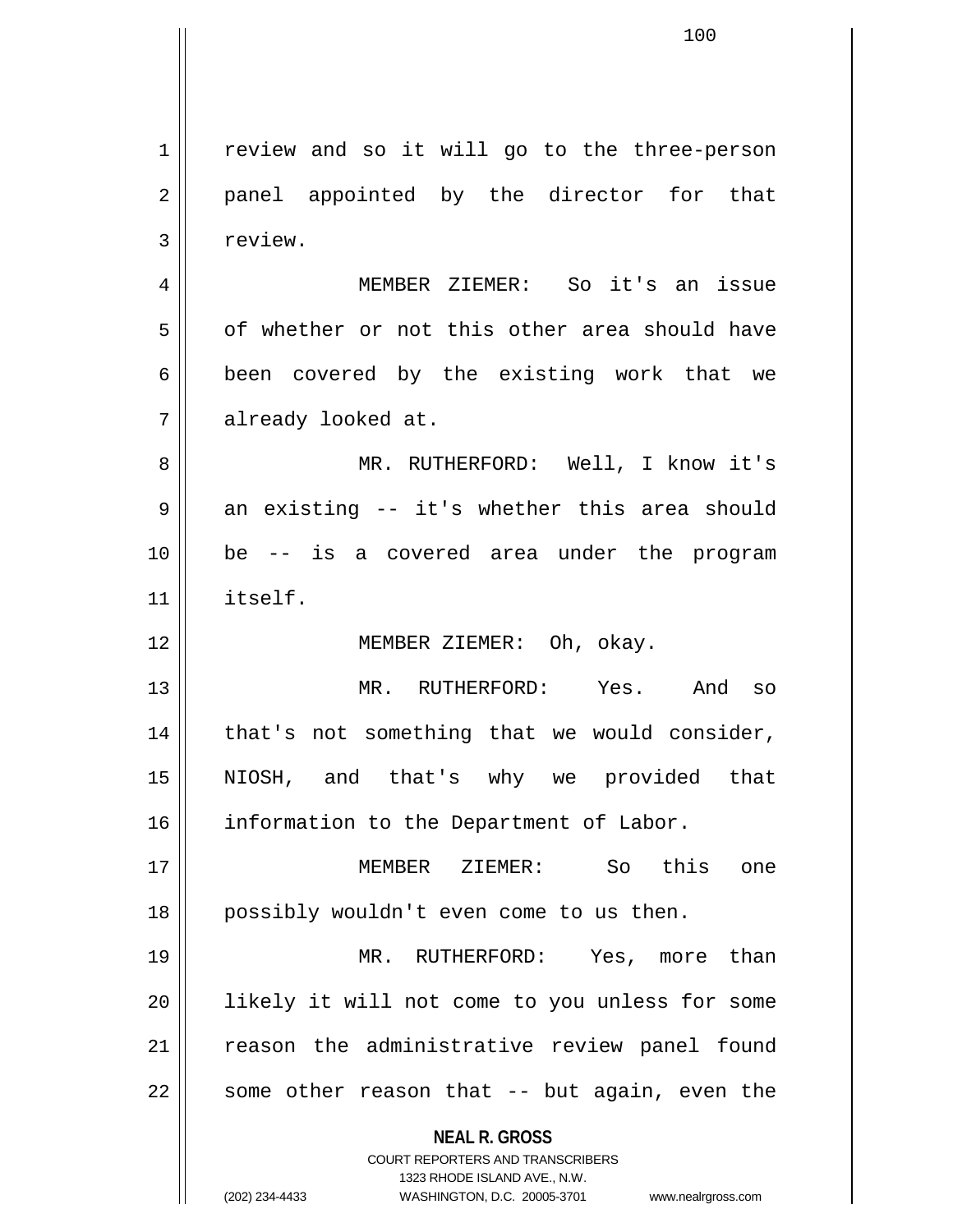1 administrative review panel can't make a 2 decision on what to add to area. That 3 decision has to be made by the Department of 4 | Labor. So I would not expect to see this one. 5 MEMBER ZIEMER: Thank you.

6 CHAIRMAN MELIUS: Any further 7 questions or comments for LaVon? Okay. We 8 || let you off easy, LaVon. So, Henry, we went 9 || through a number of the Work Groups' reports 10 before. I think Hooker, we're going to get 11 updated on and I don't know if there's 12 || anything else to update on.

13 MEMBER ANDERSON: Well, we 14 discussed others but. We did discuss others  $15$  and there  $-$  we're waiting for updates from 16 NIOSH on those. So it's, United Nuclear is 17 || one of those. So there's going to be some 18 || changes made and responses but other than 19 || that, Hooker was our major focus.

20 CHAIRMAN MELIUS: Right. Good,  $21$  | thank you.

22 || MEMBER ANDERSON: Our next meeting

**NEAL R. GROSS**

COURT REPORTERS AND TRANSCRIBERS 1323 RHODE ISLAND AVE., N.W. (202) 234-4433 WASHINGTON, D.C. 20005-3701 www.nealrgross.com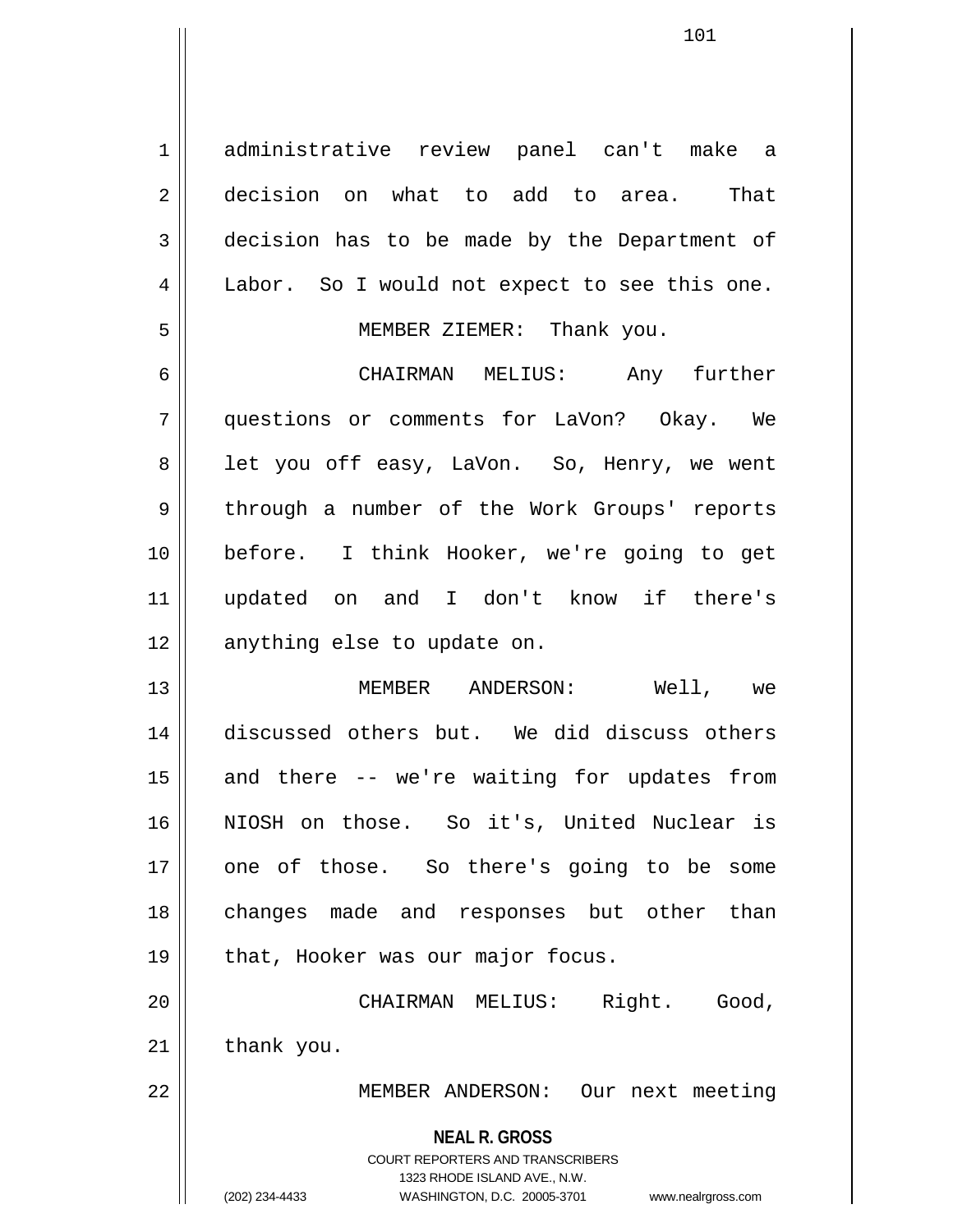$1$  will be a teleconference.

| $\overline{2}$ | CHAIRMAN MELIUS: Okay. Okay. I'd               |
|----------------|------------------------------------------------|
| $\mathbf{3}$   | like to turn now to the public comments from   |
| 4              | the May meeting. And that was the email        |
| 5              | people got on December 2nd from Ted. Was       |
| 6              | everybody able to access that in some way?     |
| 7              | MEMBER BEACH: Yes.                             |
| 8              | CHAIRMAN MELIUS: Henry, I can't                |
| 9              | remember if you were, I don't think you were   |
| 10             | here yet. We're talking about the tally of     |
| 11             | the public comments from the May meeting. It's |
| 12             | a listing and a spreadsheet and the attached   |
| 13             | transcripts and so forth that are in there.    |
| 14             | And I think these are usually relatively       |
| 15             | straightforward and just really two pages is   |
| 16             | what I have on my computer and so forth.       |
| 17             | MR. KATZ: While you're doing that              |
| 18             | let me just, I noticed there are some more     |
| 19             | people from the public who have joined us and  |
| 20             | I didn't make an announcement earlier this     |
| 21             | morning because it was thin in here but I'll   |
| 22             | announce it again later this afternoon. There  |

**NEAL R. GROSS**

COURT REPORTERS AND TRANSCRIBERS 1323 RHODE ISLAND AVE., N.W. (202) 234-4433 WASHINGTON, D.C. 20005-3701 www.nealrgross.com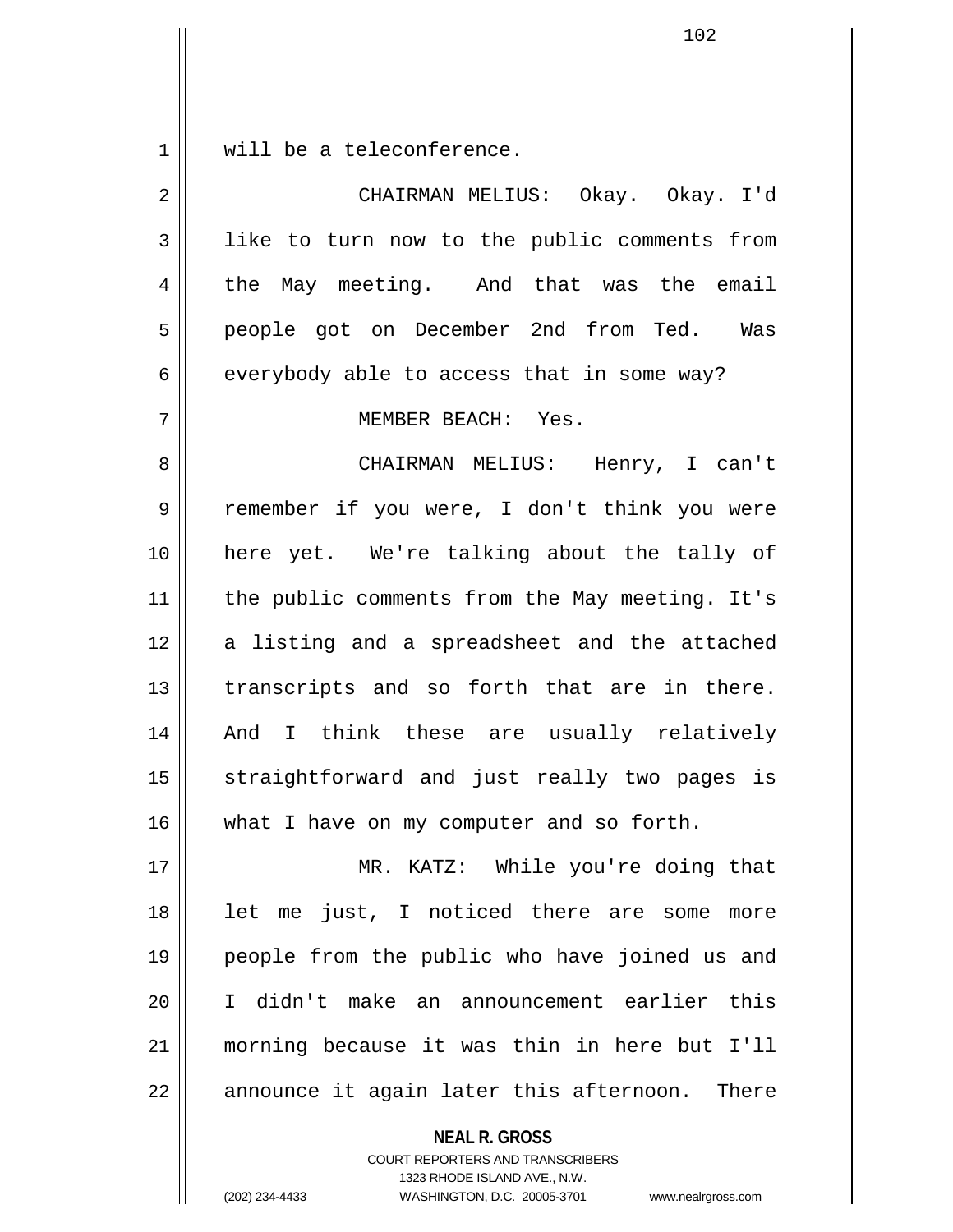1 is a public comment session today. It begins  $2 \parallel$  at 5. And for those of you in the public who  $3 \parallel$  are here in the room who would like to make  $4 \parallel$  comments, there's a sign-up sheet at the table  $5$  | outside this door immediately to your left. So 6 || if you would sign in. There are two, 7 actually, sign-up sheets. There's one that's 8 || just signing in that you're registering your 9 attendance at the meeting, but there's a 10 second sheet if you wish to comment during the 11 public comment session. You should, when you 12 have a chance, there's no rush, you can do it 13 || at lunch or whatever but sign in if you want 14 || to make public comments so that we can order 15 || the public comments and get through those in 16 an expeditious way. Thanks. 17 CHAIRMAN MELIUS: So I'm just

18 || going to go through these one by one but I 19 think we can do it briefly. They're pretty 20 || straightforward. First set of comments have 21 to do with Fernald site and were directed to 22 || the Work Group and to the NIOSH technical

**NEAL R. GROSS**

COURT REPORTERS AND TRANSCRIBERS 1323 RHODE ISLAND AVE., N.W.

(202) 234-4433 WASHINGTON, D.C. 20005-3701 www.nealrgross.com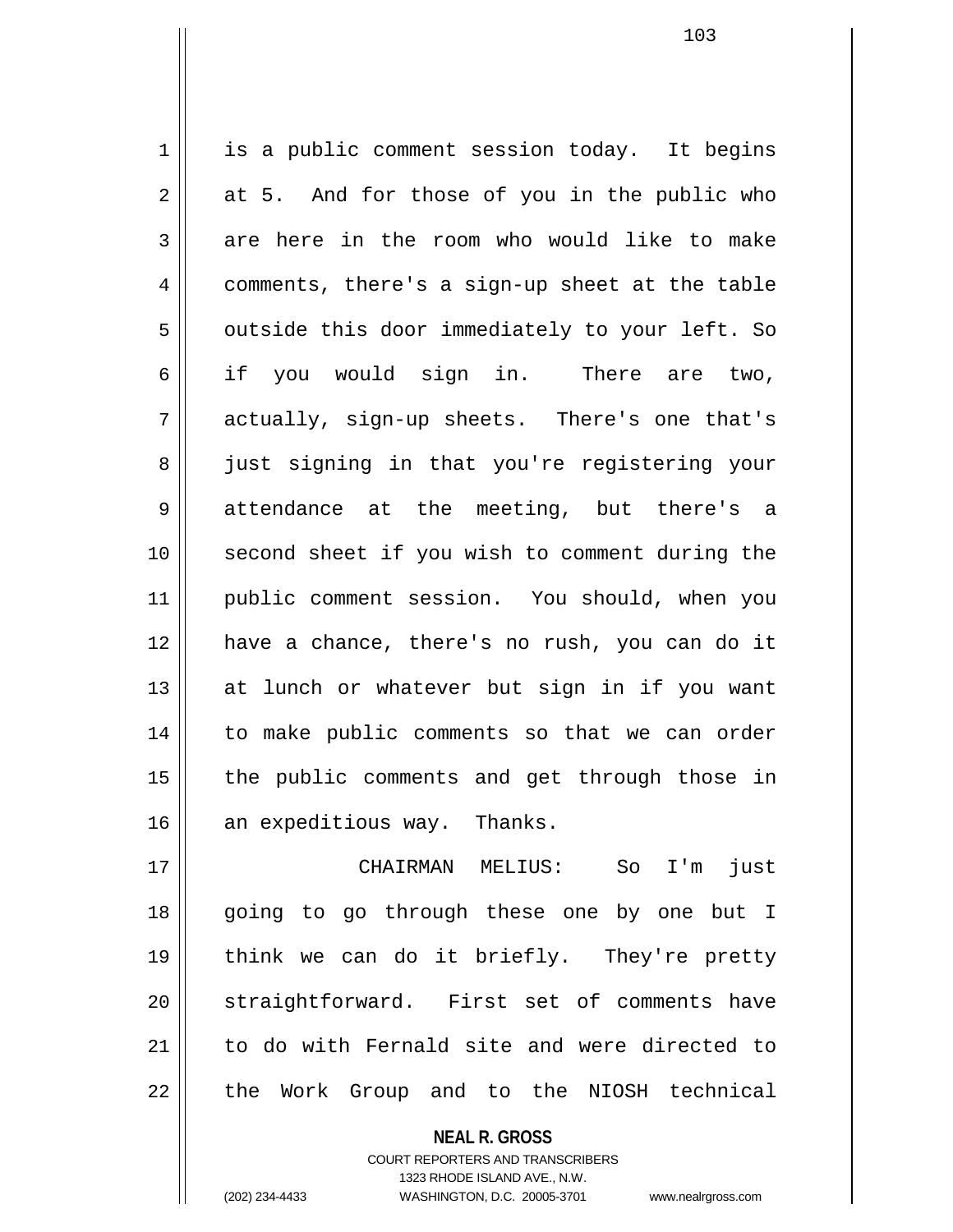1 || person handling it, Mark Rolfes. I think 2 those are pretty straightforward and 3 appropriate.

4 || The next comments are Robert 5 Stephan who was reading a letter from 6 || Representative Costello regarding General 7 || Steel Industries. I think that was  $8 \parallel$  acknowledged and so forth there, that.

9 The next set of comments were 10 || related to, two were related to, the first two 11 were Rocky Flats regarding, essentially 12 || referred to the Work Group and that Work Group 13 has since met so Mark may have already 14 || addressed those in the Work Group meeting. I'm 15 not sure on that. There was an FOI question 16 || that was related to the FOI office.

17 || The Rand there's some questions on 18 Hanford from one the Hanford petitioners about 19 some new information and I think they were 20 concerned about whether those were being, 21 whether NIOSH was aware of some of that 22 || information. And as I recall some they were,

> **NEAL R. GROSS** COURT REPORTERS AND TRANSCRIBERS 1323 RHODE ISLAND AVE., N.W. (202) 234-4433 WASHINGTON, D.C. 20005-3701 www.nealrgross.com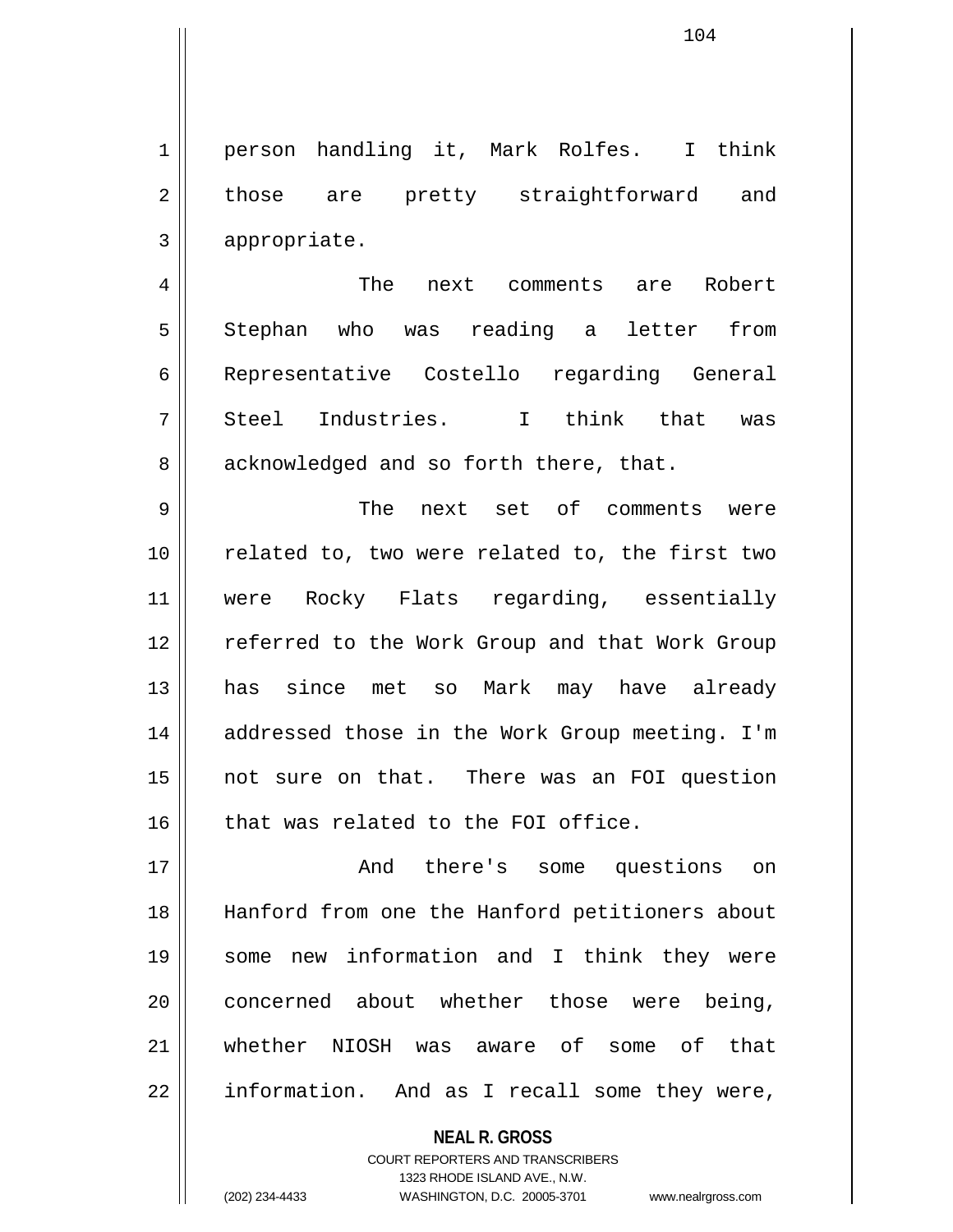**NEAL R. GROSS** COURT REPORTERS AND TRANSCRIBERS  $1 \parallel$  some they weren't, but they said they would, 2 Sam Glover was here. He said they would 3 follow up and so forth on information. So 4 anybody have comments? That's the May 24th 5 | listing I have. Any questions or any Board 6 | Members have? Okay. 7 MR. KATZ: Sorry, Wanda, I can't 8 | cad lips. 9 MEMBER MUNN: I was wondering if 10 || you re-sent that to my CDC email address. 11 || MR. KATZ: Sure, I'll resend it. 12 CHAIRMAN MELIUS: Ted reached your 13 limit. 14 MR. KATZ: Well, actually I don't 15 know if I have it on here. Do you have it to 16 send it to your email? 17 || CHAIRMAN MELIUS: So for May 25th, 18 || I have a comment from one of the petitioners 19 thanking us for rapid response to the Sandia  $20$   $\parallel$  SEC petition and really no follow-up necessary 21 on that. Another petitioner related to 22 Hanford really was just making a statement

> 1323 RHODE ISLAND AVE., N.W. (202) 234-4433 WASHINGTON, D.C. 20005-3701 www.nealrgross.com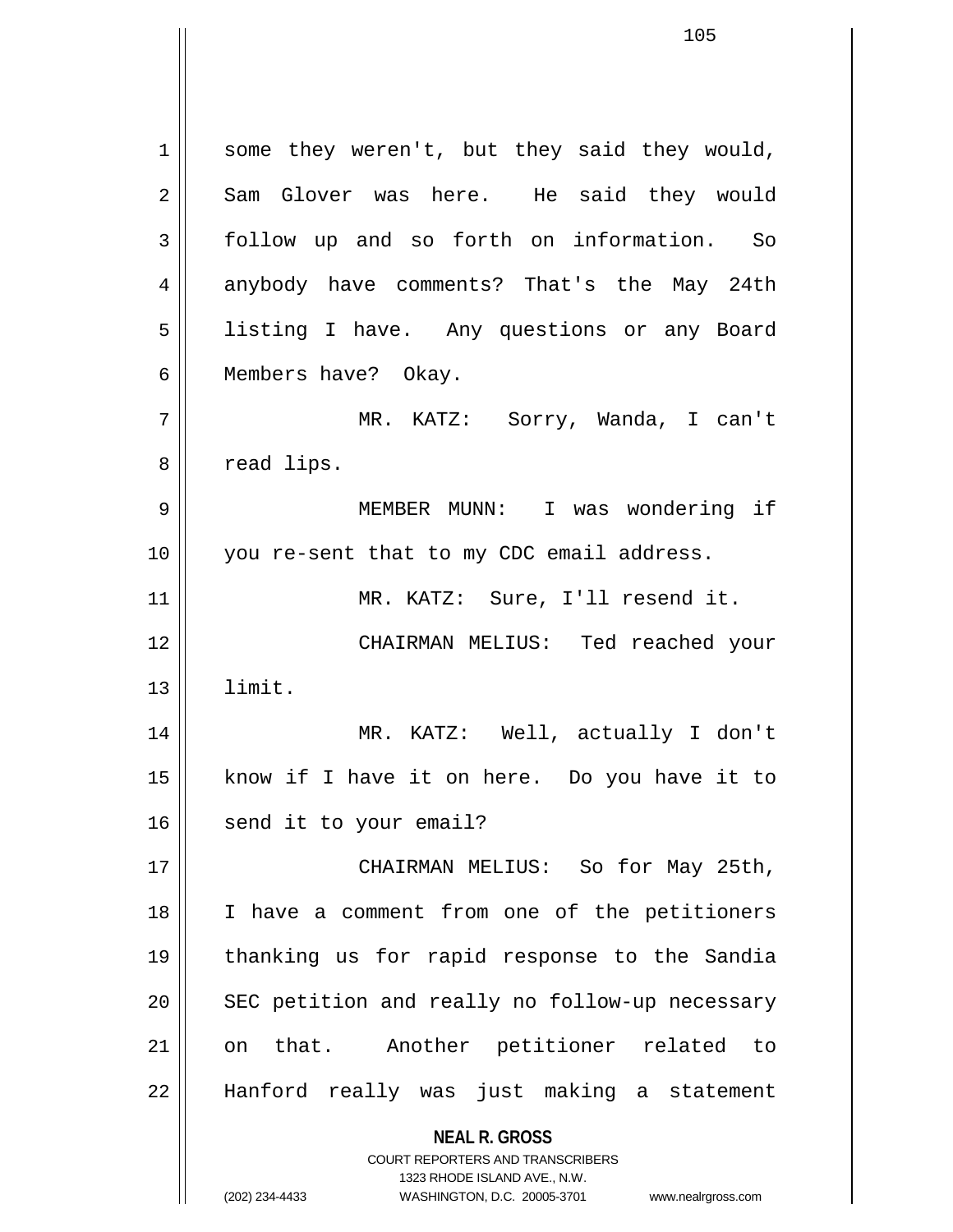1 | relative to that petition and I think as 2 || Arjun's already reported we'll have a review  $3 \parallel$  of that, of the NIOSH evaluation of that 4 petition shortly and the Work Group will be 5 meeting to discuss that. Another comment on 6 Hanford again related to US Testing and so 7 forth and it's the same, the same issue and 8 || same response.

9 There were comments from the 10 Weldon Springs related to that person there, 11 again related to concerns about the data 12 quality and the SEC review process there. 13 We'll have an update on that this afternoon 14 || but those comments are referred to the Work 15 Group and to the NIOSH technical person, 16 appears to be appropriate. Some more and 17 || similar comments on the Weldon Springs and 18 || again directed in the same way and so forth. 19 || The Comments from the, I quess 20 || someone related to the GE, a former worker at 21 GE-Evendale and again, sort of concerned about 22 || how long it had taken for the follow-up

**NEAL R. GROSS**

COURT REPORTERS AND TRANSCRIBERS 1323 RHODE ISLAND AVE., N.W. (202) 234-4433 WASHINGTON, D.C. 20005-3701 www.nealrgross.com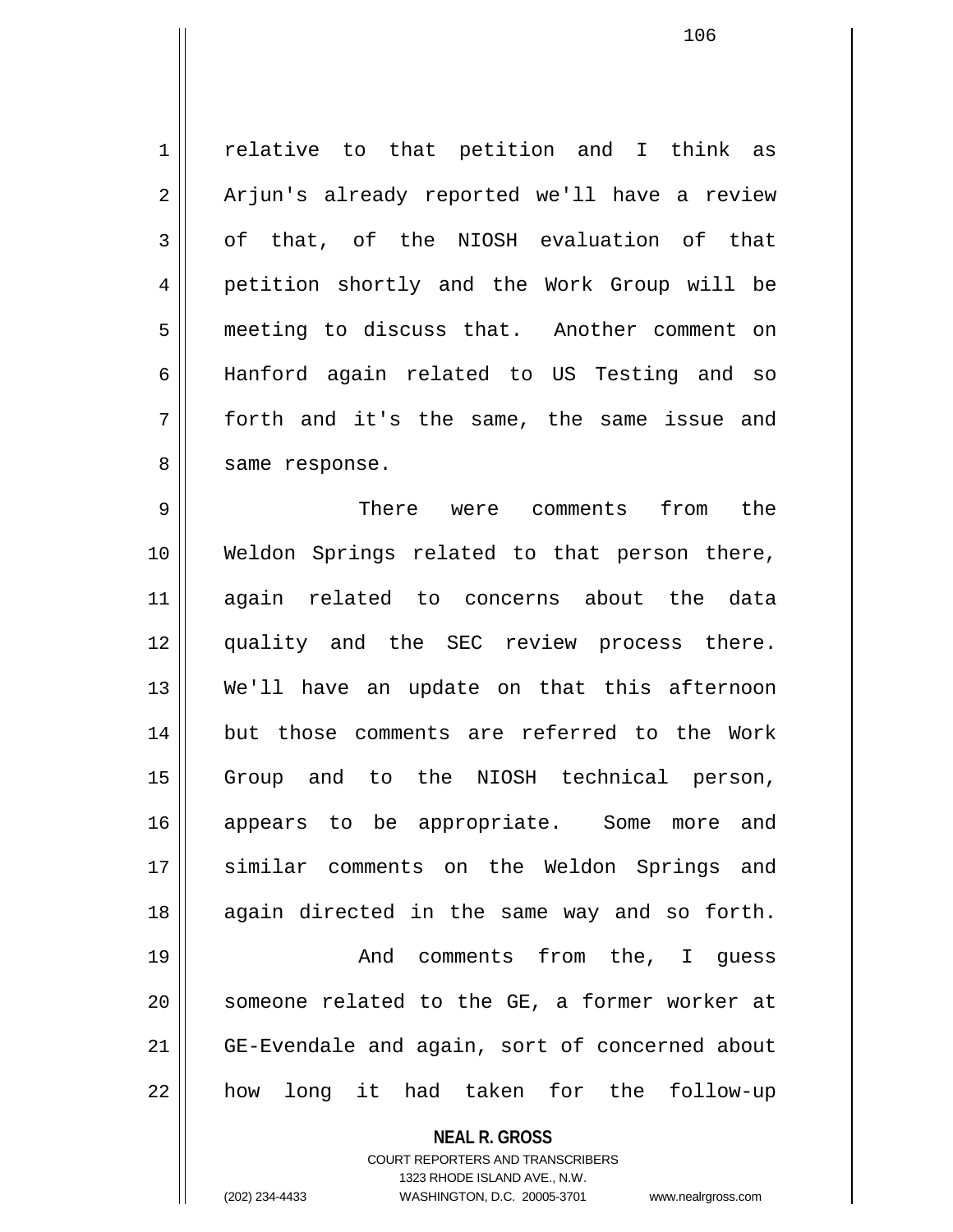107

1 || review. And again that had been addressed 2 || actually at that last meeting. We approved 3 it. So these were really for that. And two 4 | other similar comments there. Again, it was 5 | approved.

6 || So anybody have any questions or 7 comments on those referrals? Again, we're  $8 \parallel$  talking about the referrals of these, not -- $9 \parallel$  when we know about the resolution we can talk 10 about it but you know, again, these are back 11 in May and it's really, were the comments 12 appropriately referred and are they being 13 followed up on sometimes takes time. So if 14 || there are no questions or comments on that. 15 || And again, Wanda, I know you may not have had 16 time to review or refresh yourself on this and 17 || if you have comments later on we can come back  $18$  || to it. I don't want to  $-$ 19 MEMBER MUNN: I have seen it 20 || before and didn't have comments the time I saw

21 it the first time.

22 CHAIRMAN MELIUS: Okay. Good.

**NEAL R. GROSS** COURT REPORTERS AND TRANSCRIBERS

1323 RHODE ISLAND AVE., N.W.

(202) 234-4433 WASHINGTON, D.C. 20005-3701 www.nealrgross.com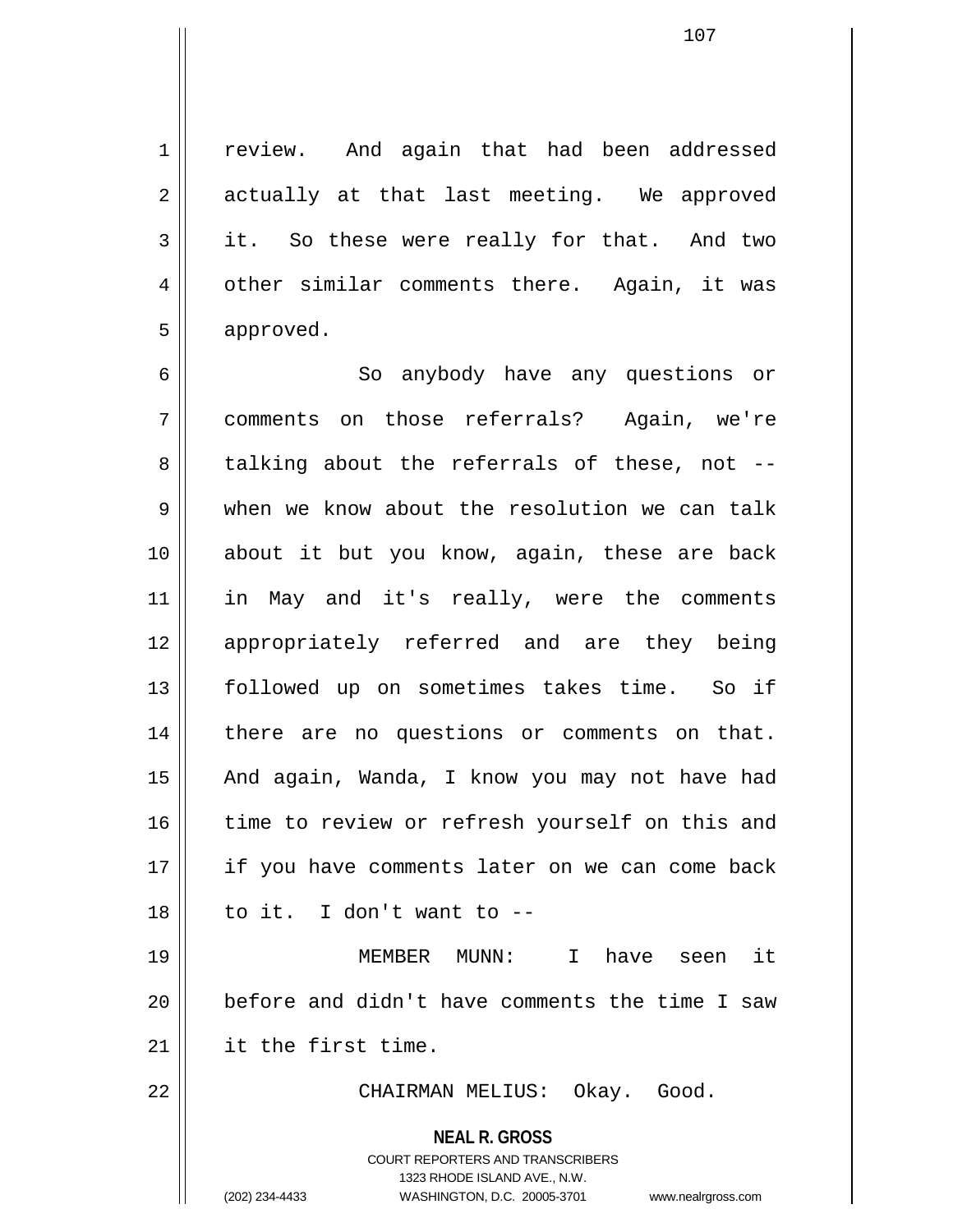**NEAL R. GROSS** COURT REPORTERS AND TRANSCRIBERS 1323 RHODE ISLAND AVE., N.W. (202) 234-4433 WASHINGTON, D.C. 20005-3701 www.nealrgross.com 1 MEMBER ZIEMER: I do have a 2 || question. I just want to follow up on the 3 General Steel Industries one. It said that 4 || the response went to Ted and to DCAS. Was 5 || there a response to the individual who 6 indicated the concern? This is item number 6  $7 \parallel$  in the matrix there. I believe it was --8 MR. HINNEFELD: I'm going to have 9 || to see it. I didn't print it. 10 MEMBER ZIEMER: I think it was one  $11$  of the Illinois staffers, that is, the -- I'm 12 | trying to remember her name. 13 MR. KATZ: It was a letter from 14 | Costello that Robert Stephan read. 15 MEMBER ZIEMER: Right, the -- 16 MR. KATZ: Yes. 17 || MEMBER ZIEMER: Right. 18 || MR. KATZ: So it was referring to 19 20 MEMBER ZIEMER: -- response to 21 | either Mr. Stephan or Costello? 22 MR. KATZ: So I don't know about a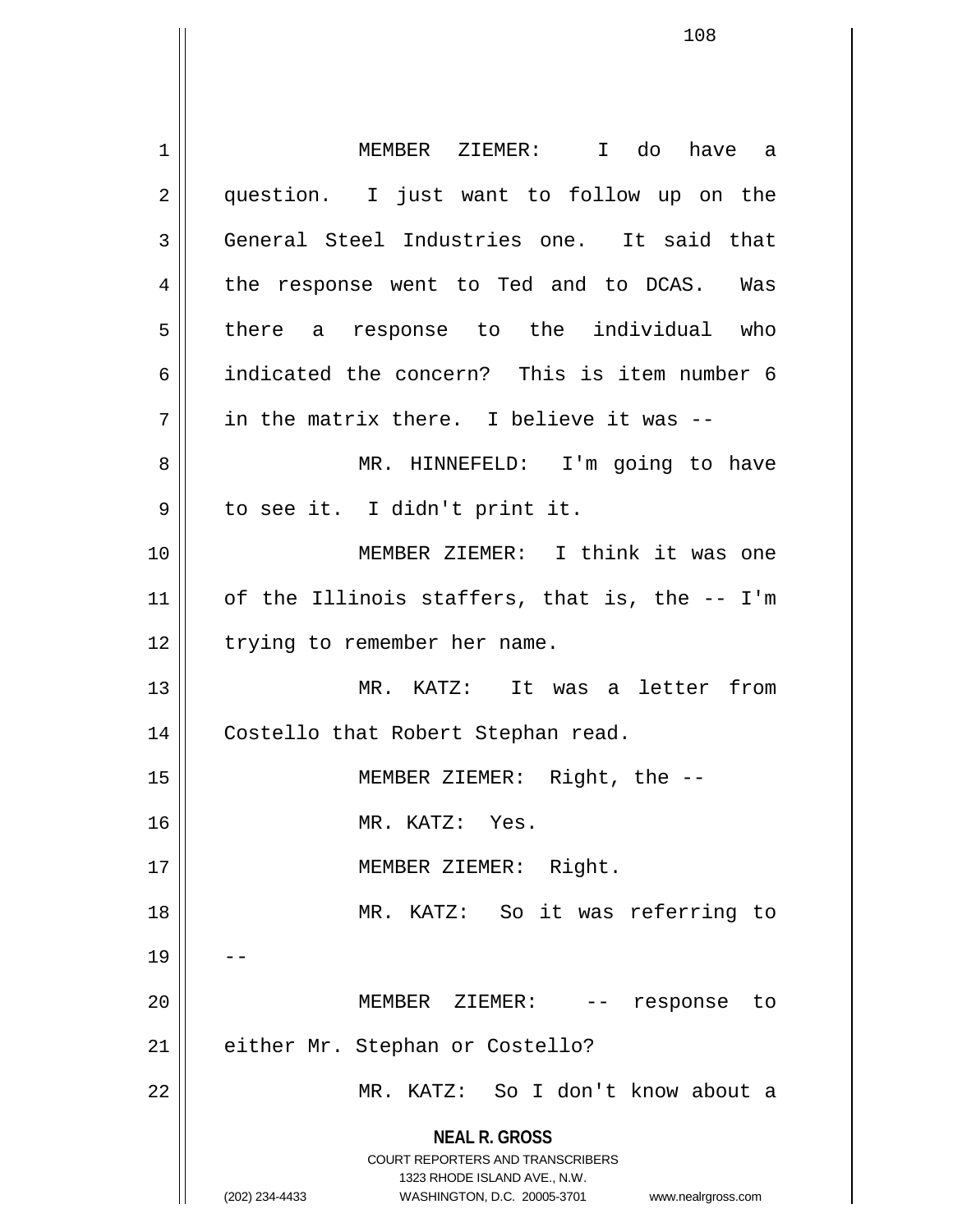1 response from DCAS but it was also just  $2 \parallel$  referred to in other words to you as the Work  $3 \parallel$  Group chair.

4 MEMBER ZIEMER: Right, but the 5 || issue is beyond the Work Group. There's an 6 implication that there's a Board policy which 7 I don't think there actually is a policy one 8 || way or the other. There's no policy 9 | Pestricting Work Groups on putting time limits 10 on when they finish their work. In the 11 || absence of a time limit, I suppose that can be 12 implied as being a Board policy that you have 13 unlimited time. But I just wondered if there 14 had been a response to Mr. Stephan or if there 15 was any statement implying what the policy is.

16 MR. KATZ: I think Jim or you, I 17 think Jim responded at the time to Robert 18 Stephan to explain that we were concerned 19 about timeliness and about moving this along  $20$  || but this is sort of a case where there's just 21 been a lot of material generated and it's,  $22 \parallel$  that's been why this one has taken exceedingly

# **NEAL R. GROSS**

COURT REPORTERS AND TRANSCRIBERS 1323 RHODE ISLAND AVE., N.W. (202) 234-4433 WASHINGTON, D.C. 20005-3701 www.nealrgross.com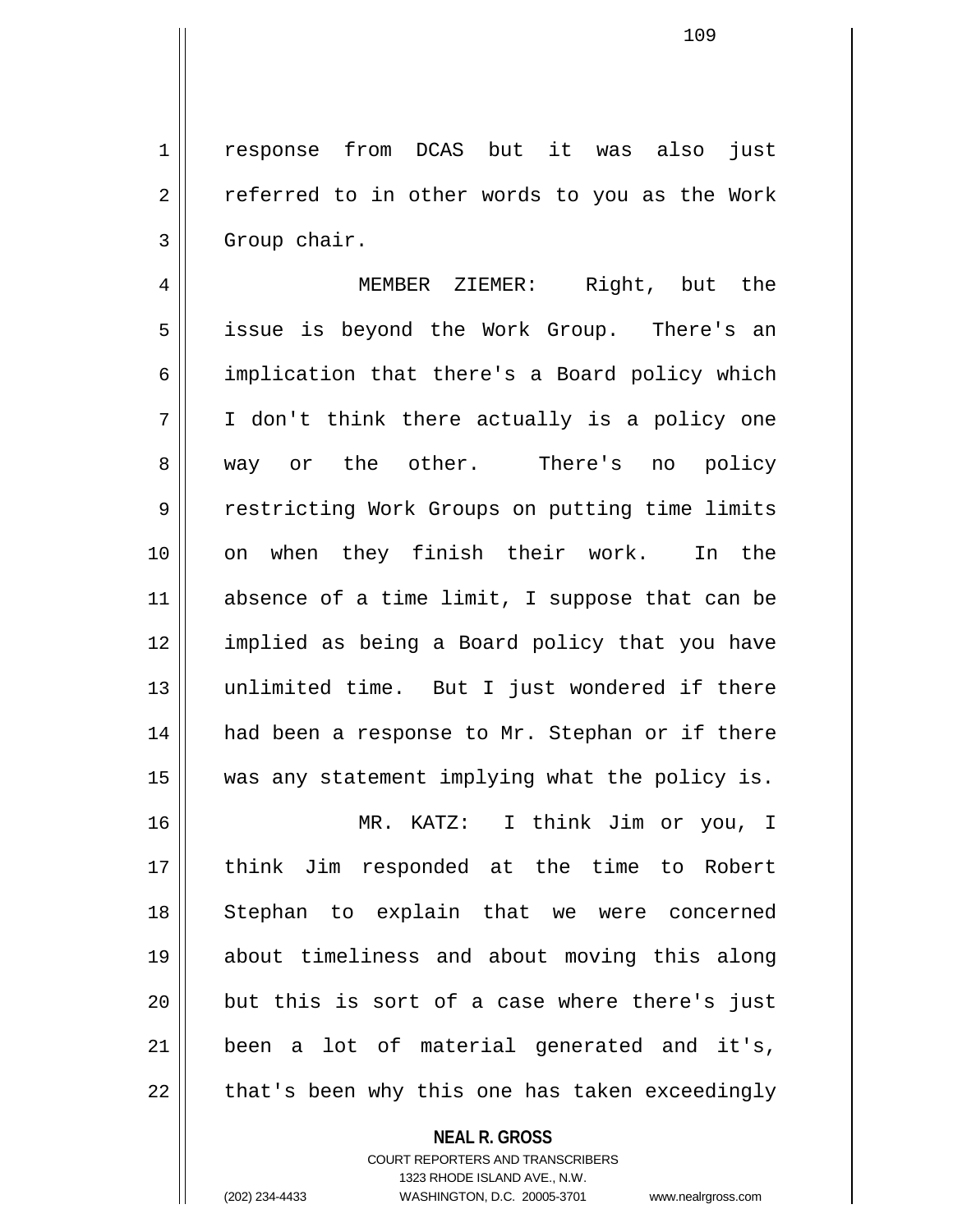**NEAL R. GROSS** COURT REPORTERS AND TRANSCRIBERS 1323 RHODE ISLAND AVE., N.W. (202) 234-4433 WASHINGTON, D.C. 20005-3701 www.nealrgross.com  $1 \parallel$  long. 2 CHAIRMAN MELIUS: That's my -- I 3 can't pull up the transcript quickly enough  $4 \parallel$  to. 5 MEMBER ZIEMER: As far as you know  $6$  || the response was the verbal one. 7 CHAIRMAN MELIUS: Yes. 8 MEMBER ZIEMER: Okay. I just, I 9 couldn't remember. 10 CHAIRMAN MELIUS: It's an 11 appropriate question. Any other comments? 12 Okay. If not, I think we, and I don't believe 13 || we have any other Board business that we can  $14$  | conduct until we have everybody here. 15 MR. KATZ: For scheduling, we 16 | should have everyone else. 17 CHAIRMAN MELIUS: Yes, we need to 18 have everybody here, as many as possible 19 anyway and do that. So we will now break and 20  $\parallel$  we will reconvene at, I believe at 1:30. 21 || MR. KATZ: Yes, we can lock up the 22 || room if you'd like to leave your computers.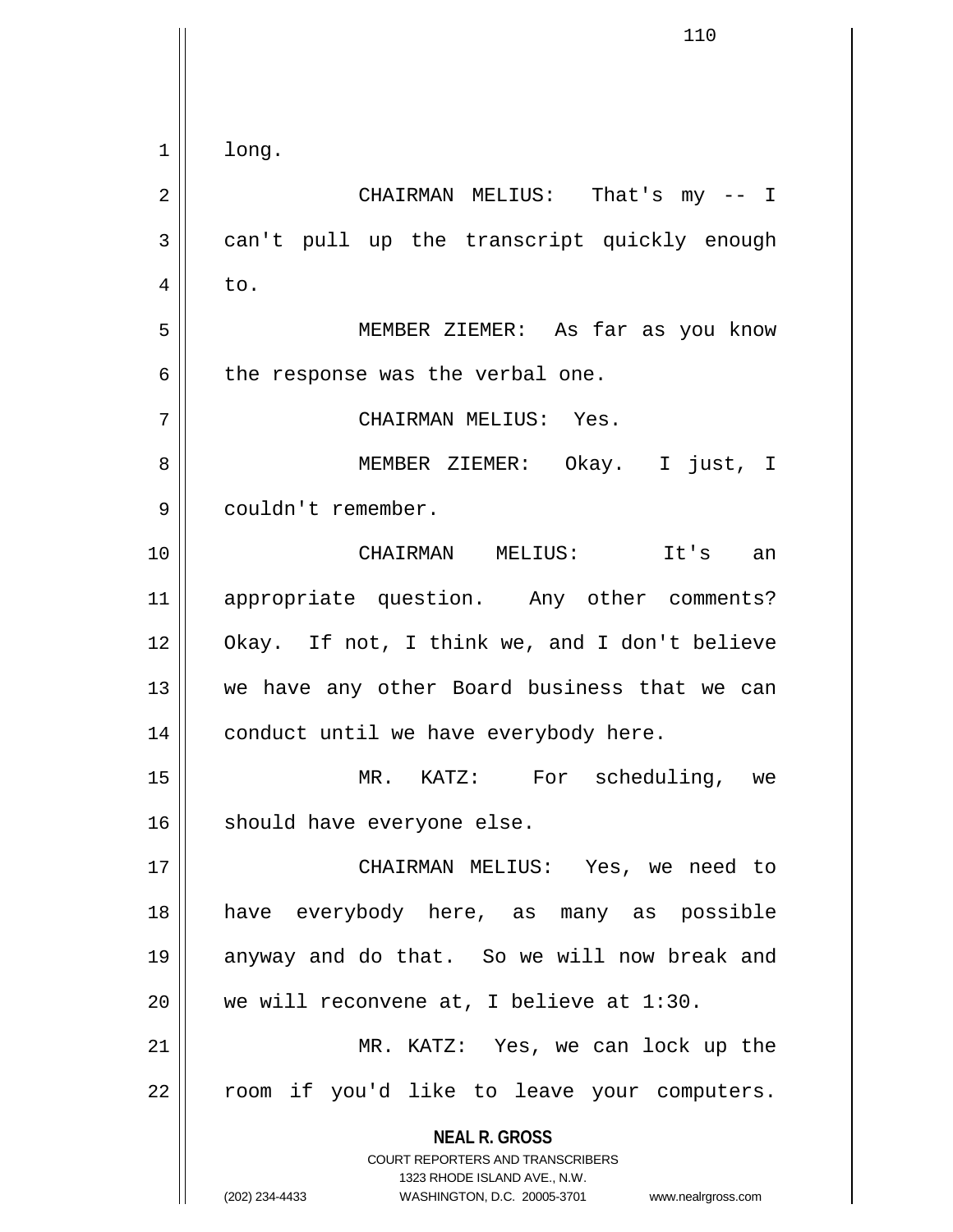1 Absolutely.

| $\overline{2}$ | will<br>CHAIRMAN MELIUS:<br>So<br>we           |
|----------------|------------------------------------------------|
| 3              | reconvene in this room at 1:30 and the first   |
| 4              | item of business will be the Hooker SEC        |
| 5              | petition.                                      |
| 6              | (Whereupon, the above-entitled                 |
| 7              | matter went off the record at 11:20 a.m. and   |
| 8              | resumed at $1:34$ p.m.)                        |
| 9              | CHAIRMAN MELIUS: Okay, we'll get               |
| 10             | started now. Welcome back, everybody, to our   |
| 11             | Board Meeting and I'll start with letting Ted  |
| 12             | make some announcements and check the phone.   |
| 13             | MR. KATZ: Yes, welcome, everyone,              |
| 14             | for the afternoon session. Let me just remind  |
| 15             | then people, I don't know if we have any new   |
| 16             | public members here this afternoon yet but we  |
| 17             | have a public comment session that begins at 5 |
| 18             | o'clock and if you'd like to make comments,    |
| 19             | please sign in on the sign-in sheet at the     |
| 20             | front desk. There are two sign-in sheets,      |
| 21             | one's for just signing in to attend the        |
| 22             | meeting but the second is to sign up<br>for    |

**NEAL R. GROSS** COURT REPORTERS AND TRANSCRIBERS

1323 RHODE ISLAND AVE., N.W.

(202) 234-4433 WASHINGTON, D.C. 20005-3701 www.nealrgross.com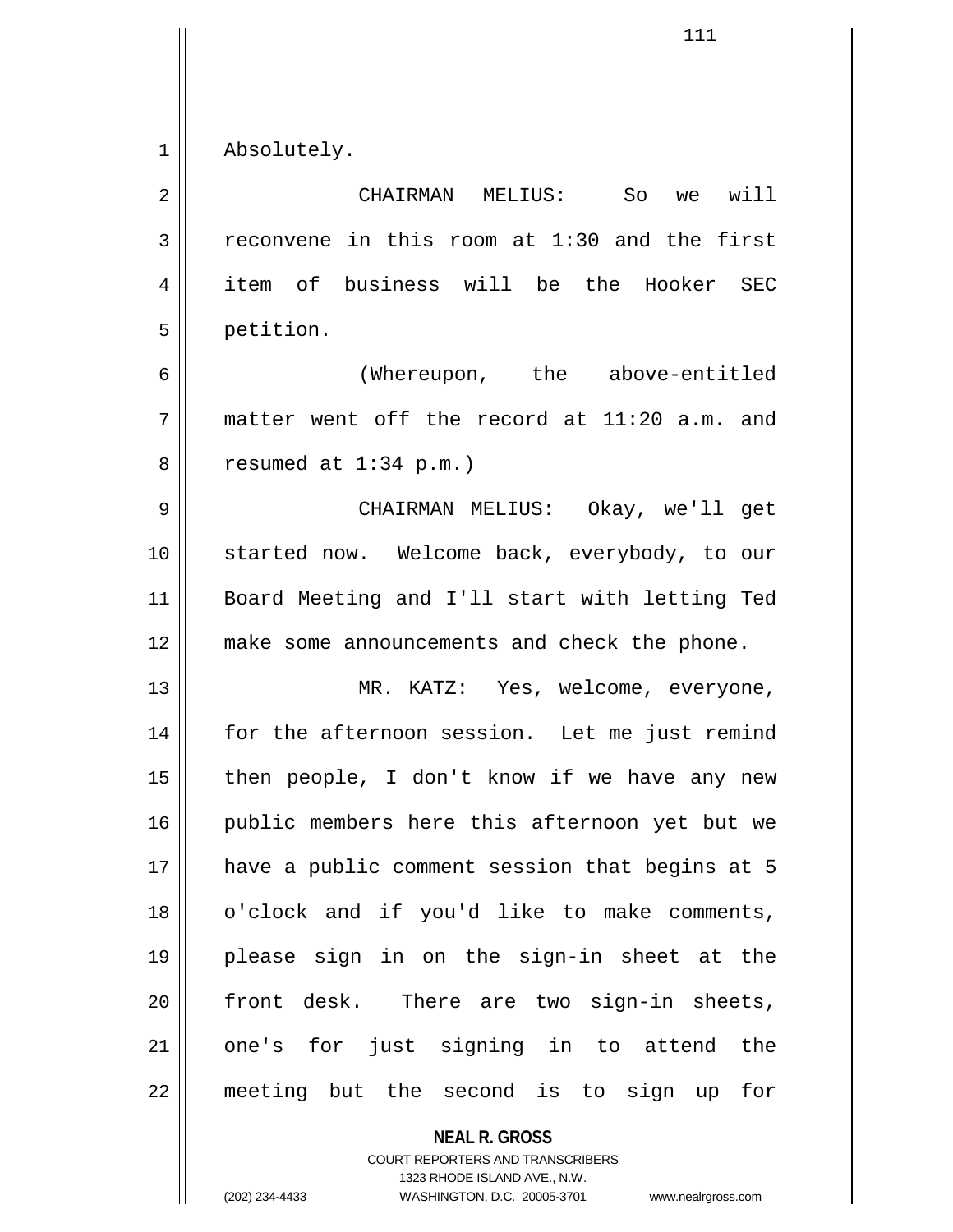1 | public comments. Please do that at some point  $2 \parallel$  this afternoon if you wish to make comment. 3 Let me remind everyone on the 4 || phone line of two things. One, please mute 5 || your phone except when you're addressing the  $6 \parallel$  group and if you don't have a mute button,  $7 \parallel$  press \*6 to mute and \*6 to come off of mute. 8 And also please, someone at some point this 9 morning put the call on hold and we had their 10 music, we had to cut them off. So please 11 || don't put the call on hold at any point. Hang 12 up and dial back in if you need to leave the  $13$  call and you won't disrupt the call for the 14 || other folks, especially for the other folks on 15 || the phone line who will only be hearing your 16 music. Okay and I think that covers it for 17 me. 18 CHAIRMAN MELIUS: Okay, very good. 19 Okay, we will start our first item of the

21 petition. Henry Anderson, I think, will do a 22 || presentation. Thank you, Henry.

20 afternoon: the Hooker Electrochemical SEC

**NEAL R. GROSS** COURT REPORTERS AND TRANSCRIBERS 1323 RHODE ISLAND AVE., N.W. (202) 234-4433 WASHINGTON, D.C. 20005-3701 www.nealrgross.com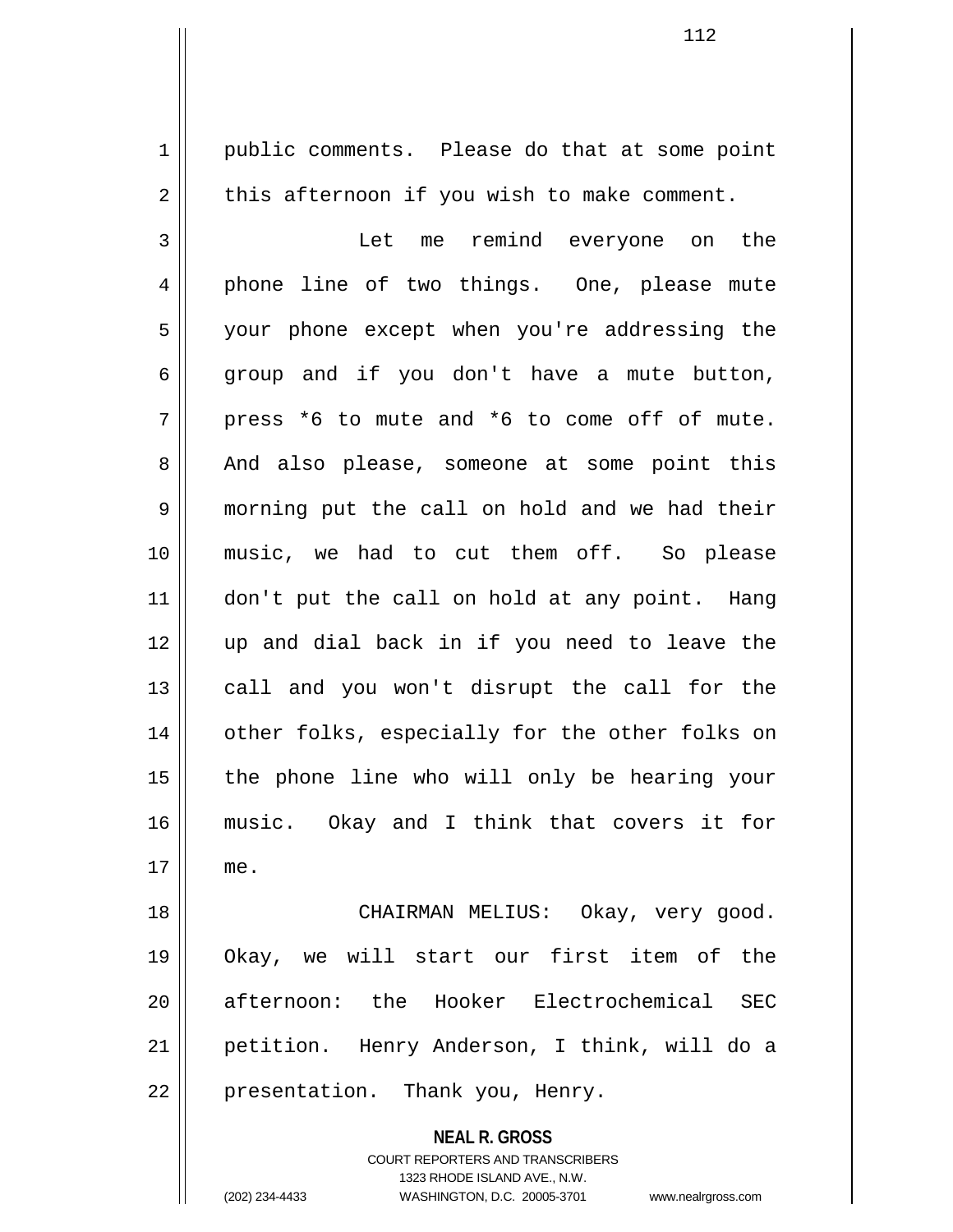1 MEMBER ANDERSON: Okay, as all of 2 | you should remember in August we went through 3 a review of a Special Cohort Evaluation and 4 what I'm going to give you today is a bit of 5 || an update. You gave us some charges, our Work  $6 \parallel$  Group to go back.

7 But just to update everybody, 8 Hooker was classified as an AWE employer 9 facility from '43 to '48 with a residual 10 period up to '76. They primarily produced 11 non-radioactive chemicals at the facility but 12 they did during that period of time 13 concentrate uranium-contaminated mag fluoride 14 || slag using hydrochloric acid from their P-45 15 process. A special building was constructed 16 || to do the concentrating operation, that 17 || building was completed in 1944 and most of the 18 || slag-handling was conducted outdoors while 19 indoors was the dissolving and concentrating  $20$  | process, and then the de-watering, I quess. 21 It's not watering, but making a dry sludge 22 which was then re-packed. Material was

## **NEAL R. GROSS**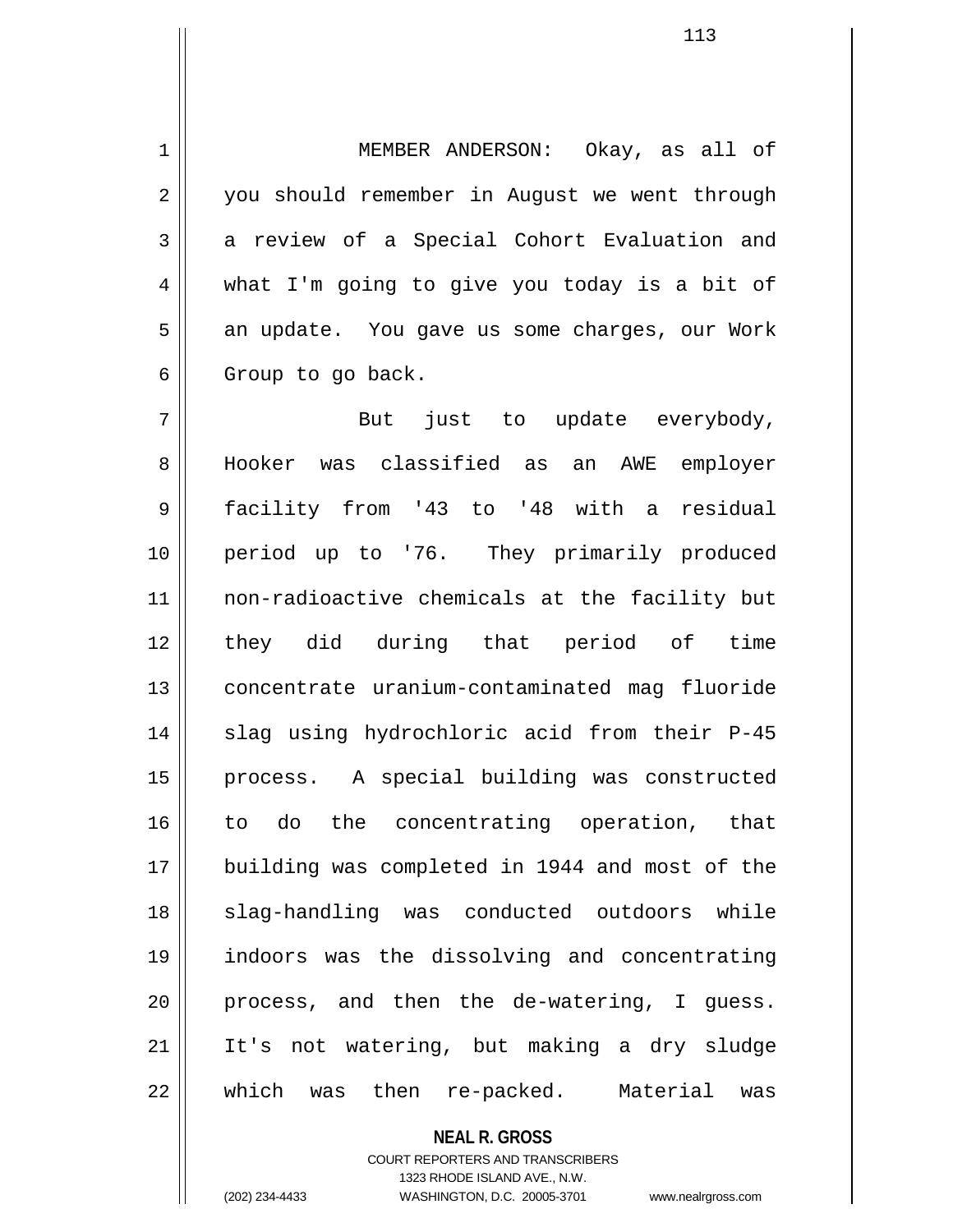1 | concentrated from about 1 percent to 2 percent  $2 \parallel$  and the incoming material was 0.2 percent 3 | uranium by mass.

4 || The slag came in 500-pound barrels 5 from Electro Metallurgical. We've talked 6 about that site as well. Barrels were then 7 dumped onto a conveyor belt, carried the slag 8 || into the digest tanks and then the 9 | hydrochloric acid was added and diluted to the 10 || pH. Tanks were agitated and then about once 11 || every two days the liquid was decanted, more 12 hydrochloric acid was added and the digestion, 13 || the slurry was then neutralized, pumped 14 || through a filter press. The filtered material 15 was then put back in barrels again to be 16 || shipped on for further processing. So it was 17 a fairly straightforward process, I think,  $18$  || that we've seen at some of these other sites, 19 very similar to the other facilities that the 20 committee, the AWE committee has been looking  $21$   $\parallel$  at. 22 The cohort petition main

> **NEAL R. GROSS** COURT REPORTERS AND TRANSCRIBERS 1323 RHODE ISLAND AVE., N.W.

114

(202) 234-4433 WASHINGTON, D.C. 20005-3701 www.nealrgross.com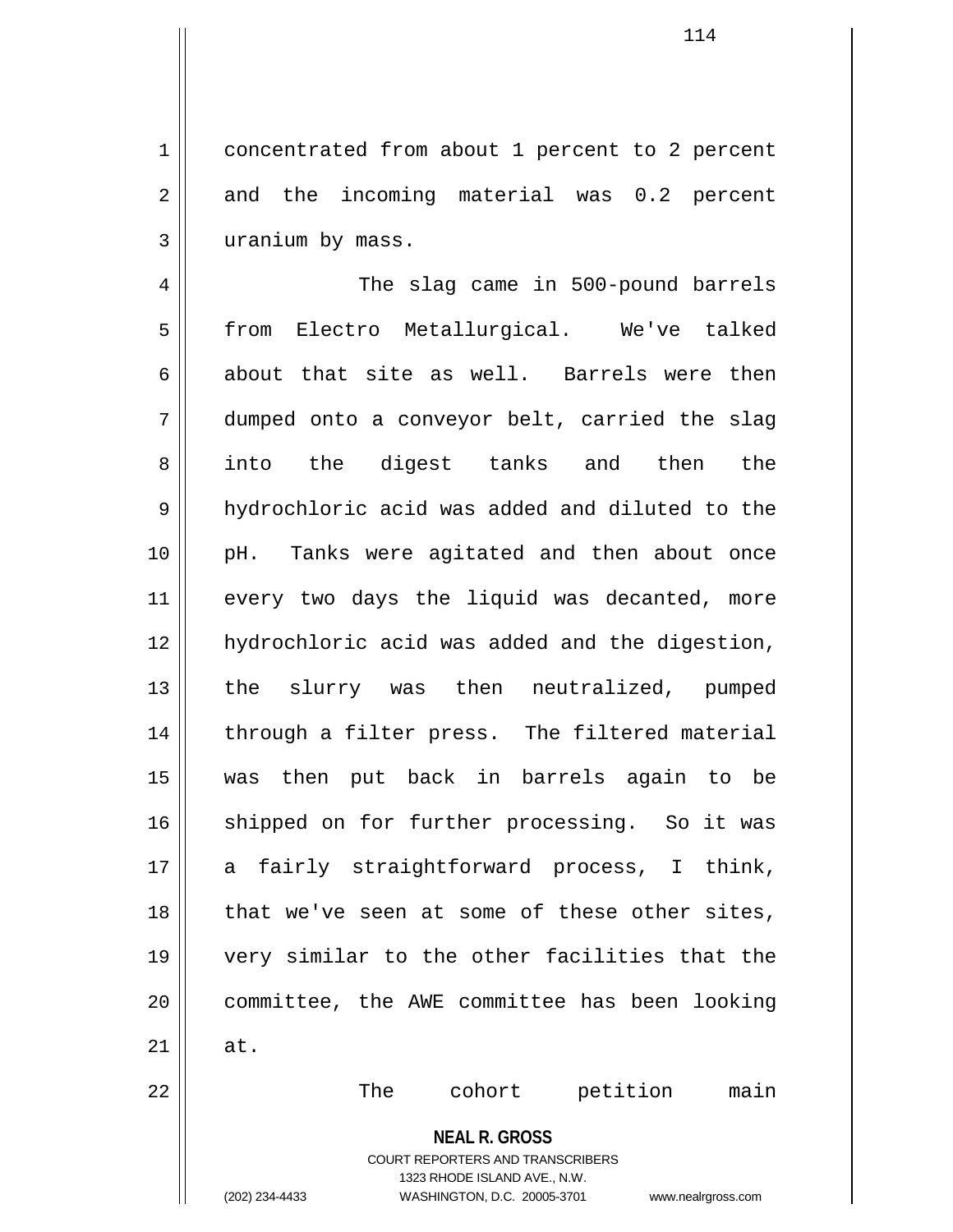1 contention was that there were unmonitored 2 || workers. They presented an affidavit 3 indicating there was no internal or external 4 monitoring done at Hooker and NIOSH could find 5 no indication of monitoring in the records 6 either.

7 The dose reconstruction 8 || methodology was originally described in an  $9 \parallel$  Appendix AA to the TBD-6001. Then, when the 10 TBD-6001 was retired and each of the 11 individual sites were then given their own TBD 12 || a Hooker TBD replaced the Appendix AA. It was 13 changed in the proposed method of dose 14 || reconstruction including revising the approach  $15$  to the use of surrogate data for internal dose 16 reconstruction. The petition timeline was 17 || submitted on March 9th with a proposed Class 18 for the furnace room. The finding was not 19 qualified initially, went back to the 20 || petitioner with some suggestions. A proposed 21 Class revision was sent in on the 26th of 22 || September. It was qualified for evaluation in

## **NEAL R. GROSS**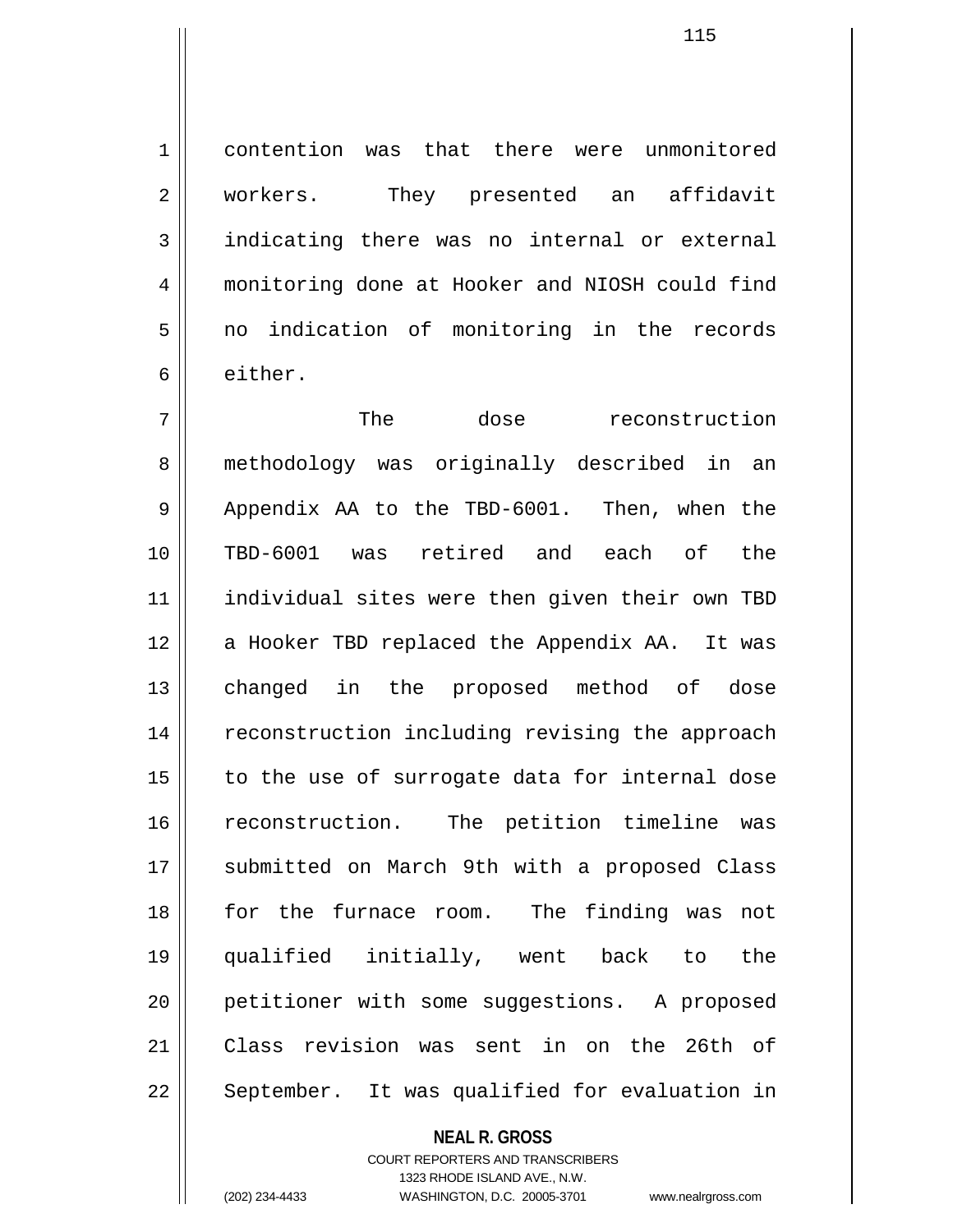1 October and in May of 2010 the Evaluation 2 || Report was issued and it was assigned to the 3 | AWE formerly 6001 Work Group for review.

4 We went through this at several 5 meetings of the Work Group and after SC&A's 6 review and our discussions with NIOSH in 7 August, again keeping in mind that our meeting 8 || was shortly before the August presentation and  $9 \parallel$  therefore not a lot of time had transpired for 10 the petitioners to get access to the minutes 11 from our Work Group meeting. But we did make 12 a recommendation of denial in August. The 13 Board after some discussion, tabled the 14 || recommendation of denial and requested that we 15 obtain a more detailed review of the surrogate 16 data assessment and we tasked SC&A to do that. 17 And this also would allow more time for the 18 petitioners to get access to documents as well 19 || as the minutes of our Work Group meeting.

20 || The September we, AWE, the Work 21 Group received a report from SC&A further 22 || detailing what they did and how they evaluated

> **NEAL R. GROSS** COURT REPORTERS AND TRANSCRIBERS 1323 RHODE ISLAND AVE., N.W.

(202) 234-4433 WASHINGTON, D.C. 20005-3701 www.nealrgross.com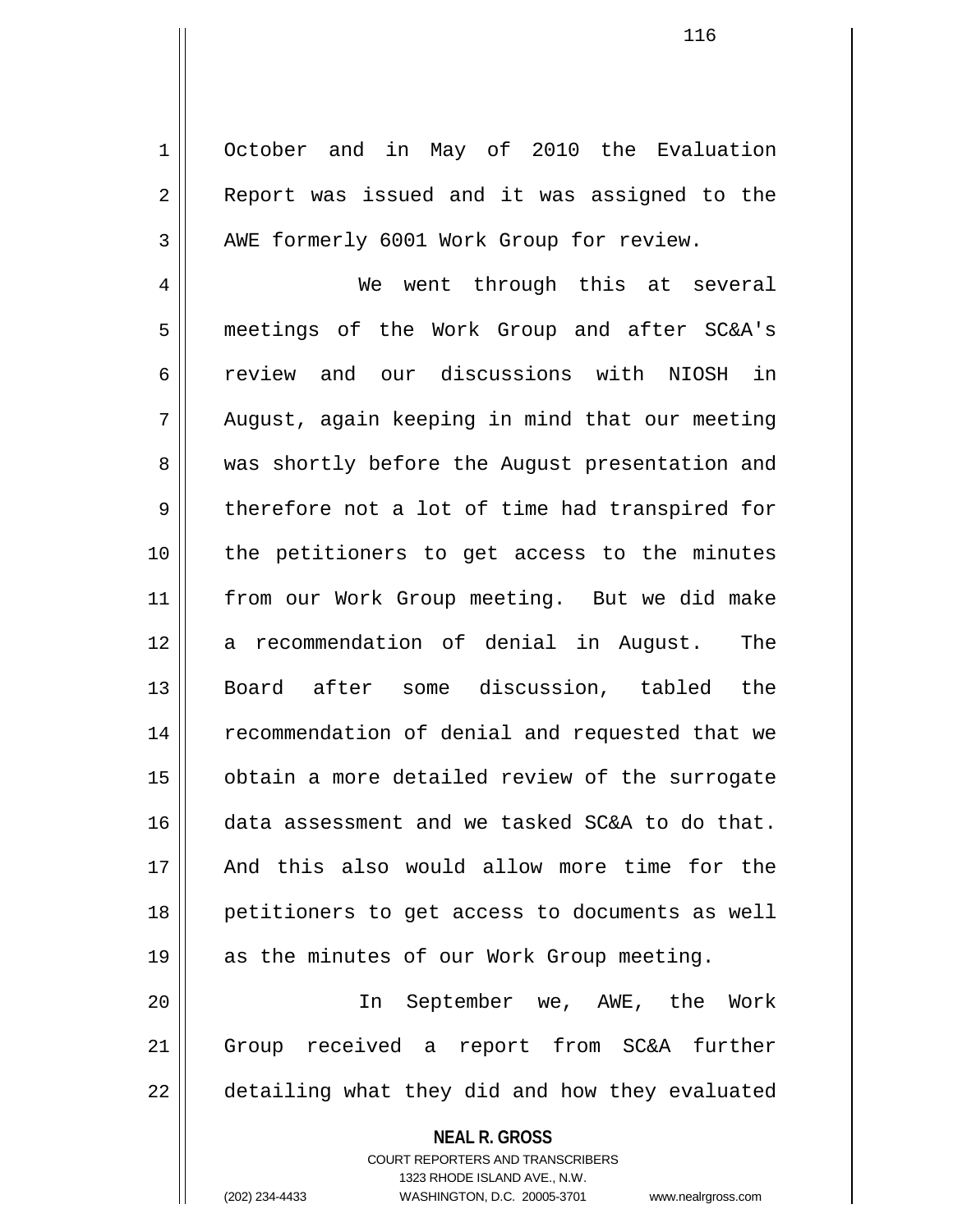1 || the NIOSH proposal for surrogate data use. You  $2 \parallel$  should all have received that memo as well. 3 Our Work Group met on the 21st of November to 4 discuss predominantly the White Paper as well  $5 \parallel$  as to review any other outstanding issues. And 6  $\parallel$  as you'll see from the document, the original  $7 \parallel$  surrogate data proposal by NIOSH was based on 8 analysis of 18 air samplers for handling of C-9 2 slag at three different facilities, 10 || Electromet, Fernald and Mallinckrodt. 11 Predominantly the samples that

12 were available and included in that were from 13 || Fernald. They used the upper 95th percentile 14 of air sampling results in that exposure 15 | reconstruction surrogate data modeling, and as 16 you'll see more than 70 percent of the air 17 samples are BZ. The residual period 18 deposition/resuspension model used was the one 19 that has been used in other sites for residual 20 periods with a resuspension factor of one to  $21$  ten to the minus sixth per meter and no source  $22$  | term decay.

### **NEAL R. GROSS**

COURT REPORTERS AND TRANSCRIBERS 1323 RHODE ISLAND AVE., N.W. (202) 234-4433 WASHINGTON, D.C. 20005-3701 www.nealrgross.com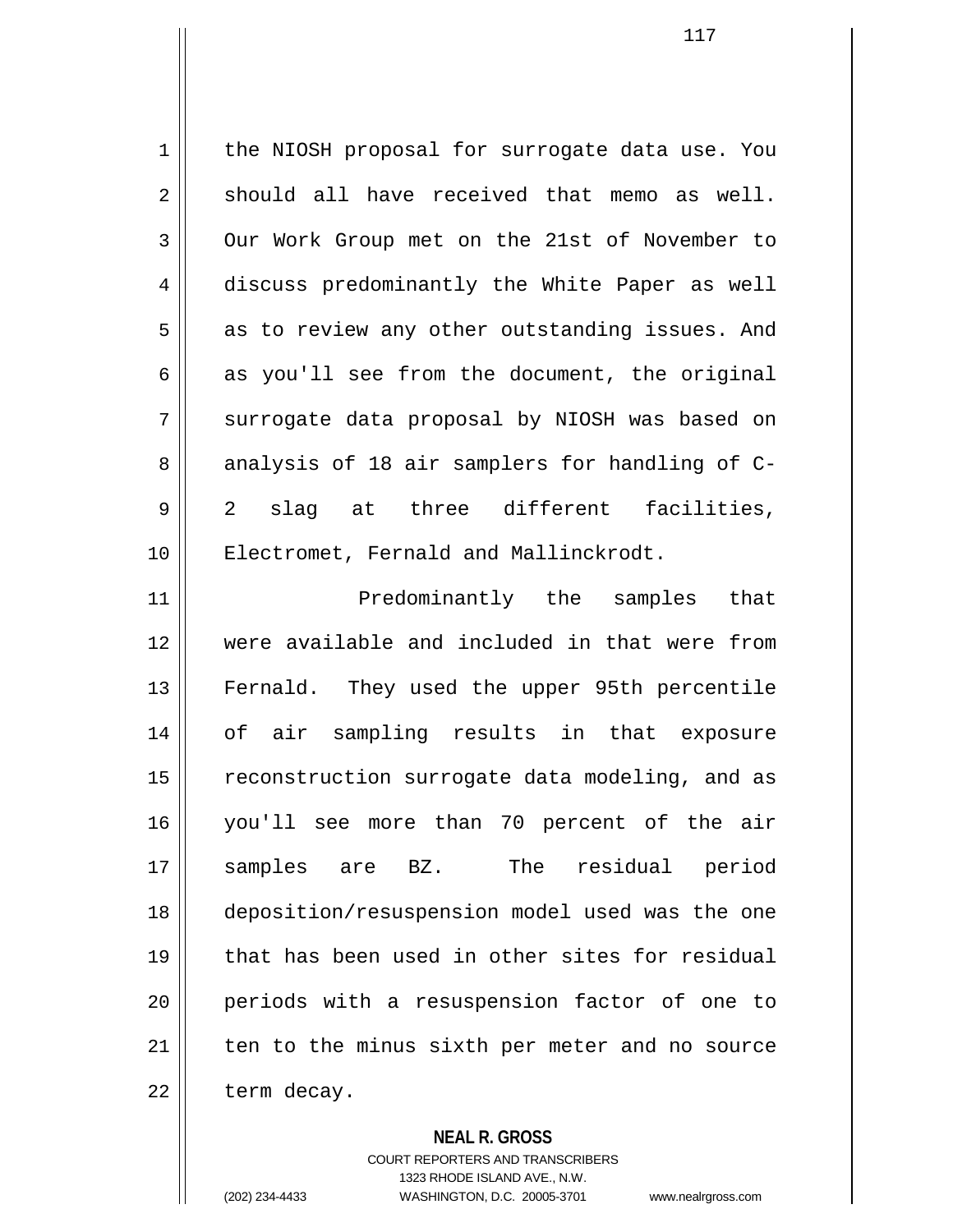1 | So the modeling was predominantly 2 done for the handling of slag in the wooden 3 barrels based on the MCNPX calculations. 4 Exposure to workers and surface contamination  $5 \parallel$  again was based on those calculations of slag 6 dust settling from the 95th percentile air 7 concentration. So the critical issue here is  $8 \parallel$  the surrogate data, the establishment of the 9 || 95th upper percentile and then from that flows 10 the exposures on surface contamination, et 11 cetera. External dose rates for the residual 12 period were the same as for the operating 13 period. 14 In May NIOSH issued their White  $15$  Paper as I said for the use of surrogate data. 16 That now has been expanded upon and we 17 || initially requested NIOSH to revise the White 18 || Paper so that it would be better, it was clear 19 where the samples came from and what they were 20 || and how they were used. That was done and 21 then we forwarded that to SC&A for their 22 || review which they did. Then this was all

1323 RHODE ISLAND AVE., N.W.

**NEAL R. GROSS** COURT REPORTERS AND TRANSCRIBERS

(202) 234-4433 WASHINGTON, D.C. 20005-3701 www.nealrgross.com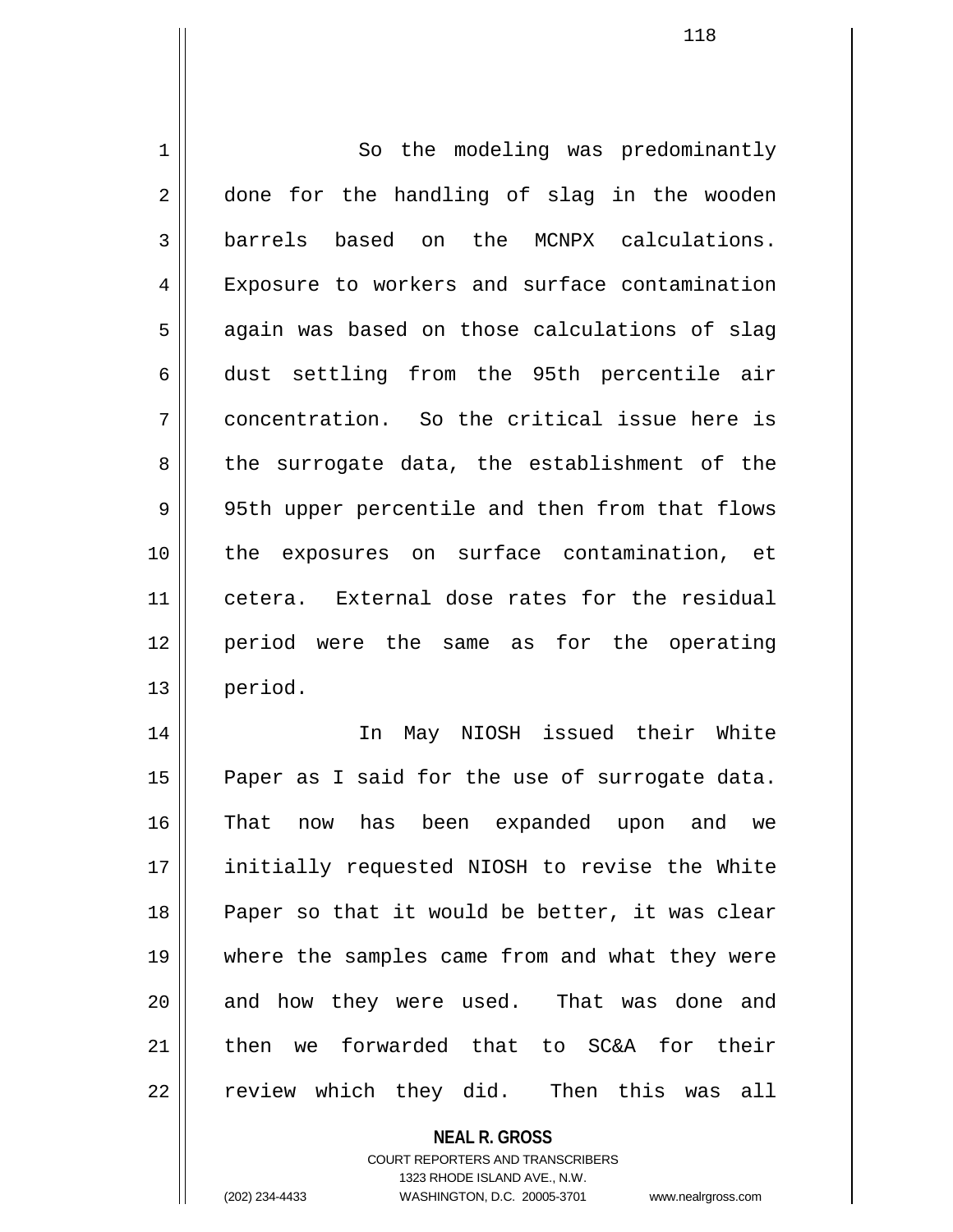1 | before the August meeting and they felt that  $2 \parallel$  they used as a measure our Board guidelines 3 for the use of surrogate data. The NIOSH 4 White Paper had gone through addressing each 5 one of our surrogate use criteria and SC&A 6 felt that the selected surrogate data would  $7 \parallel$  result in a plausible bounding estimate for 8 the internal exposures at Hooker. The Thurber 9 September 22nd memo, SC&A when they presented 10 and did the discussion in August pointed out  $11$  | that there actually were, or they felt that it 12 was appropriate to use an expanded number of 13 || samples anywhere. Their initial review they 14 used 67 samples and there were some additional 15 || samples and they felt several of the samples 16 || that NIOSH included in their use of the 18 17 || probably didn't quite fit the criteria so they 18 || removed those. So the total number of samples 19 is somewhere between 67 and 72 that SC&A used. 20 || And when they calculated using that expanded 21 number the upper confidence limit really was 22 || quite similar to what NIOSH had found. NIOSH

> **NEAL R. GROSS** COURT REPORTERS AND TRANSCRIBERS

> > 1323 RHODE ISLAND AVE., N.W.

(202) 234-4433 WASHINGTON, D.C. 20005-3701 www.nealrgross.com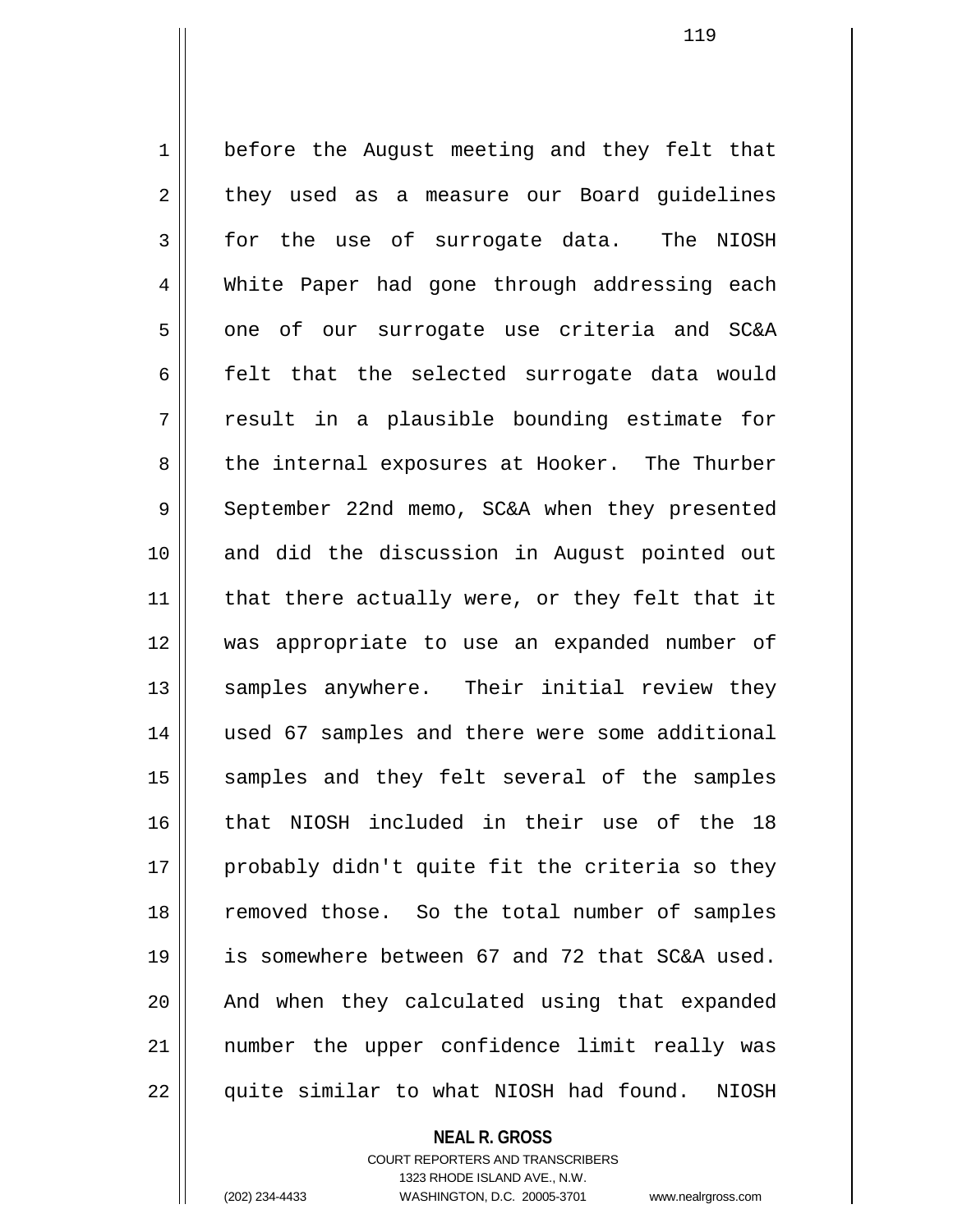1 || was using 806 as the upper 95th percentile 2 || with the expanded analysis. The two different  $3 \parallel$  analyses, SC&A had a low value of 555 and with 4 the larger number of samples, the 759 value  $5 \parallel$  all pretty much within the same range.

6 SC&A and our Work Group concluded 7 || that when one is looking at the 95th 8 percentile it's not particularly sensitive to 9 the differing technical judgments of the two 10 || groups on which samples to select. I think 11 || our Work Group felt that the use of only 18 12 || samples might be a bit on the small side so we 13 were very I would say comforted to see that 14 when SC&A expanded it in fact it -- you now 15 had a more robust database but the results 16 really were quite similar and in fact the 17 NIOSH value which turned out to be a bit 18 || higher therefore would in fact be sufficiently 19 | protected.

20 || After our meeting and discussions 21 in November we continue as a Work Group to 22 || believe that the surrogate data used as

> **NEAL R. GROSS** COURT REPORTERS AND TRANSCRIBERS 1323 RHODE ISLAND AVE., N.W. (202) 234-4433 WASHINGTON, D.C. 20005-3701 www.nealrgross.com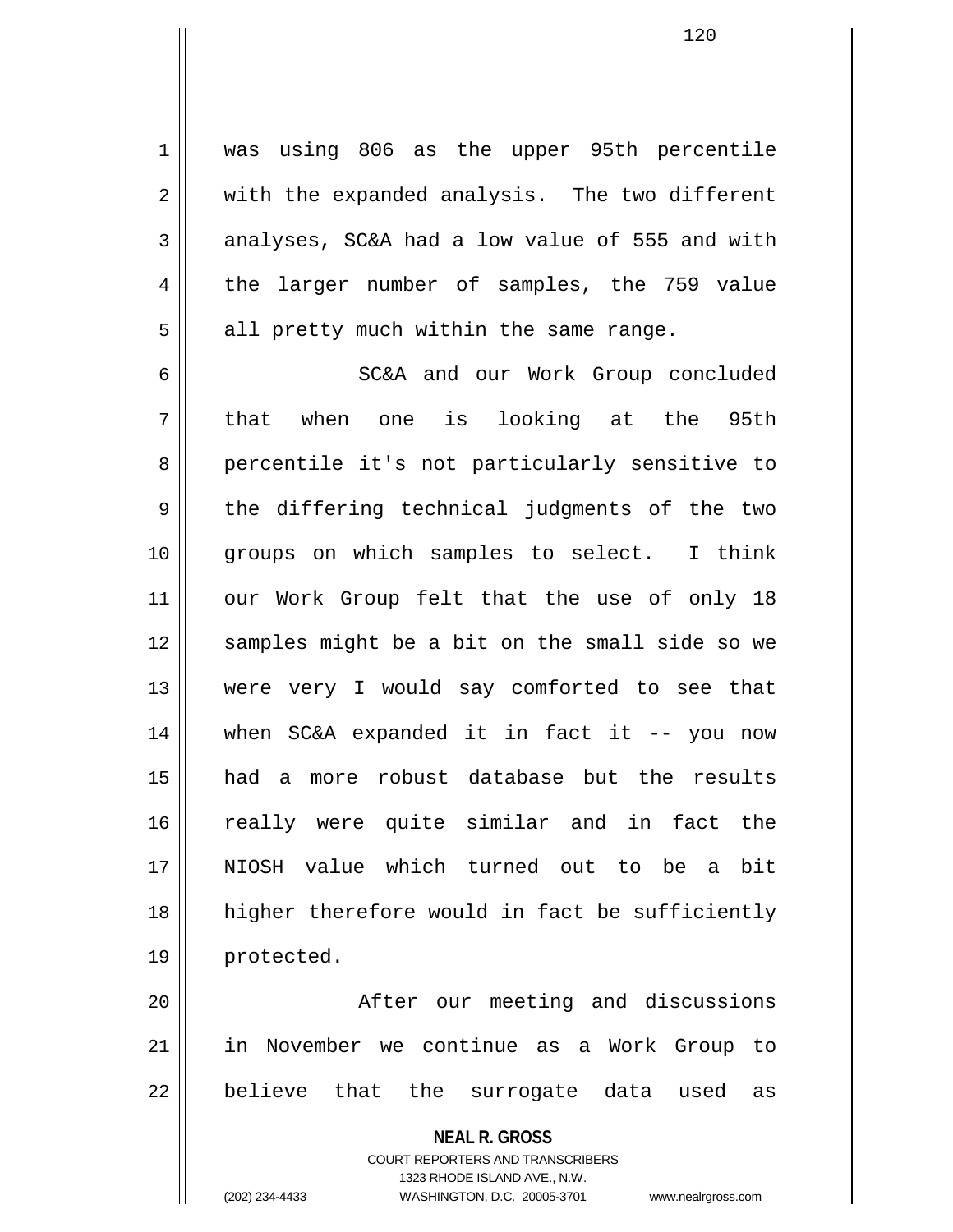1 proposed followed our criteria and therefore 2 || was appropriate to use it when one uses our 3 criteria as the measure. The doses for 4 workers at Hooker can be plausibly 5 || reconstructed using the information in the 6 Hooker TBD and we continued to hold to our 7 | previous recommendation on petition SEC-0014  $8 \parallel$  that it be rejected, that in fact doses could 9 | be reconstructed.

10 || There were three remaining issues 11 that were also discussed in August and that is 12 || simply the use of surrogate data, that in fact 13 || there were no measurements at this facility. 14 || But our criteria for the use of surrogate data 15 || I think were quite carefully evaluated. Again, 16 the total number of samples used could be 17 argued we never set a lower limit to make it 18 representative or reasonable. Then the issue 19 was also raised that for our surrogate data 20 use a large proportion of those samples came 21 from Fernald and the Fernald Work Group really  $22$  || had not spent much time looking at the air

# **NEAL R. GROSS**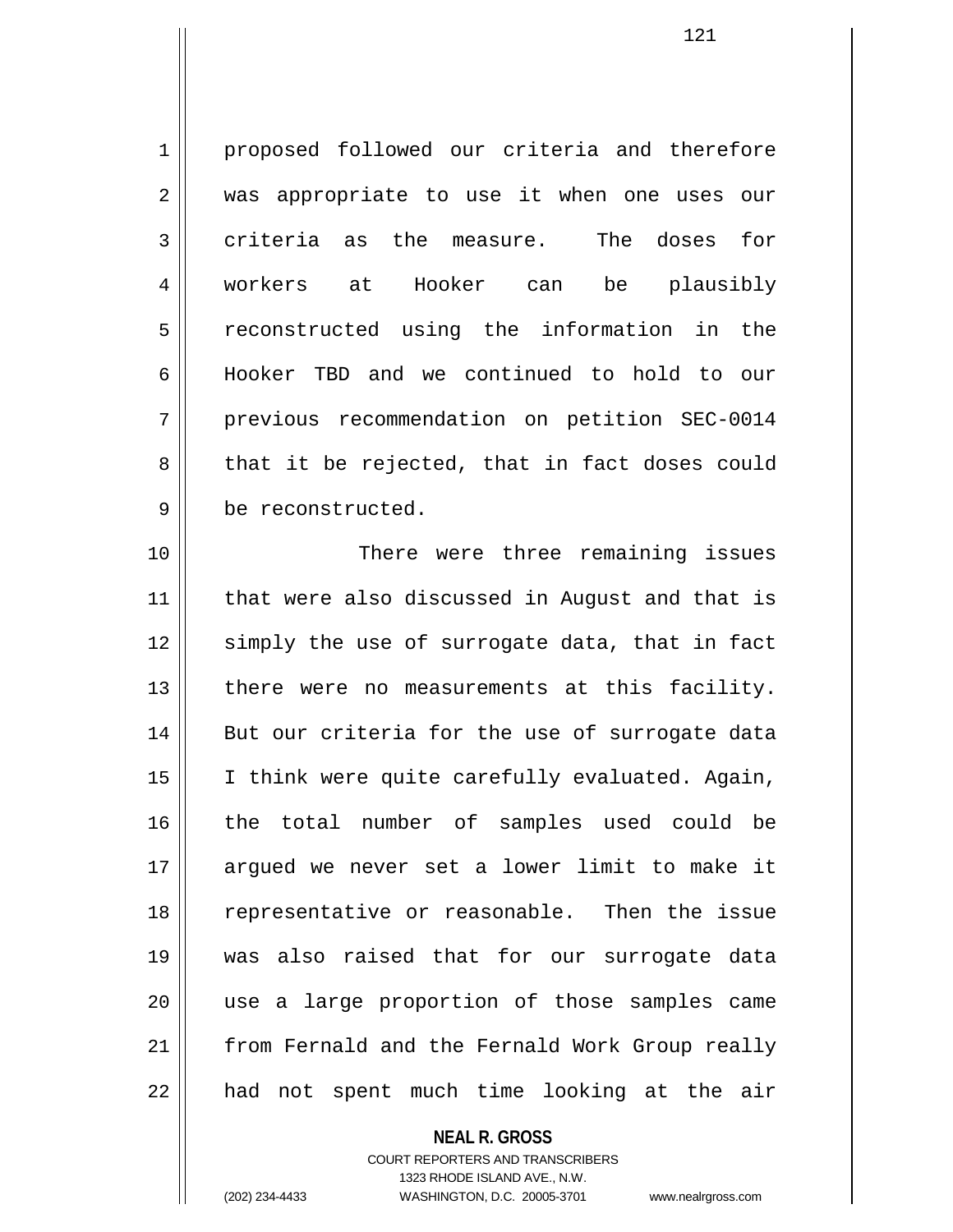1 || data because they were actually using the 2 | biomonitoring data which again in our protocol 3 we always go with the biomonitoring data 4 before we would kind of default to the air 5 monitoring data. And there was some question  $6 \parallel$  about whether the Fernald data was reliable  $7$   $\parallel$  and therefore we should use it.

8 || Our Work Group, we really weren't  $9 \parallel$  in a position to review all of the air data or 10 all of the data from Fernald to make a 11 judgment on whether or not it's reliable or 12 not. But that's one of the issues we'd like 13 to discuss today and we had asked NIOSH to 14 || present. They had looked at it, looked at the 15 challenge to that data and whether this 16 particular set of data that we're using could 17 be determined to be reliable and therefore 18 || appropriate for use with the surrogate data. 19 If one takes out the Fernald data then the 20 || total number of, in the original number of 21 samples that NIOSH was using falls  $22$  substantially and we get into the small

#### **NEAL R. GROSS**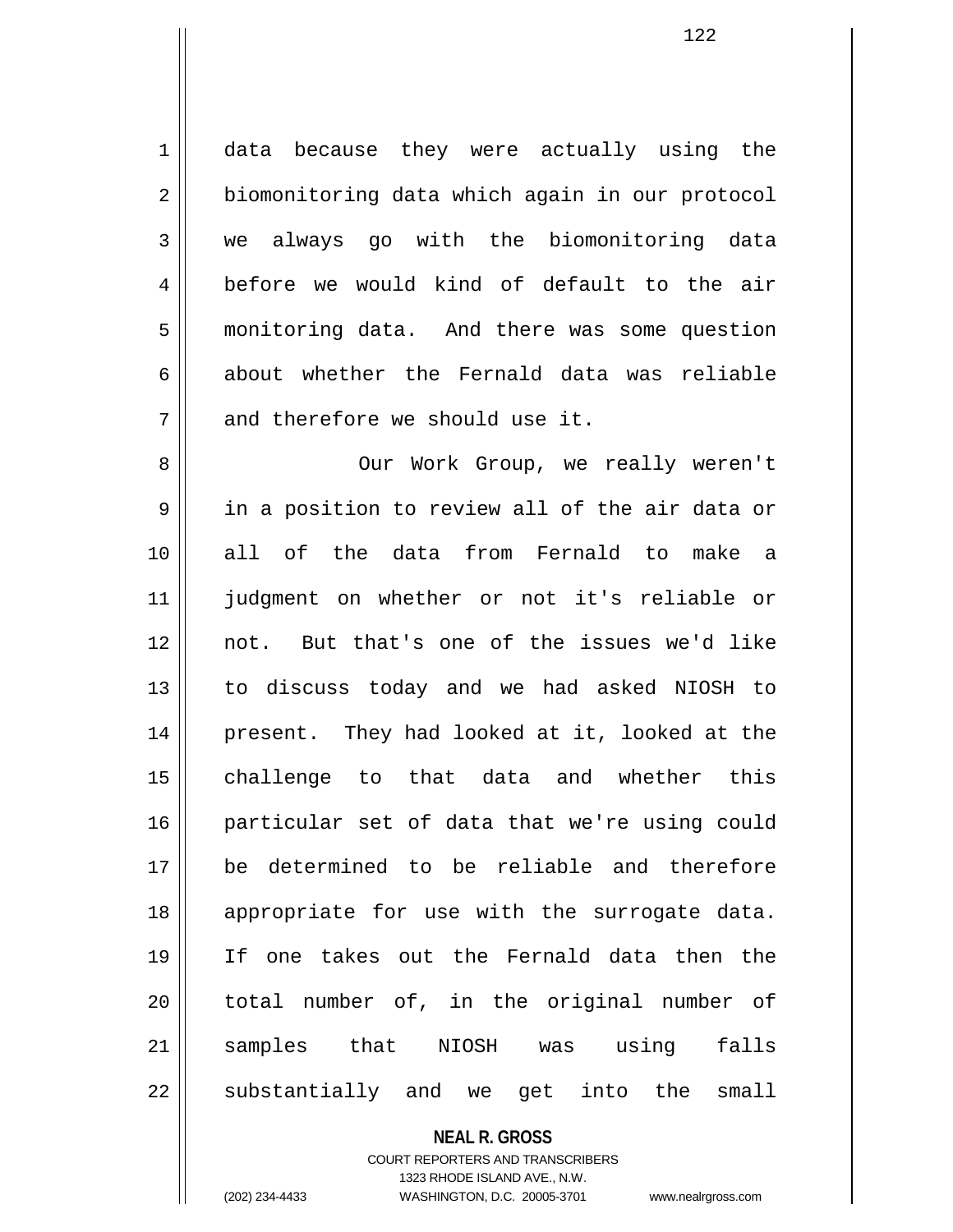1 || numbers on yes, it is comparable or useful  $2 \parallel$  data but is it robust enough to actually use  $3$  | to calculate surrogate exposures.

4 Then the third issue was raised to 5 us. We as a committee were not aware that the 6 petitioners had a FOIA request in and  $7 \parallel$  therefore they had requested that we postpone 8 at this meeting further decision-making until  $9 \parallel$  they had actually received a response to the 10 FOIA since our Work Group wasn't familiar with 11 || what the requests were in the FOIA. And since 12 || then I don't know if, Ted, you want to speak 13 || to the FOIA issue or not but my understanding 14 is it was a rather generic request for all 15 email traffic of which now NIOSH has 16 identified some 4,000 documents which now have 17 || to go through redacting out personal names and 18 || things like that in it where in the past when 19 we've postponed it's typically been that the 20 || FOIA request was for technical documents that 21 || the petitioners had not been able to get  $22$  ||  $\alpha$  access to or review where this one is a much

#### **NEAL R. GROSS**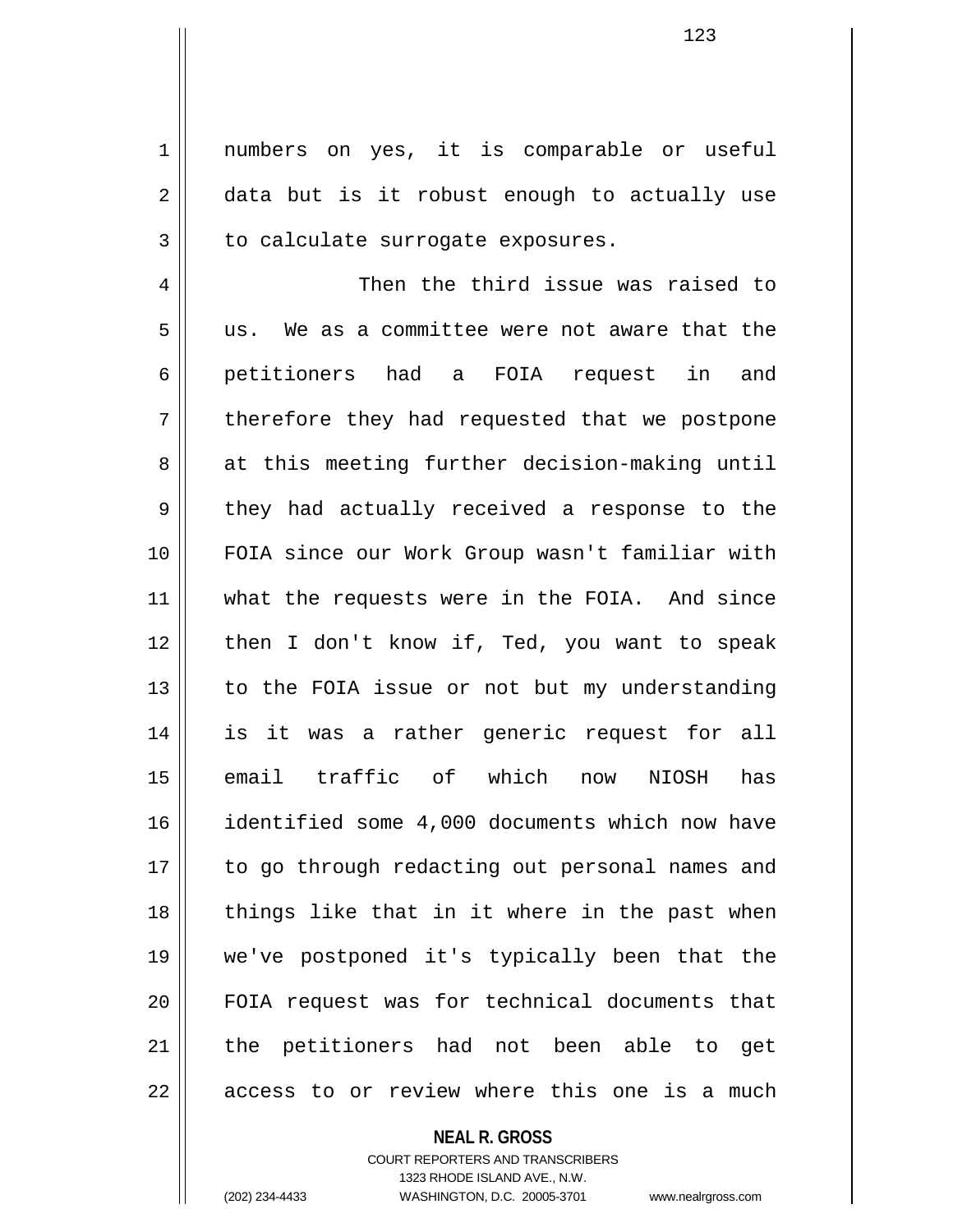**NEAL R. GROSS** COURT REPORTERS AND TRANSCRIBERS 1323 RHODE ISLAND AVE., N.W. 1 || more generic type of request. And again the  $2 \parallel$  issue would be do we delay what could be a 3 || number of months as the FOIA review and 4 approval works its way through HHS and then 5 | over to DOL as well. And the FOIA request 6 || went in I think about four months ago, was 7 | that what we found out? 8 MR. KATZ: I think the end of 9 | August. 10 MEMBER ANDERSON: End of August, 11 so it's been in the works for awhile. But it 12 || really is unlikely to uncover a great deal of 13 || new, or any new technical information as best 14 we can tell. So that, these are really the  $15$  | three issues that we bring to you and I don't 16 know if NIOSH, someone wants to? I'll turn it 17 to John and let him talk about the Fernald 18 data. 19 CHAIRMAN MELIUS: Ted needs to say  $20$  || something and then I wanted to say something. 21 MR. KATZ: So before we launch 22 || into any discussion about the Fernald data two

(202) 234-4433 WASHINGTON, D.C. 20005-3701 www.nealrgross.com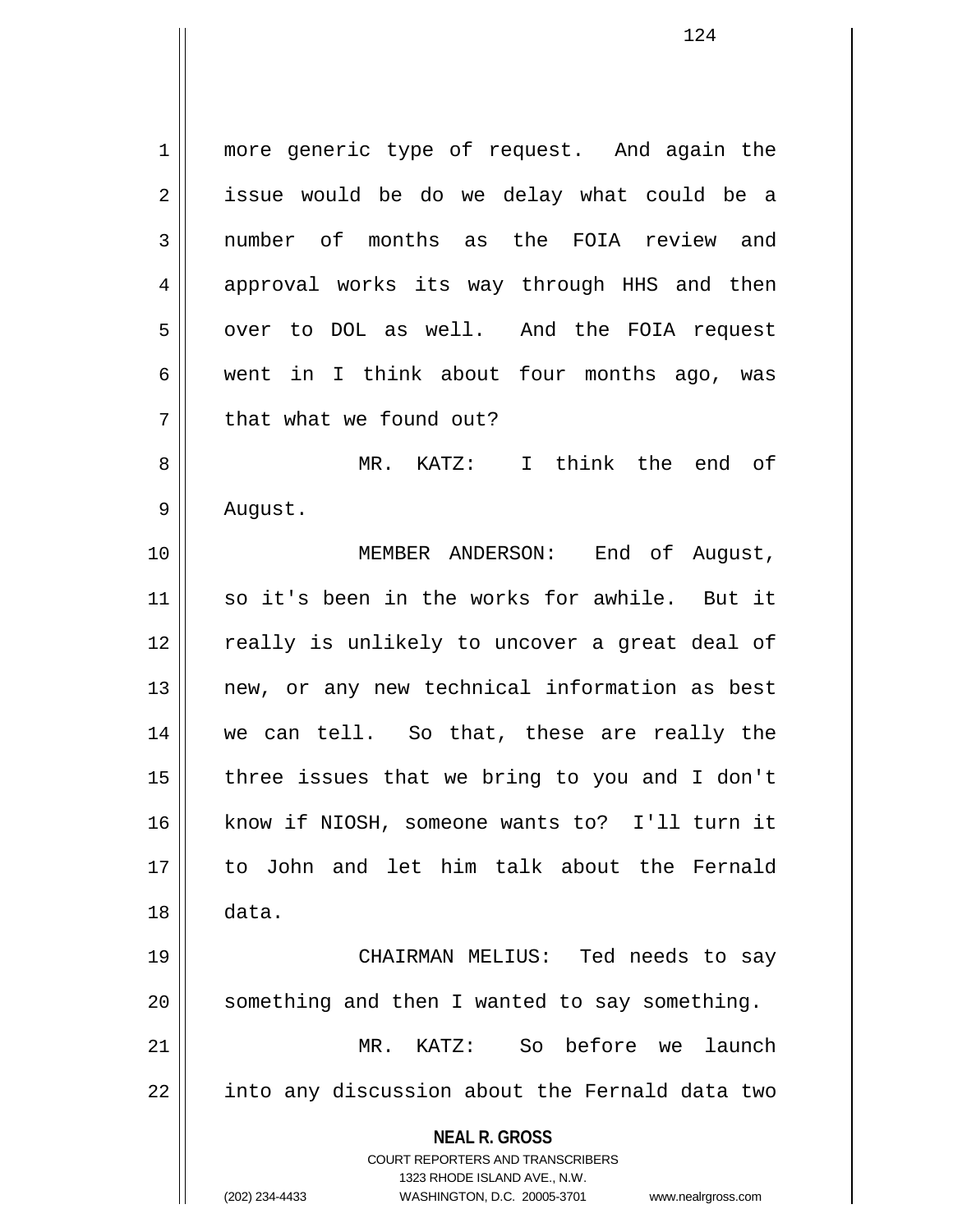1 | things. One, I need to note for the record  $2 \parallel$  that Dr. Lockey has a conflict with Fernald so 3 **h** he will recuse himself from any discussion of 4 || Fernald. He doesn't need to leave the table  $5 \parallel$  because this is about Hooker, not Fernald, but 6 he does need to recuse himself from the 7 discussion.

8 Likewise there are a couple of 9 DCAS staff here who also have conflicts. I 10 believe it's Jim Neton and Stu Hinnefeld, is 11 || that correct? And LaVon Rutherford, okay. 12 Oh, and Pete Darnell is waving his hands, 13 that's four. Those individuals too would of 14 course not participate in any discussion of 15 Fernald. So I just need to note that for the 16 record. They don't need to leave though 17 because again this is not about Fernald, it's 18 || about Hooker for the most part.

19 || And the other thing, I just wanted  $20$  | to check as well on the line whether we have, 21 || since we're discussing an SEC petition at this  $22$  | point whether we have Mike Gibson on the line?

**NEAL R. GROSS**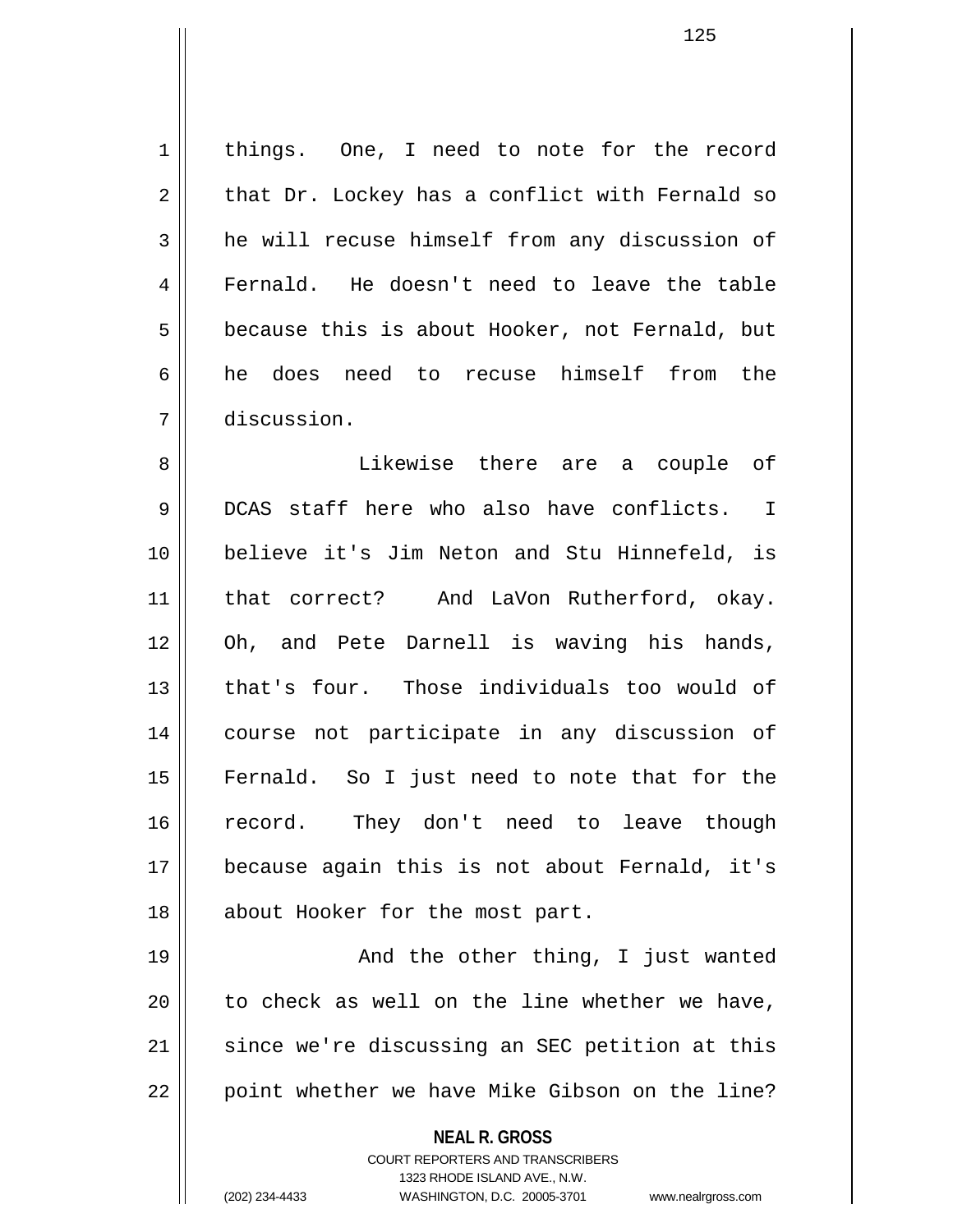**NEAL R. GROSS** COURT REPORTERS AND TRANSCRIBERS 1323 RHODE ISLAND AVE., N.W. (202) 234-4433 WASHINGTON, D.C. 20005-3701 www.nealrgross.com 1 || And Mike, if you are I assume you're on mute. 2 || You might have to un-mute yourself to let us 3 | know. And Mark Griffon, do you know? Mark 4 || Griffon, are you on the line possibly? And I 5 || guess I could try too Richard Lemen who's the 6 third missing Member. Are you on the line? 7 || Okay, not hearing them unless they pop up  $8 \parallel$  shortly we'll assume they're absent right now. 9 CHAIRMAN MELIUS: Well, before the 10 recusals do not participate I was going to 11 || open it up if anybody had questions for Henry. 12 Josie, go ahead. 13 MEMBER BEACH: Henry, I just have 14 || a quick question. Your Work Group recommends 15 to reject this SEC. Was that a unanimous 16 decision within the Work Group? 17 MEMBER ANDERSON: Yes, I believe  $18 \parallel$  so. 19 MEMBER BEACH: Thank you. 20 MEMBER ANDERSON: The Work Group 21 is only three, so. 22 MEMBER BEACH: That's why I was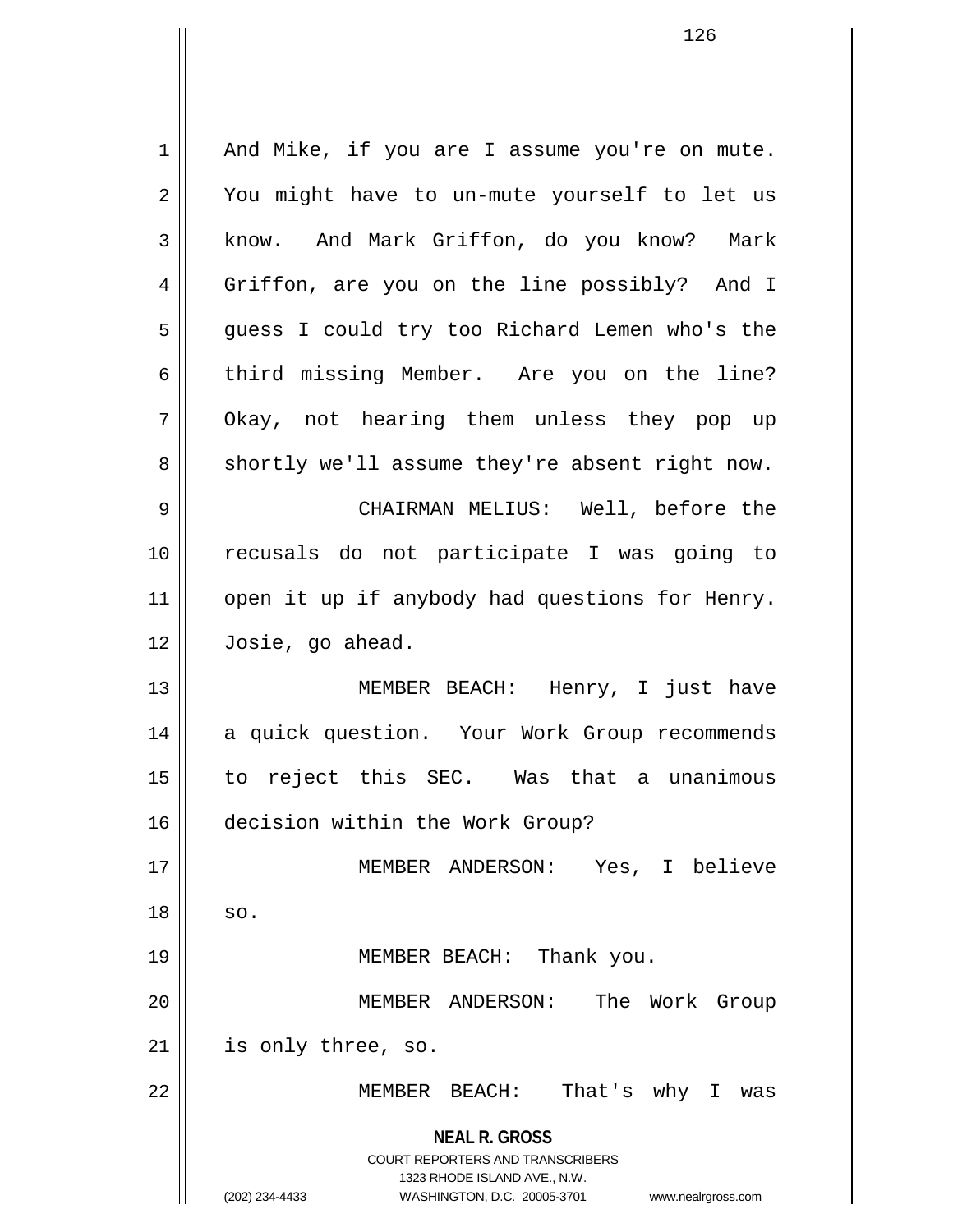1 | wondering.

2 CHAIRMAN MELIUS: Okay, any other 3 | Board questions?

4 MEMBER ANDERSON: And again, 5 || really the measure we used was not do we want  $6 \parallel$  to use surrogate data or not but rather does 7 it meet the criteria that we rather 8 || laboriously worked through for the Board. And 9 so our judgment was it met our criteria, 10 therefore it would be appropriate to use it if 11 you're going to use surrogate data at all.

12 CHAIRMAN MELIUS: Okay. No more 13 || questions for Henry. Why don't we hear I 14 believe Mark. Are you? And those of you that 15 have recused are recused.

16 MR. ROLFES: Yes, this is Mark 17 Rolfes with NIOSH. I'm a health physicist. 18 I've been involved in the Fernald Work Group 19 for I guess, I've been responsible for the 20 Fernald site for probably about the past eight 21 | or nine years and have been working to review 22 || the Fernald air sampling data, the Fernald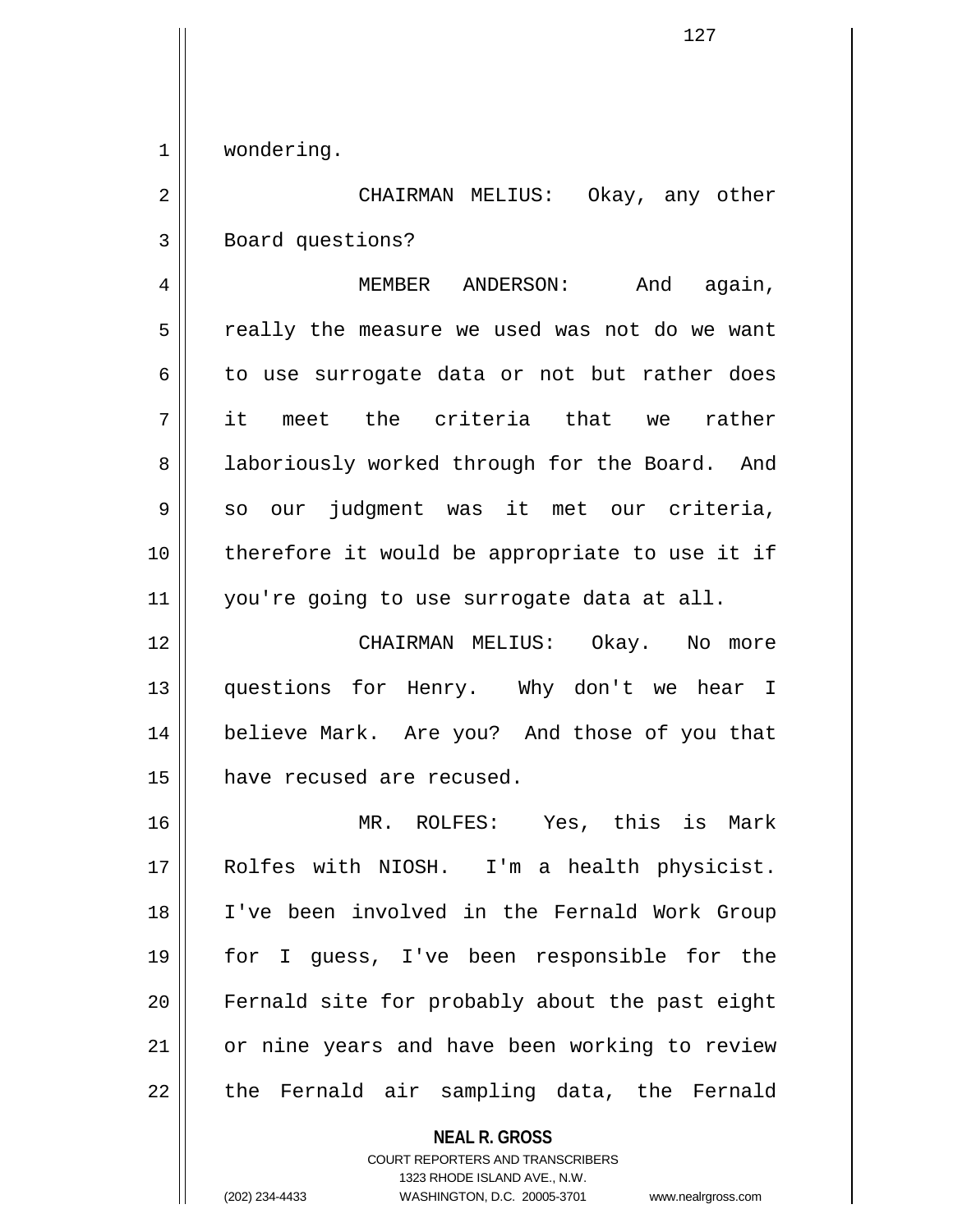| $\mathbf 1$    | data. We did --                                                     |
|----------------|---------------------------------------------------------------------|
| $\overline{2}$ | MS. GIRARDO: Hello? My phone                                        |
| 3              | died out and I had to call back in so I don't                       |
| 4              | know what -- sorry I missed.                                        |
| 5              | MR. KATZ: Mary, hi. This is Ted                                     |
| 6              | Katz. That's Mary Girardo I believe on the                          |
| 7              | line. Mary, right now we're in presentation                         |
| 8              | phase of this discussion of Hooker. Okay? So                        |
| 9              | this is not a comment session yet.                                  |
| 10             | CHAIRMAN MELIUS: Yes, we will                                       |
| 11             | open it up. There will be a chance for                              |
| 12             | comments in a few minutes.                                          |
| 13             | MS. GIRARDO: Okay, thank you.                                       |
| 14             | MR. KATZ: Thank you.                                                |
| 15             | CHAIRMAN MELIUS: Go ahead, Mark.                                    |
| 16             | I believe one of the<br>MR. ROLFES:                                 |
| 17             | concerns with the air sampling data, we had                         |
| 18             | received an affidavit.<br>It was actually                           |
| 19             | prepared for a court case earlier on or for a                       |
| 20             | court hearing involving the Fernald site. That                      |
| 21             | was an individual who had indicated that he                         |
| 22             | had been asked to conduct some re-sampling of                       |
|                | <b>NEAL R. GROSS</b><br><b>COURT REPORTERS AND TRANSCRIBERS</b>     |
|                | 1323 RHODE ISLAND AVE., N.W.                                        |
|                | (202) 234-4433<br>WASHINGTON, D.C. 20005-3701<br>www.nealrgross.com |

 $\overline{\mathsf{I}}$  $\mathbf{\mathcal{L}}$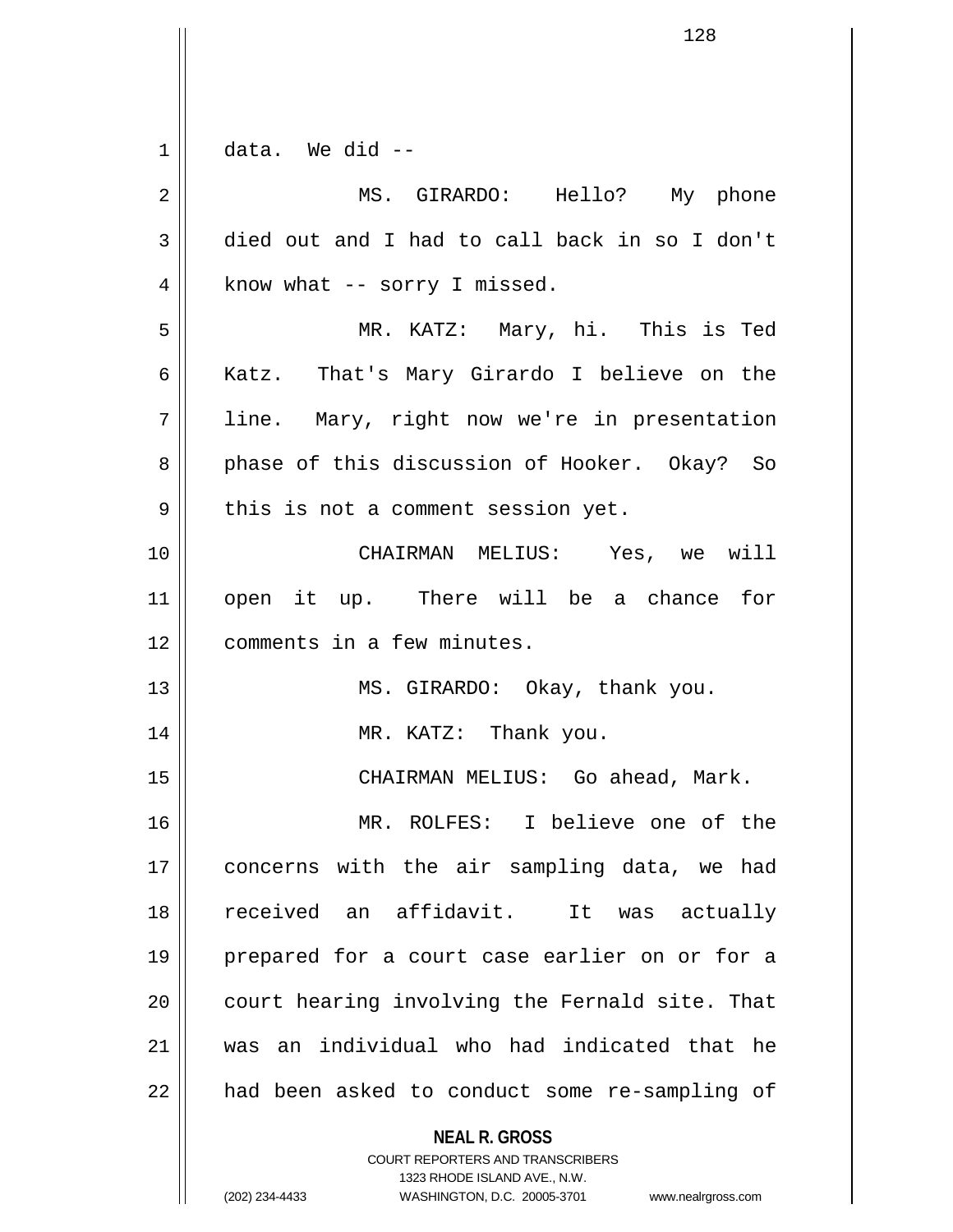1 || high airborne operations in plant 5. Now,  $2 \parallel$  this was involving green salt materials, it  $3 \parallel$  was involving the uranium and not a uranium 4 contaminated material such as magnesium 5 fluoride. But the concern about the air 6 monitoring data, this individual had indicated 7 || that he had sampled the operation and had 8 gotten an air concentration above the maximum  $9 \parallel$  allowable concentration so he was asked by his 10 || supervisor to re-sample that operation once 11 || again. This apparently occurred another five 12 || times. So he had been asked to re-sample this 13 || high air concentration operation approximately 14 || seven times. On the last time he was told to 15 || re-sample again and he had indicated that he 16 had sampled in a location upwind from the 17 workers' breathing zone. And at that time he 18 had obtained a result which was below the 19 maximum allowable concentration.

20 || So we have no indication that the 21 first seven data points are destroyed or 22 | manipulated in any way. There's a possibility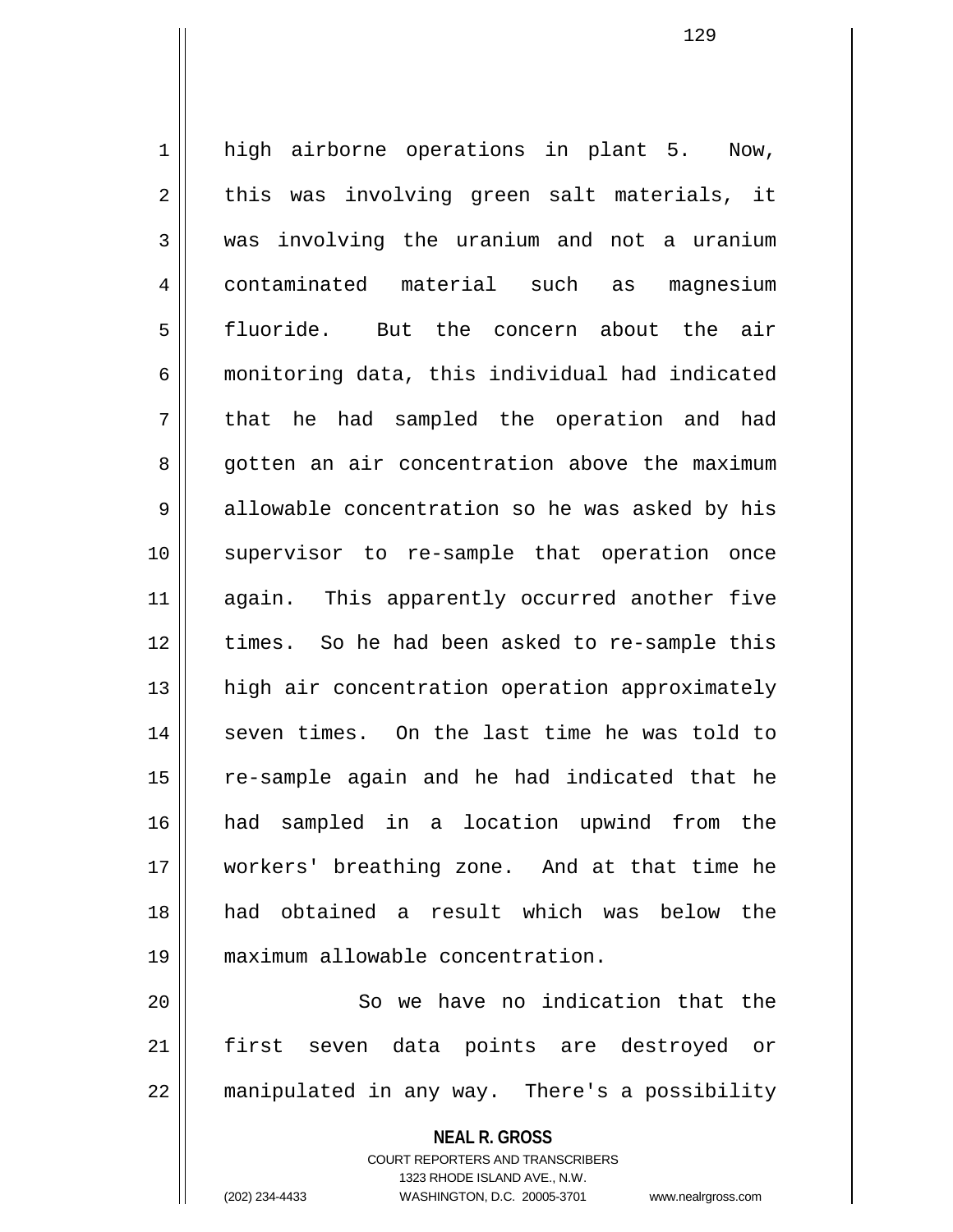**NEAL R. GROSS** COURT REPORTERS AND TRANSCRIBERS  $1$  that the final data point for this particular 2 || operation could have been manipulated to  $3 \parallel$  appear to have had a lower air concentration. 4 || However, if you take a look at the data that 5 is collected we have no indication that the 6 first seven data points were destroyed and we 7 don't believe that the distribution of the air 8 concentrations for that particular sample 9 would be skewed significantly by one low 10 sample. I don't know if there are any 11 additional details that you would like but we 12 do have this individual's affidavit available 13 to us, and then also a deposition which 14 clarifies some of the points of this 15 particular single air sample where the 16 || individual had expressed concern that he was, 17 he felt that he was manipulating some of the 18 data. 19 MEMBER ANDERSON: Could you 20 | comment on the dates when this happened? 21 MR. ROLFES: The individual did 22 || not specify a particular date, he only

1323 RHODE ISLAND AVE., N.W.

(202) 234-4433 WASHINGTON, D.C. 20005-3701 www.nealrgross.com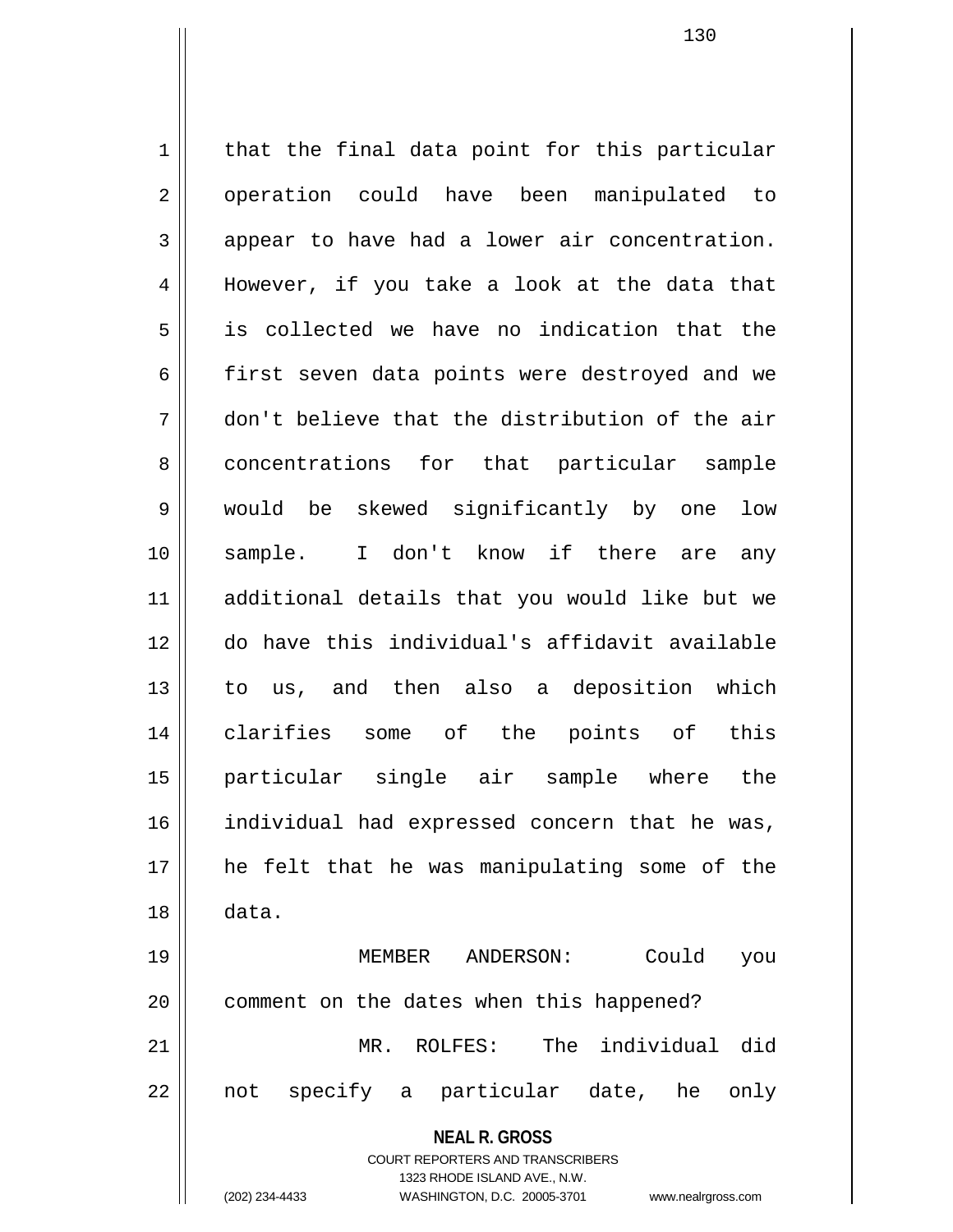1 specified a particular operation which was the  $2 \parallel$  plant 5 jolting operation where they were 3 compacting green salt and magnesium prior to 4 reducing it into uranium metal. It is 5 || possible, well the Fernald facility didn't 6 || operate until after Hooker was closed. So as 7 far as the specific data I don't have one 8 || because one was not provided to us.

9 CHAIRMAN MELIUS: I guess I have a 10 question though it's more for SC&A to comment 11 on. I don't know if Bill Thurber is on the 12 line who wrote the report but I think the 13 question is in your review of this the data 14 set, did you think -- and I think your  $15$  conclusion was that it was robust enough  $-$ 16 pardon me, Wanda -- and also that there was 17 appropriate in terms of what operations were 18 || covered to be used for this. In some ways it 19 could be a separate determination on, I guess 20 what I'm getting at, on Fernald itself because  $21$  | there may be other operations and so forth and  $22$  || the comprehensiveness or utility of the data

## **NEAL R. GROSS**

COURT REPORTERS AND TRANSCRIBERS 1323 RHODE ISLAND AVE., N.W. (202) 234-4433 WASHINGTON, D.C. 20005-3701 www.nealrgross.com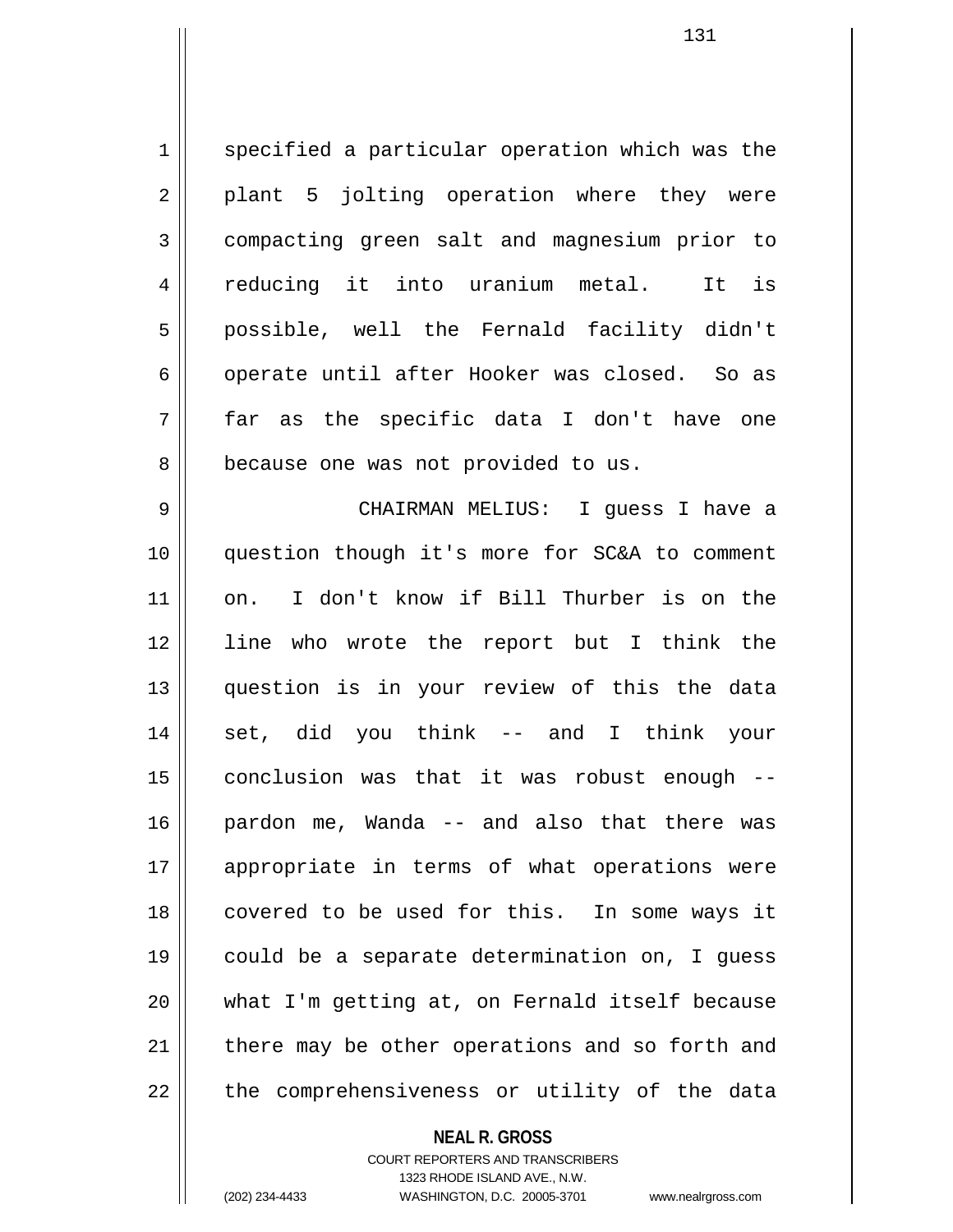1 | for that could, you know, could reach a 2 different determination. So, that's -- I  $3 \parallel$  quess it's sort of, you know, we're focusing 4 || in here on sort of the utility of this and 5 || appropriateness of this Fernald data set for 6  $\parallel$  use in -- on the Hooker facility. Is that?

7 DR. MAURO: Yes, I understand your 8 question. This is John Mauro, I'm with SC&A.  $9 \parallel$  Bill Thurber I do not believe is on the line. 10 || I spoke to him earlier to see if he could join 11 || us but he was engaged in some other matters. 12 || But we did speak at length about it to refresh 13 || my memory regarding the matters with regard to 14 || this specific issue. And he was very careful 15 in selecting data related to the handling of  $16$  the slag type material so that he picked air 17 sampling data that was as closely related to 18 || the operations. And it did not only include 19 Fernald, but it also included these other two 20 facilities.

21 And so I guess to answer your  $22$  || question the data set, now I just -- we didn't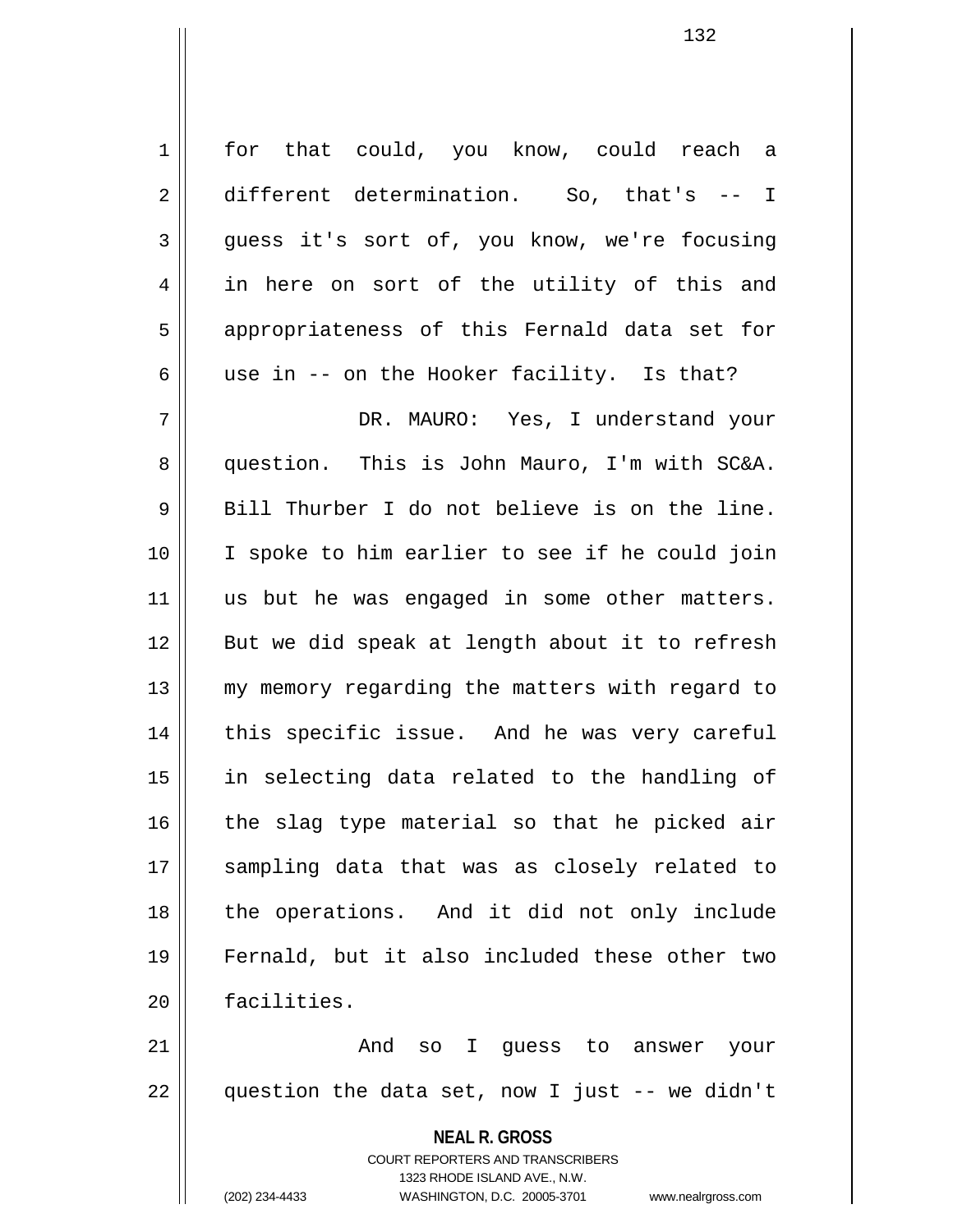1 | investigate the issue related to Fernald and  $2 \parallel$  the questions that were just answered by Mark  $3 \parallel$  but all I can say is it sounds like the data  $4 \parallel$  set that was at question at Fernald really was 5 || the different airborne samples and operation  $6 \parallel$  than the particular type of dumping operation  $7 \parallel$  related to this dolomite slag type material.  $8 \parallel$  So the best I can do is say that I believe the 9 data set that was -- the numbers of 10 measurements that were selected by Bill 11 || specifically for this analysis is probably not 12 affected by this particular issue that was 13 raised earlier. And I think Mark addressed  $14$  | that matter if that helps.

15 CHAIRMAN MELIUS: Yes. I would 16 || just, I guess in thinking about it is here we 17 have actually, you know, two different -- you 18 || sort of independently went back to the 19 sampling data set and essentially made a, I 20 won't say it was a completely independent  $21$  selection but sort of re-looked at the whole 22 | selection issue --

**NEAL R. GROSS**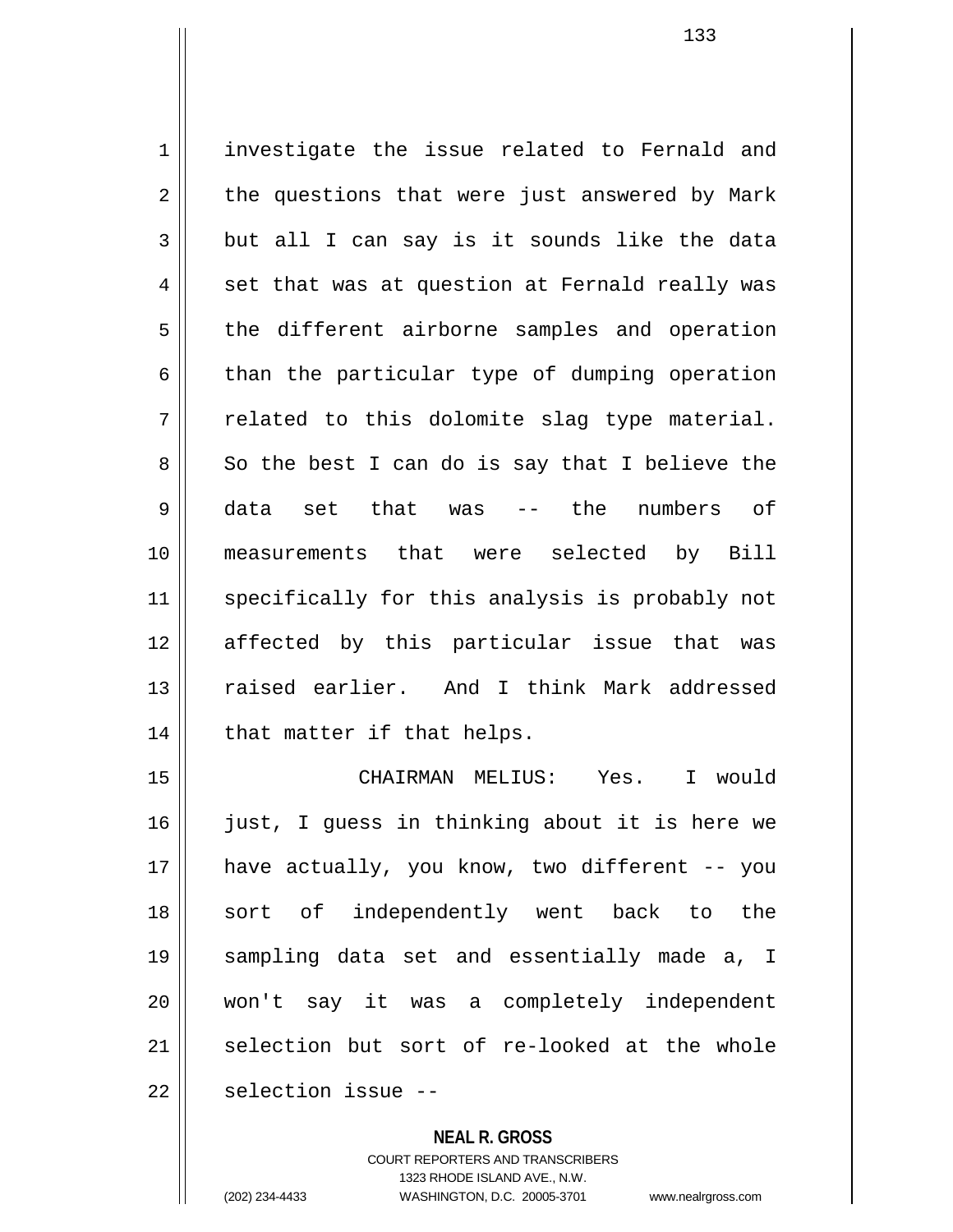| 1              | DR. MAURO: Yes.                                |
|----------------|------------------------------------------------|
| $\overline{2}$ | CHAIRMAN MELIUS: -- in terms of                |
| 3              | its appropriateness. So again, I think that    |
| 4              | speaks to, you know, that it would be          |
| 5              | something that would certainly lend some       |
| 6              | credibility to this part of the process. Yes,  |
| 7              | thank you. Dr. Poston? Oh, okay. Brad,         |
| 8              | okay. I'm sorry, I was -- I guess he put it    |
| 9              | up and you moved your hand at the same time    |
| 10             | and I just.                                    |
| 11             | MEMBER CLAWSON: I just bring into              |
| 12             | question because the Fernald Work Group is not |
| 13             | using air sampling data because it was in      |
| 14             | question and that's why we went to the bio     |
| 15             | part. And Mark brought that up but we have     |
| 16             | not dug into if the air sampling data is good. |
| 17             | There is an affidavit out there that it was    |
| 18             | questioned and Mark brought up numerous times  |
| 19             | that there's nothing to say that this was      |
| 20             | taken out, this information, but there's       |
| 21             | nothing to, you know. There's many questions   |
| 22             | with the air sampling data on it, especially   |

**NEAL R. GROSS** COURT REPORTERS AND TRANSCRIBERS 1323 RHODE ISLAND AVE., N.W.

(202) 234-4433 WASHINGTON, D.C. 20005-3701 www.nealrgross.com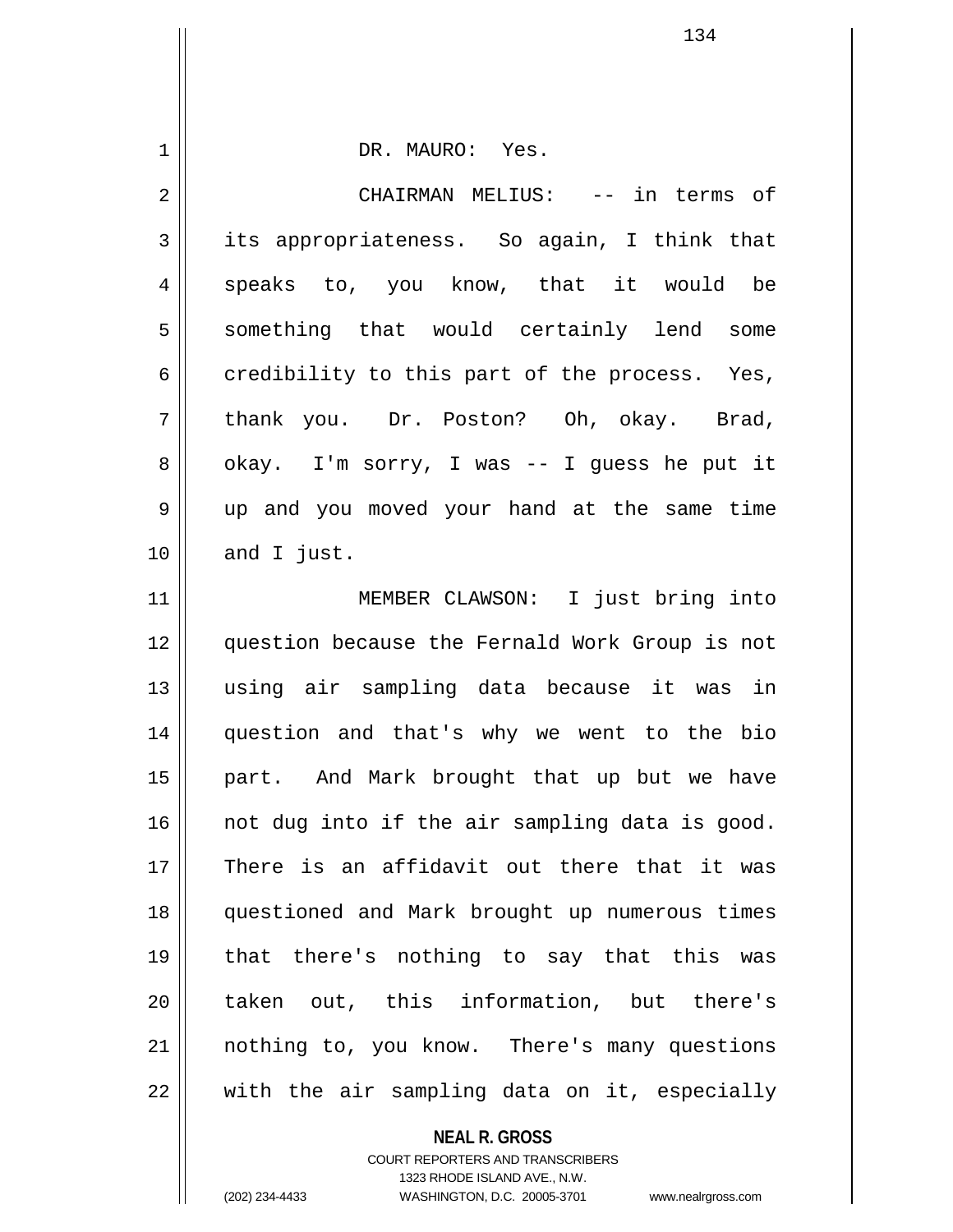1 | with Fernald.

**NEAL R. GROSS** 2 || CHAIRMAN MELIUS: Dr. Ziemer? 3 MEMBER ZIEMER: But in the 4 hierarchy of things I think the bio-samples 5 | take precedence in any event over air sampling 6 data. It was not, maybe Mark can clarify but  $7 \parallel$  I thought that was the rationale as opposed to  $8 \parallel$  the credentialing of the data in some way. 9 MR. ROLFES: That's correct, Dr. 10 Ziemer. Anytime that we have bioassay 11 monitoring available to us we would use that 12 || as one of the highest pieces of, you know, one 13 || of the pieces of information that's highest on  $14$  | the health physics hierarchy of data that we 15 would use to perform a dose reconstruction 16 || specific for an individual. Because of the 17 wealth of information that we have for 18 Fernald, the number of bioassay samples that 19 we have collected there's no need for us to 20 | use the uranium air sampling data. 21 CHAIRMAN MELIUS: David? 22 MEMBER RICHARDSON: I'm afraid the

> COURT REPORTERS AND TRANSCRIBERS 1323 RHODE ISLAND AVE., N.W.

(202) 234-4433 WASHINGTON, D.C. 20005-3701 www.nealrgross.com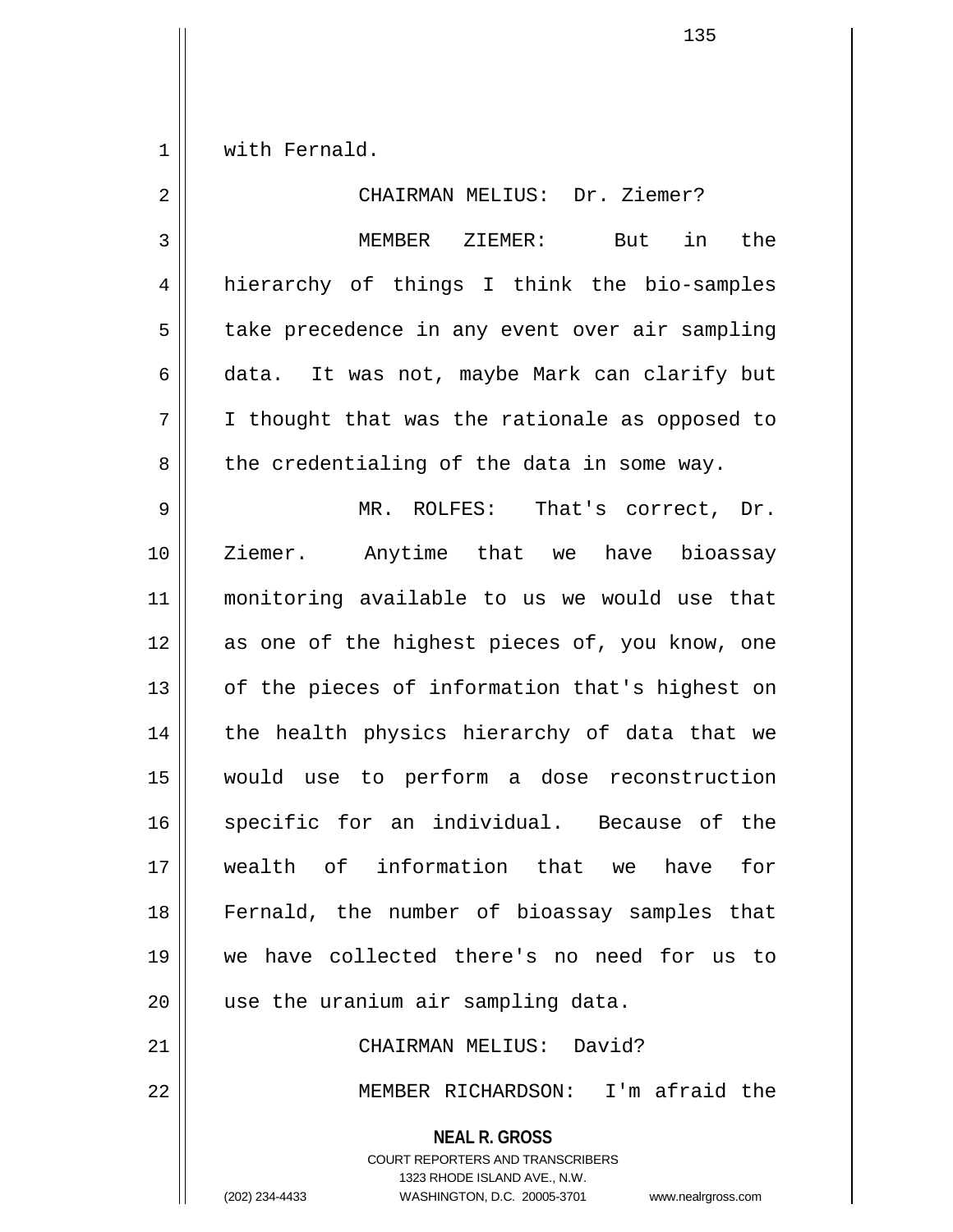1 conversation is making me more confused, not  $2 \parallel$  less confused. The document that  $-$ - documents  $3 \parallel$  that we're looking at regarding Hooker are 4 || using the Fernald air data, is that correct? I 5 mean, they're described here as air 6 concentrations. So the issue of the hierarchy 7 is I don't think germane to how the Fernald 8 data are being applied to the Hooker 9 situation. If I'm understanding the 10 discussion correctly we're back to estimation 11 of air concentrations for Hooker based on 12 | Fernald air monitoring data. 13 MEMBER ZIEMER: Well, let me 14 clarify what my point was. I thought there 15 was an implication that the Fernald Group was 16 not using the air sample data because of 17 questionable credentials as it were, but the 18 reason it's not used has to do with the 19 || hierarchy issue. That was my point.

20 MEMBER RICHARDSON: Okay, okay. 21 MEMBER CLAWSON: And part of my 22 || point was because the Fernald Work Group,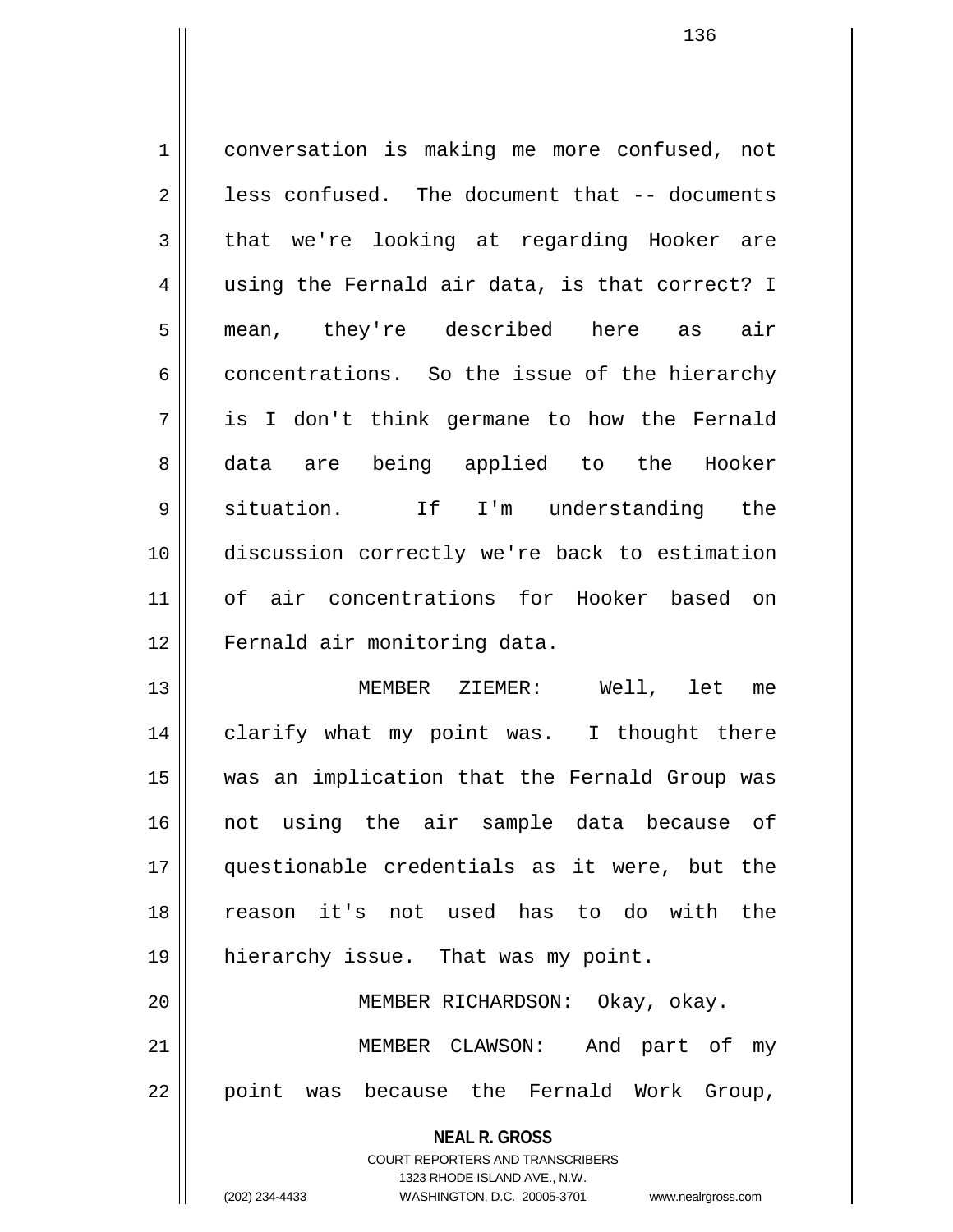1 because we are not using that air sampling  $2 \parallel$  data we have not gone into it and dug into it  $3 \parallel$  as we could because we used the bioassay.

4 CHAIRMAN MELIUS: And I think,  $5 \parallel$  this is a further point but I think one of the 6 points I was trying to make is that I'm not  $7 \parallel$  sure it is necessary before we act on Hooker  $8 \parallel$  for you to have done that given the selection, 9 || given the process that's in place for applying 10 that in the Hooker evaluation. I guess I'm 11 not as concerned about that in terms of the 12 application given the way that we're using 13 || that data, given what we know about it and  $14$  given the way that the data was selected. And 15 again, if this were being used in Fernald I 16 could actually see where the Fernald Group 17 could reach a different determination 18 depending as you would apply it to that 19 overall workforce. It can differ and I think 20 it's how are we using it as applied to the 21 Hooker operations and the type of work that 22 was done at Hooker. Any other comments or

**NEAL R. GROSS**

COURT REPORTERS AND TRANSCRIBERS 1323 RHODE ISLAND AVE., N.W. (202) 234-4433 WASHINGTON, D.C. 20005-3701 www.nealrgross.com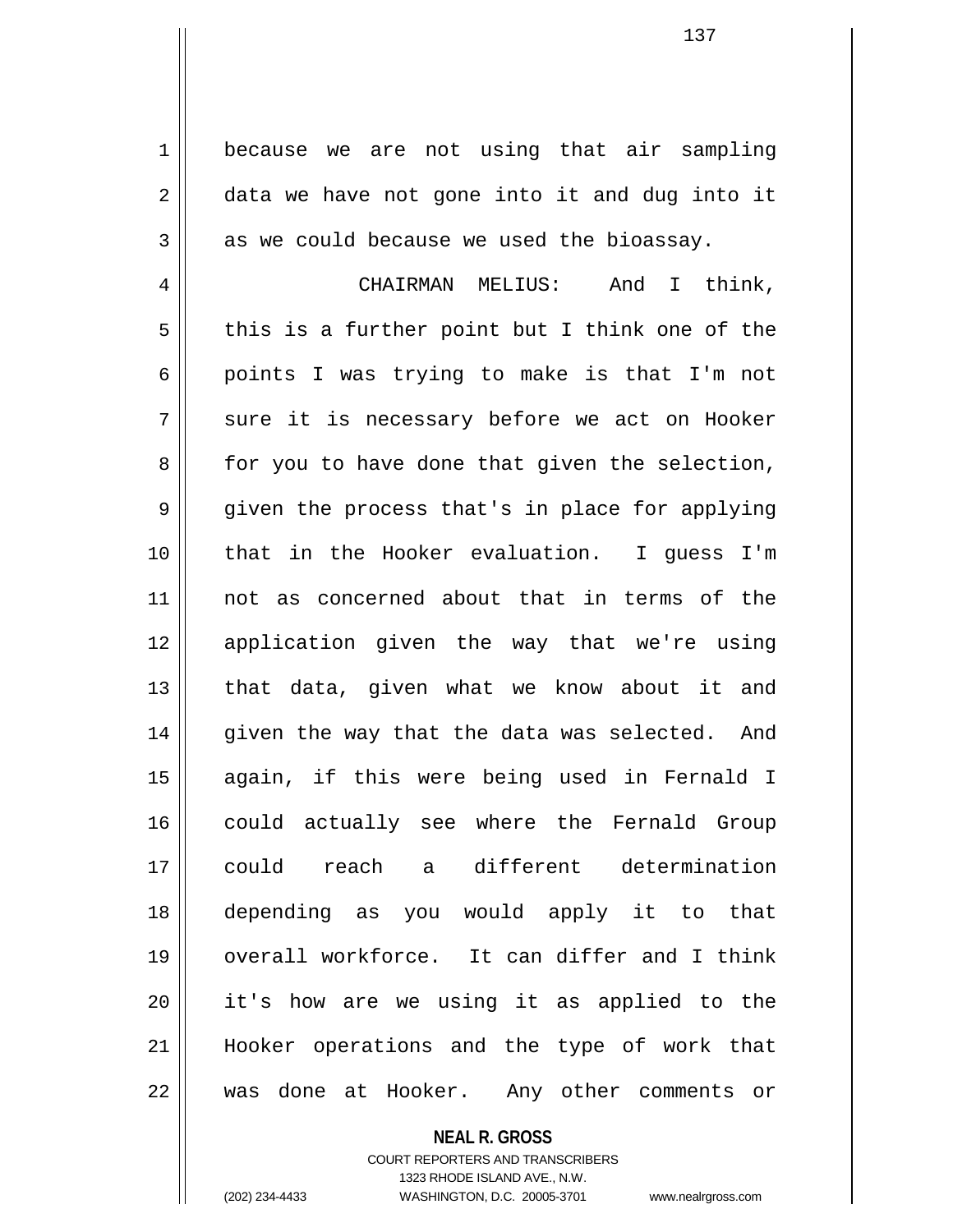1 questions?

| $\overline{2}$ | the<br>MEMBER RICHARDSON:<br>So<br>is                                                                                                                                  |
|----------------|------------------------------------------------------------------------------------------------------------------------------------------------------------------------|
| $\mathbf{3}$   | argument that there's coherence<br>between                                                                                                                             |
| 4              | evidence from Electromet, Mallinckrodt and                                                                                                                             |
| 5              | Fernald and therefore we're not hanging our                                                                                                                            |
| 6              | hat entirely upon the Fernald air sampling                                                                                                                             |
| 7              | data whether some of us have concerns about it                                                                                                                         |
| 8              | or not?                                                                                                                                                                |
| 9              | CHAIRMAN MELIUS: That. Yes,                                                                                                                                            |
| 10             | that's one. Sort of a separate, in some sense                                                                                                                          |
| 11             | validation by the fact that we have at least                                                                                                                           |
| 12             | to some extent was an independent selection of                                                                                                                         |
| 13             | samples by SC&A for use, simply developed                                                                                                                              |
| 14             | their own data set for use here. And again,                                                                                                                            |
| 15             | so we're not as reliant on just simply one                                                                                                                             |
| 16             | group, NIOSH going in and making that                                                                                                                                  |
| 17             | determination. Yes. Any other questions at                                                                                                                             |
| 18             | this point? Okay.                                                                                                                                                      |
| 19             | Could I ask<br>MEMBER RICHARDSON:                                                                                                                                      |
| 20             | one question of SC&A?                                                                                                                                                  |
| 21             | CHAIRMAN MELIUS: Sure.                                                                                                                                                 |
| 22             | MEMBER RICHARDSON: This was about                                                                                                                                      |
|                | <b>NEAL R. GROSS</b><br><b>COURT REPORTERS AND TRANSCRIBERS</b><br>1323 RHODE ISLAND AVE., N.W.<br>(202) 234-4433<br>WASHINGTON, D.C. 20005-3701<br>www.nealrgross.com |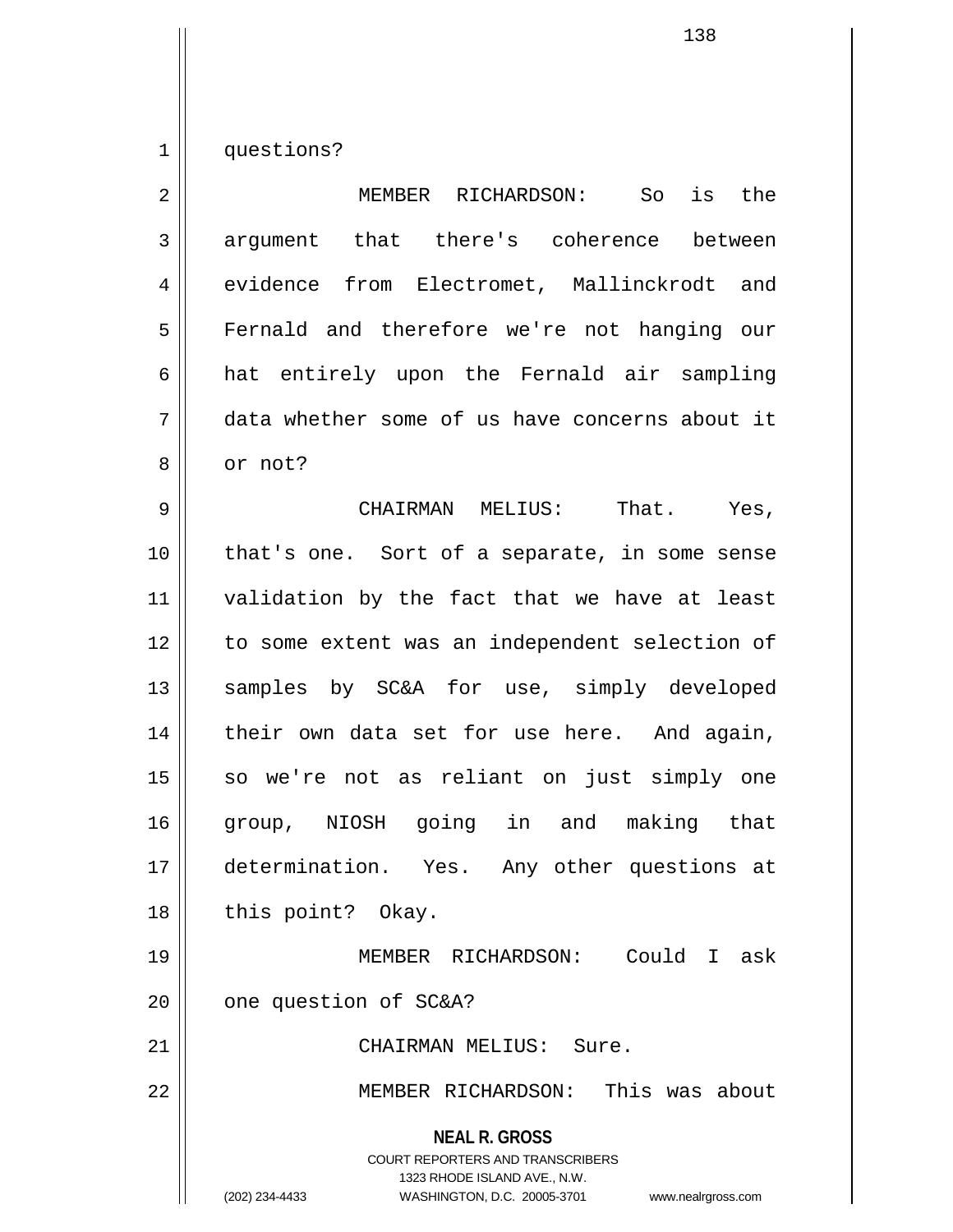**NEAL R. GROSS** COURT REPORTERS AND TRANSCRIBERS 1323 RHODE ISLAND AVE., N.W.  $1 \parallel$  -- I mean, one of the other issues with using 2 surrogate data is not just extrapolation 3 between places but also extrapolations over  $4 \parallel$  time. And here some of the samples that we're 5 | talking about are taken let's say a decade to  $6 \parallel$  two decades after the period of operations. 7 || You're shaking your head no. 8 DR. MAURO: The timeliness -- I 9 Temember the surrogate data report, I reviewed 10 it, Bill prepared it and timeliness was one of 11 || the issues. And I recall the position, and 12 I'd have to look at it again, was that the 13 || timeliness was supportive. In other words, it 14 wasn't that we had a break there. There's 15 five criteria and that was one of them. And I 16 can't give you the dates but I recall our 17 finding was that the timeliness worked in a 18 | favorable way. 19 MEMBER RICHARDSON: And from what 20 I recall from what's in the report it's that 21 || the process was relatively consistent over  $22$  || time and so despite the fact that samples are

(202) 234-4433 WASHINGTON, D.C. 20005-3701 www.nealrgross.com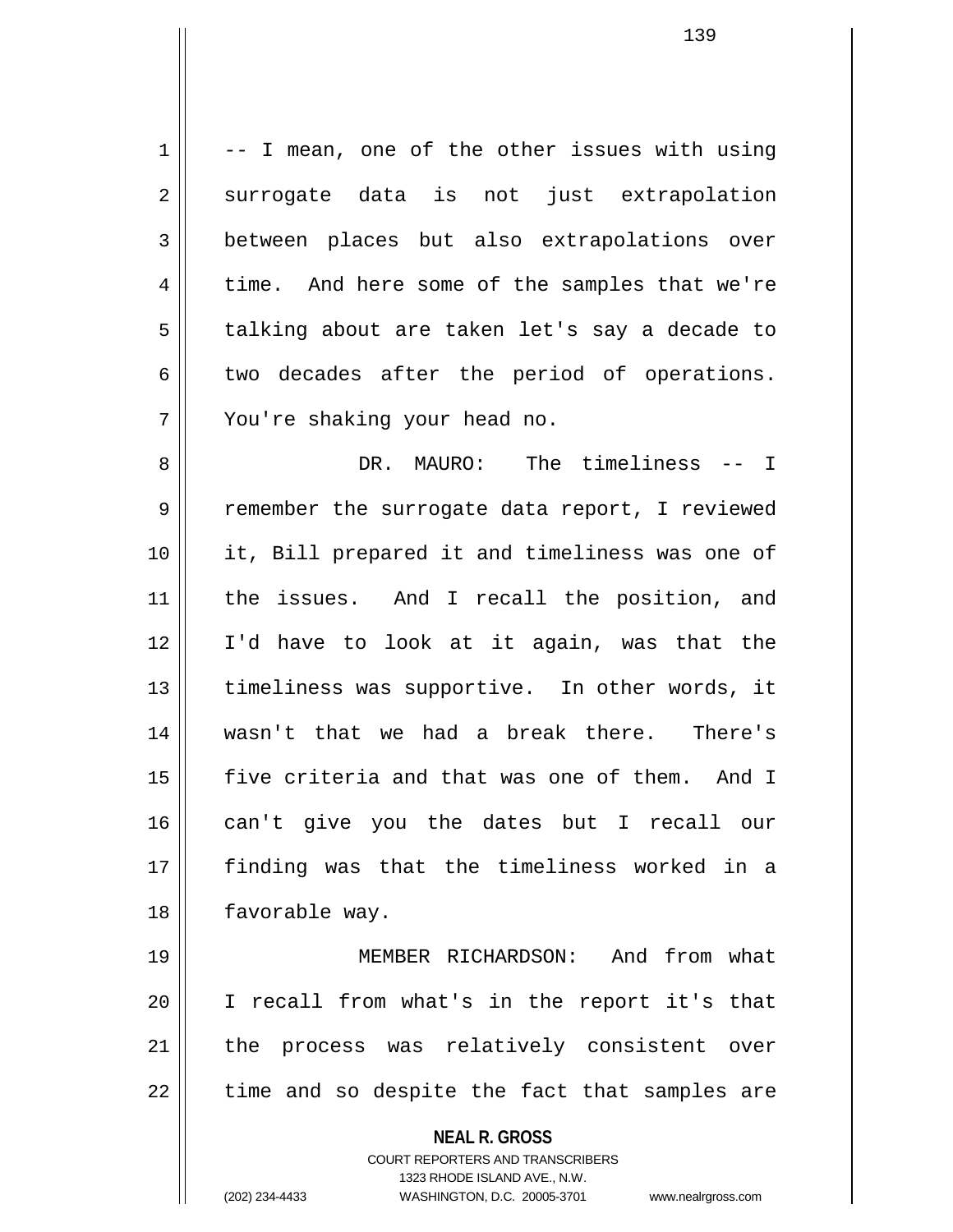**NEAL R. GROSS** 1 || separated by a period of 15 years there's a  $2 \parallel$  sense that there weren't process changes. 3 DR. MAURO: Your recollection is 4 better than mine. I wish I could say that I  $5 \parallel$  could -- we could probably get our hands on it 6 | because I remember the summary page where we  $7 \parallel$  have the criteria, we summarize each one. That 8 may very well have been some of the language  $9 \parallel$  in there. I'm sure that the language itself 10 is relatively brief. The summary level at the 11 || end of the report. If we could bring it up 12 maybe it's even possible to show it on the  $13$  screen, each of the  $-$  our findings and the 14 || rationale why we felt they met the exclusivity 15 requirement. That had to do with 95th 16 percentile, the impact. And then the second 17 one had to do with timeliness and I remember 18 coming out favorably but it wouldn't hurt to 19 just take a look at that if it's possible to  $20$  | just grab it. 21 CHAIRMAN MELIUS: If you let me  $22 \parallel$  get a word in I can point out where it is.

> COURT REPORTERS AND TRANSCRIBERS 1323 RHODE ISLAND AVE., N.W. (202) 234-4433 WASHINGTON, D.C. 20005-3701 www.nealrgross.com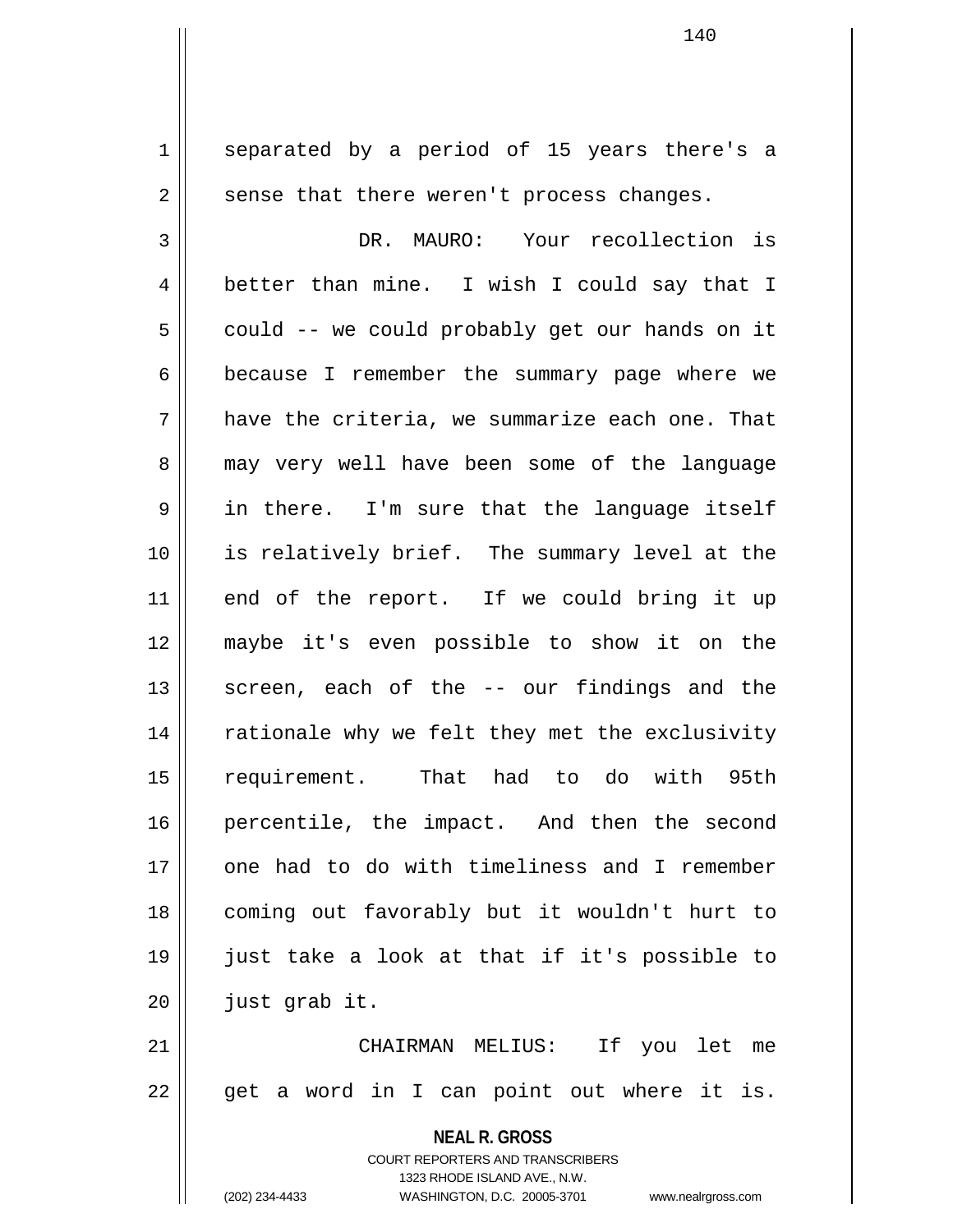| $\mathbf 1$ | Page 5 of 7, sort of the middle of the page              |
|-------------|----------------------------------------------------------|
| 2           | there. I don't think it's, I'm not sure if               |
| 3           | putting it up is even necessary. I mean, the             |
| 4           | process is slag handling, and slag handling is           |
| 5           | I think unlikely to have changed significantly           |
| 6           | over that time period. I think that's -- and             |
| 7           | that's the rationale that's stated in the SC&A           |
| 8           | report. I actually had the same question so I            |
| 9           | had to look back to the report while we were             |
| 10          | talking earlier.                                         |
| 11          | DR. MAURO: Thanks for helping me                         |
| 12          | out on that.                                             |
| 13          | CHAIRMAN MELIUS: Which is why I                          |
| 14          | had it up, because I think it is an important            |
| 15          | question that came up. Jim, did you have a               |
| 16          | comment?                                                 |
| 17          | DR. NETON: I was just going to                           |
| 18          | read from the report that the surrogate data             |
| 19          | used for the natural right dumping operations            |
| 20          | collected between 1947 and '59. So all the               |
| 21          | surrogate data was in that time frame. And I             |
| 22          | forget the years now that Hooker is under                |
|             | <b>NEAL R. GROSS</b><br>COURT REPORTERS AND TRANSCRIBERS |

1323 RHODE ISLAND AVE., N.W.

 $\prod$ 

(202) 234-4433 WASHINGTON, D.C. 20005-3701 www.nealrgross.com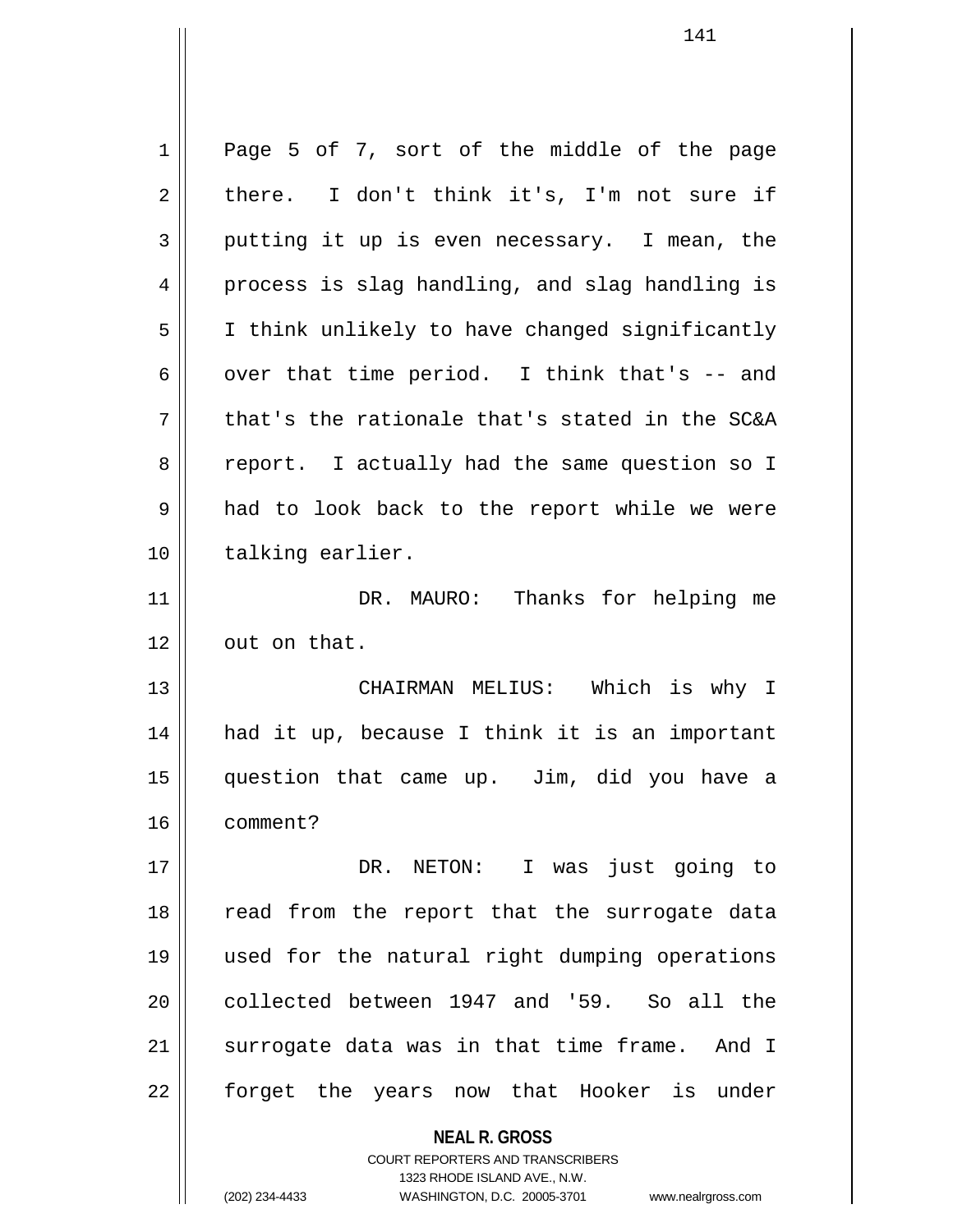**NEAL R. GROSS** COURT REPORTERS AND TRANSCRIBERS  $1$  review for but it's in that same. 2 CHAIRMAN MELIUS: Okay. Any 3 || additional questions? If not then I'd like to  $4 \parallel$  hear from the -- is the petitioner still on  $5 \parallel$  the line and wish to make comments? 6 || MS. GIRARDO: Yes, I'm here. 7 CHAIRMAN MELIUS: Okay. Go ahead. 8 | If you have any comments to make now you may. 9 MS. GIRARDO: Okay. Who am I 10 || talking to? 11 CHAIRMAN MELIUS: This is Dr. 12 Melius and the whole Board, and to the 13 audience. 14 MS. GIRARDO: Okay. I have  $15$  several items that I wanted to read off here. 16 Item 1, before the Board makes any decision 17 regarding Hooker Electrochemical Corp., 18 petitioners request an extension of time since 19 the request to Freedom of Information has not 20 || been answered. This extension would include 21 time to receive and time to digest the 22 material.

1323 RHODE ISLAND AVE., N.W.

(202) 234-4433 WASHINGTON, D.C. 20005-3701 www.nealrgross.com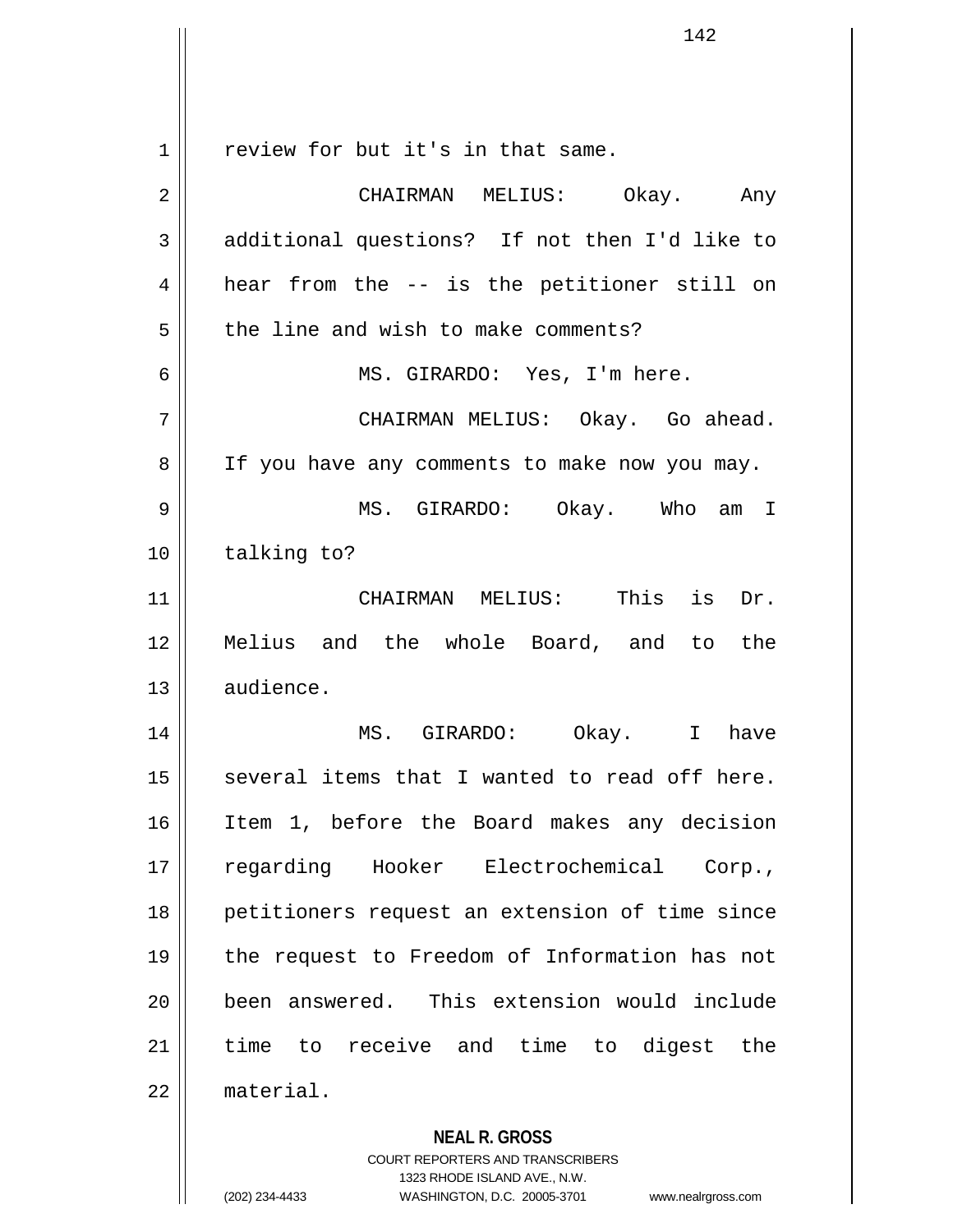| Even though the petitioners were              |
|-----------------------------------------------|
| contacted by the federal advocate inquiring   |
| into this request, they are not throwing in   |
| the towel and feel justified in needing this  |
| extension. They also question whether anyone  |
| besides a Freedom of Information officer has  |
| the right to call the petitioner. The         |
| petitioners further add that they object to   |
| being contacted and cross examined.           |
| Item 2, on the matter of the                  |
| Ordnance Works in Lewiston, New York, would   |
| the Board reconsider these points? The Hooker |
| workers went to the "dump" location on orders |
| from their employer. Therefore, they were not |
| Ordnance Works employees, but Hooker's since  |
| their salaries were supplied by Hooker. They  |
| should not be treated as outside contractors  |
| since they themselves did not receive any pay |
| directly from another employer. Therefore,    |
| since Hooker sent them there and they were    |
| working for Hooker, the Lewiston site becomes |
| a Hooker location and since this SEC includes |
|                                               |

**NEAL R. GROSS**

<sup>143</sup>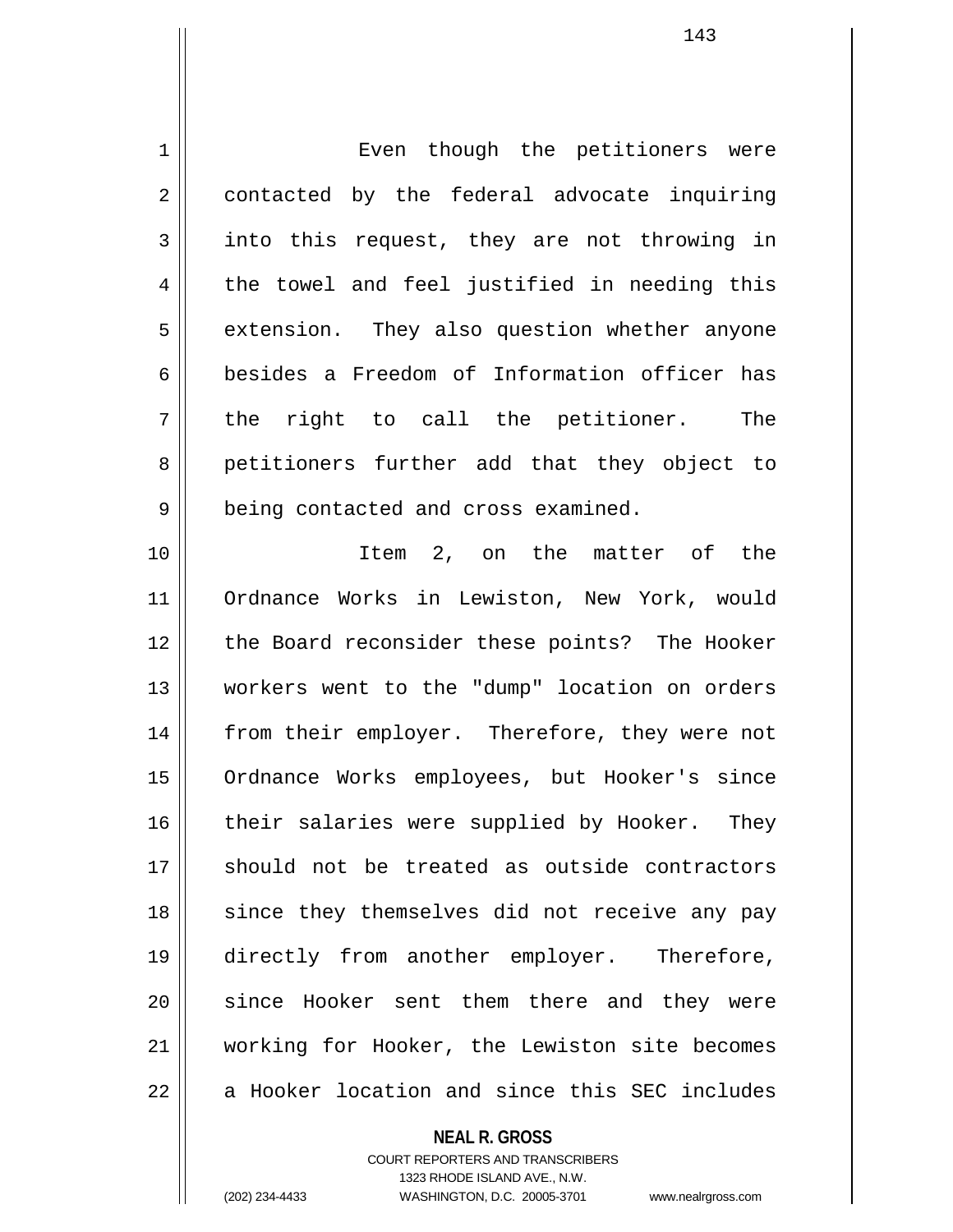$1 \parallel$  all locations, then it should be retroactively  $2 \parallel$  approved to the date of the SEC in Lewiston. 3 The Board might also want to ponder the fact 4 that nowhere in the United States could a 5 comparable "dump" site be found. That is  $6 \parallel$  amazing.

7 Item 3, keeping in mind, that 8 || Mallinckrodt does not fit the description of a 9 company that is near, would the Board give 10 serious consideration to this question? If 11 the documents for Mallinckrodt were found to 12 be spurious in regard to thorium, then can the 13 Board be sure beyond a shadow of a doubt that 14 the Mallinckrodt documents on uranium can 15 validly and justifiably be used in judging 16 Hooker Electrochemical Company?

17 Item 4, would the Board also 18 consider that three companies have been 19 mentioned throughout this decision-making 20 || process regarding Hooker Electrochemical 21 Corporation, namely, Electromet, Fernald and 22 | Mallinckrodt. However, the Work Group seems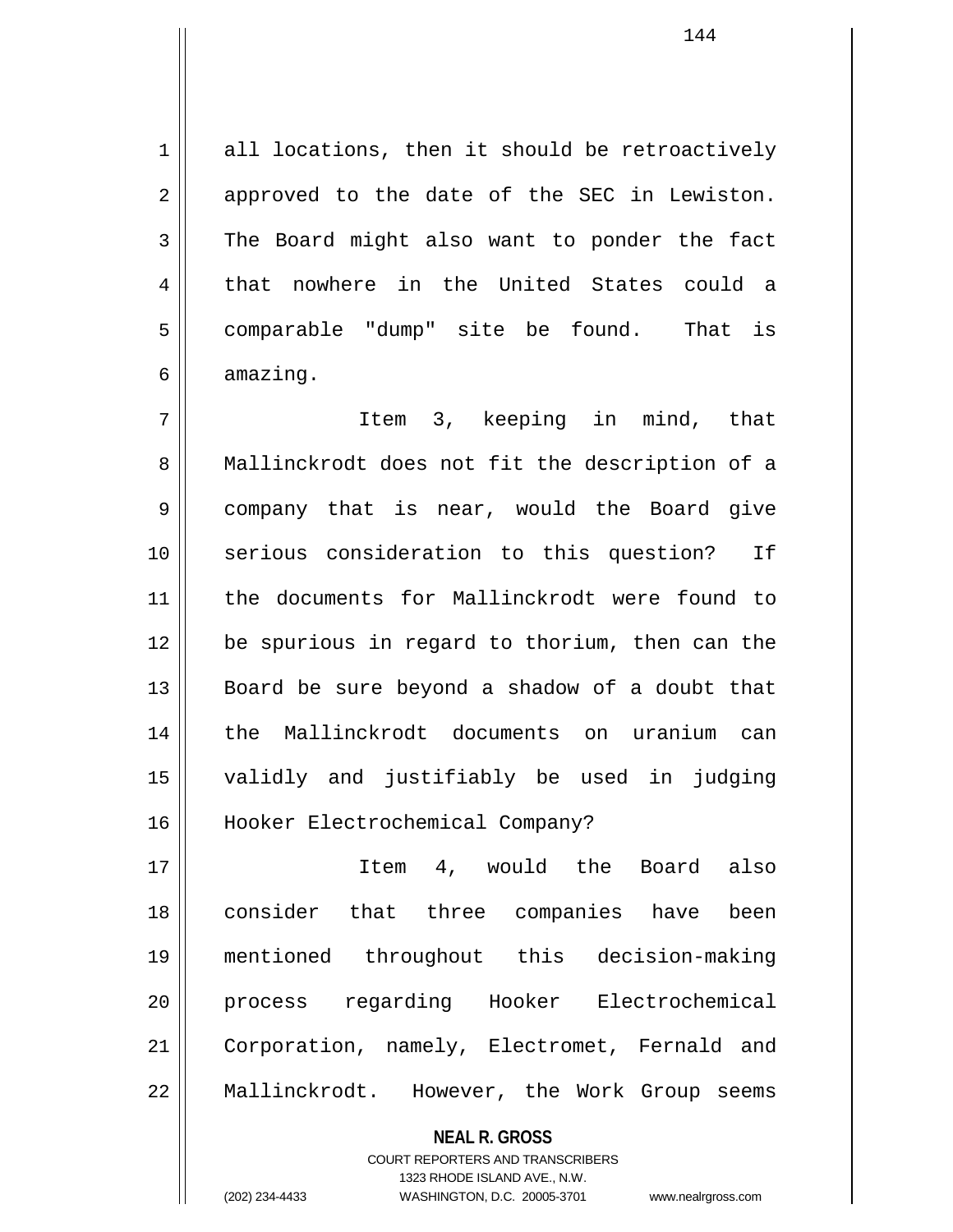1 to have focused only on Mallinckrodt and the 2 | other two companies were still being debated 3 when the Work Group made their decision. This 4 does not serve the petitioners of Hooker 5 | Electrochemical Corporation in a just manner.

6  $\parallel$  This also does, in fact, 7 invalidate the Work Group's recommendation for 8 denial of the SEC because a judgment was made 9 before all the evidence was in. According to 10 the history of "surrogate data," a minimum of 11 || three companies was chosen to strengthen the 12 validity of the comparison. Now, if you  $13$  || eliminate two of those companies and just use 14 || one, you have invalidated the "surrogate 15 data." So as a further illustration, using a 16 company that could not be trusted in one 17 || regard only opens the door to suspicion of any 18 comparison if you insist on using that same 19 || company, namely Mallinckrodt.

20 You also must remember that 21 Fernald was questionable in its practices.  $22$  || Ethics must play a role in the selection of

> **NEAL R. GROSS** COURT REPORTERS AND TRANSCRIBERS 1323 RHODE ISLAND AVE., N.W.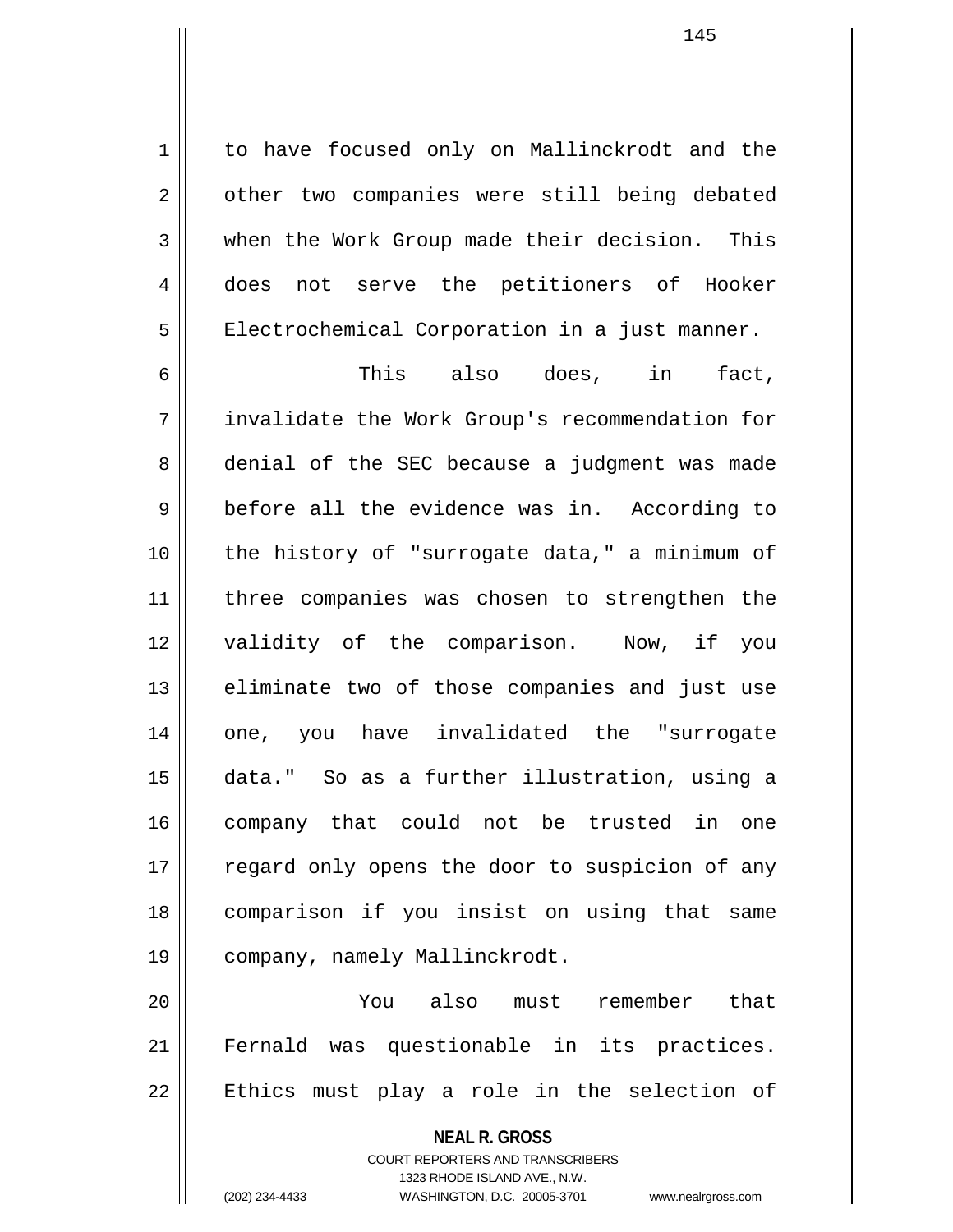1 || candidates for "surrogate data." And the 2 || Hooker Electrochemical Corporation in this 3 case, the use of these three companies as 4 | "surrogate data" is certainly suspect.

5 Item 5. When asked for an 6 explanation during the last Work Group 7 teleconference of SC&A about their report on  $8 \parallel$  the 95 percentile, the answer given was that 9 || although their figure differed from those of 10 NIOSH, they conceded to NIOSH since SC&A 11 believed it to be more favorable to the 12 || claimant. The petitioner asked, "In what way 13 was it more favorable, SEC or dose 14 reconstruction?" The answer was dose 15 || reconstruction. The petitioner balked at that 16 and left the conference knowing that SEC is 17 more favorable to the claimant than dose 18 | reconstruction.

19 || Item 6. The petitioners have been 20 made to know that they are dealing with 21 || scientists who cannot fathom anything beyond  $22$  || formulas, statistics, or in a word anything

> **NEAL R. GROSS** COURT REPORTERS AND TRANSCRIBERS 1323 RHODE ISLAND AVE., N.W. (202) 234-4433 WASHINGTON, D.C. 20005-3701 www.nealrgross.com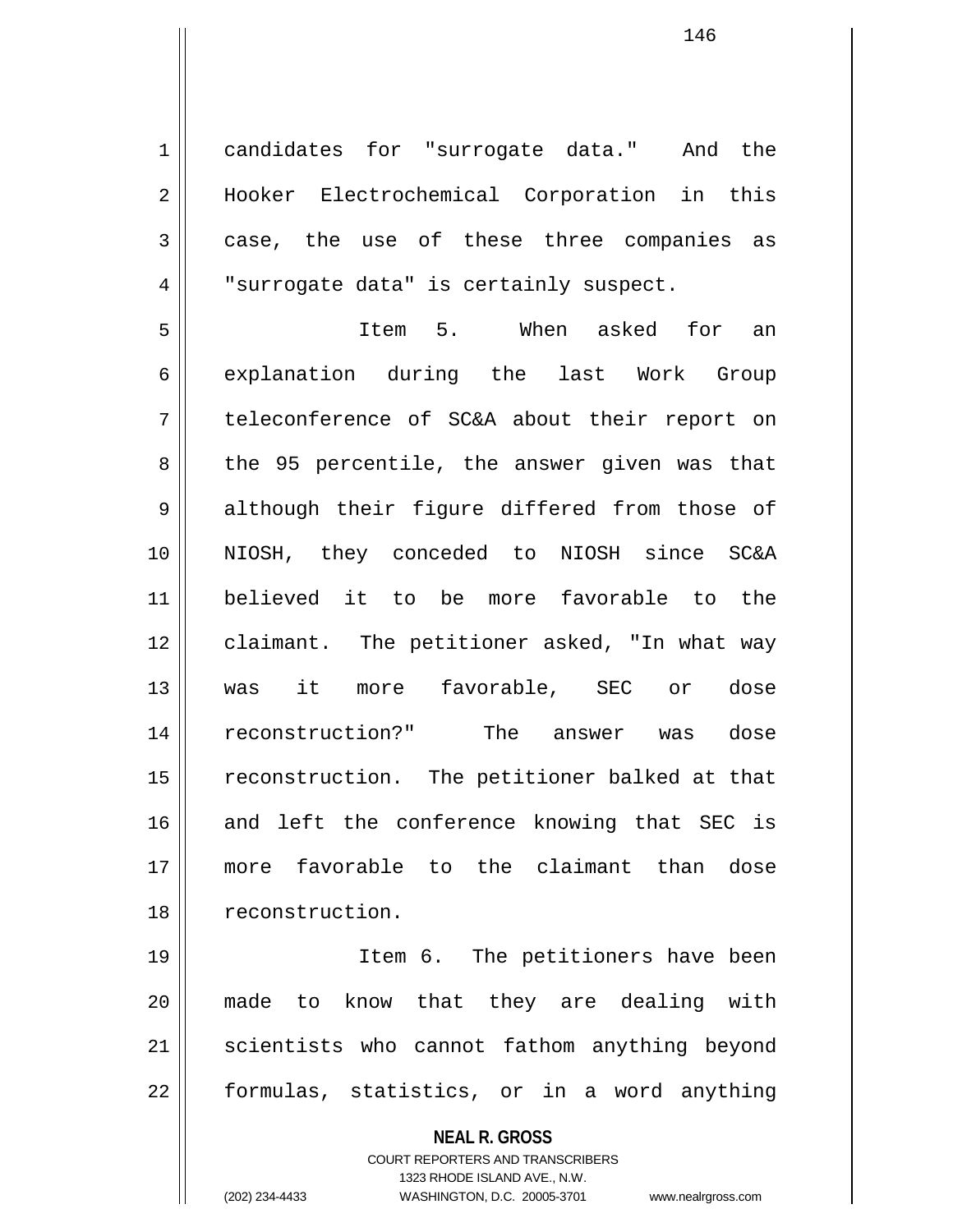| $\mathbf 1$ | that is not quantitative. In addition, the     |
|-------------|------------------------------------------------|
| 2           | petitioners remind the Board that the author   |
| 3           | of the 10-Year Review for NIOSH points out how |
| 4           | to the petitioners NIOSH is looked at as an    |
| 5           | enemy. To the reader of the 10-Year Review     |
| 6           | only one statement sums up the whole study and |
| 7           | it is this: NIOSH, you have done some things   |
| 8           | okay, but all in all, you could have done a    |
| $\mathsf 9$ | better job.                                    |
| 10          | What has also sadly come to the                |
| 11          | attention of the petitioner is that there is   |
| 12          | the distinct possibility that Hooker           |
| 13          | Electrochemical Corporation is being set up as |
| 14          | a test case for all future companies coming    |
| 15          | under review for this program and that is      |
| 16          | probably the "real" reason for the obvious     |
| 17          | rush to close by the Work Group as defined --  |
| 18          | and the Board -- back up a little bit. That    |
| 19          | is probably the real reason for the obvious    |
| 20          | rush to close by the Work Group and the Board, |
| 21          | not the loss of "freshness" to the memory of   |
| 22          | the Work Group as defined by the federal       |

**NEAL R. GROSS** COURT REPORTERS AND TRANSCRIBERS 1323 RHODE ISLAND AVE., N.W. (202) 234-4433 WASHINGTON, D.C. 20005-3701 www.nealrgross.com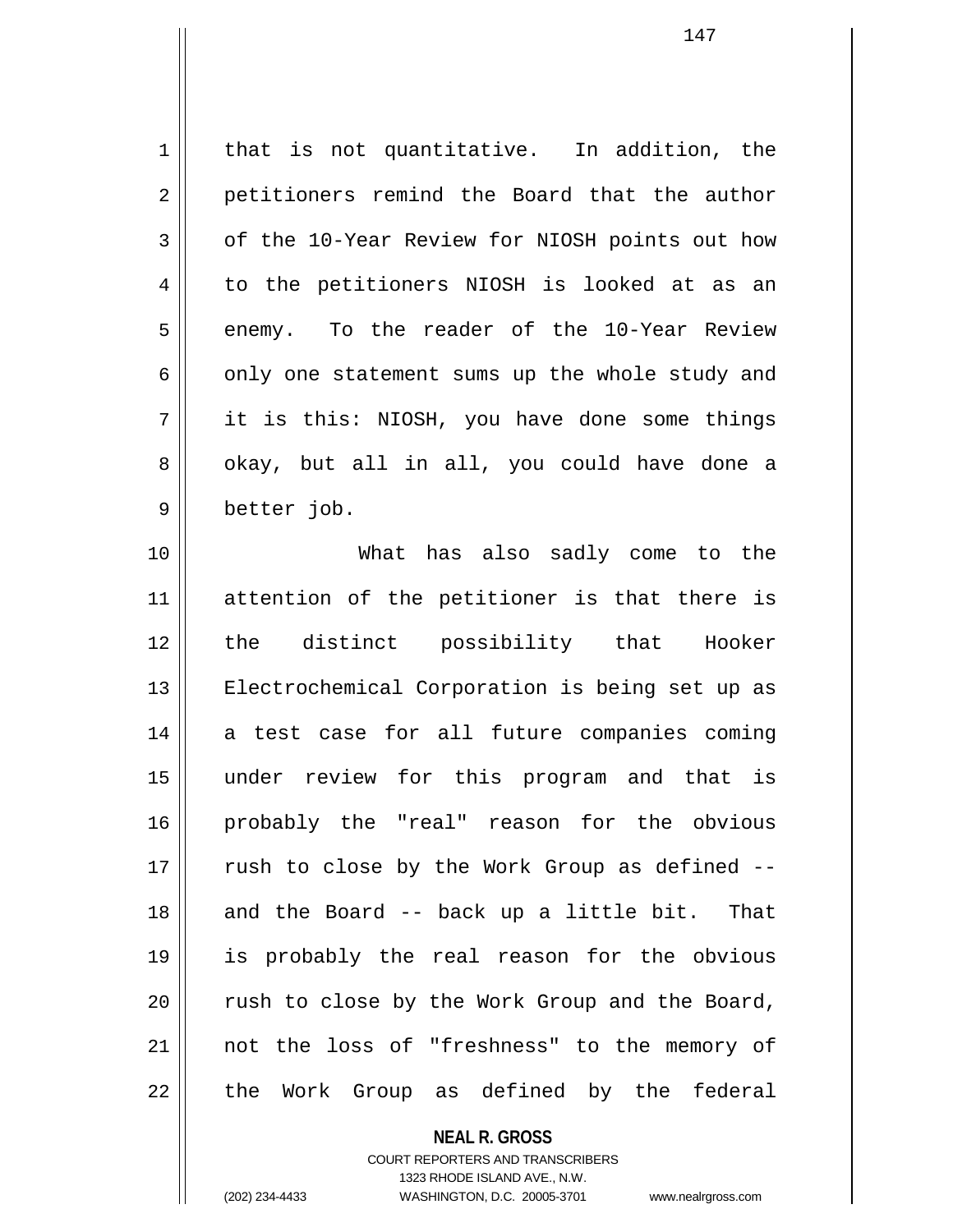**NEAL R. GROSS** COURT REPORTERS AND TRANSCRIBERS 1323 RHODE ISLAND AVE., N.W. (202) 234-4433 WASHINGTON, D.C. 20005-3701 www.nealrgross.com 1 advocate regarding the Freedom of Information 2 | inquiry. 3 Now we the petitioners hope that 4 you are all better than all of that and we  $5 \parallel$  leave you with these words entitled, "The Rule 6 b of Three." 7 If one is good, why look for 8 bhree? 9 This is the current baffling 10 | mystery! 11 Who says "surrogate data" is the  $12 \parallel$  way to go? 13 || Not those who are really in the 14 || know! 15 || Compensatory programs must be free 16 || of this numerical "Rule of Three." 17 || These scientists, as great as they 18 || are, 19 From simple math have gone too  $20$  |  $\sigma$  far. 21 22 Three locations minus two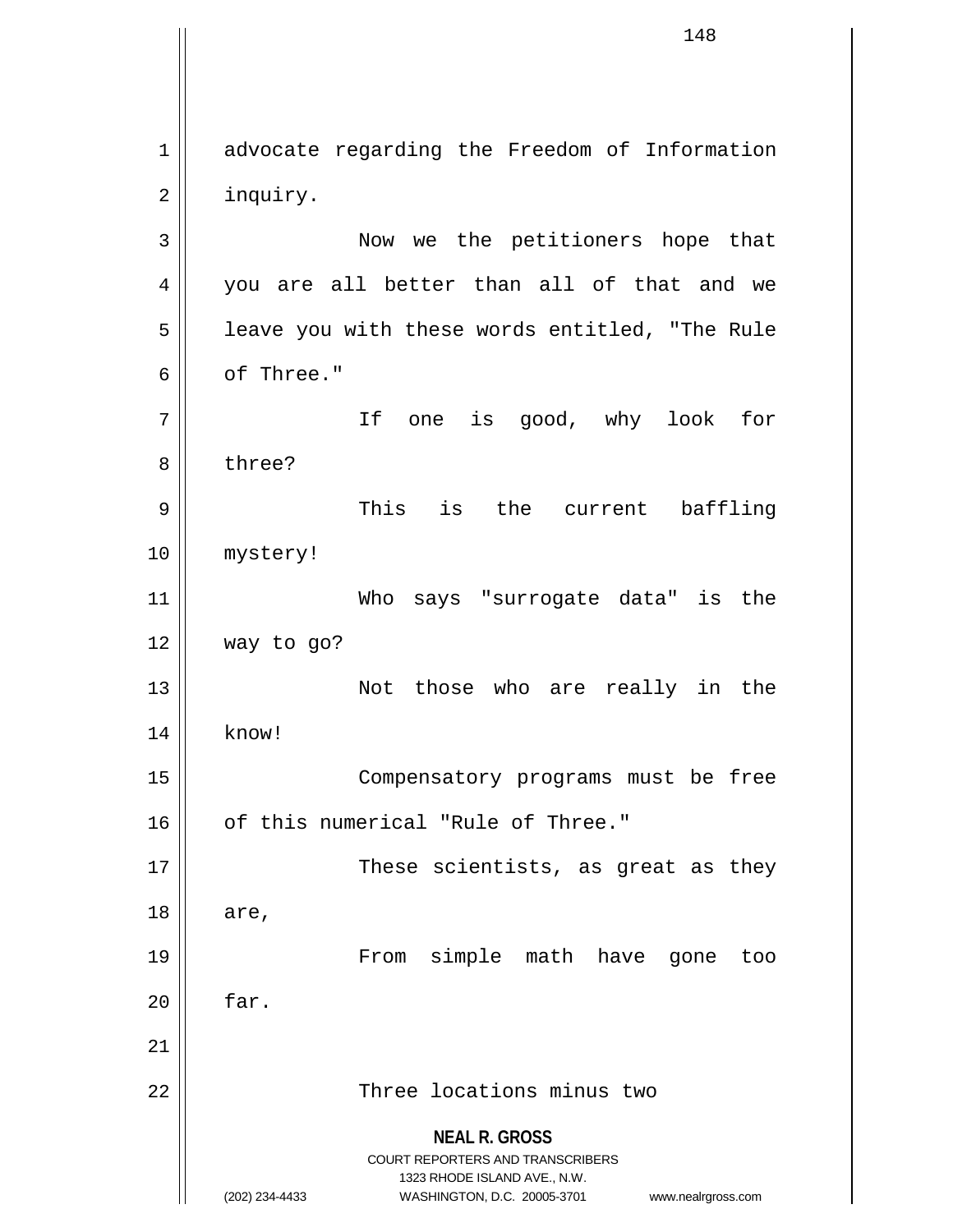|             |                  | 149                                                                                                                                           |
|-------------|------------------|-----------------------------------------------------------------------------------------------------------------------------------------------|
|             |                  |                                                                                                                                               |
|             |                  |                                                                                                                                               |
| $\mathbf 1$ |                  | An equation of one, can't be true!                                                                                                            |
| 2           |                  | The example given was very clear.                                                                                                             |
| 3           |                  | Surrogates' locality must<br>be                                                                                                               |
| 4           | reasonably near. |                                                                                                                                               |
| 5           |                  |                                                                                                                                               |
| 6           |                  | Searching the country is a ploy                                                                                                               |
| 7           |                  | Leading to what can only annoy.                                                                                                               |
| 8           |                  | Surrogate data must have very                                                                                                                 |
| 9           | clear specifics, |                                                                                                                                               |
| 10          |                  | Not the generality of mathematical                                                                                                            |
| 11          | hieroglyphics.   |                                                                                                                                               |
| 12          |                  |                                                                                                                                               |
| 13          |                  | Can't all of you truthfully see                                                                                                               |
| 14          |                  | Surrogate data isn't what it used                                                                                                             |
| 15          | to be?           |                                                                                                                                               |
| 16          |                  |                                                                                                                                               |
| 17          |                  | What is needed is a clear recipe,                                                                                                             |
| 18          |                  | Listing steps as one, two, three.                                                                                                             |
| 19          |                  |                                                                                                                                               |
| 20          |                  | Surrogate data's original<br>true                                                                                                             |
| 21          | design           |                                                                                                                                               |
| 22          |                  | Did not have compensatory programs                                                                                                            |
|             | (202) 234-4433   | <b>NEAL R. GROSS</b><br>COURT REPORTERS AND TRANSCRIBERS<br>1323 RHODE ISLAND AVE., N.W.<br>WASHINGTON, D.C. 20005-3701<br>www.nealrgross.com |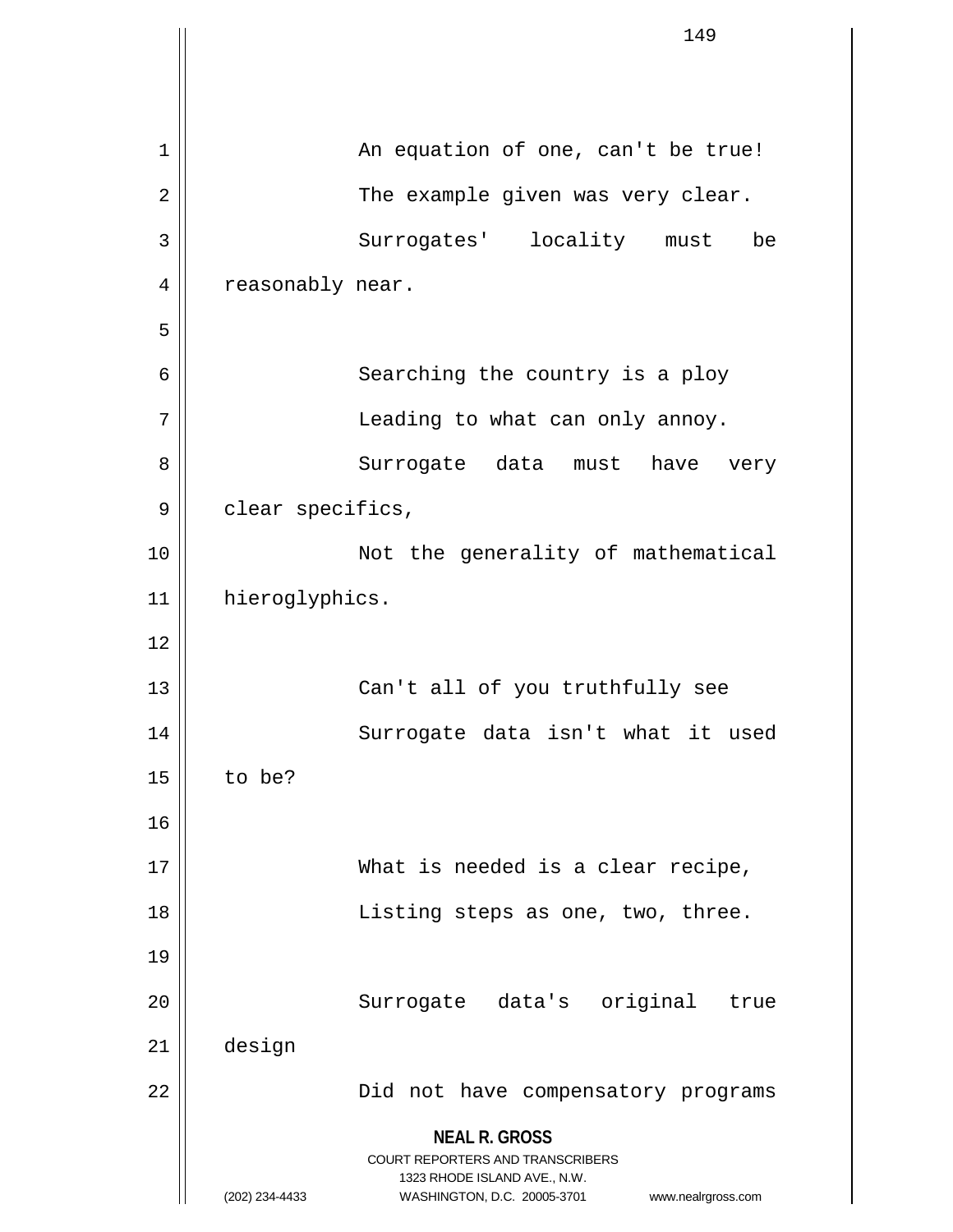**NEAL R. GROSS** COURT REPORTERS AND TRANSCRIBERS 1323 RHODE ISLAND AVE., N.W. (202) 234-4433 WASHINGTON, D.C. 20005-3701 www.nealrgross.com 1 | in mind. 2 || This has been made very clear. 3 || Seeing an injustice leads to fear. 4 5 Realistically, the Surrogate Data 6 use 7 Has resulted in a sad abuse. 8 || The question is why the need was 9 seen 10 || Especially when "no records" was 11 | the theme? 12 13 What is the real truth behind this 14 obstruction? 15 Is it only to satisfy the "lovers" 16 | of dose reconstruction! 17 || I want to thank all of you for the 18 || attention you've given me this afternoon, and 19 even though we are still in the season of 20 Advent, on behalf of the petitioners I'd 21 || sincerely like to extend to all of you a 22 | Christmas wish that God will grant all of you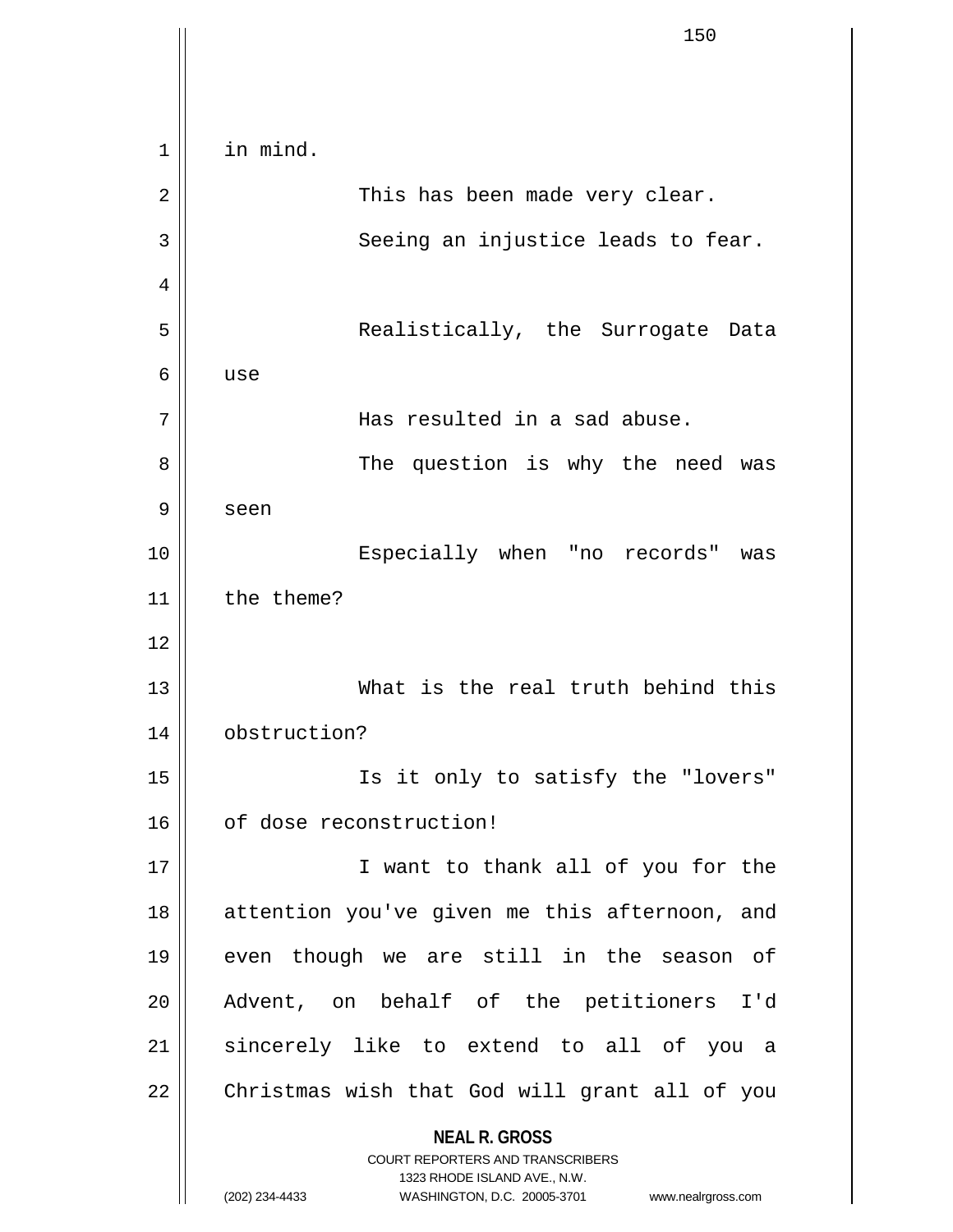1 | the promises that the birth of Christ holds 2 || remembering that they are solely for men of  $3 \parallel$  qood will. Thank you.

4 MR. KATZ: Mary, hi, this is Ted 5 | Katz. Before -- I imagine you'll hang in with  $6 \parallel$  us but if you would, it sounds like you might  $7 \parallel$  have had a written statement there. And while 8 we could all hear you here it took a lot of 9 concentration and I wonder if you wouldn't 10 mind for the court reporter's sake in 11 particular sending me your written statement 12 || if you indeed have it written down?

13 MS. GIRARDO: Yes, it is. I'm all 14 || set to go and good old Josh there will receive 15 it by email.

16 MR. KATZ: Thank you. If you just 17  $\parallel$  email it to me, Mary, that would be great. I 18 || think you have my email address. Ted Katz.  $19 \parallel$  Thanks.

20 MS. GIRARDO: No, I don't, but I 21 can send it to Josh and he can forward it to  $22 \parallel$  you.

> **NEAL R. GROSS** COURT REPORTERS AND TRANSCRIBERS 1323 RHODE ISLAND AVE., N.W.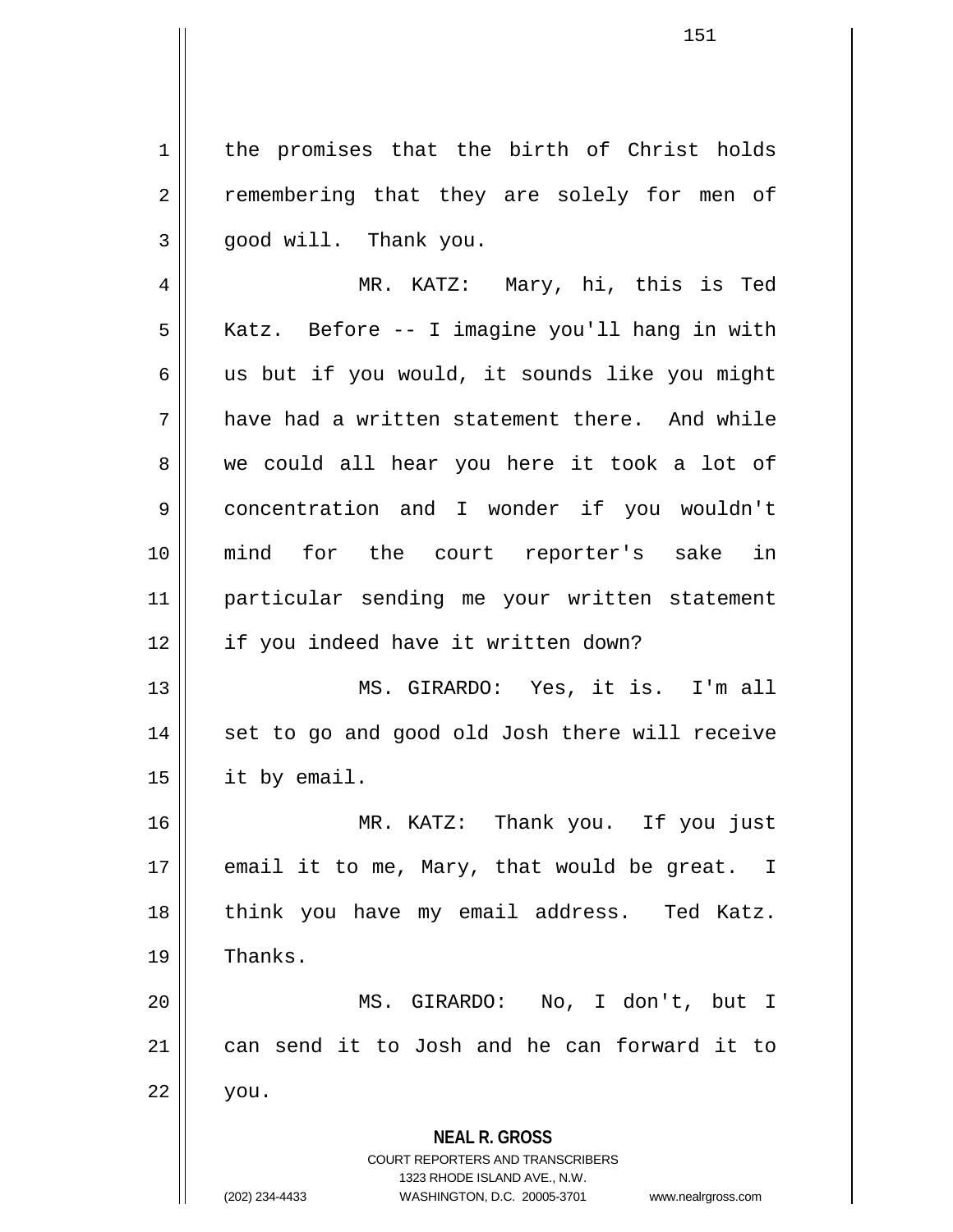| 1  | MR. KATZ: Okay, that'll work too.                        |
|----|----------------------------------------------------------|
| 2  | Thank you.                                               |
| 3  | MS. GIRARDO: Pardon me?                                  |
| 4  | MR. KATZ: That'll work too.                              |
| 5  | That'll be great, Mary. If you send it to                |
| 6  | Josh he'll get it to me. Thank you.                      |
| 7  | MS. GIRARDO: Yes, I appreciate                           |
| 8  | that you realize it took concentration.                  |
| 9  | CHAIRMAN MELIUS: Thanks. Okay,                           |
| 10 | Board Members. Questions or further                      |
| 11 | questions? Comments? Yes, Paul. We will. I               |
| 12 | was going to sort of -- first, I was going to            |
| 13 | see if there was any other questions about --            |
| 14 | that came up. Yes.                                       |
| 15 | MEMBER CLAWSON: I guess, you know                        |
| 16 | I realize we have to use surrogate data and              |
| 17 | we've had high debates over surrogate data.              |
| 18 | But the thing that bothers me about Hooker a             |
| 19 | little bit is how much data do you have?                 |
| 20 | According to the paperwork there, zero. Is               |
| 21 | there any air sampling data from them or                 |
| 22 | bioassay from Hooker? So it's zippo. And I               |
|    | <b>NEAL R. GROSS</b><br>COURT REPORTERS AND TRANSCRIBERS |

1323 RHODE ISLAND AVE., N.W.

 $\begin{array}{c} \hline \end{array}$ 

 $\overline{\phantom{a}}$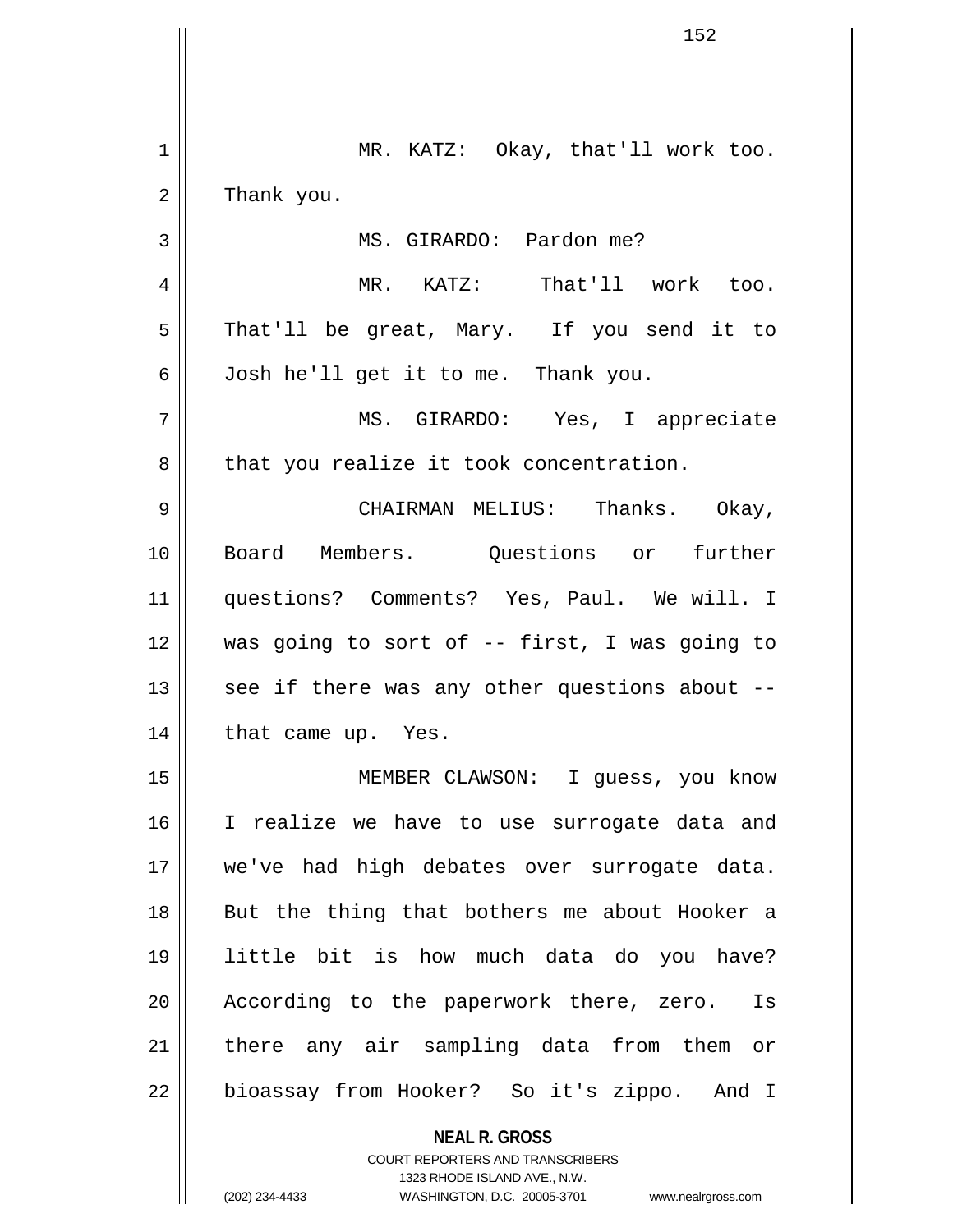1 || understand, I just really have a hard time  $2 \parallel$  using surrogate data from a site, three sites  $3 \parallel$  actually that are in question, in my mind in 4 question. I just, that to me is using, you 5 | know, you can use as much information as you  $6 \parallel$  want but if it's no good. Just wondering.

7 MEMBER ANDERSON: I think the, I 8 mean that's part of the issue. And what we  $9 \parallel$  tried to do was use the criteria that we set 10 up to see. And the criteria don't really say 11 you have to have some measurements or 12 something at a facility at all. This 13 basically was just a, you know, a fairly 14 simple process of moving stuff through and 15 dissolving it and then filtering it out and 16 || re-bagging it so the process was very similar 17 at these things. I think as a committee when 18 we looked at it, it was kind of, of all the 19 possible surrogate data uses that the 20 committee has looked at this seemed to be the 21 closest to the measurements are of activities  $22$  || that are performed at all of these various

## **NEAL R. GROSS** COURT REPORTERS AND TRANSCRIBERS 1323 RHODE ISLAND AVE., N.W.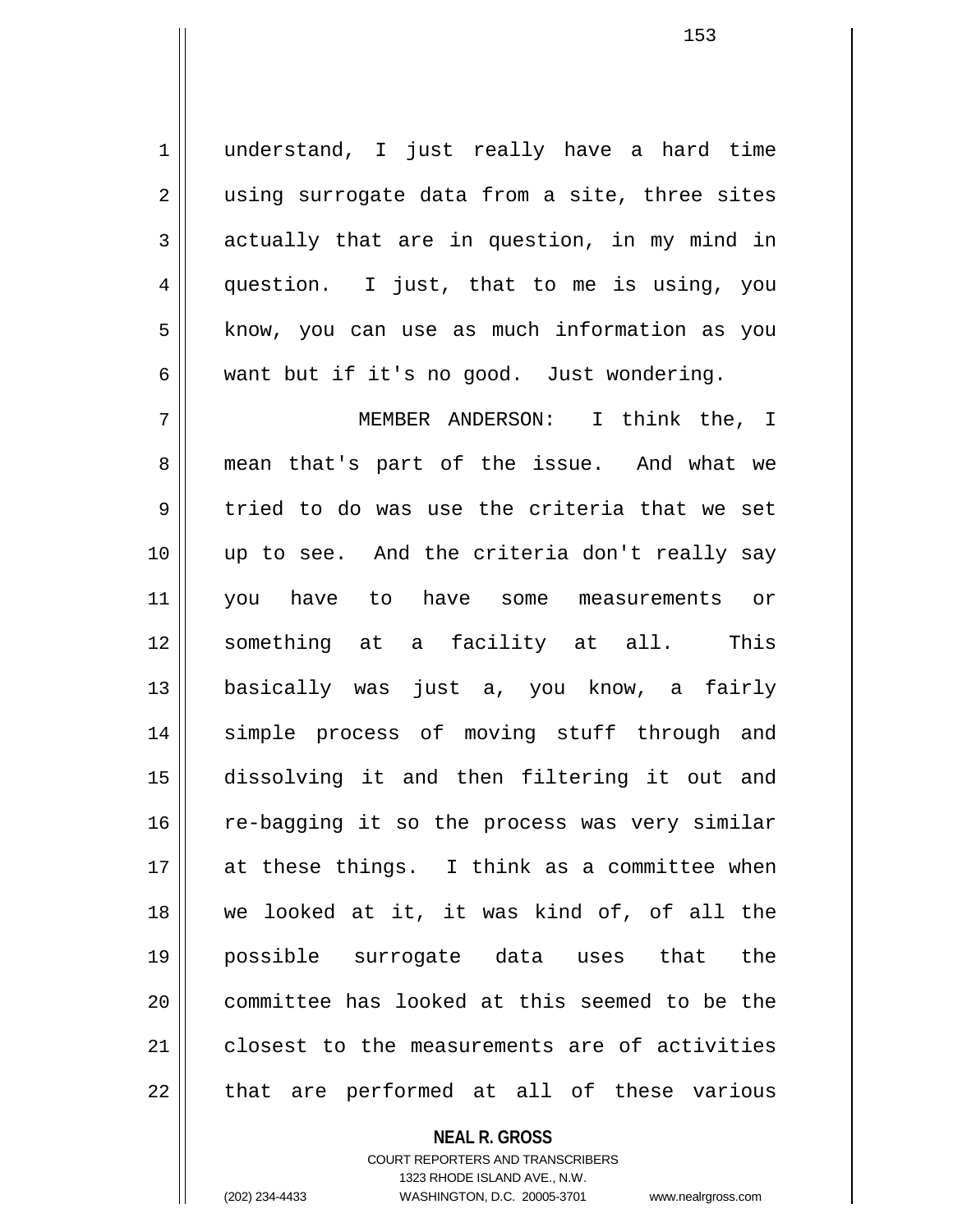**NEAL R. GROSS** COURT REPORTERS AND TRANSCRIBERS 1 || facilities rather than trying to use some  $2 \parallel$  others. So it's about as good as you can get  $3 \parallel$  but the fact that there are no measurements 4 from the facility at least as I understand it  $5 \parallel$  at all, that, you know, again that is an 6 || issue. But we don't have any indication that 7 anything here was done differently. But 8 || again, nobody was there to say yes, this is --9 || they didn't move from here to Fernald for 10 instance to say oh yes, we did it the same. 11 || So it's a conundrum as to if it's, 12 the data is now relatively robust, the 13 || estimates are upper bound so what do we want 14 || to do. That's basically, we're three of us  $15$  and we're asking the rest of you to weigh in. 16 I think we were a little uneasy with it as 17 well but it's, we came down on the side of 18 using this data. If you agree to use the data  $19$  | then it follows that you'd have to, you know,  $20$  || reject the SEC. 21 MEMBER CLAWSON: And Henry, I 22 understand your point. I understand your

1323 RHODE ISLAND AVE., N.W.

(202) 234-4433 WASHINGTON, D.C. 20005-3701 www.nealrgross.com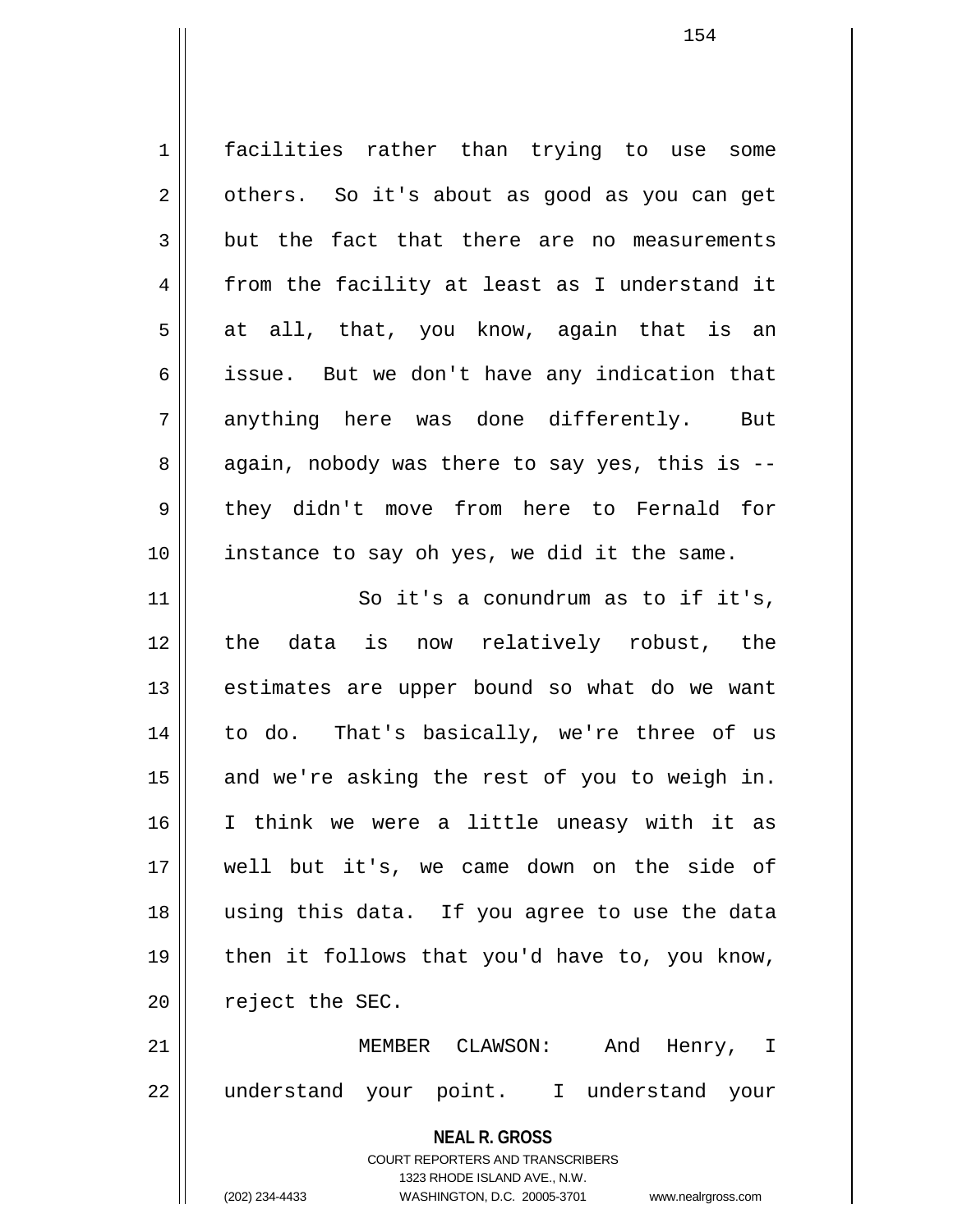1 conundrum too. I just, my personal feeling is  $2 \parallel$  I thought the reason we had SECs if we had  $3 \parallel$  insufficient data, this is why SECs were put 4 | in. That's my conundrum.

5 CHAIRMAN MELIUS: No, SECs were 6|| put in if we're unable to do dose 7 || reconstruction with sufficient accuracy and I 8 think that's, yes. There are sites where  $9 \parallel$  there's lots of data as we know and it does 10 not lend itself. So that's not the only 11 criteria. You know, it is obviously one 12 factor in that but it's sort of keeping in 13 mind. And I think also as a Board we voted 14 || to, you know, use surrogate data in, you know, 15 || certain criteria. In looking this over I tend 16 || to agree with Henry and the Work Group, this 17 is certainly a simple enough operation and a 18 straightforward enough use that I'm very 19 comfortable with it. Jim Lockey? 20 MEMBER LOCKEY: Ted, make sure I

21 can comment on this. But on slide 13, the 22 || Thurber memo, what I was really looking at was

> **NEAL R. GROSS** COURT REPORTERS AND TRANSCRIBERS

> > 1323 RHODE ISLAND AVE., N.W.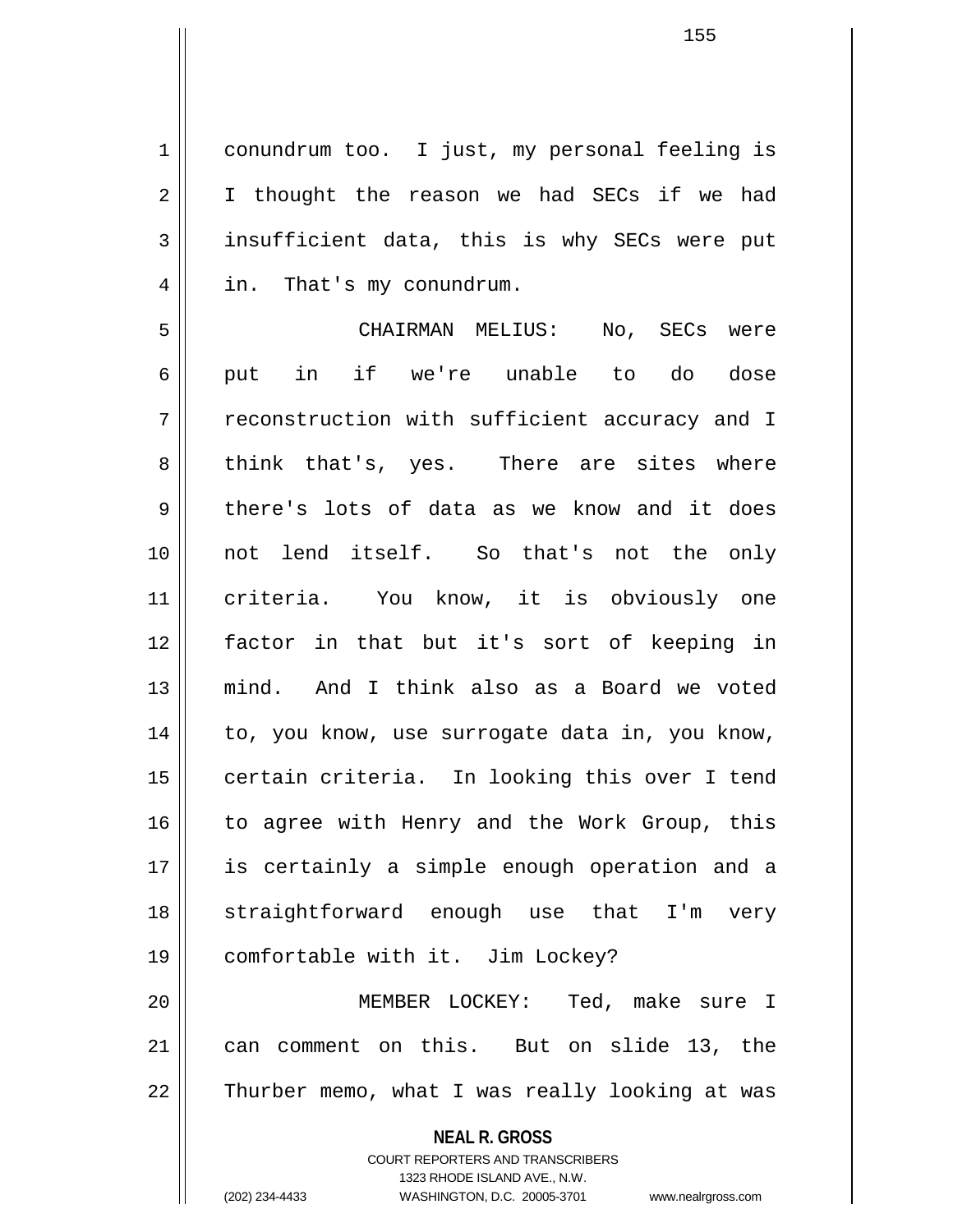**NEAL R. GROSS** COURT REPORTERS AND TRANSCRIBERS 1323 RHODE ISLAND AVE., N.W. 1 || the 95 percent confidence level and how 2 || assured you were of that boundary. It seemed 3 ll like from that memo that no matter what 4 || technique you were using that was going to be 5 || a bounding dose. Am I interpreting that  $6 \parallel$  right? 7 MEMBER ANDERSON: Yes. I mean,  $8 \parallel$  you've got a range but --9 || MEMBER LOCKEY: But that is --10 MEMBER ANDERSON: -- the 11 distributions when you get out to the 95th is 12 not much difference. Because the ones that  $13$  stay in in all of the analyses, the high ones 14 || stay there so you're not eliminating enough  $15$  | that it really weights it. 16 MEMBER LOCKEY: But if you use 17 different technical judgments it is still  $18$  || going to be found  $-$  it wasn't  $-$ 19 MEMBER ANDERSON: Yes, I mean you  $20$  || go NIOSH -- and they haven't changed their 21 position -- said to use 18 samples now. I  $22$  || think four of those samples SC&A thought well,

(202) 234-4433 WASHINGTON, D.C. 20005-3701 www.nealrgross.com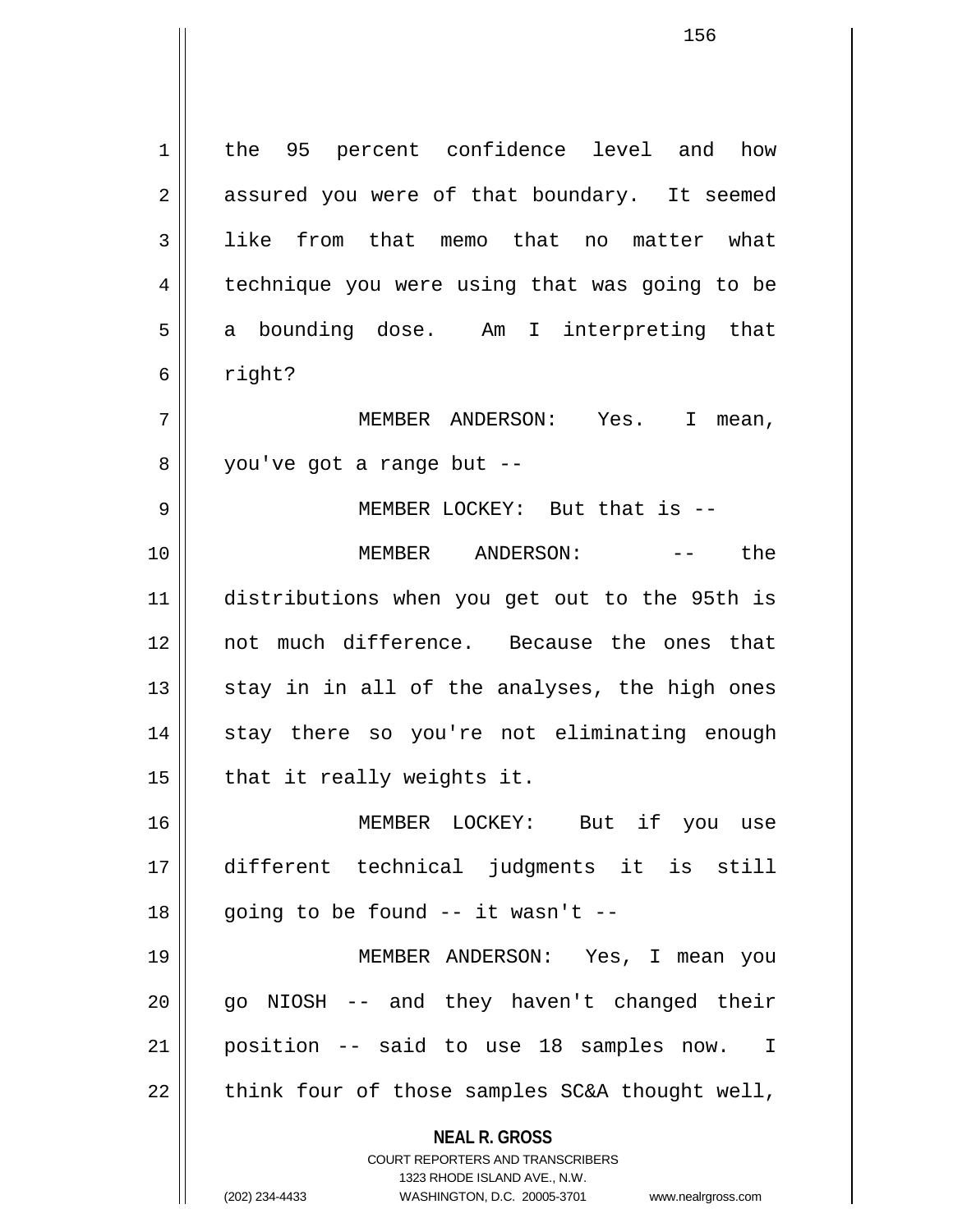1 | those really aren't what some of these guys  $2 \parallel$  may be doing so they took them out when they  $3 \parallel$  did theirs and then they added in a great deal 4 | larger numbers because I think our committee 5 was sort of looking at well, what's the 6 || smallest. You can calculate a 95 percent 7 confidence interval around 3 points but you 8 || know, those statistics are pretty flexible at 9 || that time. So whether you use 67 samples or 10 || 18, the number, the 95th percentile you know 11 moved a little but not much and I think we 12 || stayed with NIOSH's because theirs actually 13 was a little bit higher, not because we 14 || thought it was a more robust approach.

15 CHAIRMAN MELIUS: Anybody else 16 have -- I think there are two reasons that 17 have been put forward for possibly delaying 18 this again so I wanted to talk about this 19 before we move forward. I think the first 20 || issue was the one, well, we have not finished  $21$  | our review of the data that's being, the sites  $22$  | from which the data is being used, you know,

> **NEAL R. GROSS** COURT REPORTERS AND TRANSCRIBERS 1323 RHODE ISLAND AVE., N.W. (202) 234-4433 WASHINGTON, D.C. 20005-3701 www.nealrgross.com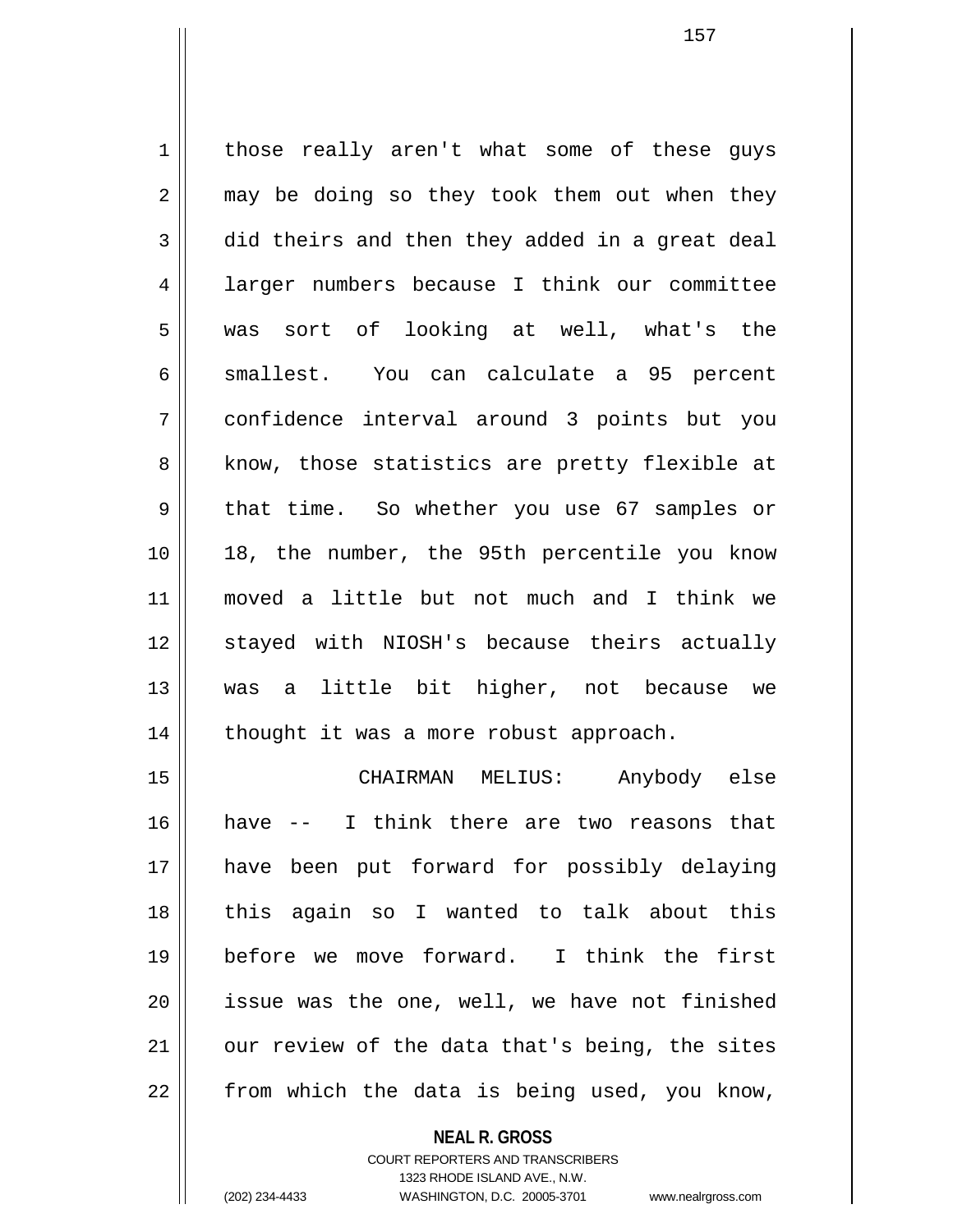1 | the surrogate data comes from, particularly 2 || Fernald. And I think the question is whether  $3 \parallel$  that is, is it necessary to weight. It's not 4 || something that's likely to happen very soon 5 || given all the work that the Fernald Work Group 6 has, and other issues on the SEC that the 7 Fernald Work Group has to deal with so it 8 would mean a substantial delay. And I just 9 | don't know if people had thoughts or comments 10 on that, or think strongly we should delay or 11 || should not delay? Wanda?

12 MEMBER MUNN: There appears to be 13 no extreme reason for us to delay for that 14 particular purpose. If we postpone each one 15 | of especially these AWEs that come to us based 16 || on the assumption that we haven't completed 17 || some similar kind of activity or some related 18 activity at the larger site then we could just 19 push everything to the back-burner and 20 || nobody's going to be happy with that. It does 21 not appear that there's a close enough  $22 \parallel$  association that it would be necessary for us

#### **NEAL R. GROSS**

COURT REPORTERS AND TRANSCRIBERS 1323 RHODE ISLAND AVE., N.W. (202) 234-4433 WASHINGTON, D.C. 20005-3701 www.nealrgross.com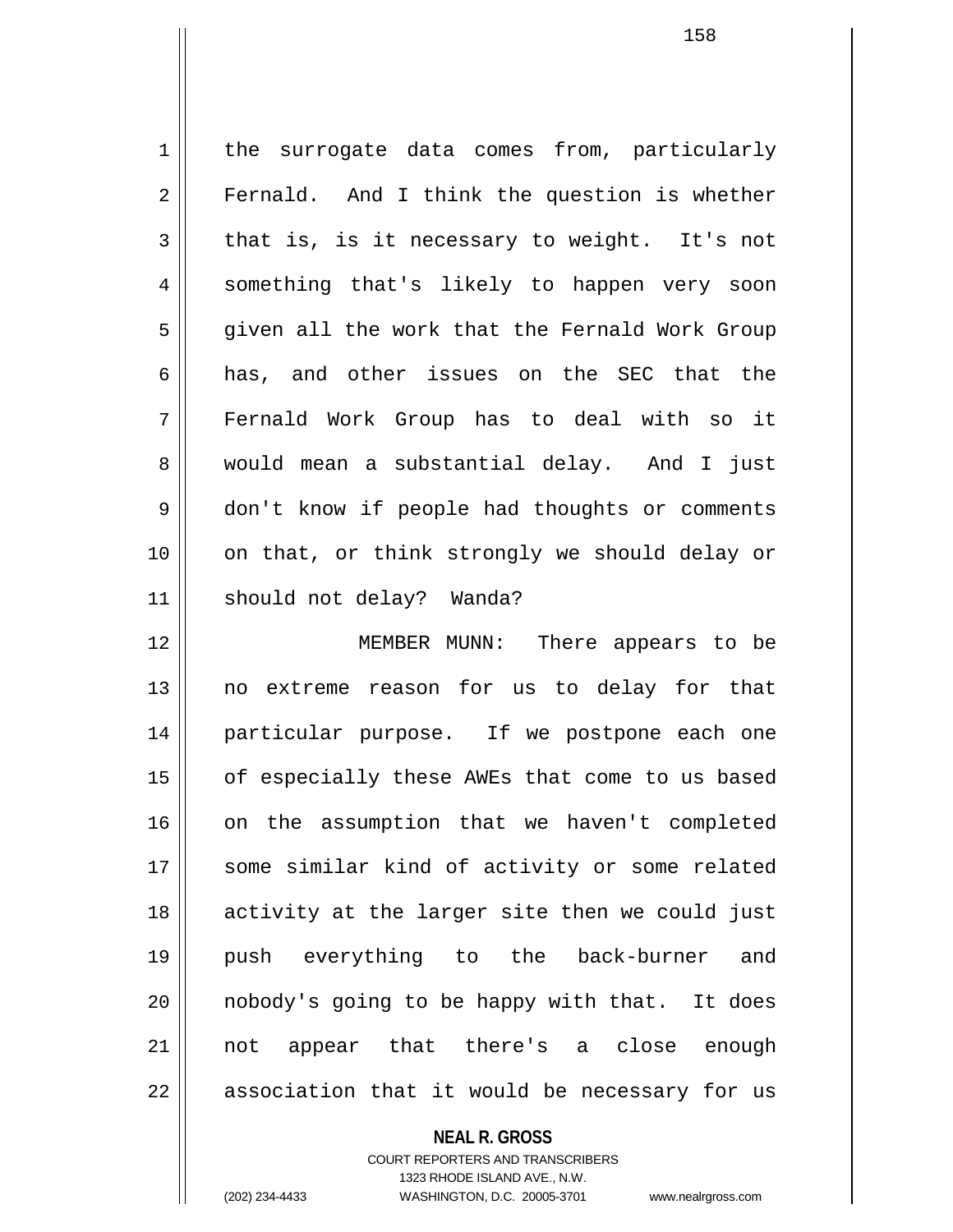**NEAL R. GROSS** COURT REPORTERS AND TRANSCRIBERS 1323 RHODE ISLAND AVE., N.W. (202) 234-4433 WASHINGTON, D.C. 20005-3701 www.nealrgross.com 1 | to postpone for that specific reason. 2 CHAIRMAN MELIUS: Thank you. 3 Josie? 4 || MEMBER BEACH: Well, I would argue 5 || the opposite. There's an awful lot of data  $6$  from Fernald being used for this surrogate 7 data I believe. The biggest share of it is 8 from Fernald, 95 percent. So didn't the 9 || petitioner also ask us to delay? 10 CHAIRMAN MELIUS: For a number of 11 || reasons. I'm going through --12 MEMBER BEACH: Okay, so -- 13 CHAIRMAN MELIUS: -- the reasons  $14$  | that have come out one at a time so we can  $-$ 15 MEMBER BEACH: So there's my 16 | reason for Fernald, 95 percent. 17 CHAIRMAN MELIUS: Anybody else 18 want to? 19 || MEMBER ANDERSON: The only thing,  $20$  || if we do on the Fernald I guess we need to  $21$  | then have a strategy for how do you go about 22 || validating that data. You can't ignore the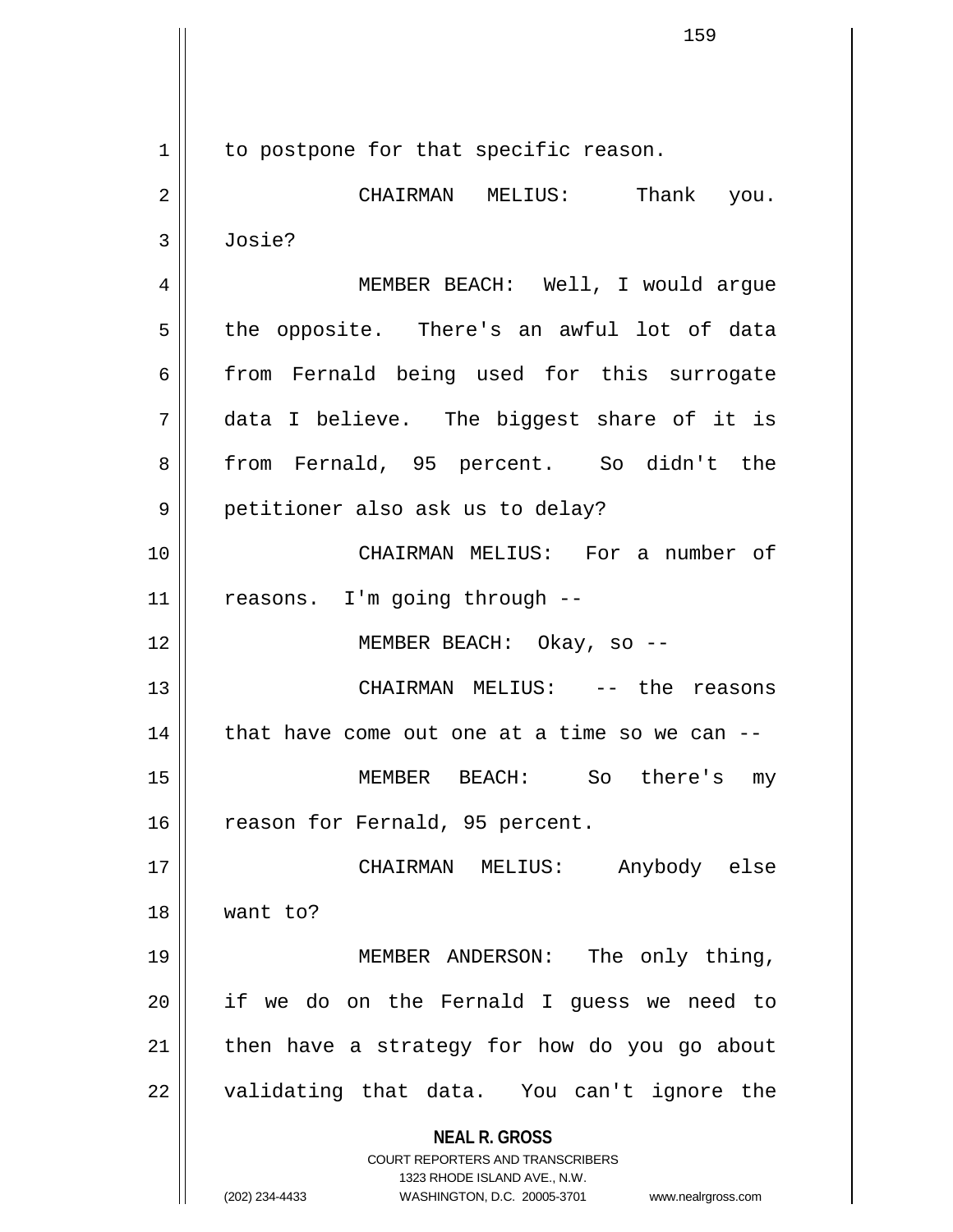1 affidavit that came in, that's a concern, so 2 || you either have to say any concern like that  $3 \parallel$  means the data is gone or shouldn't be used, 4 or we do like here and say well, in this 5 || particular instance, this type of air sample 6 data is, it's consistent with the other data 7 and therefore it's appropriate to be used. But 8 we need a -- there needs to be some decision 9 | because we can't make the affidavit go away so 10 you're always going to have that question 11 || there. It's only a matter of does it apply to 12 || these, you know, 16 or the broader number of 13  $\parallel$  samples as well. But there is consistency, I 14 mean, within the Fernald data it's pretty 15 | consistent whether you'll be using the smaller 16 number of samples or the larger number. So 17 there don't seem to be any major outliers 18 there but it's how are we going to resolve 19 that and maybe we just need to have more time 20 with the Board to decide on, you know, 21 expanding our surrogate data use thing to do 22 || you need to have different criteria to be

> **NEAL R. GROSS** COURT REPORTERS AND TRANSCRIBERS

1323 RHODE ISLAND AVE., N.W. (202) 234-4433 WASHINGTON, D.C. 20005-3701 www.nealrgross.com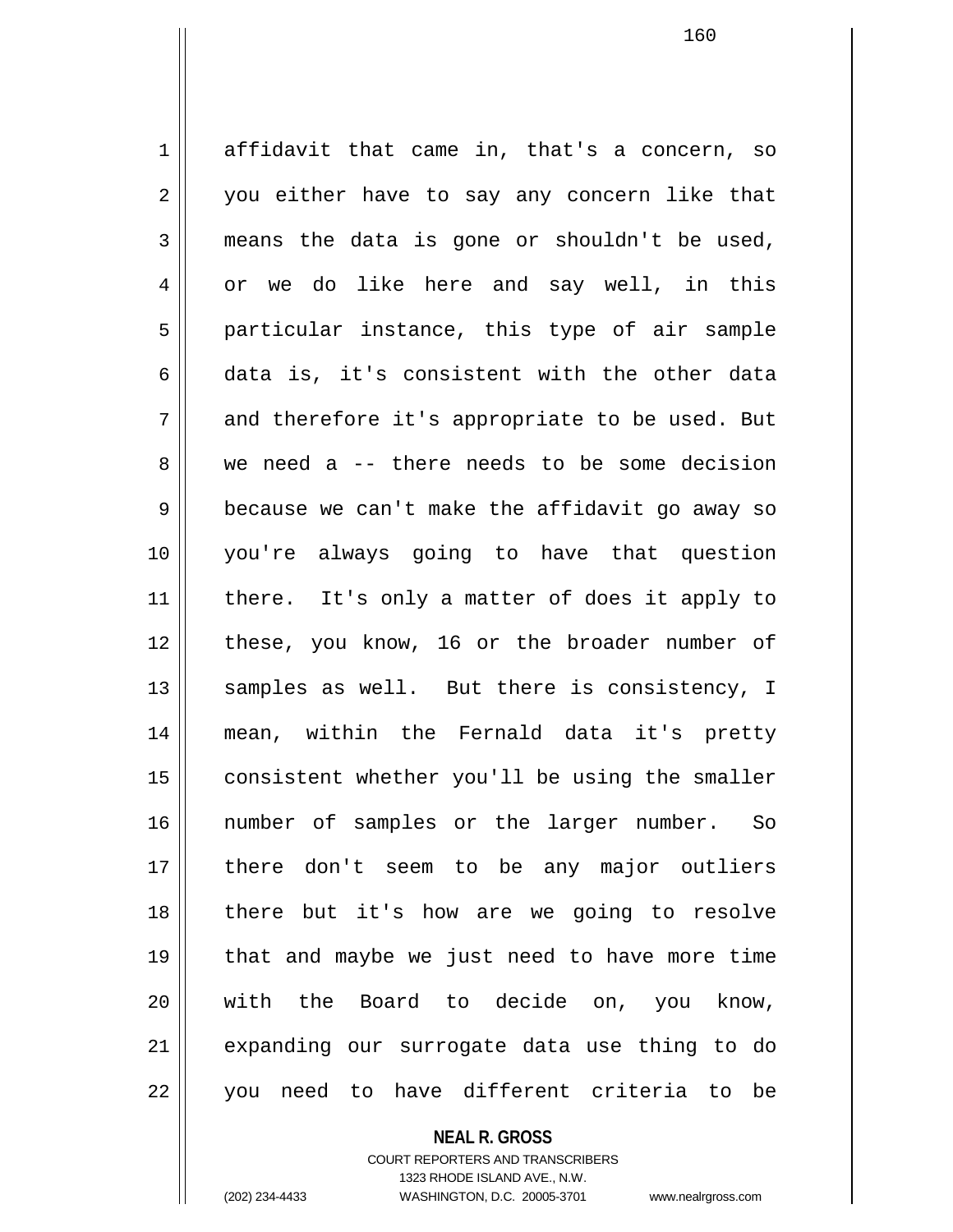$1 \parallel$  added.

2 CHAIRMAN MELIUS: I would just add 3 that also keep in mind that none of our 4 decisions are final. There's always new 5 | information that can come forward and I expect 6 we'll have surprises all sorts of ways down  $7 \parallel$  the road. Because as we know, even finding 8 documents is not by far a perfect process as 9 We go along here. So there is opportunity for 10 these decisions to be reopened. And so I 11 || think that is something to keep in mind that 12 || you know, should, whenever the Fernald data or 13 || some other thing gets reviewed and reopened 14 then there's a different finding then the 15 implications of that for other sites would be 16 || looked at and could be addressed. Paul, you 17 || had a comment too? 18 MEMBER ZIEMER: Well, Mark has

19 addressed how that was looked at as far as 20 Fernald but I just wanted to sort of reinforce  $21$  | one thing. And that is the implication that a 22 || survey person would be sent back to get a

> **NEAL R. GROSS** COURT REPORTERS AND TRANSCRIBERS 1323 RHODE ISLAND AVE., N.W.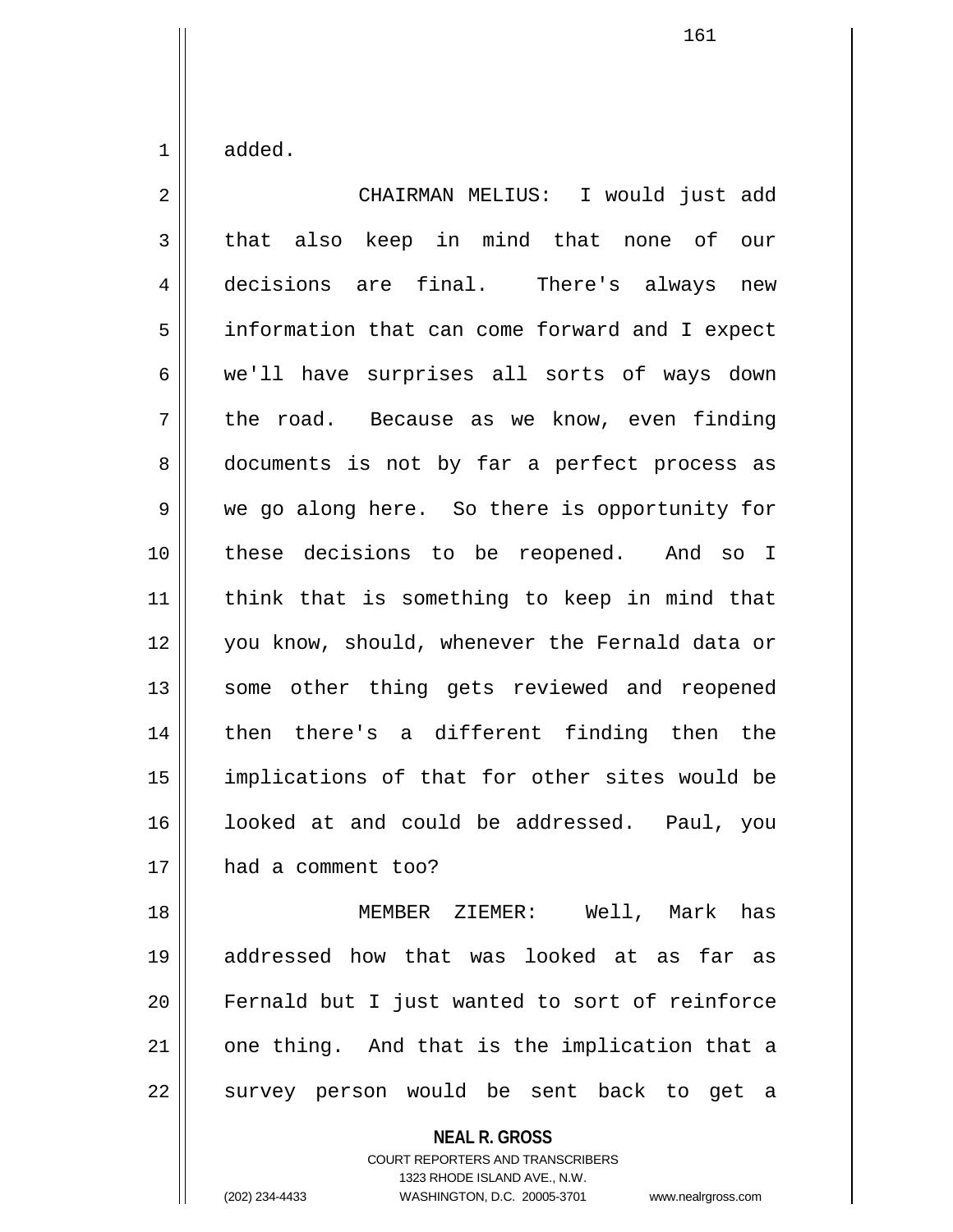1 | better result is perhaps misleading. And I've  $2 \parallel$  had many cases like this. If I have a, when I 3 was active doing this if I had a person who 4 | came in with a high sample I would always send 5 | them back for re-sampling because you want to 6 || number one, confirm that and number two, 7 figure out where it's coming from. So 8 || multiple samples of a high reading above some 9 I limit is very common. The other part of that 10 I think Mark pointed to was there's no 11 indication that these high samples were 12 || removed from the distribution that was used.  $13$  So in my mind the pedigree of the data is not 14 in question. I don't know if the Fernald 15 || group will be looking at this data. Otherwise, 16 do we need it for anything else? I'm on the 17 Fernald Group and I don't remember that we 18 || actually need this. 19 MEMBER CLAWSON: Well, this is

20 what I wanted to bring up, Paul. As you said  $21$  | there's no data showing that this data that 22 was recovered was removed, but there's nothing

**NEAL R. GROSS**

COURT REPORTERS AND TRANSCRIBERS 1323 RHODE ISLAND AVE., N.W. (202) 234-4433 WASHINGTON, D.C. 20005-3701 www.nealrgross.com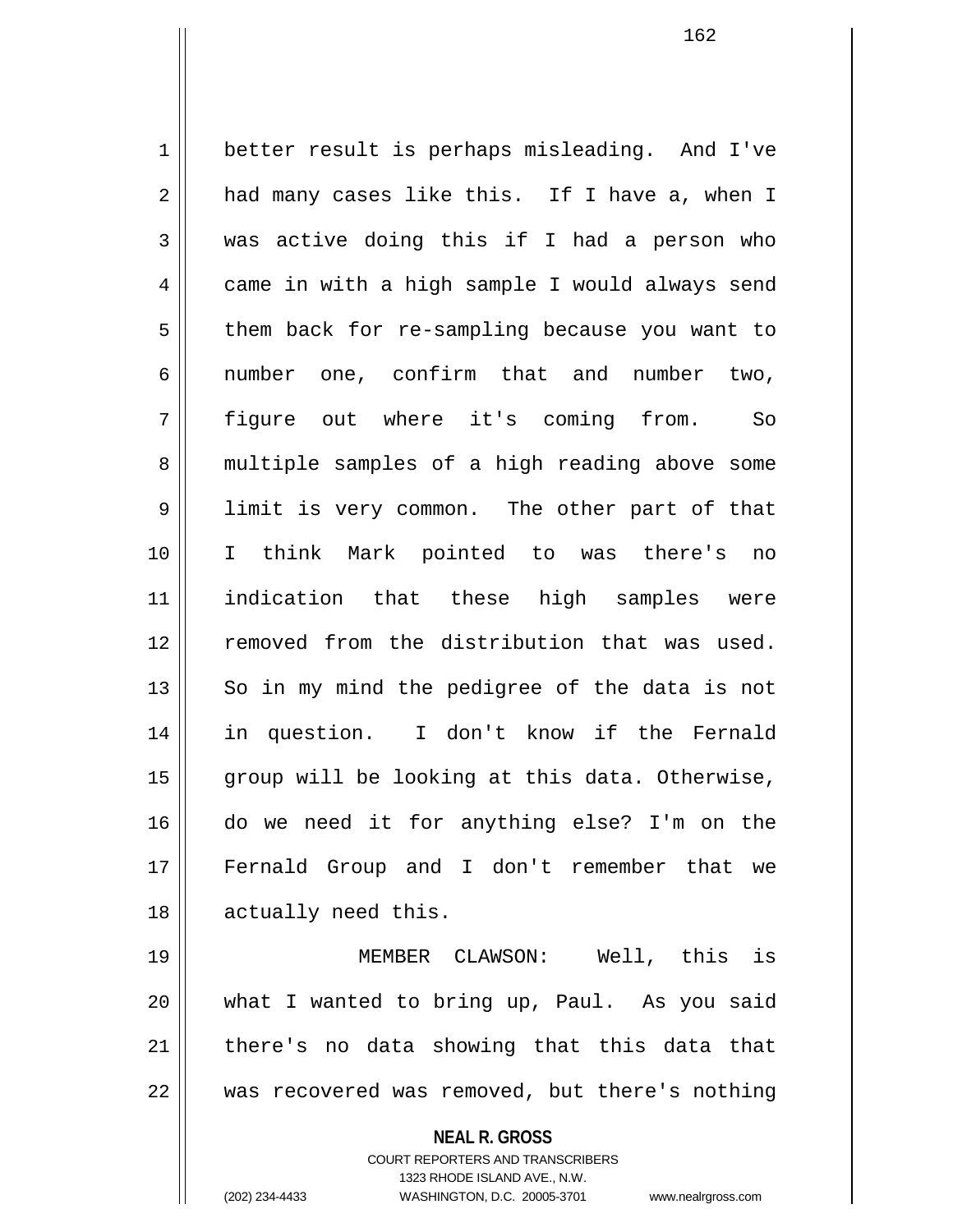$1 \parallel$  showing that it was also left in there. The 2 || question with the data comes up to is also  $3 \parallel$  it's not uncommon to go out there and get a 4 || high result but in the deposition I believe  $5 \parallel$  that it mentioned that -- he was to get one  $6 \parallel$  that was in order. The question of the whole 7 air sampling data was in question so the 8 Fernald Work Group, we have not looked at that  $9 \parallel$  because we are not going to use it. 10 MEMBER ZIEMER: Right, that's why 11 I was asking who was really going to examine  $12$  | this. Would it be Fernald or? 13 MEMBER CLAWSON: I understand the 14 Work Group's -- all I wanted is the Fernald 15 Work Group Chair to let people realize that we 16 are not using the air sampling data for 17 Fernald. So we have not dug into it for 18 verifying its validity or anything else like 19  $\parallel$  that. We early on shut it off because we went 20 with the urinalysis because that's what 21 | Fernald had very good.

22 CHAIRMAN MELIUS: The second issue

**NEAL R. GROSS** COURT REPORTERS AND TRANSCRIBERS

1323 RHODE ISLAND AVE., N.W.

(202) 234-4433 WASHINGTON, D.C. 20005-3701 www.nealrgross.com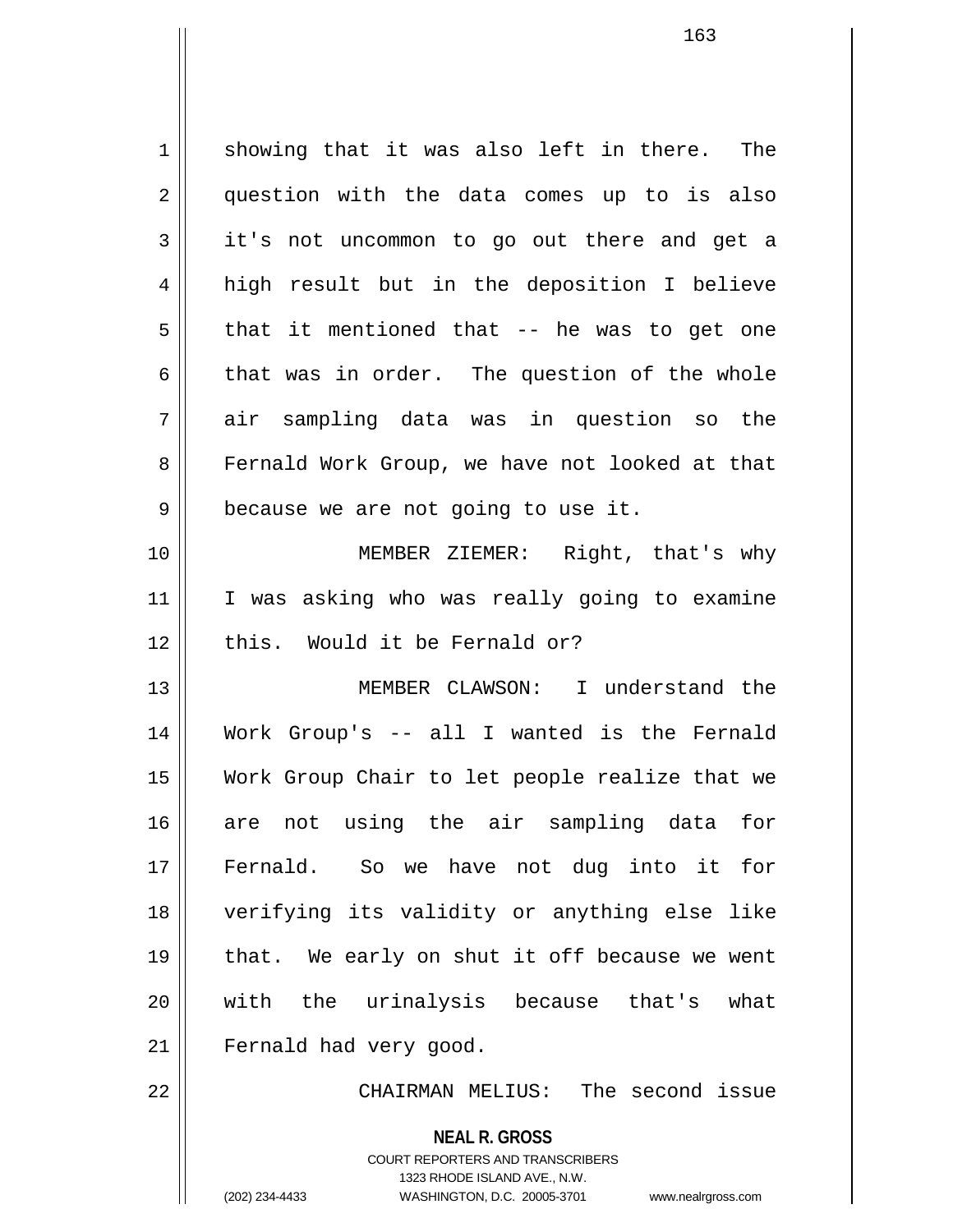**NEAL R. GROSS** 1 | that's been brought up in terms of delaying  $2 \parallel$  this would be -- is the issue of the Freedom 3 | of Information request which my understanding 4 is it will take a significant amount of time  $5 \parallel$  before that is addressed. I think while the 6 Board, I think Henry stated this also is that  $7 \parallel$  while the Board has -- we have a precedent of, 8 in situations where there are new technical 9 documents or new information relevant to a 10 petition being -- we've delayed action on. As 11 far as I recall we have never delayed it for 12 || sort of a broad data request, particularly one 13 dealing with emails and other information, not 14 for technical documents. Personally I think 15 those are different situations in terms of 16 process and how we go about it. But I don't 17 || know if other people have comments or thoughts 18 on that? If not I think we need to at least 19 try to bring some closure today and looking  $20$  |  $\pm$  for, I quess we really have a motion. 21 MEMBER ANDERSON: You have a 22 motion.

> COURT REPORTERS AND TRANSCRIBERS 1323 RHODE ISLAND AVE., N.W.

(202) 234-4433 WASHINGTON, D.C. 20005-3701 www.nealrgross.com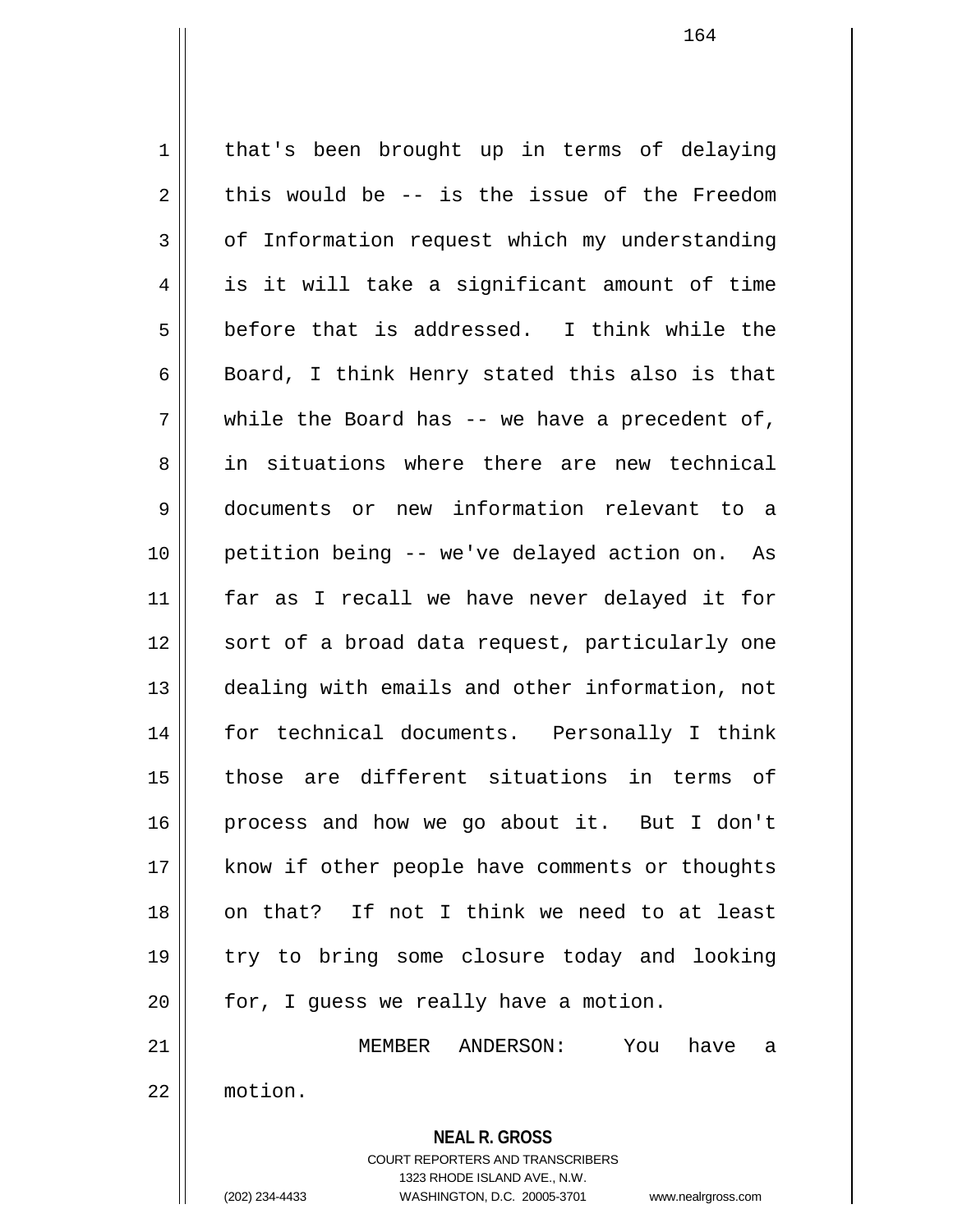**NEAL R. GROSS** COURT REPORTERS AND TRANSCRIBERS 1323 RHODE ISLAND AVE., N.W. (202) 234-4433 WASHINGTON, D.C. 20005-3701 www.nealrgross.com 1 CHAIRMAN MELIUS: Yes. Action on?  $2 \parallel$  I think if anybody wants delay they can offer  $3 \parallel$  that as a motion but if not I think we should 4 proceed to vote. The motion would be to 5 | accept NIOSH's findings and to basically turn 6 down the SEC petition at this time. If no  $7 \parallel$  further discussion then, Ted, do you want to 8 call the roll? 9 MR. KATZ: Okay. Excuse me? 10 MEMBER FIELD: What are we voting  $11$  on? 12 MR. KATZ: We're voting on a 13 || motion to accept the NIOSH recommendation that 14 the Class should not be added, that dose 15 | reconstruction can be done. 16 MR. KATZ: So, Dr. Anderson. 17 MEMBER ANDERSON: Yes. 18 MR. KATZ: Ms. Beach. 19 MEMBER BEACH: No. 20 || MR. KATZ: Mr. Clawson. 21 | MEMBER CLAWSON: No. 22 || MR. KATZ: Dr. Field.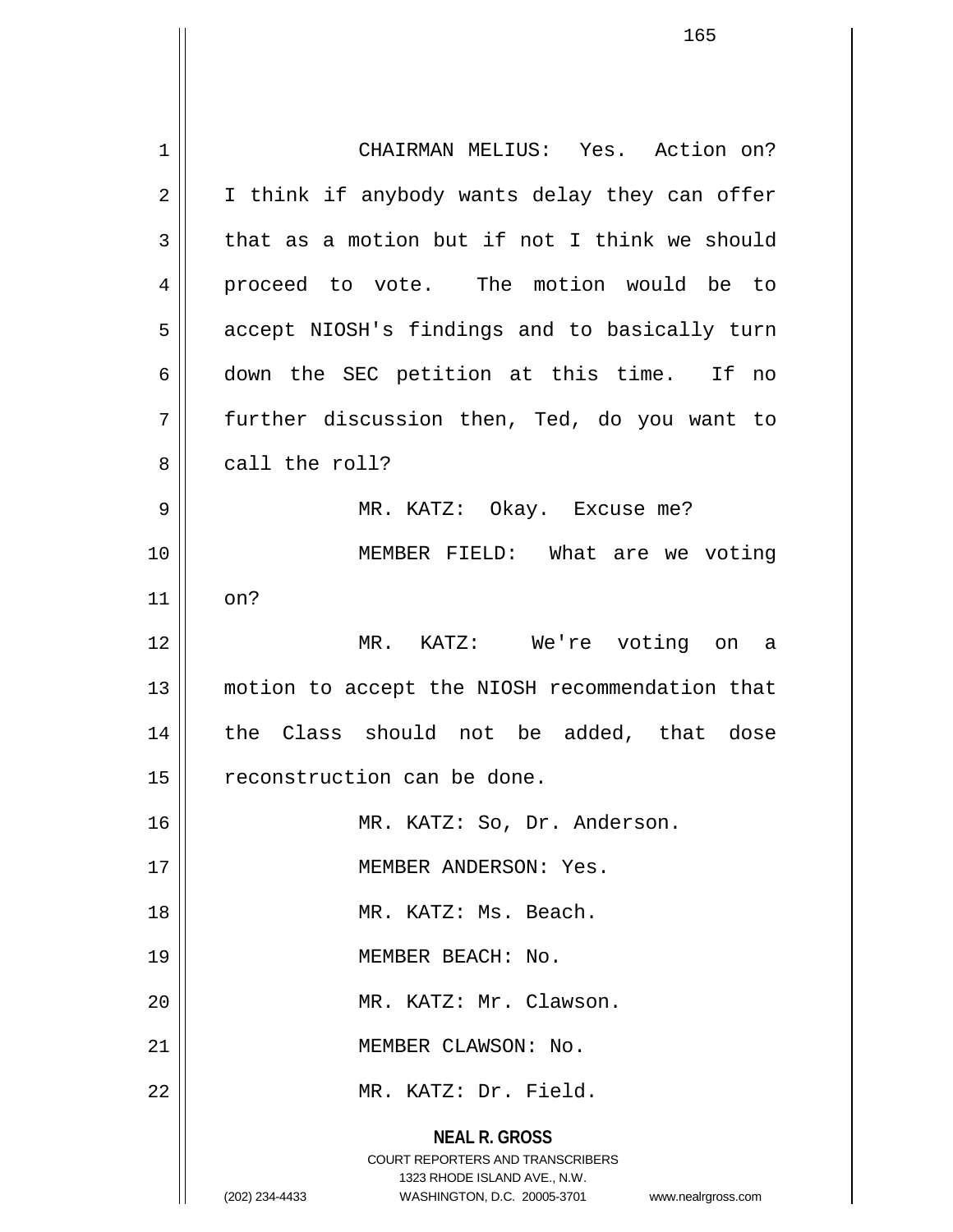|    | 166                                                                                                                                                             |
|----|-----------------------------------------------------------------------------------------------------------------------------------------------------------------|
|    |                                                                                                                                                                 |
|    |                                                                                                                                                                 |
| 1  | MEMBER FIELD: Yes.                                                                                                                                              |
| 2  | MR. KATZ: Just going to check on                                                                                                                                |
| 3  | the phone, Mr. Gibson. Mike, are you on the                                                                                                                     |
| 4  | line?                                                                                                                                                           |
| 5  | Okay, he is absent and the Board's                                                                                                                              |
| 6  | policy is all absent Members we collect their                                                                                                                   |
| 7  | vote after the fact.                                                                                                                                            |
| 8  | Mr. Griffon, are you on the line?                                                                                                                               |
| 9  | Absent. And Dr. Lemen is not                                                                                                                                    |
| 10 | available, I believe, I know that.                                                                                                                              |
| 11 | Dr. Lockey?                                                                                                                                                     |
| 12 | MEMBER LOCKEY: Yes.                                                                                                                                             |
| 13 | MR. KATZ: Dr. Melius.                                                                                                                                           |
| 14 | CHAIRMAN MELIUS: Yes.                                                                                                                                           |
| 15 | MR. KATZ: Ms. Munn.                                                                                                                                             |
| 16 | MEMBER MUNN: Yes.                                                                                                                                               |
| 17 | MR. KATZ: Dr. Poston.                                                                                                                                           |
| 18 | MEMBER POSTON: Yes.                                                                                                                                             |
| 19 | MR. KATZ: Dr. Richardson.                                                                                                                                       |
| 20 | MEMBER RICHARDSON. Yes                                                                                                                                          |
| 21 | MR. KATZ: Dr. Roessler.                                                                                                                                         |
| 22 | MEMBER ROESSLER: Yes.                                                                                                                                           |
|    | <b>NEAL R. GROSS</b><br>COURT REPORTERS AND TRANSCRIBERS<br>1323 RHODE ISLAND AVE., N.W.<br>WASHINGTON, D.C. 20005-3701<br>(202) 234-4433<br>www.nealrgross.com |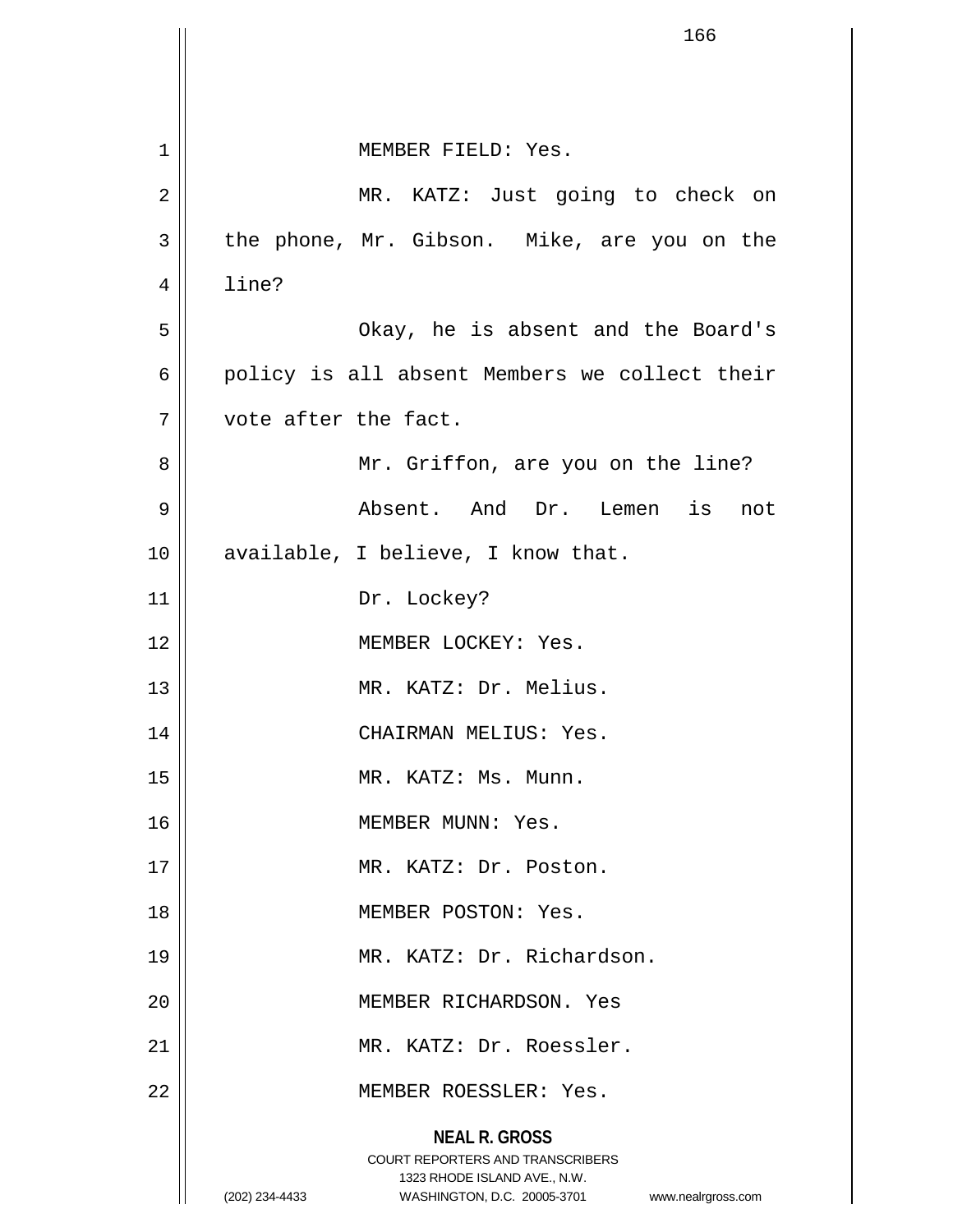| 1  | MR. KATZ: Mr. Schofield.                       |
|----|------------------------------------------------|
| 2  | MEMBER SCHOFIELD: No.                          |
| 3  | MR. KATZ: Dr. Ziemer.                          |
| 4  | MEMBER ZIEMER: Yes.                            |
| 5  | MR. KATZ: So this action won't be              |
| 6  | complete until we collect the absentee votes   |
| 7  | but the motion will pass because it has nine   |
| 8  | yeas. So the motion does pass.                 |
| 9  | CHAIRMAN MELIUS: Okay. Next on                 |
| 10 | the agenda, Stu, there you are. Now we're      |
| 11 | going to switch to doing the NIOSH 10-Year     |
| 12 | Review. I will say that we will need to stop   |
| 13 | this discussion right at 3:15 because we do    |
| 14 | have a presentation on the Weldon Spring and   |
| 15 | the petitioner is going to be on the line. I   |
| 16 | think we should try to say that -- and we will |
| 17 | pick up on further discussion or questions,    |
| 18 | I'm not sure either -- depending on how we do  |
| 19 | with Weldon Spring or we'll pick it up         |
| 20 | tomorrow during our various times for Work     |
| 21 | Group discussions. Because I think this is     |
| 22 | important but.                                 |
|    |                                                |

**NEAL R. GROSS** COURT REPORTERS AND TRANSCRIBERS 1323 RHODE ISLAND AVE., N.W. (202) 234-4433 WASHINGTON, D.C. 20005-3701 www.nealrgross.com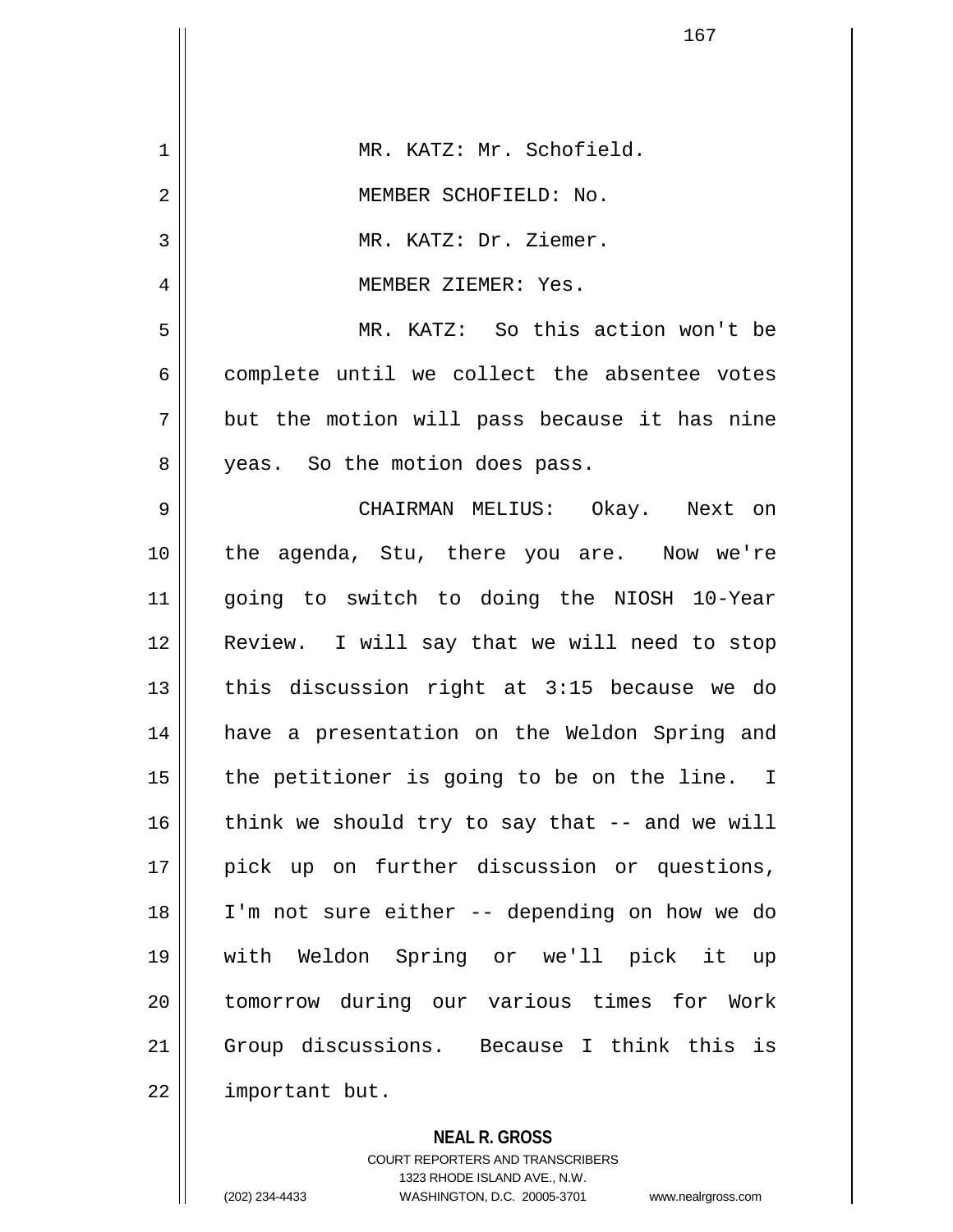| $\mathbf 1$ | MR. HINNEFELD: Thank you, Dr.                  |
|-------------|------------------------------------------------|
| 2           | Ziemer, and thank you to the Board for -- I    |
| 3           | just flashed back three or four years --       |
| 4           | CHAIRMAN MELIUS: Go ahead, Mr.                 |
| 5           | Elliott.                                       |
| 6           | (Laughter.)                                    |
| 7           | MR. HINNEFELD: You can always                  |
| 8           | count on me for comic relief. Thank you, Dr.   |
| 9           | Melius, and thank you to the Board for         |
| 10          | agreeing to talk about this. This is, our 10-  |
| 11          | Year Program Review is a process that's been   |
| 12          | going on for, I guess we started almost two    |
| 13          | years ago now in terms of the actual           |
| 14          | announcement that this was going to happen.    |
| 15          | And so then there was an investigation by a    |
| 16          | series of investigators sort of evaluating how |
| 17          | we have done and they provided some pretty     |
| 18          | thoughtful and careful and helpful suggestions |
| 19          | that we are struggling to implement, or we are |
| 20          | working to implement. It's not so much a       |
| 21          | struggle as it's just work and of course we    |
| 22          | have jobs anyway so this is additive to what   |

**NEAL R. GROSS** COURT REPORTERS AND TRANSCRIBERS

1323 RHODE ISLAND AVE., N.W.

(202) 234-4433 WASHINGTON, D.C. 20005-3701 www.nealrgross.com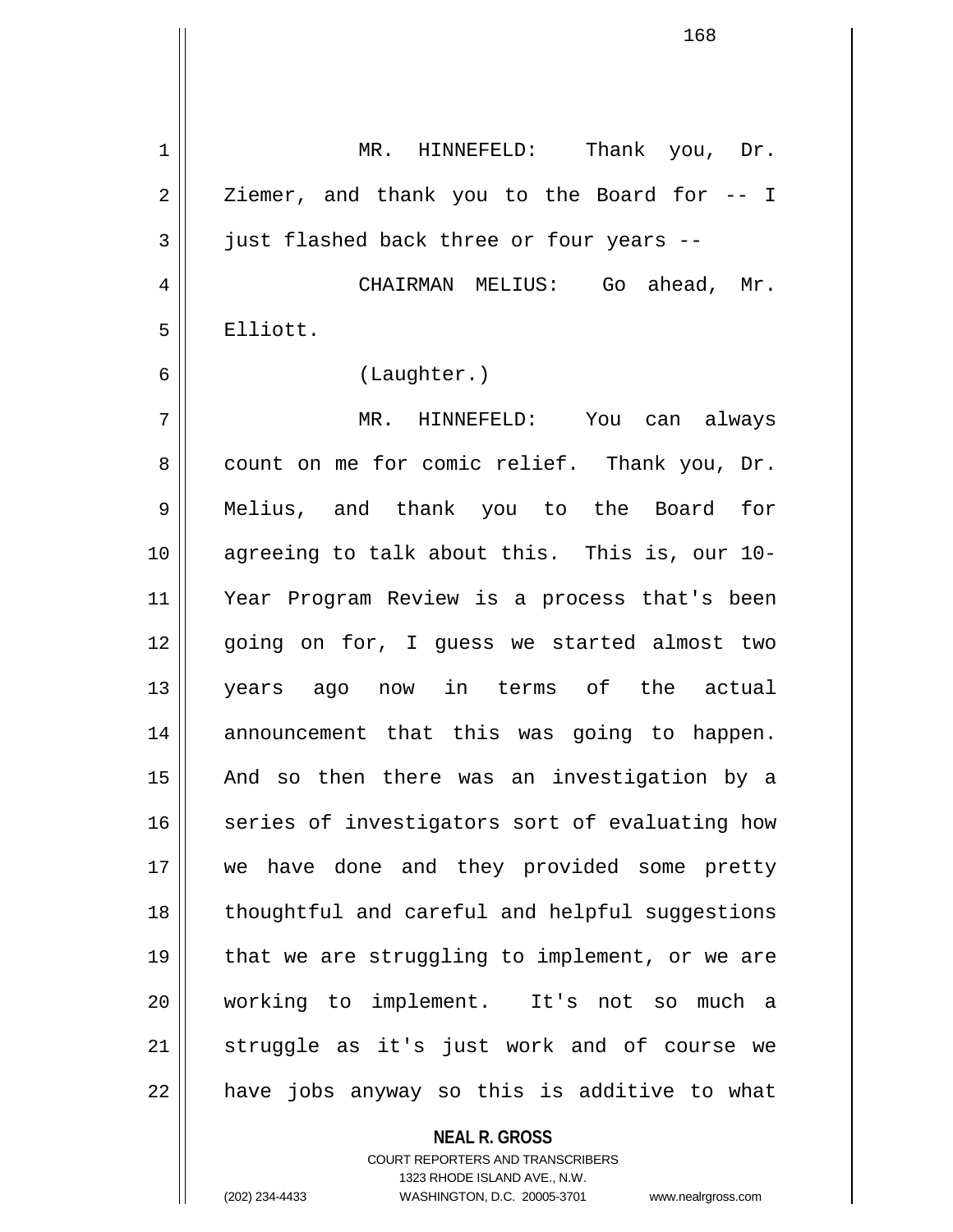1 we're trying to accomplish and keep the 2 || research and the dose reconstruction process 3 moving and the SEC processes and all that. But 4 || I think that there's some very key 5 interactions and very key relationships 6 between the 10-Year Review objectives, what 7 we're trying to accomplish in terms of our 8 || process improvements and the Board's action 9 and the Board's oversight of the program. So 10 I think there's some very key interactions 11 here that I hope we can take advantage of in 12 || our work with the Board going forward. 13 || Just to refresh everybody's memory

14 || the 10-Year Program Review was presented in a 15 || series of five review reports on the topics of 16 dose reconstruction, quality of science, 17 || timeliness of programs and program products, 18 || SEC petitions and quality of science. All 19 these reports are still available through our 20 website. They're not actually posted on our 21 website but from our website there's a link to 22 || the docket where all these reports are and

## **NEAL R. GROSS** COURT REPORTERS AND TRANSCRIBERS 1323 RHODE ISLAND AVE., N.W. (202) 234-4433 WASHINGTON, D.C. 20005-3701 www.nealrgross.com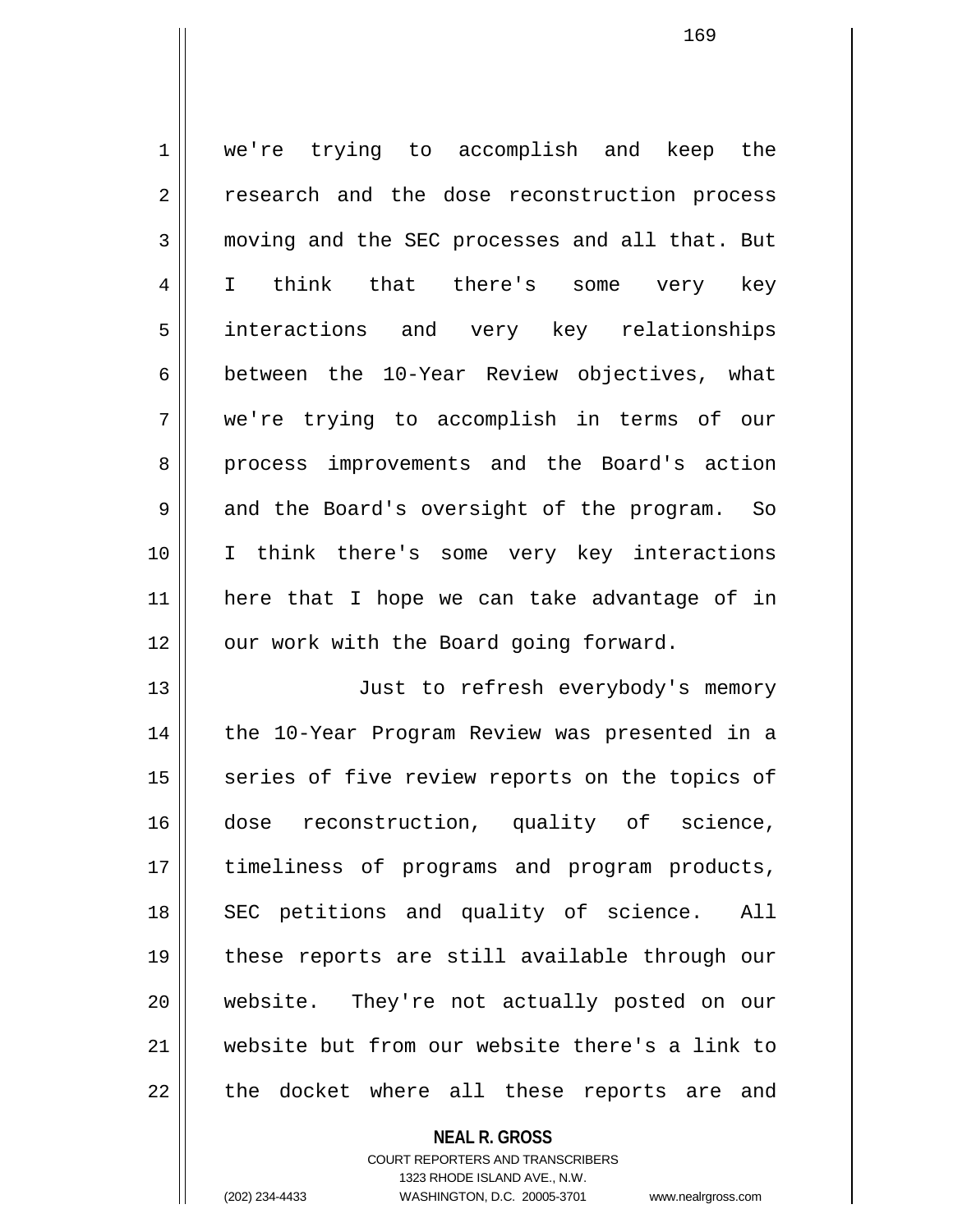**NEAL R. GROSS** 1 | there is a sixth report which is sort of a 2 | summary of priority recommendations. 3 || That sixth report was prepared by 4 || NIOSH management and it is an attempt to 5 identify what are considered the priority 6 | items and priority items to work on from those  $7$  five reports. I believe all six of those 8 || reports were included on your memory stick for  $9 \parallel$  this meeting. 10 || I'm going to go through these in a 11 slightly different order than what they're 12 listed here just for convenience of my 13 presentation. The first area I want to talk 14 about is quality of service and this relates 15 to how well are we providing information to 16 and listening to information from our claimant 17 | community and the advocate community. 18 || This kind of, this particular area 19 || of review and this particular question sort of 20 || rang true with me about the time this review 21 || started getting going when ANWAG posted on  $22$  || their website a summary of a poll that they

> COURT REPORTERS AND TRANSCRIBERS 1323 RHODE ISLAND AVE., N.W.

(202) 234-4433 WASHINGTON, D.C. 20005-3701 www.nealrgross.com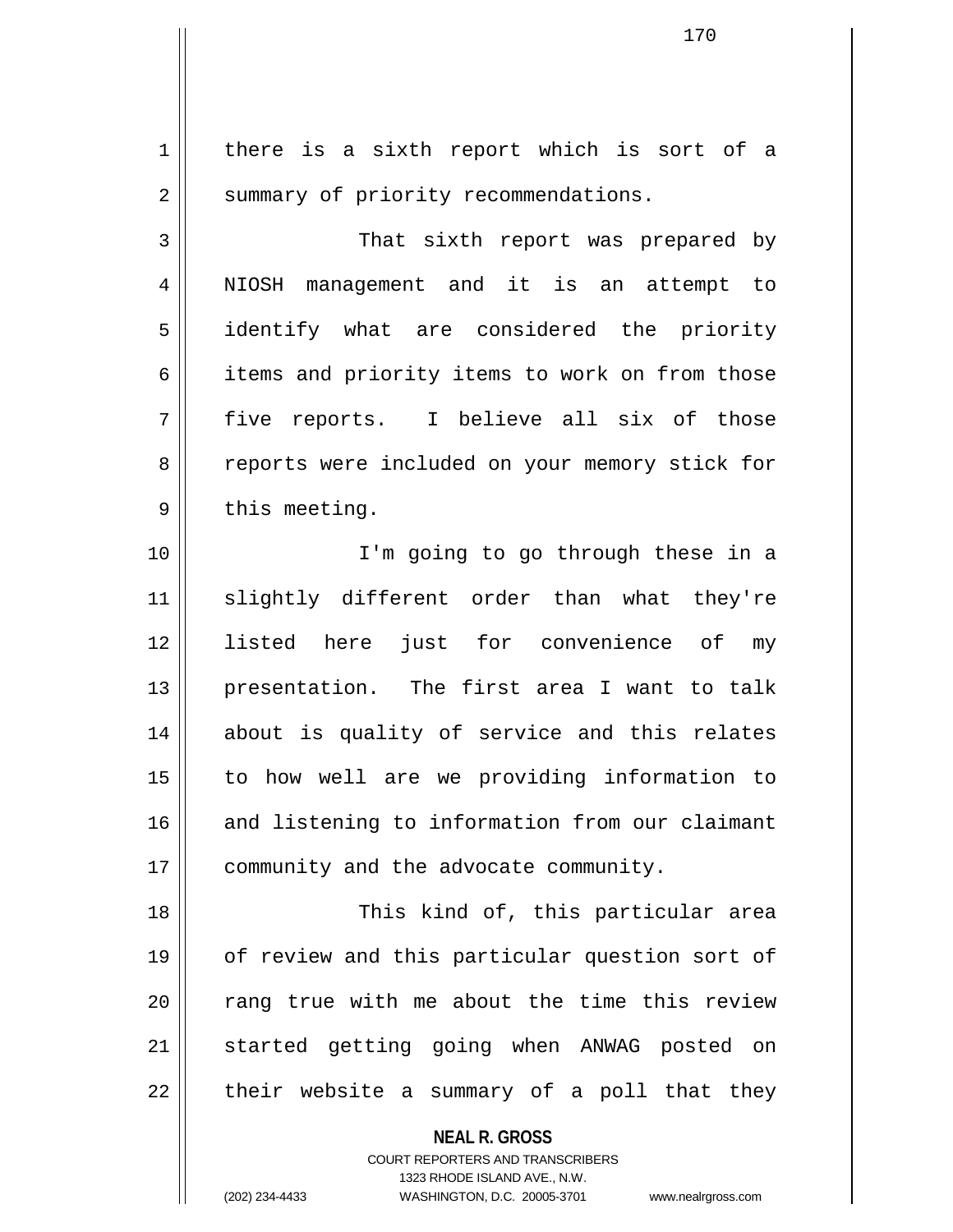1 || had done of people who had been affected by  $2 \parallel$  this program in some way. And there were a  $3 \parallel$  1 ot of findings on there and some of them were 4 about the Department of Labor's part, some of 5 | them were about our part, some you couldn't 6 cally tell for sure which agency had caused  $7$   $\parallel$  the reaction of the claimant.

8 But there was a clear message  $9 \parallel$  throughout that that certainly in our, the 10 ones that pertained to our interactions and 11 the ones that were sort of not terribly 12 identifiable, and the clear message was that 13 || people don't think that we listen to them and 14 || when we talk to them they can't understand us.

15 So to me that said a lot about 16 what is it, you know, about some things that 17 we need to improve. And so the quality of 18 || service findings in the 10-Year Program Review 19 very much mirror those kinds of messages, that 20 || our communications to people is not done in a 21 way that people can understand very well and  $22$  | that we do not, the claimants believe we don't

> **NEAL R. GROSS** COURT REPORTERS AND TRANSCRIBERS 1323 RHODE ISLAND AVE., N.W. (202) 234-4433 WASHINGTON, D.C. 20005-3701 www.nealrgross.com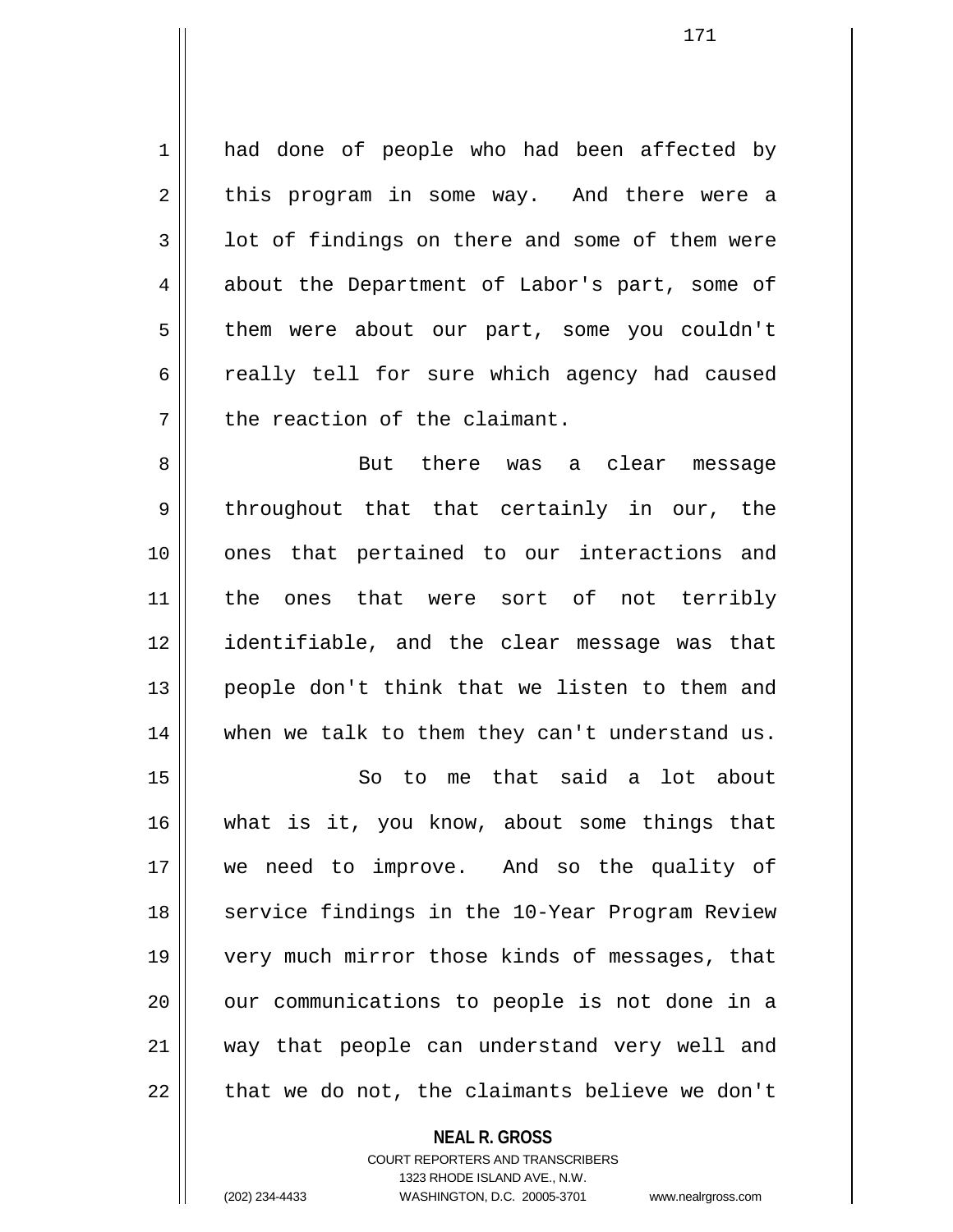1 listen to them, so we are not communicating 2 || well enough with them. Maybe we're not 3 listening well enough. Maybe we're listening 4 better than they think and we just don't  $5 \parallel$  reinforce back to them that we heard what they  $6 \parallel$  said.

 $7 \parallel$  So, anyway, along these lines 8 there were several issues or groupings of 9 issues that we've been asked to look at from 10 quality of service standpoint. One of those 11 is related to our use of customer-supplied 12 information, that being claimants and 13 || advocates. And to start that we figured we 14 || better inventory the various ways that we hear 15 || from our customers and there are a lot. There 16 are a lot of routine ways we hear from our 17 customers. We have routine passive 18 communication vehicles where our website is 19 || open and people can write to our website. They 20 || can send comments to the docket. The more 21 active ones, we go out to worker outreach 22 meetings and try to obtain input from them or

> **NEAL R. GROSS** COURT REPORTERS AND TRANSCRIBERS 1323 RHODE ISLAND AVE., N.W. (202) 234-4433 WASHINGTON, D.C. 20005-3701 www.nealrgross.com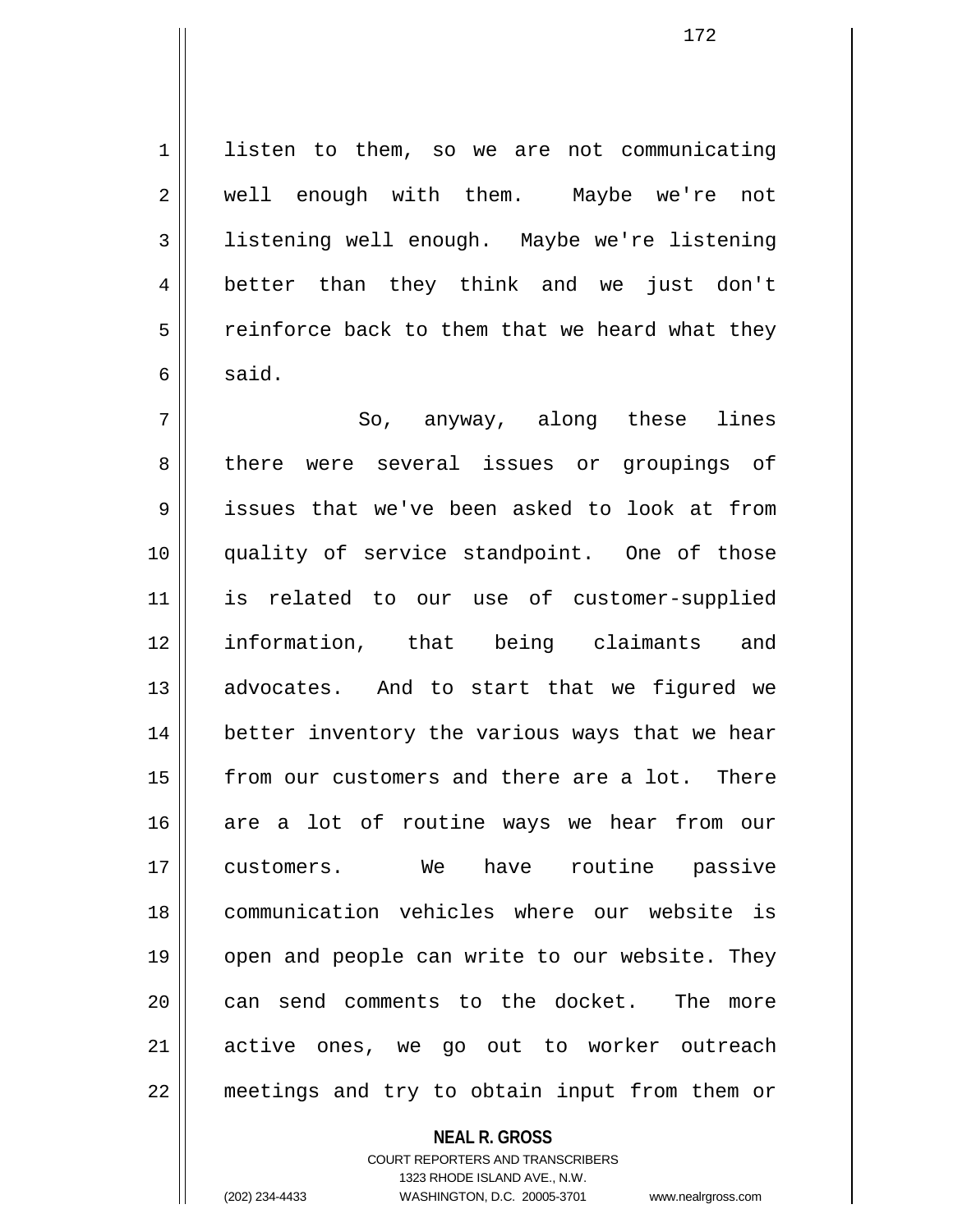1 explain to them what we're doing. We go to 2 the Joint Worker Outreach with the Department 3 | of Energy and Department of Labor. We are now 4 capturing and cataloguing the comments that  $5 \parallel$  are made to this body in public comment. And  $6 \parallel$  so we are now trying to build a system where 7 we will have all these comments obtainable and  $8 \parallel$  that we are making sure that we are gathering  $9 \parallel$  the comments, dispositioning the comments in 10 || some fashion, you know, the ones that require 11 response. We get a response and then we'll 12 have to work out a way for how to make those 13 || responses available so that people know that 14 we are getting back to them. It may be a 15 mixture of direct communication to the 16 || commenter and postings of things for instance 17 || said in this meeting, or however we wanted to 18 deal with those.

19 With respect to issues related to 20 understandability of information, we've done 21 || quite a lot of work on this and we are  $22$   $\vert$  continuing to do more because there's so much

> **NEAL R. GROSS** COURT REPORTERS AND TRANSCRIBERS

1323 RHODE ISLAND AVE., N.W. (202) 234-4433 WASHINGTON, D.C. 20005-3701 www.nealrgross.com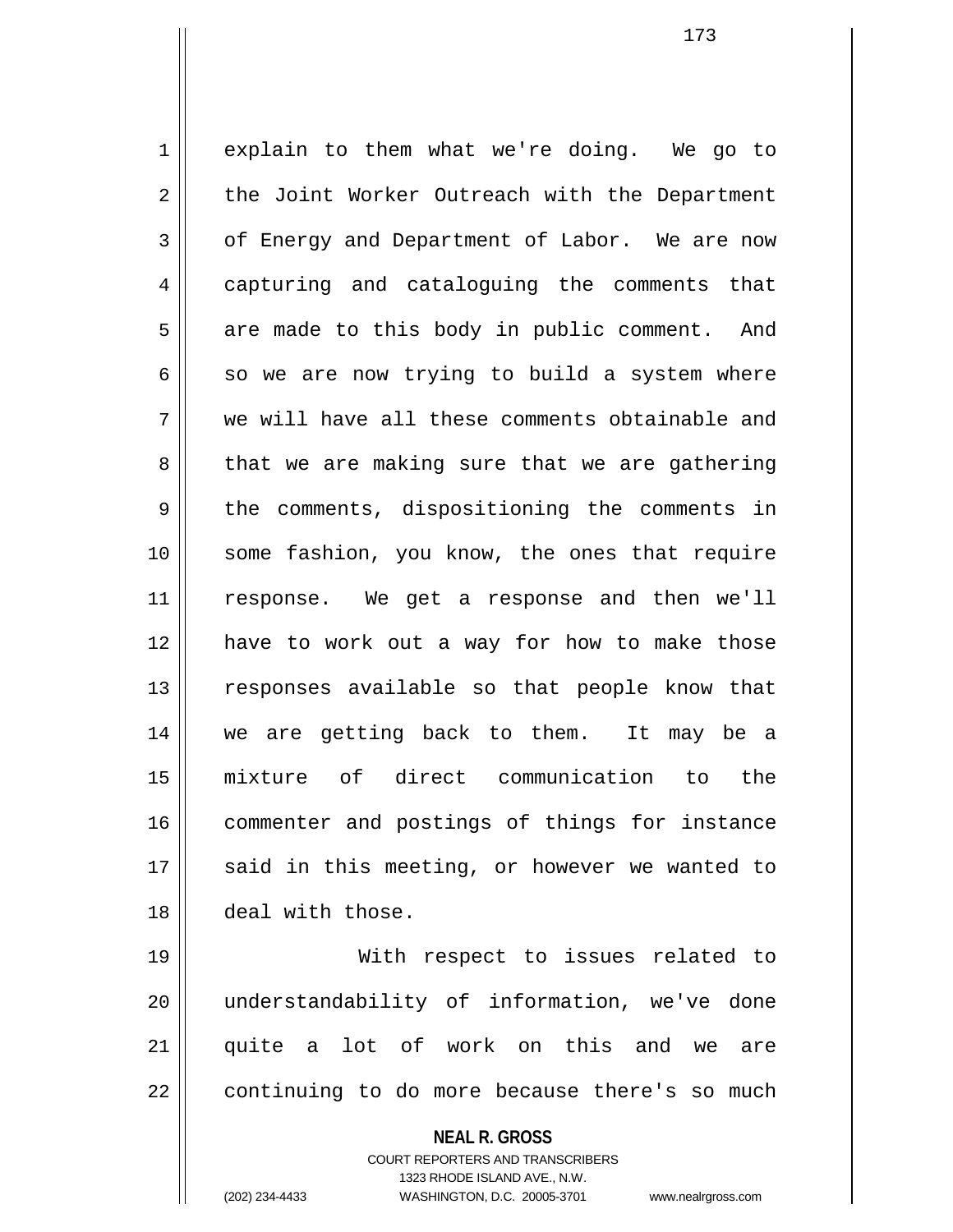1 || to do. We write so many communication 2 vehicles from routine communication vehicles  $3 \parallel$  about dose reconstruction that we include in  $4 \parallel$  the packet that we send to new claimants to  $5 \parallel$  the information on our website which is really  $6 \parallel$  what's getting the bulk of the work right now  $7 \parallel$  on to the letters we send to petitioners and 8 the letters we attach to SEC documentation. We 9 have in fact rewritten some of the SEC routine 10 documents and have managed to reduce the 11 || readability scale as determined by this little 12 || piece of software in Microsoft Word from about 13 || 14 to 16 years of education down to about 12 14 || years of education for the ones we've done. So  $15$  || that's what we're trying to accomplish is to 16 make the readability of these documents 17 somewhat easier. We really feel like we 18 || should be writing for no higher than a high 19 || school graduate if we can. One of the things 20 || that work against us is reconstruction has 21 || four syllables and the number of syllables per 22 word increases your readability scale in these

> COURT REPORTERS AND TRANSCRIBERS 1323 RHODE ISLAND AVE., N.W.

**NEAL R. GROSS**

(202) 234-4433 WASHINGTON, D.C. 20005-3701 www.nealrgross.com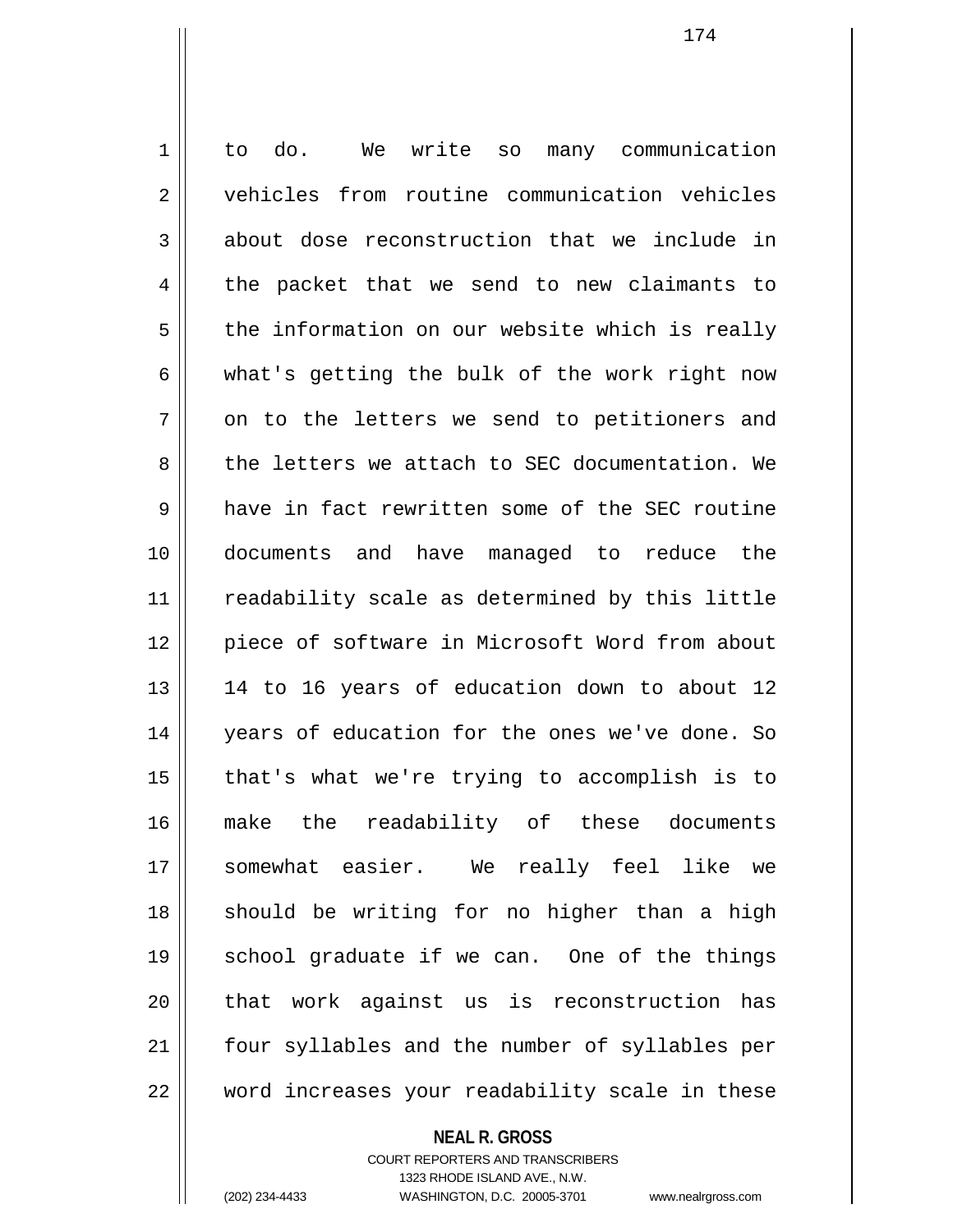1 || software. So we do have a little bit of an 2 || uphill battle on some of these things. 3 And then access to information, we 4 are engaged in a project to aggressively put 5 | on our website Work Group products so that 6 people who participate in our Work Groups can 7 understand the documents or see the documents 8 || at least that are being discussed. I'm sure 9 it's hard enough to follow along with our 10 discussions at Work Groups but if you can't 11 || even see the document that's being discussed 12 you really don't have a hope. So we're trying  $13$  to do that and we're trying to get up there 14 || the products from the various reviews that 15 || SC&A and the various Work Groups have done of 16 || our work to make sure those are available and 17 available to the public. So this is, all 18 these things are ongoing projects in order to 19 || try to arrive at a system that we can envision 20 || but have not accomplished yet. Before I move  $21$  | off that is there anything anybody wants to  $22$  || say in this area? Okay.

**NEAL R. GROSS**

COURT REPORTERS AND TRANSCRIBERS 1323 RHODE ISLAND AVE., N.W. (202) 234-4433 WASHINGTON, D.C. 20005-3701 www.nealrgross.com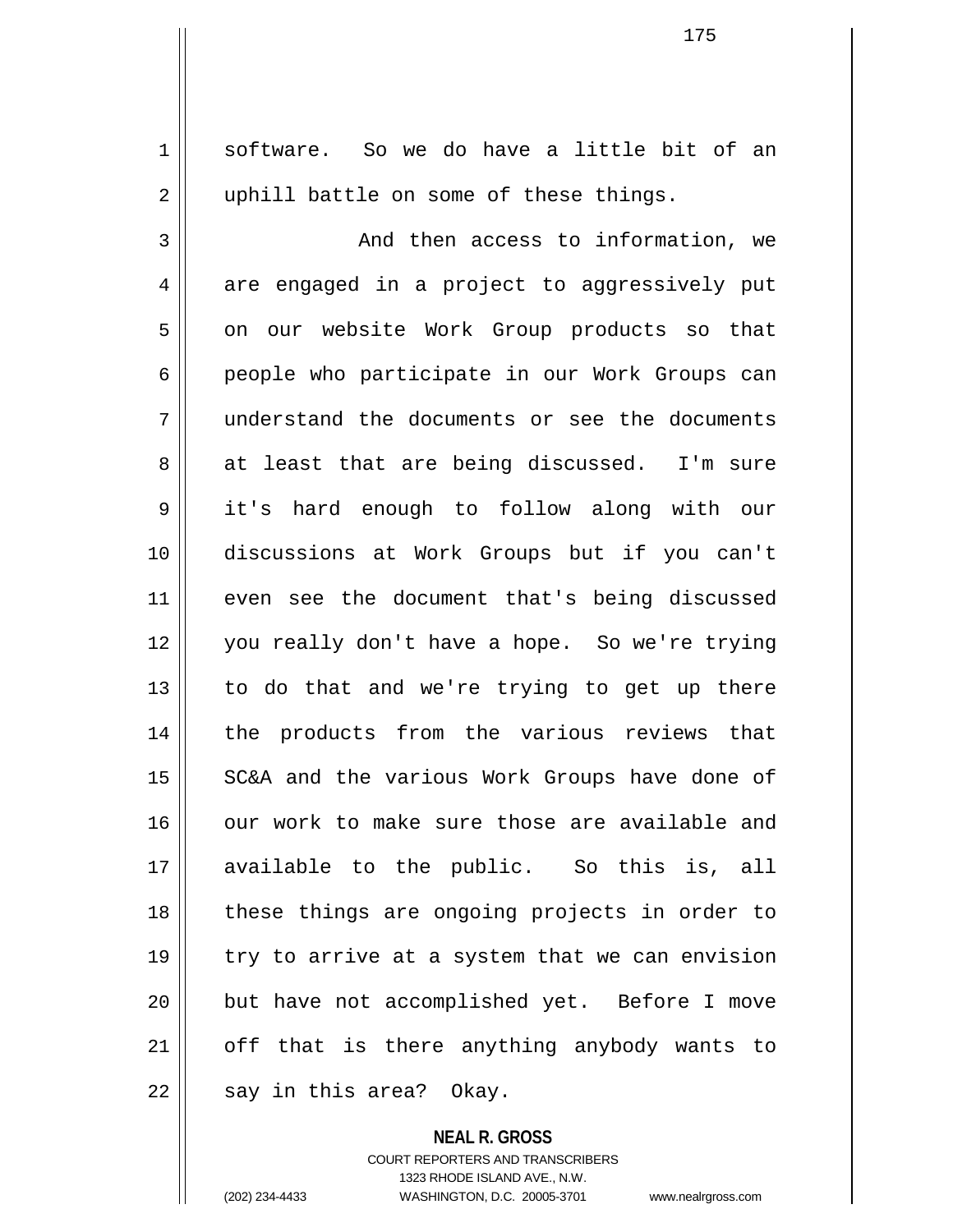1 1 Timeliness of the five is the one  $2 \parallel$  that we feel like we're probably in the best 3 || shape in. The recommendations had to do with 4 maintaining a high priority on an aggressive, 5 || well a high priority for DOL returns. The  $6 \parallel$  reason for that is that a person whose dose  $7 \parallel$  reconstruction is returned to us has already 8 | been in the system once, had to go through the 9 dose reconstruction process, has been in it 10 that long and then their case is returned to 11 us because of an additional cancer or 12 something and they're back in the system 13 || again. And they view their involvement with 14 || the process from the time they filed until now 15 until they get their answer. So we place a 16 higher priority on DOL returns and try to get 17 || those out more quickly than for instance new 18 || claims. We also continue to adopt aggressive 19 timeliness objectives for dose reconstruction. 20 Certainly we are now striving to  $21$  || qet them all out within nine months of when we 22 First receive it and a much shorter time from

**NEAL R. GROSS**

COURT REPORTERS AND TRANSCRIBERS 1323 RHODE ISLAND AVE., N.W.

(202) 234-4433 WASHINGTON, D.C. 20005-3701 www.nealrgross.com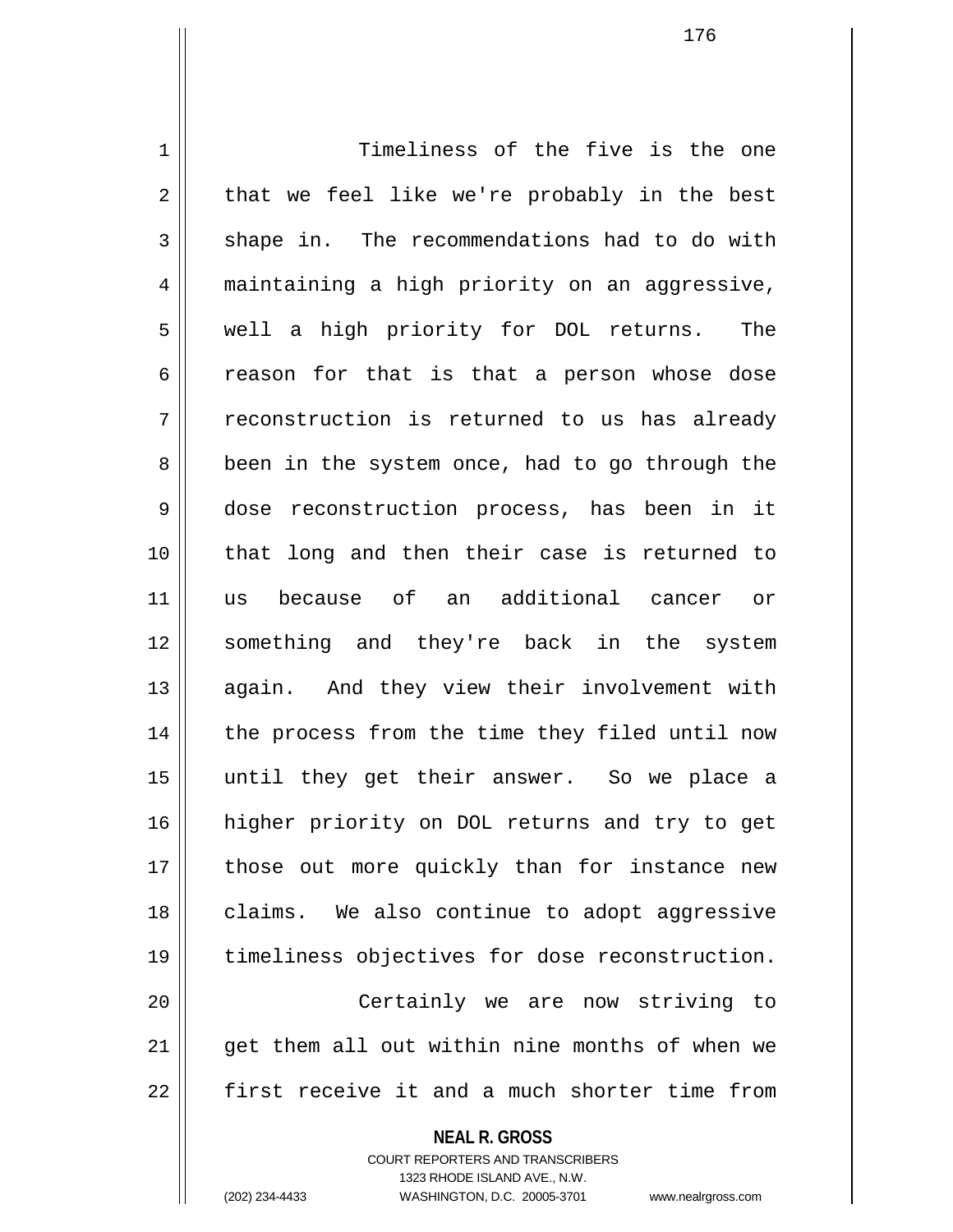1 when we have all the information available 2 || because the first part of the process on a  $3 \parallel$  claim is to get more information usually from  $4 \parallel$  the Department of Energy. So we are  $-$  and we  $5 \parallel$  do that, both of those objectives we carry 6 forward into the award fee criteria for our 7 dose reconstruction contractor and those are 8 || updated every six months. So as we make 9 progress we can continue to look for more 10 || aggressive objectives in the future.

11 || The final one is aggressive time 12 || limits for the completion of the review of SEC 13 petitions is a recommendation that we're going 14 || to struggle with a lot. We certainly already 15 attempt to prepare our Evaluation Reports in 16 the 180 days when at all possible and the 17 review of course is a Board function. It 18 depends upon our ability to provide additional 19 information quickly as well as SC&A's and so  $20$  || that's a very complicated one. I think it may 21 be that the Board may or may not want to 22 | consider whether it wants to have suggestions

## **NEAL R. GROSS** COURT REPORTERS AND TRANSCRIBERS 1323 RHODE ISLAND AVE., N.W. (202) 234-4433 WASHINGTON, D.C. 20005-3701 www.nealrgross.com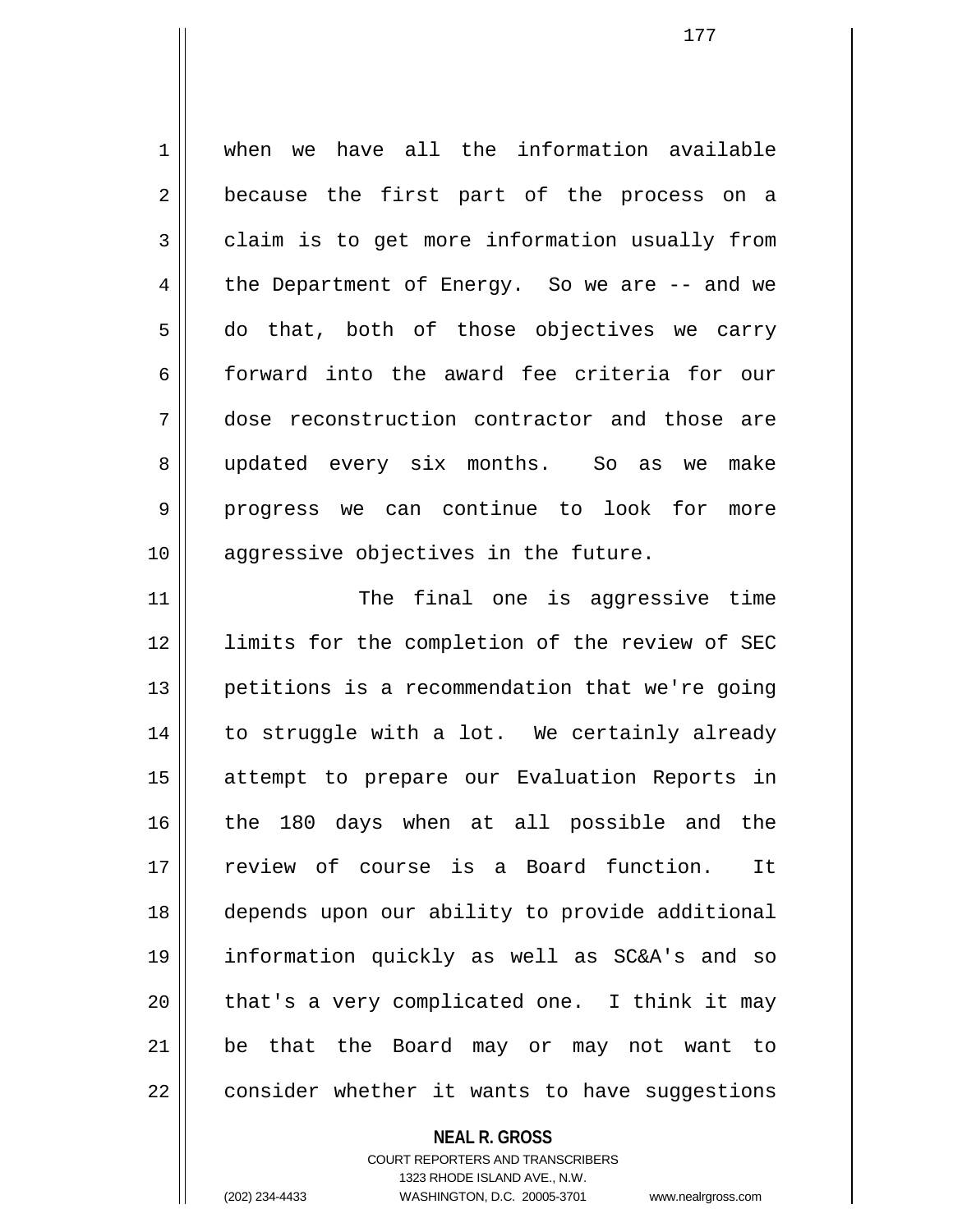$1 \parallel$  about that.

| $\overline{2}$ | There is, and I list it in that                |
|----------------|------------------------------------------------|
| 3              | order because there is a third group, the      |
| 4              | third report is about SEC petitions. And so    |
| 5              | the timeliness on SEC petitions is probably    |
| 6              | better thought of in the SEC petition grouping |
| 7              | of recommendation.                             |
| 8              | thing I meant to mention<br><b>One</b>         |
| $\mathsf 9$    | awhile ago when I was talking about quality of |
| 10             | service is that many of these communication,   |
| 11             | the clarity of our communication and are we    |
| 12             | listening to our claimants, to our customers.  |
| 13             | Those are the kinds of questions that the      |
| 14             | Worker Outreach Work Group is and has been     |
| 15             | addressing and continues to address. And so    |
| 16             | along those lines I think that that piece of   |
| 17             | work, the 10-Year Review piece of work program |
| 18             | in that area is a good source of material for  |
| 19             | the Worker Outreach Work Group to take up and  |
| 20             | say okay, in conjunction with this Work Group  |
| 21             | then can we move forward and does the Work     |
| 22             | Group want to do that.                         |

# **NEAL R. GROSS**

COURT REPORTERS AND TRANSCRIBERS 1323 RHODE ISLAND AVE., N.W. (202) 234-4433 WASHINGTON, D.C. 20005-3701 www.nealrgross.com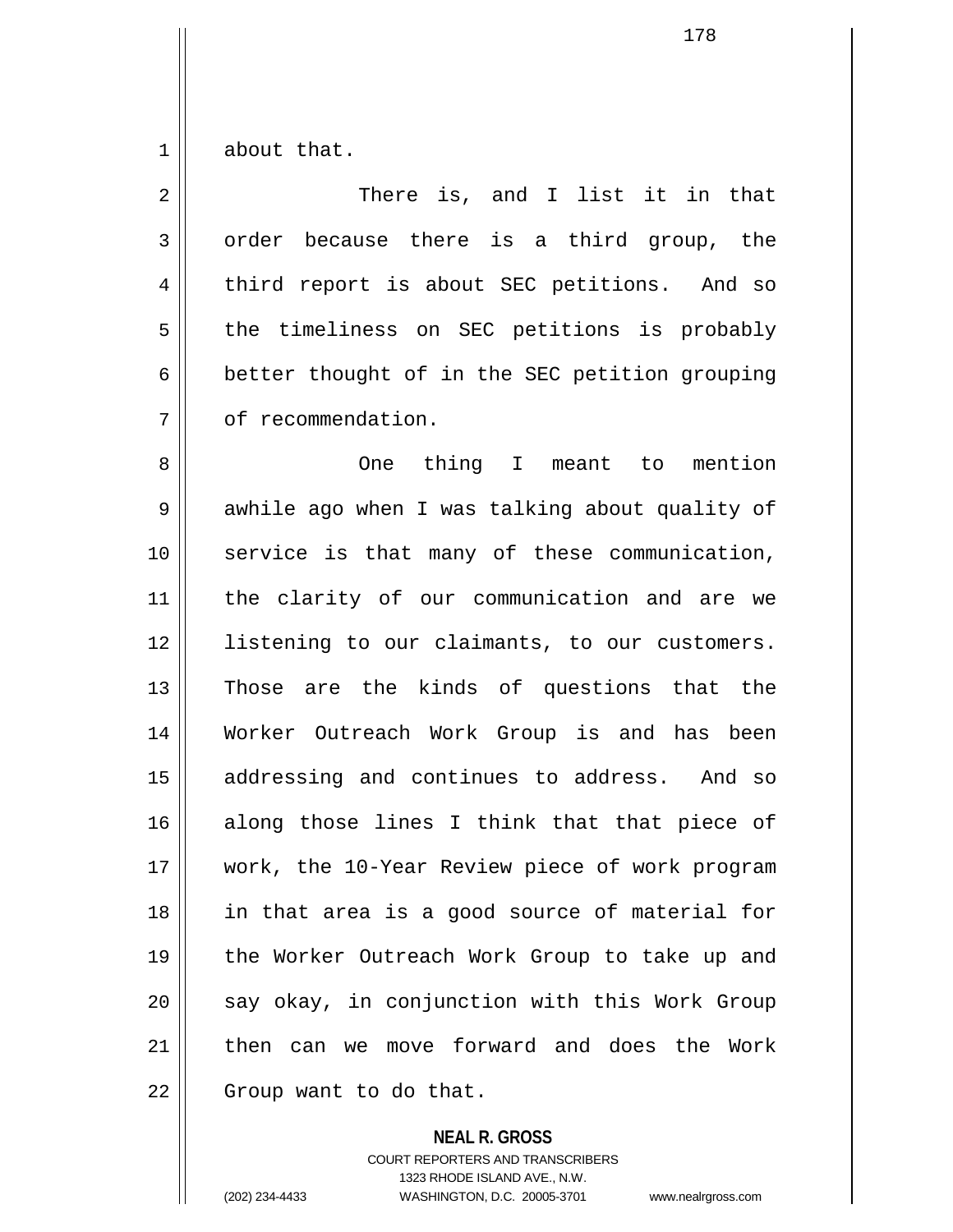1 | Of course the Work Group will do  $2 \parallel$  what it wants, it's just a suggestion on my  $3 \parallel$  part that these activities we expect to engage 4 || us for awhile and we would certainly rather 5 || have the Advisory Board participate to the 6 extent that they want, the Work Group  $7 \parallel$  participate to the extent that they want, for 8 | instance commenting on interim products. Maybe  $9 \parallel$  it's as easy as that, just, we have an interim 10 || product, a draft product, have the Work Group 11 look at it then. I would rather have them 12 || look at it then and provide recommendations in  $13$  || all durations in course while we're preparing 14 || than to bring forth the full-fledged product 15 || and then have the Advisory Board at that point 16 ask questions about well, why didn't you do 17 H this and this and this. So it would be much 18 easier, much more fulfilling from our 19 standpoint if we could at least get that 20 feedback from the various Work Groups as we go  $21$  | through these processes.

22 With respect to SEC petitions of

**NEAL R. GROSS** COURT REPORTERS AND TRANSCRIBERS 1323 RHODE ISLAND AVE., N.W. (202) 234-4433 WASHINGTON, D.C. 20005-3701 www.nealrgross.com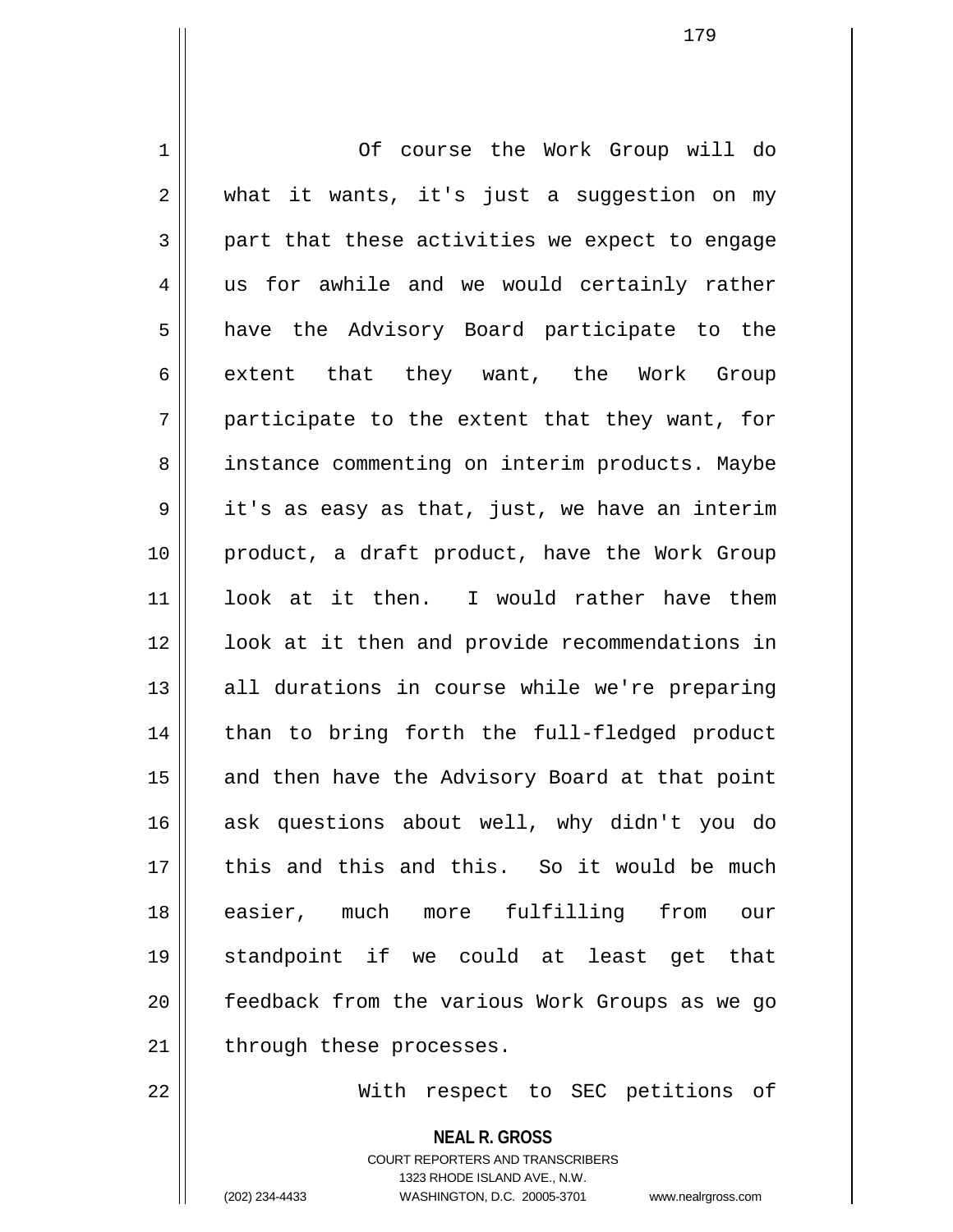1 course again there is an SEC Petition Work  $2 \parallel$  Group and so there is a Board structure that 3 is set up to provide that same sort of 4 interaction assistance to us in the SEC 5 petition recommendation. For those of us in  $6 \parallel$  the trenches these are probably some of the 7 more difficult of the recommendations to get  $8 \parallel$  our heads around because they speak of things  $9 \parallel$  that we don't necessarily speak of in terms of 10 dividing policy and science. We tend to think 11 of questions that come before us as science 12 questions and the reviewers view is that, you 13 || know, in very many cases these decisions that 14 || are presented and addressed as science issues, 15 you know, science really can't provide you the  $16$  answer for, that the answer is going to be the 17 result of a policy and what policy do you 18 || choose to guide you in certain circumstances. 19 || So the recommendation really was to think in 20 || those terms of what is it that science can  $21$  inform us about and what is it that a policy 22 || has to provide our path. And so, and

#### **NEAL R. GROSS**

COURT REPORTERS AND TRANSCRIBERS 1323 RHODE ISLAND AVE., N.W. (202) 234-4433 WASHINGTON, D.C. 20005-3701 www.nealrgross.com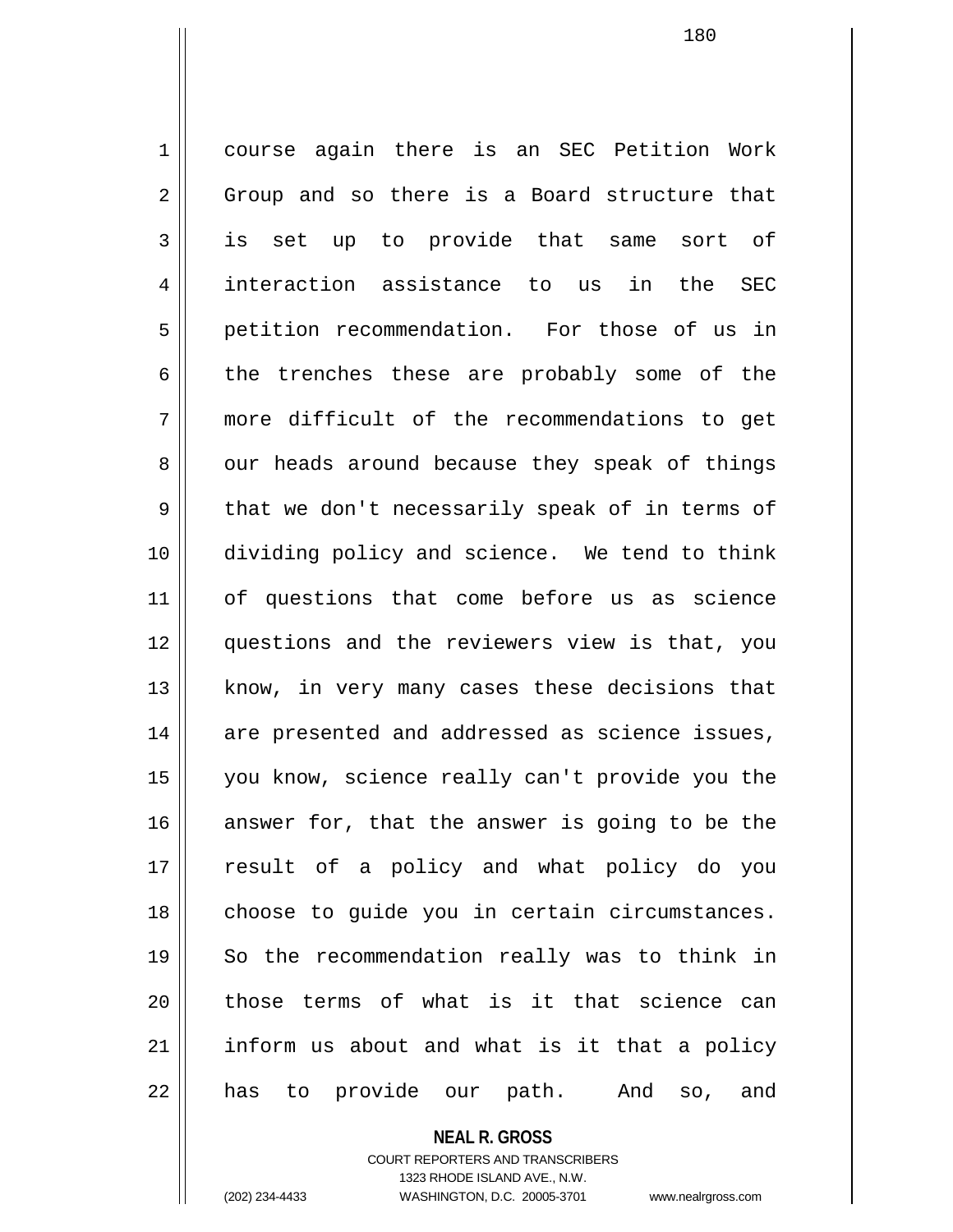1 specifically speak in those fashions. Part of  $2 \parallel$  this whole discussion, I don't know if this is  $3 \parallel$  -- to show you how confused I am I don't know 4 if this is a science question or a policy 5 question is that when you deal with a 6 | particular issue like thorium you should talk 7 about the evolution and the context of why 8 || thorium now, why this thorium in the context 9 | of other thorium decisions you have made about 10 || reconstructability, why are you reaching this 11 decision now in the context of other decisions 12 along that same type of situation. I just use 13 || thorium by chance, it doesn't have to be a 14 radionuclide-specific sort of question. So 15  $\parallel$  that's one thing is to kind of, you know, what 16 determination you're making now and how does 17 that fit in the context of other decisions. 18 And part of this is also to write

19 a policy memo which sort of describes, okay,  $20$  || we've done the science, it took us so far but 21 || here are the various policy positions that are 22 || being proposed in order to reach the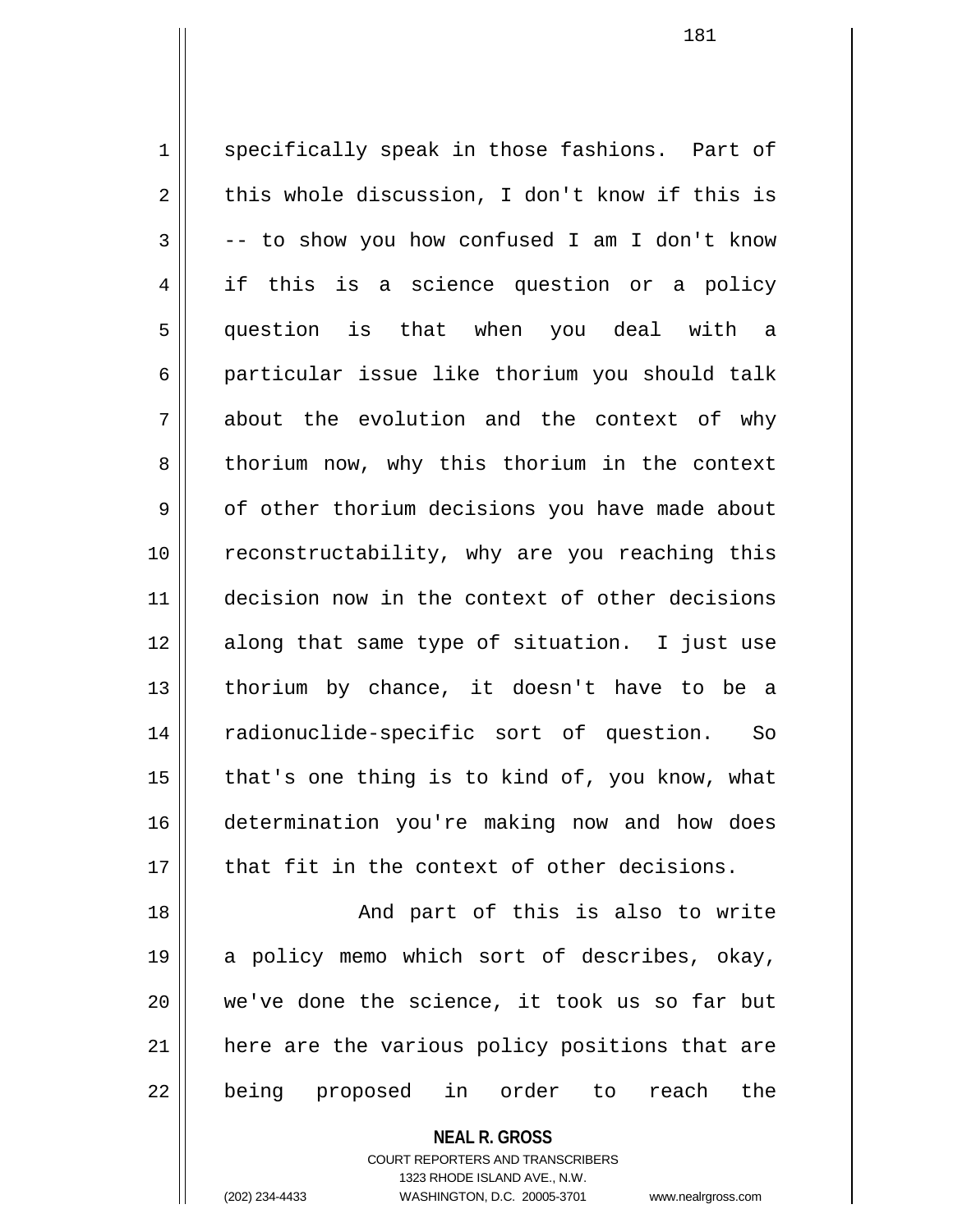1 conclusion that we reached. So it has to do 2 || with that, speaking of some questions as 3 policy questions and others as science 4 | questions.

5 The second large bullet there, 6 work to define sufficient accuracy is of 7 course very difficult. If we could have done 8 that easily we would have done it when we 9 wrote the regulation. I think our best 10 approach there is to use the history of the 11 program so far. We've got, what, eight years 12 worth of history of SEC. I forget exactly 13 when the regulation was published. And so, 14 and there have been quite a number of 15 decisions made to add SECs or not to add SECs 16 and so it's kind of a, for lack of a better 17 || term a case law study here to determine what 18 is it, you know, what are the kinds of 19 situations and is there some way that we can 20 || use the precedents that have been reached so 21 far in order to work on a series of statements  $22 \parallel$  about what does it mean to be sufficiently

# **NEAL R. GROSS**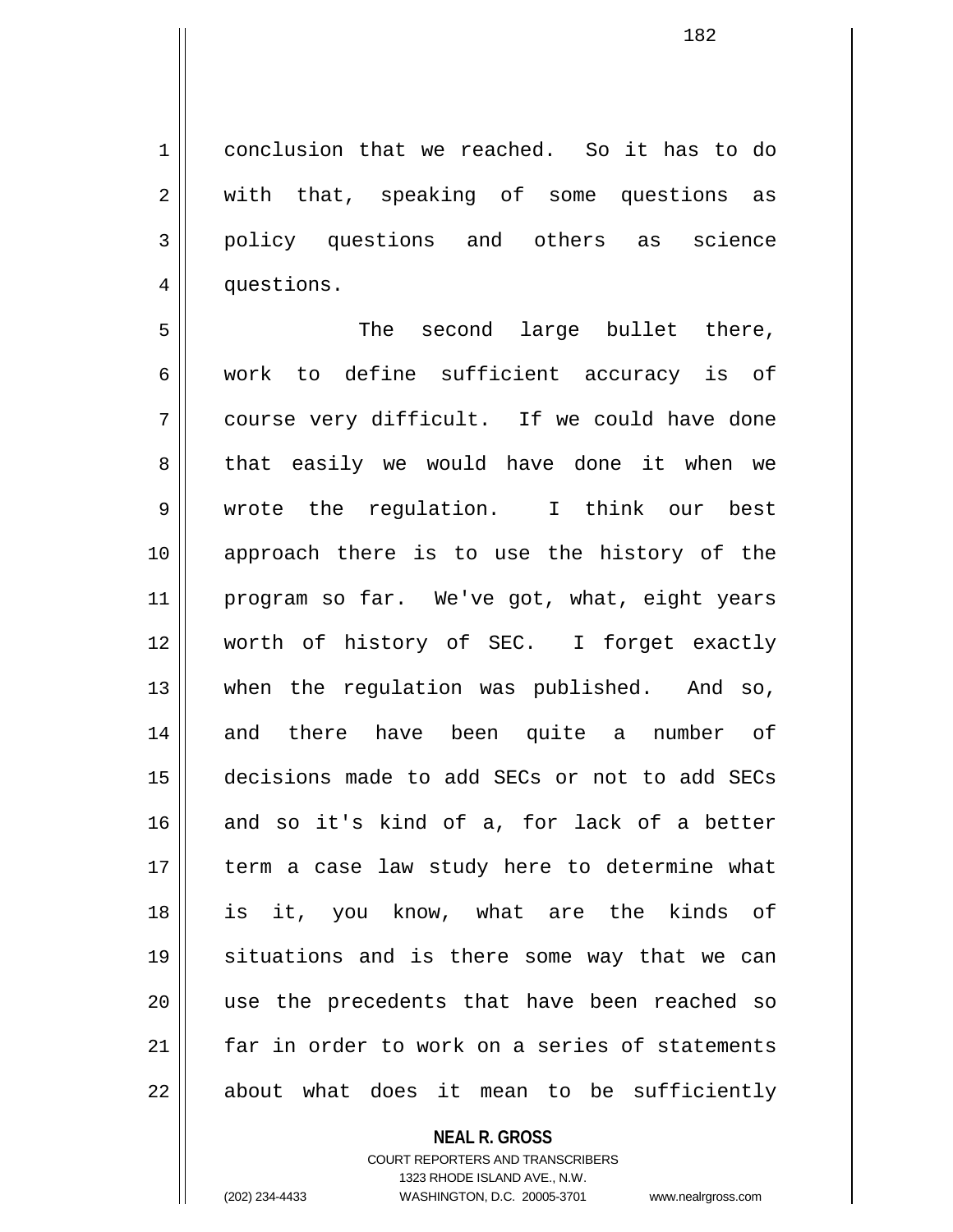$1 \parallel$  accurate. So that again is quite a difficult  $2 \parallel$  one. We're not terribly far down the road on  $3 \parallel$  that.

4 The final one has to do with 5 utilizing people other than, like, different  $6$  than me to deal with some of these questions 7 because the -- and I may be part of the 8 || contributing factor to why this ended up in 9 || the report. It's my experience as a health 10 physicist that most of the times in your 11 career you're given a set of data and you're 12 told, you know, what's the answer and so you 13 Write down a set of assumptions and you say 14 here's my answer. And it's not, you're not 15 normally given the option to say, you know, 16 there's not a sufficiency grade or a 17 || sufficiently accurate grade on my answer. I 18 || gave you all my assumptions so based on those 19 assumptions these are my answers and so you 20 just provide an answer, you know. I can't 21 || give you a sufficiently accurate answer is  $22$  || normally one of the things in the vernacular,

### **NEAL R. GROSS**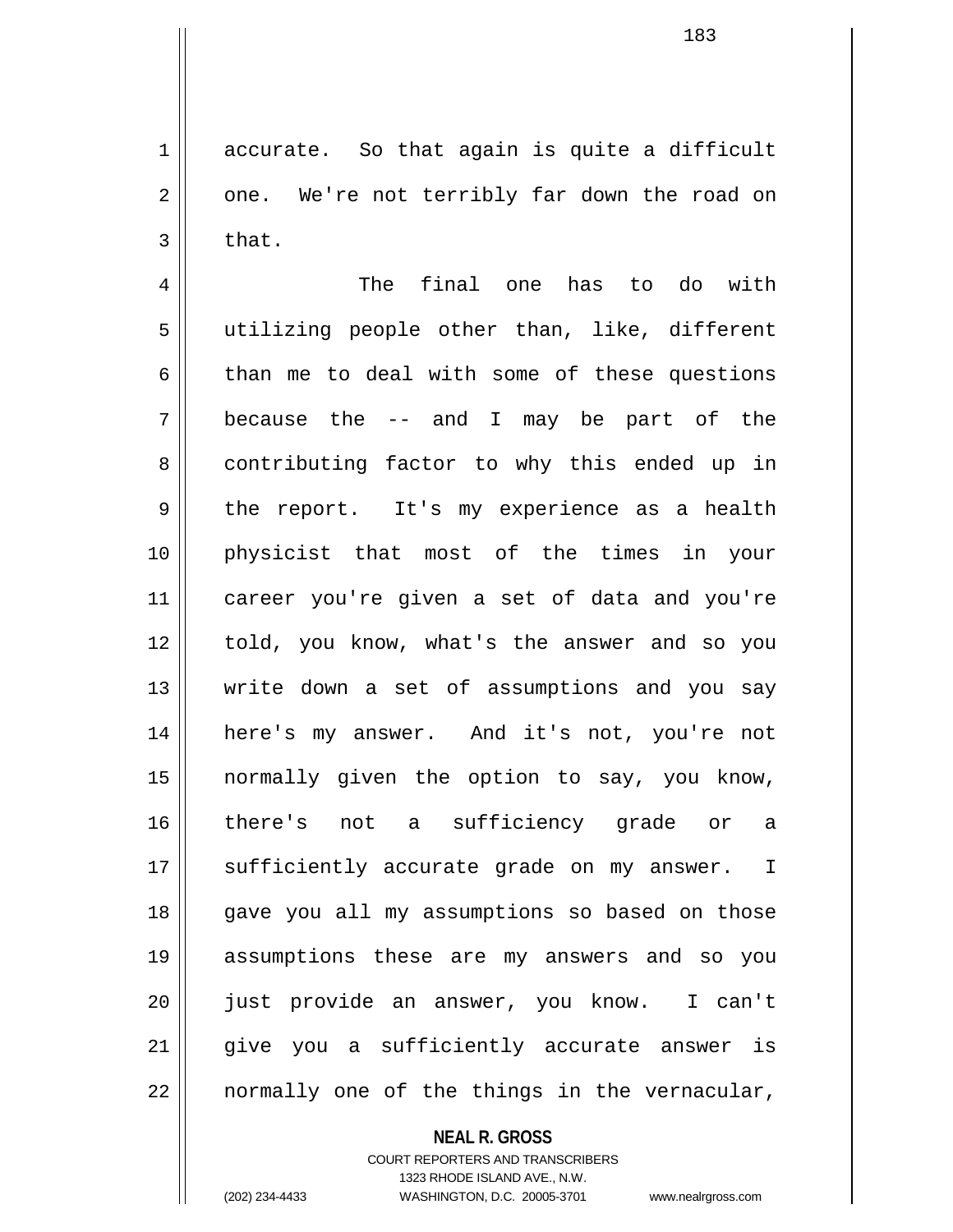1 || it's not one of the options when you were  $2 \parallel$  given the assignment. So there's a sort of 3 || professional, you know.

4 || So what we were trying to quard  $5 \parallel$  against or what we want to guard against, I'm  $6$  || not exactly sure how to do this since we're 7 mainly health physicists in DCAS is to guard 8 aqainst that particular orientation, the 9 professional orientation to provide an answer, 10 you know, rather than to opt out, to say there 11 || is no sufficiently accurate answer here. So 12 we are hopeful, you know, to find additional 13 resources that we can utilize within the 14 Institute probably on an assignment. I don't 15 think we'd like to do a big hiring move in 16 DCAS but maybe on an as-assignment as we move 17 forward to utilize some additional resources 18 for questions like that. Before I move on. 19 And as I said earlier, there is an SEC 20 || Petition Work Group so these types of 21 || questions and the kinds of interaction I 22 described earlier would serve us well I think

**NEAL R. GROSS**

COURT REPORTERS AND TRANSCRIBERS 1323 RHODE ISLAND AVE., N.W. (202) 234-4433 WASHINGTON, D.C. 20005-3701 www.nealrgross.com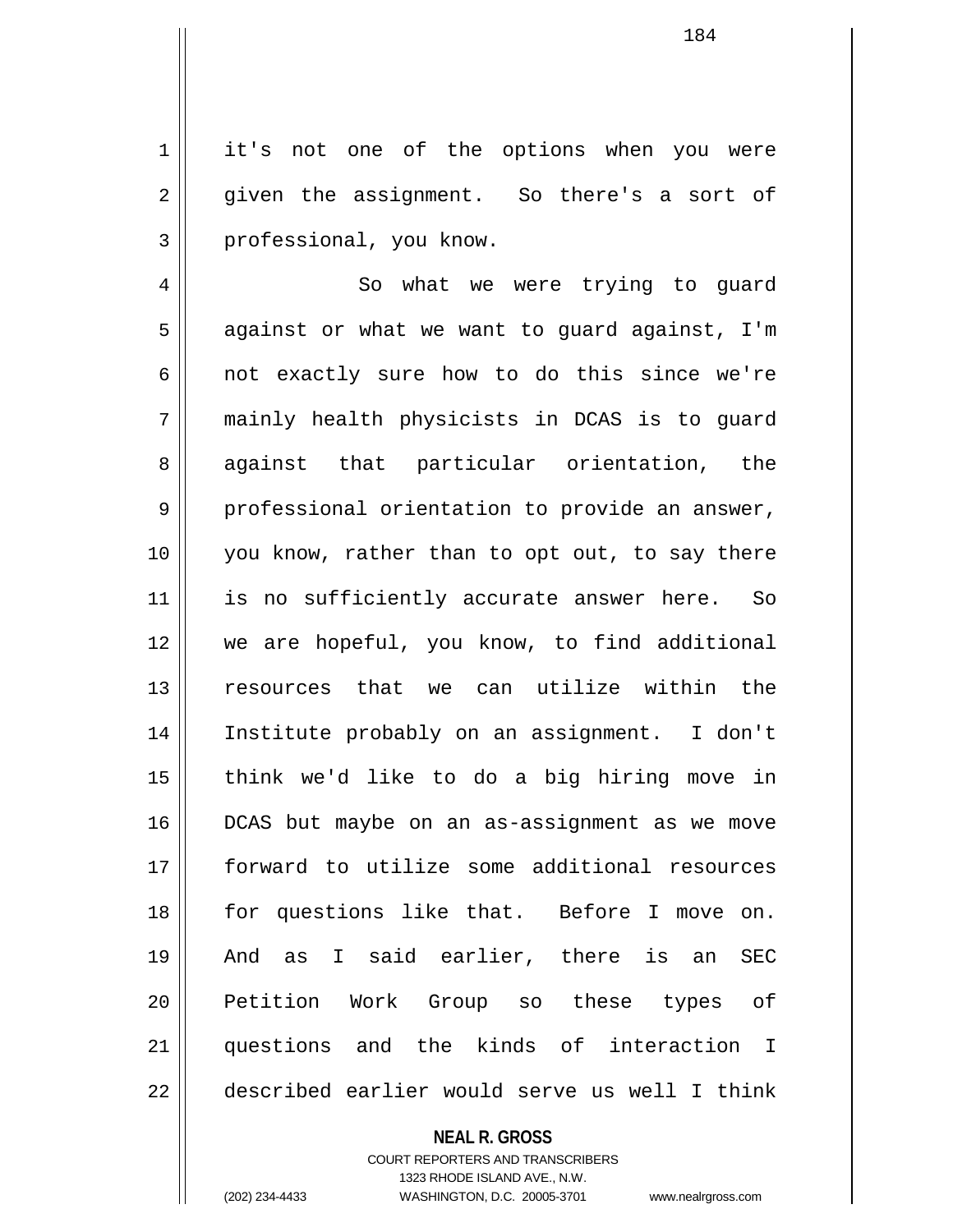1 | if we could work through this with the SEC 2 | Petition Work Group.

185

3 The quality of science findings, 4 again, there is a Scientific Issues Work 5 Group. The Scientific Issues Work Group can 6 choose to take these things up or not I think, 7 it would depend on what they want to do. It 8 would probably provide helpful guidance to us 9 to see feedback at some points along the way 10 rather than wait until the end. But one of 11 the items was that as a general rule we don't 12 || qet peer review on very many of the documents 13 we publish. We do get some expert review for 14 questions such as should CLL be a covered 15  $\parallel$  cancer, things like that, but we haven't --16 || but as a general rule we don't get peer review 17 like a journal article gets peer review on the 18 documents that we write.

19 We're not entirely sure ourselves  $20$  || that everything we write really warrants peer 21 || review but we think there probably may be a  $22$  | category of things that we would want to put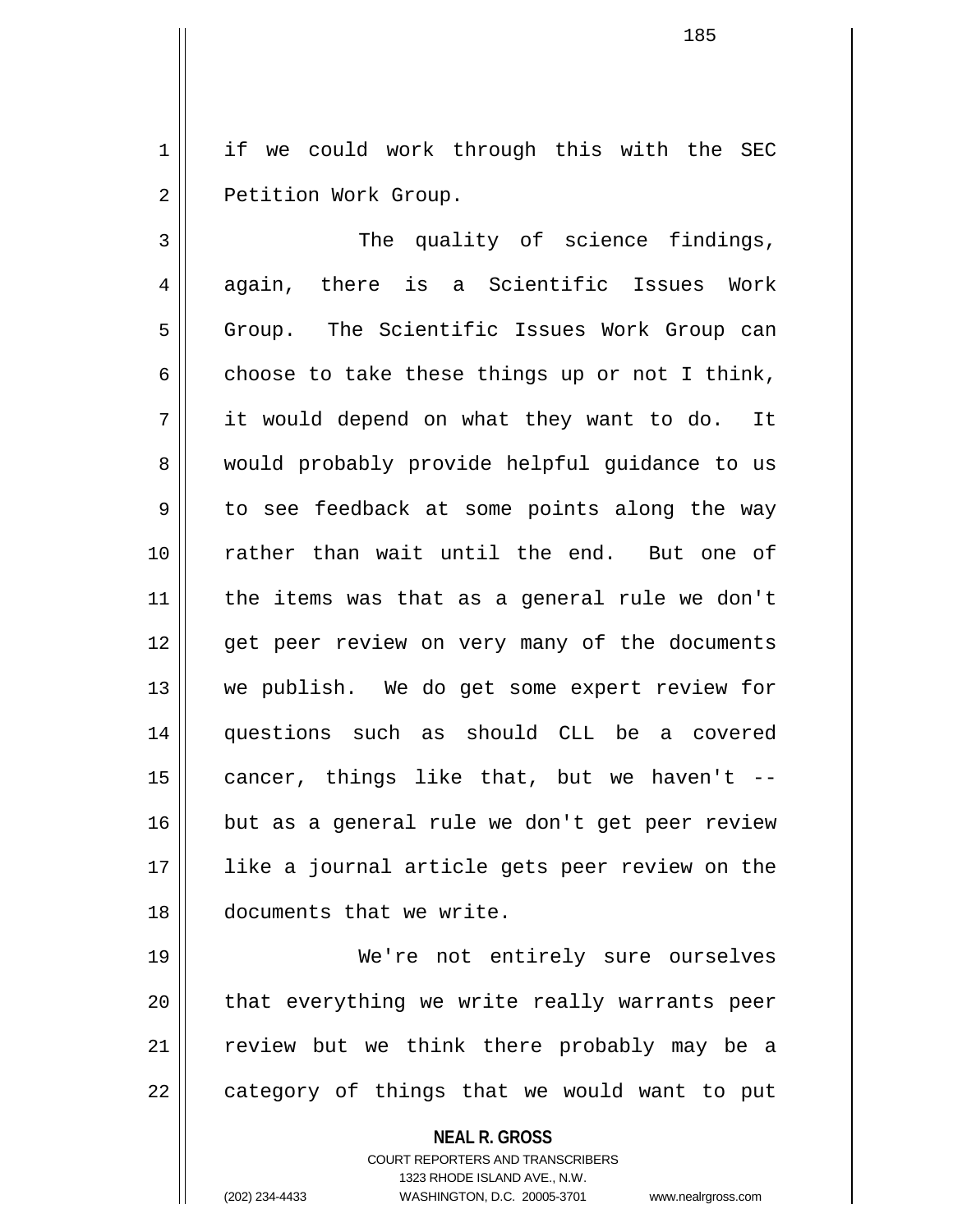1 || in that category of maybe this needs some 2 || other review, some peer review besides just  $3 \parallel$  those of us in the program. And so what we 4 intend to do is try to develop some quidance  $5 \parallel$  to sort of identify at what point, what kinds  $6 \parallel$  of things do you want to get peer reviewed. 7 I'm going to look at Jim on this because if I 8 || say anything wrong I think he's going to hit 9 | me with his shoe or something. 10 (Laughter.) 11 MR. HINNEFELD: The second item 12 was to assess validity of indirect exposure 13 methods. Now, one the, of course, indirect 14 || exposure methods is coworker use of -- use of 15 | coworker method. We are in fact starting on a 16 trial run validation using Savannah River 17 Site. That's the site that we feel like there 18 is sufficient data from other programs and 19 uses have been done elsewhere that lend itself 20 || to testing our coworker approach against the 21 || Savannah River, using the Savannah River as an  $22$  || example. So we're going to start there. If

> **NEAL R. GROSS** COURT REPORTERS AND TRANSCRIBERS

> > 1323 RHODE ISLAND AVE., N.W.

(202) 234-4433 WASHINGTON, D.C. 20005-3701 www.nealrgross.com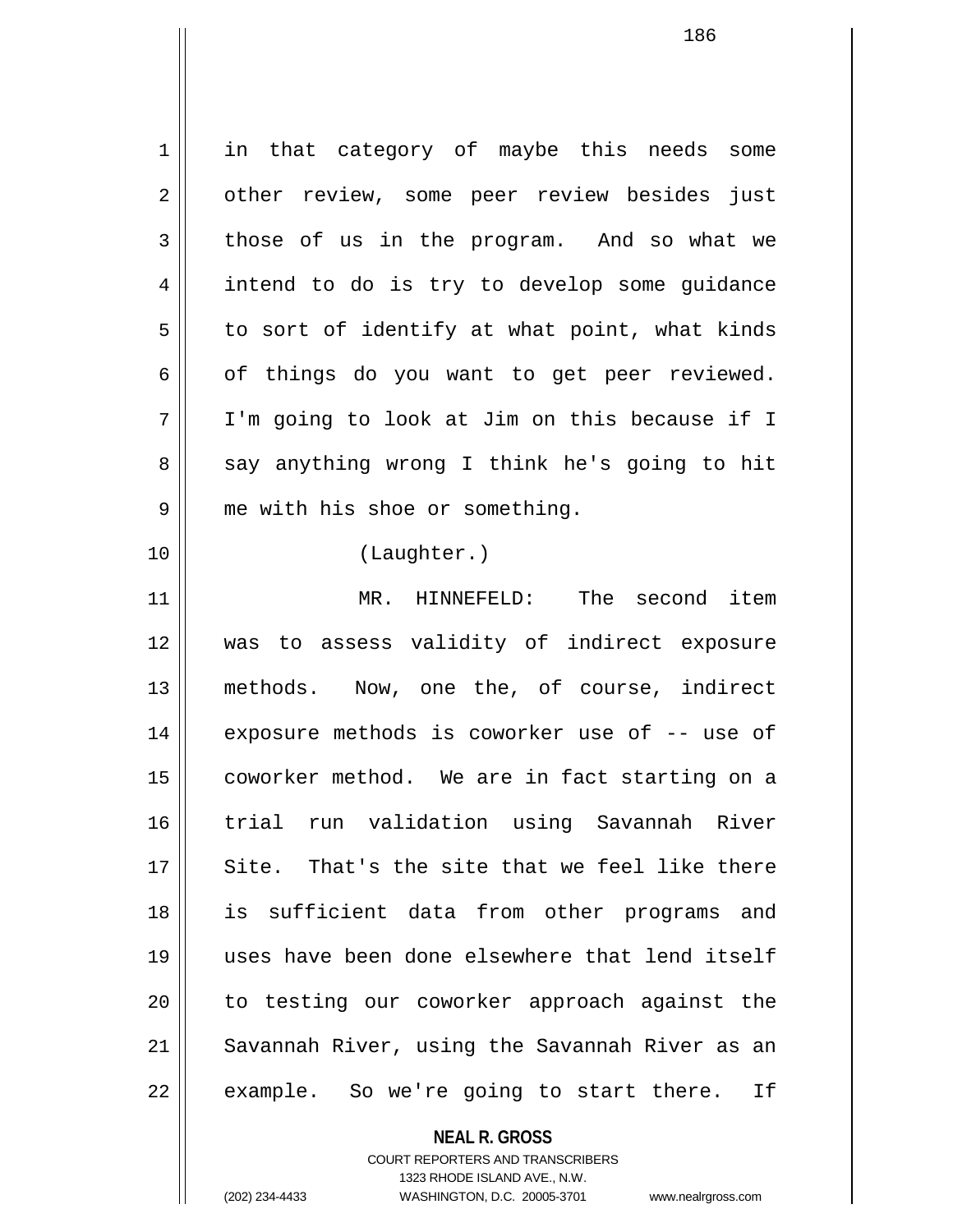1 || possible if we can identify additional sites 2 where we have sufficient other, you know,  $3 \parallel$  outside data uses of it that would allow us to  $4 \parallel$  do the validity we might do those as well. But  $5 \parallel$  we're going to try to do that, something along 6 those lines to test validity of indirect 7 | exposure methods.

8 And I characterized the degree of 9 | claimant favorability in our current methods. 10 We talk about how claimant-favorable we are 11 but we never really quantify it or say 12 anything other than well, it's claimant-13 favorable. And so from this standpoint we 14 hope to sort of take an inventory of 15 approaches that we consider claimant-favorable 16 and I believe there was a Health Physics 17 Journal article published a few years ago that 18 || kind of talks about various things that are in 19 dose reconstruction that seemed to be  $20$  favorable and we'll see if we can't in some 21 fashion do some sort of comparison of that, 22 || the approaches described there to approach

**NEAL R. GROSS**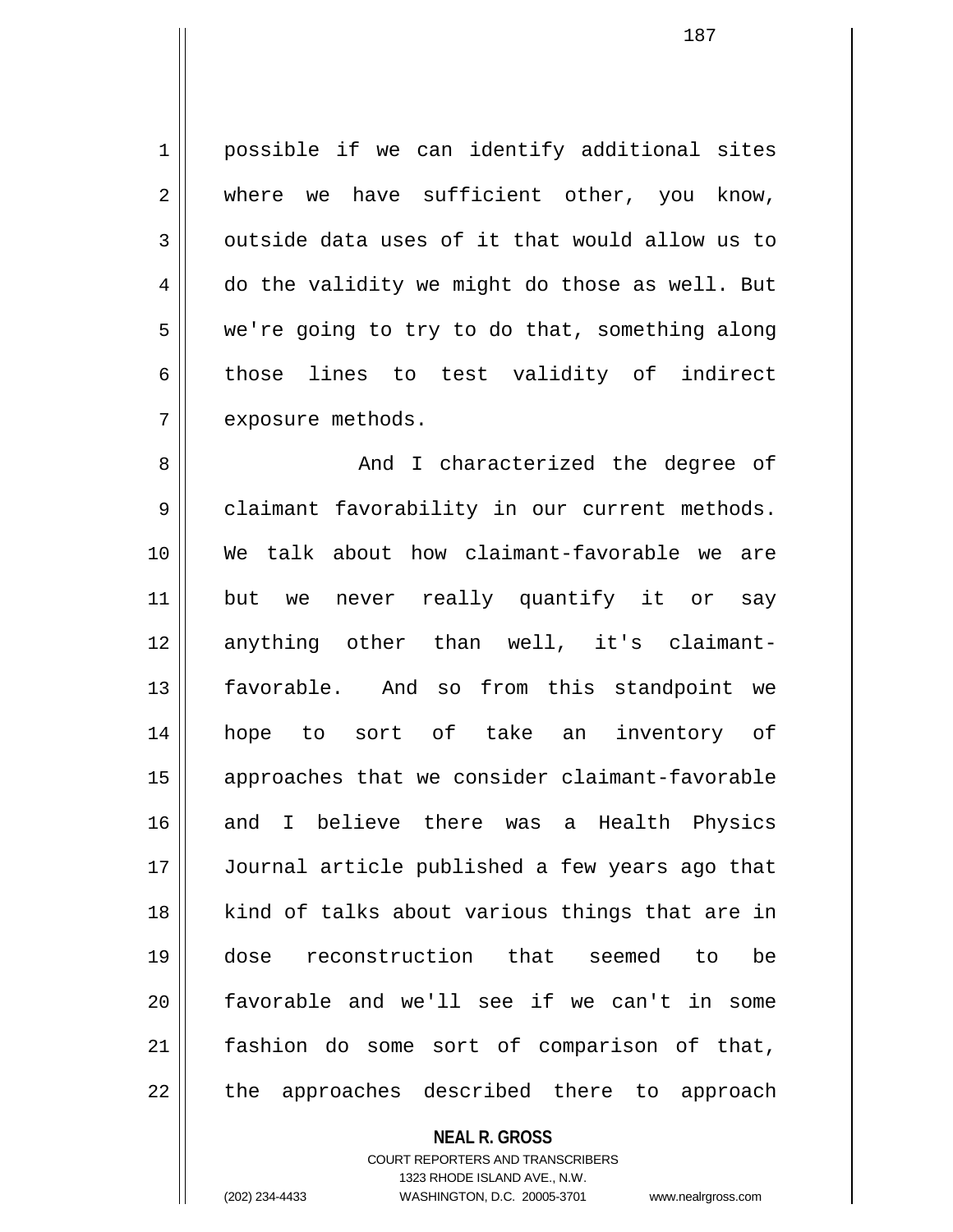$1 \parallel$  that in maybe a more -- that might be used in  $2 \parallel$  other programs, whatever that might be. 3 We were specifically asked to  $4 \parallel$  evaluate the utility of the EPA surrogate data  $5 \parallel$  protocol which is relevant to surrogate data  $6 \parallel$  usage. 7 We've taken a preliminary, this 8 || next bullet, NIOSH Review, that's supposed to 9 || be small. It's not supposed to be the same 10 || level, it's supposed to be a sub-bullet to the 11 Evaluate Utility Of. Our preliminary 12 || evaluation is that it doesn't seem to be, you 13  $\parallel$  know, the criteria in that doesn't seem to be 14 all that dissimilar from IG-004 but we are 15 | continuing to review and we're asking non-DCAS 16 || reviewers, I'm not sure they're all non-NIOSH 17 but we're going to ask non-DCAS reviewers 18 including non-health physicists to make a read 19 of that EPA document and see how they feel 20 || that compares to how we're doing things. Of 21 course they're going to have to learn how we 22 do things too.

**NEAL R. GROSS**

COURT REPORTERS AND TRANSCRIBERS 1323 RHODE ISLAND AVE., N.W. (202) 234-4433 WASHINGTON, D.C. 20005-3701 www.nealrgross.com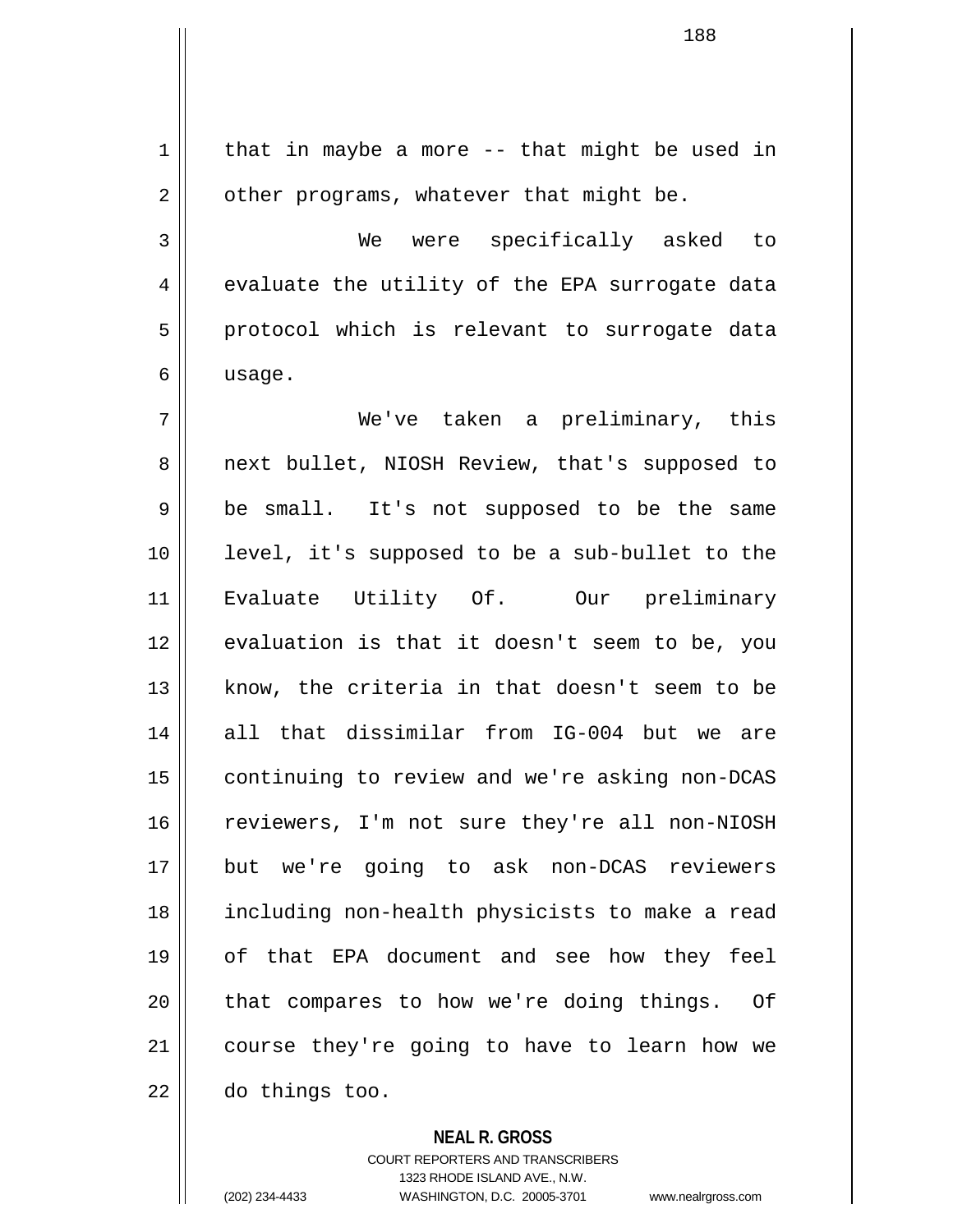1 | I think we've already arranged 2 || some industrial hygienists to start after the  $3 \parallel$  first of the year as one of the people looking 4 at that because the EPA surrogate protocol 5 || isn't specific to radiation. In fact, it's 6 mainly about other toxins, not about 7 | radiation. 8 And then the final topic from the 9 10-Year Review document was the dose 10 reconstruction topic. And one of the 11 || recommendations was directly to work with the 12 || Subcommittee on dose reconstruction reviews on 13  $\parallel$  the QA/QC evaluation. So we really are hoping 14 to work with the Subcommittee. The 15 || Subcommittee had already taken up the issue of 16 dose reconstruction quality. I think if the 17 Dose Reconstruction Subcommittee Members when 18 || they read this report probably said gee whiz, 19 we've already said all that because I think a 20 || great deal of this 10-Year Review report on QA 21 | of dose reconstruction actually came from the

22 Dose Reconstruction Subcommittee. And we have

**NEAL R. GROSS**

COURT REPORTERS AND TRANSCRIBERS 1323 RHODE ISLAND AVE., N.W. (202) 234-4433 WASHINGTON, D.C. 20005-3701 www.nealrgross.com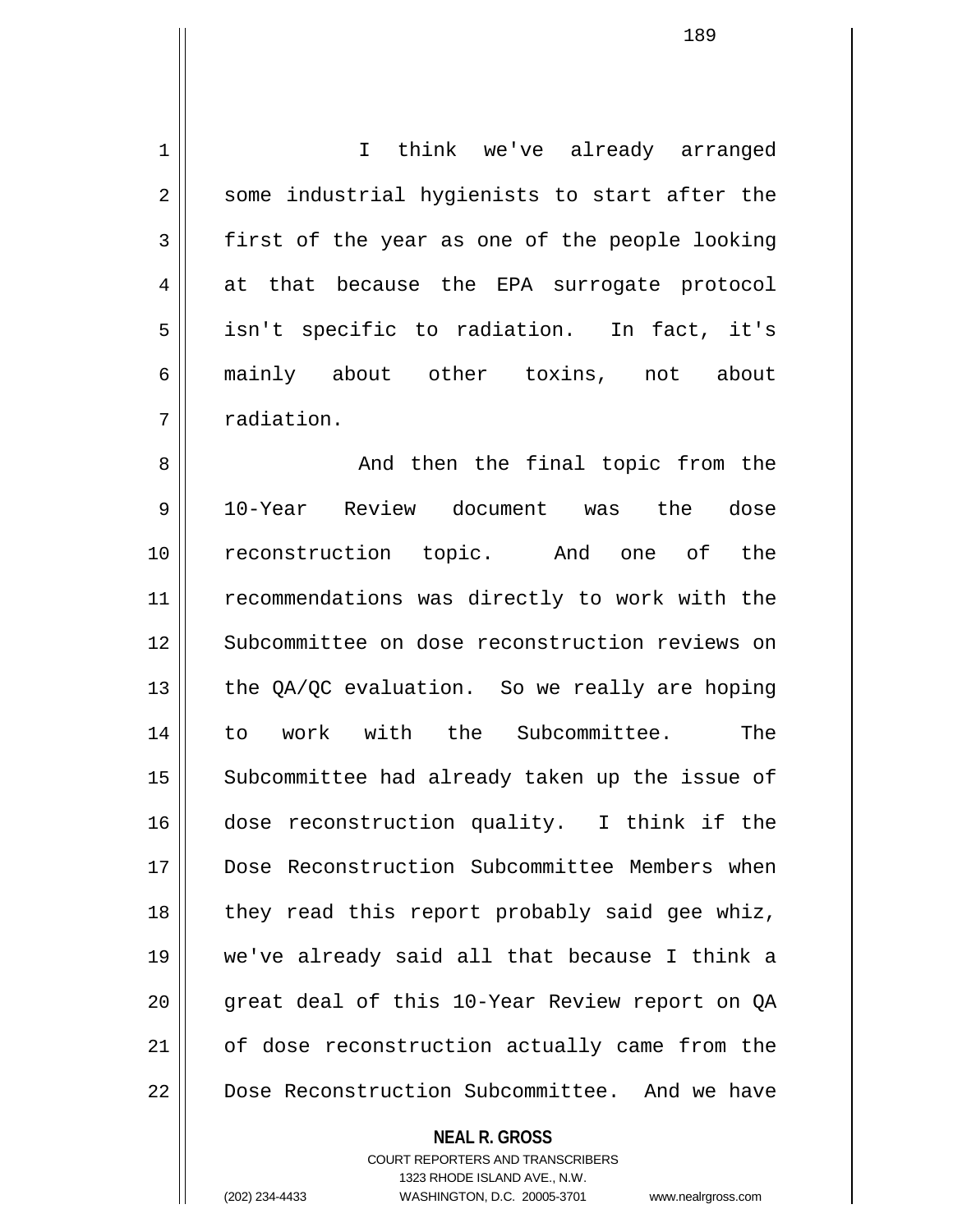1 in fact discussed at the last Dose 2 Reconstruction Subcommittee meeting some 3 planned actions associated with the dose 4 Feconstruction quality. From that meeting of 5 | the Dose Reconstruction Subcommittee there was  $6 \parallel$  the suggestion that gee, there ought to be 7 Some sort of duplicate analysis program, sort 8 | of ongoing duplicate analysis program so that 9 | you have some ongoing measure of the quality 10 of dose reconstruction. So there were a 11 number of suggestions at that Subcommittee 12 meeting about how that might be accomplished. 13 || The one that we hit upon that we

 $14$  | thought that we can do given the availability 15 | of people with sufficient breadth of knowledge 16 and also maintaining at least some sort of 17 || blindness to the test, some sort of blind test 18 is a duplicate dose reconstruction where we 19 will select claims that we will do a dose 20 | reconstruction for in DCAS.

21 These will be claims that the 22 || actual project's dose reconstruction will be

> **NEAL R. GROSS** COURT REPORTERS AND TRANSCRIBERS 1323 RHODE ISLAND AVE., N.W.

(202) 234-4433 WASHINGTON, D.C. 20005-3701 www.nealrgross.com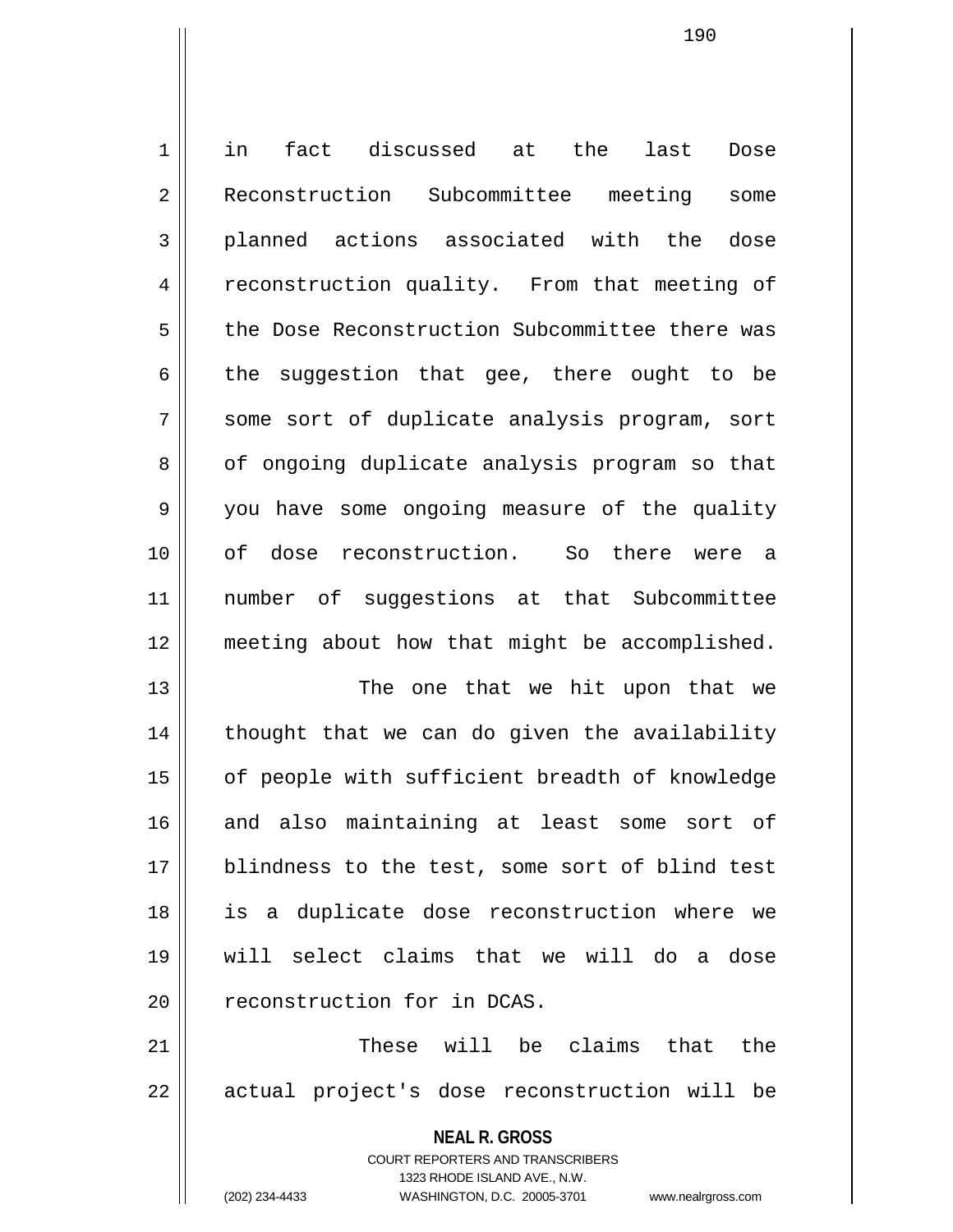1 done by our contractor. The contractor will 2 | not know what claims we select. They'll work  $3 \parallel$  these claims as they would normally work them 4 and then once they have delivered them we will 5 compare the two dose reconstructions to see if  $6$  || they are, you know, if they are close 7 || together. We don't expect them necessarily to 8 || be exactly the same but we would expect that 9 they would be done in the same way and pretty 10 || close. The comparison, we have an idea of how 11 we're going to compare the duplicate to the 12 actual production but until we actually start 13 comparing and see what we see, I mean we've 14 || got sort of a checklist of things we're going 15 to check. 16 It's a little unclear to us

17 exactly what we'll be able to tell from that 18 but I would think we would be able to tell at 19 || the very least are the directions consistent  $20$  and are the directions to dose reconstructors 21 | clear because theoretically they should make  $22$  || the same major decisions about how the dose

> **NEAL R. GROSS** COURT REPORTERS AND TRANSCRIBERS 1323 RHODE ISLAND AVE., N.W.

(202) 234-4433 WASHINGTON, D.C. 20005-3701 www.nealrgross.com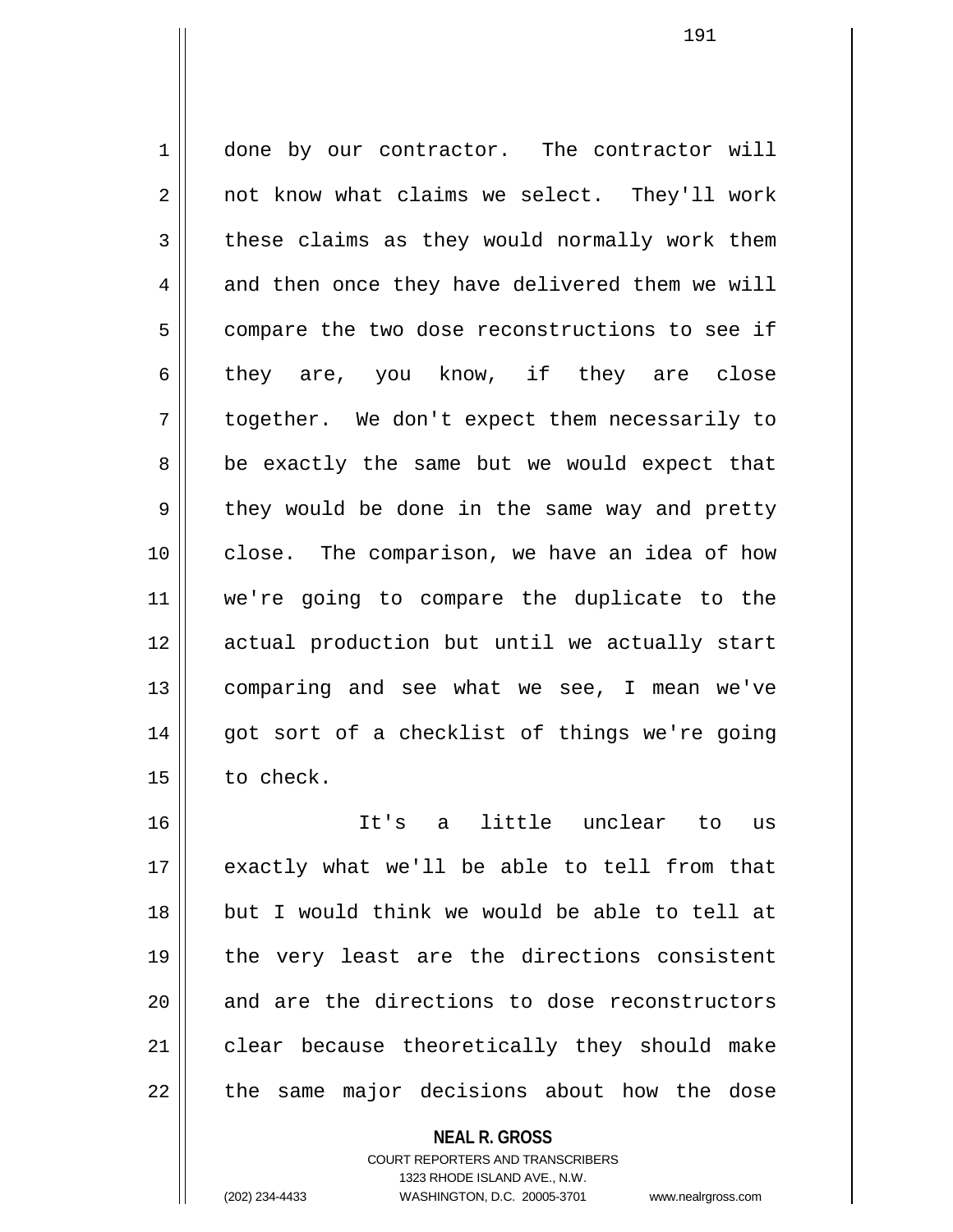1 reconstruction is done. Because they should  $2 \parallel$  be following the same instructions. 3 Now, this application has started. 4 We have started selecting dose reconstructions 5 and we've started doing the duplicate dose 6 constructions. So we're selecting on the  $7 \parallel$  order of two a week, roughly 2 percent, that's 8 a popular number for reviews. I think the 9 DTRA review did 2 percent of dose 10 || reconstructions, the Advisory Board has a goal 11 || to review 2 percent of dose reconstructions. I 12 || think we're all basing our 2 percent on the  $13$  | fact that that's what somebody else is doing,  $14$  || so that's what we're doing as well. 15 CHAIRMAN MELIUS: You mean that's 16 valid then. 17 (Laughter.)

18 MR. HINNEFELD: Without a sharp 19 statistical test at the end it's hard to know 20 what your sample size has to be because, you 21 || know, you don't have that sharp statistical  $22$  || test that you're performing. So we're pulling

> **NEAL R. GROSS** COURT REPORTERS AND TRANSCRIBERS 1323 RHODE ISLAND AVE., N.W. (202) 234-4433 WASHINGTON, D.C. 20005-3701 www.nealrgross.com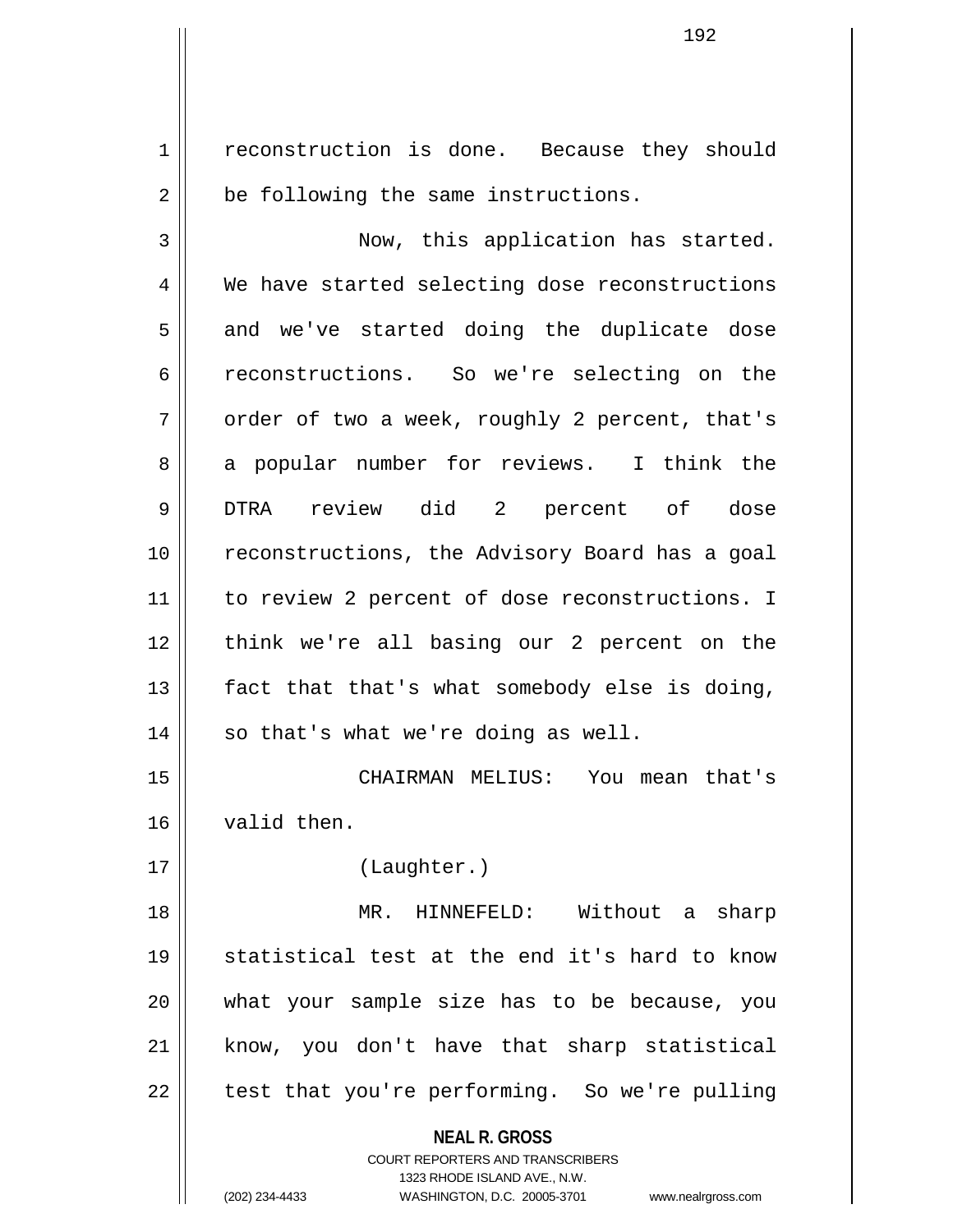1 about, it turns out somewhere about two a week 2 || we're pulling and starting to do the dose 3 reconstructions. And last report I had we 4 || have not received any of the production dose 5 | reconstructions yet of the ones that have been  $6$  | pulled. They will come sometime later. 7 MEMBER LOCKEY: Is that done 8 | randomly? 9 MR. HINNEFELD: Yes, the computer 10 pulls them out randomly. And in fact we had 11 || to build in the ability to reject some because 12 || the claims that were pulled, we had a claim  $13$  || that was pulled that for instance falls into 14 what we're trying to add as a Class. And we  $15$  | think there's going to be a Class so that we 16 think that that claim will never get a 17 production dose reconstruction. So there's 18 been at least one instance when we rejected 19 || the claim that was pulled randomly because we 20 didn't think we would ever get one to compare  $21$  | the duplicate to. 22 The computer system, the NOCTS

> **NEAL R. GROSS** COURT REPORTERS AND TRANSCRIBERS 1323 RHODE ISLAND AVE., N.W.

(202) 234-4433 WASHINGTON, D.C. 20005-3701 www.nealrgross.com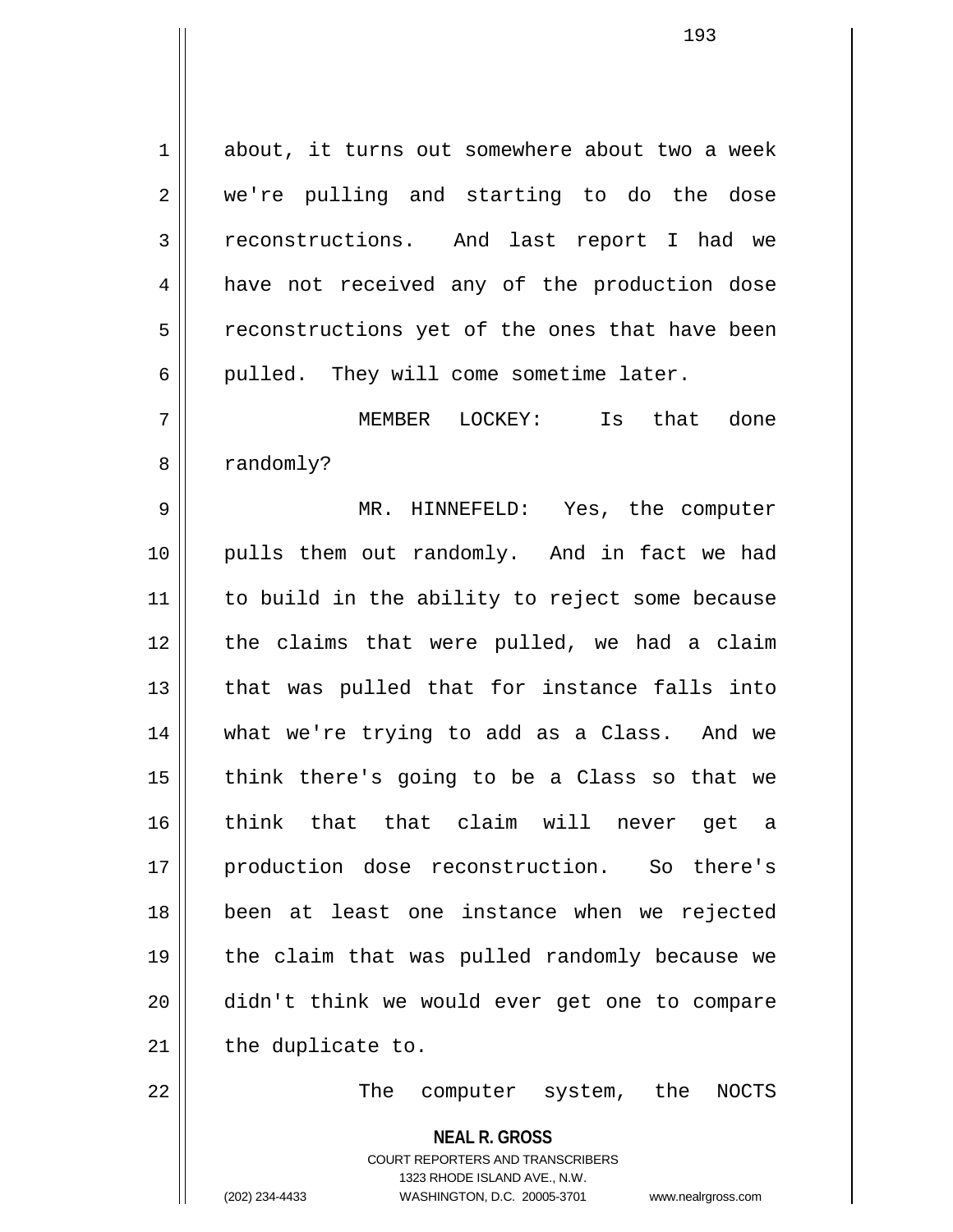1 | tracking system which actually, it not only 2 || provides, keeps all the files but also all of  $3 \parallel$  our work is done on that computer system by 4 clicking buttons. You approve something by  $5 \parallel$  clicking a button and that moves it to the  $6 \parallel$  next step in the process. That application 7 || randomly pulls cases and puts them in a new 8 inbox. This new inbox is for someone to do 9 the duplicate, one of our dose reconstructors 10 || or one of our health physicists to do the 11 duplicate dose reconstruction.

12 || The other specific recommendation 13 about dose reconstruction quality from the 10- 14 Year Review was that if there are -- since the 15 Dose Reconstruction Subcommittee continues to 16 || find findings of dose reconstructions despite 17 the quality that we try to do on them so far 18 why is that? Why is it that there are 19 findings still found in dose reconstruction 20 || review? So to get a handle on that we looked 21 || at the five most recently completed cases for  $22$   $\parallel$  which we had a dose  $-$  in the last set of dose

## **NEAL R. GROSS**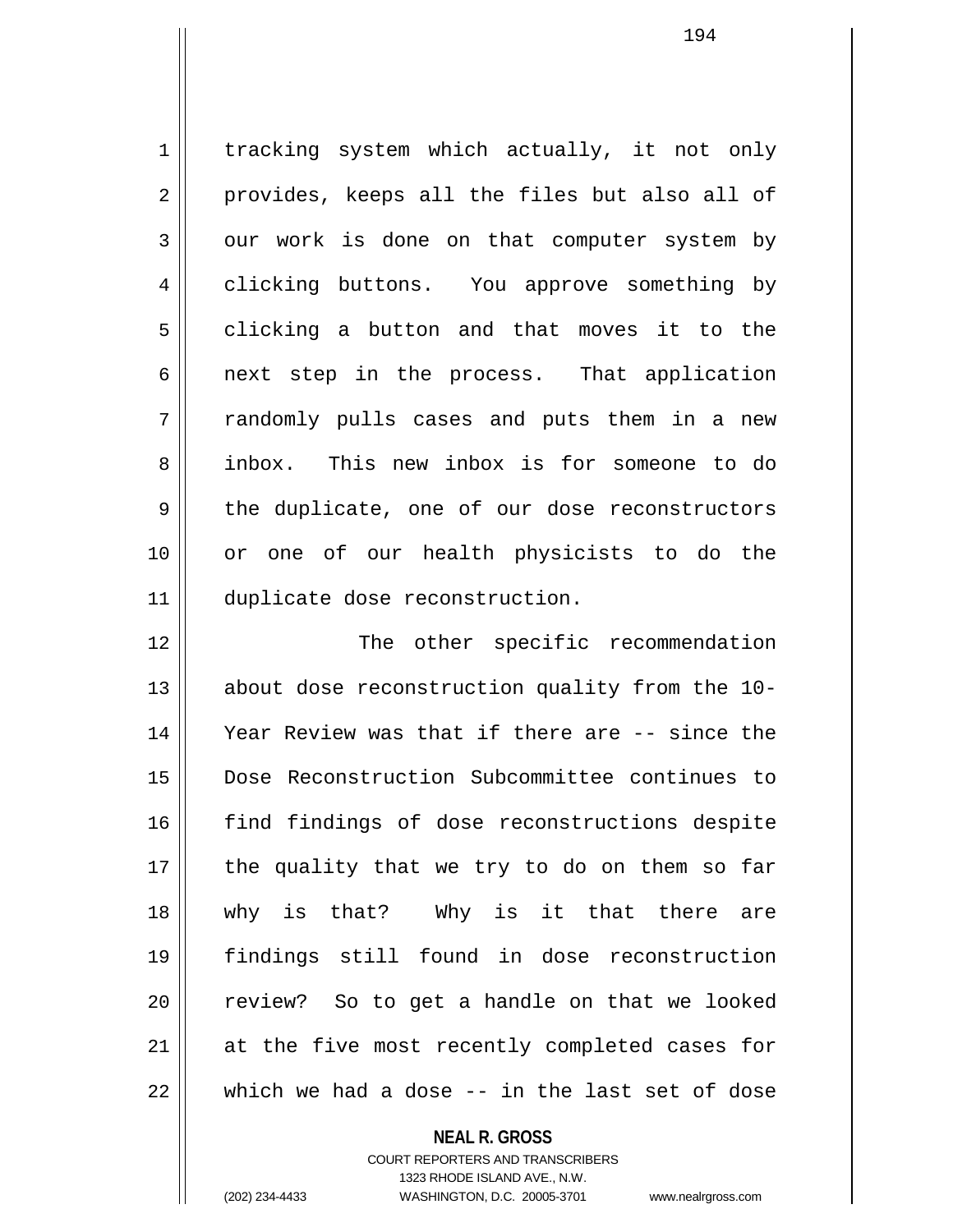1 reconstruction reviews. The last set that was  $2 \parallel$  available to us I think was the twelfth set  $3 \parallel$  that we had to report on when we made this  $4 \parallel$  selection. From the dose reconstructions that 5 were reviewed in the twelfth set we picked the  $6 \parallel$  five that had the latest completion date for  $7 \parallel$  our dose reconstruction because we wanted to 8 || get the most recent information we could. We 9 didn't want to start to try to figure this out 10 || on cases that were done eight and nine years  $11$  ago. We wanted to do as recently as we could. 12 And we've looked at those findings and we're 13 doing analysis of those findings and a 14 preliminary analysis, our preliminary look at 15 those has been done to determine was this in  $16$  fact a quality error and then the next step, 17 well then, how did it happen. How did this 18 || occur that despite what we believe is a pretty 19 careful inspection our quality program, 20 || there's usually inspection for people checking 21 || it, why did that happen. And of course once 22 || you know why it happens then you decide what

> COURT REPORTERS AND TRANSCRIBERS 1323 RHODE ISLAND AVE., N.W.

**NEAL R. GROSS**

(202) 234-4433 WASHINGTON, D.C. 20005-3701 www.nealrgross.com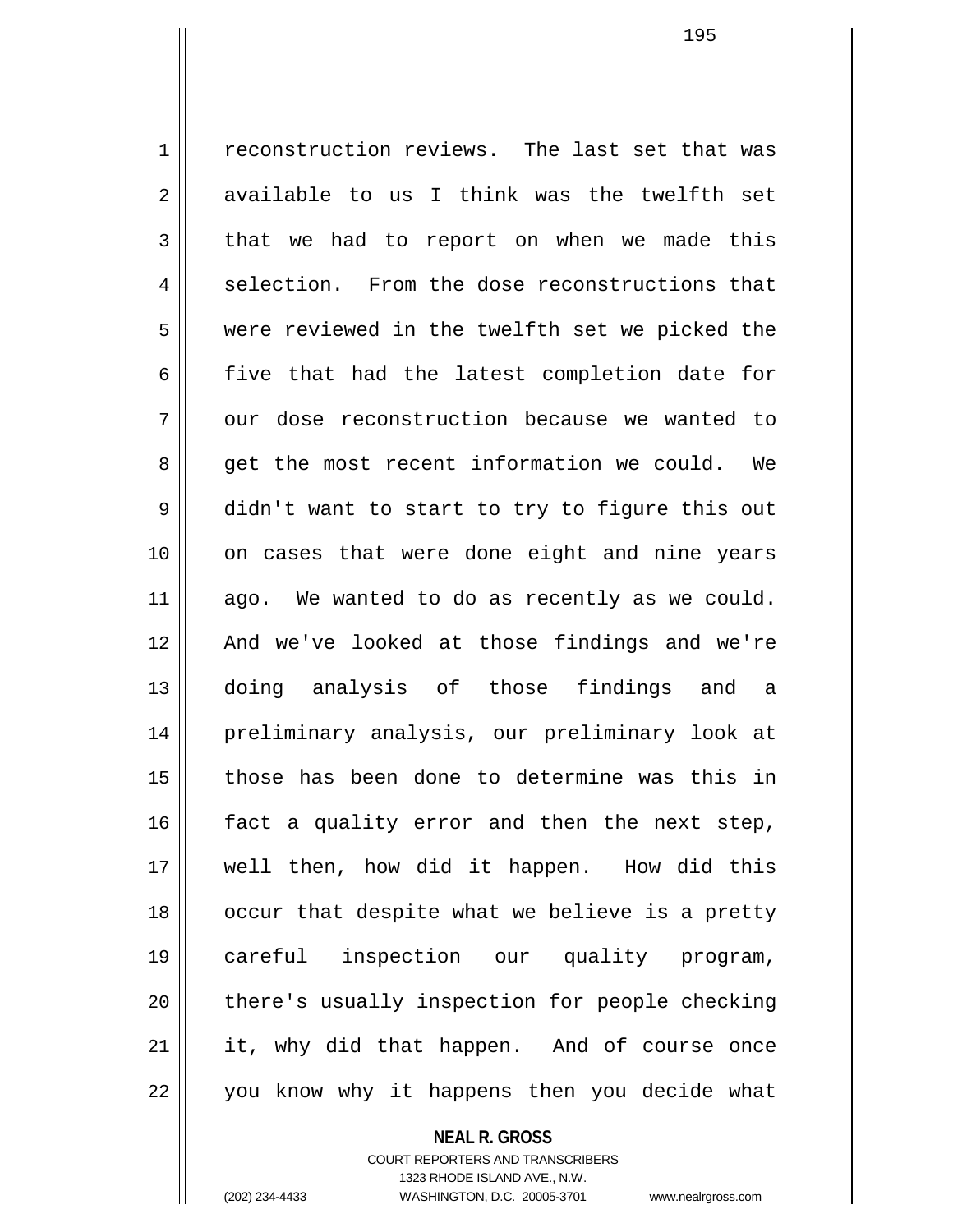1 || can we do to make it not happen anymore. So  $2 \parallel$  we have the preliminary review of those cases.  $3 \parallel$  I'm hoping we'll be able to talk about those 4 at the next Dose Reconstruction Subcommittee 5 meeting which I think is the 19th of this 6 month.

 $7 \parallel$  and then there's the other issue 8 of should we eliminate overestimating dose 9 reconstructions. This has been discussed in 10 the Dose Reconstruction Subcommittee as well. 11 The problem with overestimating dose 12 reconstruction is that you overestimate 13 || somebody's dose, you send them a non-14 compensable dose reconstruction and they then  $15$  || get another cancer, and it comes back for re-16 work and your overestimating technique that 17 you used the first time now with the 18 additional cancer makes it a compensable 19 claim. You know, overestimating is only 20 || supposed to be done for non-compensable claims 21 so now you have to change your approach and  $22$   $\parallel$  take out some of the overestimating you did

> **NEAL R. GROSS** COURT REPORTERS AND TRANSCRIBERS

> > 1323 RHODE ISLAND AVE., N.W.

(202) 234-4433 WASHINGTON, D.C. 20005-3701 www.nealrgross.com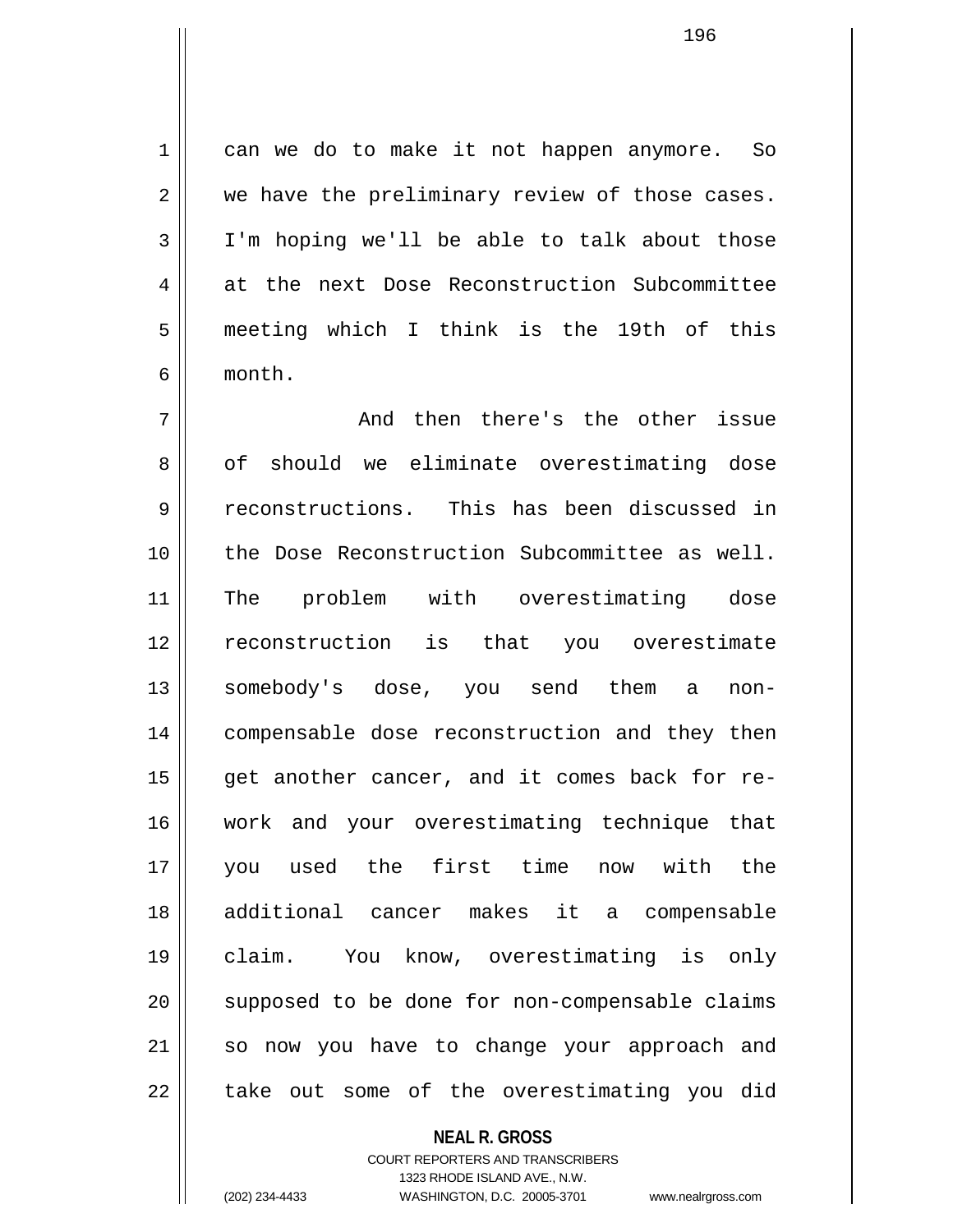1 and either do a best estimate or get closer to  $2 \parallel$  a best estimate.

3 and so you have a case where a 4 person had one cancer and got a certain PoC 5 || value and then they get a second cancer and 6 they get a lower PoC value. And in our dose  $7 \parallel$  reconstruction we say every time, this is an  $8 \parallel$  overestimate, if the situation changed a new 9 dose reconstruction has to be done. It may 10 || not be as high, you know, may not be as high. 11 But it just doesn't resonate, it just doesn't 12 make any sense to people that they had one 13 || cancer and they got this number and they get a 14 || second cancer, they got a lower number. It 15 just doesn't make any sense. So there's a 16 || recommendation to do away with the process of 17 | overestimates in general.

18 || So we did ask our contractor for a 19 cost analysis and it would be extremely 20 || expensive not to do dose reconstruction. It 21 would add millions of dollars a year at our  $22$  | current production rate to the cost of  $-$  I'm

> **NEAL R. GROSS** COURT REPORTERS AND TRANSCRIBERS 1323 RHODE ISLAND AVE., N.W.

(202) 234-4433 WASHINGTON, D.C. 20005-3701 www.nealrgross.com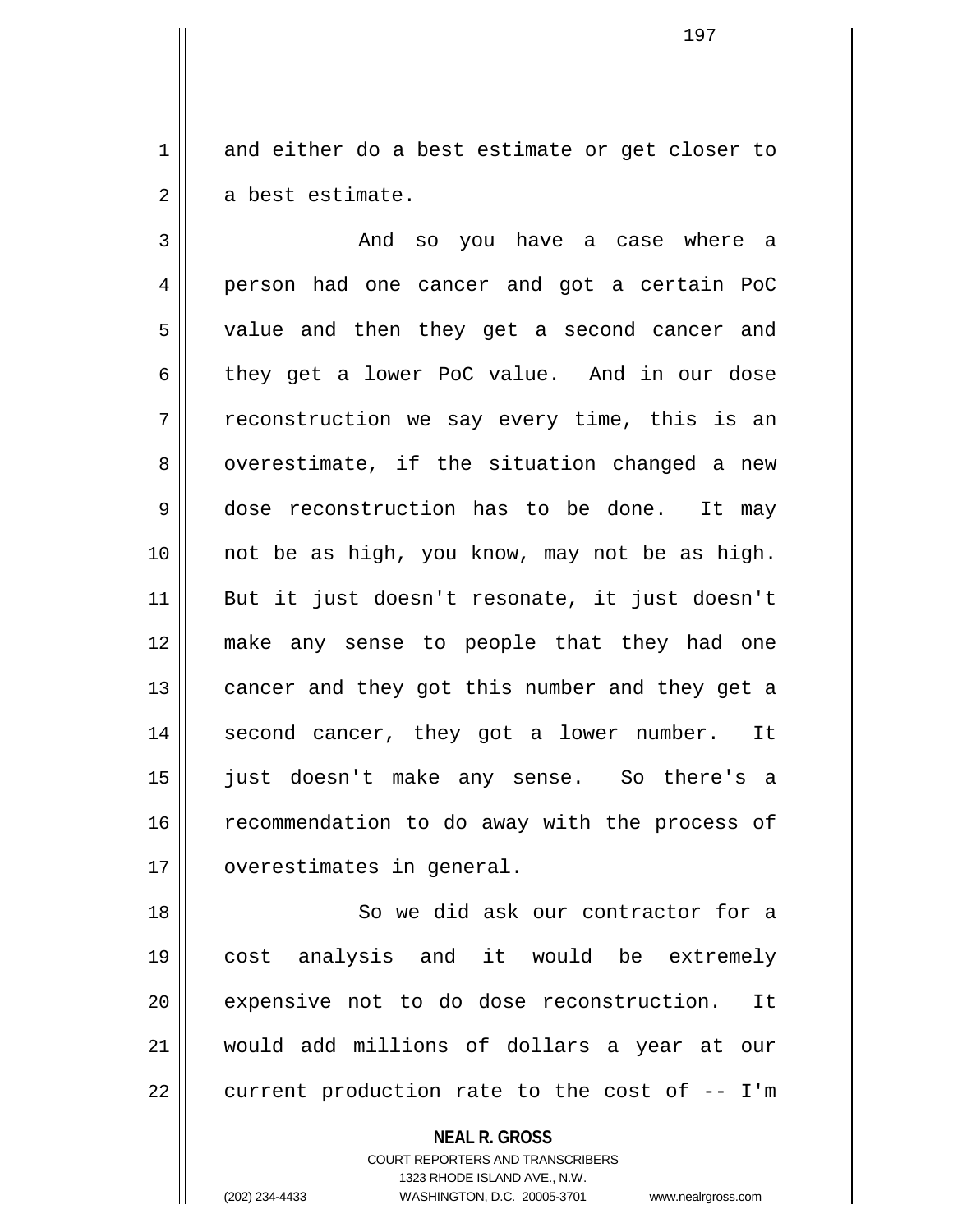1 | thinking \$2 to \$3 million a year if we didn't 2 || do any overestimates at all. We're looking at  $3 \parallel$  other things we can do to maybe not do as many 4 | overestimates.

5 One thing we are pursuing is  $6 \parallel$  trying to, we wanted to approach the DOE, we 7 haven't quite done this yet so I'm surprising 8 Greg with this, but we gathered the sites, the 9 names of the sites that do not routinely 10 provide us medical exposure information with 11 || the personal exposure histories. And so what 12 || that does is typically what happens, if we do 13 || that we'll say well, if we don't get the 14 || exposure, the X-ray information, we will just 15 do a default, assume they got an X-ray every 16 || year, include that in the dose reconstruction 17 || then it's overestimating claimant-favorable. 18 The default is usually one a year, the Site 19 Profile doesn't specify what default really 20 || is. And so then those are some of these 21 overestimates. Then we re-work it and we  $22$  || write off and ask, you know, well, this is

**NEAL R. GROSS**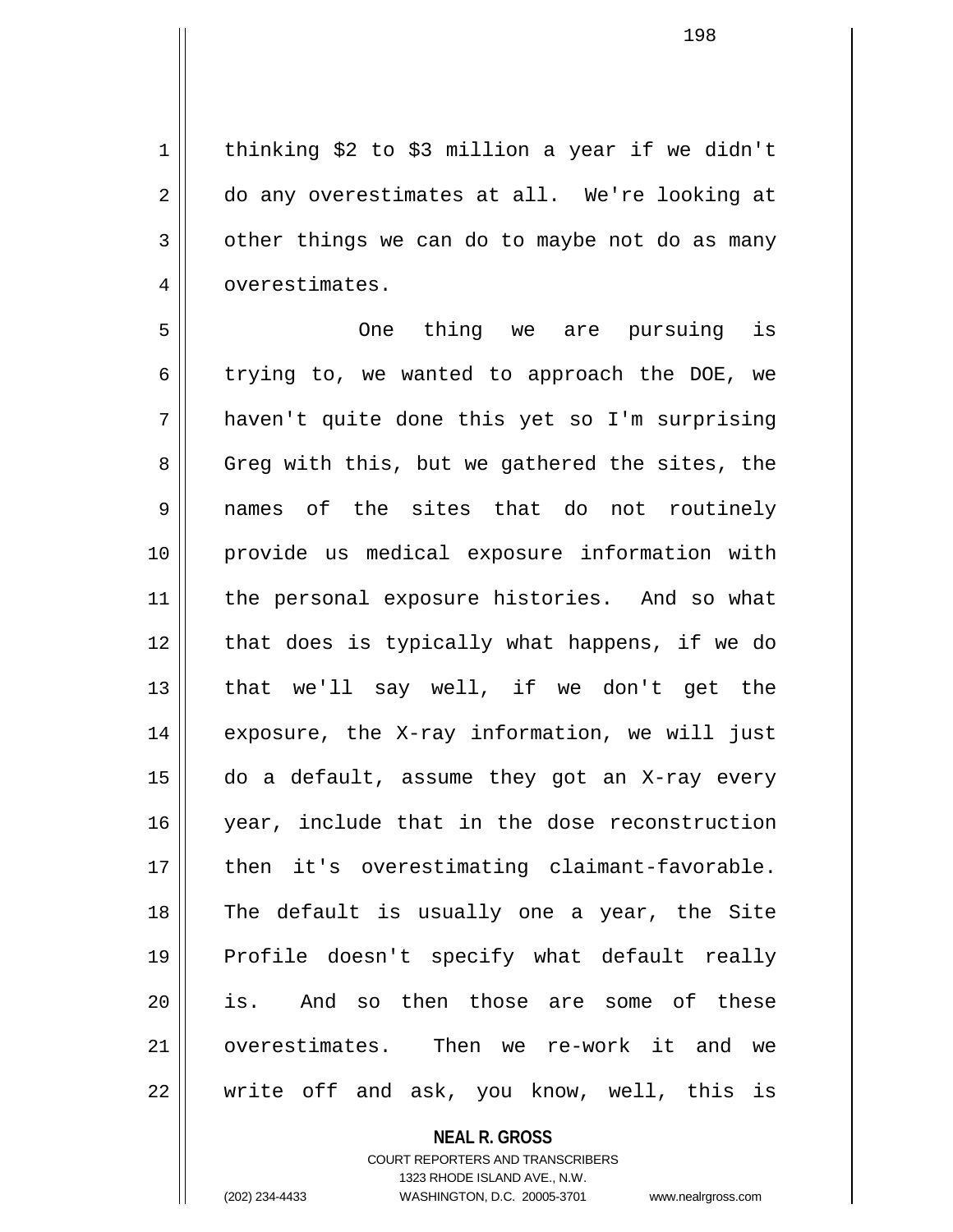1 | getting to close to 50 percent so we write for  $2 \parallel$  the actual exposure X-ray information and  $3 \parallel$  there are a number of sites who can provide it 4 || if you ask specifically for it.

5 || So we intend to approach DOE and  $6 \parallel$  say hey, why don't we just get these sites to  $7 \parallel$  just all the time as a routine matter send us  $8 \parallel$  all the exposure information so we won't have 9 || to deal with that and then stop the 10 overestimating part with medical, use the 11 actual medical X-ray information. So that's 12 || one thing we could do to do fewer dose 13 || reconstructions. The other thing -- re: 14 | overestimates.

15 || The other thing we're considering 16 || is to not, you know, the overwhelming number 17 of cases, or the biggest majority of cases 18 || that come back are skin cancer cases because 19 very often a person gets a skin cancer,  $20$  | they're going to get additional skin cancers. 21 Maybe just don't overestimate skin cancers. 22 Now, all of these have a cost and that cost,

> **NEAL R. GROSS** COURT REPORTERS AND TRANSCRIBERS 1323 RHODE ISLAND AVE., N.W. (202) 234-4433 WASHINGTON, D.C. 20005-3701 www.nealrgross.com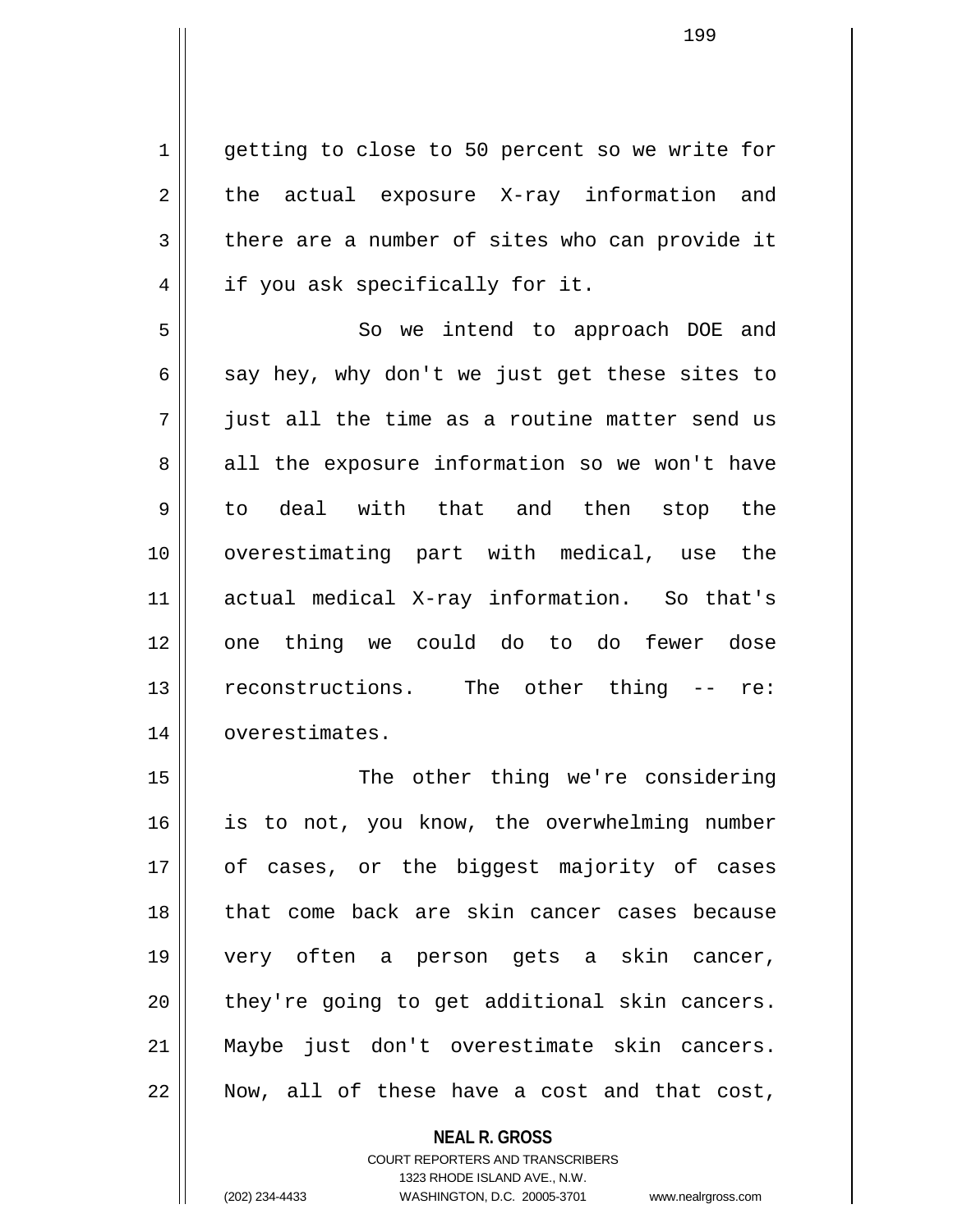1 the effort we use to move to dose  $2 \parallel$  reconstruction so that we don't do all these  $3 \parallel$  overestimates, this effort is then subtracted 4 | from probably Site Profile finding resolution  $5 \parallel$  because we'll try to keep SECs going as much  $6 \parallel$  as we can but that delays our ability to 7 | remove those SECs.

8 || So the question about how much is 9 it worth and where do you, you know, what 10 decision do you make and how much is it worth 11 to stop doing overestimates comes down to a 12 comparison of what's the impact on the whole 13 || program. So we're really working on kind of 14 an entire program long-term look at what we  $15$  expect work and cost to be, how to think of 16 when we might be in position to do something 17 like that without this huge backlog of 18 technical work that I prefer not to pay into, 19 or are there some things we can do more  $20$  cheaply like the medical X-ray. Or some other 21 || things I haven't even mentioned that we've  $22$  || thought of that might provide us some relief

> **NEAL R. GROSS** COURT REPORTERS AND TRANSCRIBERS

1323 RHODE ISLAND AVE., N.W. (202) 234-4433 WASHINGTON, D.C. 20005-3701 www.nealrgross.com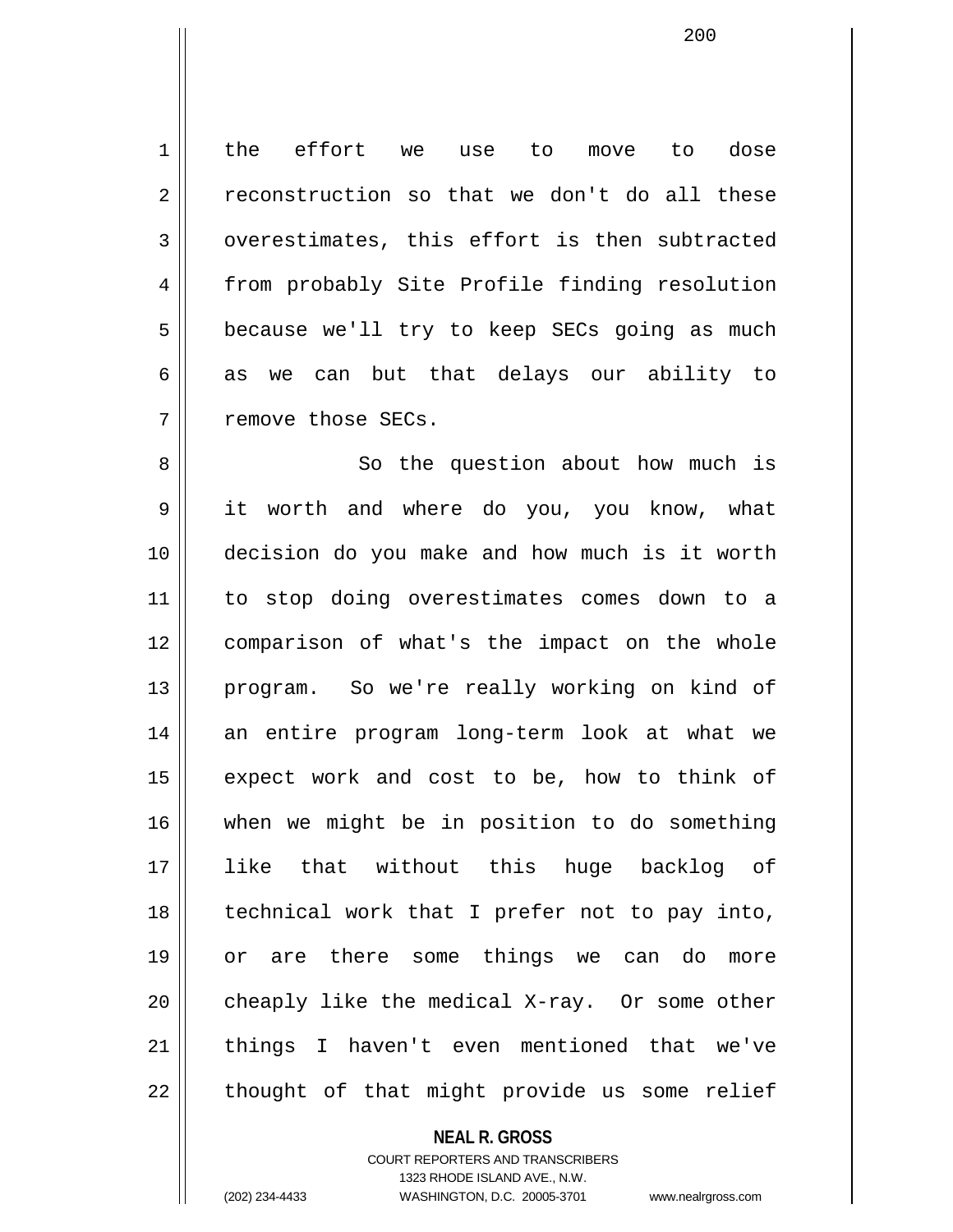1 | from overestimates at a low cost. So those  $2 \parallel$  are what we're looking at there. 3 || Again, this topic has also been in 4 | front of the Dose Reconstruction Subcommittee  $5 \parallel$  and I think they might want to participate 6 | with us as we go along as well I think, as we 7 do this. I think that's the last of my  $8 \parallel$  slides, so. 9 CHAIRMAN MELIUS: It is. We're 10 running to 3:15. What we'll try to do is 11 either come back depending how long Weldon 12 Spring takes at the end of that or, I know 13 you've been a long time without a break, the 14 Board has, or we will certainly take it up 15 probably right after lunch tomorrow for 16 questions. I would ask everybody to think 17 || about the, you know, I think one way of moving 18 || and implementing, helping DCAS to implement 19 these recommendations and help evaluate what 20 || to do would be to refer a number of these to 21 Work Groups for follow-up. A simple one is 22 what Stu mentioned with the Worker Outreach

**NEAL R. GROSS**

COURT REPORTERS AND TRANSCRIBERS 1323 RHODE ISLAND AVE., N.W. (202) 234-4433 WASHINGTON, D.C. 20005-3701 www.nealrgross.com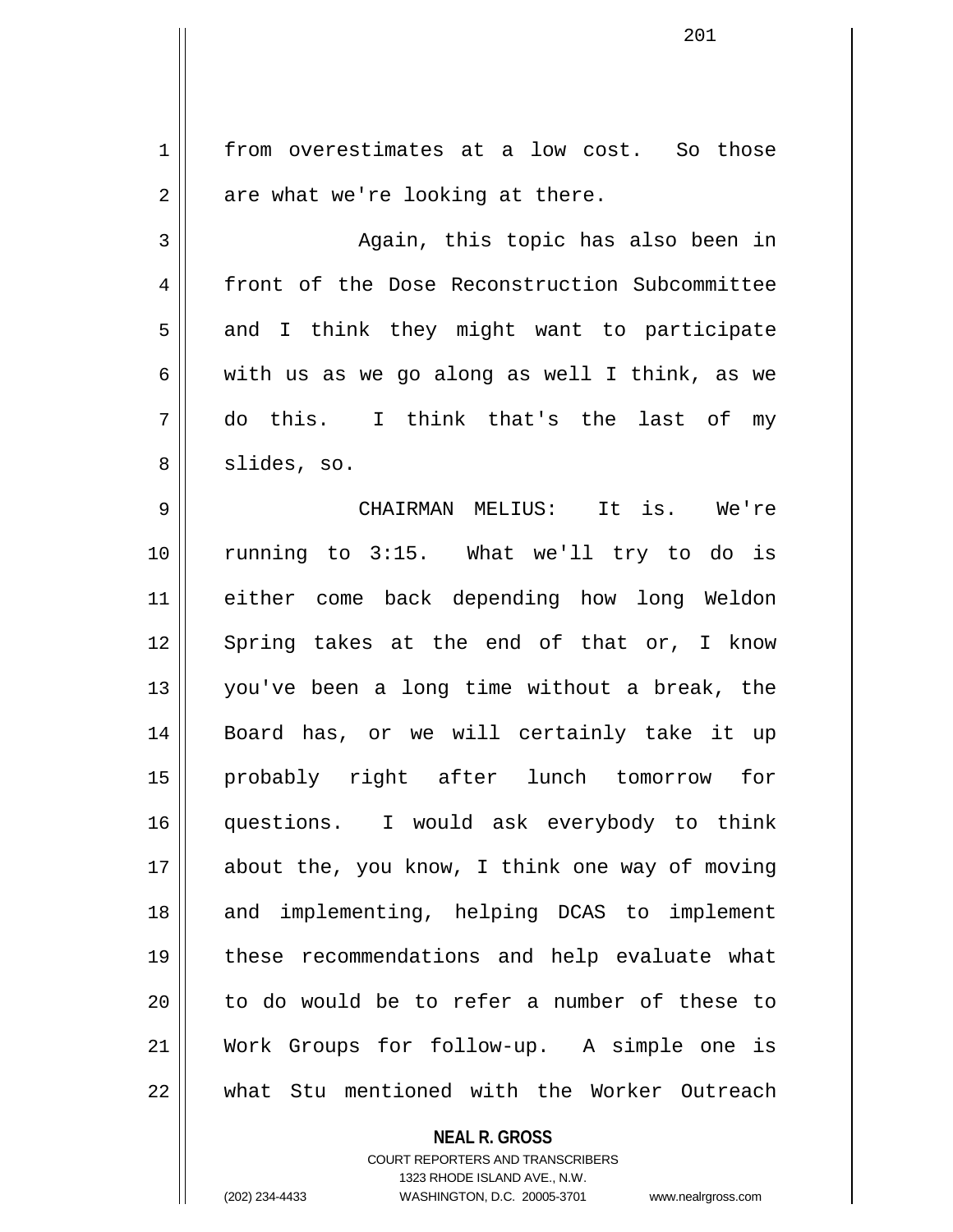1 and review of some of the new communication  $2 \parallel$  stuff, documents and so forth that would be I  $3 \parallel$  think very much in line with them and could be 4 done on a sort of periodic basis as that gets 5 | implemented.

**NEAL R. GROSS** COURT REPORTERS AND TRANSCRIBERS 6 || But I think on a number of these  $7$  | other situations we need to decide how they 8 would work and where is the best Work Group.  $9 \parallel$  So if you all think about that also and then 10 when we, after we've had a chance to discuss 11 || this some more and then ask Stu some questions 12 we'll maybe try to resolve some of those 13 || referrals and so forth. So, Stu if you can. 14 We'll try to keep everything, the slides in 15 mind and if you can be ready for questions and 16 || so forth when you come back I think it would 17 be useful. 18 || MR. HINNEFELD: I'll be here. 19 CHAIRMAN MELIUS: Okay. 20 MR. HINNEFELD: I'm here all week  $21$  as they say in the comedy clubs. 22 CHAIRMAN MELIUS: Okay. Thanks

1323 RHODE ISLAND AVE., N.W.

(202) 234-4433 WASHINGTON, D.C. 20005-3701 www.nealrgross.com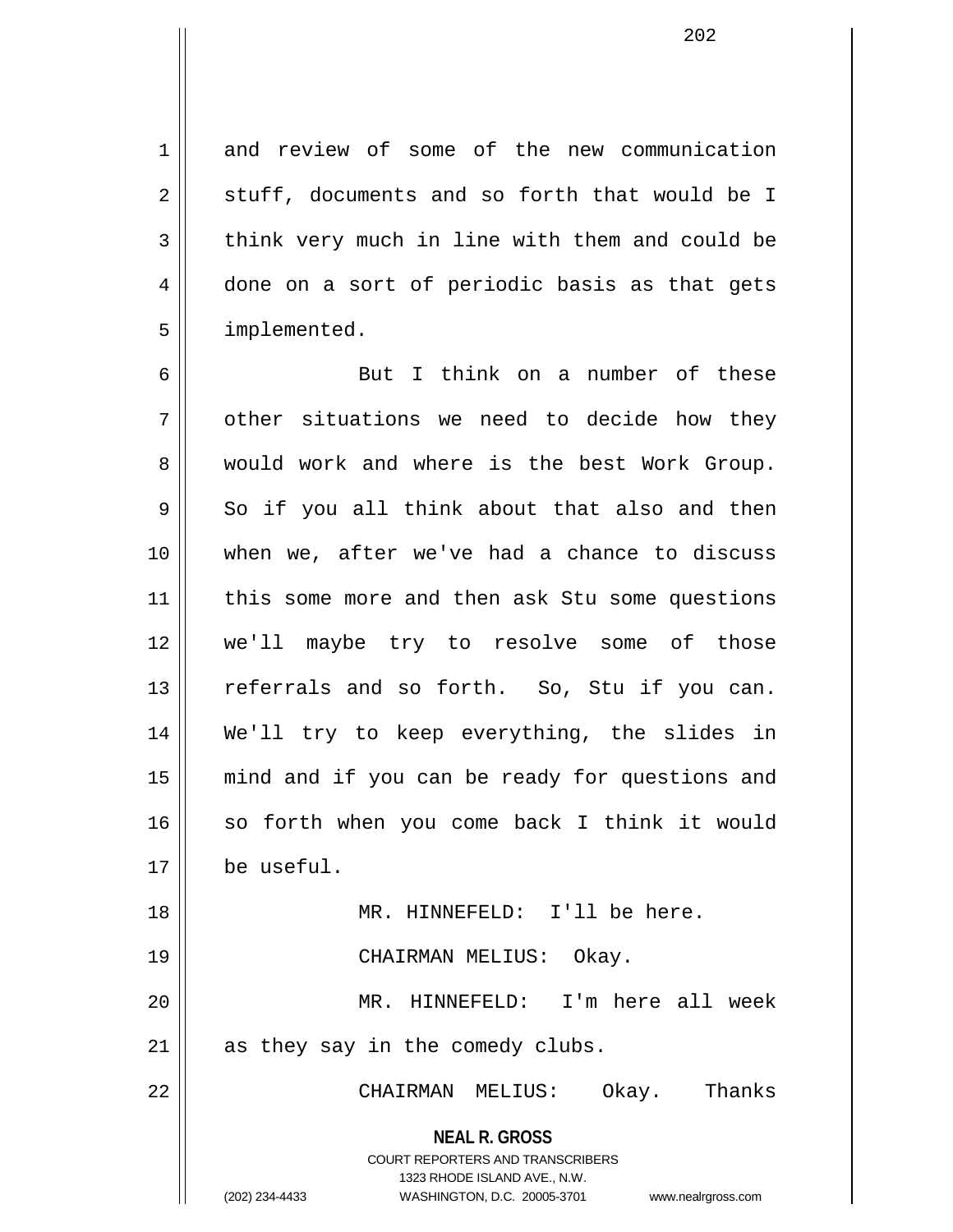1 | very much for that. We'll now move along to 2 || the Weldon Spring SEC petition which we'll 3 have a presentation on. Actually, Mike Gibson 4 couldn't be here. I'm not sure if Mike's on  $5 \parallel$  the phone but Dr. Lemen was going to do the 6 presentation. He didn't make it so we've 7 recruited John Mauro to do sort of the Work 8 || Group presentation I believe is the way we 9 decided to proceed. We'll hear that, we'll 10 || ask questions. I do believe the petitioners 11 || will be on the line, may want to comment. I 12 would say up front that as I understand it the 13 Work Group does not have a recommendation at 14 || this point, there's still some issues to be 15 resolved. The idea of this presentation is 16 just to get some of these issues in front of 17 || the full Board and give us an update and then 18 || could be very likely at our next Board meeting 19 we will be ready to proceed on this. I'm not  $20$  sure how tight that schedule is but I think it 21 || sounds right so keep this in mind. That's why  $22$   $\parallel$  we want to spend a little bit of time on it

> **NEAL R. GROSS** COURT REPORTERS AND TRANSCRIBERS 1323 RHODE ISLAND AVE., N.W.

(202) 234-4433 WASHINGTON, D.C. 20005-3701 www.nealrgross.com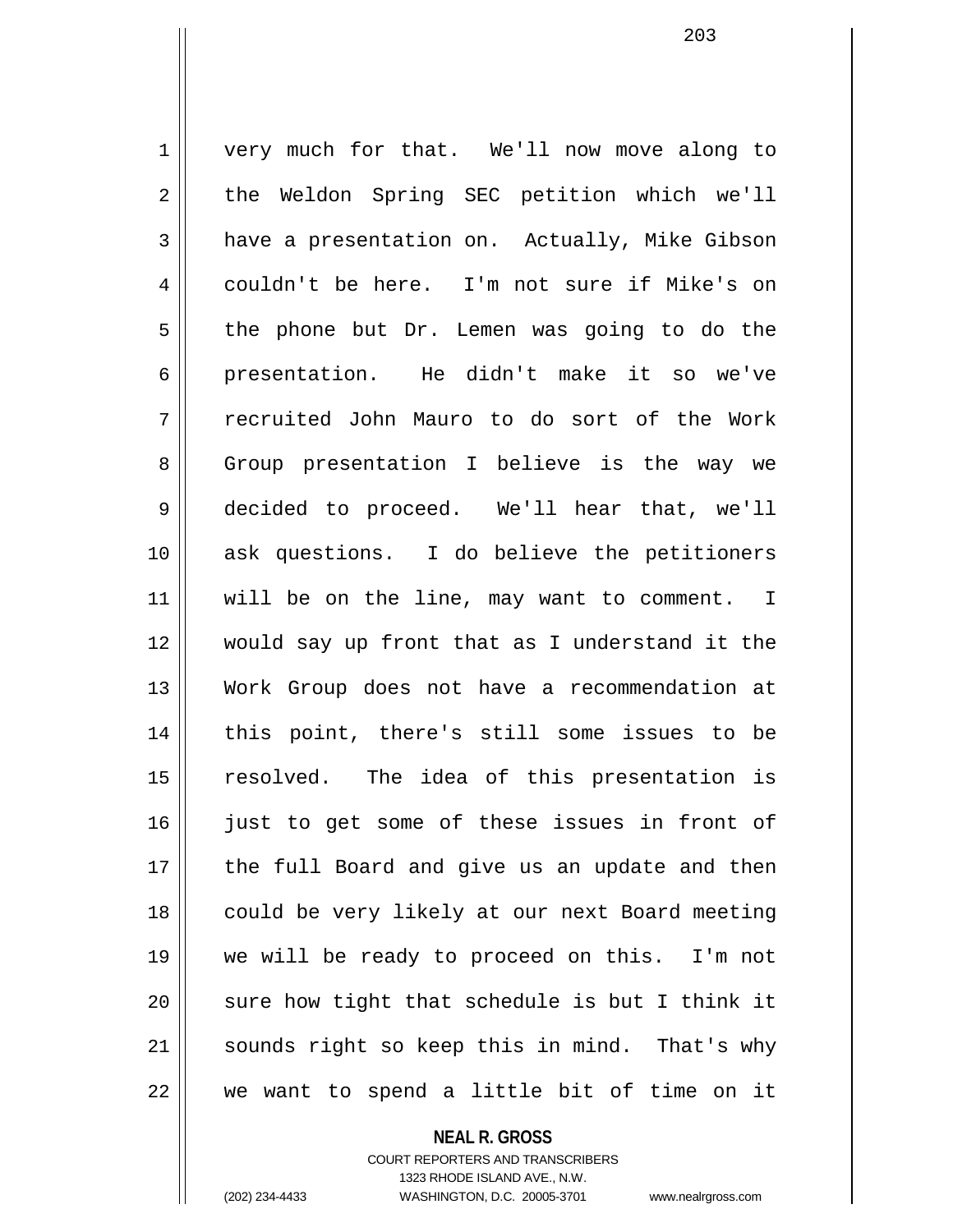1 today and we thank John for under some 2 || relatively short notice working this out  $3 \parallel$  because -- and agreeing to do this. So, John.  $4 \parallel$  So when we ask John questions and he hesitates 5 | or something remember that he's not, he was a 6 recruit. 7 DR. MAURO: Good afternoon, this 8 is John Mauro. 9 CHAIRMAN MELIUS: Let me just 10 || interrupt one second. 11 || DR. MAURO: Sure. 12 CHAIRMAN MELIUS: Again, for these 13 || people that are here because of the Pinellas 14 || site we will, after this session and we will 15  $\parallel$  be taking a break but starting around 4:30 we 16 will start first off with a presentation on 17 Pinellas and the activities there directly 18 followed by the public comment period. If you 19 wish to make public comments it's helpful if 20 you've signed up at the front desk when you 21 come in. It just gives us an order to call on 22 || people though it's not -- a little bit more

> **NEAL R. GROSS** COURT REPORTERS AND TRANSCRIBERS

1323 RHODE ISLAND AVE., N.W. (202) 234-4433 WASHINGTON, D.C. 20005-3701 www.nealrgross.com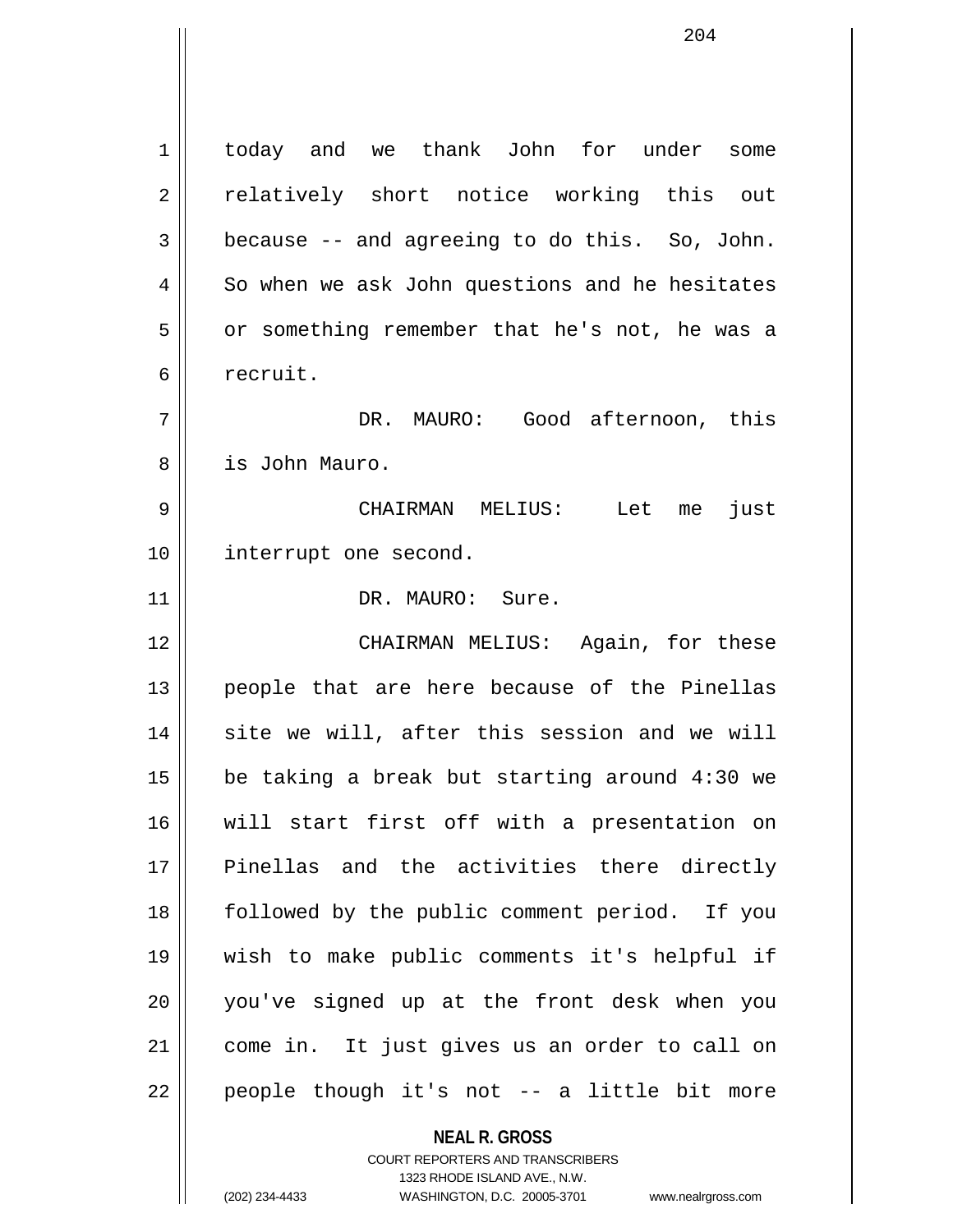| 1  | informal on that. But we will be doing that    |
|----|------------------------------------------------|
| 2  | starting at around, between 4:30 and 5 so      |
| 3  | everybody knows that. So go ahead, John.       |
| 4  | DR. MAURO: Okay, thank you. Thank              |
| 5  | you very much, Dr. Melius. I'm John Mauro and  |
| 6  | I will be preparing this. Ron Buchanan, are    |
| 7  | you on the line?                               |
| 8  | DR. BUCHANAN: Yes, I am.                       |
| 9  | DR. MAURO: Thanks, Ron. Ron has                |
| 10 | done all the heavy lifting here and he did     |
| 11 | help prepare these slides. And I'll do my      |
| 12 | best, I'm fairly close it, been following this |
| 13 | pretty closely but certainly Ron will be there |
| 14 | to help answer any questions.                  |
| 15 | The first slide is simply a                    |
| 16 | summary of the history of operations at Weldon |
| 17 | Spring. The most important bullet out of all   |
| 18 | of these that we're looking at is the one that |
| 19 | says June 1957 to 12/31/1966. That's the time  |
| 20 | period when there were uranium operations and  |
| 21 | that's the time period that's under            |
| 22 | consideration for a possible SEC. So we're     |
|    | <b>NEAL R. GROSS</b>                           |

COURT REPORTERS AND TRANSCRIBERS 1323 RHODE ISLAND AVE., N.W.

(202) 234-4433 WASHINGTON, D.C. 20005-3701 www.nealrgross.com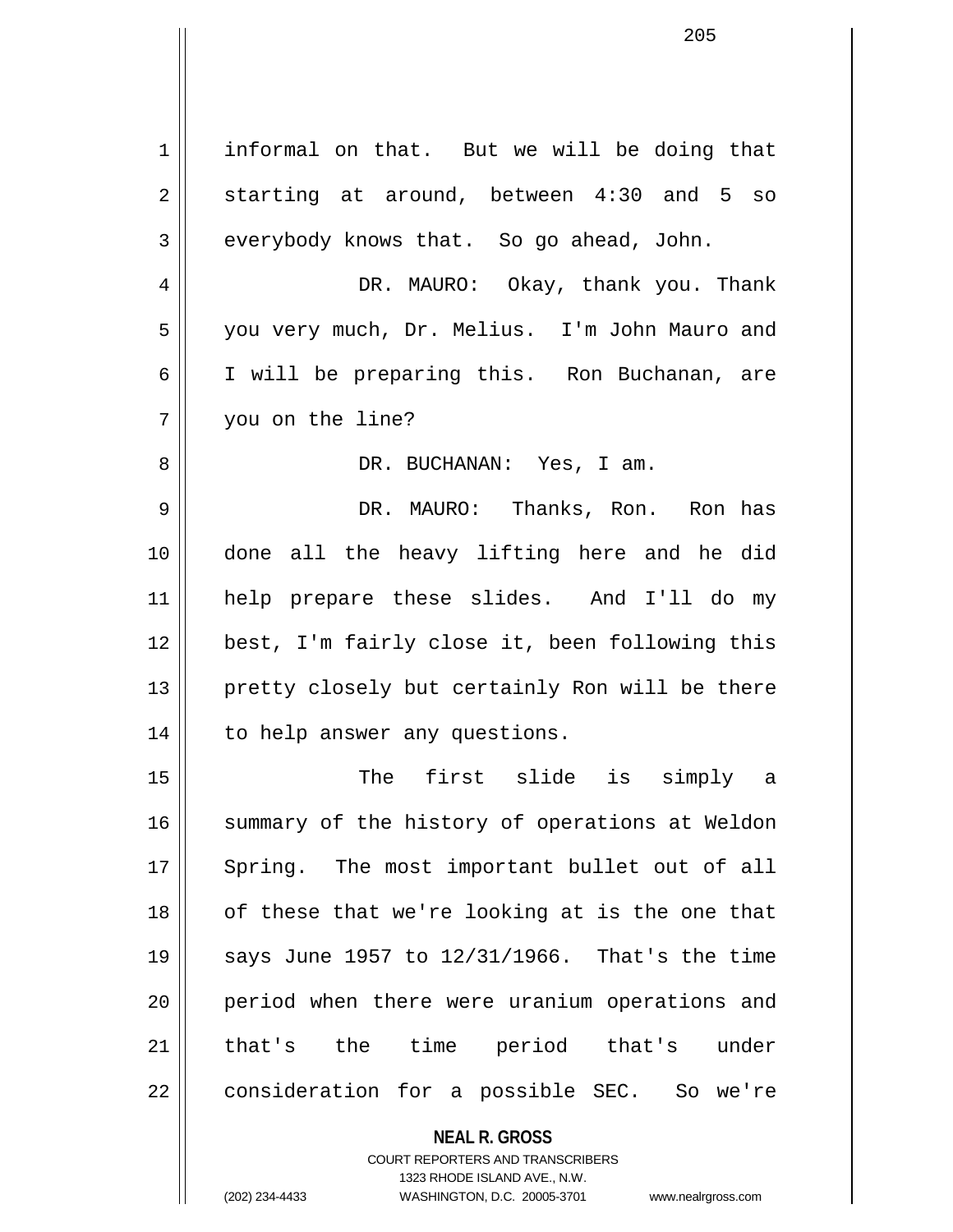1 going to be talking about those uranium 2 | operations.

206

 $3$   $\parallel$  This is a sketch of the facility. 4 What's important here is there's a raffinate  $5 \parallel$  pit area, an open pit area where there was  $6 \parallel$  some potential for exposure and off to the  $7 \parallel$  right side is the operations area just to give 8 you a general idea of the layout. You folks 9 may remember we made a visit there one time 10 and this is a photograph of a disposal cell. 11 Some of you may remember we were actually on 12 top of that and took some pictures awhile 13 back. So let me move on.

14 There's quite a history here. The 15 work that began on Weldon started with the 16  $\parallel$  Site Profile in 2005 that was issued and SC&A 17 reviewed the Site Profile. There were 28 18 || issues on the Site Profile that were in place. 19 then an SEC was qualified and in April 2010 20 || there was the Evaluation Report. And then is 21 when the Work Group activities began 22 || intensively and there were a series of five

### **NEAL R. GROSS**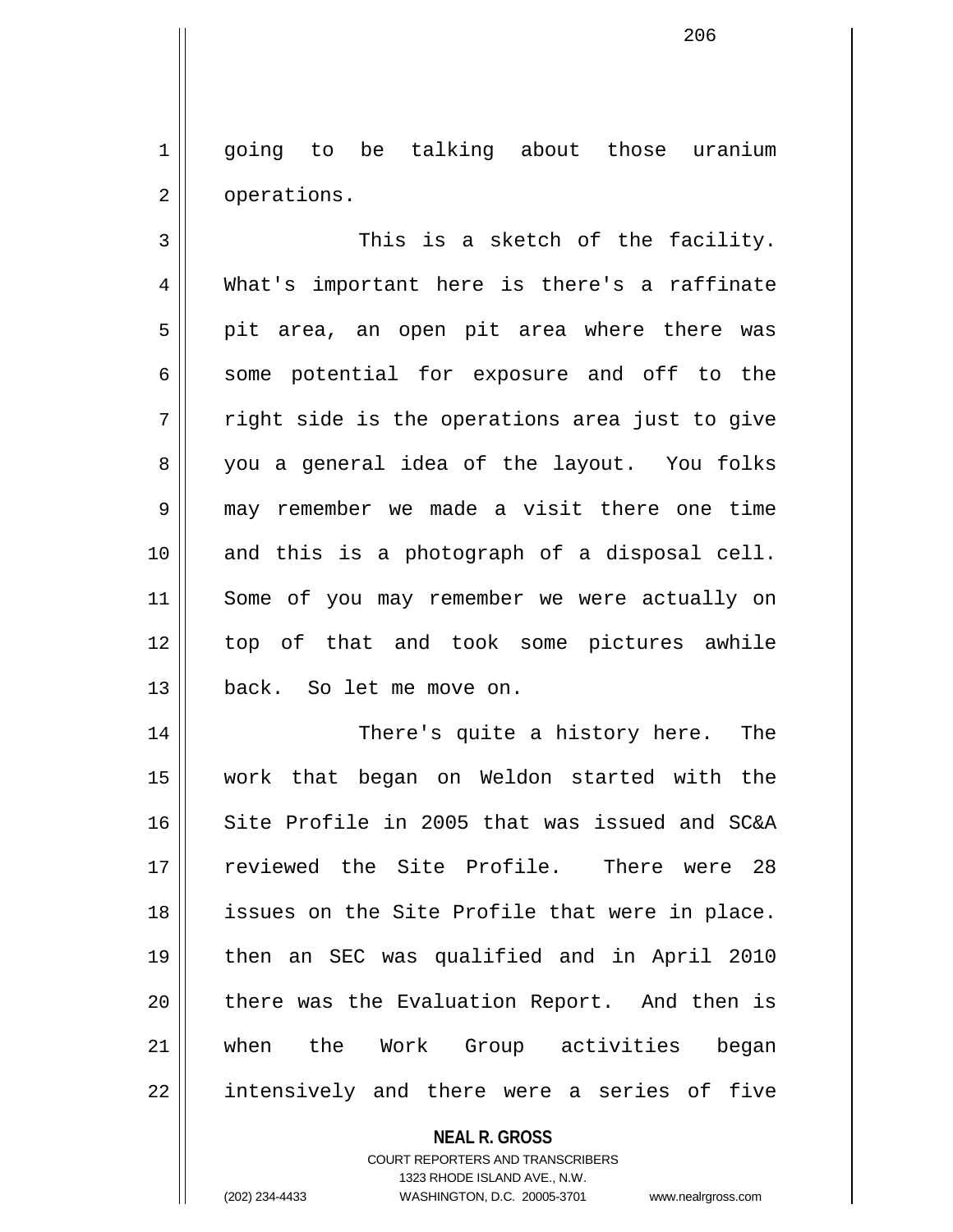1 meetings the last of which was last week. And 2 it turns out I believe there are nine SEC 3 || issues and 28 Site Profile issues. The 28  $4 \parallel$  Site Profile issues were tracked. We did our  $5 \parallel$  best to keep them in place as we were moving  $6$  || through the nine SEC issues so that when we  $7 \parallel$  got through this process we would largely have 8 || covered just about everything that needed to 9 | be covered.

10 || A lot has been covered and I will 11 briefly identify the nine SEC issues. The 12 first one of course is a classic one that's 13 applicable all the time, accuracy and 14 completeness of the internal and external 15 dosimetry data and the degree to which there 16 was sufficient data to build a coworker model. 17 The second issue was eqress monitoring. There 18 was limited or minimal amount of egress 19 monitoring. So these workers leaving the 20 || premises and whether or not there may have 21 been some surface contamination of concern.  $22$   $\parallel$  The third issue was it turns out the last year

### **NEAL R. GROSS**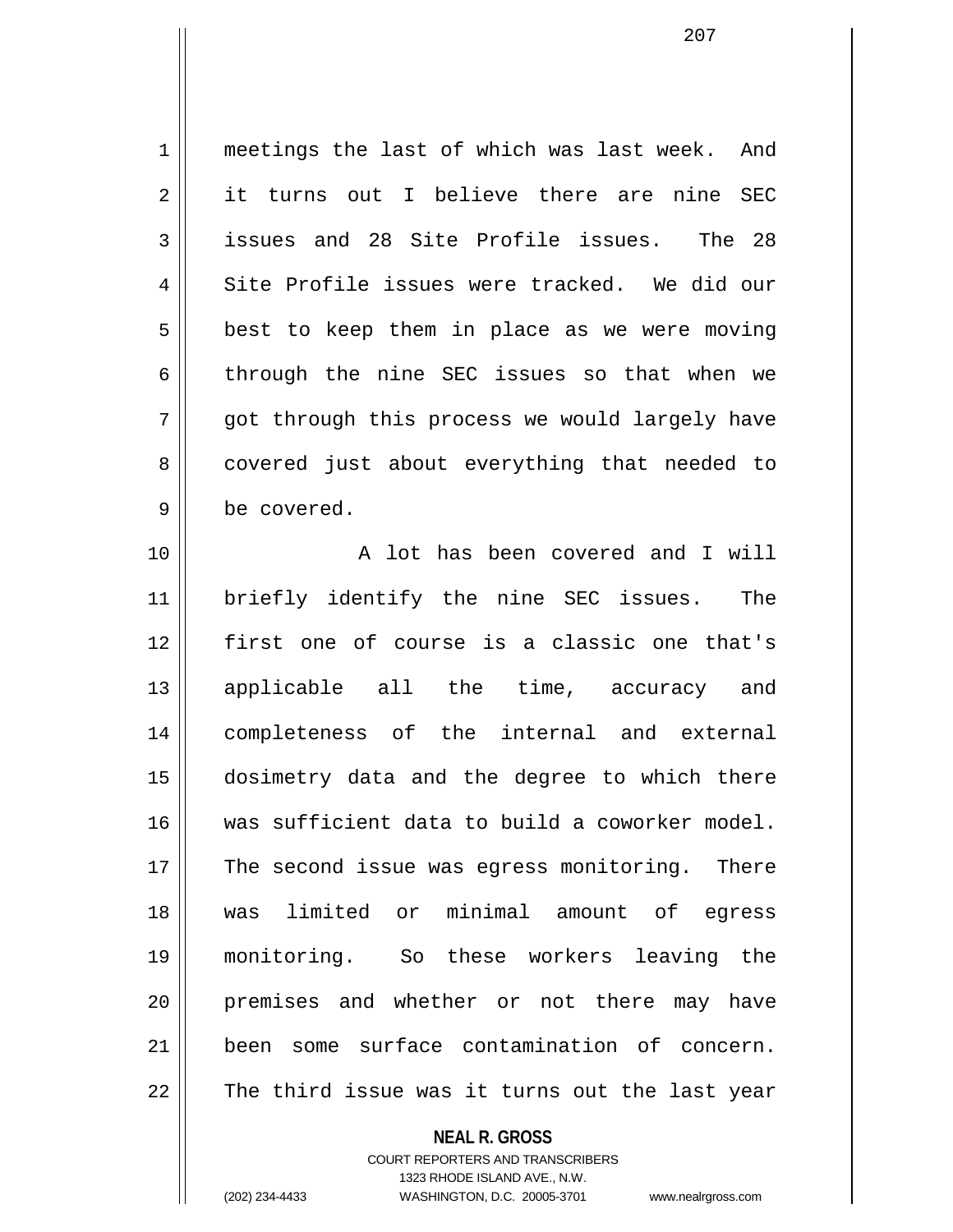1 of concern here, 1967, there was minimal or  $2 \parallel$  lack of records, I think it was a minimal 3 amount of records available to do dose 4 | reconstruction so the question becomes how are 5 you going to do dose reconstructions if you 6 have limited data.

7 Number 4, radon/thoron 8 measurements. There are no, there are 9 || buildings where uranium and uranium progeny 10 including ore were handled, where radon and 11 boron for thorium were handled so therefore 12 you have radon and thoron becoming airborne 13 within the building and the question is how 14 || are you going to reconstruct the doses there. 15 That's what you're going to see later on,  $16$  | that's one of the subjects that I believe that 17 || will require a bit of deliberation.

18 || The next is recycled uranium. This 19 issue in many respects was addressed and has 20 || been addressed and took advantage of the great 21 deal of work that took place at Fernald. 22 || There's an issue related to neutron dose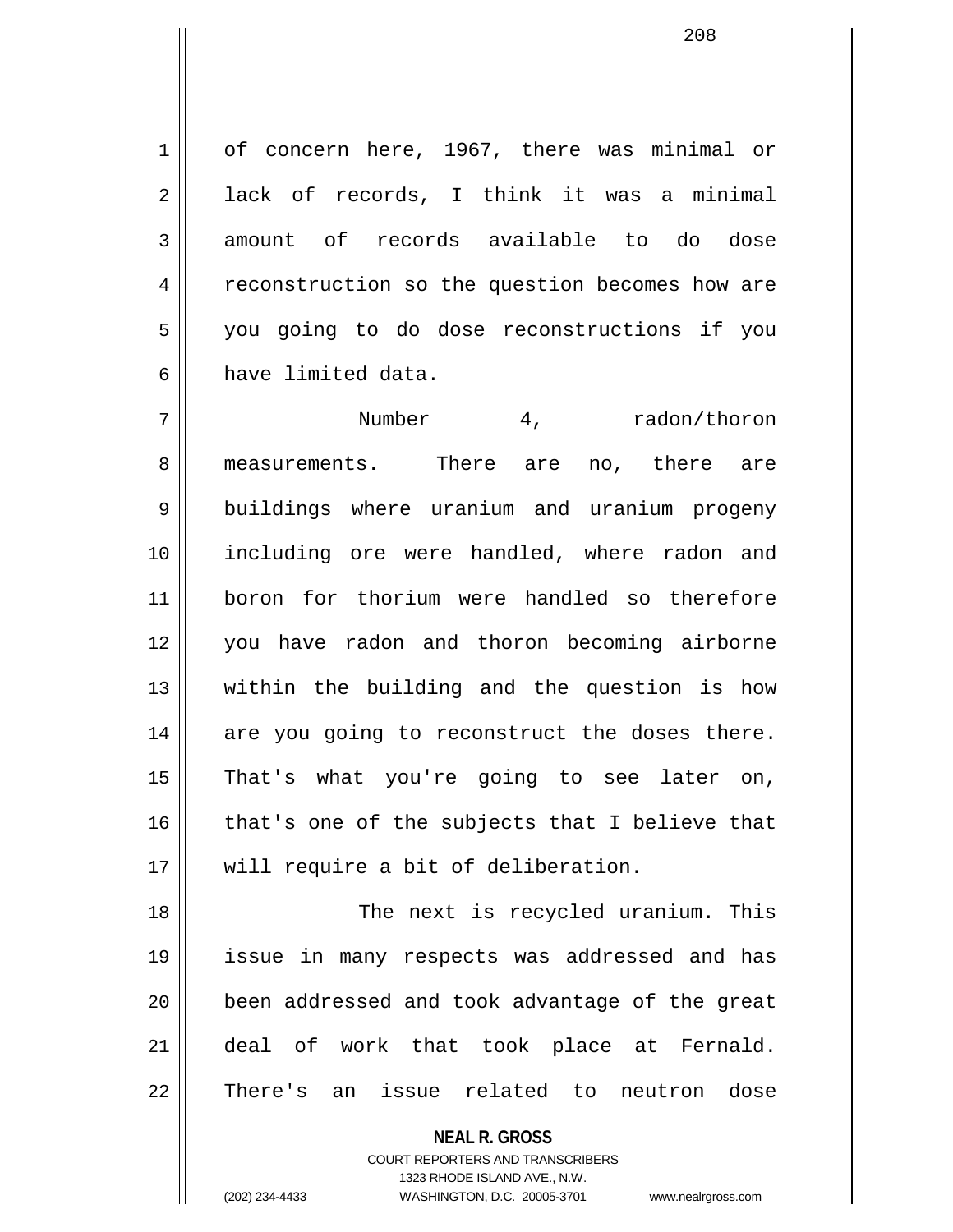1 | reconstruction, we'll talk about that in a 2 || minute, but right now I'm just trying to give  $3 \parallel$  you a sense of the nature of the issues and  $4 \parallel$  then we'll get on to how they were resolved.  $5 \parallel$  There was this outdoor quarry that had the 6 || raffinate pits and there's airborne dust 7 loadings associated with that. The question 8 || is since there were limited data collected 9 during the actual operations period but later 10 on data were collected post '67 and the 11 question is can you reconstruct doses during 12 || operations period using later data. Accidents 13 and incidents, how are you going to 14 || reconstruct doses to people who may have been 15 involved in many of the accidents, the 16 incidents that occurred at a facility like  $17 \parallel$  this.

18 And the last one has to do with 19 the doses to extremities. When you don't 20 || actually monitor the hands or different parts  $21$  of the body, how are you going to reconstruct  $22$  || the doses if you only have a film badge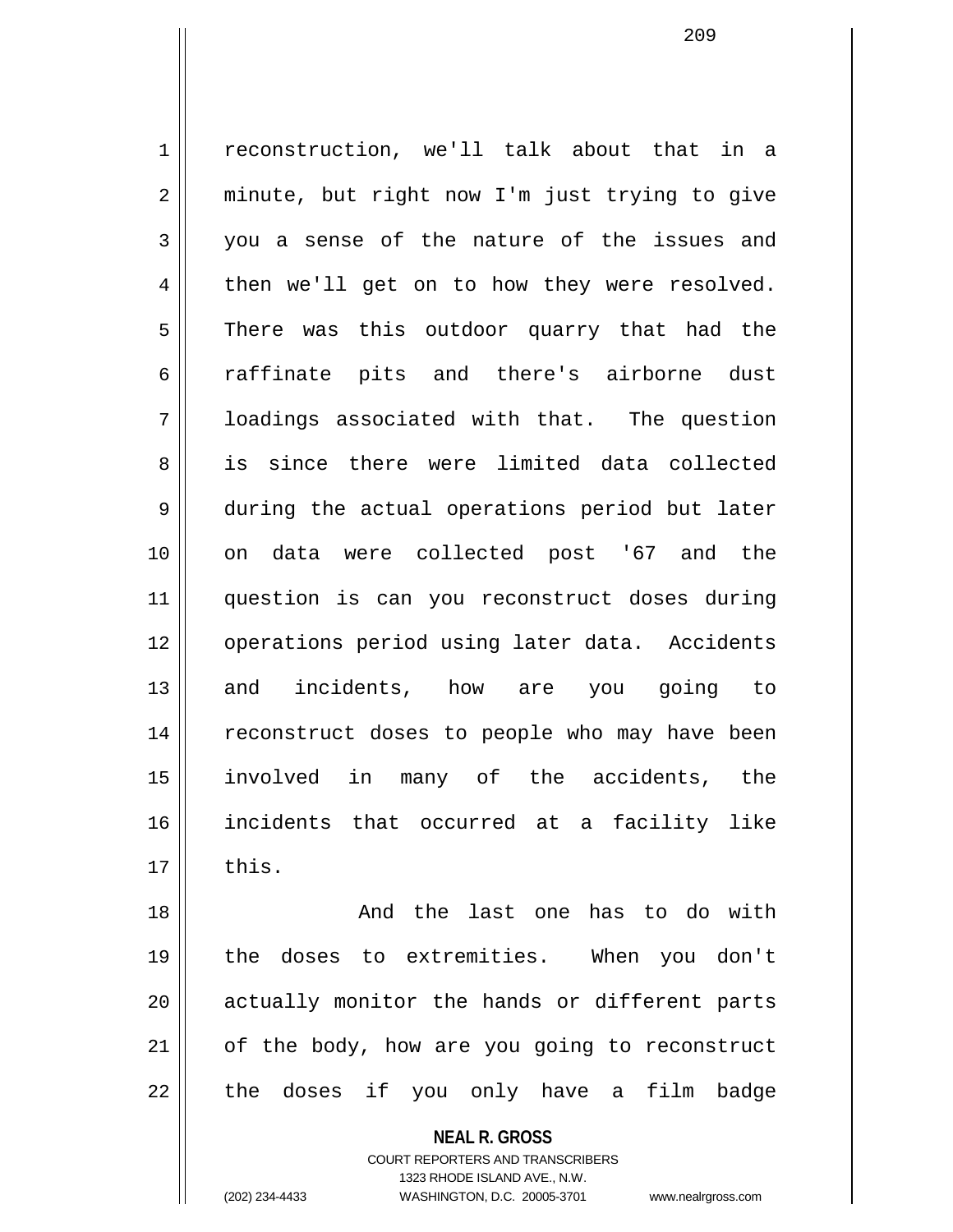1 | sitting on your lapel?

| 2  | Those are the nine SEC issues and              |
|----|------------------------------------------------|
| 3  | we're going to go over those and how they've   |
| 4  | been either closed or which ones are still     |
| 5  | There were also 28 Site Profile<br>active.     |
| 6  | issues but most of these have been subsumed    |
| 7  | within, are subsumed within the nine. So       |
| 8  | we're in, what I would say is we're in a very  |
| 9  | mature stage of addressing these, not only the |
| 10 | nine but also the 28.                          |
| 11 | Okay, we're getting now the                    |
| 12 | substance. The first issue is the accuracy     |
| 13 | and completeness of data. Can<br>you           |
| 14 | reconstruct, do you have adequate data to      |
| 15 | reconstruct doses? One of the first issues     |
| 16 | that came up was that, well, there is a CER    |
| 17 | database that supported epi-related work which |
| 18 | is a second order database. And there were     |
| 19 | some questions regarding whether or not that   |
| 20 | database was going to be used, and very often  |
| 21 | there are questions when you work with these   |
| 22 | electronic databases with secondary data. That |

**NEAL R. GROSS**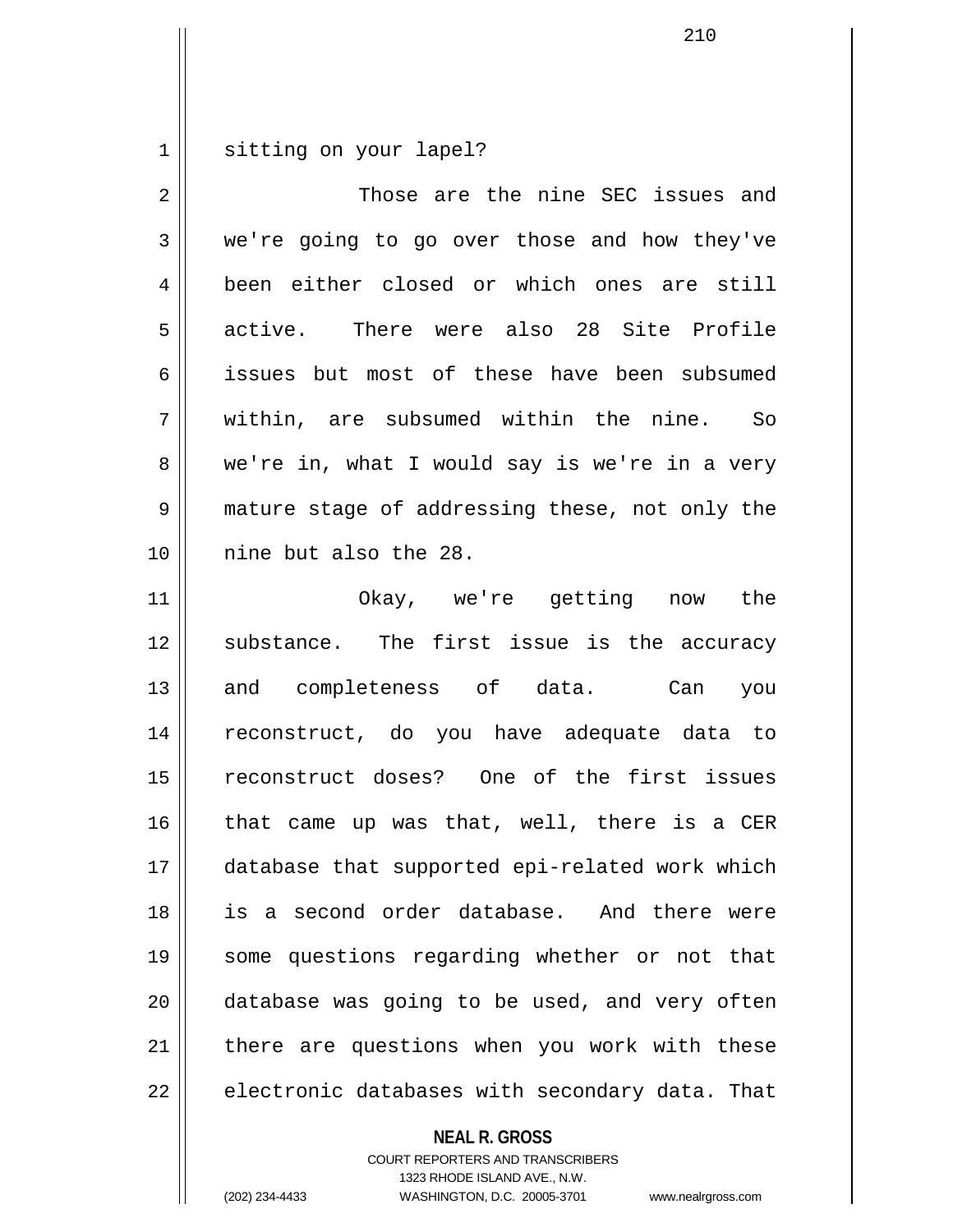1 was resolved because NIOSH has committed to 2 || working with the original, what I would call  $3 \parallel$  hard copy data, the bioassay data and the film  $4 \parallel$  badge data. So that's how that was addressed.  $5 \parallel$  And then the question becomes okay, given that 6 || you're going to work with the, we'll call it  $7 \parallel$  the original data, how do we know the data is 8 complete? Turns out that NIOSH's position on  $9 \parallel$  this matter is that they have complete data 10 and that given that they have a richness of 11 || data they can do reconstruction, both external 12 and internal. The Work Group tasked SC&A to  $13$  | see if that's true. 14 || So what we went in is grabbed 15

15 of the operators, people who have in our 16 judgment the greatest potential for exposure, 17 and grabbed those workers and did -- only 15 18 workers were grabbed so it doesn't sound like 19 much but it's a lot of work to go through each 20 || of their records for their entire work history 21 and to see how complete those production 22 || workers, I called them operation workers,

> **NEAL R. GROSS** COURT REPORTERS AND TRANSCRIBERS 1323 RHODE ISLAND AVE., N.W. (202) 234-4433 WASHINGTON, D.C. 20005-3701 www.nealrgross.com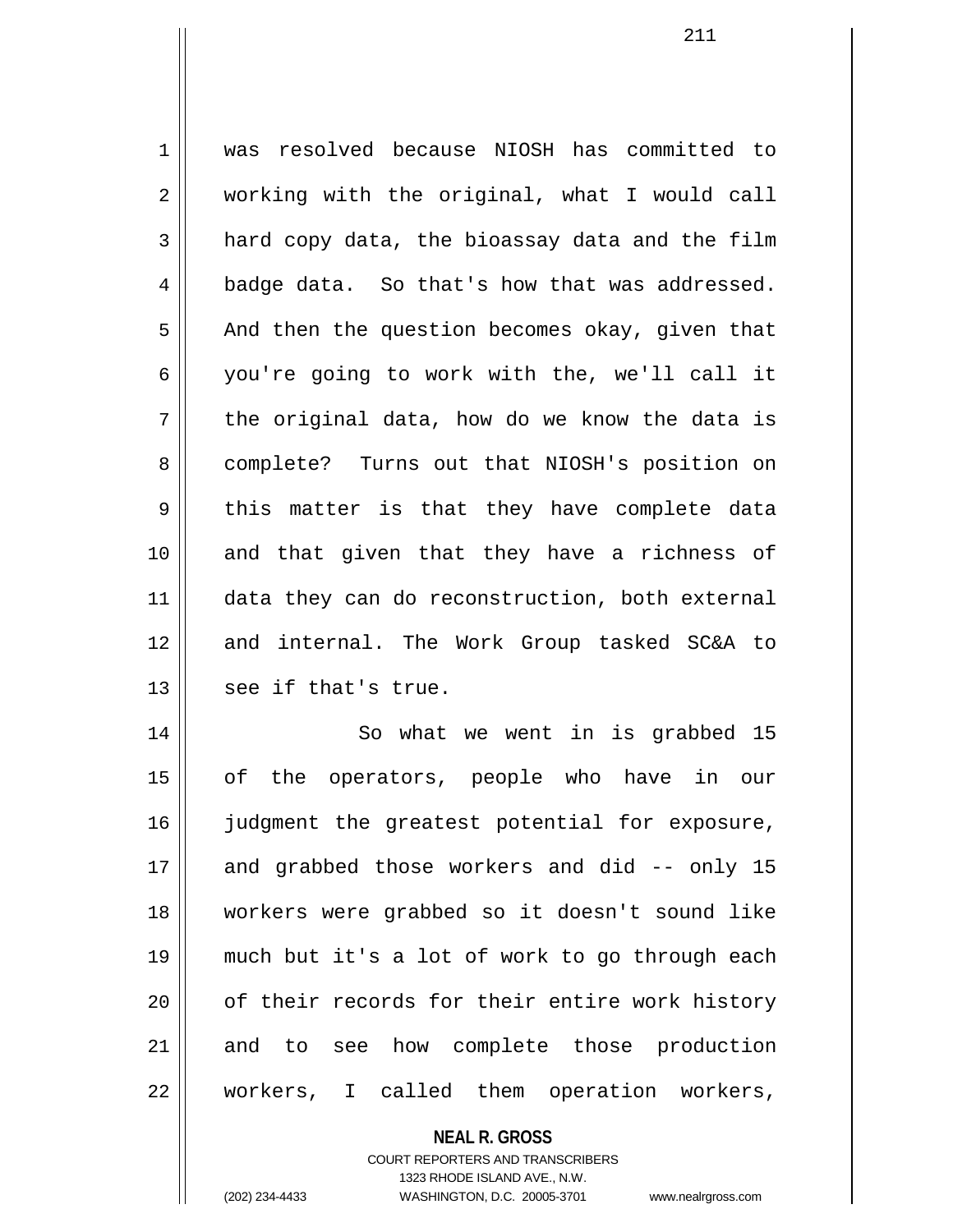1 | production workers, how complete their data  $2 \parallel$  are, both external and internal. And we found  $3 \parallel$  that it was very complete. So at least for  $4 \parallel$  the sample that we grabbed it validated 5 || NIOSH's position that yes, we have a fairly  $6 \parallel$  complete data set at least based on the sample 7 || that we reviewed and that given that you do 8 a have a fairly complete data set for these 9 production workers the sense is that if and 10 when the time came when you needed a coworker 11 || model it could be developed. Let me point out 12 || though that a coworker model has not been 13 || developed and that was of some concern to the 14 Work Group, not having a coworker model. But 15 in our last conference call which was last 16 week we discussed this matter and it's our 17 understanding that I believe over 200 cases 18 have already been processed and in none of 19 those cases was it necessary to resort to a 20 ll coworker model. And the outcome of that 21 | conversation was that's pretty strong evidence 22 || that you have fairly complete data but even

**NEAL R. GROSS**

COURT REPORTERS AND TRANSCRIBERS 1323 RHODE ISLAND AVE., N.W. (202) 234-4433 WASHINGTON, D.C. 20005-3701 www.nealrgross.com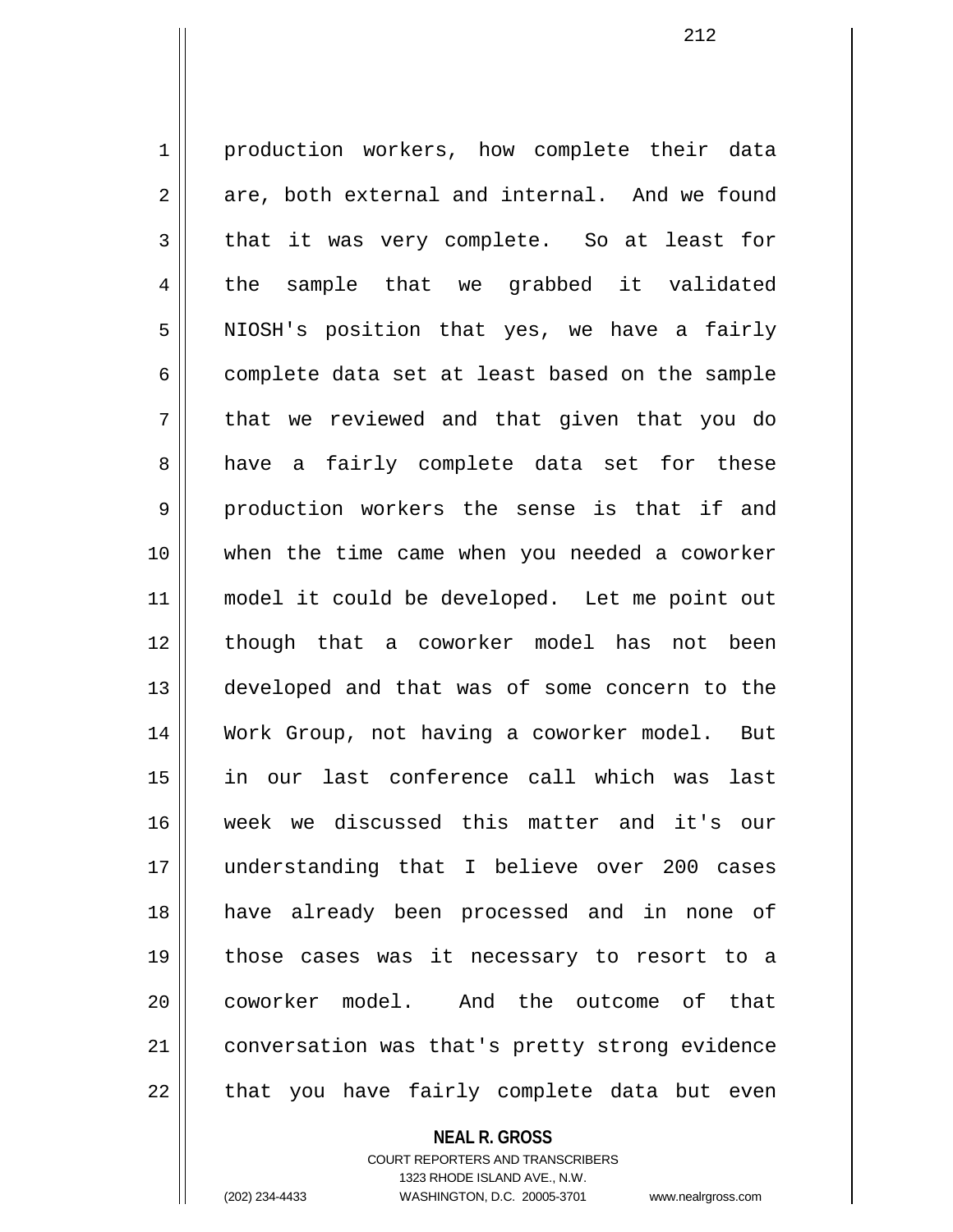1 || more importantly the survey of the 15 workers 2 || implies that if the time comes that you do  $3 \parallel$  need to resort to building a coworker model  $4 \parallel$  you have the data to do it for the Work Group,  $5 \parallel$  the group of workers that appear to have the 6 highest potential for exposure. So on that 7 basis this issue was closed, recommended to be 8 closed.

9 || I went a little ahead of myself, 10 the coworker data I just explained. This is 11 all part of the first major issue. So we 12 concluded that even though there isn't a 13 coworker model, one can be developed if it 14 || turns out a case shows up where it might be 15 needed.

16 Egress monitoring. This is a 17 concern when a worker is leaving a location, 18 you're not surveying him. He could have skin 19 contamination. What are we going to do about  $20$  || that? That is, that he might, a person, for 21 example, you have a case shows up with skin  $22$  || cancer and you want to reconstruct the doses,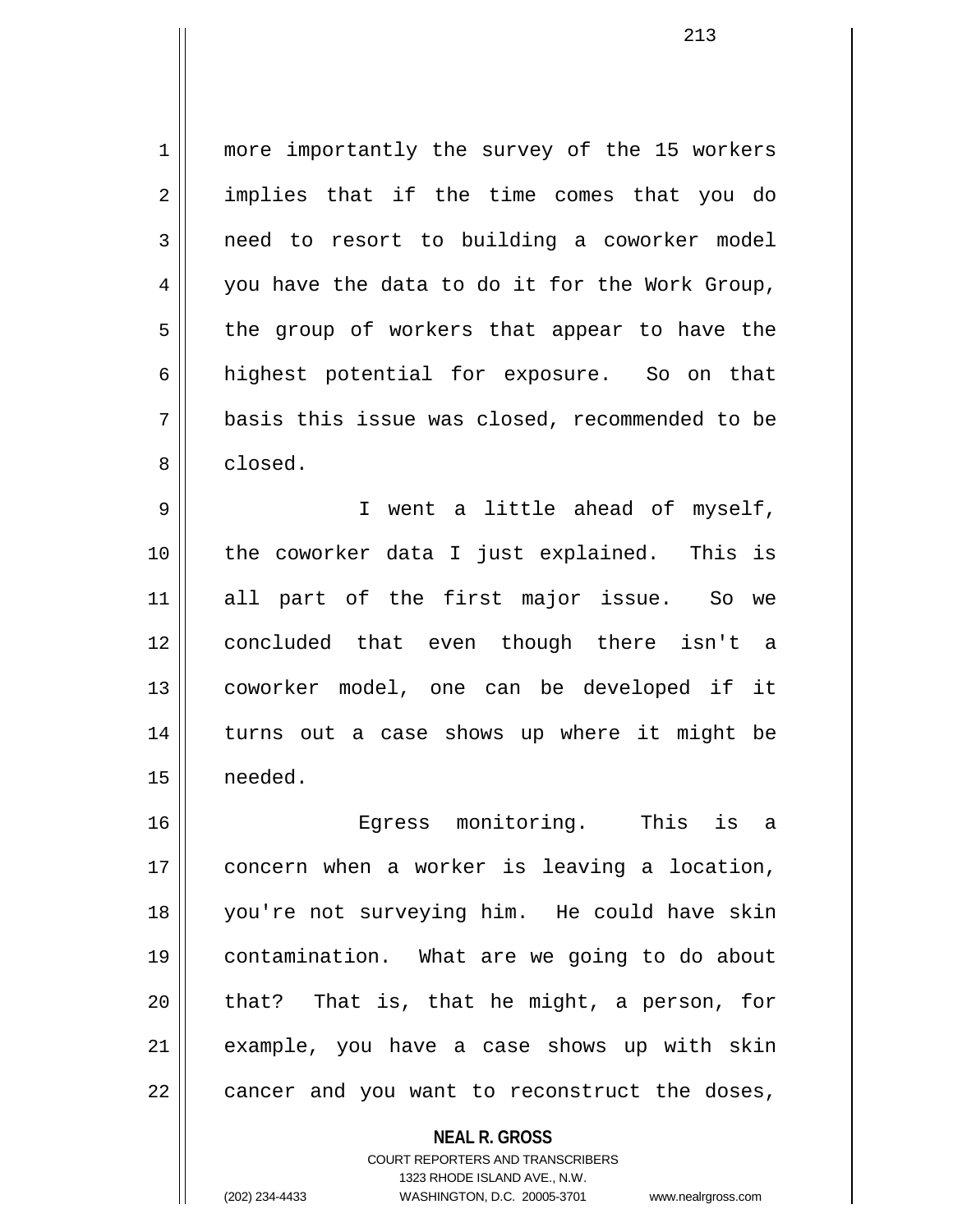1 | the way in which it's normally done is to go 2 || with the film badge data for non-penetrating 3 Tadiation. But as you know from in the past  $4 \parallel$  there are certain kinds of sites, and this is  $5 \parallel$  one of them, where there is the potential to  $6 \parallel$  have the skin contaminated with a particle.

7 NIOSH's position is that well, if 8 need be we could use VARSKIN, one of the 9 || computer programs, to calculate what the dose 10 is to the skin right beneath the particle but 11 that issue in general is more of an 12 || overarching program-wide issue. And therefore 13 it's, at least it's been closed with respect 14 to this matter here before us but I believe 15 and certainly I could stand corrected, I 16 believe it's being addressed as part of an 17 overarching scientific issue on how do we go 18 about dealing with reconstruction of doses to 19 localized areas of the skin that might have 20 || become contaminated by a particle falling on 21 the skin. So this is an issue that has been  $22 \parallel$  sort of transferred over to an overarching

## **NEAL R. GROSS**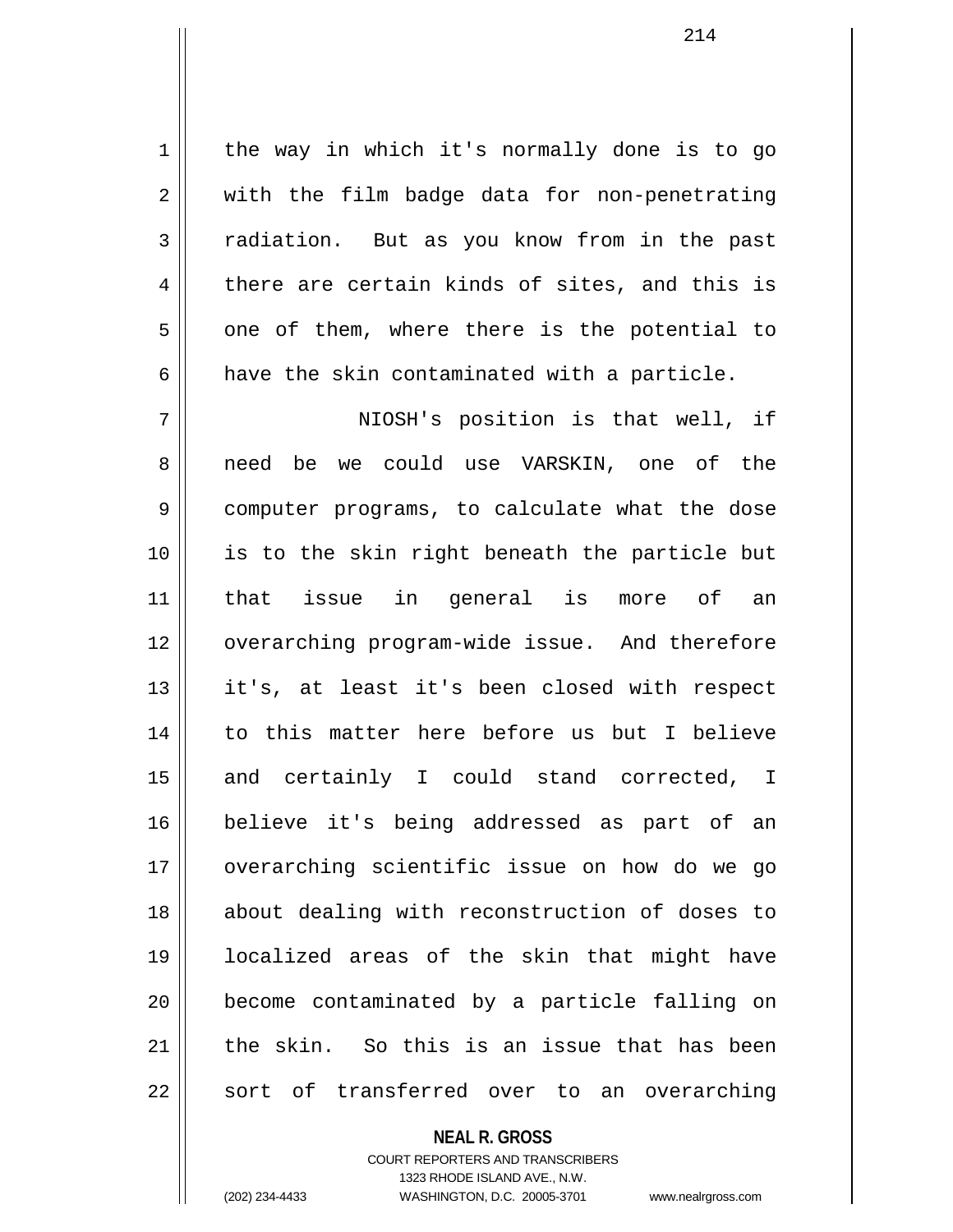1 || scientific group within NIOSH.

2 Recycled uranium. This is an 3 || issue that as you know came up extensively at 4 | Fernald. And what happened here is the Weldon 5 Work Group worked very closely with the 6 Fernald Work Group and sort of used the  $7 \parallel$  outcome of the work that was being done at 8 Fernald to help make judgments regarding 9 whether or not there was an SEC issue that was 10 intractable here, a problem that was difficult 11 || to manage. It turns out that the outcome of 12 || this is that yes, there was recycled uranium.  $13$  The approach that's going to be taken by NIOSH 14 || is that they will assume a conservative mix of 15 plutonium at 100 parts per billion. This 16 number turns out to be, in our judgment, in 17 SC&A's judgment, the recommendation is as a 18 || reasonably bounding value based on the nature 19 of the material that was handled at Weldon and 20 in light of the knowledge we gained from what  $21$  took place at Fernald. So we felt that this 22 || approach that's being adopted by NIOSH for

**NEAL R. GROSS**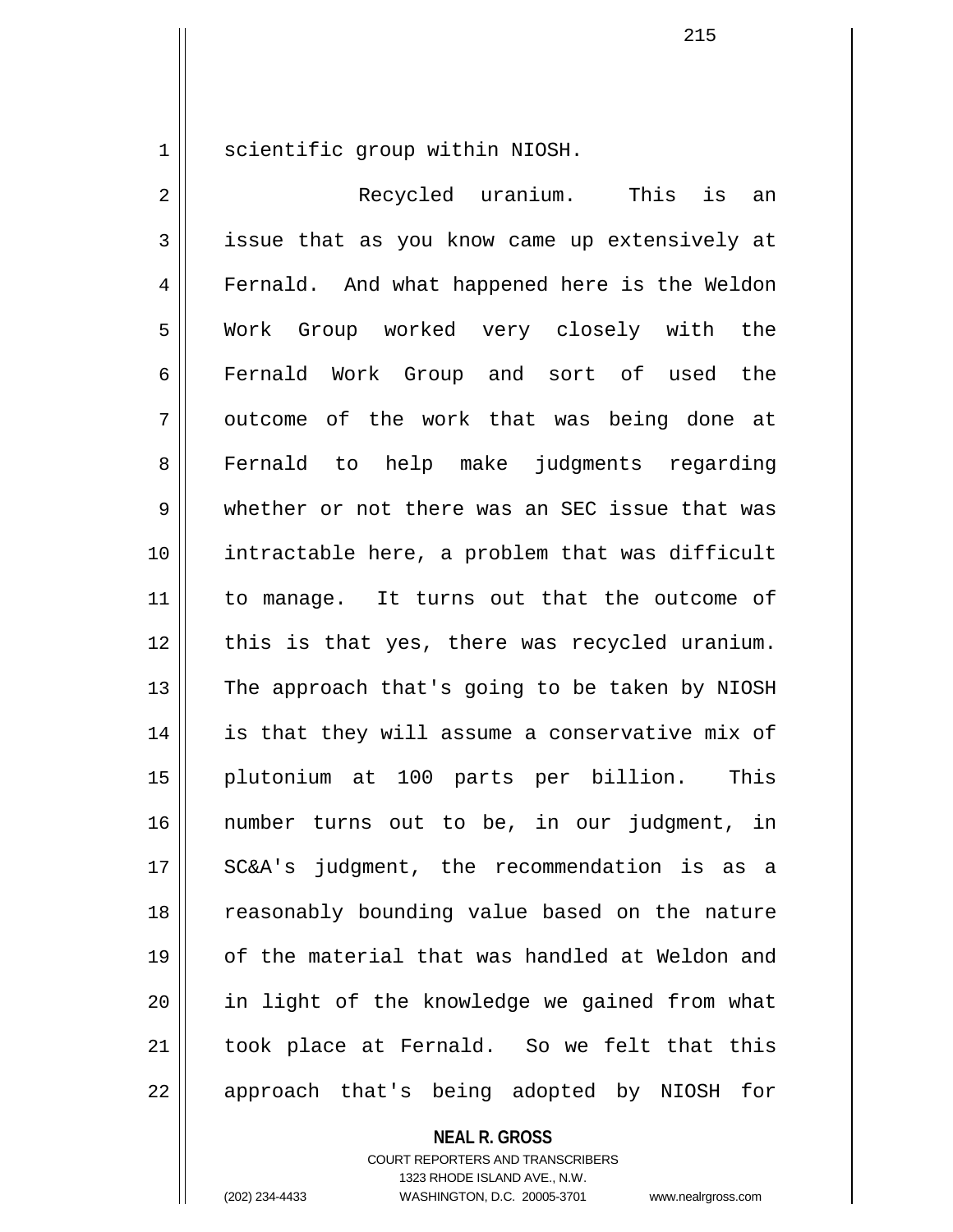1 || recycled uranium at Weldon is appropriate and 2 | reasonably bounding.

3 Neutron data. This was a struggle  $4 \parallel$  at first until we realized we were disagreeing 5 | for a very interesting reason. The way in 6 which neutron doses are being reconstructed at 7 Weldon is to use the neutron/photon ratio. 8 || NIOSH came up with the neutron/photon ratio of  $9 \parallel 0.23$  and we were asked to check that number. 10 And it turns out that the way that number was, 11 that ratio was developed was based on actual 12 measurements taken of neutron field. Oh by 13 the way, the way the neutron occurs is from 14 alpha-N reactions. So it's amenable to 15 modeling, MCNP modeling. But NIOSH did 16 something better in theory. They had actual 17 measurements of the neutron field, had actual 18 measurements of the photon field and therefore 19 came up with the neutron/photon ratio based on  $20$  || those measurements. And by the way, this I 21 believe came from Fernald. Please confirm. 22 || Yes. Thanks, John. And however, we were

**NEAL R. GROSS**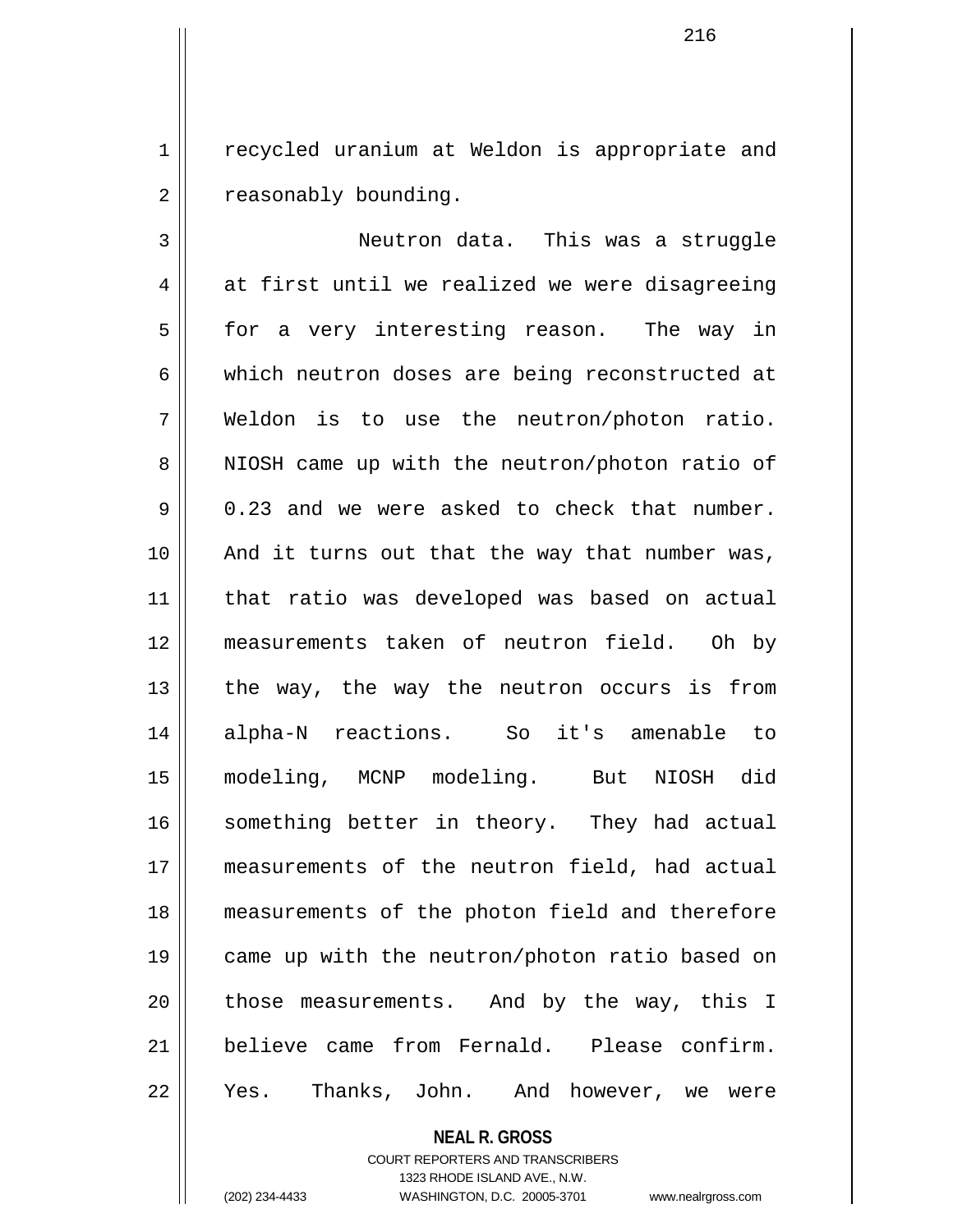1 critical of that approach because they were 2 || not paired measurements. And it wasn't that 3 they took the neutron/photon measurements from  $4 \parallel$  the same location at the same time, they were 5 taken at different locations at different  $6 \parallel$  times. You just can't do that.

 $7 \parallel$  So, we went ahead and said what we 8 do. We went ahead and ran MCNP and came up 9 with a neutron/photon ratio of 0.44 which was 10 about twice as high as theirs. And we're 11 saying, you know, what's the problem? Well, 12 || it turns out relatively recently we found out 13 || that when NIOSH came up with its 0.23 based on 14 these empirical measurements which we were 15  $\parallel$  troubled by. We didn't say they were wrong, 16 we just didn't like the method used. We came 17 up with 0.44 but our 0.44 has built into it 18 the ICRP correction factor of 1.91, that's 19 built into -- that you have to use. In other 20 words, once you get the neutron dose you want 21 to convert it to an effective dose, you  $22$  | multiply it by 1.91. We multiplied by 1.91 to

## **NEAL R. GROSS**

COURT REPORTERS AND TRANSCRIBERS 1323 RHODE ISLAND AVE., N.W. (202) 234-4433 WASHINGTON, D.C. 20005-3701 www.nealrgross.com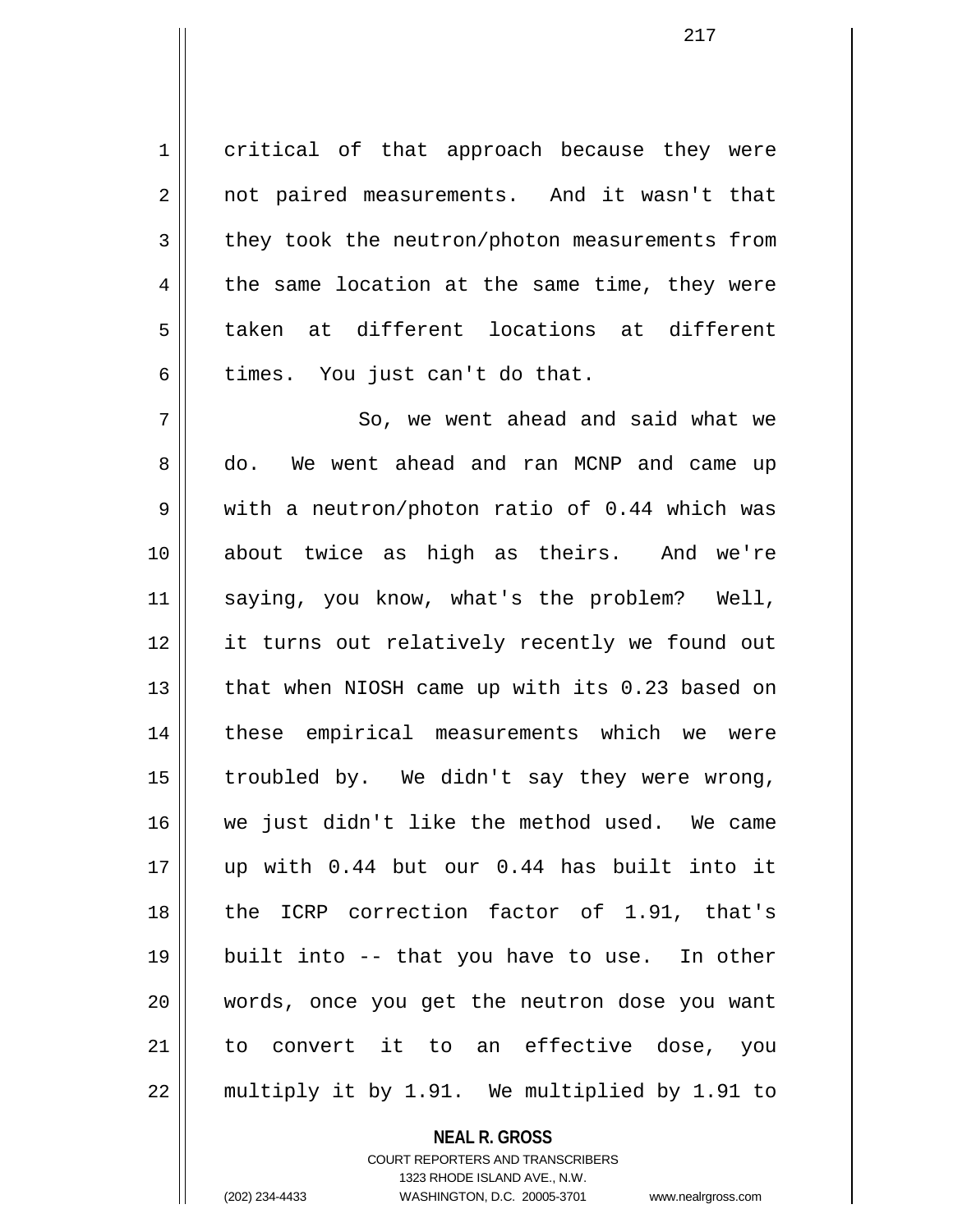1 || get our 0.44. NIOSH didn't. They were going  $2 \parallel$  to do it, not that they weren't going to do  $3 \parallel$  it, but when they reported their 0.23 it was - $4 \parallel$  - so the reality is their intent is, and  $5 \parallel$  please correct me if I'm wrong, to take the  $6 \parallel$  0.23, multiply it by 1.91 and all of a sudden 7 | our numbers agree. So, from our perspective  $8 \parallel$  oh, okay, we didn't realize we were comparing 9 apples and oranges until it dawned on us that 10 we had the 1.91 built into our value while 11 NIOSH didn't. And so as far as we're 12 concerned notwithstanding the fact that we 13 don't like the way the 0.23 came about we, 14 || once you multiply it by the 1.91 you get the  $15$  same number almost that we get when we ran the 16 MCNP calculations. So we recommended closing  $17$   $\parallel$  this item. 18 The next one is the quarry.

19 Outdoors you had this raffinate as you 20 probably know, they processed uranium ore, 21 || separated out the uranium. You have the 22 || raffinate tailings piled up outdoors and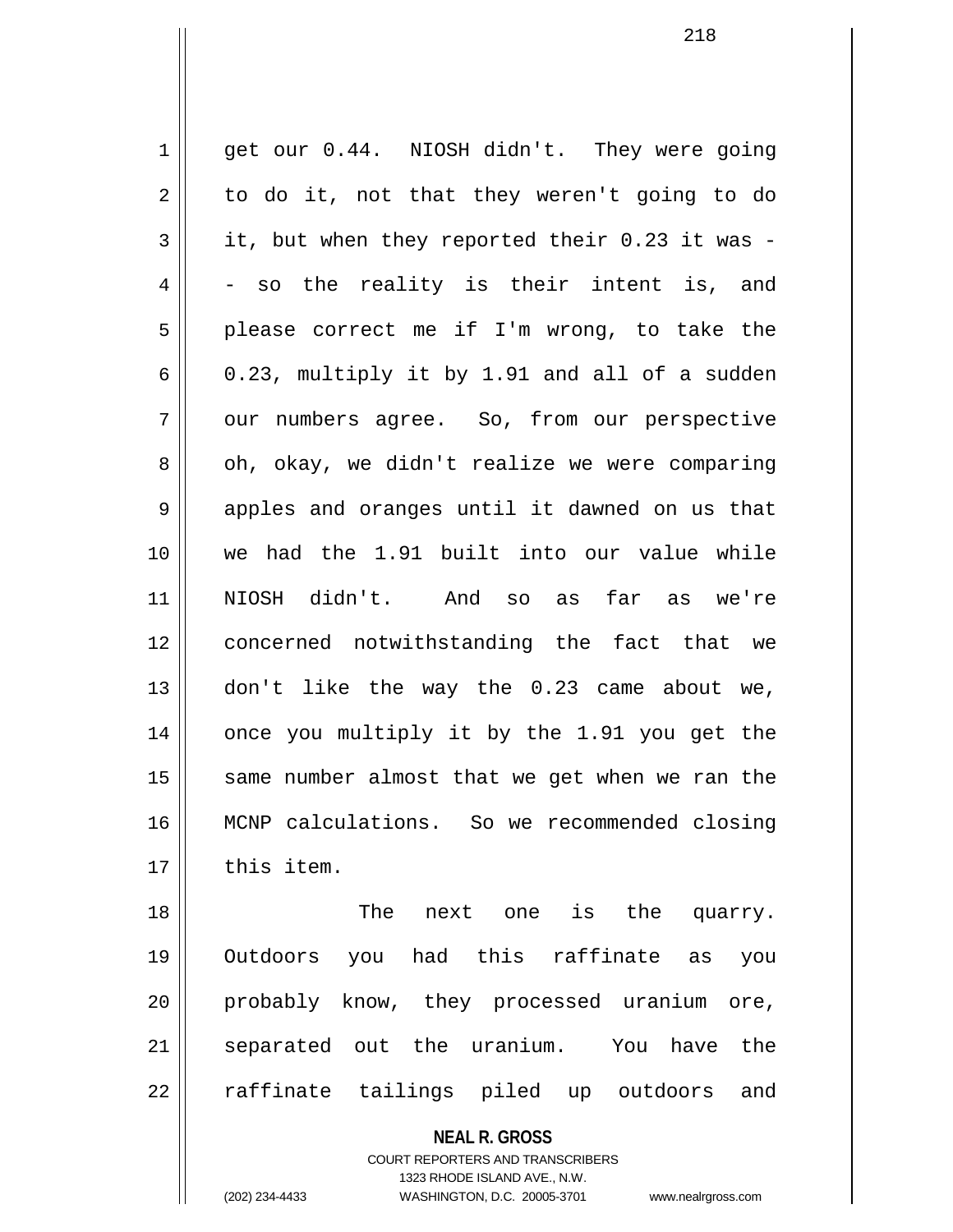1 | there's certainly the potential for people to 2 | be exposed to airborne particulates associated  $3 \parallel$  with the raffinates outdoors. But there 4 weren't measurements made at the time the 5 raffinates were there from '57 to '67, but 6 there were samples, airborne samples collected 7 later.

8 We discussed this at length and 9 the judgment was that there's no reason to 10 believe that the airborne dust loadings of 11 particulates, radium, thorium after 1967 were 12 any different before '67. So as a result we 13 felt that yes, here's a case where in fact if 14 anything you're going to have, you know, 15 you've accumulated more and more material. 16 You're going to get the highest potential for 17 airborne exposure sort of at the back end of 18 || the process. So we concurred with NIOSH that 19 using later data did not really result in an 20 underestimate of the potential for airborne  $21$  || exposures from those raffinate pits.

22 **Accidents** and incidents. The fact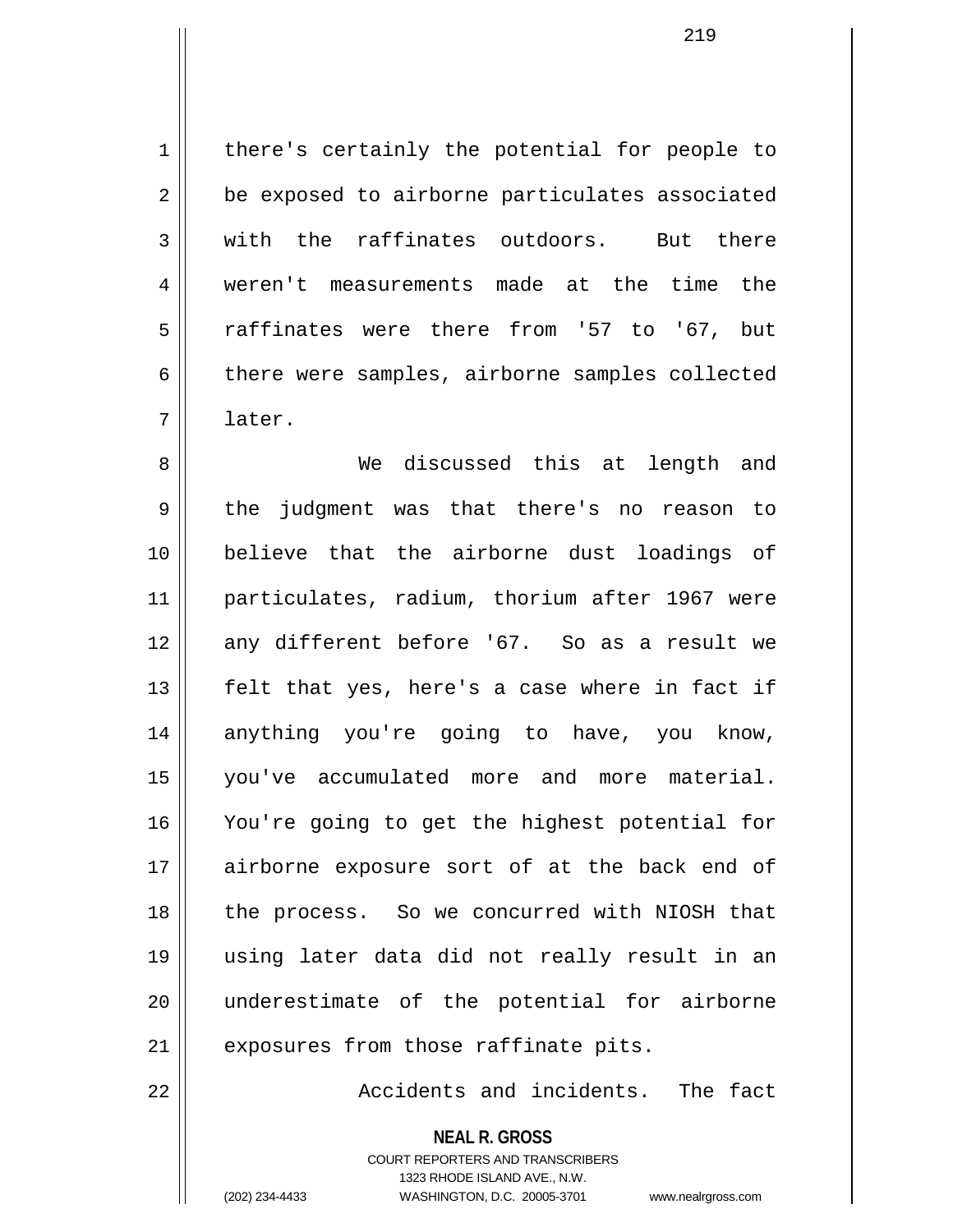1 | that they have virtually a fairly complete 2 database for both external film badge data and 3 internal data from urinalysis means that 4 anyone that may have been involved in an 5 || accident or incident would likely, you know, 6 we'll have the data and we can reconstruct the 7 doses associated with those incidences. It's  $8 \parallel$  not that we need to go into and reconstruct 9 the exposures from the accident. We have the 10 actual data from every worker. If a worker 11 has been involved or, this is the argument, 12 been involved in an accident incident we 13 || always do have the data for this worker. And 14 as a result there's confidence that the doses 15 that are being reconstructed for all the 16 workers, anyone that might have been involved 17 in an accident or an incident we have the 18 bioassay data in order to reconstruct their 19 doses.

20 || Finally, the geometry. A question 21 was well, is it possible that a person's hands  $22$  | or extremities could be experiencing fairly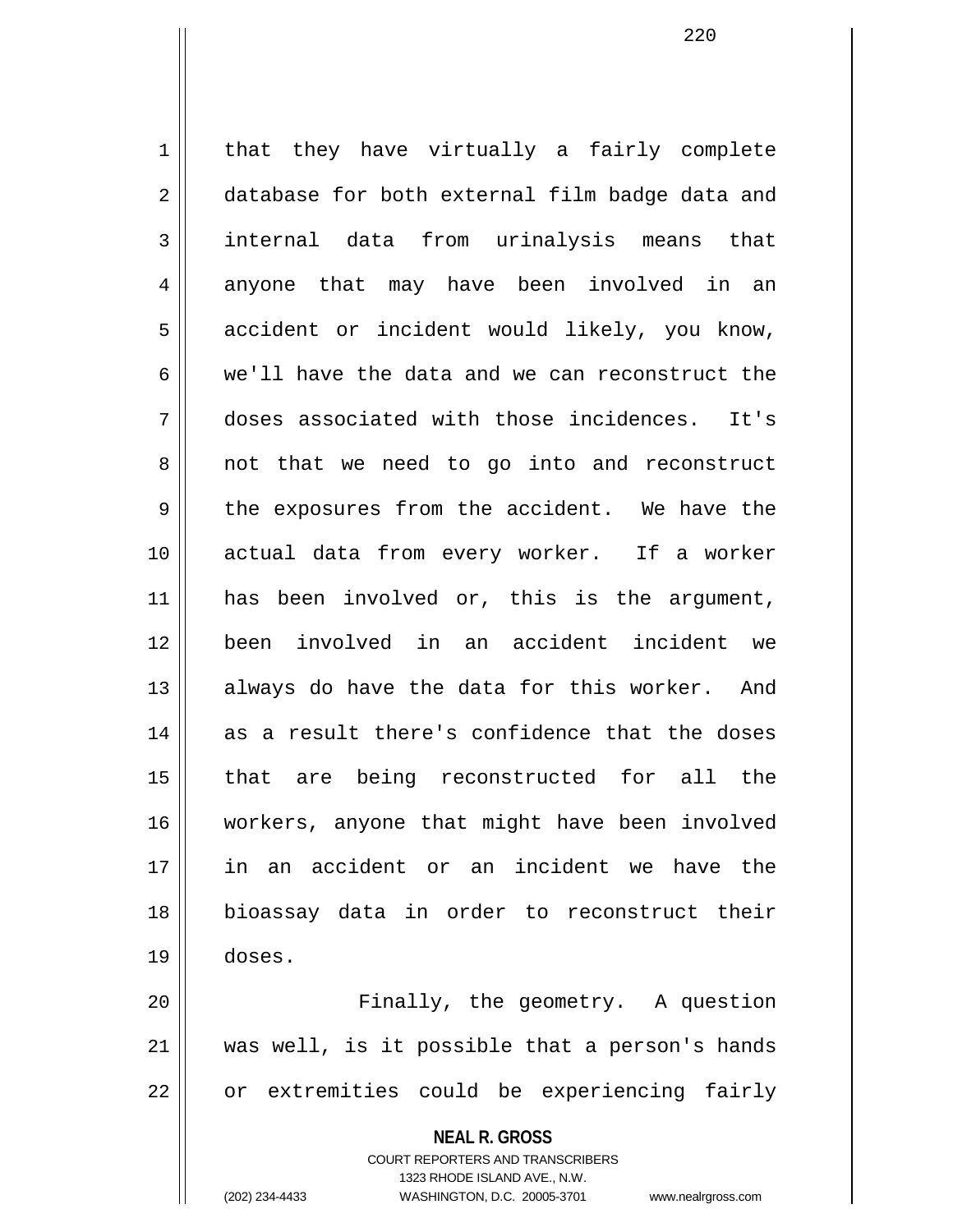1 high doses but if you didn't monitor the 2 | extremities how do you know where those doses 3 were. And the argument was made by NIOSH that 4 we're going to use DCAS 13 which established a 5 | relationship between what you would read on a  $6 \parallel$  badge and what you might expect your hands to 7 || experience. And we review that approach and 8 || the, I guess you would call it the adjustment 9 factors to back calculate what the extremity 10 dose may be from the film badge reading you 11 have that's on the lapel. And we concur that  $12$  | that approach works.

13 Now, I'm going to go back to an 14 issue now, we're going to go back to the 15 issues that are not closed and there are two 16 of them. One is thorium. Weldon worked with 17 thorium-232 and there's no thorium bioassay 18 data but they do have extensive air sampling 19 measurements, I believe over 200 of them, many 20 || of which are breathing zone samples. Again we 21 benefit from the experience that we had at 22 || Fernald. When you have a very extensive data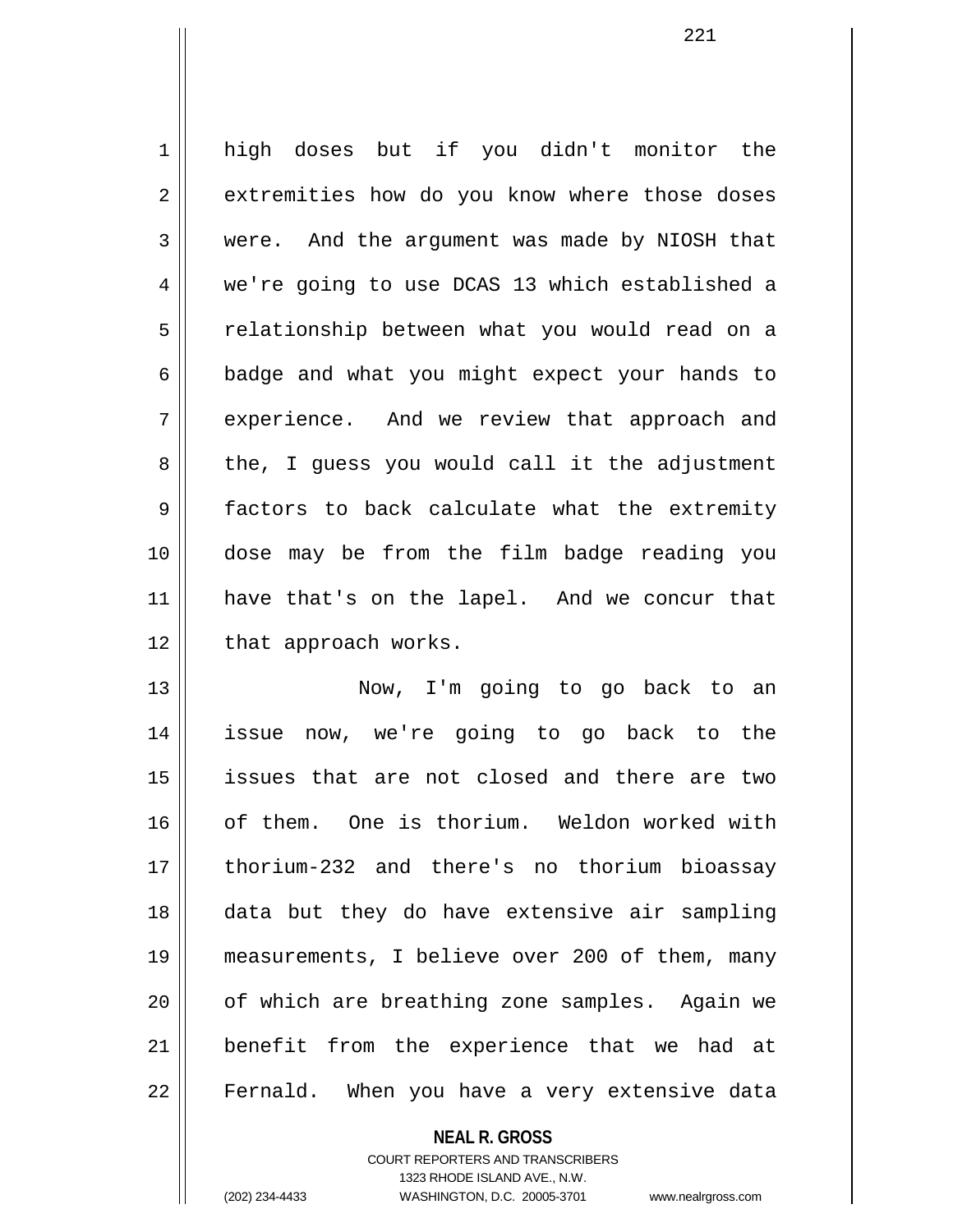1 set for breathing zone samples and air samples 2 || in general you could derive daily weighted 3 || exposures. And we, there's a lot of history  $4 \parallel$  to this but the bottom line is that there were  $5 \parallel$  a lot of problems with the approach being used 6 || originally by NIOSH for doing DWEs all of 7 which was hashed out under Fernald and in the 8 end NIOSH adopted a method that we refer to as 9 Strom. Daniel Strom wrote a paper, how do you 10 deal with, how do you derive bounding or 11 || conservative intakes using DWE approach. And 12 he laid out a protocol that we reviewed very 13 || carefully, NIOSH reviewed it. NIOSH adopted a 14 || simplification of it but met the intent of it  $15$  so that when you build a DWE and you assign an 16 intake you could feel confident that if you 17 have a fairly complete data set, you're 18 placing a plausible upper bound on the intake. 19 || So this is the approach that was adopted at 20 Fernald. It's also the approach that was 21 || adopted here. And our review of it is that we 22 || fundamentally agree. Even though it does

> **NEAL R. GROSS** COURT REPORTERS AND TRANSCRIBERS

> > 1323 RHODE ISLAND AVE., N.W.

(202) 234-4433 WASHINGTON, D.C. 20005-3701 www.nealrgross.com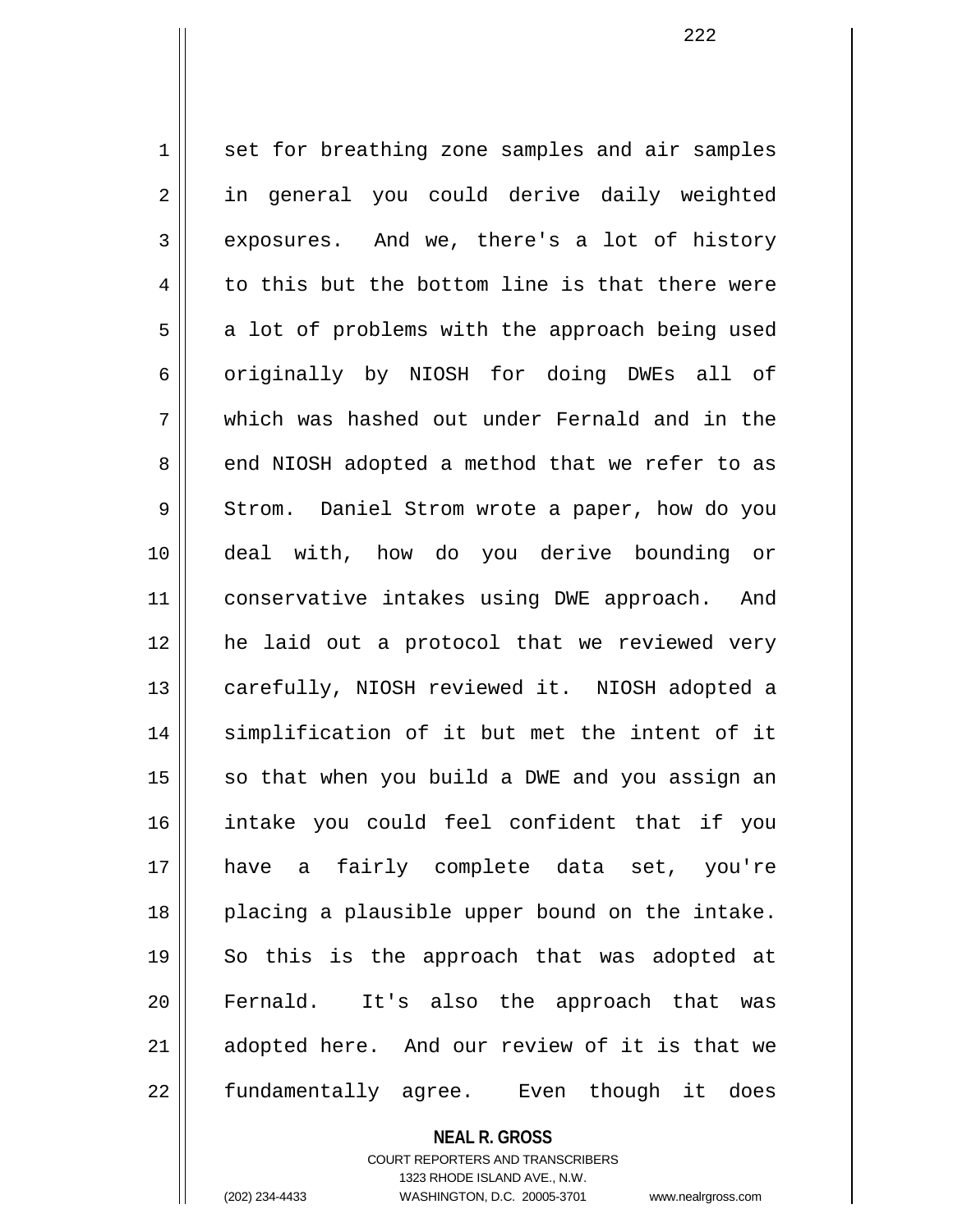1 deviate a bit from the Strom approach, we 2 | consider it fundamentally sound except for one  $3 \parallel$  issue and that has to do with a subject called 4 blunders or errors.

5 In Strom's original work, he found  $6 \parallel$  that there very often could be a problem with  $7 \parallel$  when people collect that original data, air 8 Sampling data. They may take a two-minute air 9 sample from a breathing zone during one 10 operation and another two-minute air sample 11 from another operation and they collect all 12 their data, the raw data you need to derive 13 || your DWEs. They found that there very often 14 was a significant number of transcription 15 || errors, arithmetic errors which contributed to  $16$  the uncertainty and the trust you could have 17 in the ultimate intake rate that you're 18 deriving using this approach. And so what 19 NIOSH elected to do is say you're right, we 20 have to address that issue. We can't just 21 derive a DWE and say here it is. You know,  $22$  || they went through the mechanics that are laid

## **NEAL R. GROSS**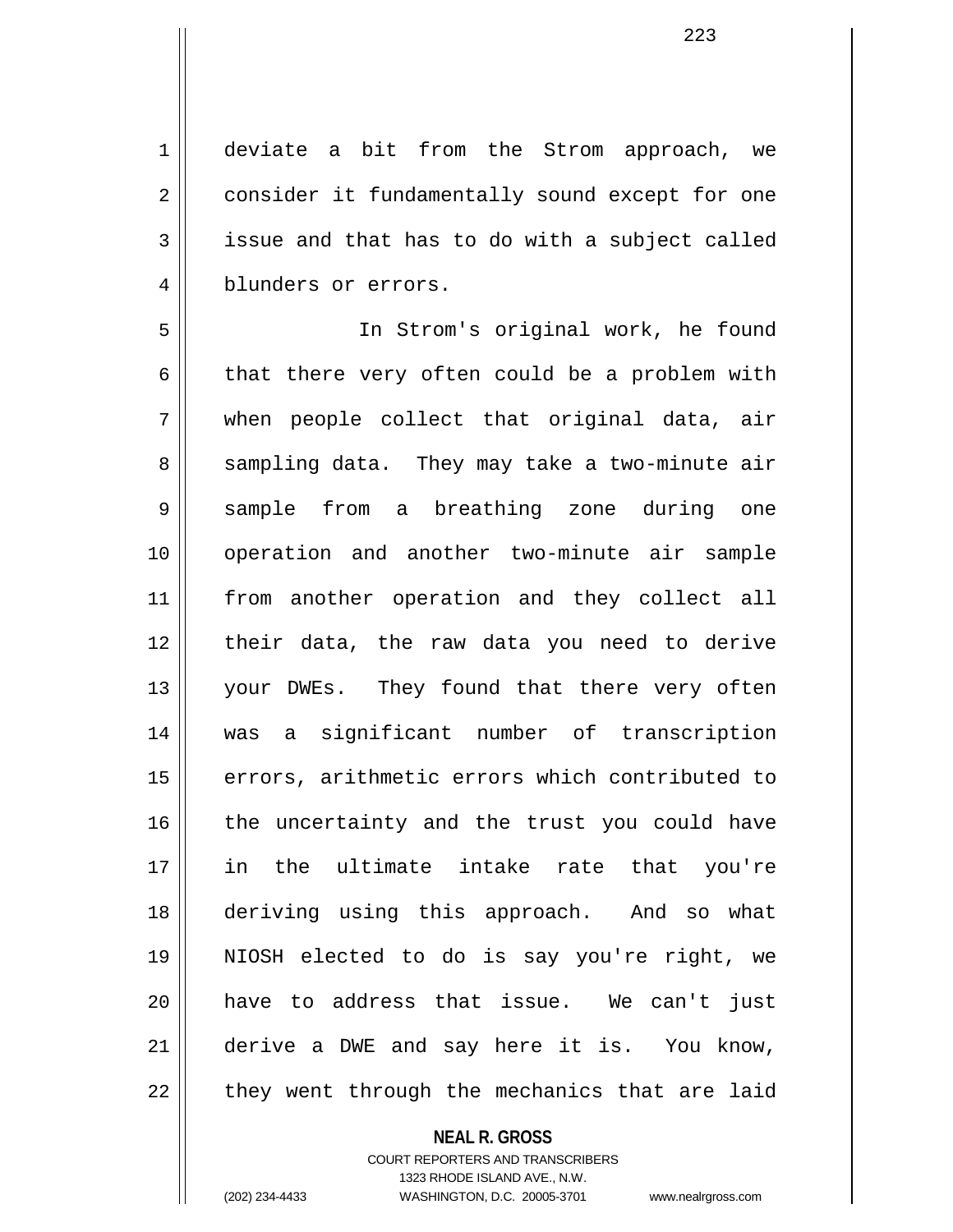1 | out by their protocol and they said here's our 2 DWE. But now we're going to go through a 3 process to work with the original numbers and 4 || see how many blunders were made. And then  $5 \parallel$  once we catch those blunders, because they had  $6 \parallel$  the original data, so they could actually go 7 in and check on the number of blunders. So  $8 \parallel$  they went in and did it, did this analysis,  $9 \parallel$  and this is relatively recent all this 10 happened. And they reported back to us last 11 week that they checked the numbers and found 12 || that they caught the blunders, fixed them, 13 || reran the numbers and found that the -- by the 14 way, they worked with the upper 95th 15 percentile. They found the upper 95th 16 percentile of the intake for the DWEs would go 17 up by about 4 percent after the blunders are 18 corrected.

19 Now, on face value that sounds 20 pretty good but we had one concern with it. 21 That is the representativeness of the sample  $22$  || that they used to check for blunders. Think

> **NEAL R. GROSS** COURT REPORTERS AND TRANSCRIBERS

1323 RHODE ISLAND AVE., N.W. (202) 234-4433 WASHINGTON, D.C. 20005-3701 www.nealrgross.com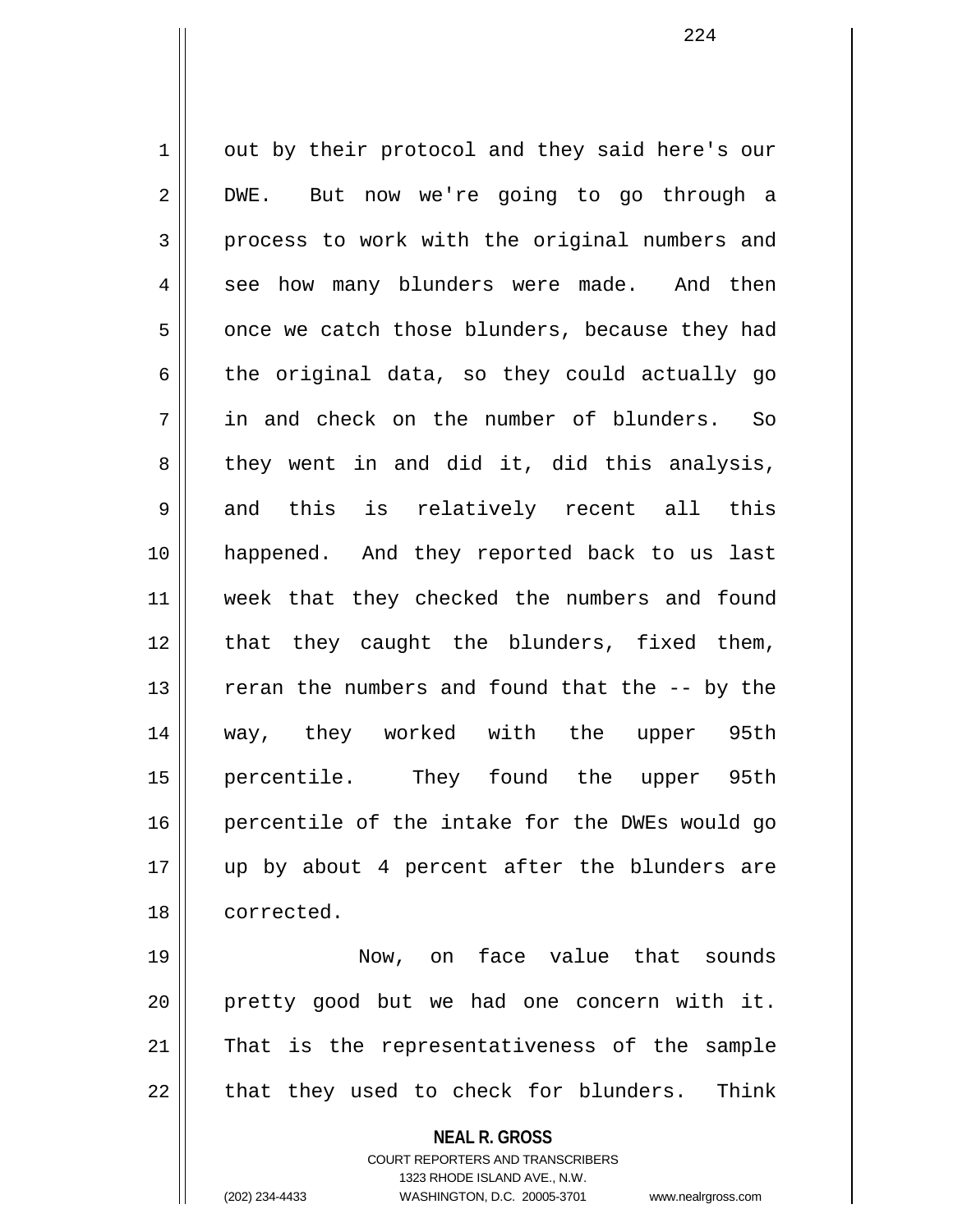1 | of it like this. Let's say you've got 100,000  $2 \parallel$  or 10,000 measurements that were the original 3 measurements used to derive your DWEs. But  $4 \parallel$  available to you is only a subset of the  $5 \parallel$  original data. The original data, the raw  $6 \parallel$  data that went into get the DWEs, only a small 7 || fraction of that. And it's that small 8 fraction that was available to NIOSH to 9 actually go back and check how many blunders 10 there were. Our question was how confident 11 are we that they had a representative sample 12 || in order to evaluate the nature and extent of 13 || the blunders and how they would affect the 14 outcome of this calculation. That 15 conversation was held on the 29th I believe 16 and SC&A's recommendation at the time was you 17 know, until we feel confident, SC&A now just 18 making a recommendation, until we feel 19 confident that the sample that was used to  $20$   $\parallel$  evaluate the magnitude and the effect of the 21 || blunders, until we know that or feel confident  $22$  || that it is representative of the full data set

> **NEAL R. GROSS** COURT REPORTERS AND TRANSCRIBERS

> > 1323 RHODE ISLAND AVE., N.W.

(202) 234-4433 WASHINGTON, D.C. 20005-3701 www.nealrgross.com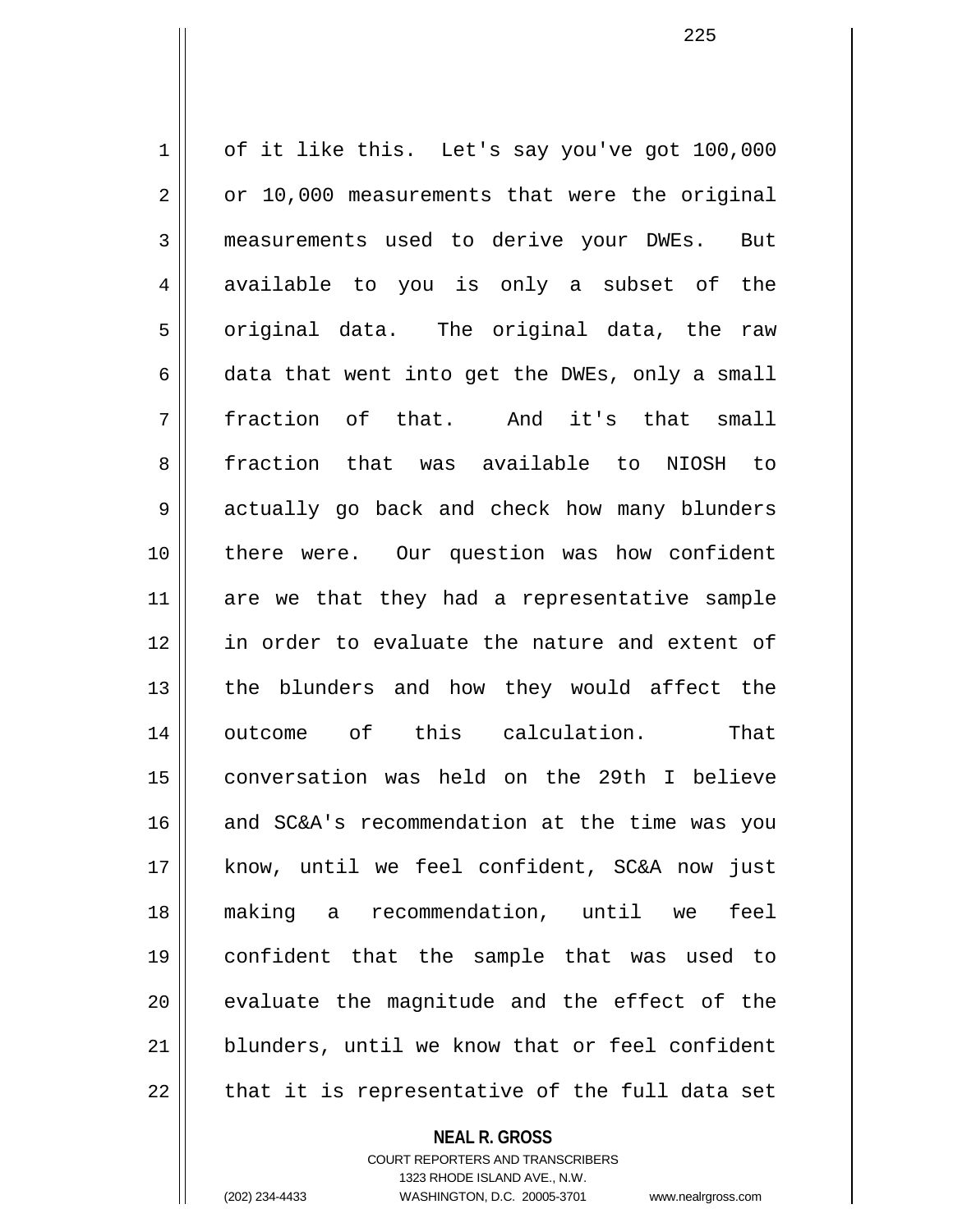1 | that was used to derive the DWEs we really  $2 \parallel$  can't say that the blunders have been, the 3 || issues related to blunders have been 4 adequately addressed.

5 So that's the technical issue 6 that's still on the table. SC&A has an action  $7 \parallel$  item. We are moving on it as we speak. We do 8 || not, we have Harry Chmelynski and the crew and 9 | John Stiver working the problem, and we hope 10 to get back soon. I'm not sure if we have set 11 a date for when we're going to deliver. We 12 have not yet set a date. That was just last 13 week. But we'll get back to you soon, give 14 you a date so we could plan around that. And 15 now the, let's see. Well, I just covered all 16 || these slides in telling my story. Yes,  $17$  | there's nothing new here. Okay.

18 The last item is an item that SC&A 19 has found acceptable but the Board certainly 20 will want to deliberate on this. This has to 21 do with radon and thoron. It's very similar 22 || to the problem and challenge we ran into at

> **NEAL R. GROSS** COURT REPORTERS AND TRANSCRIBERS

> > 1323 RHODE ISLAND AVE., N.W.

(202) 234-4433 WASHINGTON, D.C. 20005-3701 www.nealrgross.com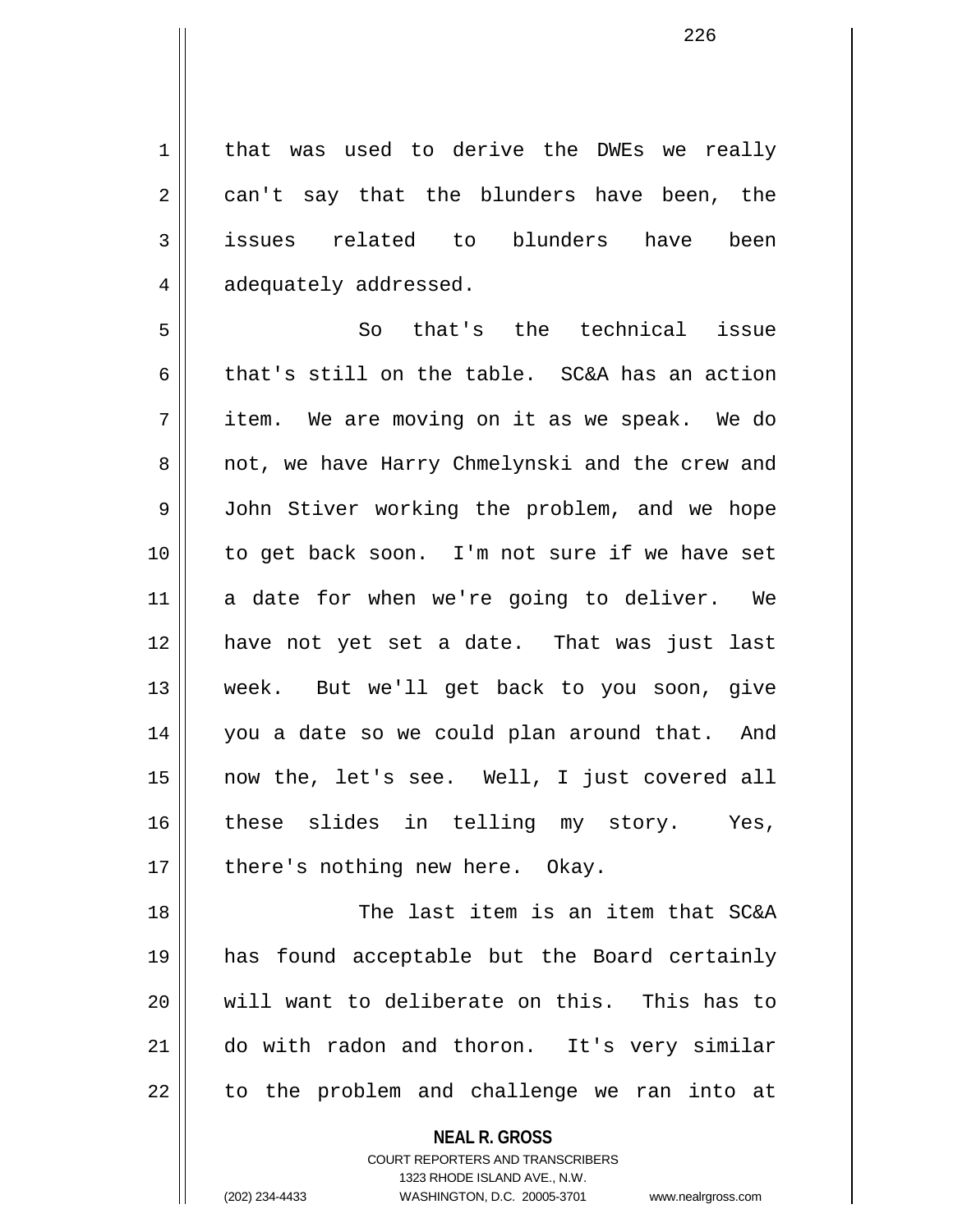1 || Blockson with one exception, okay? There's a  $2 \parallel$  building, it is handling ore and material  $3 \parallel$  that's generating radon and thoron is entering  $4 \parallel$  the air such as if we were in this room. You 5 can imagine you have a source of radon or 6 uranium or ore in front of you, let's say it's 7 in that table and radon is being produced 8 continuously. Thoron is being produced 9 | continuously and becoming airborne.

10 When we built the Blockson model 11 we had that material coming up. We assumed a 12 certain fraction had a certain emanation 13 coefficient, a certain fraction was becoming 14 airborne and then once it became airborne it 15 was leaving the room with a certain air  $16$  exchange rate, a relatively simple box model. 17 As you recall SC&A came away favorably on 18 || that. We felt that it was a reasonable way to 19 go. As you also know the Board said no, 20 without any data we're not too comfortable  $21$  with that. I just want to give you a little 22 | history.

**NEAL R. GROSS**

COURT REPORTERS AND TRANSCRIBERS 1323 RHODE ISLAND AVE., N.W. (202) 234-4433 WASHINGTON, D.C. 20005-3701 www.nealrgross.com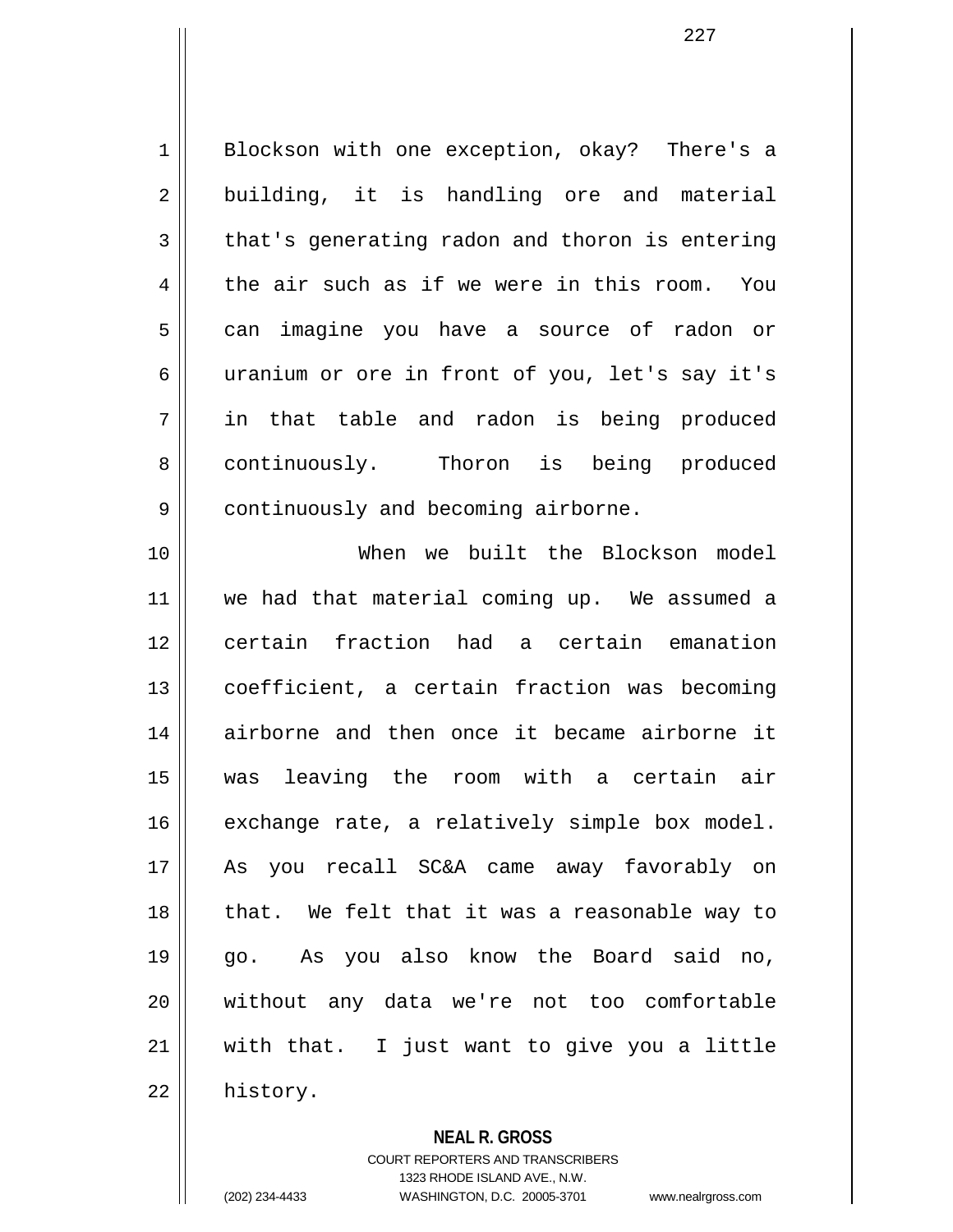1 Now, NIOSH has come up with a  $2 \parallel$  similar model but a lot more conservative. In  $3 \parallel$  this case the approach that NIOSH has elected  $4 \parallel$  to use is to assume that all of the radon and 5 || thoron that's being produced by the ore and 6  $\parallel$  other materials that are in the room. By the 7 way, if I got it wrong let me know. My 8 || understanding is that what they're doing now 9 || is all of the radon and thoron that's being 10 produced by the source material that's in the 11 room, it's becoming airborne and it's staying 12 there more, it's not leaving. A hundred 13 || percent produced is not, is becoming airborne 14 and not leaving so it builds up so that it 15 achieves an equilibrium that's based on the 16 decay rate of the radionuclide, not based on  $17$  || the air turnover rate. In our opinion this is 18 an extremely conservative assumption, 19 certainly bounding because the reality is  $20$  || there is an air turnover rate, most rooms have 21 air turnover rates. We talked about this a  $22 \parallel$  lot, but no credit is taken for that, so

**NEAL R. GROSS**

COURT REPORTERS AND TRANSCRIBERS 1323 RHODE ISLAND AVE., N.W. (202) 234-4433 WASHINGTON, D.C. 20005-3701 www.nealrgross.com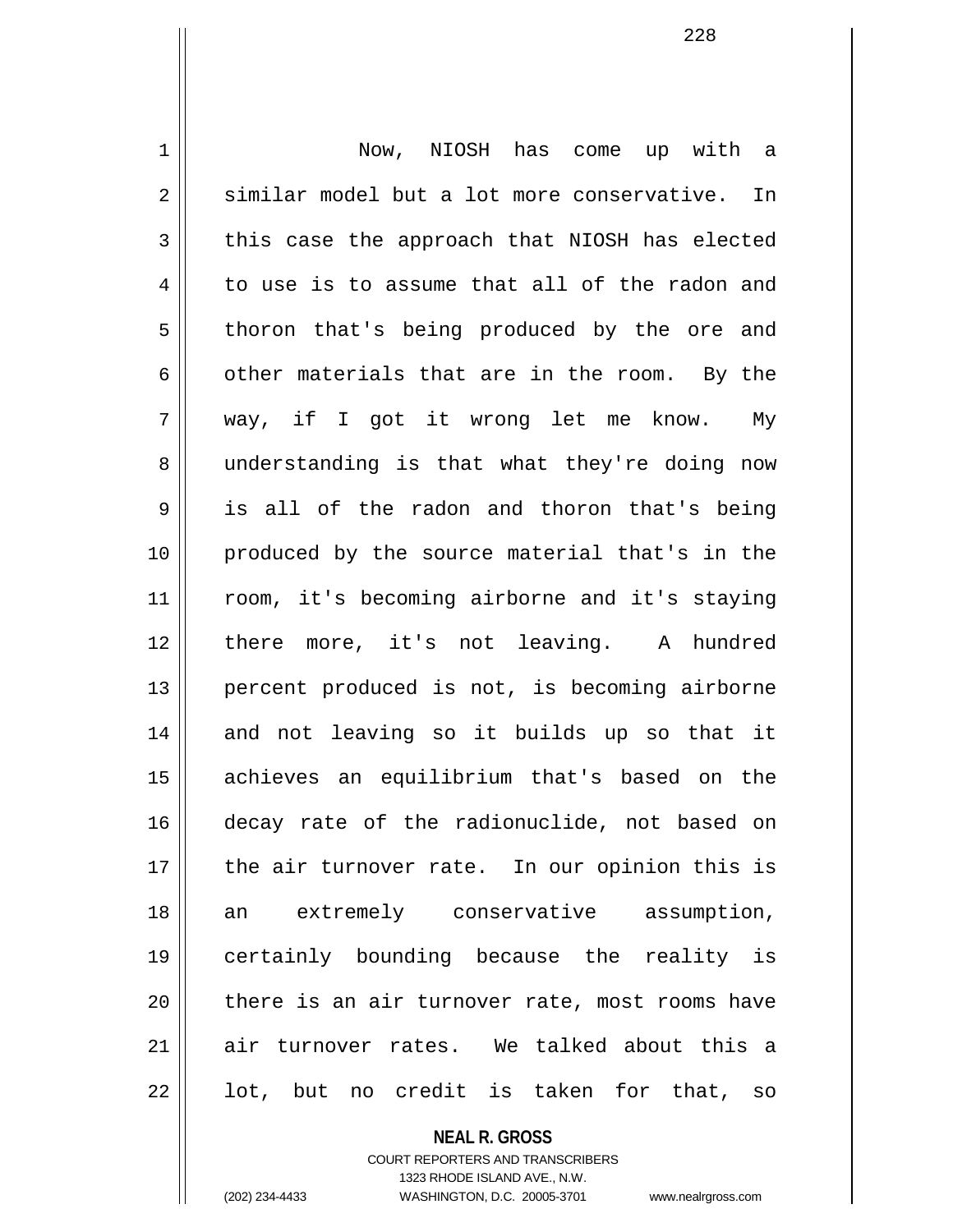**NEAL R. GROSS** COURT REPORTERS AND TRANSCRIBERS 1323 RHODE ISLAND AVE., N.W. (202) 234-4433 WASHINGTON, D.C. 20005-3701 www.nealrgross.com  $1 \parallel$  they're allowing the radon to build up to what 2 || you recall to be the maximum value it could 3 possibly be in that room. Now, from SC&A's 4 || perspective that's certainly bounding so we're  $5 \parallel$  not going to dispute that. Whether or not the  $6 \parallel$  Board finds that acceptable as a way to place 7 a plausible upper bound on radon 8 concentrations in the room, this idea of 9 Sufficient accuracy comes up, this 10 uncertainty, it's in your hands. It certainly 11 is bounding. 12 I believe that's it, that's the 13  $\parallel$  story. I'd be happy to try to answer -- but 14 before I close though. Ron, did I mess 15 | anything up? 16 DR. BUCHANAN: No, no, you covered 17 it quite well, thank you. 18 || DR. MAURO: Thanks a lot. Okay. 19 CHAIRMAN MELIUS: Wanda, what site 20 does this remind you of? 21 (Laughter.) 22 MEMBER MUNN: Deja vu really all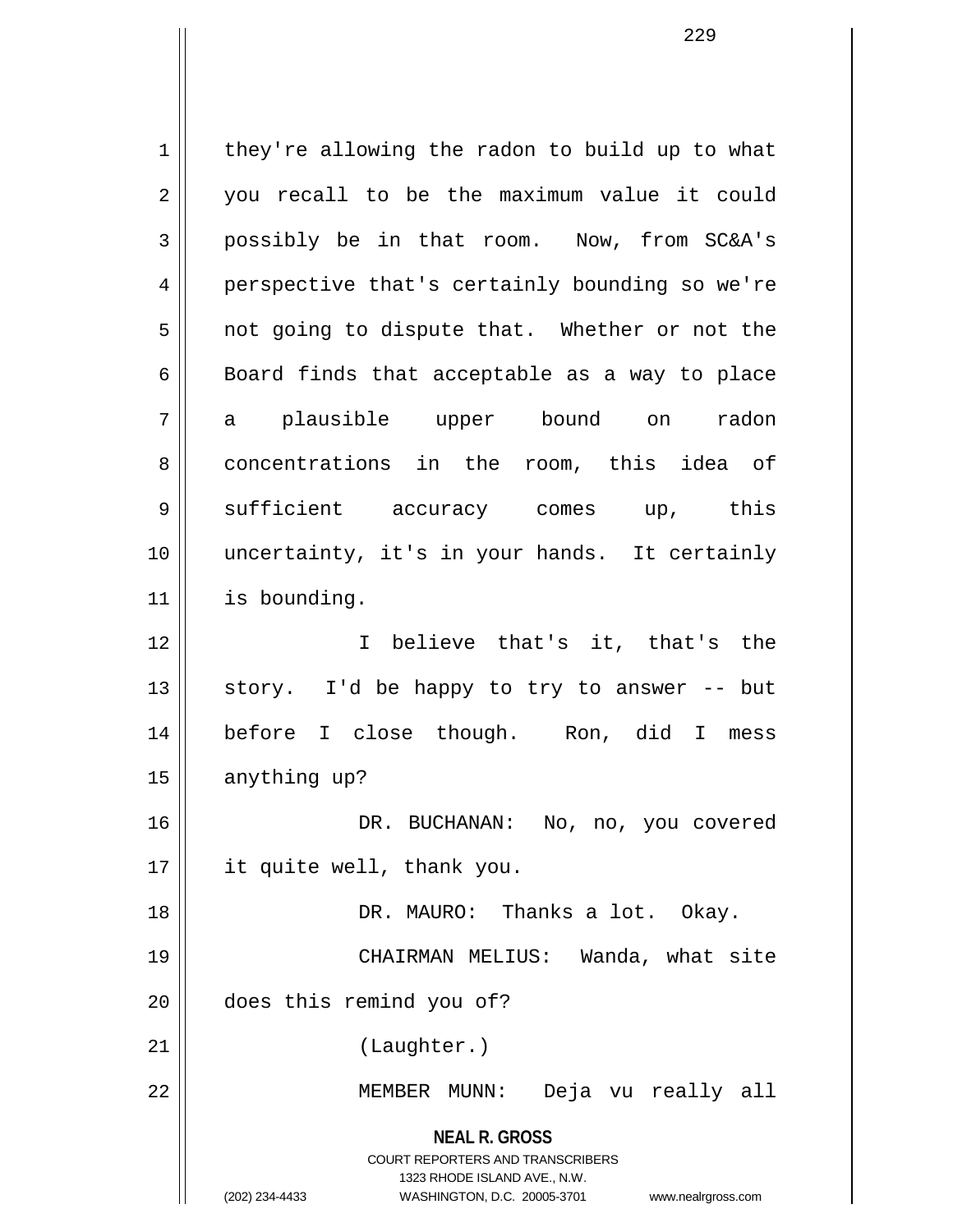$1 \parallel$  over again.

| 2              | CHAIRMAN MELIUS: Maybe we'll                   |
|----------------|------------------------------------------------|
| $\mathfrak{Z}$ | postpone this. Kidding. Okay. Questions for    |
| 4              | John or Ron or comments? Yes, Dave.            |
| 5              | MEMBER RICHARDSON: I've got a                  |
| 6              | couple questions. Starting with the            |
| 7              | completeness of the personal monitoring data,  |
| 8              | the bioassay data and the external film badge  |
| 9              | data, it was impressive that you went back and |
| 10             | pulled records and went through. I found that  |
| 11             | very useful to work through the employment     |
| 12             | history and set it up side by side with the    |
| 13             | monitoring data. My first question, maybe      |
| 14             | NIOSH can answer this. Table 4.1 has the       |
| 15             | number of claimants from the site who met the  |
| 16             | definition as 244 and of those the number of   |
| 17             | claims for which external dosimetry records    |
| 18             | were obtained for the years in the Class       |
| 19             | definition is 192. So I take that as 79        |
| 20             | percent of the claimants. That seems to me a   |
| 21             | larger source of data than the 15 which were   |
| 22             | evaluated. I wonder if you could comment on    |

**NEAL R. GROSS**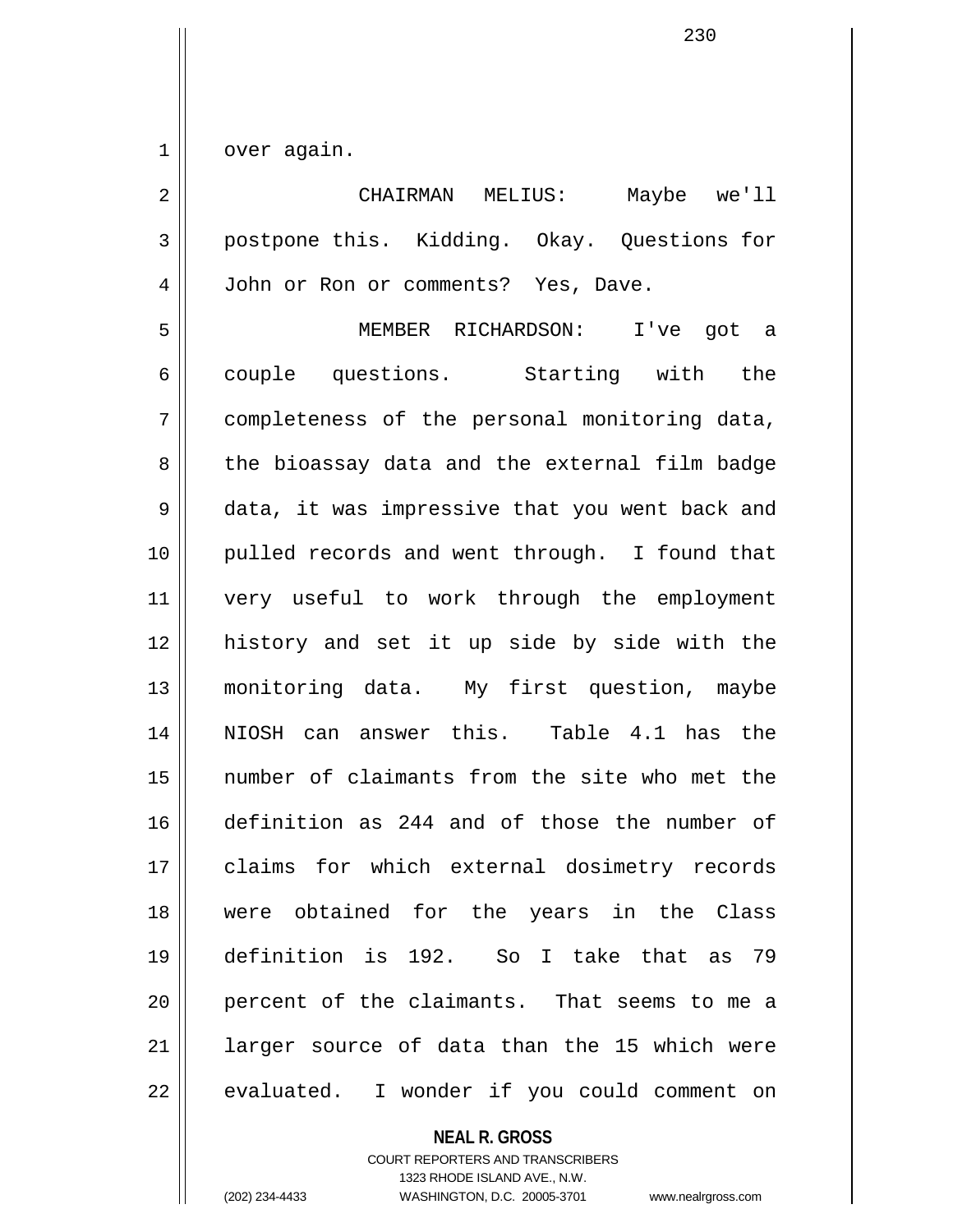$1 \parallel$  that.

2 MR. ROLFES: Yes, this is Mark 3 Rolfes and you're referring to the Evaluation 4 Report, Table 4.1, I believe. In that we've 5 || reported the total number of claimants that 6 we've received from the Department of Labor  $7 \parallel$  that would require a dose reconstruction. That 8 || includes all employees that worked at the 9 Weldon Spring plant, so it includes not only 10 production workers but it includes 11 administrative staff as well. So the analysis 12 that SC&A had completed was to sample 15 13 || production workers who were believed to be in 14 the category of the highest potentially 15 || exposed employees and in that category of 16 workers they found a much higher rate of 17 | monitoring frequency. 18 || MEMBER RICHARDSON: Yes, that was 19 my interpretation of these two numbers as well 20 which raised to me the question of, I mean it

21 wasn't a random draw. It was intentionally a

22 draw --

**NEAL R. GROSS**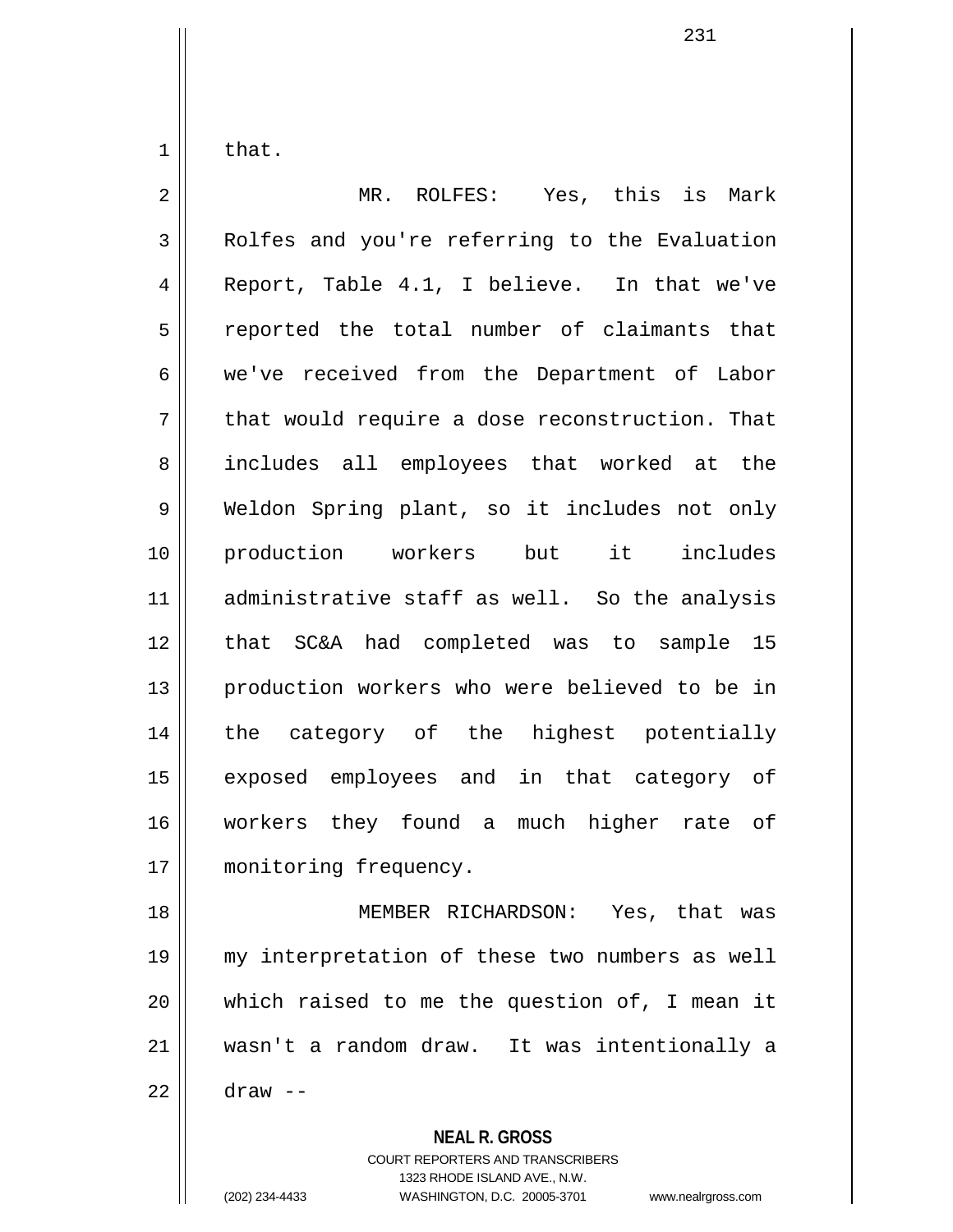| $\mathbf 1$ | DR. MAURO: Oh, yes.                            |
|-------------|------------------------------------------------|
| 2           | MEMBER RICHARDSON: The<br>highest              |
| 3           | potential exposure which would say that it was |
| 4           | when you're looking for information on the     |
| 5           | completeness of the records you were sampling  |
| 6           | those for which a priori we would expect       |
| 7           | information to be most complete.               |
| 8           | DR. MAURO: Yes, and also because               |
| 9           | if you do -- you want the information from     |
| 10          | that group to be complete because you may end  |
| 11          | up eventually having to build a coworker       |
| 12          | model, and when you're building a coworker     |
| 13          | model you will fail if there's any question    |
| 14          | that your data that you have is not -- in      |
| 15          | other words, if you feel that my goodness,     |
| 16          | we've got a data set but it doesn't capture    |
| 17          | the highest exposed individuals how can you    |
| 18          | build a coworker model? That has, in the past  |
| 19          | that has been a reason to grant an SEC because |
| 20          | if you can't build a coworker model because    |
| 21          | you have inadequate data from the highest      |
| 22          | exposed group it becomes a showstopper. So we  |
|             | <b>NEAL R. GROSS</b>                           |

COURT REPORTERS AND TRANSCRIBERS 1323 RHODE ISLAND AVE., N.W.

 $\mathbf{I}$ 

(202) 234-4433 WASHINGTON, D.C. 20005-3701 www.nealrgross.com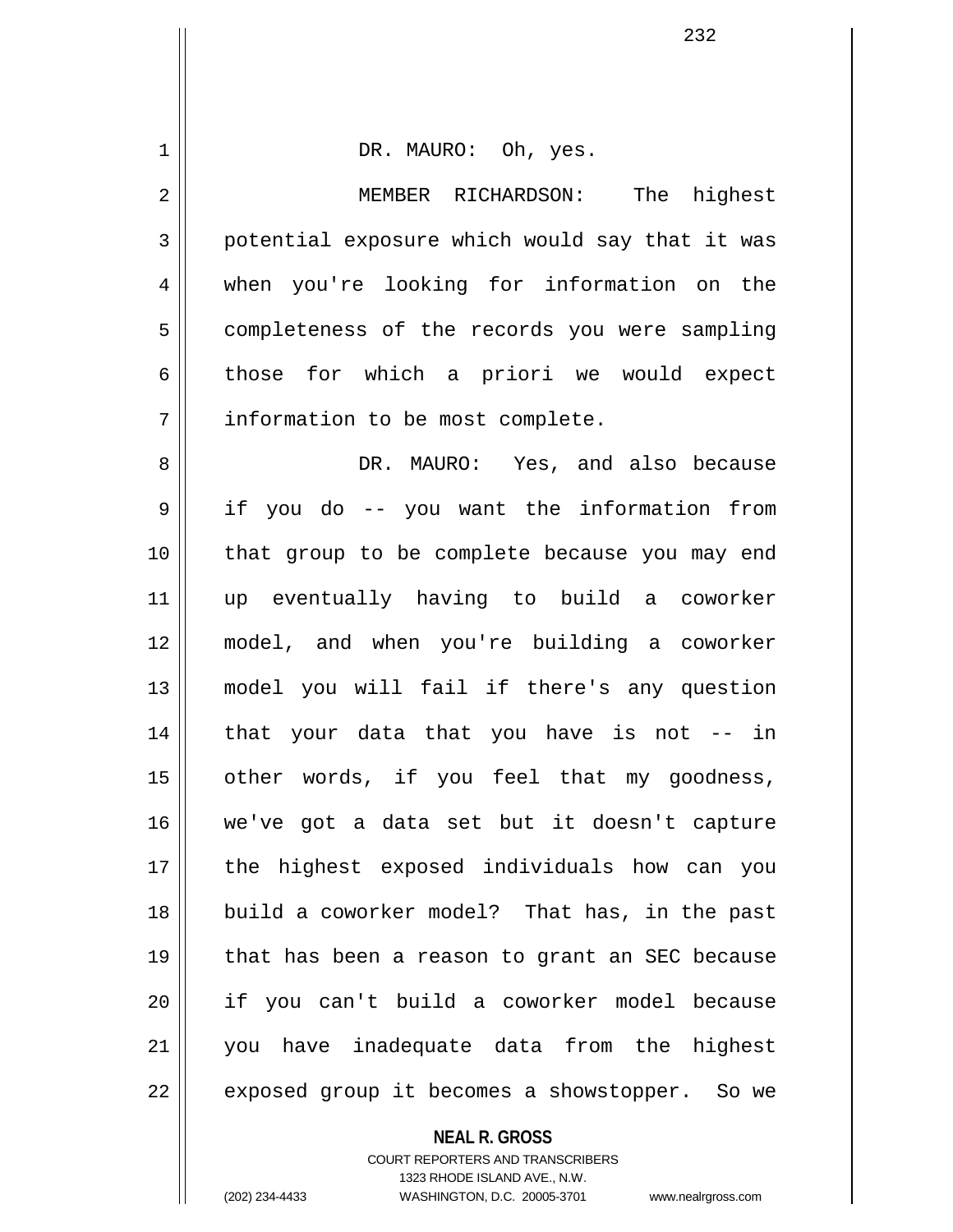$1 \parallel$  looked at what we believe to be the group with  $2 \parallel$  the highest potential for exposure just for  $3 \parallel$  that reason.

4 MEMBER RICHARDSON: So in reading  $5 \parallel$  the NIOSH report maybe I left with the wrong 6 message. Is the message that the data are 7 Sufficiently complete with which to derive in 8 the future a coworker model, or is it that  $9 \parallel$  they're sufficiently complete to do individual 10 dose reconstructions using the records in  $11$  hand?

12 MR. ROLFES: This is Mark Rolfes 13 || again and we had a discussion of this at the 14 last teleconference meeting. For the cases 15 that we've had to complete dose 16 || reconstructions for we haven't encountered a 17 case where we needed a coworker model to 18 complete that dose reconstruction. And for 19 || the examples for cases where bioassay data may 20 not have been available for a production 21 worker for example we may have used an 22 || overestimating approach early on in the

## **NEAL R. GROSS** COURT REPORTERS AND TRANSCRIBERS 1323 RHODE ISLAND AVE., N.W. (202) 234-4433 WASHINGTON, D.C. 20005-3701 www.nealrgross.com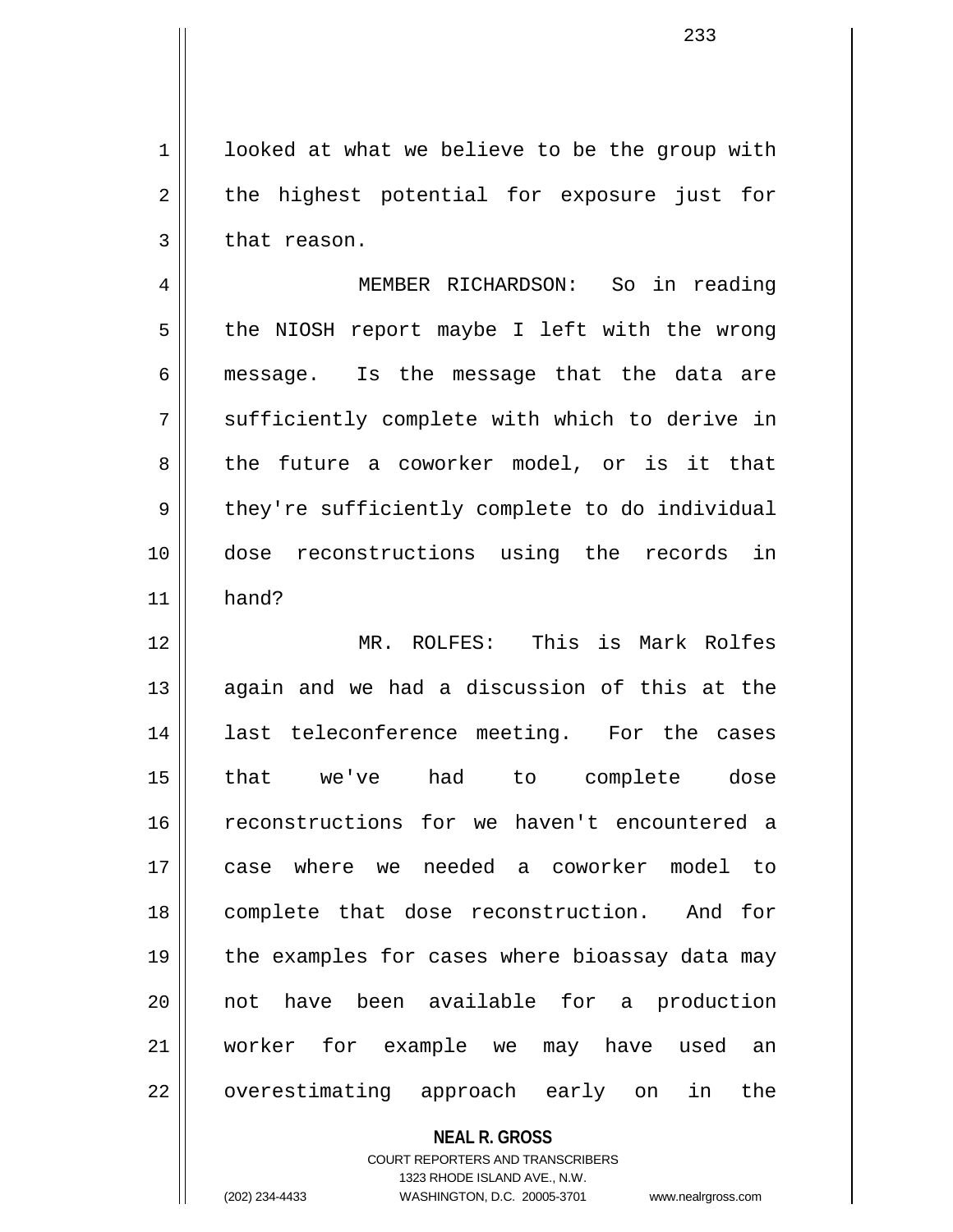1 program such as OTIB-2 where we would assign a 2 worst case scenario internal dose on the first 3 day of employment, an approach that would tend  $4 \parallel$  to maximize the internal dose and result in an 5 internal dose much higher than one that would  $6 \parallel$  be reconstructed based upon bioassay data. So 7 we have completed essentially all claims for 8 || the Weldon Spring plant claimants. We've 9 issued dose reconstructions for all with the 10 exception of one claim I believe at this time. 11 MEMBER RICHARDSON: The other 12 thing that struck me going back to the 13 completeness of the dosimetry information for 14 || the 15 workers, you had a very nice table 15 where you picked it up year by year and that 16 || again kind of conformed to my expectation that 17 || in the first years of operation, '57-'58, even 18 for these production workers that you sampled 19 || the frequency was maybe 50 percent and then it 20 || gets up to the 90-plus percent that was 21 observed later on. But that there were, even 22 || in that over-sampling of those workers it

## **NEAL R. GROSS** COURT REPORTERS AND TRANSCRIBERS 1323 RHODE ISLAND AVE., N.W.

(202) 234-4433 WASHINGTON, D.C. 20005-3701 www.nealrgross.com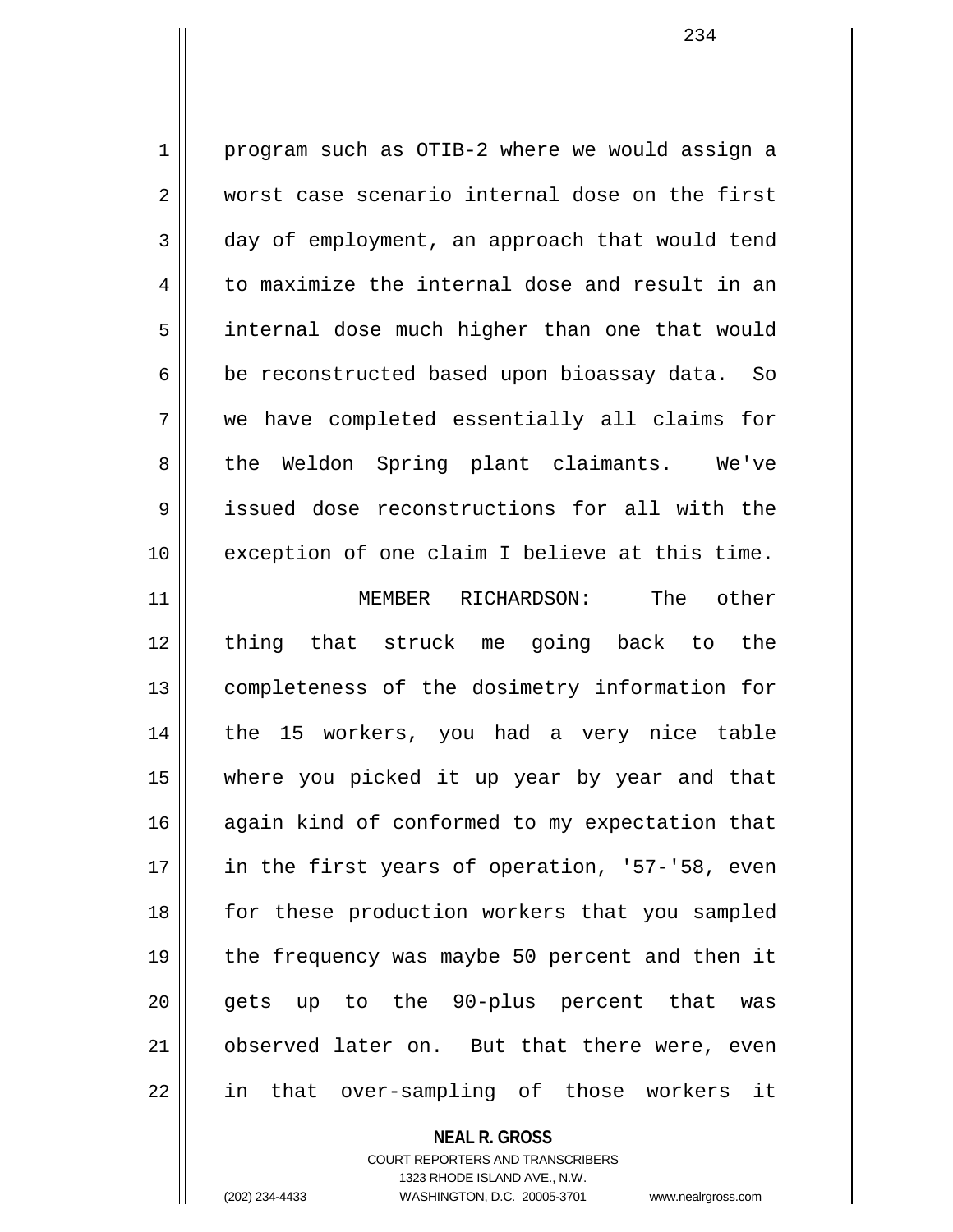1 seemed to me a small amount of information 2 could be drawn from a small sample. I quess 3 just from my own personal experience working 4 at kind of the contention that there's 95 5 || percent of the employment period is covered 6 with personal monitoring data doesn't, you 7 || know, raises my eyebrows because I've really 8 || not been able to find that very often. And so  $9 \parallel$  this looks, I mean the pictures, when you dug 10 into it, it looked more like we've seen in the 11 early years. There's gaps in the records and 12 where workers outside of some of the highest  $13$  | exposed areas there's gaps in the records. 14 DR. MAURO: You are now beyond 15 what my knowledge of this is. The nuance that 16 you're bringing up in terms of how things

17 change with time and how that bears back on 18 || the statement regarding 95 percent is a good 19 question I can't answer. Perhaps Ron could 20 || help and certainly of course Mark is here. But 21 || Ron, when you were looking at the data and the  $22$  || outcome that is a fairly complete set, 95

**NEAL R. GROSS**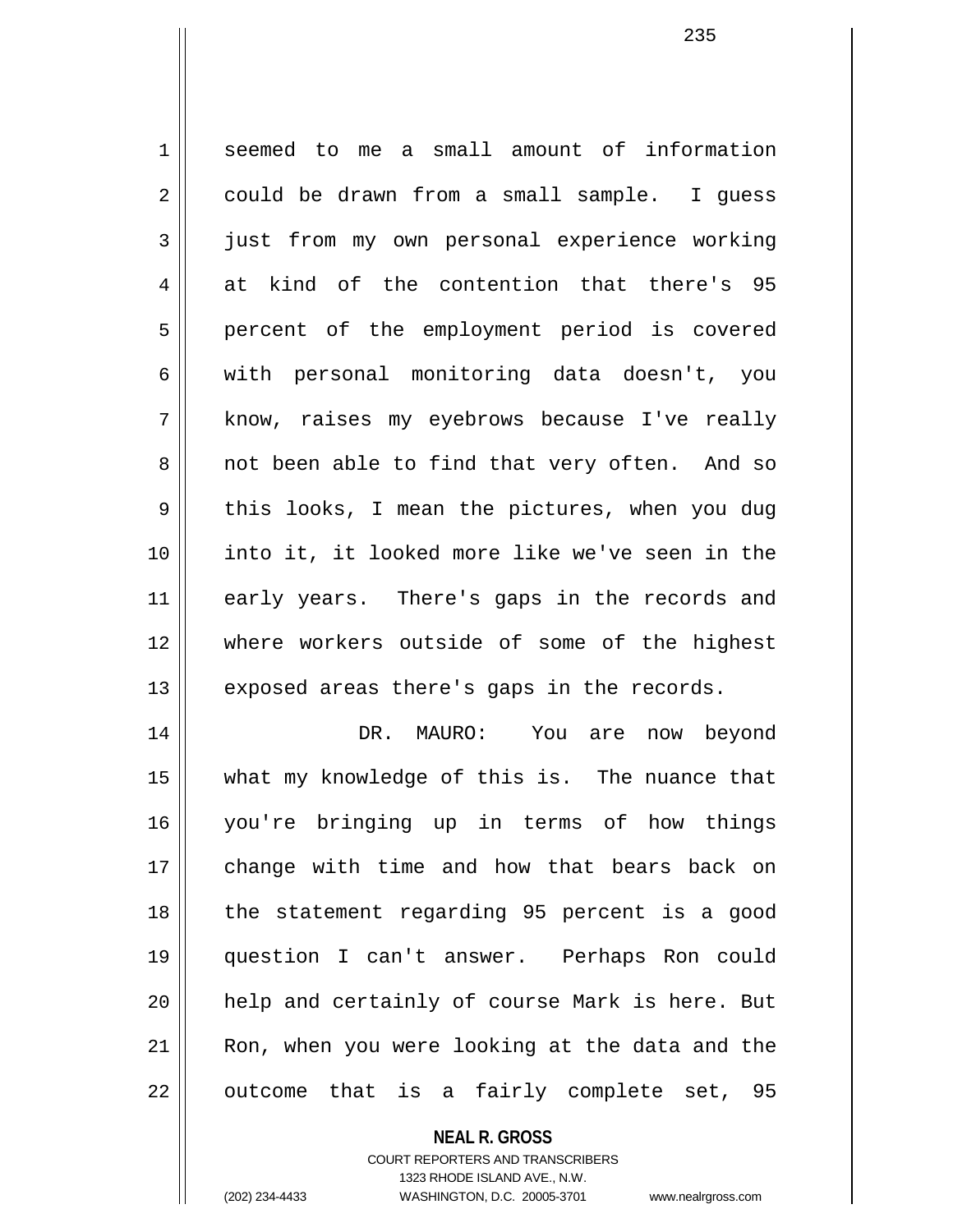1 || percent, could you help and get a deeper 2 || understanding of the issues and the questions  $3 \parallel$  that were just raised by Dr. Richardson?

4 DR. BUCHANAN: Yes, this is Ron 5 || Buchanan with SC&A. Yes, in the Work Group 6  $\parallel$  meeting of May the 9th of 2011 SC&A was asked, 7 we decided that there was an accuracy problem  $8 \parallel$  because they used copies of the original data.  $9 \parallel$  And then the completeness though, was it all 10 || there. And so we used an initial test to see 11 if there was any indication that the most 12 exposed workers were not monitored on a 13 || reqular basis. And so this is the reason we 14 || chose the production workers of course because 15 || they should have been monitored and we would  $16$  kind of expect that in the initial years. Now  $17$  | see for example, '57 and '58 we do not know if 18 || they were assigned. They were given the job 19 production workers. We don't know exactly if 20 they were working in production the first 21 || couple of years or not. But so that detail 22 wasn't available.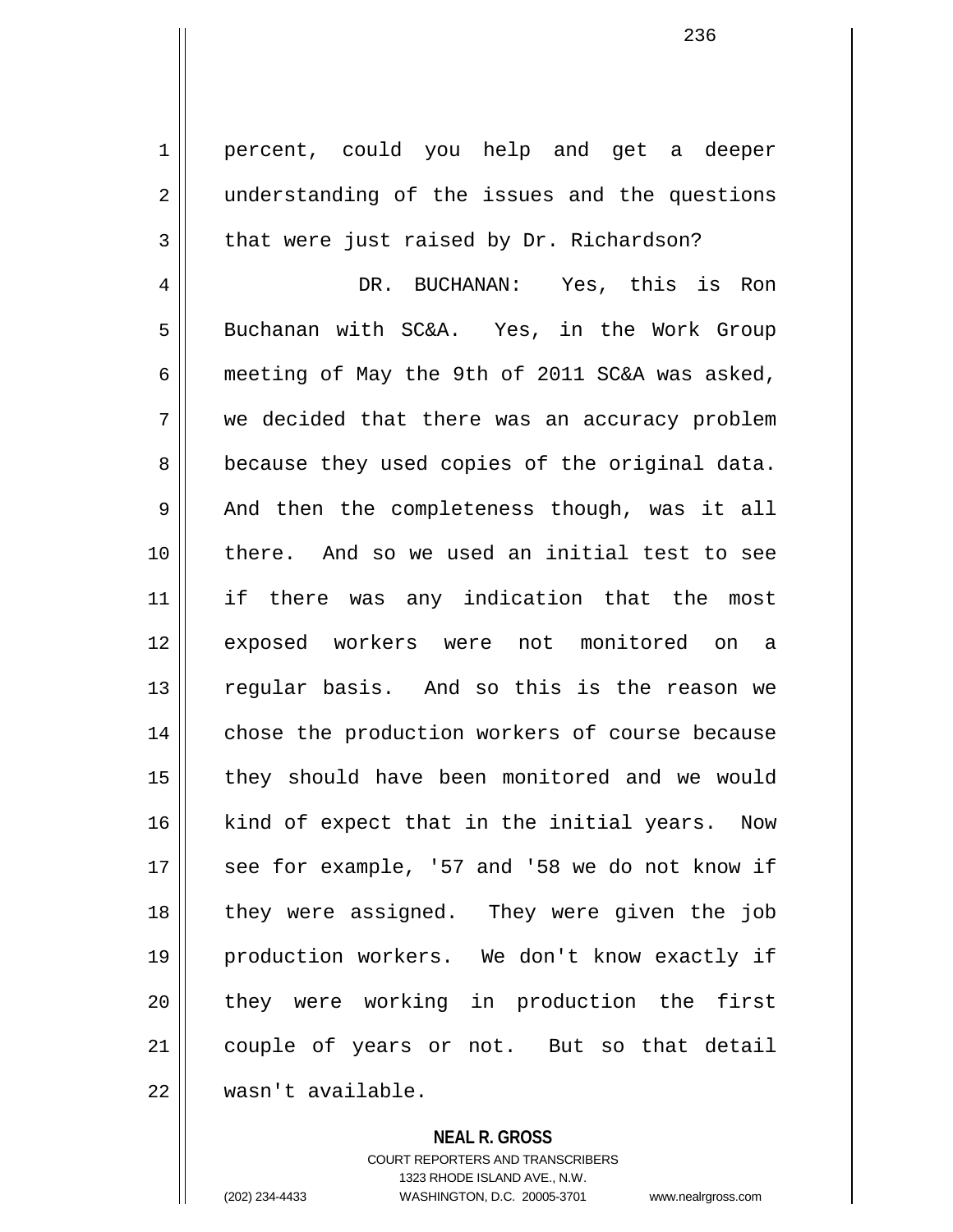1 But what we did was we wanted to  $2 \parallel$  100k at the initial, do an initial test to see  $3 \parallel$  if there was an indication of a problem and  $4 \parallel$  this was the results we obtained and presented  $5 \parallel$  that to the Board then the 13th of September. 6 and so from what we've seen at the  $7 \parallel$  first take of it is that the 15 production 8 || workers that we sampled were monitored except 9 || for the first two years there was a lower 10 percent of monitoring both biological and 11 bioassay and external monitoring than in later 12 years. And so you know, we're not claiming 13 || that 90-plus percent of the whole work 14 || population was monitored. All we're saying is 15 || that for these 15 expected exposed workers  $16$  that they did show monitoring as we put in the 17 | plots there. 18 || MEMBER RICHARDSON: Yes, thank  $19 \parallel$  you.

20 CHAIRMAN MELIUS: Brad?

21 MEMBER CLAWSON: When you are 22 | talking about sampling are you using Fernald's

**NEAL R. GROSS**

COURT REPORTERS AND TRANSCRIBERS 1323 RHODE ISLAND AVE., N.W. (202) 234-4433 WASHINGTON, D.C. 20005-3701 www.nealrgross.com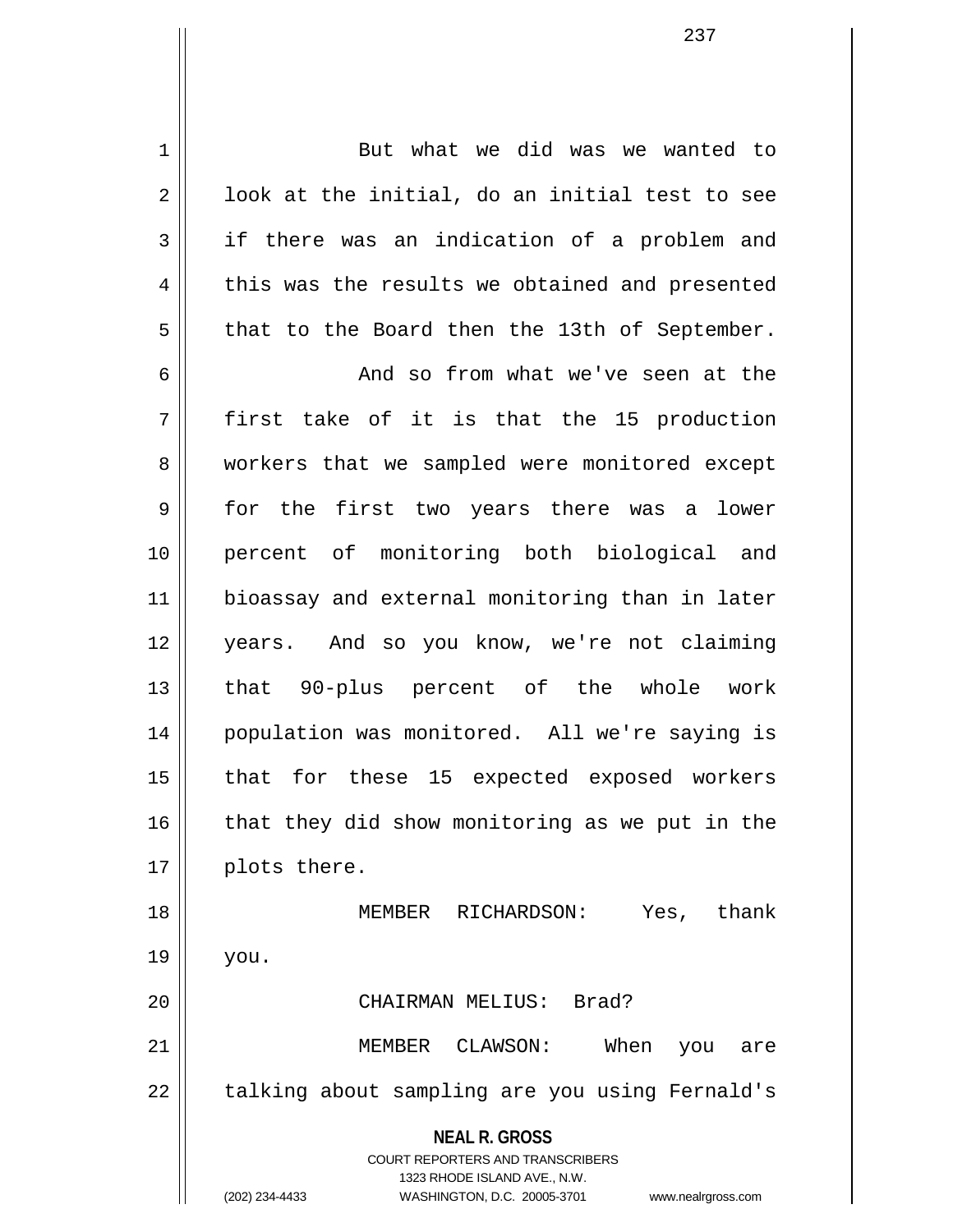**NEAL R. GROSS** 1 data for Weldon Spring? 2 DR. MAURO: What we just described 3 was Fernald's data. 4 || MEMBER CLAWSON: What's that? 5 DR. MAURO: I'm sorry. I just  $6 \parallel$  crossed wires on you. No, the workers that 7 were reviewed were the Weldon workers, Weldon 8 Spring workers and the completeness of the 9 data for those workers both external and 10 internal. 11 || MEMBER CLAWSON: Okay. 12 CHAIRMAN MELIUS: And just some of 13 || the same methods, statistical methods have 14 been used we had discussed at Fernald also. 15 || Right? The Strom I believe it is. 16 DR. MAURO: Yes. We just crossed 17 two different areas. When it comes to the 18 completeness of the bioassay data and the film 19 badge data for Weldon workers we study that as  $20$  a problem in and of itself, is it complete,  $21$  || and the answer was well, we found out it was  $22$  || fairly complete for the group of workers we

> COURT REPORTERS AND TRANSCRIBERS 1323 RHODE ISLAND AVE., N.W.

(202) 234-4433 WASHINGTON, D.C. 20005-3701 www.nealrgross.com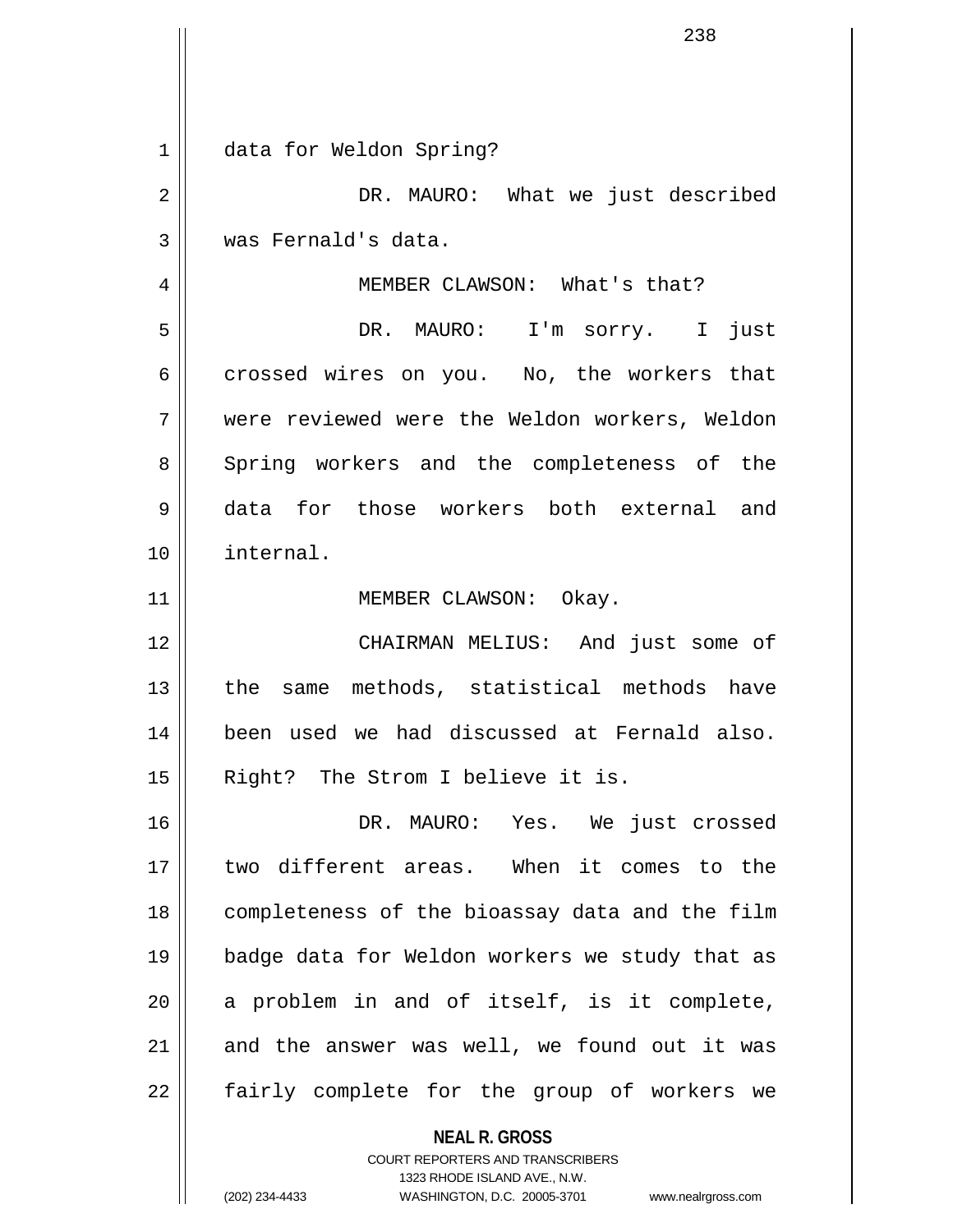1 looked at which were probably the high end 2 | exposures. Now, the Strom question has to do  $3 \parallel$  with okay, how are we going to reconstruct the 4 dose from inhaling thorium-232 which is 5 || exactly the same problem that we had at 6 Fernald. And the solution is the same 7 || solution at Weldon, namely we're going to use 8 breathing zone data that was collected and 9 estimate the upper end exposure using the 10 breathing zone data for Weldon workers, but 11 the methodology, the mechanics of how do you 12 do it, what's the acceptable way to take 13 || breathing zone data and from that derive high-14 || end DWEs, daily weighted exposures. That 15 methodology was basically the Strom 16 methodology which was vetted fairly heavily 17 || and closely during the Fernald meeting. 18 || Now, I believe, now the way we and

19 I point over to John, John Stiver did a lot of  $20$  || the heavy lifting on carefully looking at the 21 degree to which Fernald mechanics reflected 22 || the Strom paper which is an excellent

> **NEAL R. GROSS** COURT REPORTERS AND TRANSCRIBERS

1323 RHODE ISLAND AVE., N.W. (202) 234-4433 WASHINGTON, D.C. 20005-3701 www.nealrgross.com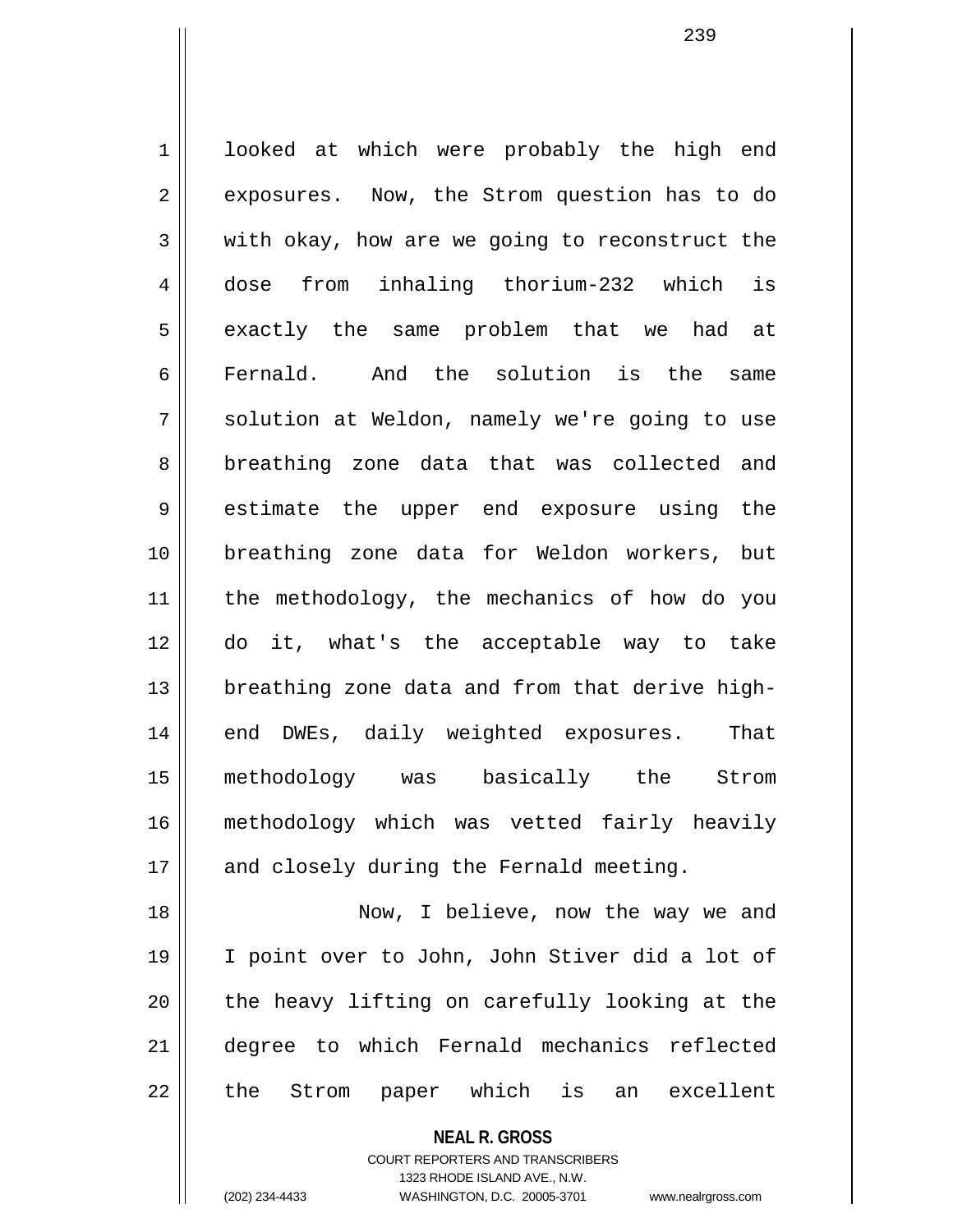1 approach. And there are some differences but 2 | our recommendation on Fernald is that we  $3 \parallel$  believe that the methodology is scientifically 4 || sound and does meet the intent of trying to 5 || assign a plausible upper end dose on DWE 6 exposure from thorium and that same 7 methodology is being used here at Weldon using 8 Weldon data.

9 Now, the degree to which that 10 || issue has been resolved, the breathing zone 11 || approach, the Strom approach as implemented at 12 Fernald has been resolved quite frankly I'm 13 || not sure whether or not the Fernald Work Group 14 has found that this, what I call quasi-Strom 15 approach to deriving DWEs was, whether the 16 Work Group on Fernald has found that 17 acceptable or not. I know SC&A has 18 recommended that yes, we find the approach 19 acceptable. Whether or not the Work Group 20 itself has decided one way or the other since  $21$  | the Work Group is still very active I really 22 || can't speak to that. Even though I do

> **NEAL R. GROSS** COURT REPORTERS AND TRANSCRIBERS

> > 1323 RHODE ISLAND AVE., N.W.

(202) 234-4433 WASHINGTON, D.C. 20005-3701 www.nealrgross.com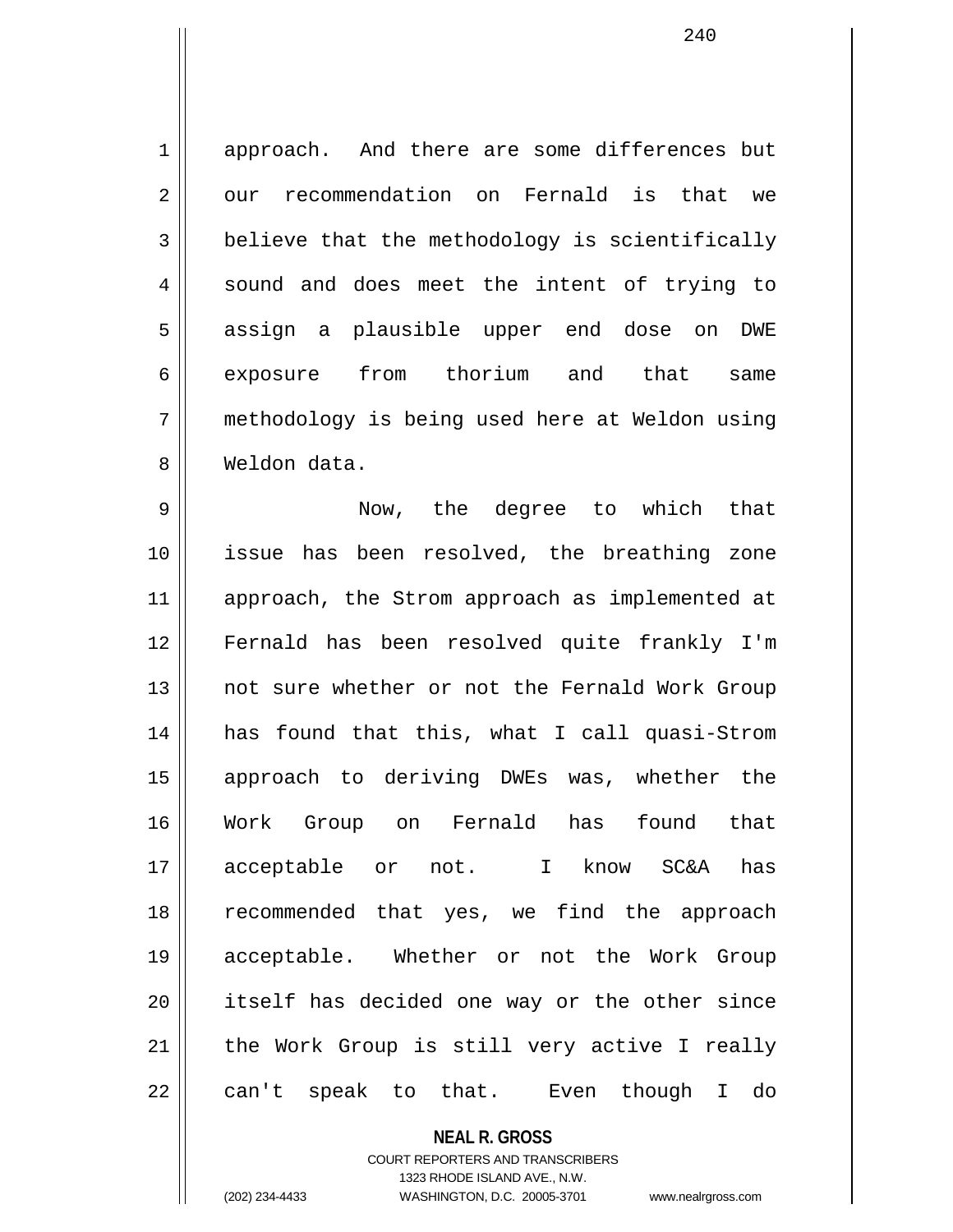1 | participate in those meetings I do not recall 2 whether or not the Work Group as a group has  $3 \parallel$  agreed that yes, that approach is sound. 4 MEMBER CLAWSON: You also spoke,  $5 \parallel$  so the information that we're using from 6 Fernald is the  $-$  well, the process that was 7 discussed at Fernald, we're not using any of  $8 \parallel$  the data for the thorium, right? 9 DR. MAURO: No. 10 MEMBER CLAWSON: But also the 11 || neutron/photon ratio from Fernald. 12 DR. MAURO: The measurements -- 13 || good question. Ron, those measurements that 14 were made that we had a problem with the 15 neutron being measured at one location in time  $16$  and the photon, I believe that might have been 17 || Fernald. Could you help me out a little bit? 18 DR. BUCHANAN: Okay. This is Ron 19 Buchanan with SC&A. I'd like to state that as 20 far as I recall now no Fernald data is being 21 used, the actual data is being used for Weldon  $22 \parallel$  Spring. Some of the methodology that's been

> **NEAL R. GROSS** COURT REPORTERS AND TRANSCRIBERS

> > 1323 RHODE ISLAND AVE., N.W.

(202) 234-4433 WASHINGTON, D.C. 20005-3701 www.nealrgross.com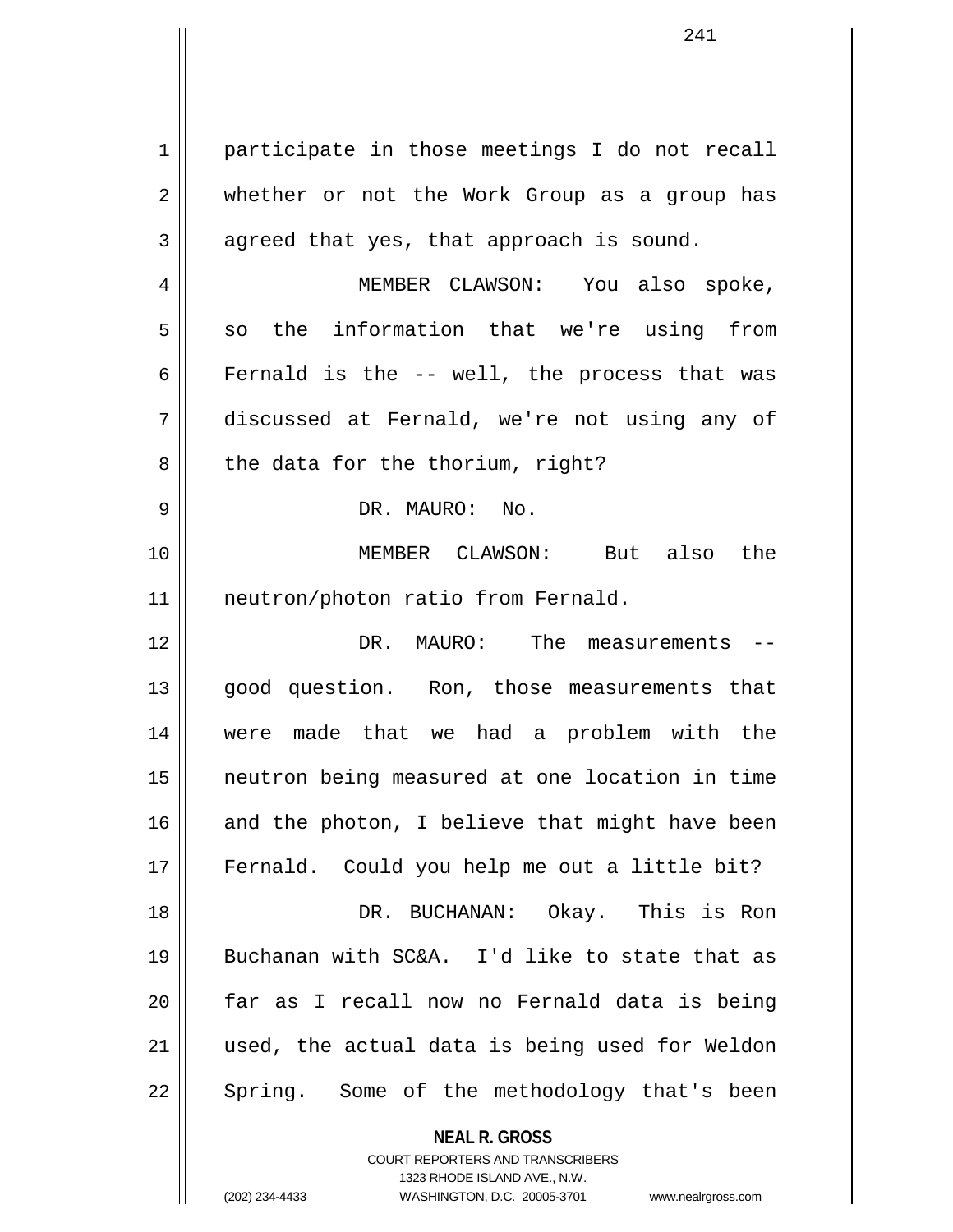1 | developed are, but not the actual records of 2 || data except that NIOSH recommended the N/P 3 Textio from neutron measurements at Fernald be 4 || used at Weldon Spring. We did an independent 5 verification of a radioactive material such as 6 was used at Weldon Spring using the Monte  $7$  | Carlo calculations which verified that it was 8 the same number. And so in that case we 9 independently verified the number from 10 || Fernald. But any of the other data is actual 11 Weldon Spring data. 12 Now, originally, in the original

13 TBDs NIOSH did use a number of Fernald 14 information. NIOSH, you know, had problems 15 with that and they went back and redid a lot 16 || of that to where there was no use of Fernald 17 data except for the N/P value which we 18 verified through what would be possible at 19 Weldon Spring.

20 MEMBER CLAWSON: I thought there 21 was a question on -- this is probably a 22 question for Mark. The thorium, I thought

**NEAL R. GROSS**

COURT REPORTERS AND TRANSCRIBERS 1323 RHODE ISLAND AVE., N.W. (202) 234-4433 WASHINGTON, D.C. 20005-3701 www.nealrgross.com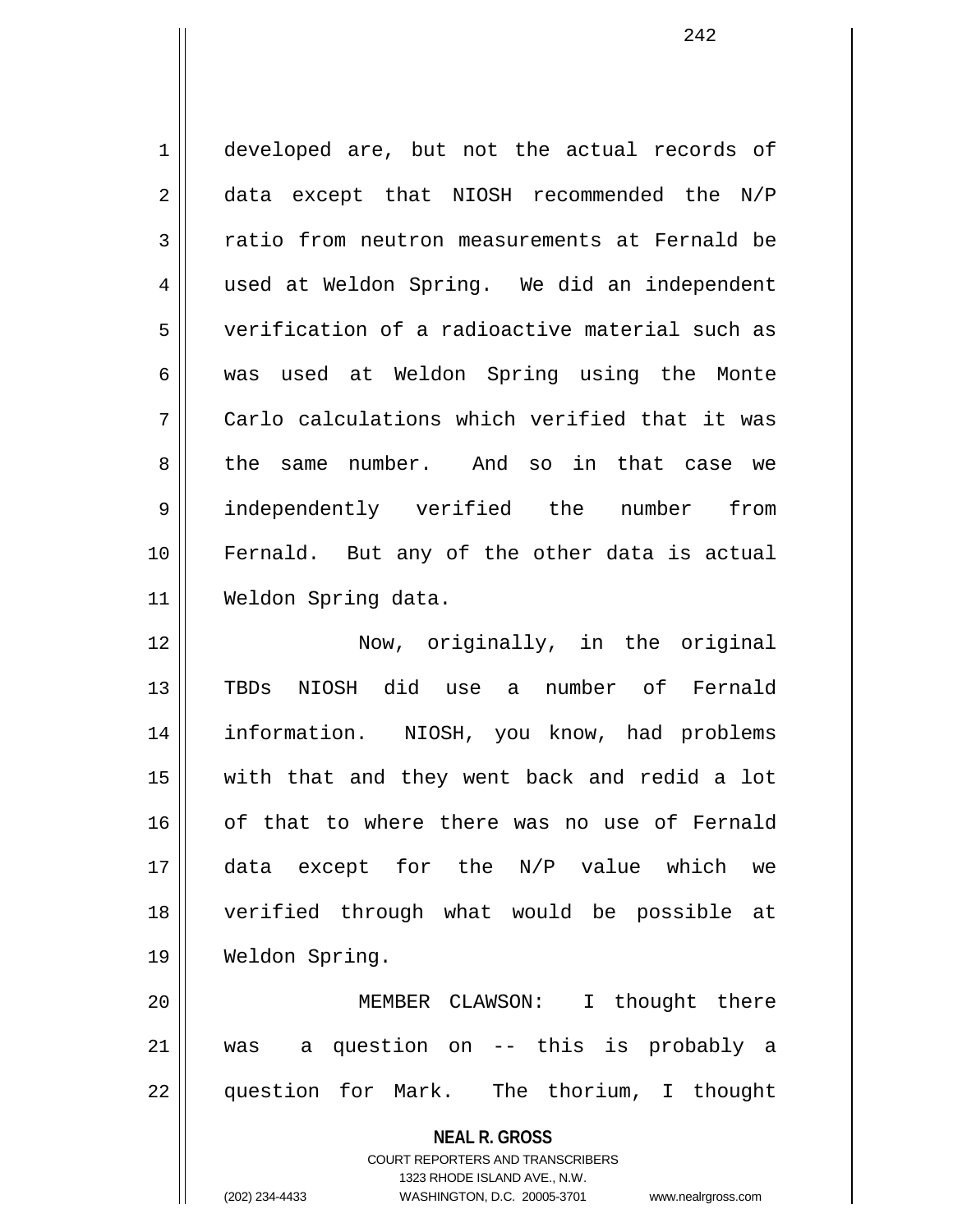$1 \parallel$  that there was a difference of opinion on when  $2 \parallel$  the years were.

**NEAL R. GROSS** 3 CHAIRMAN MELIUS: What are you 4 | talking about, at Weldon Spring or at Fernald? 5 MEMBER CLAWSON: At Weldon Spring. 6 MR. ROLFES: This is Mark Rolfes 7 from NIOSH. One of the things I think that 8 you're asking about, Brad, in our original 9 Site Profile for the Weldon Spring plant we 10 had proposed to use surrogate data from 11 Fernald to assign thorium-232 intakes. I 12 believe we're assigning a 30 nanocurie 13 thorium-232 intake and a 30 nanocurie thorium-14 228 intake. Since that Site Profile had been 15 published we received the SEC petition. In 16 | our SEC petition Evaluation Report we provided 17 updated intakes based upon the daily weighted 18 || average values that were from Weldon Springs. 19 || So we have proposed an updated intake rate in 20 | our SEC evaluation. 21 MEMBER CLAWSON: What years is  $22 \parallel$  covered in this? I was under the impression

> COURT REPORTERS AND TRANSCRIBERS 1323 RHODE ISLAND AVE., N.W.

(202) 234-4433 WASHINGTON, D.C. 20005-3701 www.nealrgross.com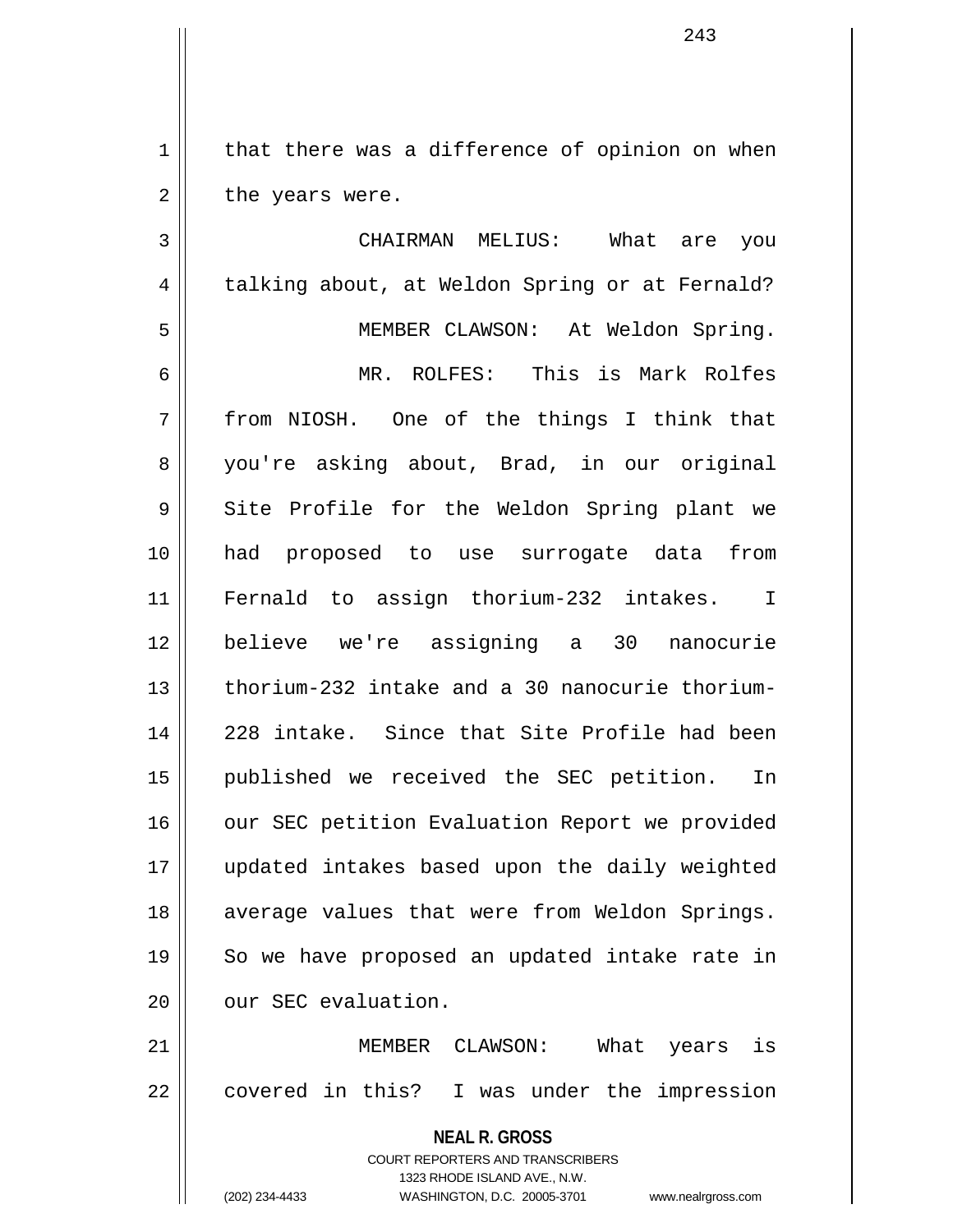**NEAL R. GROSS** COURT REPORTERS AND TRANSCRIBERS 1323 RHODE ISLAND AVE., N.W. (202) 234-4433 WASHINGTON, D.C. 20005-3701 www.nealrgross.com  $1$  that for thorium that NIOSH is saying it was  $2 \parallel$  done between '63 and '66. 3 MR. ROLFES: That's correct. 4 Thorium operations at the Weldon Spring plant 5 | occurred from 1963 through 1966. We've broken 6 down. 7 CHAIRMAN MELIUS: Brad, I'd like 8 || to get to the petitioners so I'm trying to 9 wrap this up. That's why I'm rushing you a 10 little bit. 11 MEMBER CLAWSON: Okay. Ingle 12 || report, 1991, that states that it was there 13  $\parallel$  from 1958 to 1966. Why aren't we using that? 14 MR. ROLFES: I'm sorry, could you  $15$  | refer to that again, please? 16 MEMBER CLAWSON: The Ingle, I-N-G-17 || L-E, 1991 report. It stated that thorium was 18 || produced from 1958 to 1966. 19 MR. ROLFES: Okay. Was this 20 || specific to the Weldon Spring plant, or? 21 | **MEMBER CLAWSON:** Yes. 22 MR. ROLFES: Was it also including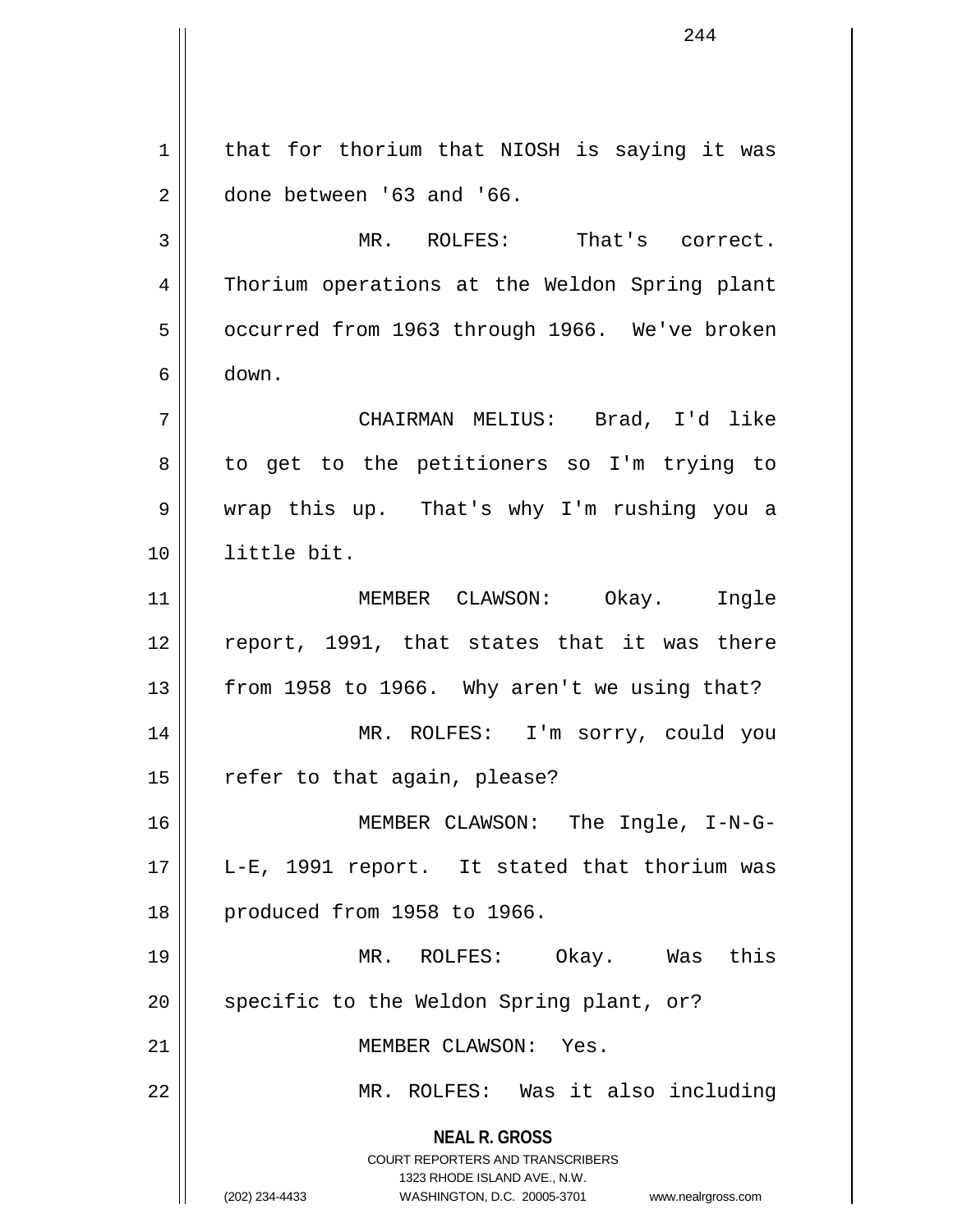**NEAL R. GROSS** COURT REPORTERS AND TRANSCRIBERS 1323 RHODE ISLAND AVE., N.W. (202) 234-4433 WASHINGTON, D.C. 20005-3701 www.nealrgross.com 1 || Mallinckrodt possibly as well? 2 || MEMBER CLAWSON: Both. 3 MR. ROLFES: Okay. It is possible 4 | that Mallinckrodt was conducting the operation  $5 \parallel$  earlier than the Weldon Spring plant. However, 6 all records that we have available to us for  $7 \parallel$  the Weldon Spring plant indicate that thorium 8 || was only processed, thorium-232 was only 9 | processed from 1963 through 1966. 10 || MEMBER CLAWSON: Well, okay. 11 || DR. MAURO: If I may, Ron, to what  $12$  | degree did we --13 CHAIRMAN MELIUS: Can we -- 14 please? 15 DR. MAURO: Oh, sorry, my 16 apologies. 17 CHAIRMAN MELIUS: Can we refer  $18$  || this to the Work Group, Brad? Get it to them? 19 I think unfortunately they're not here today  $20$  so we can't tell what they've talked about or 21 not talked about on this. But we do need to 22 | resolve these issues.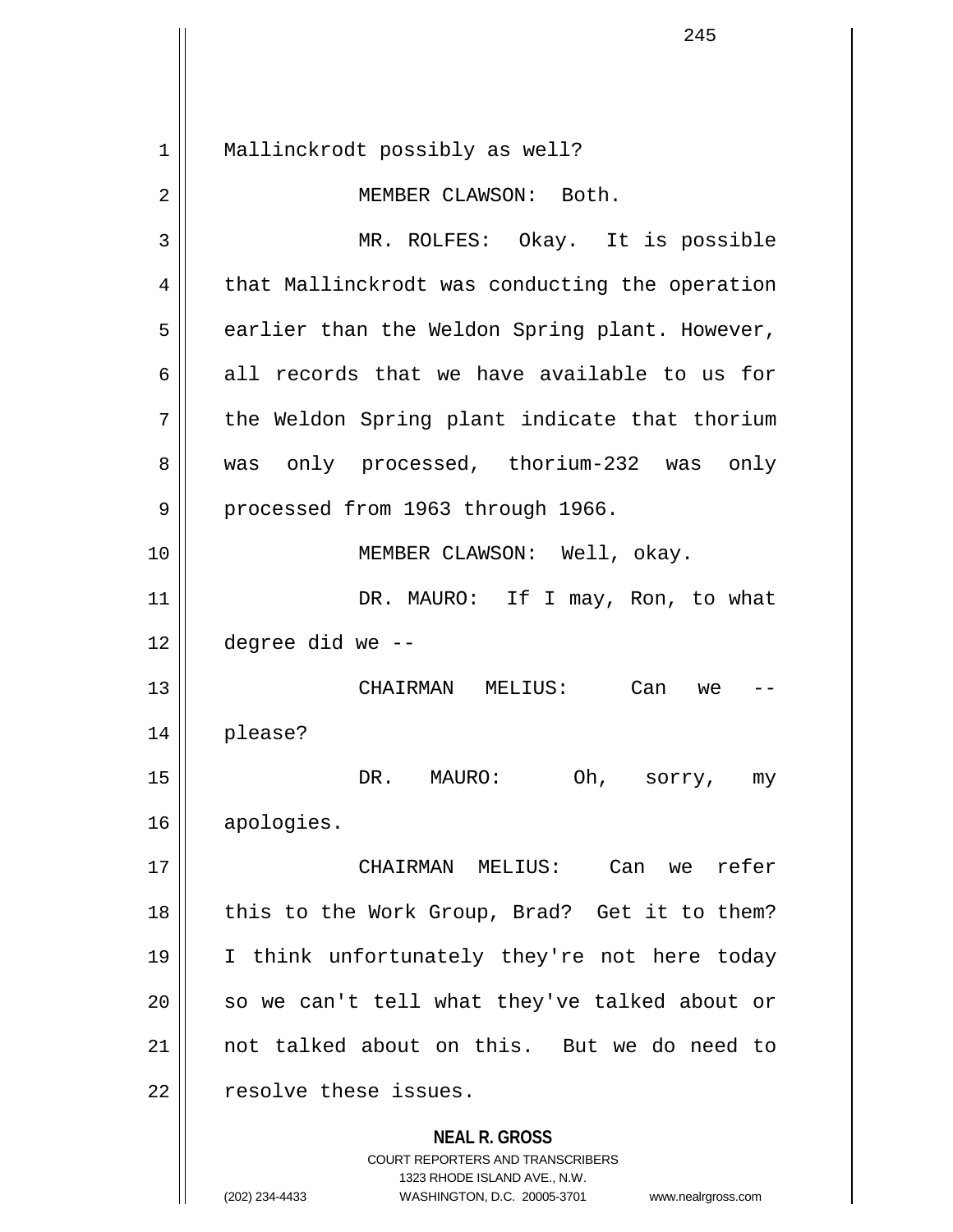**NEAL R. GROSS** COURT REPORTERS AND TRANSCRIBERS 1323 RHODE ISLAND AVE., N.W. (202) 234-4433 WASHINGTON, D.C. 20005-3701 www.nealrgross.com 1 Are the Weldon Spring petitioners  $2 \parallel$  on the line and do they wish to comment? Are  $3 \parallel$  they, if you have your phone on mute. I 4 || believe they submitted some comments which the 5 || Board has received. If not we can then  $6 \parallel$  continue and Brad, you have the floor. So 7 Josie? 8 || MEMBER BEACH: I just have a quick 9 | general comment. I wonder if this Work Group 10 would benefit from an additional Member being 11 assigned to it? 12 CHAIRMAN MELIUS: We'll get to 13 || that tomorrow. There was a number of Work 14 Groups that may -- 15 MS. TRIPLETT: Hello? 16 CHAIRMAN MELIUS: Yes, hi. 17 MS. TRIPLETT: Hi. This is Tina 18 || Triplett, one of the petitioners. We just got 19 kicked off. 20 CHAIRMAN MELIUS: Okay, sorry 21 || about that but glad you're back on. Go ahead 22 | if you'd like to make some comments.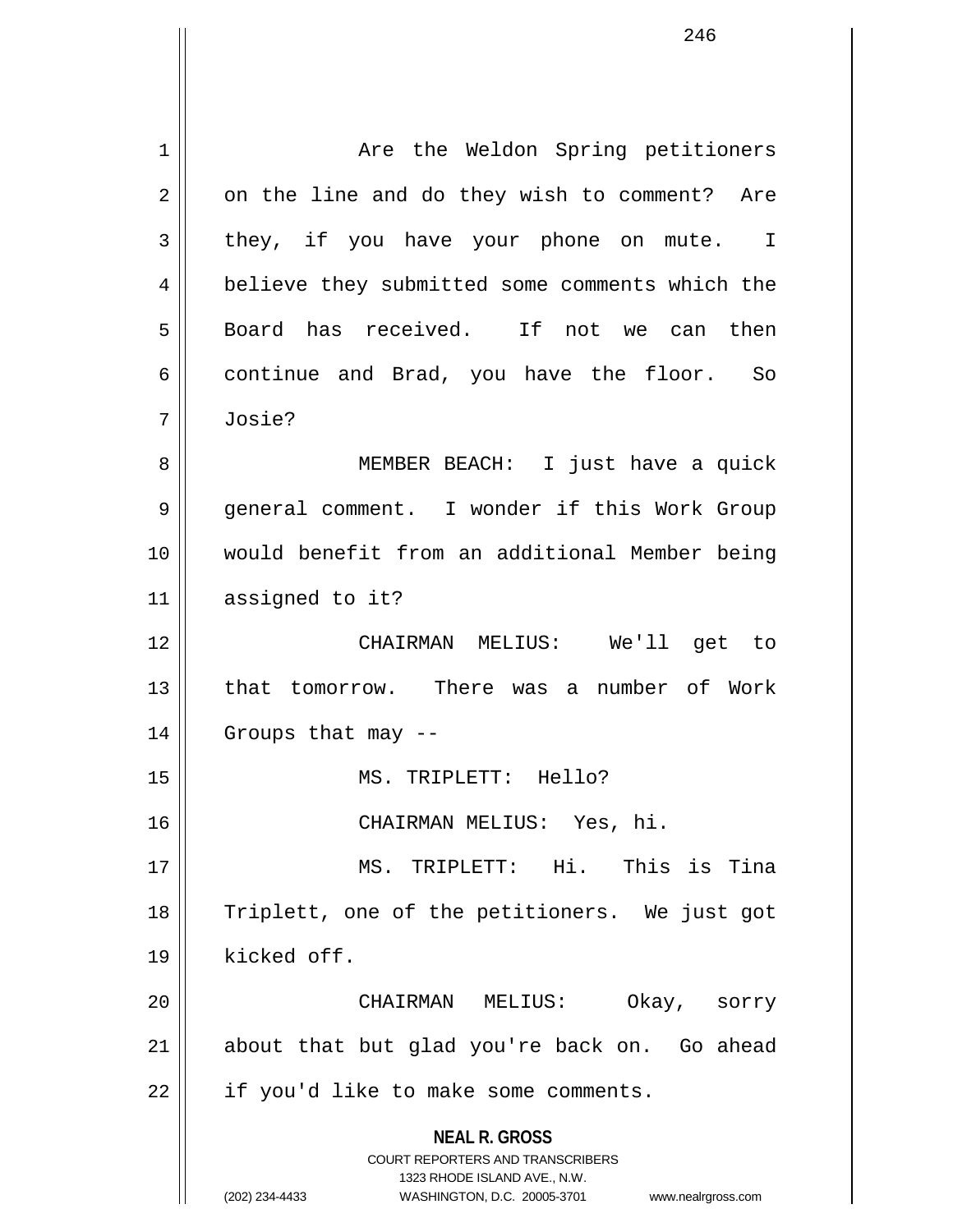**NEAL R. GROSS** COURT REPORTERS AND TRANSCRIBERS 1323 RHODE ISLAND AVE., N.W. (202) 234-4433 WASHINGTON, D.C. 20005-3701 www.nealrgross.com 1 MS. TRIPLETT: Okay. We -- I am 2 || with the other petitioner Karen Johnson and we  $3 \parallel$  basically just want to -- and we're just a 4 little bit disappointed that the Advisory 5 || Board Members couldn't be here. We were 6 | looking for some sort of resolution today but 7 we understand there's more discussion 8 || apparently that needed to be done and we're 9 hoping for that resolution at the next 10 || Advisory Board meeting. 11 CHAIRMAN MELIUS: And I don't know 12 if you were on earlier but that was also our 13 || intention if possible to resolve this at the 14 | next Advisory Board meeting. 15 || MS. TRIPLETT: Okay. 16 CHAIRMAN MELIUS: Any other 17 | comments you wish to make at this point? 18 MS. TRIPLETT: Hold on a second. 19 CHAIRMAN MELIUS: You don't have  $20$  | to, I just want you to. 21 || MS. TRIPLETT: I think that's all 22 we have at this time.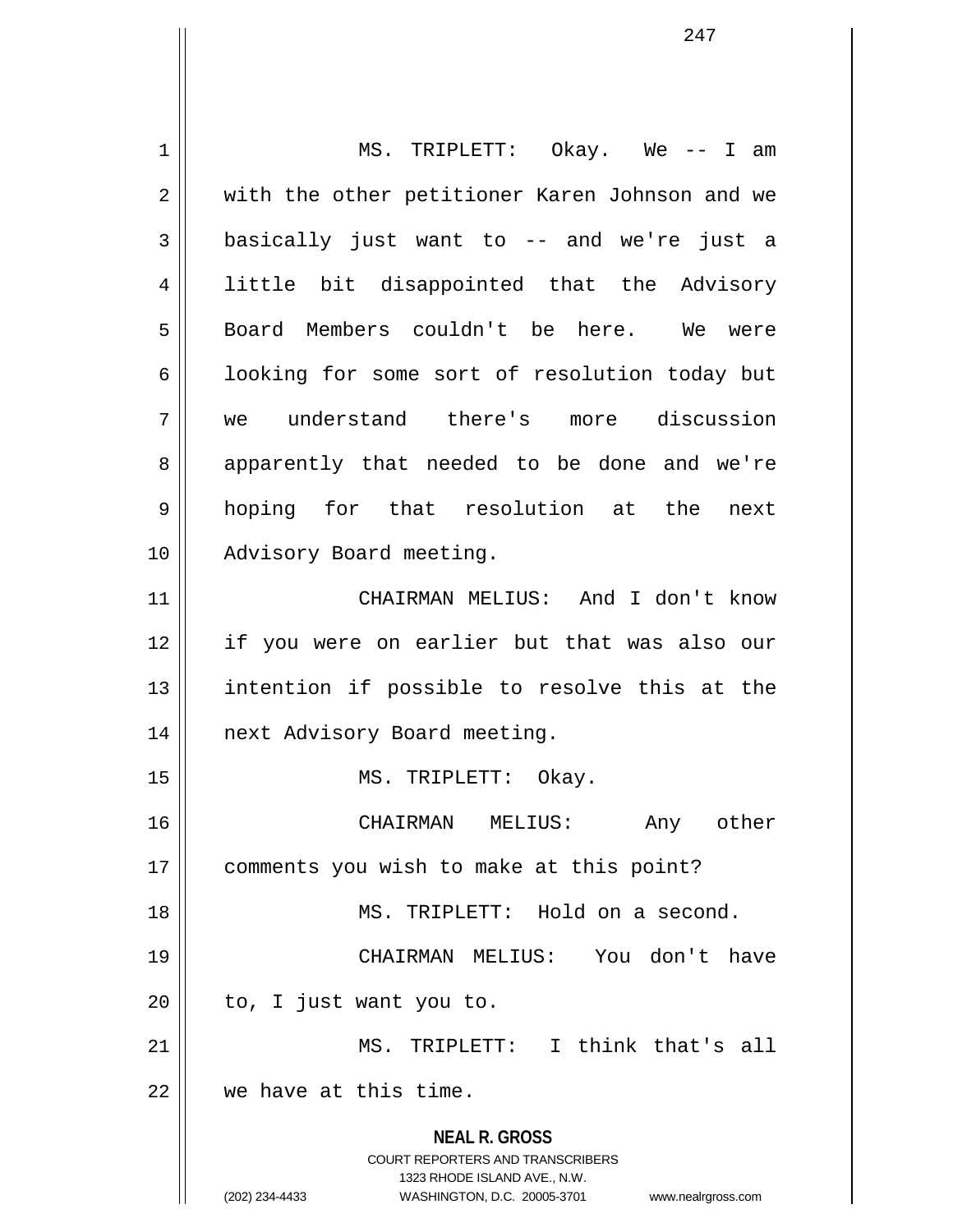1 CHAIRMAN MELIUS: Okay. Thank you 2 || very much. Josie, then? Okay. Brad, you're 3 done? Okay. Anybody else have questions or 4 | comments on this? Yes. Bill, go ahead. 5 MEMBER FIELD: Yes, I just had a 6 question about the radon model that you're 7 using. You're assuming an equilibrium ratio 8 l of 1 then? 9 MR. ROLFES: This is Mark Rolfes. 10 Basically the assumption is there wasn't a lot 11 || of radon being produced at this site because 12 it wasn't ore that was being processed, it was 13 || actually ore concentrates. And so the only 14 clearance mechanism that's being used to 15 | remove radon from the building is radiological 16 decay. There's no building ventilation that 17 is being credited to reduce the radon 18 concentration. 19 MEMBER FIELD: The question was 20 with progeny. So there's no ventilation and 21 you assume there's no plate-out as well, I 22 | assume.

**NEAL R. GROSS**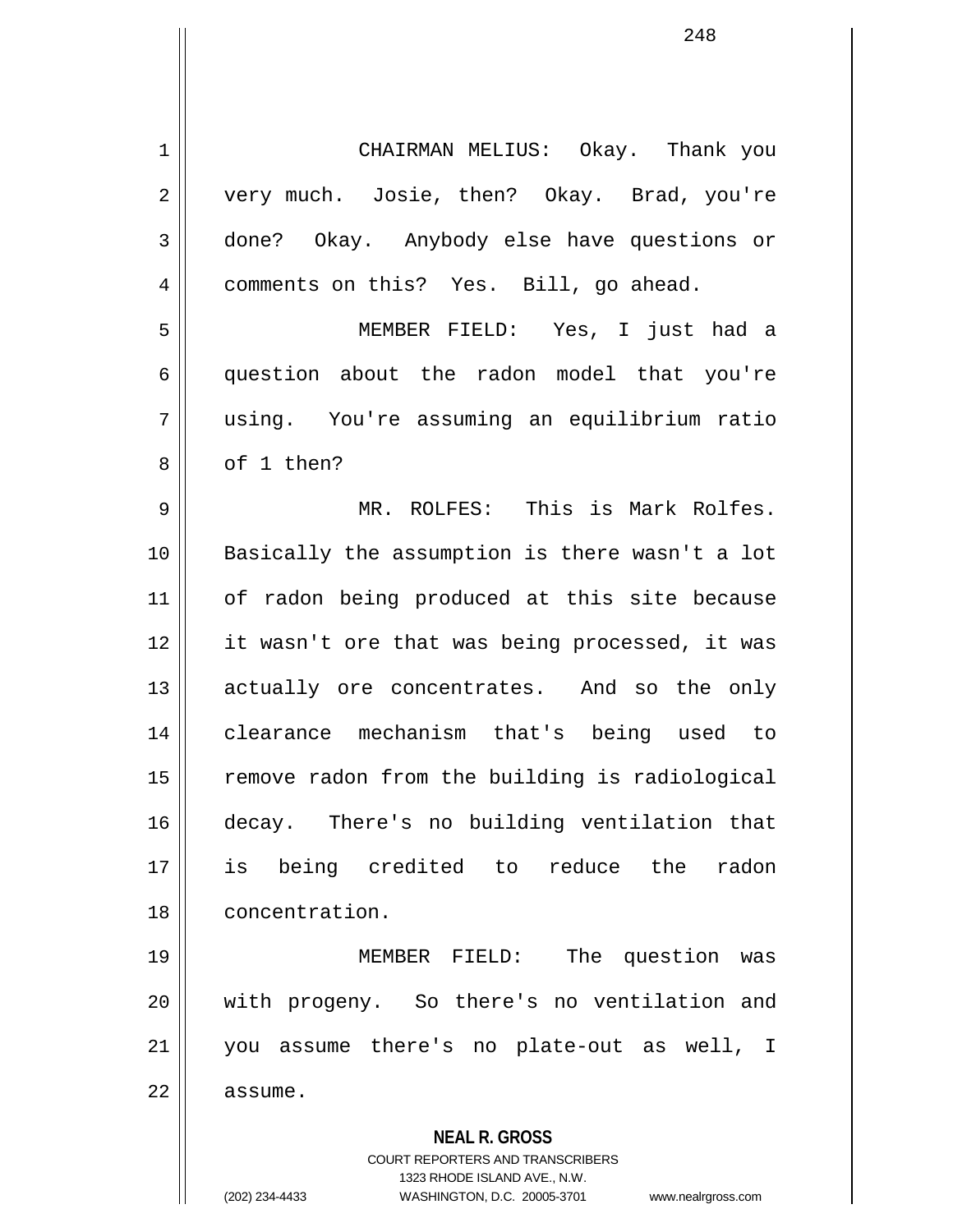1 MR. ROLFES: I'd have to take a  $2 \parallel$  look back at the model. I'm not prepared to  $3 \parallel$  answer that today. 4 MEMBER FIELD: I'm just trying to  $5$  | assess the equilibrium issue of 1. For me, I  $6 \parallel$  was just trying to clarify that. Okay. 7 CHAIRMAN MELIUS: I think 8 certainly I'm a little confused by in SC&A's 9 || review saying it's bounding but sort of leave 10 || open the issue of sufficient accuracy. And I 11 haven't had a chance to read that report but I 12 || think certainly one of the questions we would 13 || have is a little bit better understanding of 14 both the assumptions in the model as well as 15 what were the activities within those 16 buildings and how many workers would be 17 exposed because I think that's usually the 18 kind of facts we want to take into account in 19 terms of determining, you know, evaluating 20 || sufficient accuracy and plausibility and so 21 || forth. Now, it may be in your report and I 22 || don't know, John, you're here.

> COURT REPORTERS AND TRANSCRIBERS 1323 RHODE ISLAND AVE., N.W. (202) 234-4433 WASHINGTON, D.C. 20005-3701 www.nealrgross.com

**NEAL R. GROSS**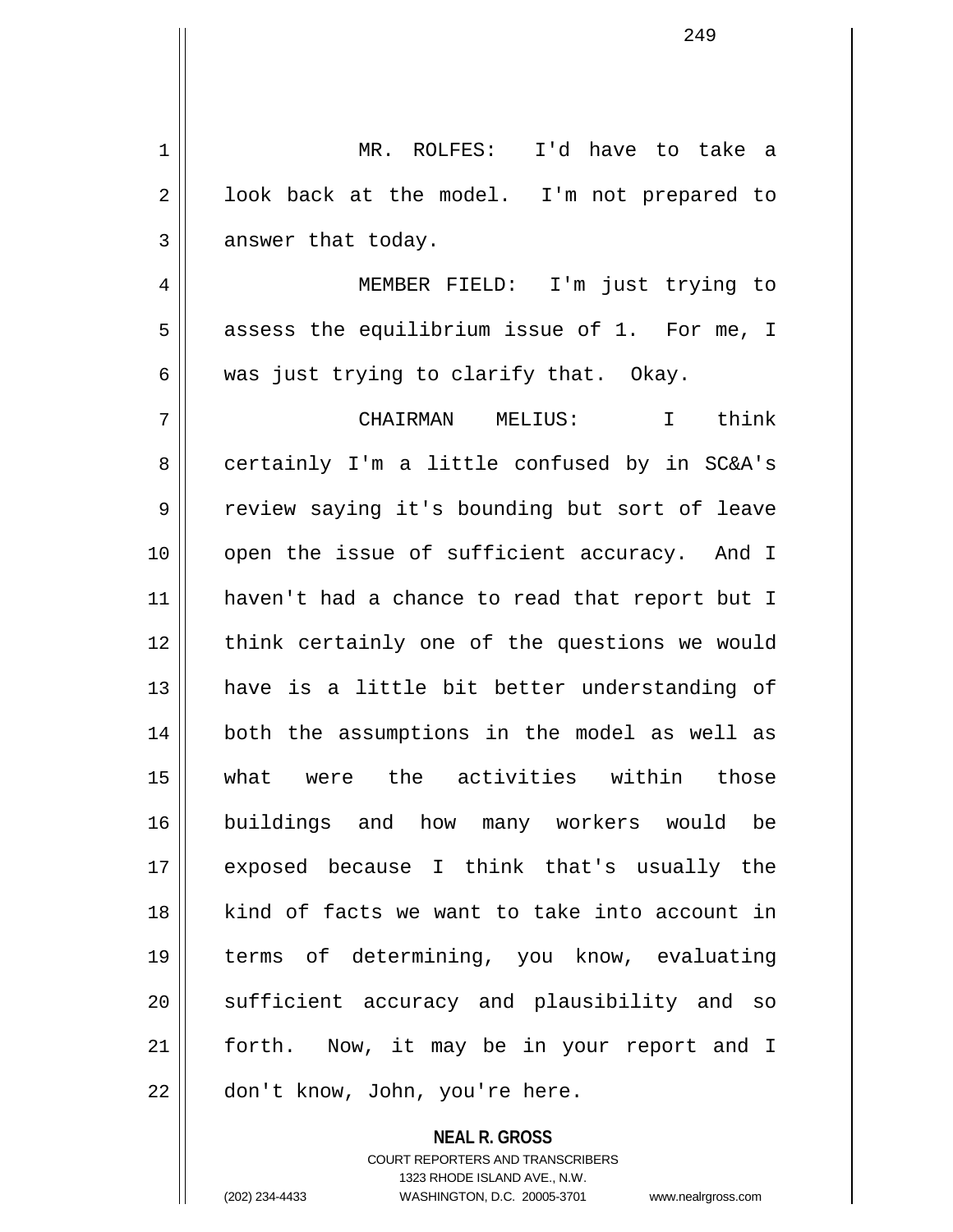1 DR. MAURO: Yes, your question 2 || deals with a lot of aspects of the  $3 \parallel$  calculation. The part dealing with, given you  $4 \parallel$  know the quantity, and I'm not going to speak  $5 \parallel$  to -- Ron can certainly speak to it, but given  $6 \parallel$  you know the quantity of material, assuming 7 100 percent of the radon that's produced by  $8 \parallel$  the source, and I apologize, I thought there 9 was some ore there but the concentrates, the 10 radium that's producing it, the thorium-232 11 that's producing the thoron, by assuming 100 12 percent of what's being produced becomes 13 airborne and reaches full equilibrium without 14 || any removal by any mechanism in my opinion is 15 too high. That circumstance really can't 16 happen. So, but it's certainly bounding. The 17 || reality is that radon will be depleted by 18 ventilation more so than the thoron. The 19 thoron reaches equilibrium very quickly 20 because it's relatively short half-life 21 compared to the longer lived progeny, radon 22 || and progeny. So in our opinion it's certainly

> COURT REPORTERS AND TRANSCRIBERS 1323 RHODE ISLAND AVE., N.W. (202) 234-4433 WASHINGTON, D.C. 20005-3701 www.nealrgross.com

**NEAL R. GROSS**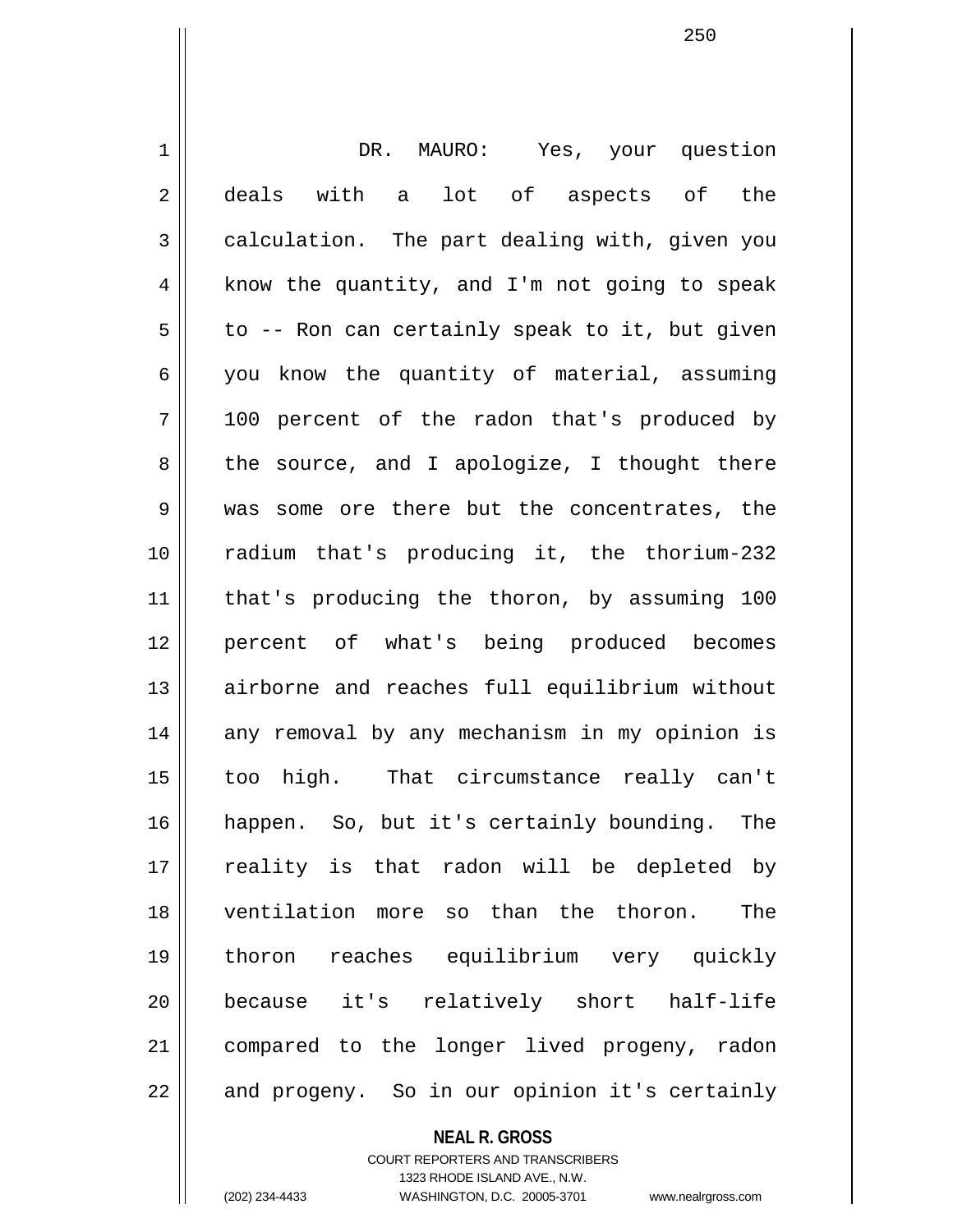$1 \parallel$  a very high number that places an upper bound. 2 Can you have plausible circumstances where 3 that could occur? I would say no. I would 4 be, you know, but at the same time it's  $5 \parallel$  bounding. To start to take air turnover rate 6 | into question which you certainly can do we're 7 back at the Blockson model.

8 CHAIRMAN MELIUS: Okay. Thank 9 you, that's helpful. Helpful but not 10 necessarily resolving. Okay. If there are no 11 further questions pending we will be probably 12 back to Weldon Springs in our next meeting. So 13 hopefully we'll be farther along in dealing 14 with some of these issues but thank you, John 15 and Mark also for your input and the 16 petitioners.

17 We will take a break now. We will 18 reconvene at 4:30 and we'll have a 19 presentation on Pinellas and then we will go 20 directly into the public comment period. 21 || Again, for those of you that just arrived it's 22 || helpful if you wish to make public comments to

> **NEAL R. GROSS** COURT REPORTERS AND TRANSCRIBERS 1323 RHODE ISLAND AVE., N.W. (202) 234-4433 WASHINGTON, D.C. 20005-3701 www.nealrgross.com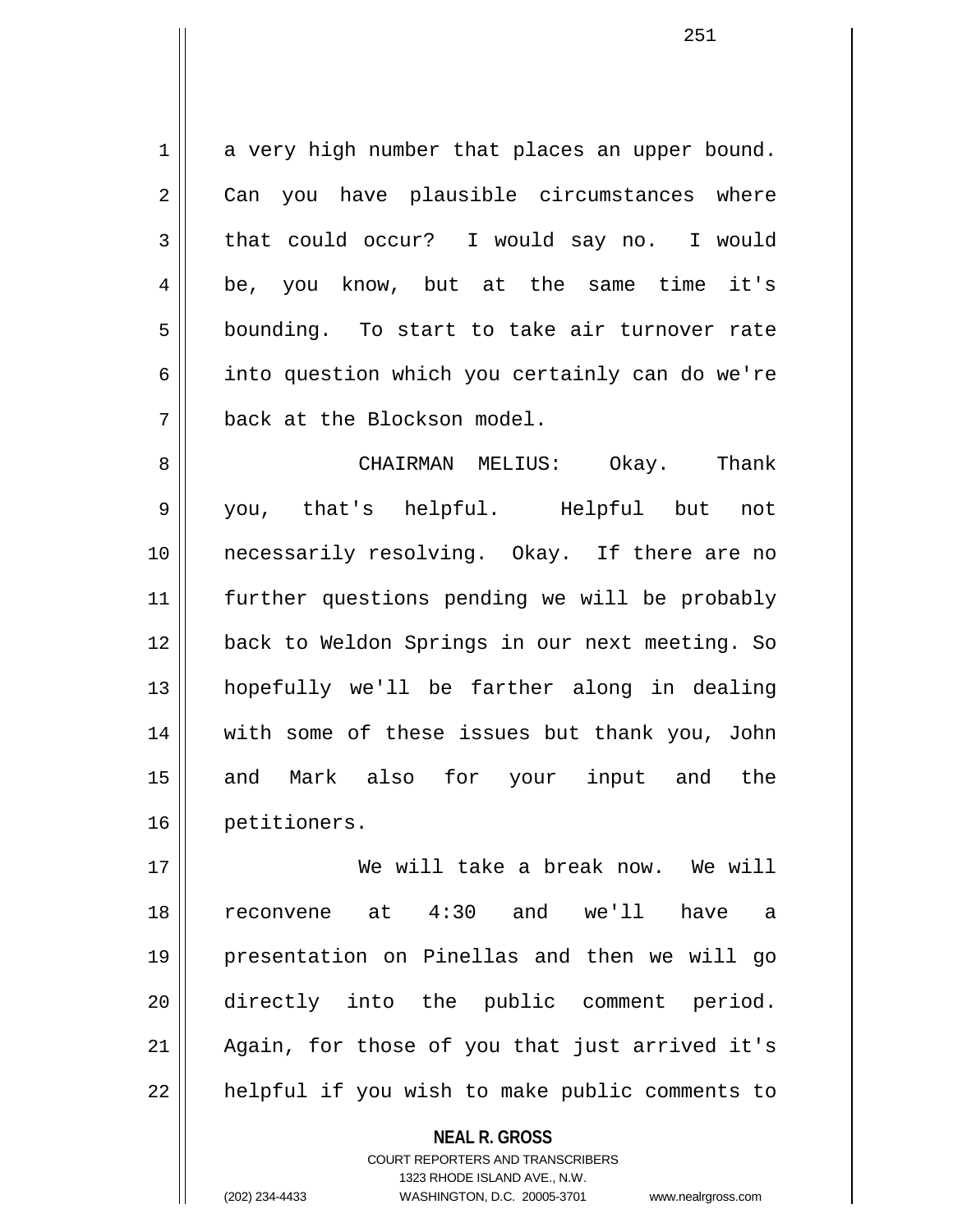| $\mathbf 1$    | sign up at the desk as you came in. We                                                          |
|----------------|-------------------------------------------------------------------------------------------------|
| $\overline{2}$ | usually go in order and that's helpful. We'll                                                   |
| 3              | be back at 4:30, thanks.                                                                        |
| 4              | (Whereupon, the above-entitled                                                                  |
| 5              | matter went off the record at 4:12 p.m. and                                                     |
| 6              | resumed at $4:31$ p.m.)                                                                         |
| 7              | CHAIRMAN MELIUS: We're going to                                                                 |
| 8              | start with an update on the Pinellas Site                                                       |
| 9              | Profile and Pete Darnell from NIOSH will be                                                     |
| 10             | first and then Phil Schofield who's chair of                                                    |
| 11             | the Work Group will make some comments after                                                    |
| 12             | that.                                                                                           |
| 13             | MR. DARNELL: Good afternoon. My                                                                 |
| 14             | name's Peter Darnell. I appreciate the time                                                     |
| 15             | to go over the Pinellas Plant Site Profile.                                                     |
| 16             | DOE operations at Pinellas site                                                                 |
| 17             | began in 1957, ran through 1997. The plant                                                      |
| 18             | was located in Clearwater, Florida and what                                                     |
| 19             | their main job was to do<br>was produce                                                         |
| 20             | precisely-timed neutron generators that were                                                    |
| 21             | used to initiate nuclear explosions. These                                                      |
| 22             | were accelerator type generators. They also                                                     |
|                | <b>NEAL R. GROSS</b><br><b>COURT REPORTERS AND TRANSCRIBERS</b><br>1323 RHODE ISLAND AVE., N.W. |
|                | (202) 234-4433<br>WASHINGTON, D.C. 20005-3701<br>www.nealrgross.com                             |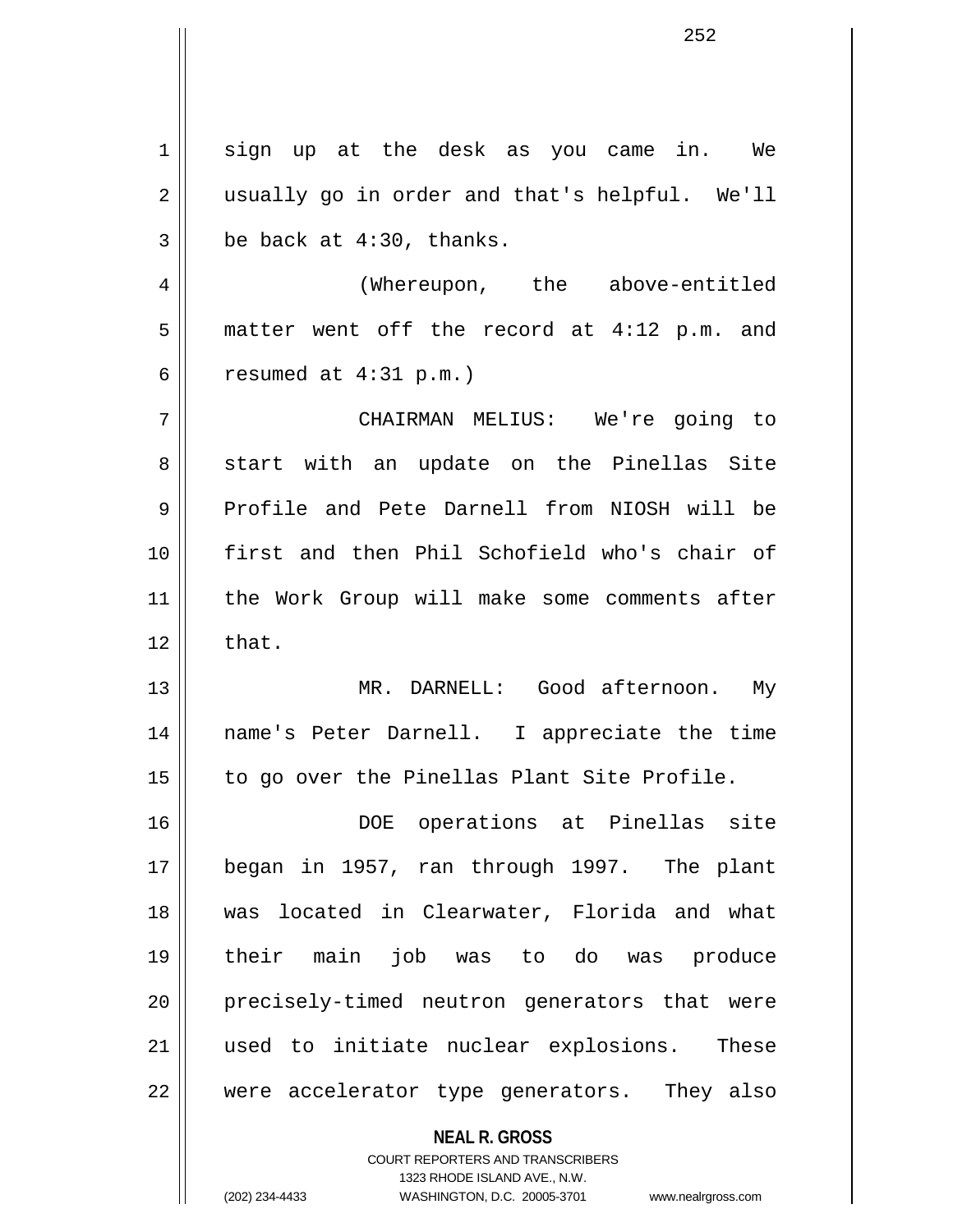1 fabricated other weapons components at the  $2 \parallel$  site including lightning-arrestor connectors, 3 specialty capacitors, crystal resonators and  $4 \parallel$  so on.

5 In September 1994 Pinellas stopped 6 producing weapons-related components, began to 7 change its mission to environmental 8 || management. The Department of Energy 9 | transferred much of the Pinellas production 10 capability to Kansas City plant and Sandia 11 National Laboratory. DOE continued the 12 || cleanup which was complete in December 1997. 13 The two contractors at the site were the 14 | General Electric Company from 1957 to 1992 and 15 Lockheed Martin Specialty Components, Inc., 16 from '92 to 1997.

17 || The Site of the Site of the Site of the Site of the Site of the Site of the Site of the Site of the Site 18 Profile, the first profile was complete for 19 Pinellas in 2005. In 2006 we did some 20 Technical Basis Document updates, page changes 21 in the external TBD as well as site 22 | description and X-ray. In May of 2007 SC&A

> **NEAL R. GROSS** COURT REPORTERS AND TRANSCRIBERS

> > 1323 RHODE ISLAND AVE., N.W.

(202) 234-4433 WASHINGTON, D.C. 20005-3701 www.nealrgross.com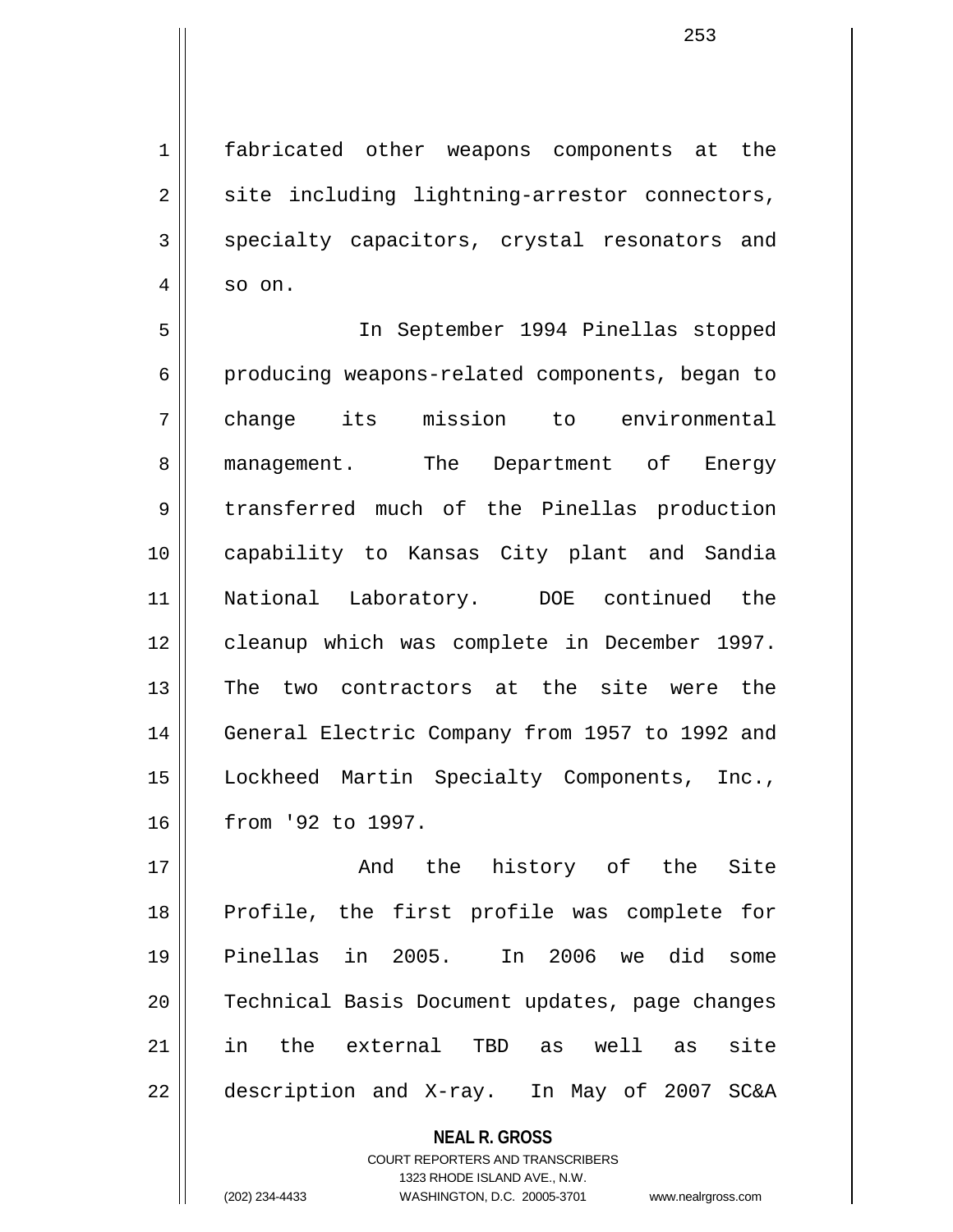1 completed their Pinellas profile review and  $2 \parallel$  they came up with 11 primary issues and 8  $3 \parallel$  secondary issues. And just to let you know, 4 || in this presentation I'll only be addressing  $5 \parallel$  the primary issues. June 2008, well actually 6 June 2007 we had our first Work Group meeting 7 where we discussed the issue. June 2008 we 8 || met again and basically came to agreement in 9 principle how to address the issues that SC&A 10 gave us. 11 || The July 2011 we started completing  $12$  | the Pinellas Plant Site Profile updates. Rev.

13 2 went into effect for the introduction site 14 description, environmental and internal dose 15 || sections. In August we did the external. 16 | October we completed the medical dose.

17 The 11 primary issues that were 18 brought up by SC&A, the first one dealt with 19 the reconstruction of doses in the absence of 20 || early health physics records. Basically SC&A  $21$  and NIOSH has come to agree that we've done a 22 comprehensive records search and SC&A concurs

> **NEAL R. GROSS** COURT REPORTERS AND TRANSCRIBERS 1323 RHODE ISLAND AVE., N.W. (202) 234-4433 WASHINGTON, D.C. 20005-3701 www.nealrgross.com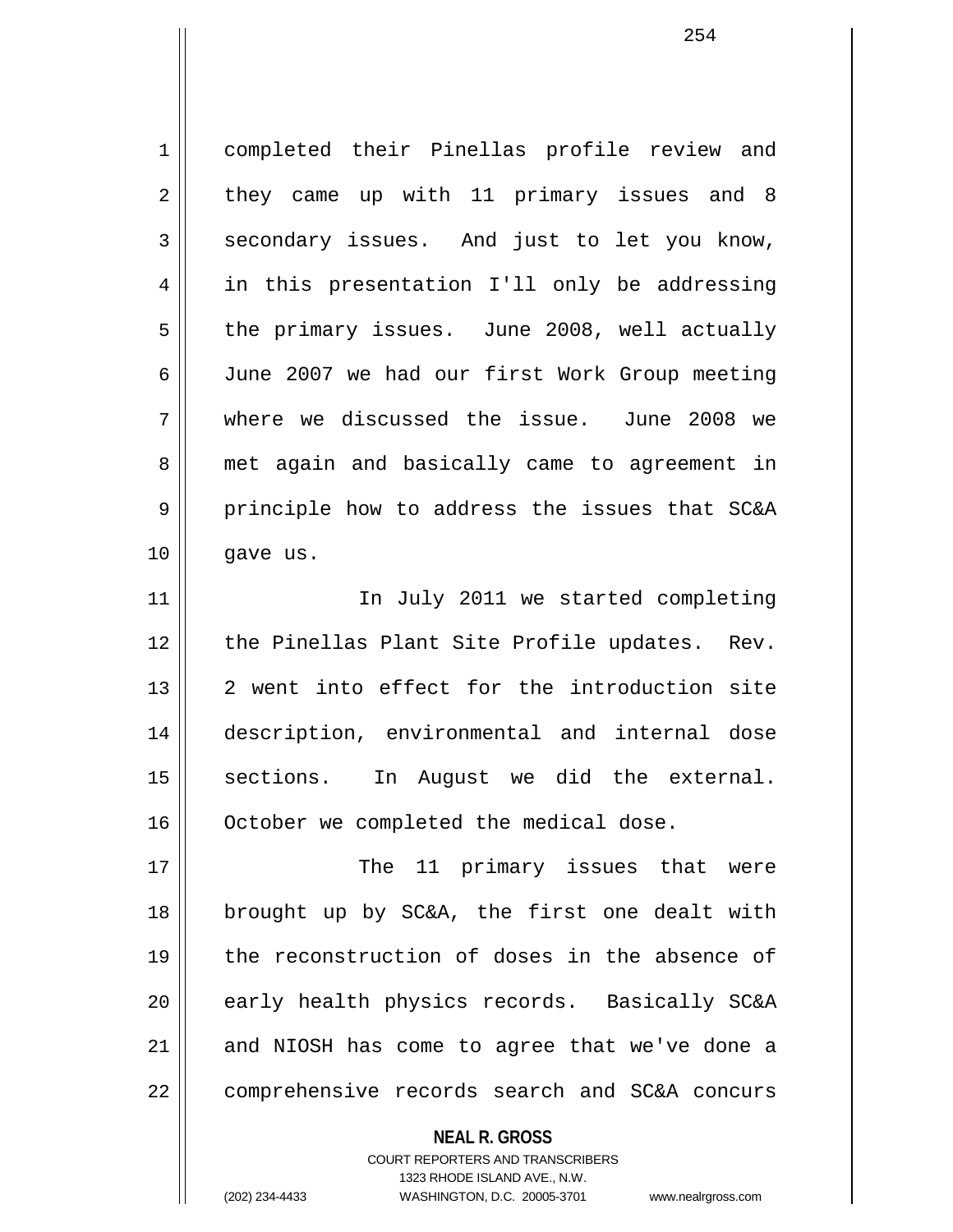**NEAL R. GROSS** COURT REPORTERS AND TRANSCRIBERS 1323 RHODE ISLAND AVE., N.W. 1 with the policy that NIOSH has which is we'll 2 | keep looking and when we find more we'll add  $3 \parallel$  it. We have done that several times over the 4 || course of the TBD updates with Pinellas, the 5 || last time being this summer where we found 6 more documentation. It turned out that most  $7 \parallel$  of it was redundant to what we already had but 8 What little we did have we incorporated. 9 The second issue, potential doses 10 from insoluble middle tritides, were not 11 || sufficiently developed. Again, SC&A and NIOSH 12 have come to at least an agreement in 13 || principle on how to address this. For the 14 Pinellas site, the two workers that had 15 occupational exposure monitoring for tritium, 16 their dose will be assigned as the Class S 17 tritide dose based on the bioassay. The 18 remainder of the workers will get a tritium 19 missed dose should they be in the position 20 || where they could have gotten exposed. 21 The third issue is minimum 22 detectable concentrations and uncertainties

(202) 234-4433 WASHINGTON, D.C. 20005-3701 www.nealrgross.com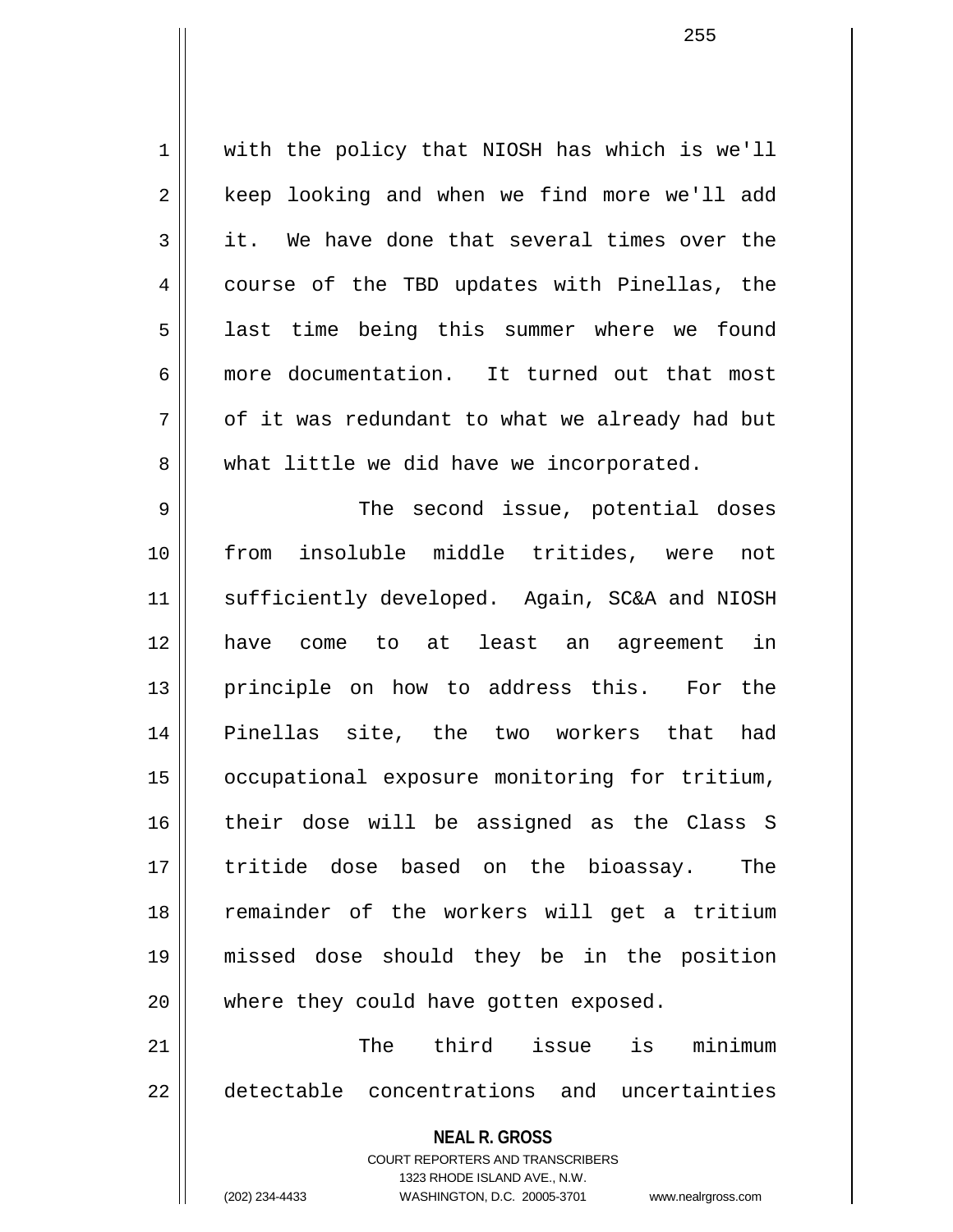1 | for plutonium and bioassay measurements. This 2 | issue remains open although we do have a draft  $3 \parallel$  of Rev. 2 which is being updated again to fix  $4 \parallel$  this particular issue that SC&A and NIOSH have 5 || agreed upon. Basically it's a discussion of 6 where and how plutonium was used on the site  $7 \parallel$  and the very low likelihood of any exposure. 8 Plutonium on the Pinellas site was either in 9 triple encapsulated sources or in radio 10 checked sources for instrumentation. Very 11 little possibility of leakage, very little 12 possibility of contamination spread, very 13 little possibility of plutonium internal 14 | contaminations.

15 Issues 4, 5 and 6, personnel 16 badging, personnel dosimetry and D&D area 17 || again are all TBD updates that NIOSH and SC&A 18 have redefined in principle. We are awaiting 19 their review of the updated TBDs to iron out 20 || any final details before closing out these 21 issues. Missing internal dose estimation 22 methods was also added into the TBDs. And

> **NEAL R. GROSS** COURT REPORTERS AND TRANSCRIBERS 1323 RHODE ISLAND AVE., N.W. (202) 234-4433 WASHINGTON, D.C. 20005-3701 www.nealrgross.com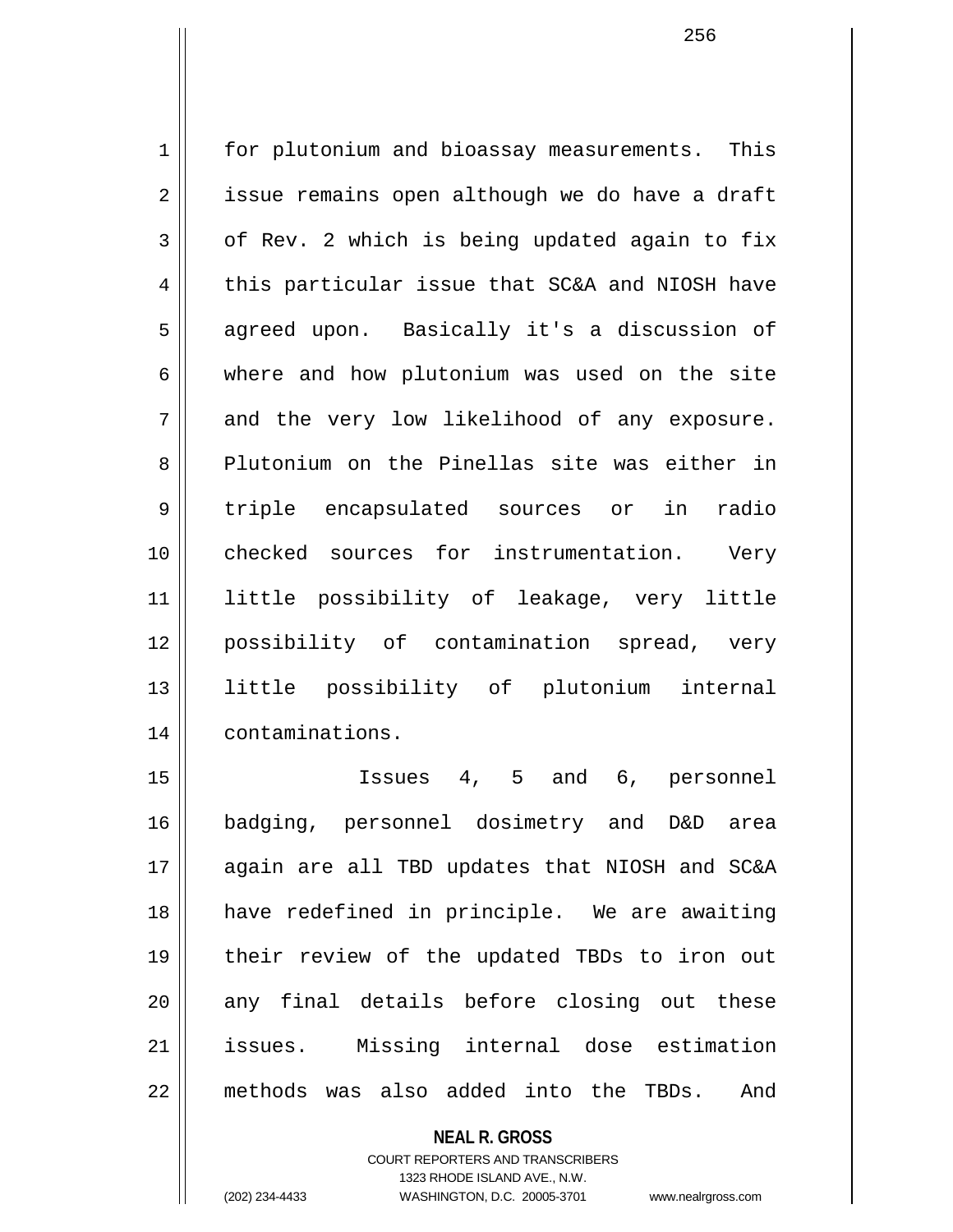1 || again, we're just waiting for final reviews 2 from SC&A. Potential missed doses for 3 depleted uranium, adequately defined and 4 assessed medical exposures, techniques and 5 | protocols for uncertainty and preconceived X-6 || ray exposure uncertainties again are all in 7 | the new Technical Basis Document updates. 8 Our path forward. NIOSH has 9 || completed the -- basically this happened 10 today. We completed revising the plutonium 11 bioassay section. SC&A is moving ahead with 12 several new reviews into the Technical Basis 13 Documents. What has happened is when we 14 || started this effort it was a different crew of 15 || SC&A personnel supporting the Work Group. Now 16 it's a new crew going back to look at the 17 || summary of data captures. They're going to 18 || revisit discussions about the White Paper on 19 plutonium bioassay. Excuse me. They're going 20 to review performance characteristics 21 || identified by NIOSH for dosimetry. They're 22 || going to be reviewing D&D monitoring

> **NEAL R. GROSS** COURT REPORTERS AND TRANSCRIBERS

> > 1323 RHODE ISLAND AVE., N.W.

(202) 234-4433 WASHINGTON, D.C. 20005-3701 www.nealrgross.com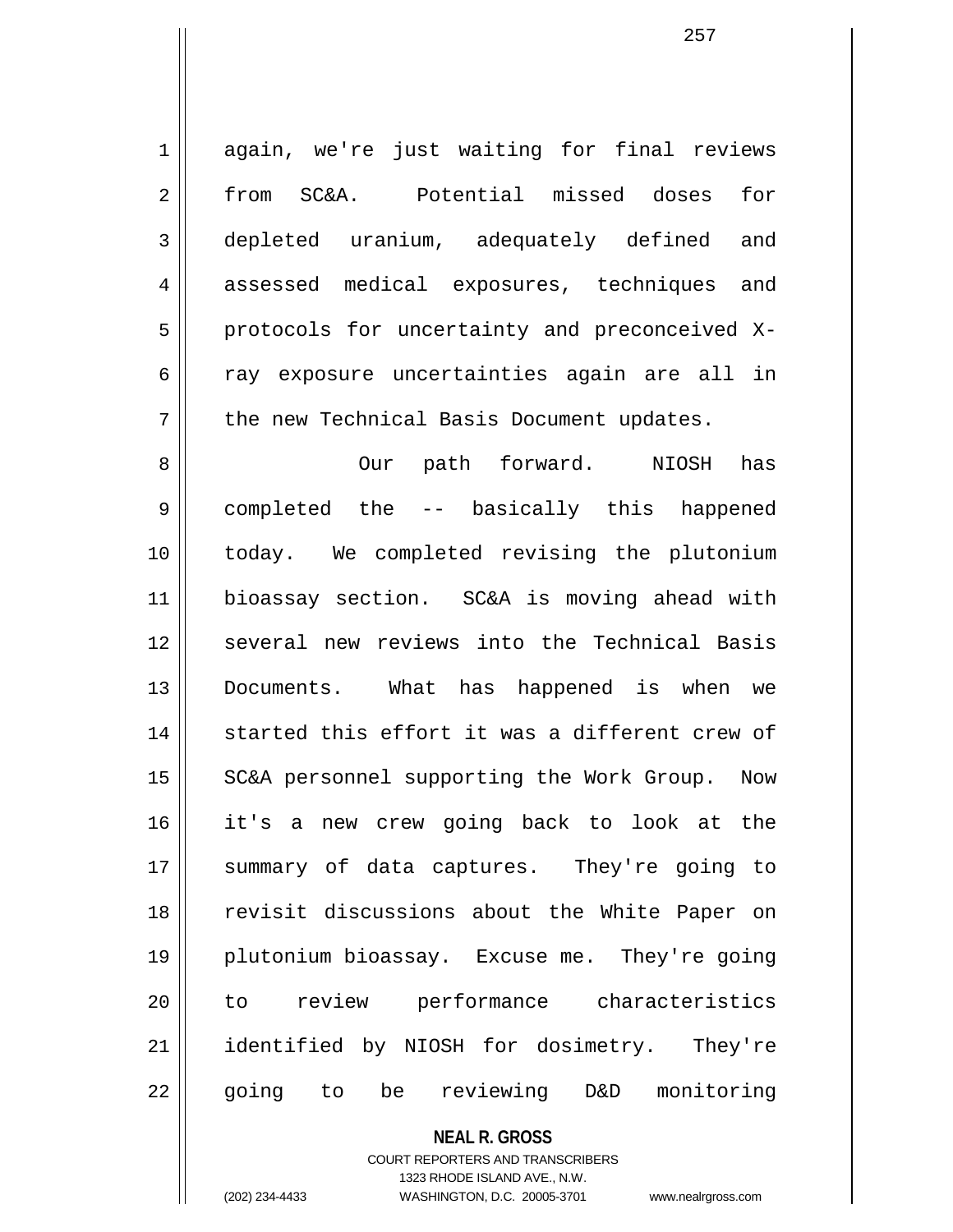1 || information for adequacy and review the 2 revision to the TBD for any other SC&A 3 || concerns. That's basically where we are. 4 || NIOSH is ready to support SC&A in their 5 || reviews, get them whatever information they 6 || need. Ouestions?

7 CHAIRMAN MELIUS: Why don't we go 8 || right to Phil because I think looking at the 9 || presentations they're sort of complementary. 10 We'll just get confused let alone you, if we 11 || try to start asking questions, but thank you, 12 Pete. Don't venture far, stay up front so 13 || when we have questions.

14 MEMBER SCHOFIELD: Okay, I 15 appreciate it. First I want to compliment 16 SC&A and NIOSH both on the work they've been 17 doing on this. This is basically a complete 18 rewrite of the Technical Basis Documents so 19 they have been putting a lot of effort forth 20 in this. Pete's already gone over quite a bit 21 || of the background about when we had the last 22 meetings. On the 13th of October we had the

> **NEAL R. GROSS** COURT REPORTERS AND TRANSCRIBERS 1323 RHODE ISLAND AVE., N.W. (202) 234-4433 WASHINGTON, D.C. 20005-3701 www.nealrgross.com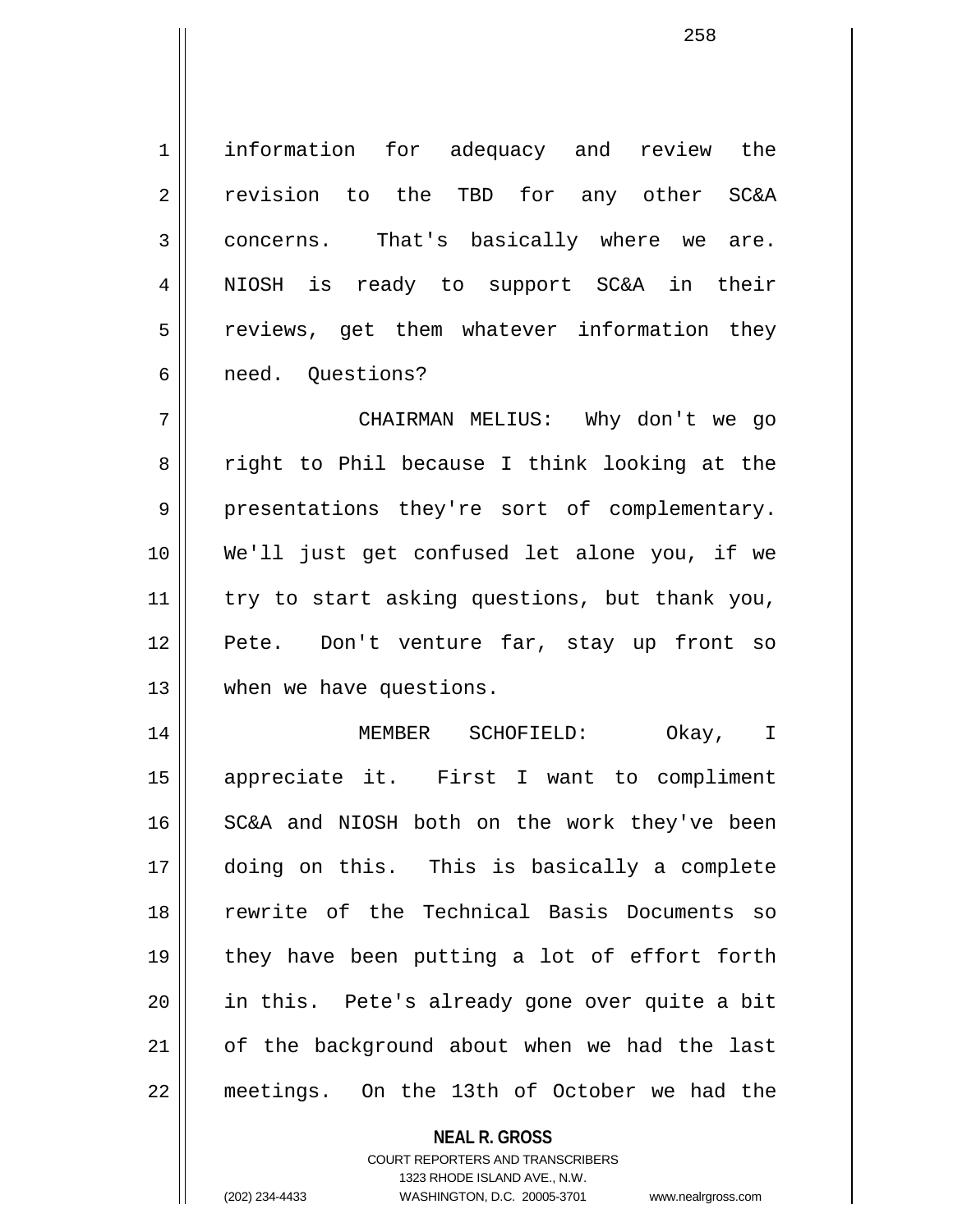1 || Work Group meeting and NIOSH presented their  $2 \parallel$  summary, their changes in relation to the 3 context of the unresolved SC&A concerns.

4 Most of what I'm going to be 5 talking about is kind of concerns from the  $6 \parallel$  SC&A action items right here. They're going  $7 \parallel$  to review some of the documents in the table 8 Summary of data capture searches for Pinellas 9 Plant and its relevance for dose 10 reconstruction. Right now this is ongoing. 11 Based on preliminary results additional 12 information will be requested from NIOSH. 13 We're going to review Mound tritides White 14 Paper as it applies to Pinellas and this is 15 || something we've been bouncing around off poor 16 Josie's group. So, but we figure if we can 17 settle that issue there we can settle the 18 issue here and we'll all come out a little 19 better. So, and then there will be, SC&A will 20 prepare a formal response on the overarching 21 methodologies going on. That status of that  $22$  | is still going on.

> **NEAL R. GROSS** COURT REPORTERS AND TRANSCRIBERS 1323 RHODE ISLAND AVE., N.W.

(202) 234-4433 WASHINGTON, D.C. 20005-3701 www.nealrgross.com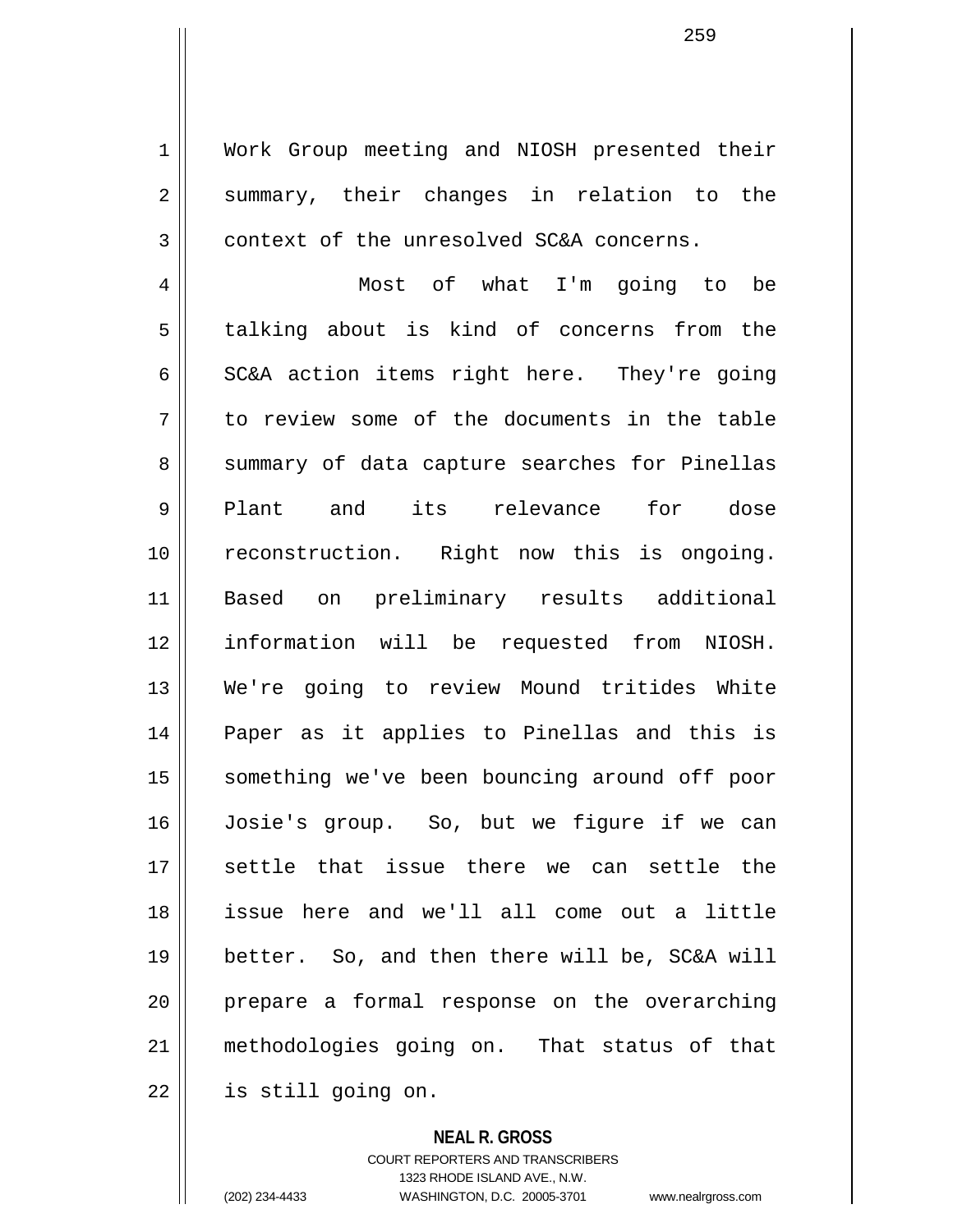**NEAL R. GROSS** COURT REPORTERS AND TRANSCRIBERS 1 || Now, we're going to get into 2 | reduced worker interviews. We luckily just by 3 pure luck ran into a couple of gentlemen out 4 in Albuquerque who happened to be out of 5 Pinellas involved in a lot of the work out  $6 \parallel$  there and so we were able to do a classified 7 interview with them. I don't believe anything 8 || we had was -- correct me if I'm wrong, Josie 9 or Brad, but I don't think anything was 10 || classified, was it? 11 || MEMBER CLAWSON: No, it wasn't. 12 MEMBER SCHOFIELD: I didn't 13 || remember anything being classified. Okay, so 14 we're going to do worker interviews on the 15 || onsite destructive testing of neutron tube 16 leaks incidents. Also unmonitored dose from 17 depleted uranium/tritium beds. The glass 18 || tubes, there was a number of indications that 19 || they had some of these were dropped, broken, 20 || spilled so there was potential. There were 21 | uptakes probably there. 22 The next thing is the, we're going

1323 RHODE ISLAND AVE., N.W.

(202) 234-4433 WASHINGTON, D.C. 20005-3701 www.nealrgross.com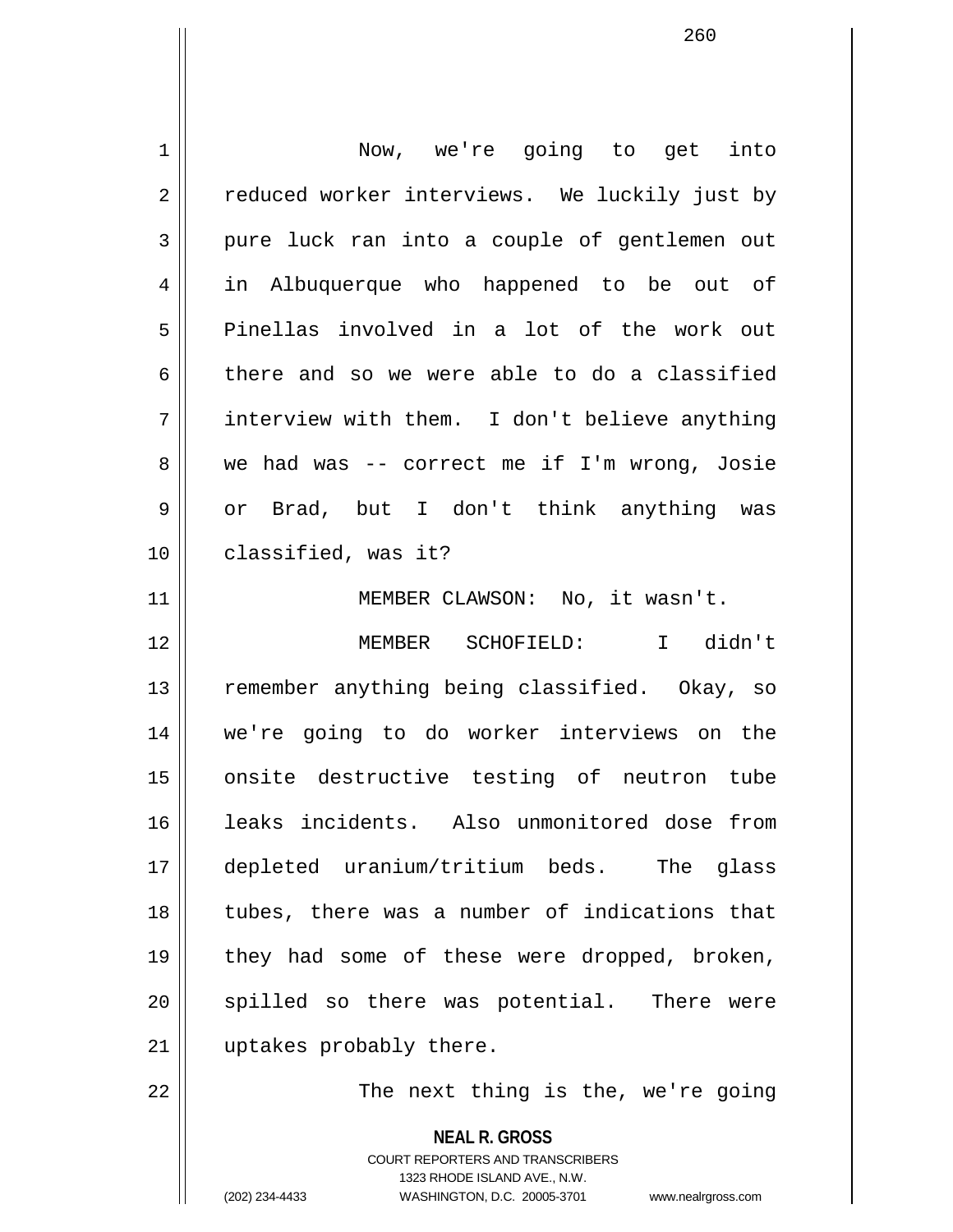| 1              | to look at the revision to TBD-5, Occupational |
|----------------|------------------------------------------------|
| $\overline{2}$ | Internal Dose. To remove guidance -- maybe     |
| 3              | you already did that. I'm sorry, you already   |
| 4              | did that, removed the plutonium bioassay       |
| 5              | there. We're going to revisit discussions      |
| 6              | resultant from the SC&A White Paper review of  |
| 7              | Pinellas plutonium bioassay data. This is      |
| 8              | dated December 9th, 2008. Review bioassay      |
| 9              | data for confirmation of comprehensive null    |
| 10             | results. We're going to conduct worker         |
| 11             | interviews to obtain more information on the   |
| 12             | types of RTGs.                                 |
| 13             | The use of asbestos gloves implies             |
| 14             | that Pu elements were in place during testing  |
| 15             | and that some of these may have been fairly    |
| 16             | large RTGs because of thermal energy being put |
| 17             | out there. So, you know, you use gloves but    |
| 18             | I've been around those a little too much.      |
| 19             | And then worker recollections<br>of            |
| 20             | their plutonium bioassay program, we want to   |
| 21             | find out frequency, who was monitored, what    |
| 22             | the criteria was for selection and resulting   |

**NEAL R. GROSS** COURT REPORTERS AND TRANSCRIBERS

1323 RHODE ISLAND AVE., N.W.

(202) 234-4433 WASHINGTON, D.C. 20005-3701 www.nealrgross.com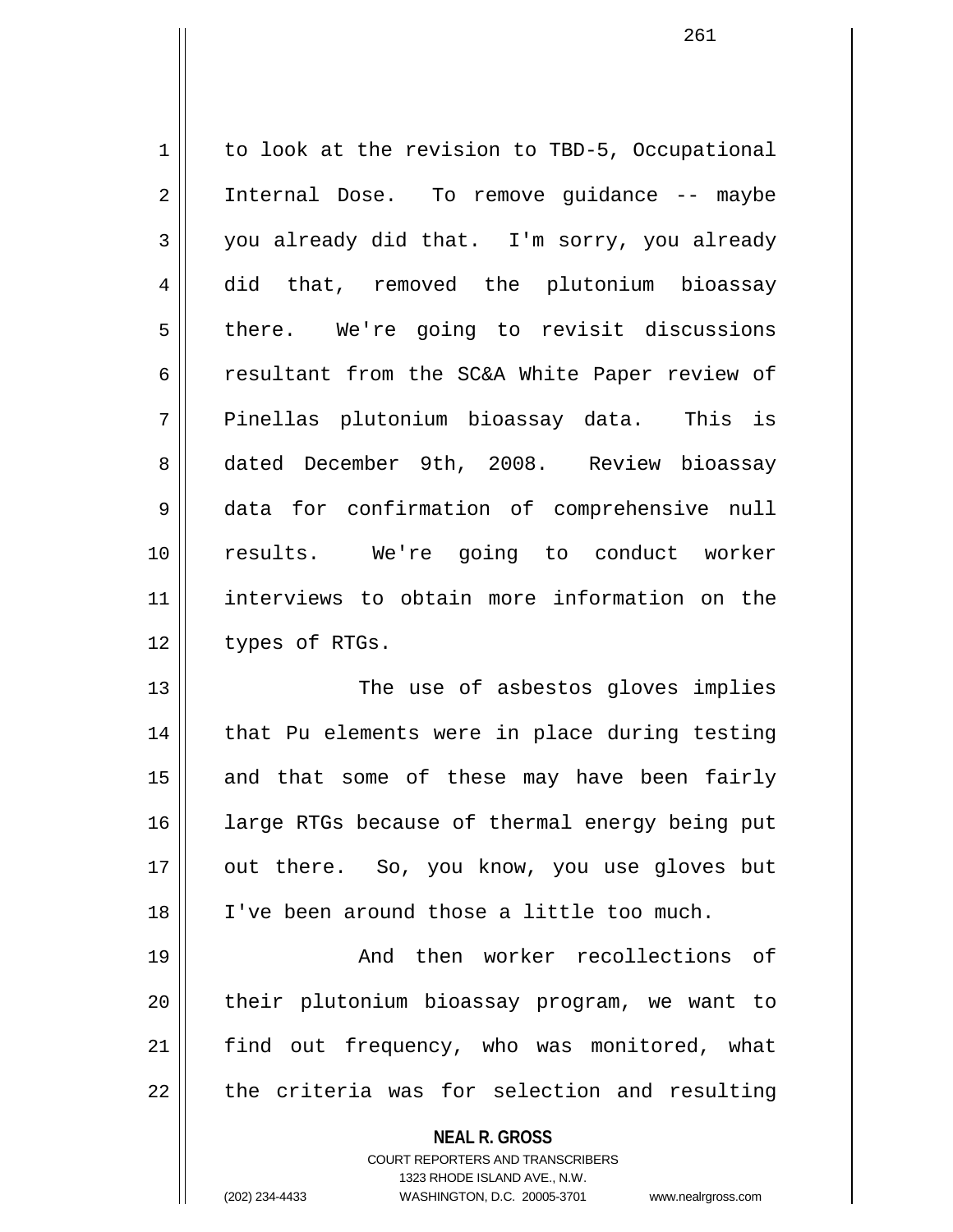1 | results. Review badge data, confirm that most 2 | highly exposed or exposed versus non-exposed 3 were badged. The strategy will likely involve 4 matching job titles for badged versus unbadged 5 || personnel. This relates back to item number  $6 \parallel 1$ . We plan on conducting worker interviews to 7 | obtain more information about why badges were 8 || worn, maximum exposed versus cohort sampling, 9 and criteria selection which jobs were because 10 not everyone at Pinellas was badged. You had 11 || a large group of people that were badged and 12 | some weren't. 13 || We want to review the performance

14 || characteristics of dosimeters used in the post 15 June '74 time period as identified by NIOSH 16 and tabulated in TBD-6. Occupational external 17 dose, that status is still ongoing. Based on 18 preliminary results one concern remains. 19 Prepare a memo outlining deficiencies in the 20 D&D discussion methods following NIOSH action 21 to identify and provide monitoring survey 22 || results, activity descriptions to support the

> **NEAL R. GROSS** COURT REPORTERS AND TRANSCRIBERS 1323 RHODE ISLAND AVE., N.W. (202) 234-4433 WASHINGTON, D.C. 20005-3701 www.nealrgross.com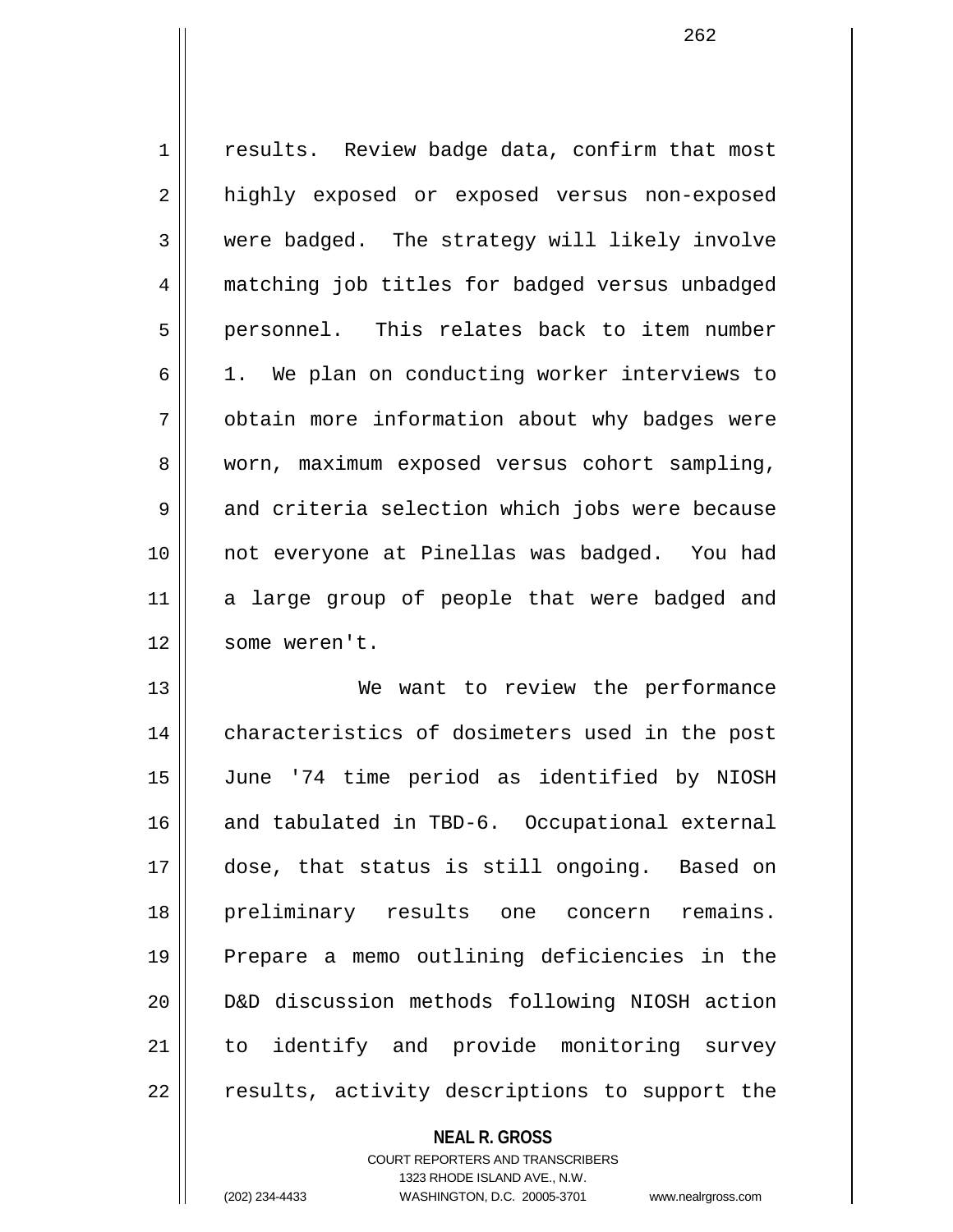**NEAL R. GROSS** 1 || position that D&D activities do not require 2 || additional dose assignment beyond what is  $3 \parallel$  already considered review for adequacy -- I 4 can't speak today. Conduct worker interviews 5 | to obtain more information on activities and  $6 \parallel$  exposure potential during the D&D period. 7 Also, availability of survey data compiled 8 under 10 CFR 835 and associated DOE directives 9 || standards. That status is ongoing, waiting 10 for NIOSH on their part. Then we'll have to 11 respond. 12 || Their review of TBD-3 occupational 13 medical dose, this is the last one that was 14 updated. Confirm that information presented 15 || at the Work Group meeting is included and that  $16$  | the new information addresses SC&A concerns. I 17 guess that's out now so we'll have to look at 18 that and then. 19 || The path forward is SC&A expects 20 || that the reviews enhanced by interview results 21 will likely extend to 2012. We were scheduled  $22$  | to do some interviews on Friday, because of

> COURT REPORTERS AND TRANSCRIBERS 1323 RHODE ISLAND AVE., N.W.

(202) 234-4433 WASHINGTON, D.C. 20005-3701 www.nealrgross.com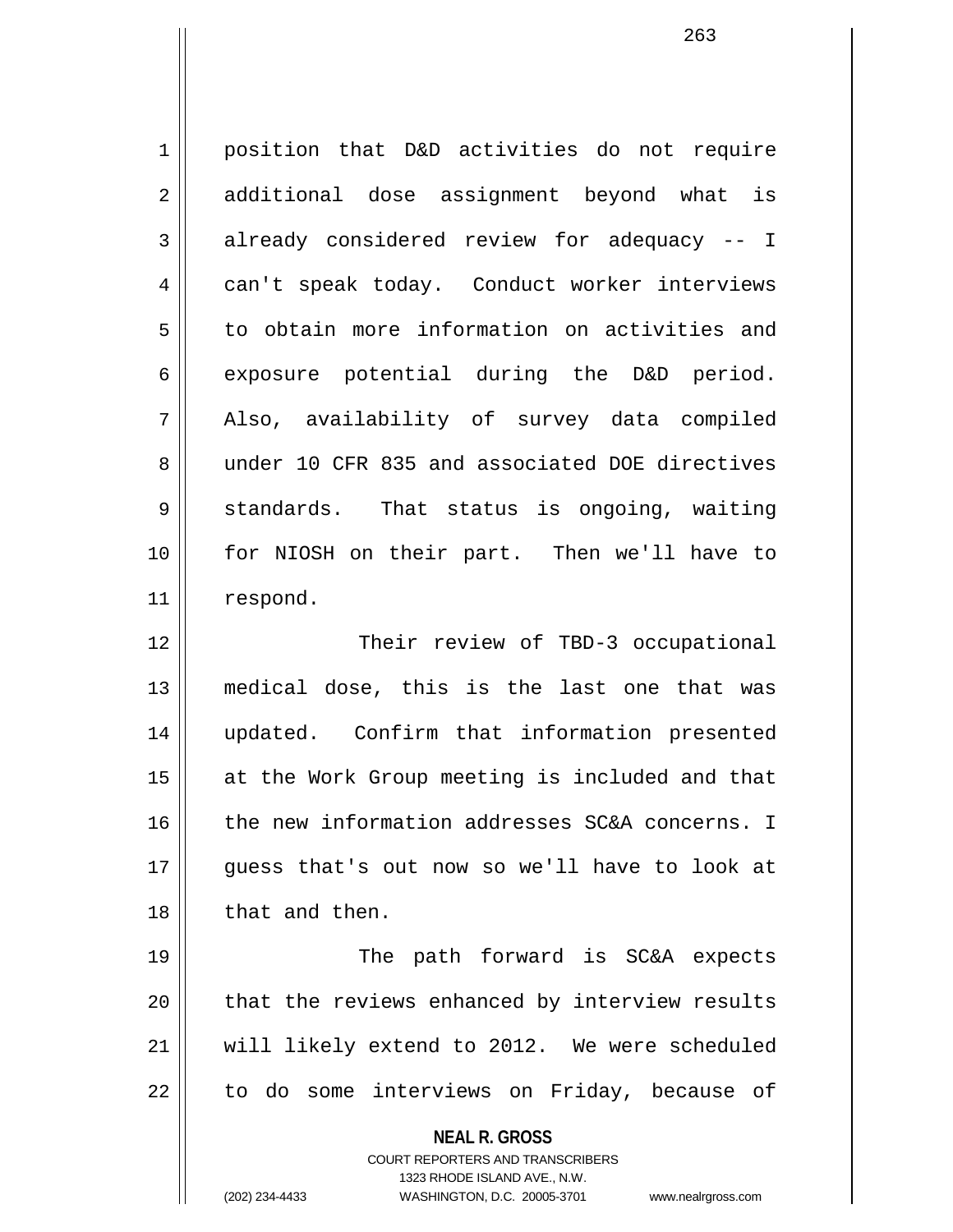1 | problems we had to cancel. So we will be 2 || rescheduling those in about the next month or  $3$  | two sometime hopefully.

4 || The process of conducting, 5 documenting process and finalizing interview 6 || results will likely extend into 2012 which we 7 already know how that's going. Then we have 8 || the dependence on the resolution of Mound  $9 \parallel$  tritides issue. Though an SC&A is not tasked, 10 TBD revisions could benefit from formal review 11 in some cases. TBD-3 medical doses. And we 12 will be scheduling a fourth Work Group meeting 13 with both NIOSH and SC&A have completed their 14 assigned task. Any questions?

15 CHAIRMAN MELIUS: Just so I 16 understand this right, there's a little 17 confusion here but so, if I understand, NIOSH 18 has done major revisions in the last three 19 years I believe it is on the Site Profile 20 document. If I understood you right, Pete, 21 | today you finished the plutonium?

22 MR. DARNELL: Yes.

**NEAL R. GROSS** COURT REPORTERS AND TRANSCRIBERS 1323 RHODE ISLAND AVE., N.W. (202) 234-4433 WASHINGTON, D.C. 20005-3701 www.nealrgross.com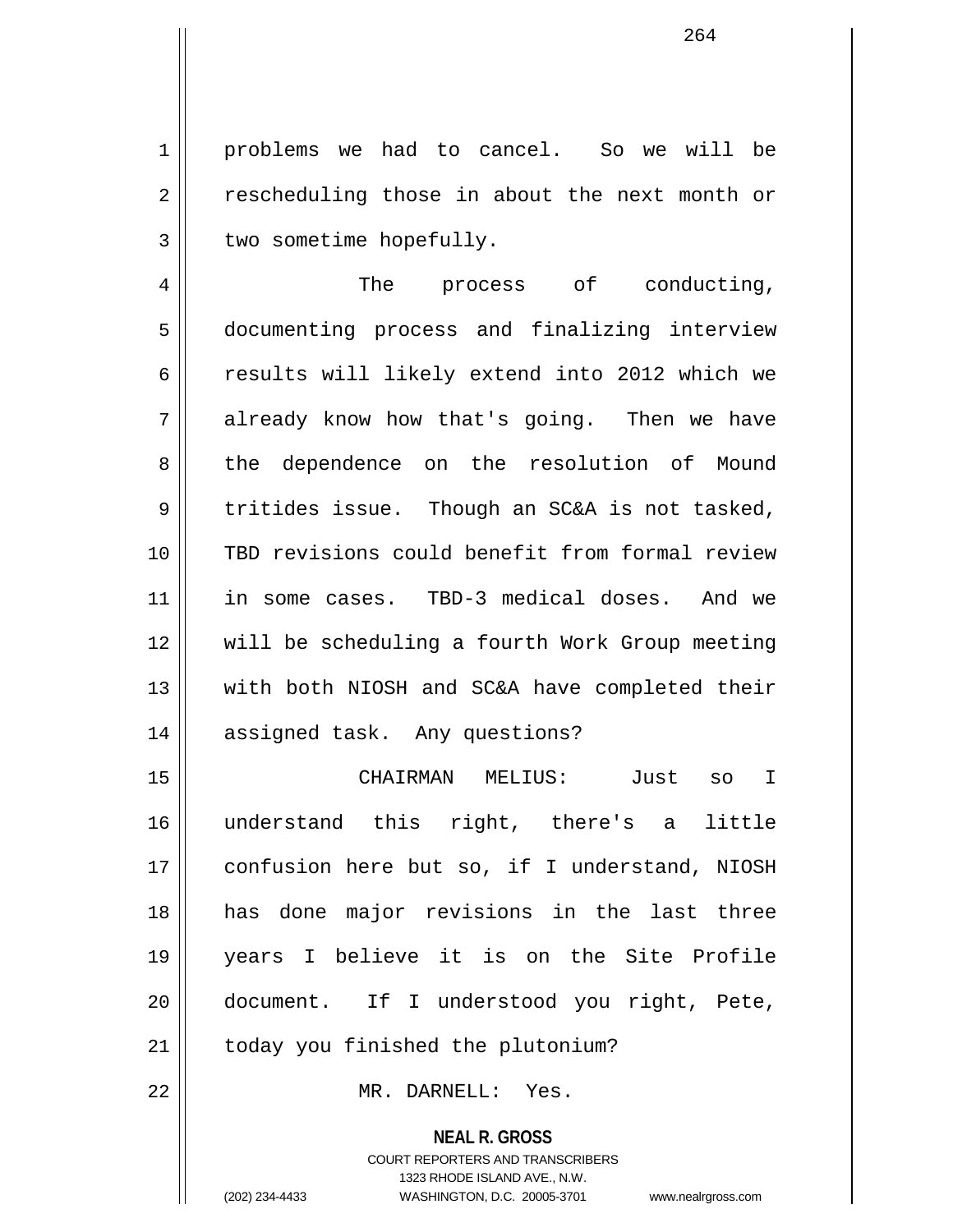**NEAL R. GROSS** COURT REPORTERS AND TRANSCRIBERS 1323 RHODE ISLAND AVE., N.W. (202) 234-4433 WASHINGTON, D.C. 20005-3701 www.nealrgross.com 1 CHAIRMAN MELIUS: That's 2 | timeliness, right? 3 MR. DARNELL: The Technical Basis 4 | Documents have all already been revised. They 5 were completed last month. 6 CHAIRMAN MELIUS: Oh, okay. 7 MR. DARNELL: The last one was 8 | completed. We then based on the Work Group 9 meeting re-revised the plutonium section for 10 || that task. 11 CHAIRMAN MELIUS: And that was  $12 \parallel$  today. 13 || MR. DARNELL: That was completed 14 today. 15 CHAIRMAN MELIUS: Okay, okay. And  $16$  | that's timely, right. 17 MEMBER SCHOFIELD: Yes, we have  $18$  || seen that yet. 19 CHAIRMAN MELIUS: No, we  $20$  || understand. And just clarify me on the  $-$ -21 MEMBER SCHOFIELD: Well, I 22 || apologize, I guess SC&A has seen it. I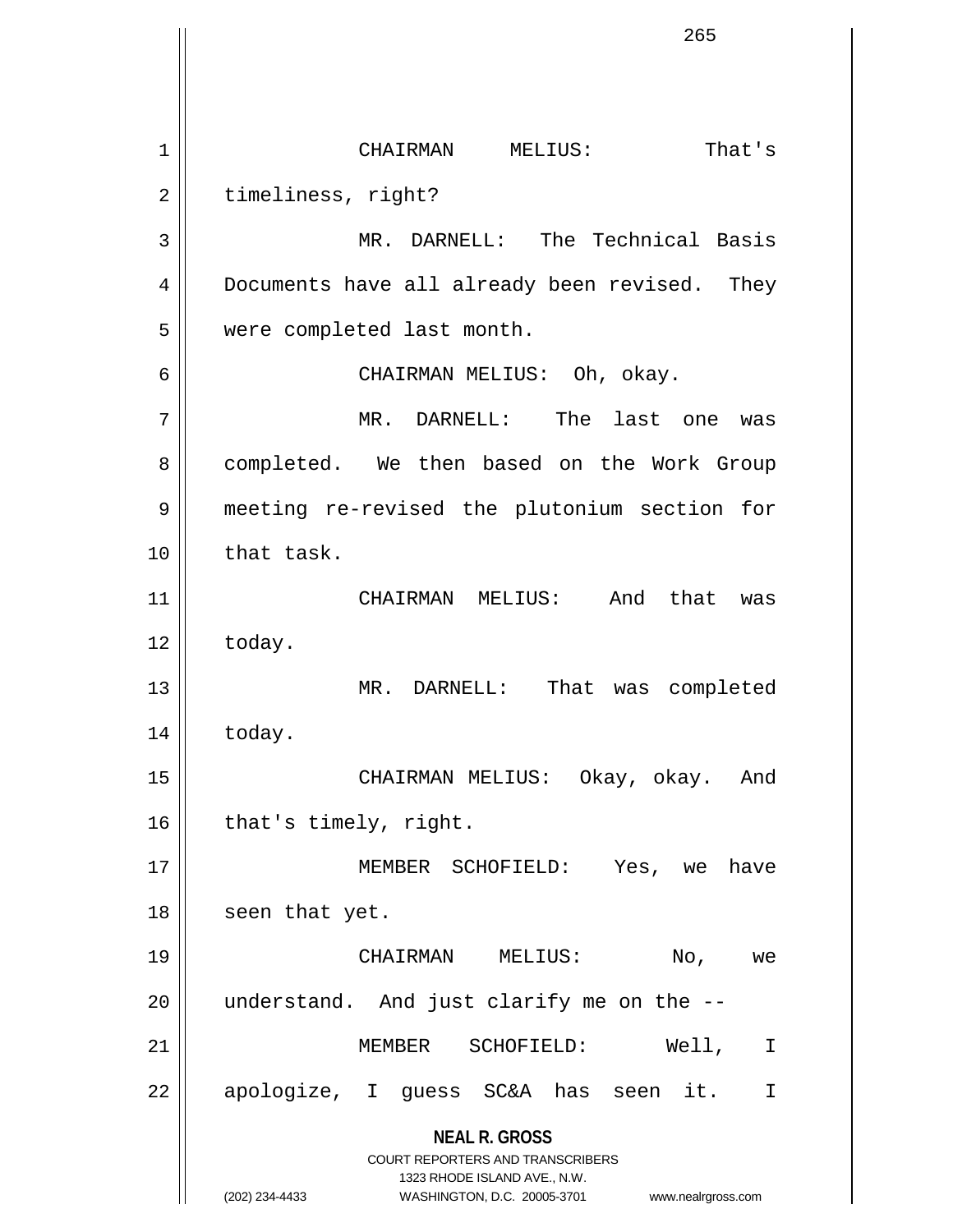1 haven't.

2 || MR. STIVER: Hi, everybody. I'm 3 John Stiver and with Aris Papadopoulos the 4 task manager for Pinellas. I've been fairly 5 close to some of these developments and 6 attended the last Work Group meeting. And I 7 || quess some of the disconnect we're seeing 8 || here, some of the apparent disconnect has to 9 do with the fact as Peter mentioned that there 10 was kind of a hiatus there from June of '09 11 until we had the last Work Group meeting just 12 in this last October during which some major 13 || sea changes in TBDs were instituted. And so 14 when you look at the issue matrix in that 15 || snapshot in time from June of 2009 there are a  $16$  lot of things that we kind of had agreed in 17 || principle to that we would have to see, you 18 || know, whether these TBDs really implemented 19 what we had requested to the extent we felt 20 would be adequate. One example being this 21 | issue number 1 was whether the references were  $22$  | adequate characterized by exposures pre-1980.

## **NEAL R. GROSS**

COURT REPORTERS AND TRANSCRIBERS 1323 RHODE ISLAND AVE., N.W. (202) 234-4433 WASHINGTON, D.C. 20005-3701 www.nealrgross.com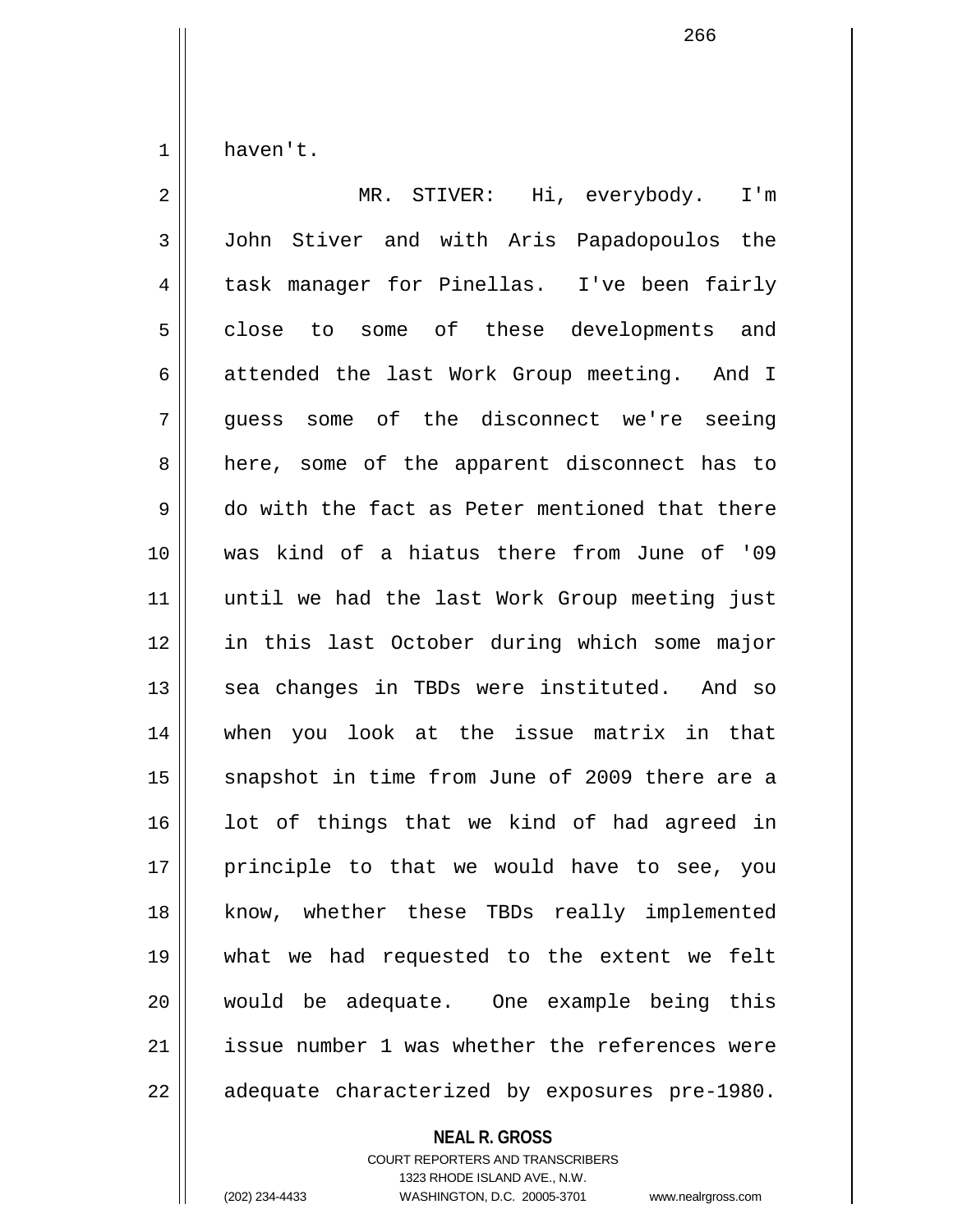1 | And NIOSH has provided in TBD-1 a table with 2 about 400 different references. No, it's 3 clearly not practical for us to go look at  $4 \parallel$  every single one of those and it's even more  $5$  complex because some relate to internal dose,  $6 \parallel$  some relate to external, some to environmental  $7 \parallel$  at different time periods. And so it's kind 8 of one of the reasons I put in that last  $9 \parallel$  bullet towards the end on the way forward that 10 because there have been such comprehensive 11 | changes that, you know, even though we haven't 12 been tasked some of these TBDs might benefit 13 | from review. 14 We do believe and our first 15 || impressions are that they are good TBDs, there 16 are certainly some major improvements there. 17 || It's kind of an ongoing process right now and

18 it would be premature to make any final 19 judgments.

20 CHAIRMAN MELIUS: And that's not 21 what I was trying to imply nor I think what  $22$  || Phil was at all either. There clearly needs

**NEAL R. GROSS**

COURT REPORTERS AND TRANSCRIBERS 1323 RHODE ISLAND AVE., N.W. (202) 234-4433 WASHINGTON, D.C. 20005-3701 www.nealrgross.com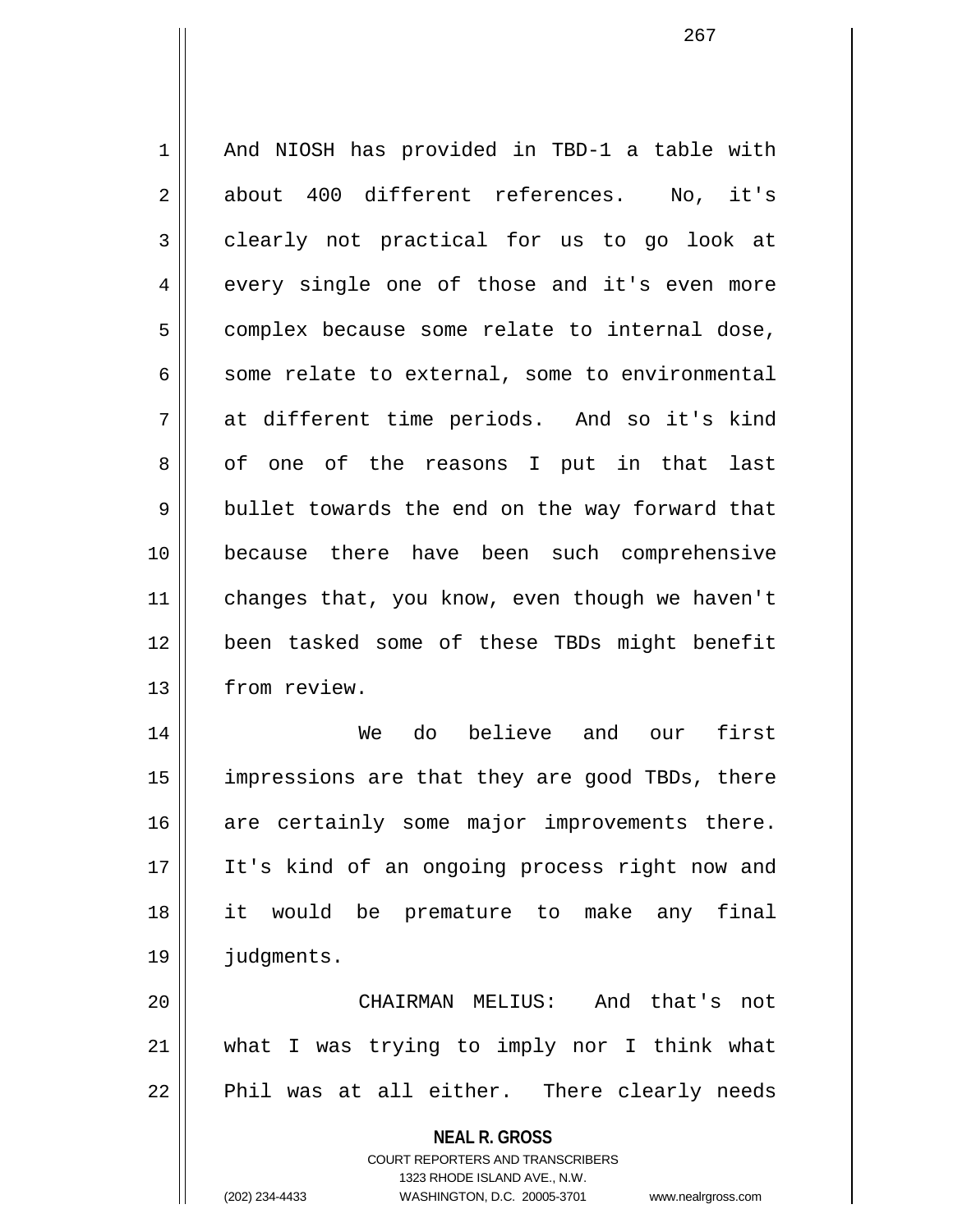**NEAL R. GROSS** COURT REPORTERS AND TRANSCRIBERS 1323 RHODE ISLAND AVE., N.W. (202) 234-4433 WASHINGTON, D.C. 20005-3701 www.nealrgross.com 1 | to be additional review. I was just trying to  $2 \parallel$  get at what other, sort of the first revision  $3 \parallel$  going through what, if anything needed to be 4 done now and I think Pete was saying you're 5 complete. The only one I'm still a little  $6 \parallel$  confused on is the D&D period as to what is  $7 \parallel$  required there, being looked for there. 8 MR. DARNELL: NIOSH has gone 9 || through the available documentation and 10 actually addressed the D&D period specifically 11 || on page 13 of the site description. 12 CHAIRMAN MELIUS: Okay. 13 MR. DARNELL: Again, it's one of  $14$  | those  $-$ 15 CHAIRMAN MELIUS: It has to be 16 | looked at. Okay, okay, I understand. 17 || MR. DARNELL: Right. 18 CHAIRMAN MELIUS: Thanks, 19 everybody. Paul, then Gen. Okay, that's 20 | polite of you. 21 MEMBER ROESSLER: Usually the 22 || occupational medical dose is pretty routine at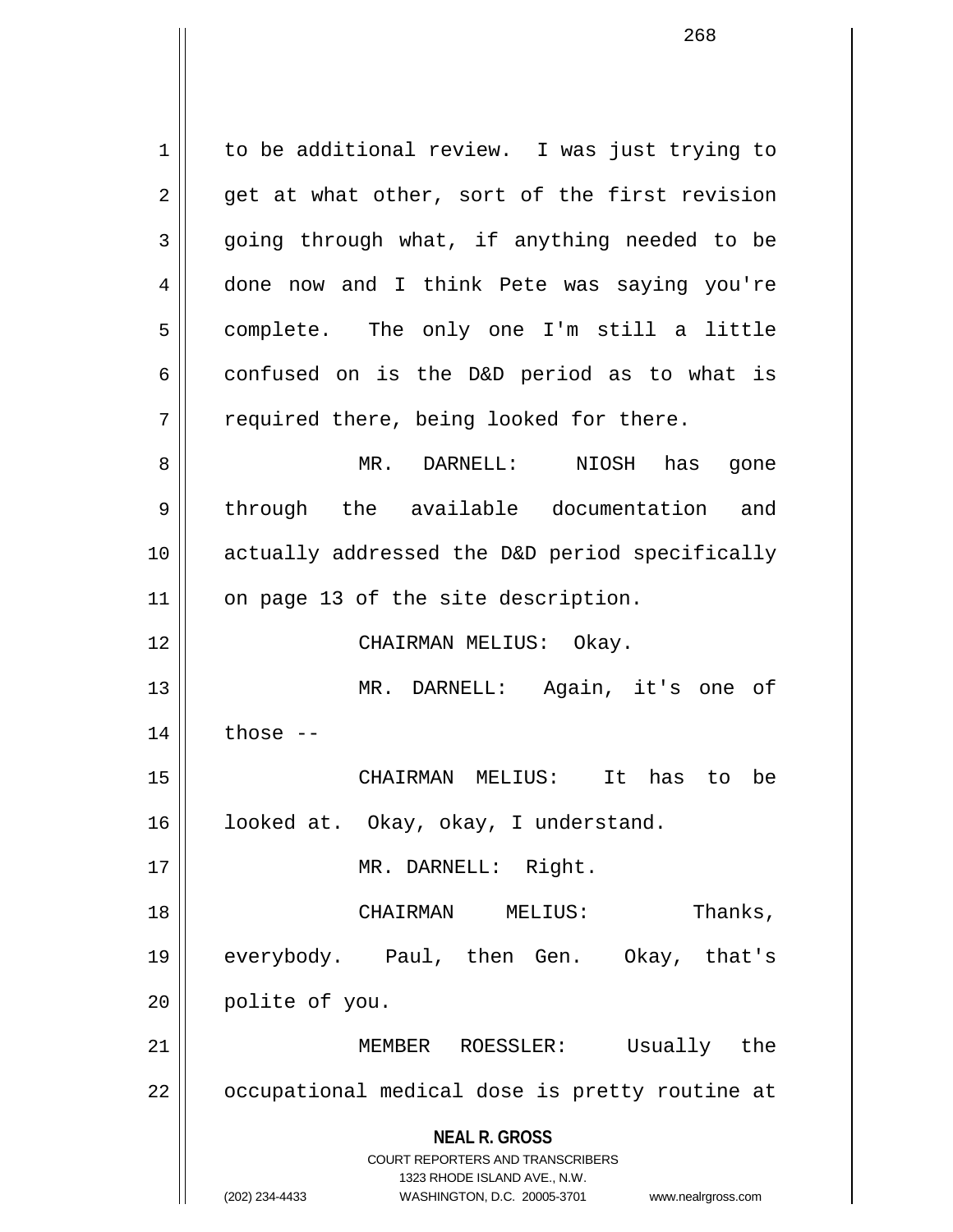| $\mathbf 1$ | most sites. And it was kind of my impression  |
|-------------|-----------------------------------------------|
| 2           | it's claimant-friendly. What is it about this |
| 3           | site that makes it one of the major issues    |
| 4           | that's identified?                            |
| 5           | MR. DARNELL: It's a holdover from             |
| 6           | the way the site started looking at medical   |
| 7           | doses. They weren't using the TIB for medical |
| 8           | doses. Now they are, and the approach just    |
| 9           | hasn't been looked over by SC&A yet.          |
| 10          | CHAIRMAN MELIUS: So a loose end               |
| 11          | more than a major issue I think, if that.     |
| 12          | Paul?                                         |
| 13          | MEMBER ZIEMER: I don't know if                |
| 14          | this, which of you this is for but just a     |
| 15          | general question on external dosimetry.       |
| 16          | There's kind of an implication that we don't  |
| 17          | know the basis for which people were selected |
| 18          | for dosimetry and therefore you're going to   |
| 19          | talk to some of the workers. But are there    |
| 20          | any records that give the official policy on  |
| 21          | who gets -- who wears the badge? I assume     |
| 22          | this, most of this focused on<br>neutron      |
|             | <b>NEAL R. GROSS</b>                          |

COURT REPORTERS AND TRANSCRIBERS 1323 RHODE ISLAND AVE., N.W.

 $\mathbf{\mathsf{I}}$ 

(202) 234-4433 WASHINGTON, D.C. 20005-3701 www.nealrgross.com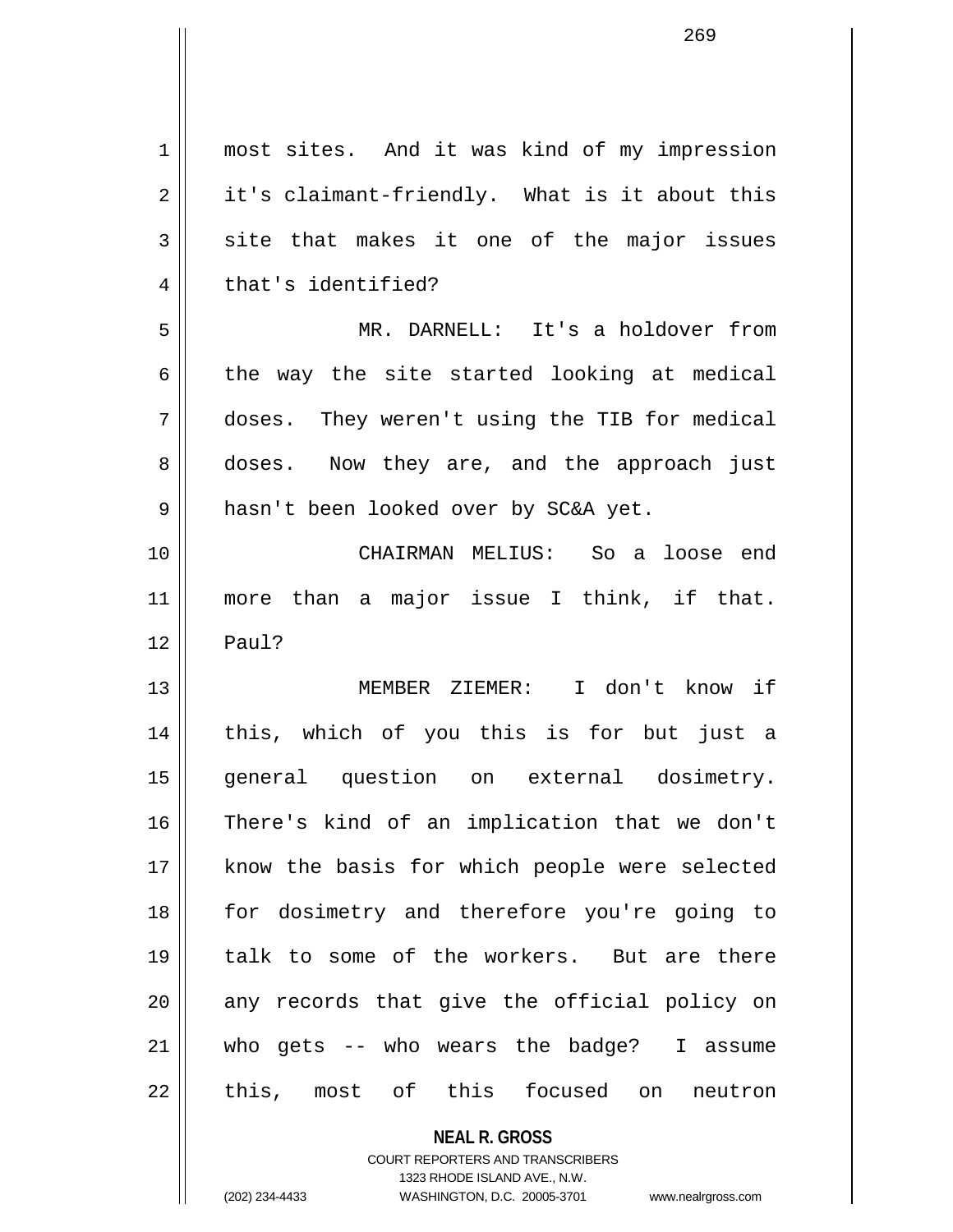1 dosimetry, is that correct?

| $\overline{2}$ | MR. DARNELL:<br>Actually the                                                                                                                                           |
|----------------|------------------------------------------------------------------------------------------------------------------------------------------------------------------------|
| $\mathfrak{Z}$ | dosimetry was a mixture. At the Pinellas site                                                                                                                          |
| 4              | dose was reported as a whole body dose which                                                                                                                           |
| 5              | included neutron, photon and tritium. So it's                                                                                                                          |
| 6              | been very difficult to split the doses up. The                                                                                                                         |
| 7              | badges that were used changed over different                                                                                                                           |
| 8              | periods. We know what they were, we know what                                                                                                                          |
| 9              | the responses were. What we didn't have was a                                                                                                                          |
| 10             | record that showed us the individual doses to                                                                                                                          |
| 11             | photon, the individual doses to neutron. We                                                                                                                            |
| 12             | got the whole body dose for most of the time                                                                                                                           |
| 13             | period.                                                                                                                                                                |
| 14             | MEMBER ZIEMER: And they threw the                                                                                                                                      |
| 15             | tritium in there which has got to be internal.                                                                                                                         |
| 16             | MR. DARNELL: Yes.                                                                                                                                                      |
| 17             | Oh, okay. Well<br>MEMBER<br>ZIEMER:                                                                                                                                    |
| 18             | that's a little different.                                                                                                                                             |
| 19             | MR. DARNELL: Yes, very different.                                                                                                                                      |
| 20             | That's why NIOSH has taken the approach into                                                                                                                           |
| 21             | looking at the dosimetry. It's quite apparent                                                                                                                          |
| 22             | in looking at the records and the history of                                                                                                                           |
|                | <b>NEAL R. GROSS</b><br><b>COURT REPORTERS AND TRANSCRIBERS</b><br>1323 RHODE ISLAND AVE., N.W.<br>(202) 234-4433<br>WASHINGTON, D.C. 20005-3701<br>www.nealrgross.com |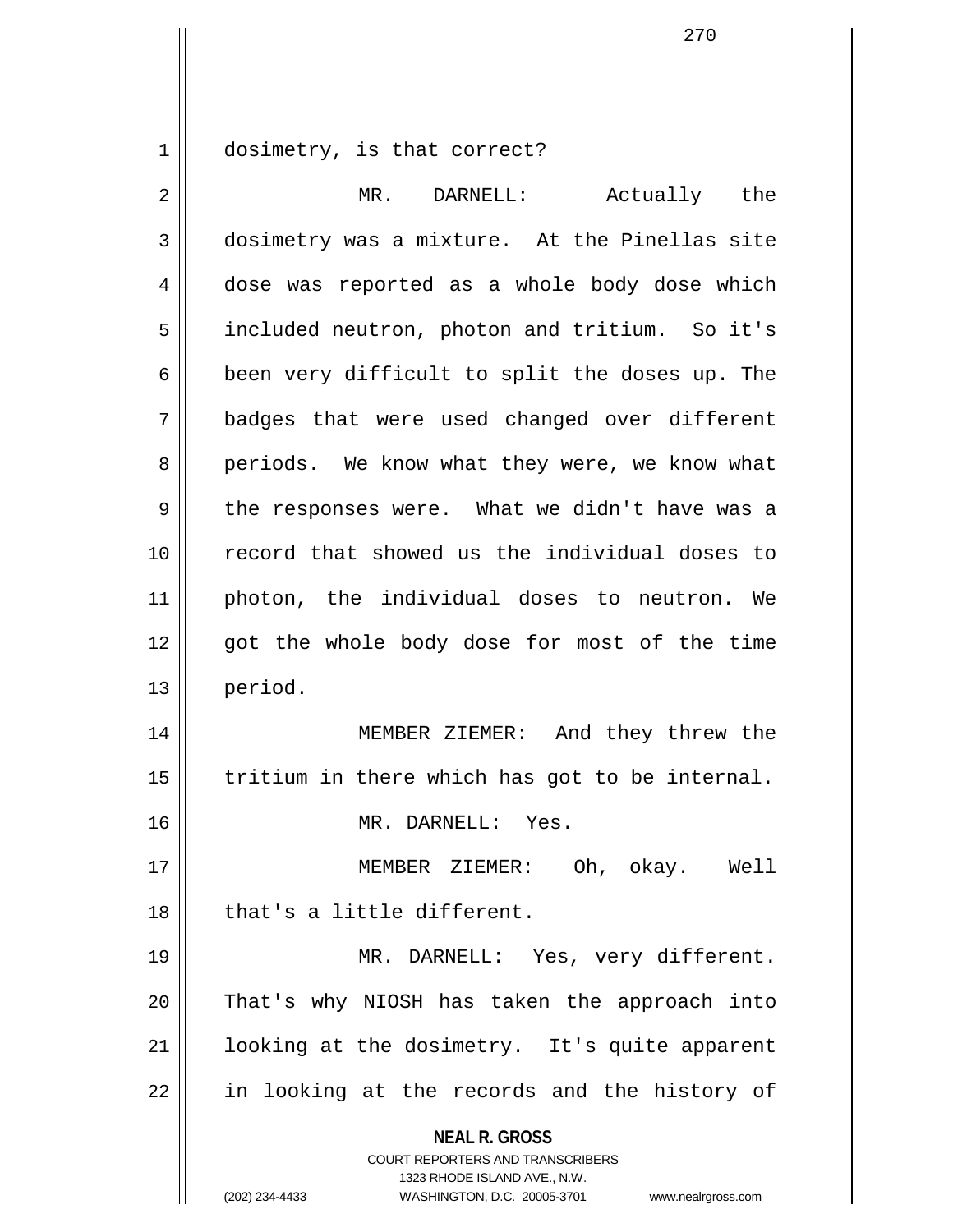**NEAL R. GROSS**  $1 \parallel$  the records that they have that the Pinellas 2 || site focused on personnel that were performing  $3 \parallel$  the radiological operations. At the Pinellas 4 site the radiological operations was an 5 | extremely small percentage of the overall work 6 at the Pinellas site. As a matter of fact,  $7 \parallel$  the radiological hazard is extremely low 8 compared to the chemical hazards that were at  $9 \parallel$  the Pinellas site. So we have the contractors 10 focusing on the workers that were actually 11 doing the hands-on radiological work. So what 12 you have is a worker dosimetry set of data 13  $\parallel$  that has a whole bunch of people at zero, 95 14 percent of them right around 100 millirem and 15 || then you tail off. I think the highest 16 | individual maximum exposure at the site at any 17 time was 1.71 rem. The 95 percent and 100 or 18 | lower, excuse me. 19 || MEMBER ZIEMER: And one other, 20 just a general question. I assume that this 21 wouldn't violate any classification issues but 22 if it does say so. But the neutron

> COURT REPORTERS AND TRANSCRIBERS 1323 RHODE ISLAND AVE., N.W.

(202) 234-4433 WASHINGTON, D.C. 20005-3701 www.nealrgross.com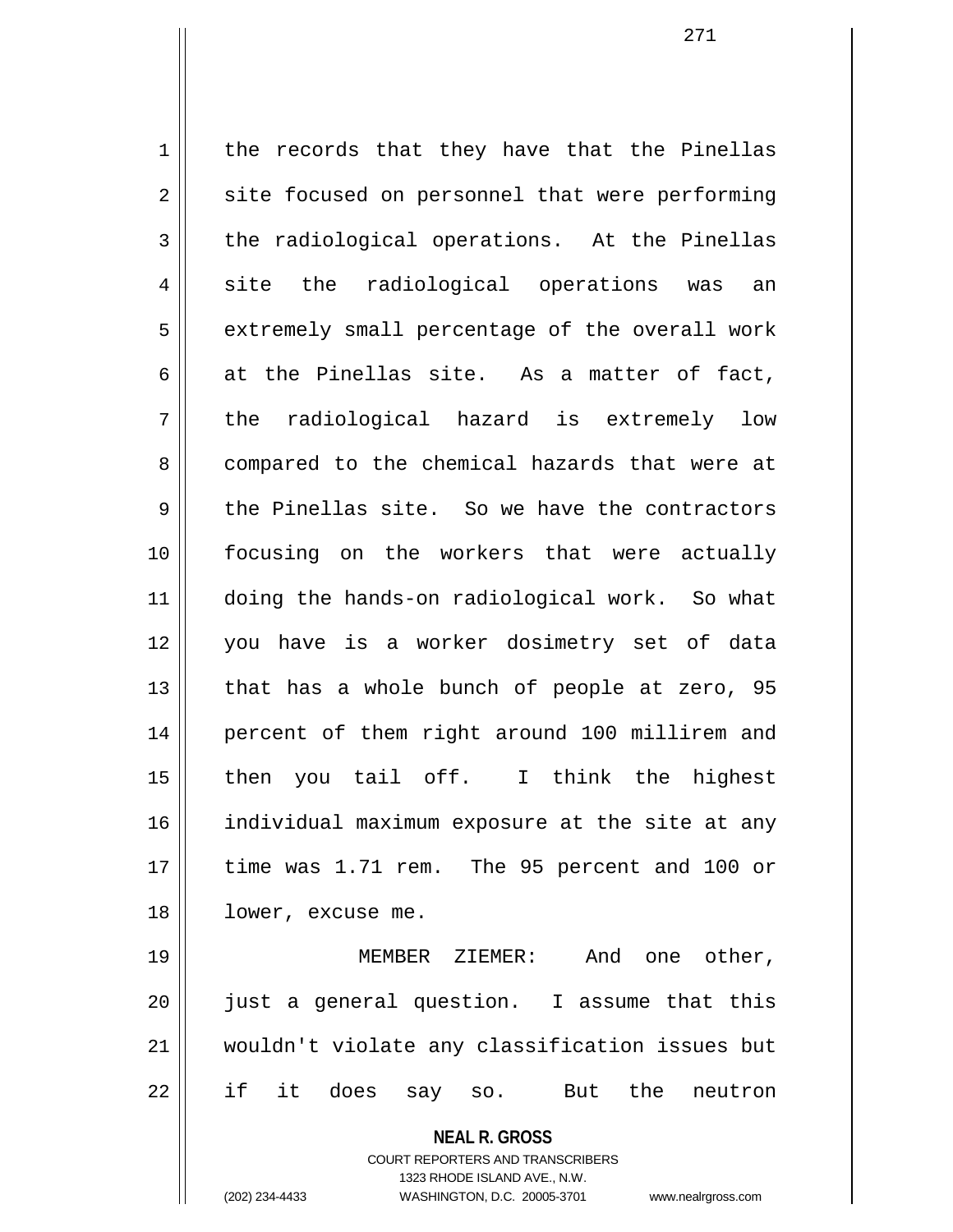**NEAL R. GROSS** COURT REPORTERS AND TRANSCRIBERS 1323 RHODE ISLAND AVE., N.W. (202) 234-4433 WASHINGTON, D.C. 20005-3701 www.nealrgross.com 1 || generators, are they typically the 14 MeV 2 deuterium, tritium? 3 MR. DARNELL: Because we're not  $4 \parallel$  sure we're not going to answer that. 5 MEMBER ZIEMER: Okay. 6 MR. DARNELL: About the  $7 \parallel$  classification issue, not the answer. 8 || MEMBER ZIEMER: Okay, thank you. 9 MEMBER SCHOFIELD: Just one other 10 brief thing. I know there's been a long delay 11 from the start of this to this point but 12 Pinellas records seem to become orphans and 13 || they have literally been scattered throughout 14 the complex. So you have to go all over the 15 || country to find their records and that has 16 | definitely slowed things down. 17 CHAIRMAN MELIUS: Okay. No more 18 questions? Thank you both. 19 MR. DARNELL: Could I add one more 20 || thing? I apologize. About the external 21 || dosimetry. This is a very different site than 22 || most DOE sites. Either the radiation was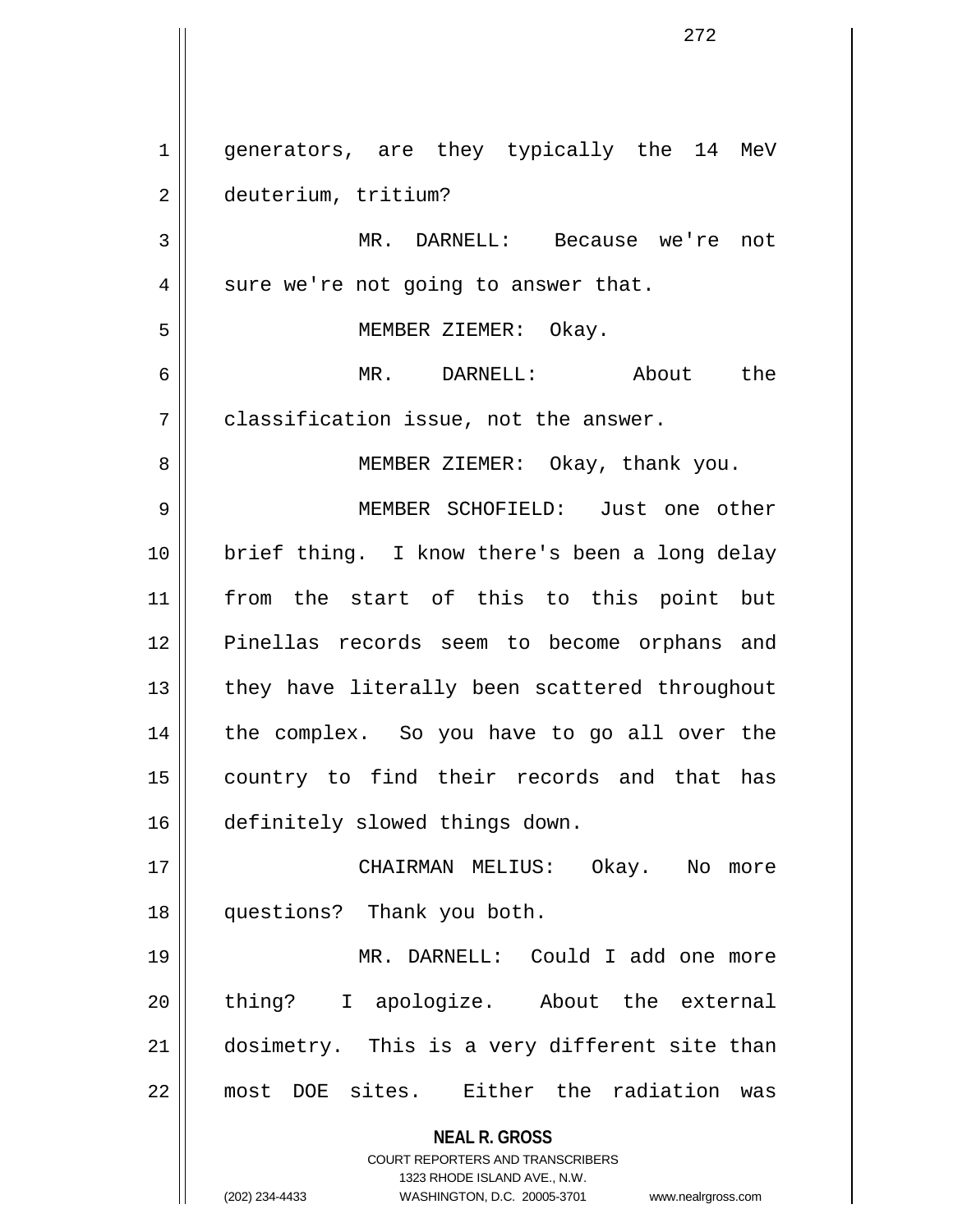1 turned on when they were doing the test or it 2 was turned off. So in your dosimetry records  $3 \parallel$  what you were going to have is a person with 4 | 10 millirem or whatever on this, on day X and 5 then day Z way down the road three or four 6 months later they may have another 10 7 millirem. No exposure in between yet they 8 || were monitored. And this is repeated 9 throughout the history of the site. So what 10 you get is a truly skewed set of dosimetry 11 || towards the highest exposures. That's really 12 || important to understand because when you know, 13 when you've captured the highs and you know 14 the lows are at zero because you have 15 dosimetry records at zero, you've got 16 dosimetry records up to 1.71 rem, it became 17 || quite apparent quickly that there was a lot of 18 work that was done at the site that didn't 19 involve radioactive materials, didn't involve  $20$  an exposure which gave us the ability to use 21 || the 95th percentile right at 100 millirem to 22 | provide the unmonitored worker. So dosimetry

**NEAL R. GROSS**

COURT REPORTERS AND TRANSCRIBERS 1323 RHODE ISLAND AVE., N.W. (202) 234-4433 WASHINGTON, D.C. 20005-3701 www.nealrgross.com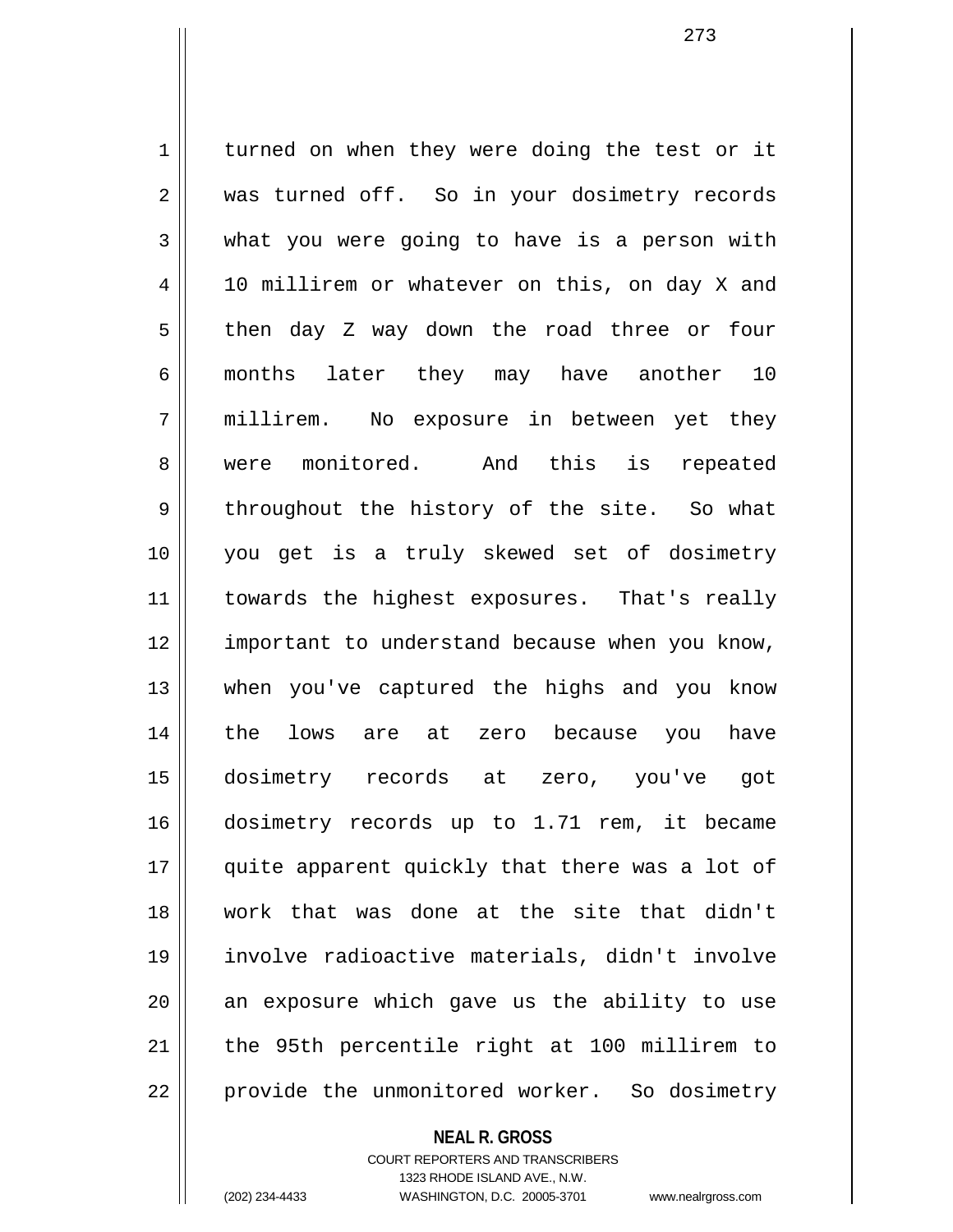1 while it's weird and different than most sites  $2 \parallel$  it's actually a little bit easier to assign  $3 \parallel$  the dose to the workers. Yes, sir. 4 | CHAIRMAN MELIUS: Okay, go ahead, 5 Dave. 6 MEMBER RICHARDSON: Just a 7 question because it's sort of counterintuitive 8 || to me. I mean, often when I talk to people 9 || about neutron dosimetry in the years before 10 TLD approaches -- some health physicists are 11 || really skeptical that you can do very much in 12 || reconstructing the neutron dose reliably from 13 || the NTA films. And they sort of caution you 14 about that. And here the sort of spin is that  $15$  | the dosimetry is easier here but because we, 16 we're turning on and off the source but it's a 17 || neutron source I guess is the paradox. 18 MR. DARNELL: Well, it's partially 19 a neutron source and photons were also 20 || emitted. It is, to me it appears easier 21 because it is so discrete. You have one  $22$  || action, it's done, it's over, there is no

> **NEAL R. GROSS** COURT REPORTERS AND TRANSCRIBERS 1323 RHODE ISLAND AVE., N.W. (202) 234-4433 WASHINGTON, D.C. 20005-3701 www.nealrgross.com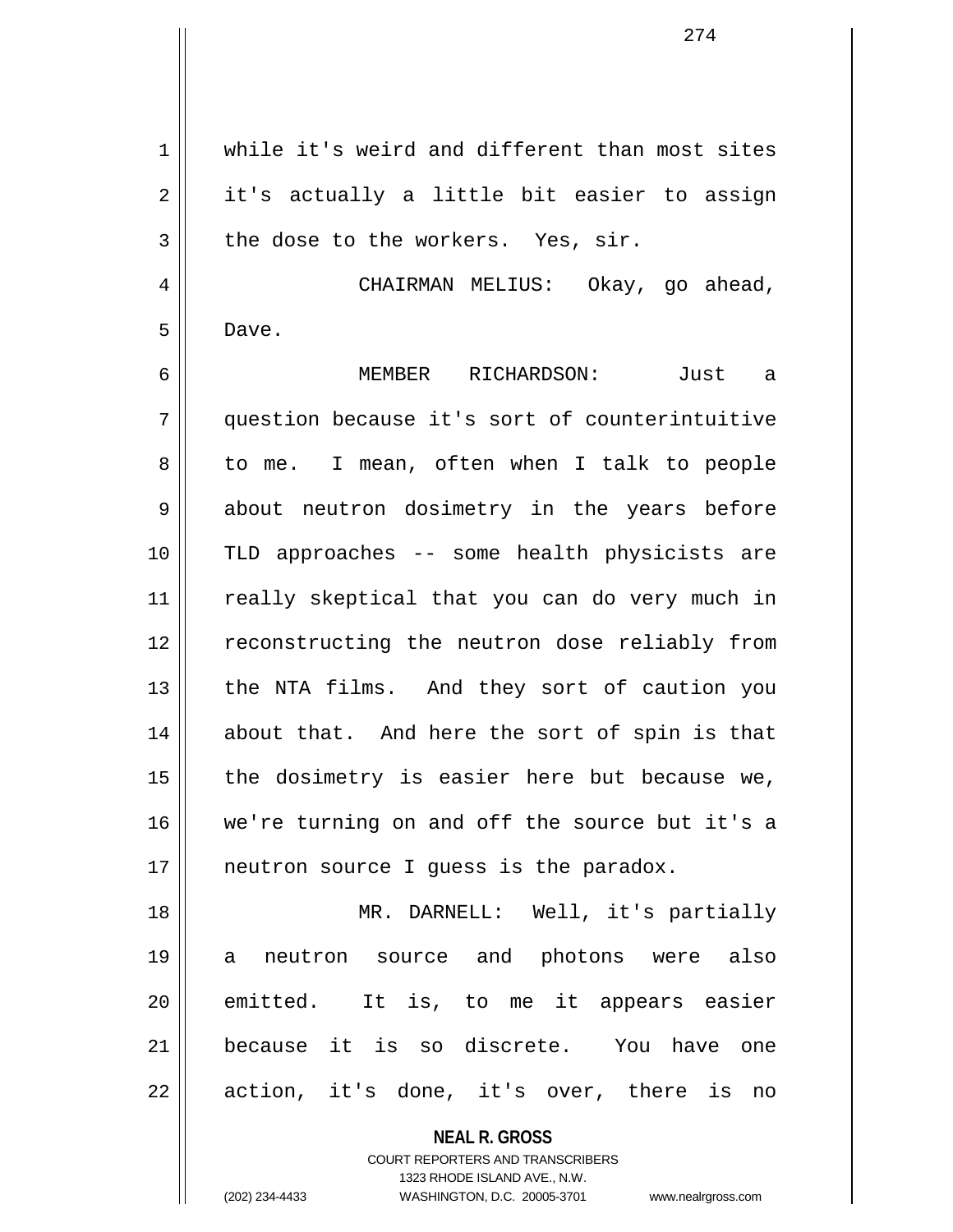$1 \parallel$  exposure, there's no real --

| $\overline{2}$ | MEMBER RICHARDSON: But we don't                                                                                                                                 |
|----------------|-----------------------------------------------------------------------------------------------------------------------------------------------------------------|
| 3              | have a level of information which necessarily                                                                                                                   |
| 4              | reliably even allows us to place workers in                                                                                                                     |
| 5              | the plant. If I'm understanding the site                                                                                                                        |
| 6              | history correctly some of them were moving                                                                                                                      |
| 7              | from Wisconsin to Pinellas and so we're at a                                                                                                                    |
| 8              | scale of resolution which is far away from                                                                                                                      |
| 9              | determined when they were in front of a source                                                                                                                  |
| 10             | and the switch was turned on and off.                                                                                                                           |
| 11             | MR. DARNELL: Actually, we have                                                                                                                                  |
| 12             | that.                                                                                                                                                           |
| 13             | MEMBER RICHARDSON: You have time                                                                                                                                |
| 14             | information?                                                                                                                                                    |
| 15             | MR. DARNELL: Well, we have the                                                                                                                                  |
| 16             | day that the tests were complete and the                                                                                                                        |
| 17             | dosimetry match-up. So the person with, like                                                                                                                    |
| 18             | I told you that has that exposure, it's coming                                                                                                                  |
| 19             | on a day they were doing testing and we can                                                                                                                     |
| 20             | see that in the records.                                                                                                                                        |
| 21             | MEMBER RICHARDSON: Okay.                                                                                                                                        |
| 22             | MR. DARNELL: That's how discrete                                                                                                                                |
|                | <b>NEAL R. GROSS</b><br>COURT REPORTERS AND TRANSCRIBERS<br>1323 RHODE ISLAND AVE., N.W.<br>WASHINGTON, D.C. 20005-3701<br>(202) 234-4433<br>www.nealrgross.com |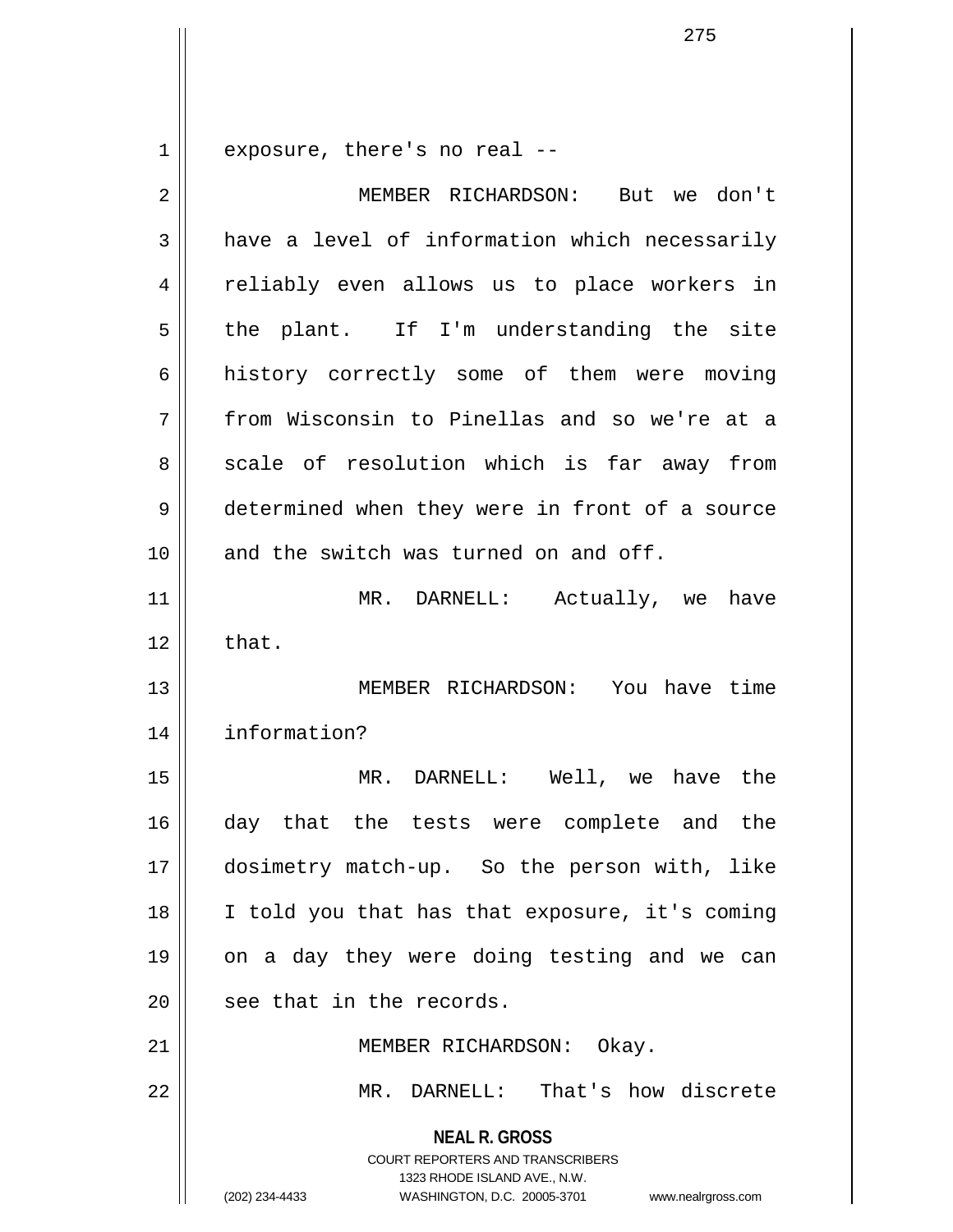1 || the exposures were to the externals. Now the 2 || internal is something different, but the  $3$  || external was pretty discrete.

## 4 || MEMBER RICHARDSON: Thanks.

5 CHAIRMAN MELIUS: Okay. I think  $6 \parallel$  we need to move into public comment period.  $7 \parallel$  Thank you, Pete and Phil. I have a list of  $8 \parallel$  about a dozen people that have signed up here 9 | for public comment. I'm going to go in order 10 but I'm going to start with the people at 11 least I believe are associated with the 12 Pinellas facility first, and then do other 13 people here. And then later on we'll, if 14 || there are people on the line that would like  $15$  | to make public comment we will get to them.

16 Before we start Ted has some 17 information.

18 MR. KATZ: Yes, just to advise 19 everyone who's participating in public comment 20 || that you may have noticed there's a court 21 || reporter here. All these Board meetings are 22 || fully transcribed verbatim meaning word for

**NEAL R. GROSS**

COURT REPORTERS AND TRANSCRIBERS 1323 RHODE ISLAND AVE., N.W. (202) 234-4433 WASHINGTON, D.C. 20005-3701 www.nealrgross.com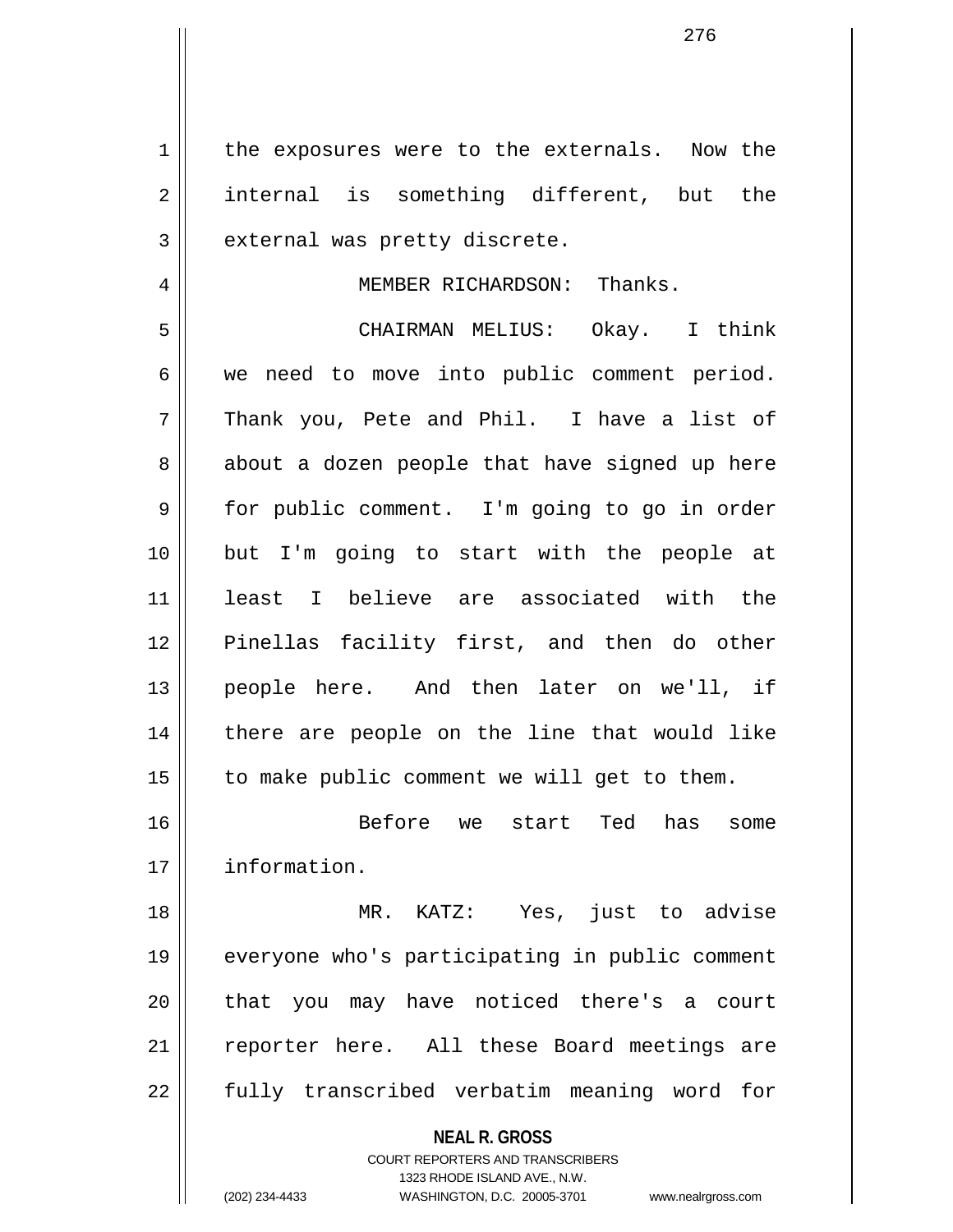1 | word. So your comments will be captured that 2 || way as well and all of the Board transcripts 3 from all of the Board meetings get posted on 4 | the NIOSH website. So whatever comments you 5 make will end up on the NIOSH website  $6 \parallel$  available to everyone in the public. So 7 anything you say personal about yourself, 8 that'll be available to the public. We don't 9 redact that personal information. We do, 10 however, just note, redact personal 11 information you give about other people to 12 protect their privacy because it's not them 13 || speaking here. So if you talk about another 14 person we will redact enough information so 15 that the public doesn't know who you're 16 talking about. It doesn't mean that people 17 will, the public will know what you've said 18 about the person but not who that person is. 19 So just want you to understand that and the 20 || full policy should be on a piece of paper in 21 || the back table there if you really want to  $22$  || read it. And also for people on the phone

> **NEAL R. GROSS** COURT REPORTERS AND TRANSCRIBERS

> > 1323 RHODE ISLAND AVE., N.W.

(202) 234-4433 WASHINGTON, D.C. 20005-3701 www.nealrgross.com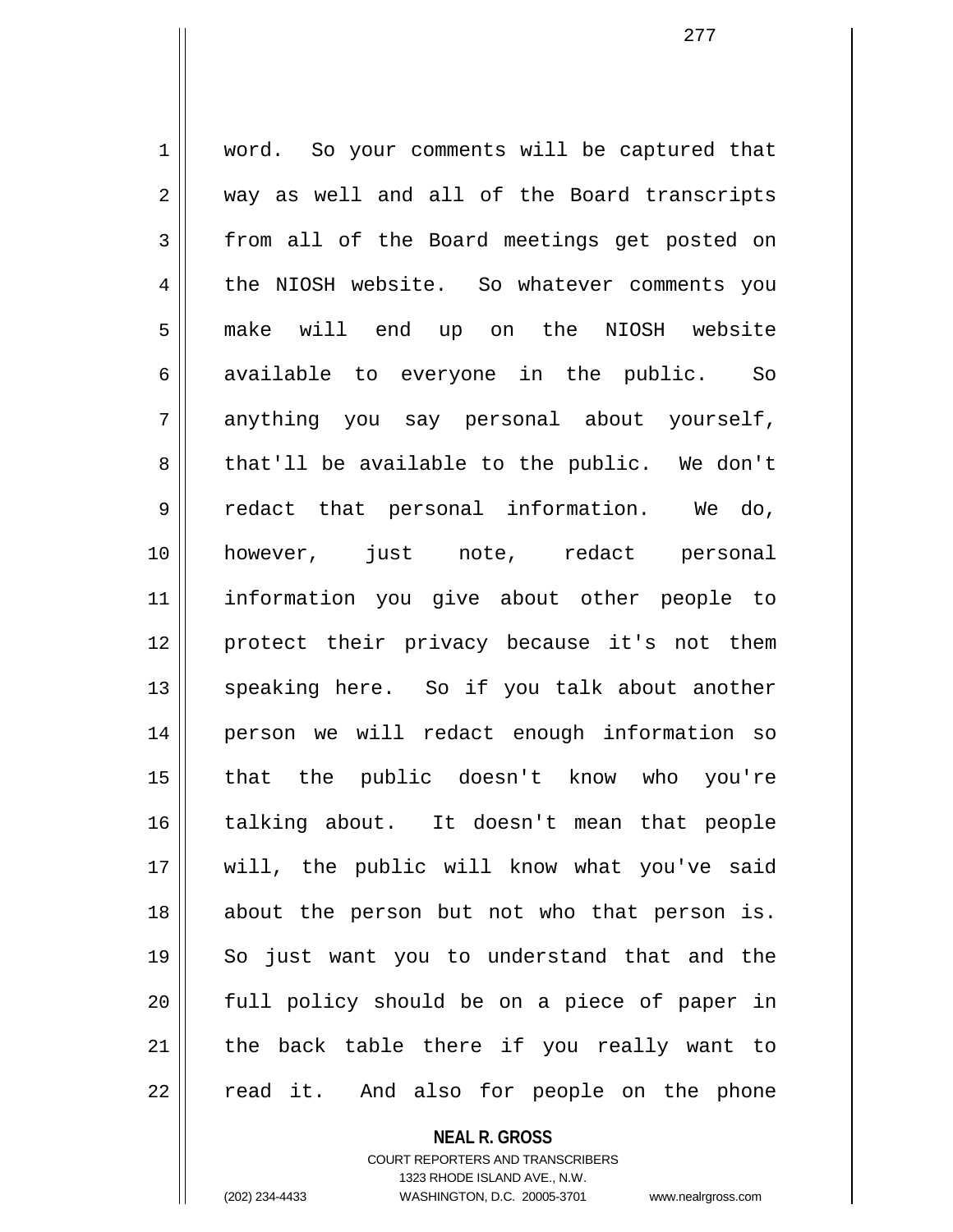1 | it's also on the NIOSH website under the Board  $2 \parallel$  section of the website. Under the meeting 3 || section there's a policy called Redaction 4 || Policy I believe and that's where you can see  $5 \parallel$  the policy in all its glory. But that's 6  $\parallel$  essentially what it is, what I just told you. 7 CHAIRMAN MELIUS: Okay. We will 8 get started and the first person that is 9 || signed up is Donna Hand. 10 MS. HAND: I yield that to the 11 workers because you all hear from me all the 12 || time. I prefer that you hear from workers. 13 CHAIRMAN MELIUS: Okay, well we'll

14 || right down to the next person I have signed up 15 is Steve Smith. Is Mr. Smith in the? You can  $16$  either use that microphone there if you prefer  $17$  || that one. Okay, that's fine. And if you have 18 something you'd like to hand in written you 19 can give it to us and we'll also make copies  $20$   $\parallel$  and distribute it.

21 MR. SMITH: I'm Steve Smith of St. 22 || Petersburg. I started my career with General

> **NEAL R. GROSS** COURT REPORTERS AND TRANSCRIBERS 1323 RHODE ISLAND AVE., N.W. (202) 234-4433 WASHINGTON, D.C. 20005-3701 www.nealrgross.com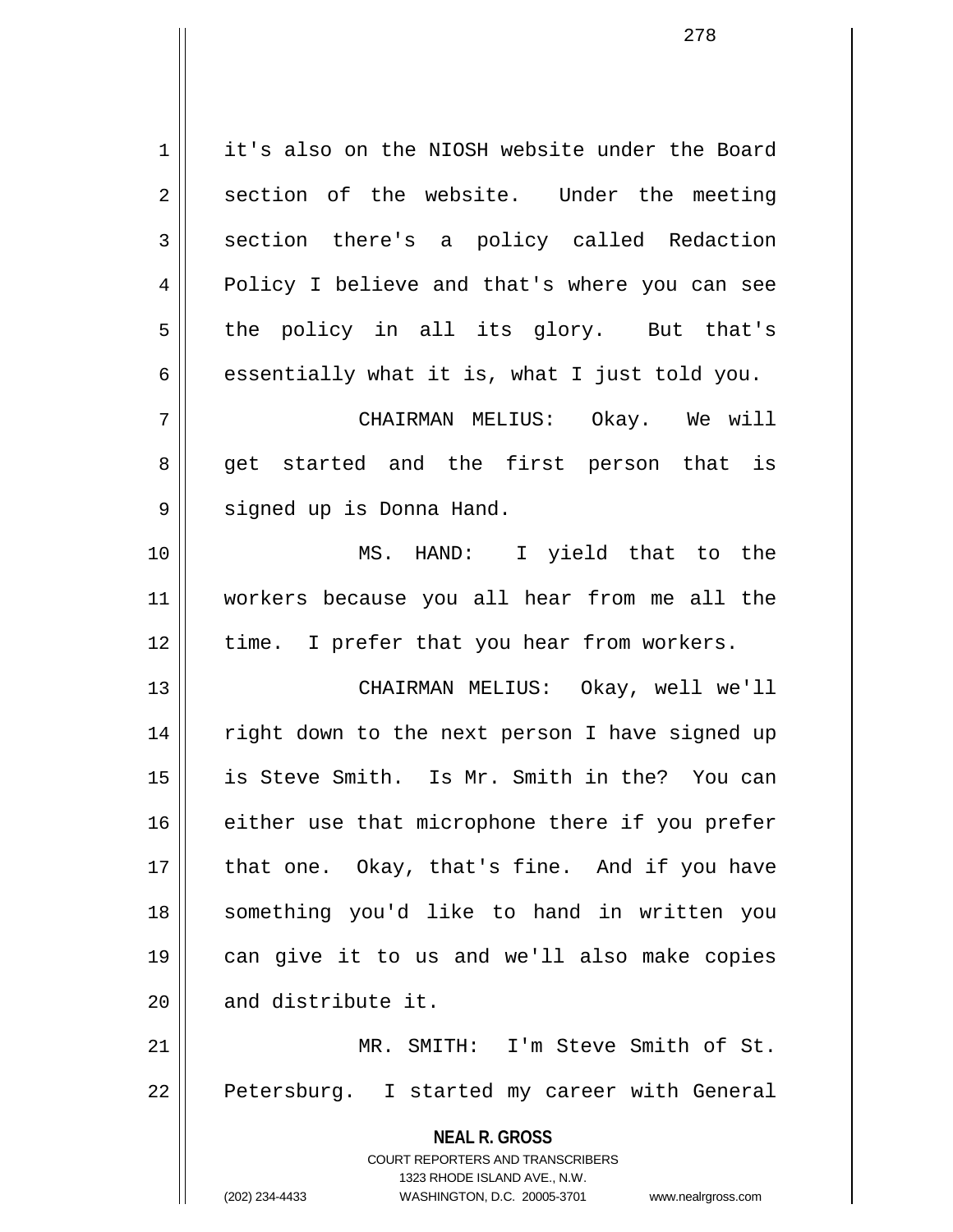1 || Electric in 1979. I began my tenure in the 2 || metalized department where I worked around  $3 \parallel$  cyanide baths and acetone. I would paint 4 ceramic parts from the lathe machine with a 5 lead-based slurry. Once the parts were  $6 \parallel$  painted I would place the ceramic parts in a 7 hot furnace. No protective equipment was 8 | required.

9 The first introduction to that 10 area was the strong smell of acetone. Over 11 || time I became acclimated to the smell. After 12 || three years I took a position in final test 13 where I performed radioactive testing on the 14 final product before it was sent to Quality 15 Assurance. Every day I had my hands in a 16 || clear liquid that would dry my hands out and 17 || turn them white. I worked inside the taped 18 magenta area while the tests were being 19 performed. I operated the radiography 20 machines and would go to tube exhaust and 21 || other departments nearly on a daily basis. I  $22$   $\parallel$  wore a film badge and gave a monthly urine

> **NEAL R. GROSS** COURT REPORTERS AND TRANSCRIBERS 1323 RHODE ISLAND AVE., N.W. (202) 234-4433 WASHINGTON, D.C. 20005-3701 www.nealrgross.com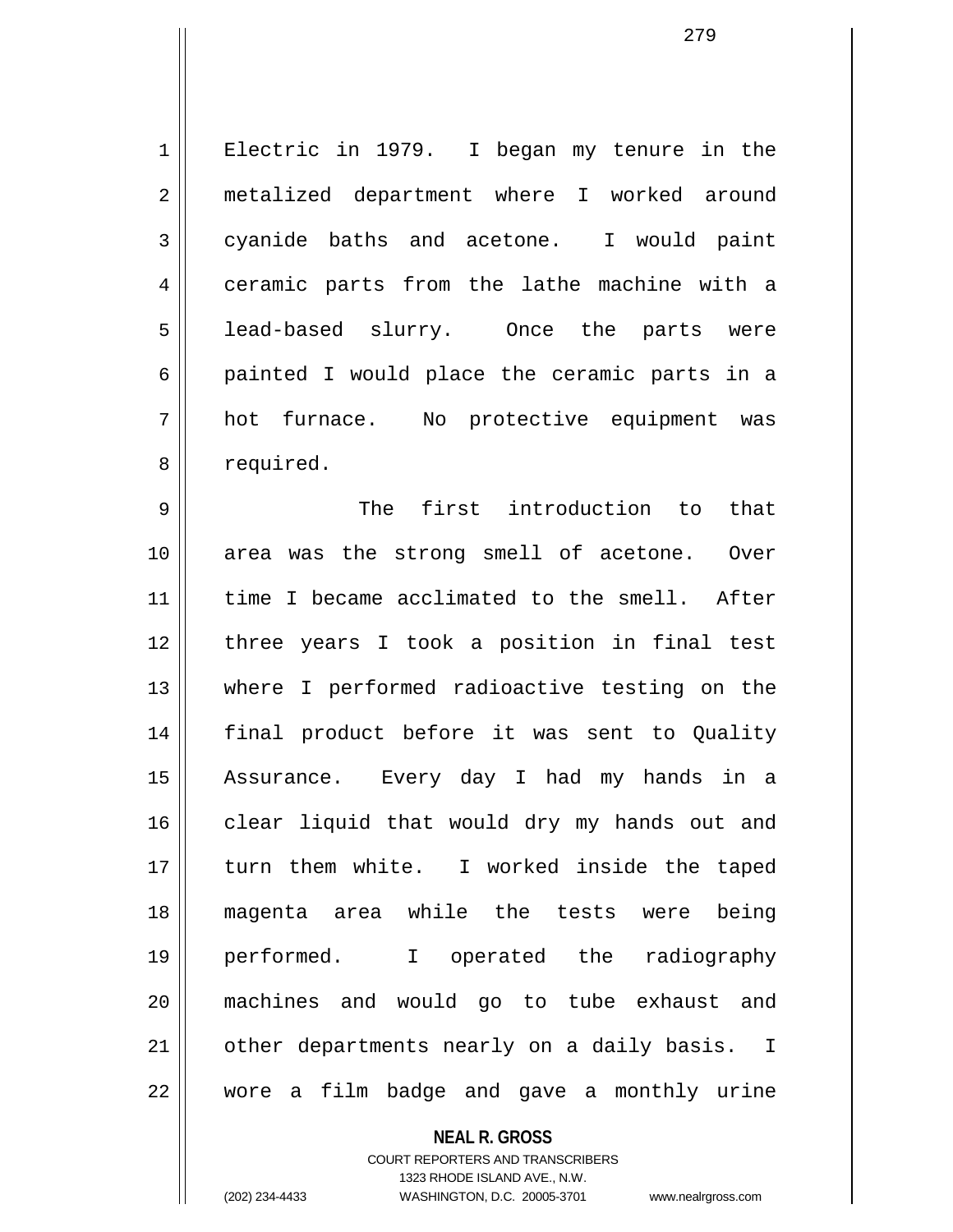1 || sample as well. Again, I was not required to 2 | wear protective equipment.

280

3 The next six years I worked in 4 || shipping and receiving where my duties 5 || included unloading trucks, X-raying every  $6 \parallel$  parcel that came through the Pinellas Plant. 7 My deliveries took me to every department at 8 the Pinellas Plant. Once a month I would load 9 || 55 gallon drums. I would assist the shipping 10 department and there was three of us that 11 would take the government truck and we would 12 transport these 55 gallon drums to MacDill Air 13 Force Base where we would meet a government 14 plane that was waiting on the tarmac and  $15$  | transfer the drums onto the plane. The drums 16 were hot to the touch and I was wearing 17 || asbestos gloves. They were still hot.

18 Once I was unloading a truck 19 removing a crate that was clearly marked  $20$  || radioactive. As I was unloading the crate it 21 || broke open, spilling out the contents onto my  $22 \parallel$  shoes and onto the floor. I immediately

**NEAL R. GROSS**

COURT REPORTERS AND TRANSCRIBERS 1323 RHODE ISLAND AVE., N.W. (202) 234-4433 WASHINGTON, D.C. 20005-3701 www.nealrgross.com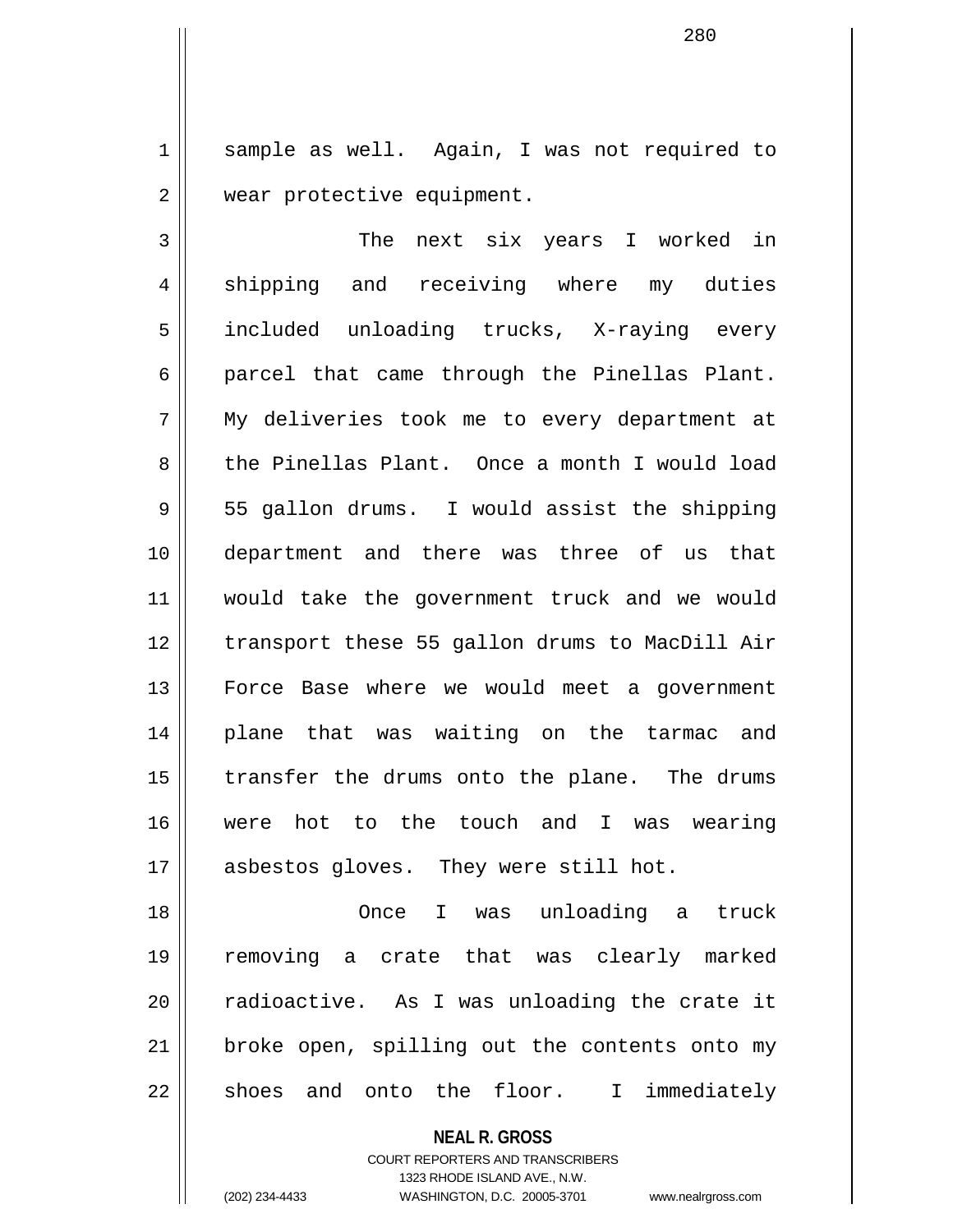1 contacted my supervisor as well as the hazmat 2 || personnel. Looking back, the hazmat team 3 never washed me down. My supervisor allowed 4 || me to receive new work shoes.

5 After 13 years of service at the 6 Pinellas Plant I was laid off. During my 7 years at the plant I developed severe 8 || allergies which I still suffer from today. In 9 1986 I was diagnosed with chronic fatigue 10 syndrome. In 1984 I developed a cancerous 11 mole underneath my right eye. In 1982, this 12 is going to go into public record, my 13 || physician performed a chest X-ray. It showed 14 || that I had scarring on the lungs. My sister 15 who was also employed at the Pinellas Plant 16 had the same findings in her chest X-rays. She 17 had the same physician that I had. The 18 physician gave me a signed affidavit which I 19 included in my packet that I submitted to 20 NIOSH.

21 || The 1998 my sister Kathy Sanders 22 was diagnosed with lymphoma-melanoma. She

> **NEAL R. GROSS** COURT REPORTERS AND TRANSCRIBERS 1323 RHODE ISLAND AVE., N.W. (202) 234-4433 WASHINGTON, D.C. 20005-3701 www.nealrgross.com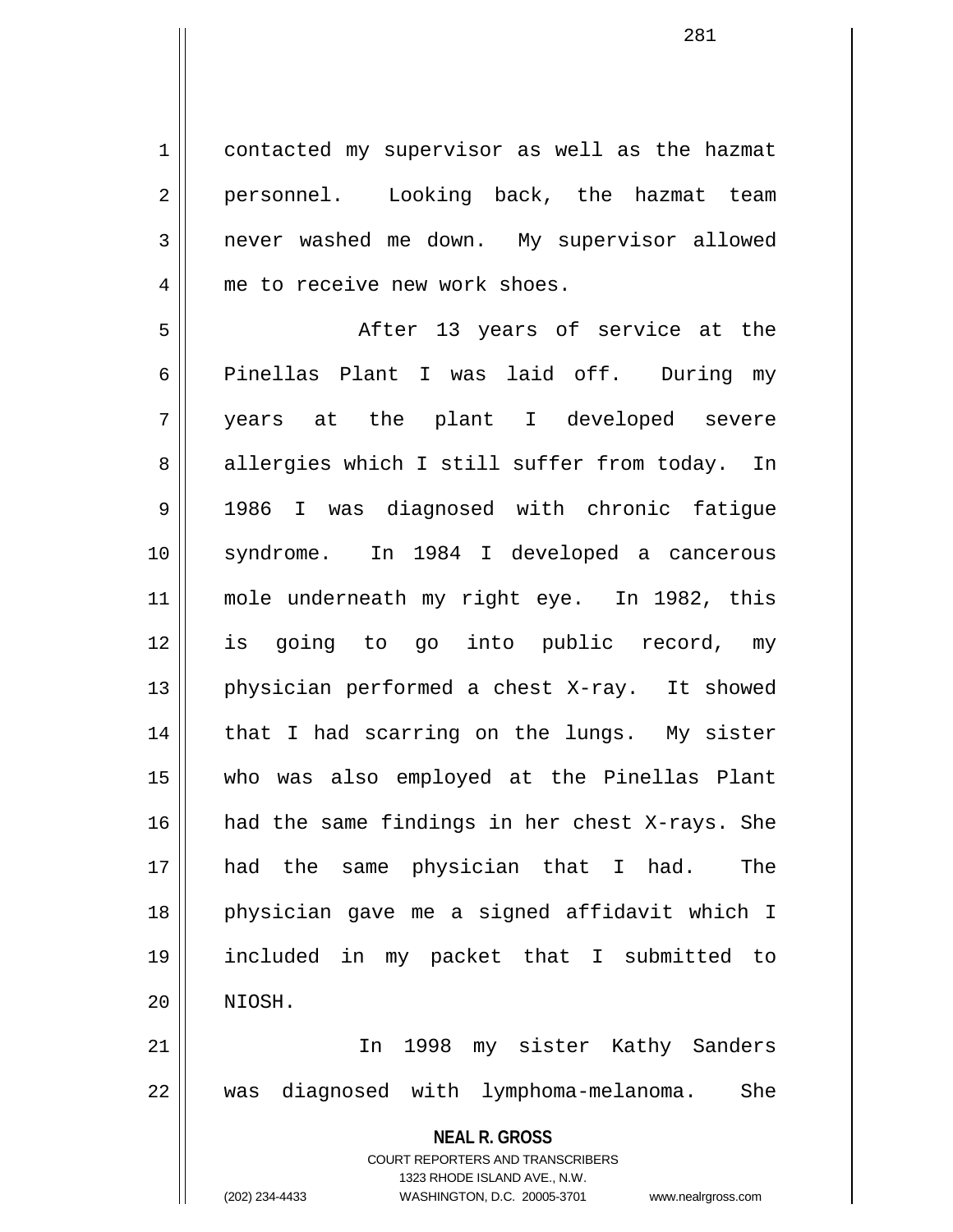1 died July 10th, 2000. That same year I too 2 was diagnosed with melanoma. In 2001 it 3 || recurred, and in 2005 it recurred again. In 4 2004 I was diagnosed with beryllium disease by 5 | a doctor in St. Petersburg.

6 I attended the initial meeting for  $7 \parallel$  the Pinellas workers in 2004. At that meeting 8 || Larry Haas who represented the Department of 9 Labor divulged to us, and this is to the best 10 || of my recollection, that the government had 11 || knowingly exposed the employees to high levels 12 of radiation. In the same sentence he said  $13$  || that the government was ready to write checks 14 || out to employees who had been affected. I 15 || stood up and challenged him that the burden of 16 || proof would be placed on the employees. He 17 assured everyone that would not be the case, 18 but it has been the case. I have jumped 19 through many hoops in order to provide 20 || information from my dose reconstruction only 21 || to be turned down every single time. He also  $22$   $\parallel$  shared at that same meeting that the records

## **NEAL R. GROSS**

COURT REPORTERS AND TRANSCRIBERS 1323 RHODE ISLAND AVE., N.W. (202) 234-4433 WASHINGTON, D.C. 20005-3701 www.nealrgross.com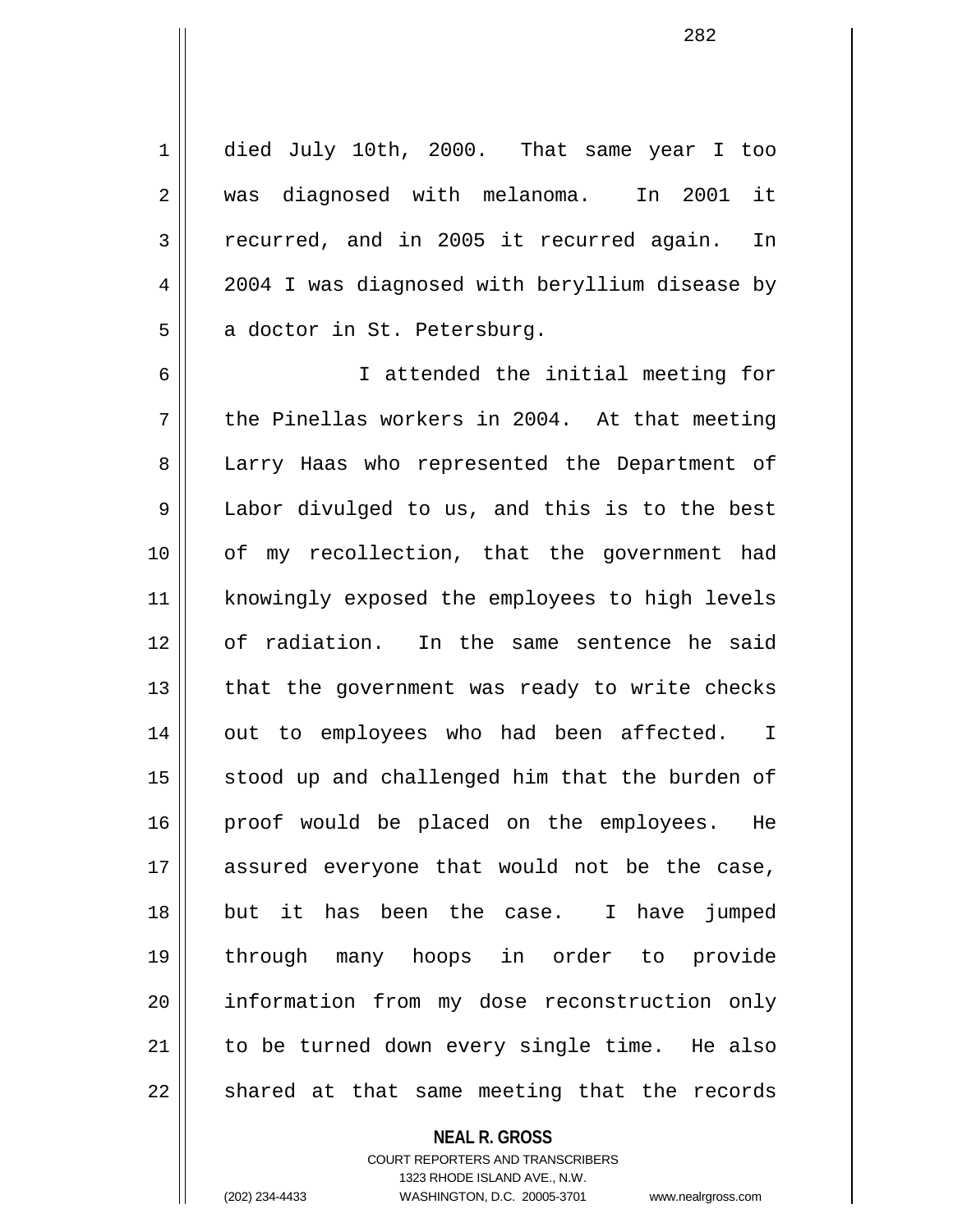1 | of the employees had been lost.

2 || T am proud of the part I played in  $3 \parallel$  helping to end the Cold War. Like the first 4 || responders on 9/11 the Pinellas workers have  $5 \parallel$  also been neglected. In conclusion, my family  $6 \parallel$  had never had a history of cancer until my  $7 \parallel$  sister and I were diagnosed with melanoma. I 8 find it strange that her and I worked at the 9 same plant and we both shared the lung 10 || scarring as well as cancer. I find it strange 11 || that the employees spotted an alligator with 12 || three eyes and a frog with two heads. If the  $13$  soil was such to where it changed the mutation 14 || of the wildlife imagine what the radiation was 15 doing to us.

16 I believe it would be advantageous 17 as well as cost-effective to give every 18 || claimant a set settlement along with a medical 19 card. This to me would seem to be a lot 20 || simpler rather than the countless studies, 21 meetings, that we're conducting here today and 22 | have been conducted. Unfortunately I'm afraid

## **NEAL R. GROSS**

COURT REPORTERS AND TRANSCRIBERS 1323 RHODE ISLAND AVE., N.W. (202) 234-4433 WASHINGTON, D.C. 20005-3701 www.nealrgross.com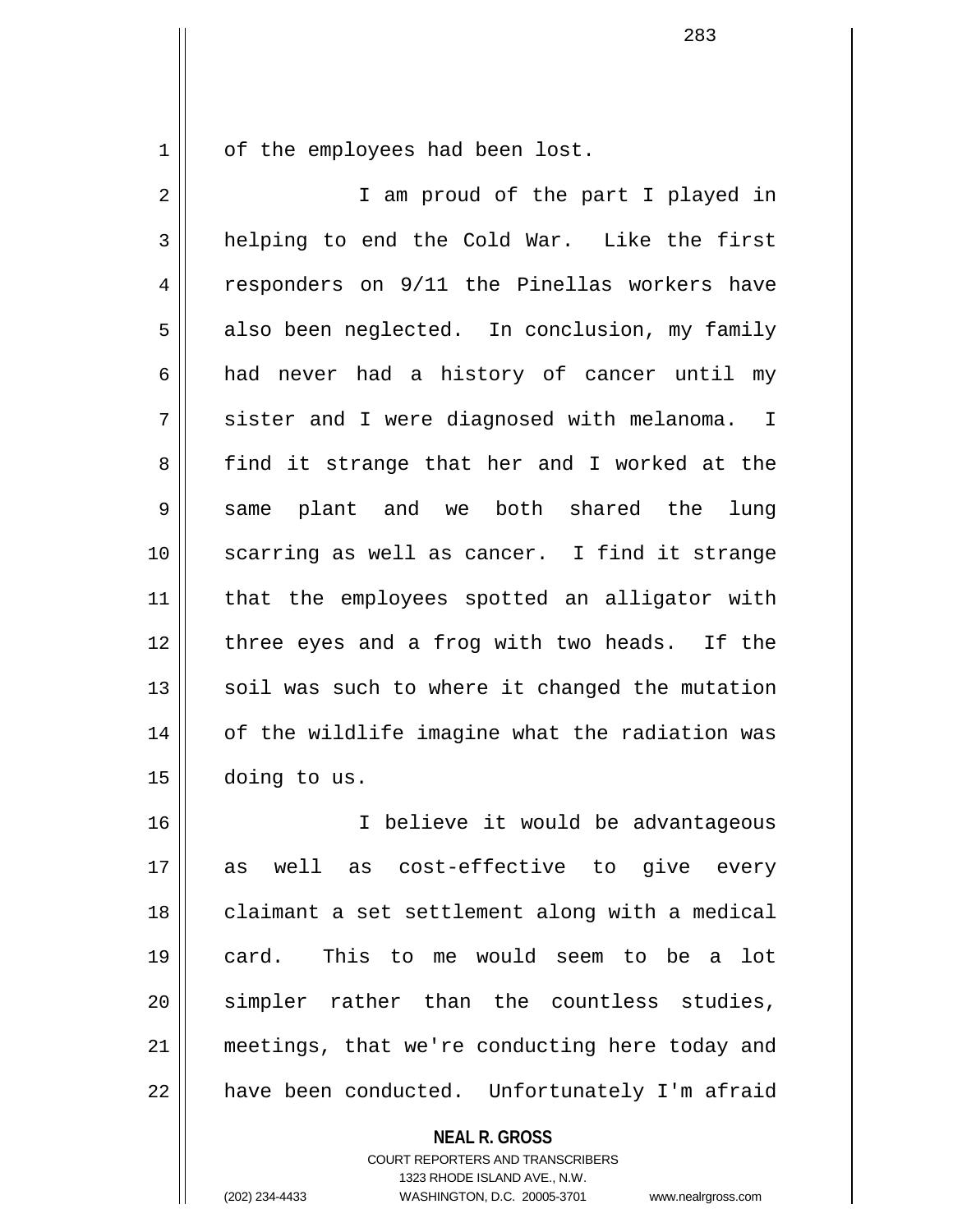**NEAL R. GROSS** 1 | that as more and more of us die off and as  $2 \parallel$  time goes on the liability aspect just goes  $3 \parallel$  away. Thank you for allowing me to have this 4 | opportunity to share what's on my heart. 5 CHAIRMAN MELIUS: Thank you, Mr.  $6 \parallel$  Smith. The next person signed up is Russell  $7 \parallel$  Sherk. Okay. 8 MR. SHERK: Yes, my name's Russell  $9 \parallel$  Sherk and I'm here on behalf of my wife Mary 10 Davidson Sherk. She worked at the Pinellas  $11$  Plant from 1993 to '96 and in 1998 she passed 12 || away from acute appendicitis eight days after 13 || our second child was born. And I don't know a 14 || lot about what she did. 15 I know also, I have some 16 information on my father-in-law, David R. 17 Davidson. He worked at the Pinellas Plant 18 || from 1956 to 1994. And basically my mother-19 in-law, Judy Davidson, couldn't be here and I 20 was wanting to just give a little information  $21$  || about him because she filed a claim. Well,  $22 \parallel$  originally he filed a claim in 2004 for lung

> COURT REPORTERS AND TRANSCRIBERS 1323 RHODE ISLAND AVE., N.W.

(202) 234-4433 WASHINGTON, D.C. 20005-3701 www.nealrgross.com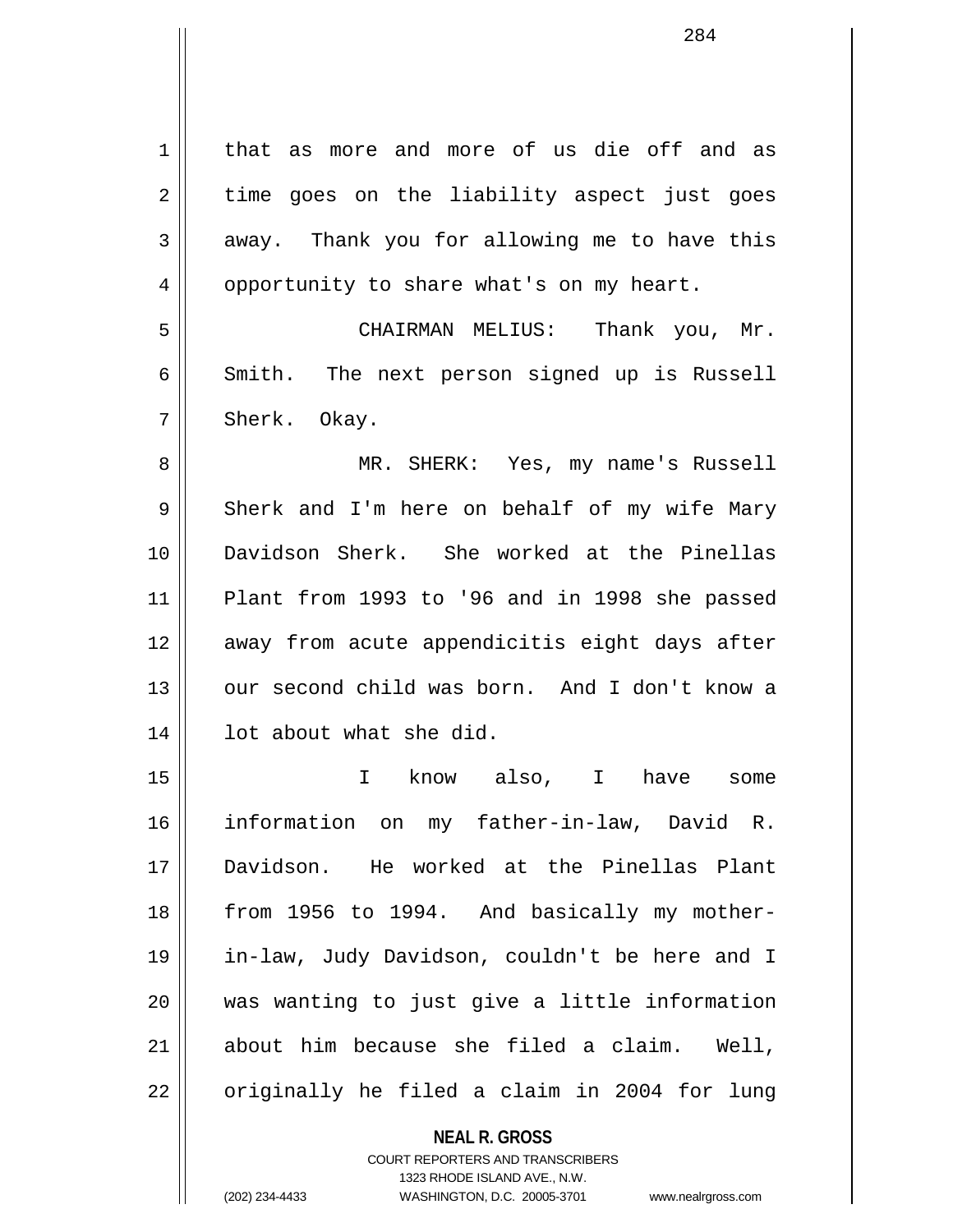1 || scarring and he went to some of the same 2 meetings that Mr. Smith mentioned earlier and  $3 \parallel$  filed the claim. And then in 2005 he also was 4 diagnosed with a rare carcinoid cancer and 5 | later died on June 1st, 2006.

6 And I just wish that the Board 7 would do the best they can for the employees  $8 \parallel$  that worked there at the plant, that they 9 would follow through with what they were 10 intending to follow through when this program 11 was first started. And I just appreciate the  $12$  | time that you've given me. Thank you.

13 CHAIRMAN MELIUS: Thank you. The 14 next person who is signed up is Doris Ensor I 15 believe. Okay, that's fine. And if you could 16 introduce yourself for the record so we have.

17 MR. MILLER: My name is Josh 18 Miller. My grandmother is Doris Ensor and my 19 grandfather is Stafford Hutchinson. I'm a 20 || radiation worker here in Florida. I do have 21 || some experience. I work with radionuclides, 22 gamma-emitting, but I do have prior knowledge

> **NEAL R. GROSS** COURT REPORTERS AND TRANSCRIBERS 1323 RHODE ISLAND AVE., N.W. (202) 234-4433 WASHINGTON, D.C. 20005-3701 www.nealrgross.com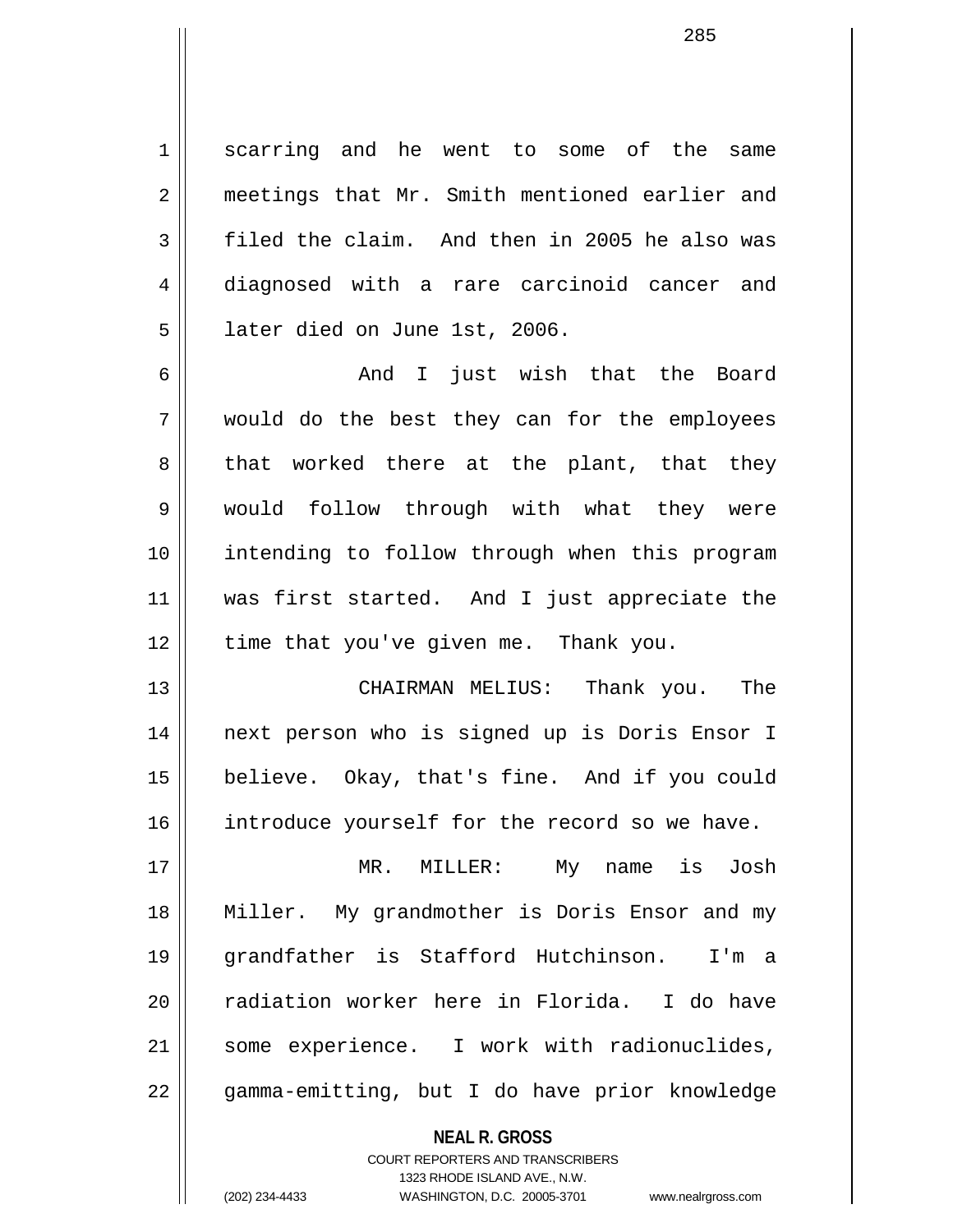1 | of alpha and beta gamma index rate emissions 2 and dosimetry reporting. I work closely with  $3$  | the radiation safety officer.

4 My main concern is when I heard  $5 \parallel$  about these glass tubes, the tritium. Now, 6 whenever they were dropped the employees 7 immediately affected by that would have 8 inhaled it. It would have been absorbed into 9 their bloodstream and into their capillary 10 vessels inside their lungs, and upon that 11 point is when it does the real damage. It 12 || seems as though without proper reporting was 13 || there an acting radiation safety officer or a 14 || person acting as such that there was a prior 15 reporting of these and the people affected 16 directly.

17 || Knowing that, there was talk about 18 || the film dosimetry badges. That's not going 19 to pick up alpha emissions. You're going to 20 have to have air monitoring which I heard 21 || referenced but to what point. Was it near the 22 || point of origin, or was it across the

> **NEAL R. GROSS** COURT REPORTERS AND TRANSCRIBERS 1323 RHODE ISLAND AVE., N.W. (202) 234-4433 WASHINGTON, D.C. 20005-3701 www.nealrgross.com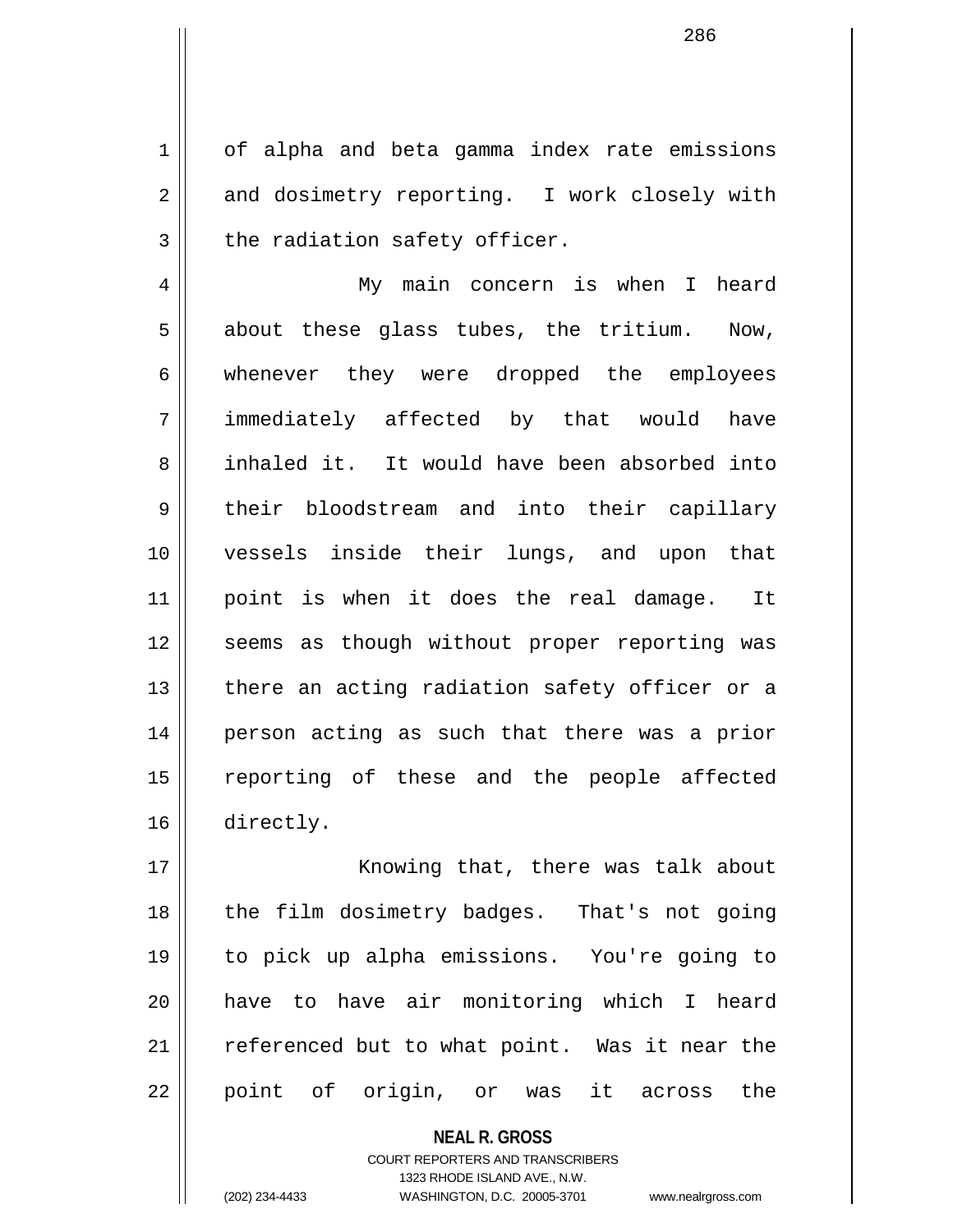1 | building? Because that point is going to be 2 dissipated into the air. Your parts per 3 million are going to be lower and the 4 | concentrations are going to show different 5 than what I've seen. I saw my grandmother's 6 | dosimetry report and it seems 100 millirem is  $7 \parallel$  extremely low for a person working within an 8 | environment that there is gamma and neutron 9 and photon. Or sorry, X-ray, neutron and 10 photon emissions. And then of course without 11 having volume studies for the alpha emissions 12 || there is no comprehensive data for that. I 13 haven't seen it. 14 Now, my grandfather had COPD is 15 what it was diagnosed by medical 16 professionals. But it directly correlates 17 || with lung scarring, the X-rays. It states it 18 throughout his entire medical records. It 19 directly correlates with the diagnosis and the 20 || treatment for beryllium poisoning, or 21 beryllium disease. Immunosuppressive, oxygen

22 || exchange. He was on oxygen. He was

**NEAL R. GROSS** COURT REPORTERS AND TRANSCRIBERS 1323 RHODE ISLAND AVE., N.W.

(202) 234-4433 WASHINGTON, D.C. 20005-3701 www.nealrgross.com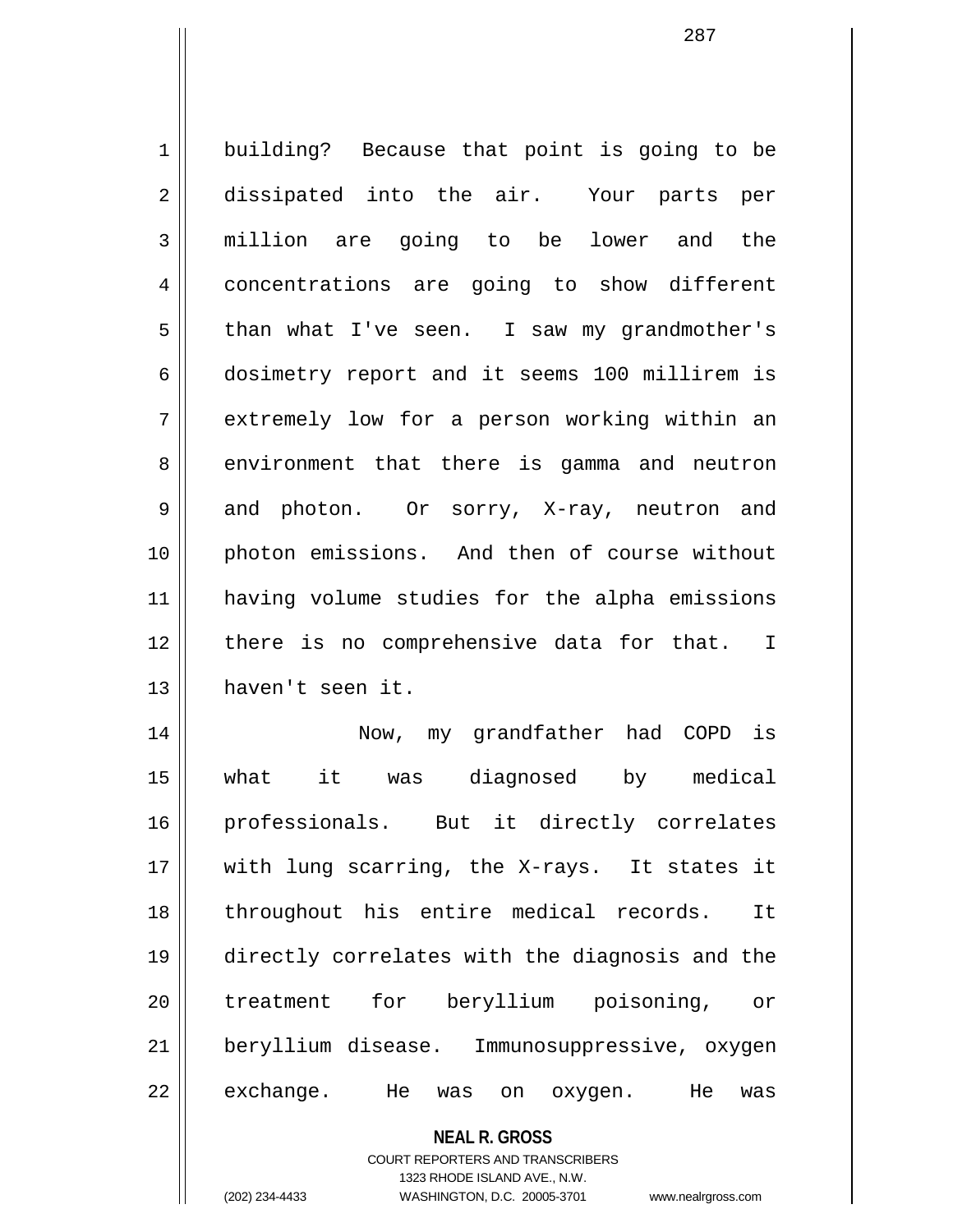1 constantly on steroids and so forth and so on.  $2 \parallel$  It seems as though, that seems to be a pretty  $3 \parallel$  prevalent issue that at some point or another 4 it seems that all have been exposed to some 5 form or another of inhalant whether it be 6 beryllium or heavy metal contamination. 7 Nowhere in his medical records does it say 8 that he was ever submitted for any kind of 9 control. There was no process control for 10 seeing what his contamination level was for 11 heavy metal and tritides and beryllium until 12 it was too late. He died of obstructive 13 disease in his lungs which is kind of a 14 || general term which I would assume looking back  $15$  | the doctor should have checked for beryllium 16 poisoning. That being said it seems as though 17 || the records weren't clearly kept, that a lot 18 || of the things aren't taken into consideration. 19 It doesn't seem as though it is being treated 20 fairly. And that's as far as my knowledge of  $21$   $\parallel$  it. 22 || CHAIRMAN MELIUS: Okay, thank you.

**NEAL R. GROSS**

COURT REPORTERS AND TRANSCRIBERS 1323 RHODE ISLAND AVE., N.W. (202) 234-4433 WASHINGTON, D.C. 20005-3701 www.nealrgross.com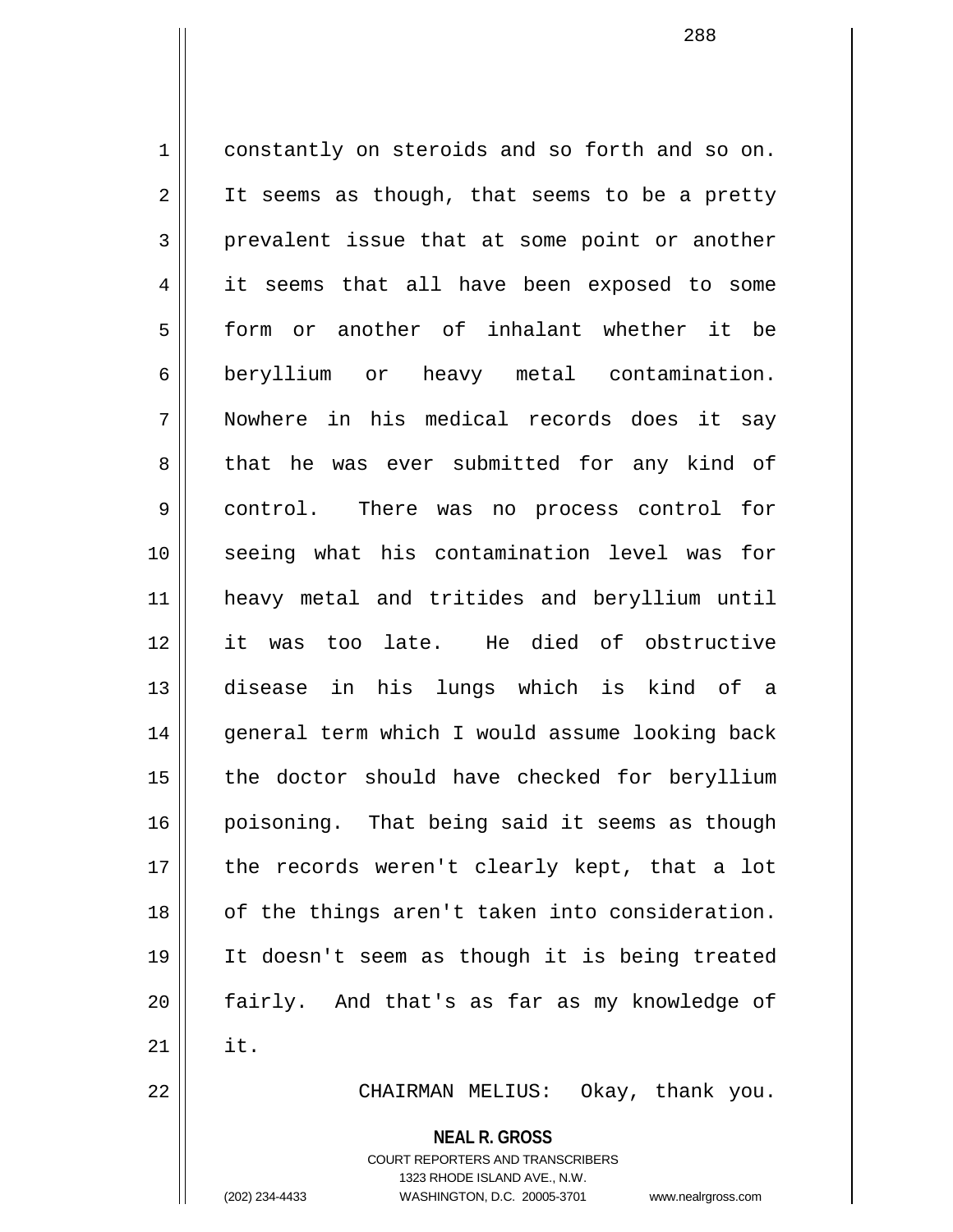**NEAL R. GROSS** COURT REPORTERS AND TRANSCRIBERS 1 || Pete Darnell is still here if you'd like to  $2 \parallel$  talk to him or I think John Stiver is here  $3 \parallel$  also about -- give you a little bit more 4 | information on the sampling and what was done 5 in terms of monitoring because it is  $6 \parallel$  complicated there. As I said, we're still --7 the Advisory Board and our contractor are 8 || still in the process of reviewing that and one  $9 \parallel$  of the other things we look into are, you 10 || know, spills, accidents and so forth, and try 11 to look at what sort of documentation, what 12 might have occurred and were exposures missed 13 in the dose records from those kinds of 14 incidents. It's one thing and it's very 15 important that, you know, people have 16 || knowledge of that or you know, recollection 17 can inform us because it's not always, at 18 || least at many sites those are not always 19 recorded well. 20 MR. MILLER: That's another 21 || question I forgot to ask. 22 CHAIRMAN MELIUS: That's okay.

1323 RHODE ISLAND AVE., N.W.

(202) 234-4433 WASHINGTON, D.C. 20005-3701 www.nealrgross.com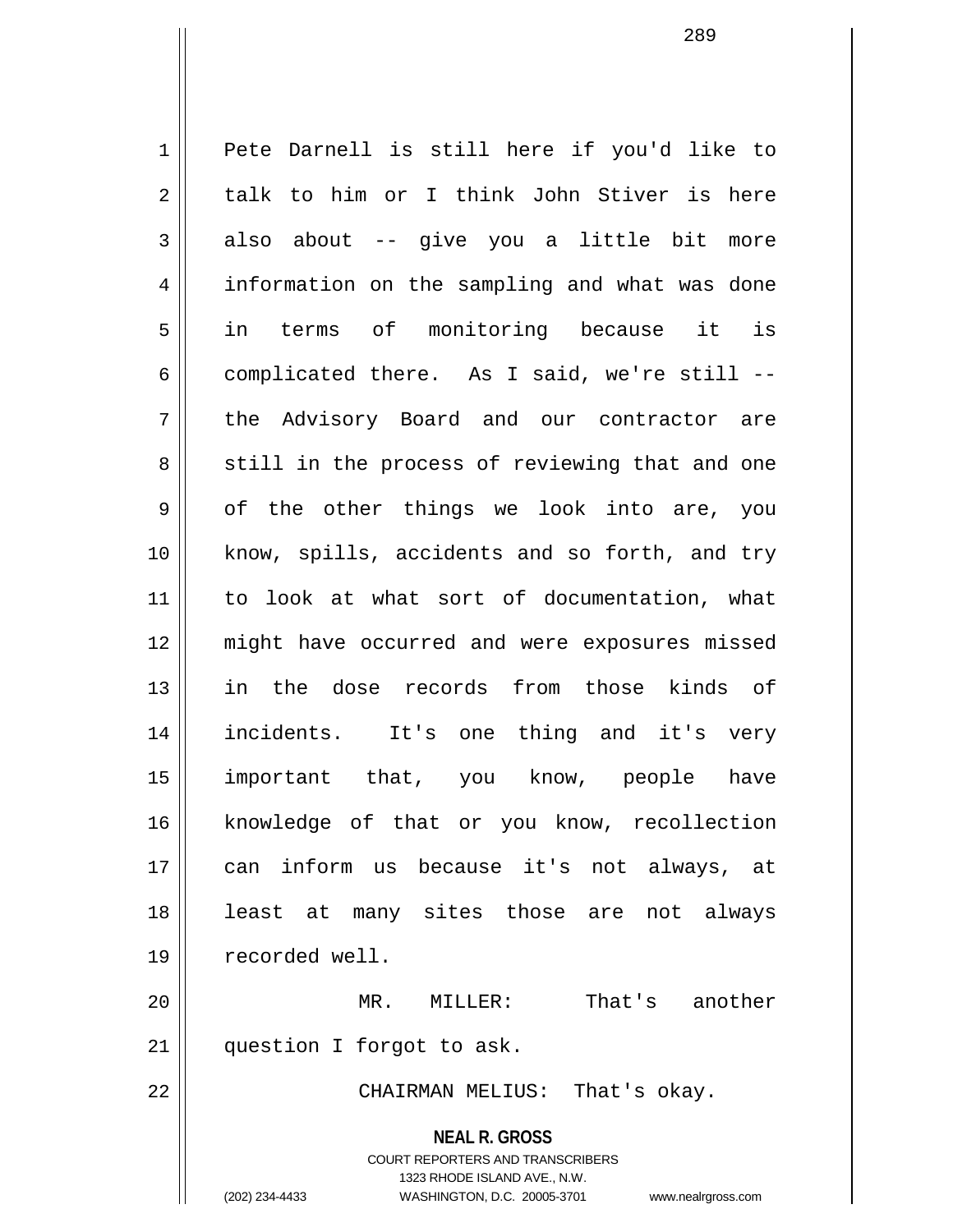**NEAL R. GROSS** COURT REPORTERS AND TRANSCRIBERS 1323 RHODE ISLAND AVE., N.W. 1 MR. MILLER: Is there a current 2 survey or a background of the facility now?  $3 \parallel$  Because I think that would be easy enough to 4 reverse decay because it's essentially a  $5 \parallel$  proven theory, or a science. 6 CHAIRMAN MELIUS: Again, I think 7 Mr. Darnell could probably, somebody more 8 || familiar with the facility than I am could 9 || probably help you with that and answer that 10 question also. 11 || MR. MILLER: All right, thank you. 12 CHAIRMAN MELIUS: Yes, thank you. 13 || The next person I have signed up is David 14 Vaughn. 15 MR. VAUGHN: My name is David 16 Vaughn, Pinellas Plant. I started work there 17  $\parallel$  on July 3rd, 1967, and I left on August 1st, 18 || 1997. That's a little over 30 years. For the 19 first 12 years I worked in the plant I worked 20 in the laboratory. In the lab my job was to 21 do tritium analysis. Now, these broken flasks  $22$  | you're talking about, they happened. In fact,

(202) 234-4433 WASHINGTON, D.C. 20005-3701 www.nealrgross.com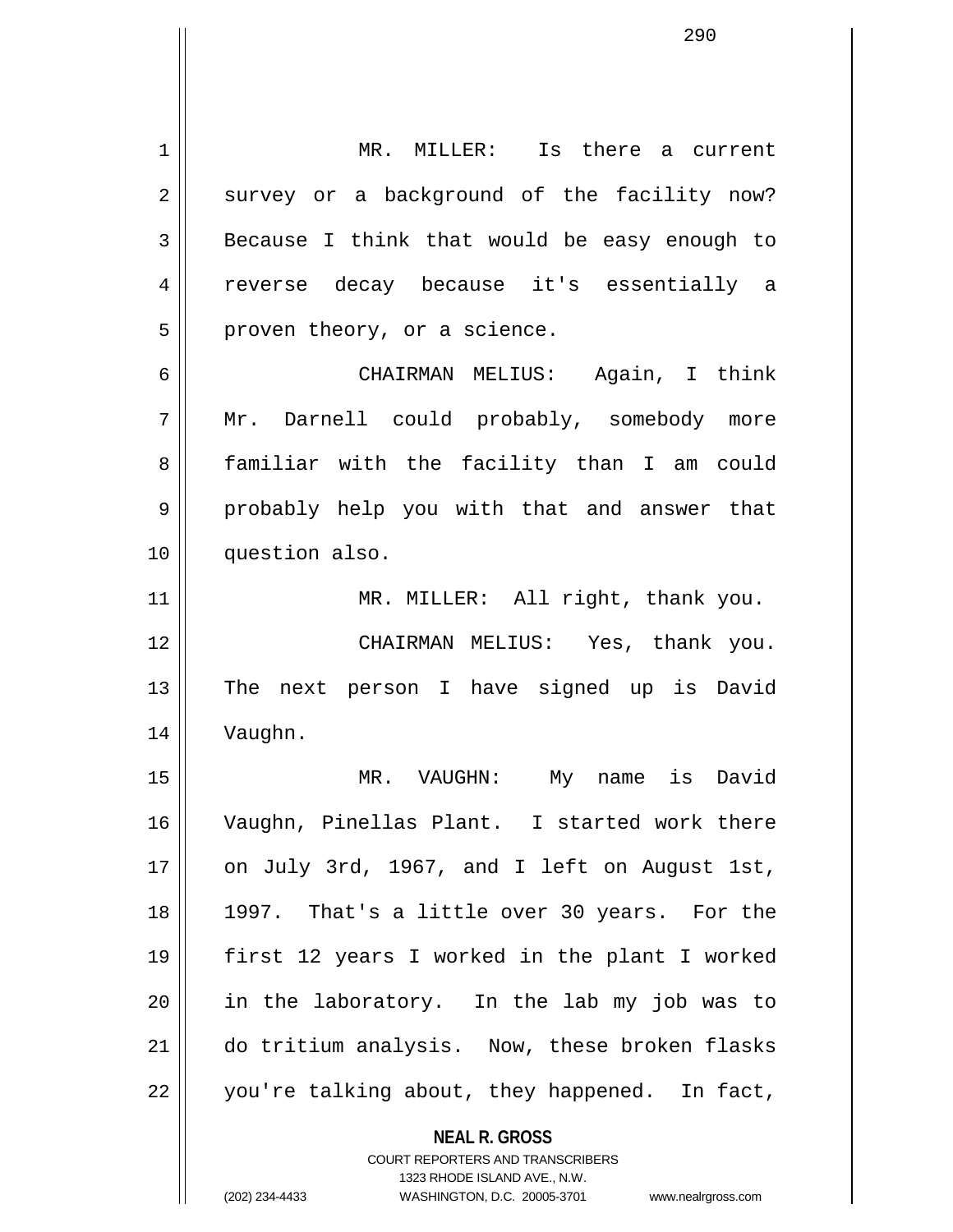1 || in the part of the plant where it was 2 considered to be the hot area and you had to 3 wear shoe covers and lab coats and things to  $4 \parallel$  get in there, so those things did happen.

5 After working there about 10 or I 6 guess about 12 years I developed basal cell 7 carcinoma on the side of my head. I had a 8 and abit when talking to people of rubbing the  $9 \parallel$  side of my head right here. Now in the early 10 days we didn't have the same kinds of safety 11 procedures in place in the beginning that we 12 had later on so I didn't wear gloves. I 13 || handled all these things with my bare hands. 14 || So there's no doubt in my mind that basal cell 15 carcinoma was caused by the tritium contact 16 with the skin on the side of my head.

17 Well, that was the first time I 18 had surgery. About four years later I had to 19 have surgery again in a similar location. This  $20$  || time they told me I was getting, in addition 21 || to having a basal cell removed I was getting a  $22 \parallel$  face lift on one side. What they did, they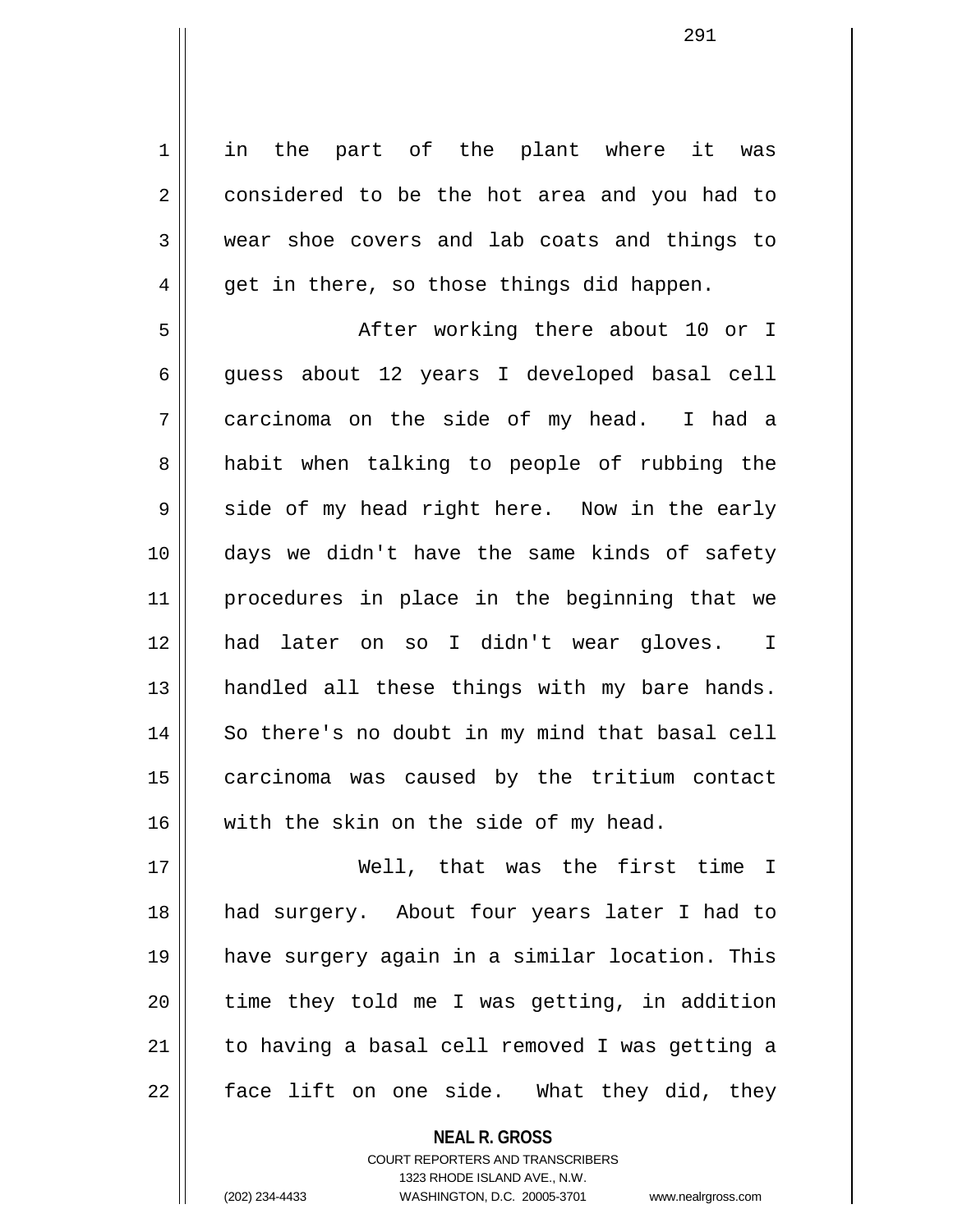1 peeled the skin back from the front of my ear  $2 \parallel$  all the way back to about here, about the  $3 \parallel$  middle of my head, and then they removed a lot  $4 \parallel$  of nerves, a lot of tissue under -- from the  $5 \parallel$  side of my head. Now, I've been told that 6 tritium can't penetrate the skin. Well, I'm 7 telling you that's not true. I know for a 8 || fact that it can and for about two years my 9 | head was numb from the top to the chin, all on 10 the right-hand side. Well, fortunately it's 11 || never come back. It was removed. 12 I also developed squamous cell a 13 || little later on the side of my shoulder here. 14 || And then about 10 years ago I had surgery for 15 adenocarcinoma which was colon cancer. In 16 || each case I've been very lucky it was caught  $17 \parallel$  early. 18 Now, in addition to doing tritium

19 analysis for about 10 or 12 years in that part 20 || of the plant I also operated the linear 21 accelerator. This accelerator was inside the 22 main building. That was a 200 kV accelerator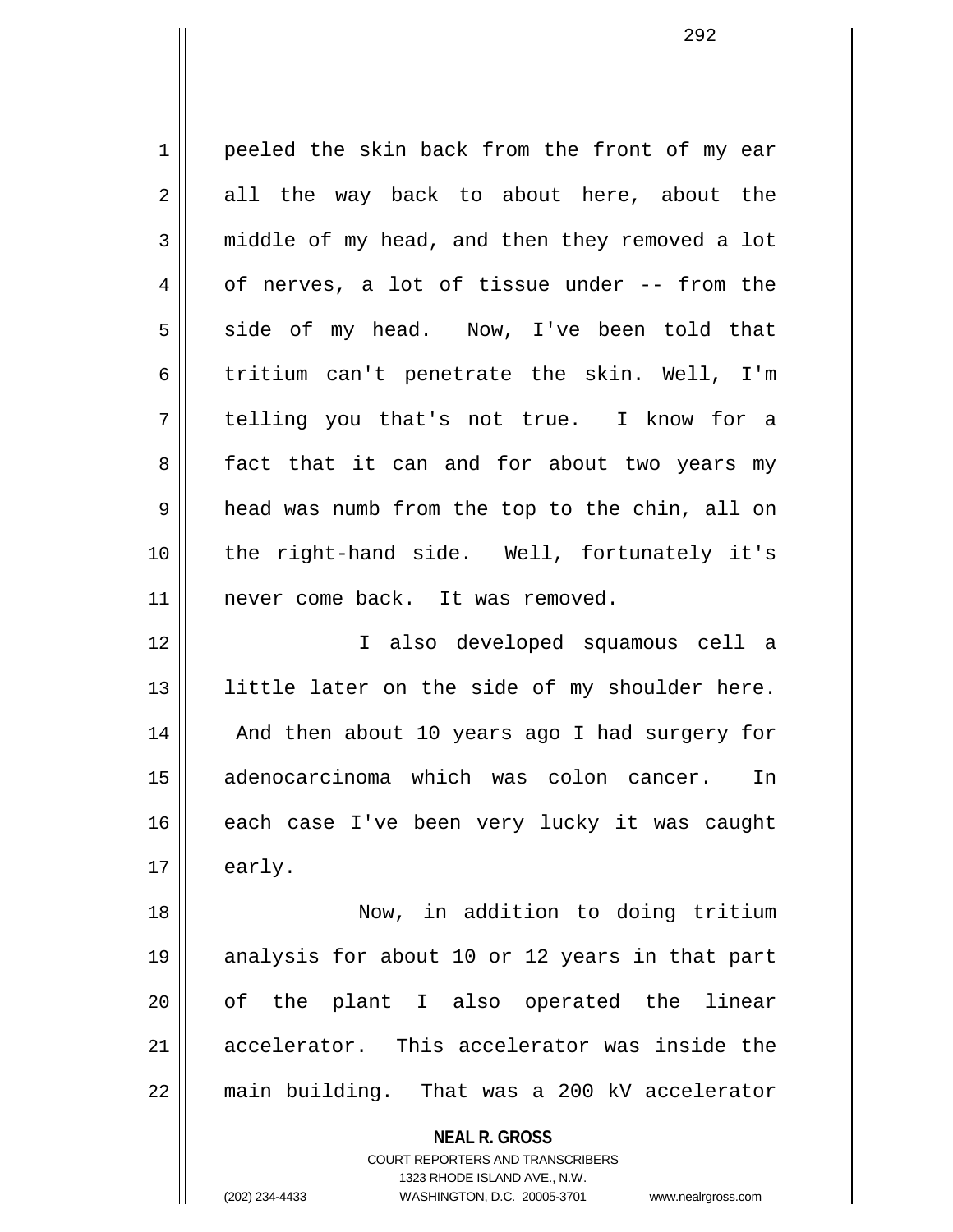1 and basically the purpose of this accelerator 2 | was to produce neutrons.

3 Now, subsequent to my operating  $4 \parallel$  the accelerator after a couple of years they 5 | moved it out of the main building into another 6 building which was specially constructed and 7 modified to house this accelerator. The walls 8 were 4 feet thick, the ceiling had 21 inches 9 || of poured concrete. Now, the reason why the 10 poured concrete and this to me seems a little 11 || strange but I was told this was the reason was 12 because of something called skyshine. I guess 13 || some of you are probably familiar what that 14 is, I'm not. But I think it had to do with 15 airplanes flying over the building when  $16$  they're doing testing. The reason that I feel 17 this should be a concern was because for the 18 first two years it wasn't in that building, it 19 was operated in the main building and the only 20 || thing that surrounded this accelerator were 21 chipboard walls, about 3/8 inch thick or  $22 \parallel$  something like that. So, that's something

> **NEAL R. GROSS** COURT REPORTERS AND TRANSCRIBERS 1323 RHODE ISLAND AVE., N.W. (202) 234-4433 WASHINGTON, D.C. 20005-3701 www.nealrgross.com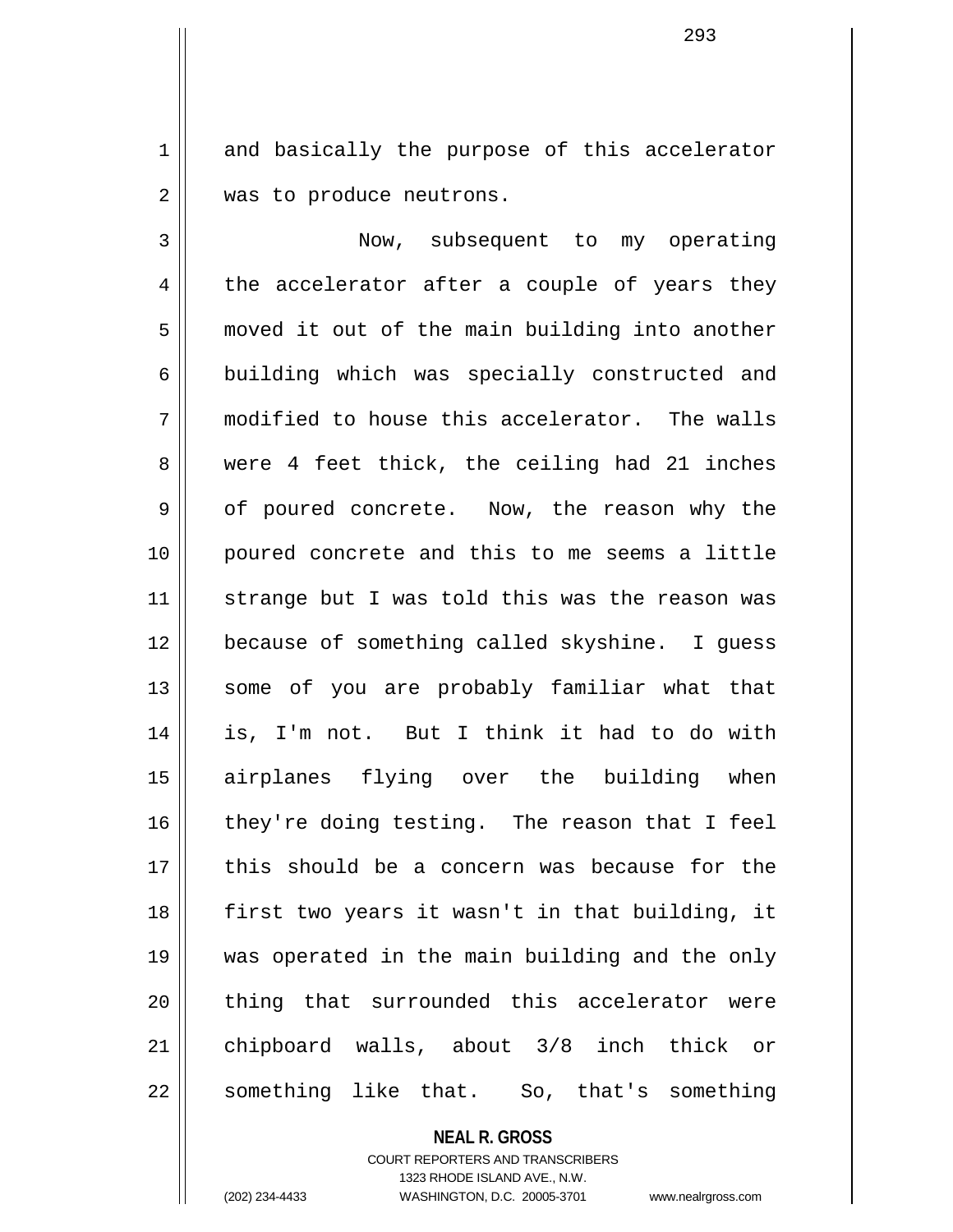$1 \parallel$  that led -- I haven't seen this reflected in  $2 \parallel$  any of the reports that I've read, in any of  $3 \parallel$  the documentation.

4 | Now, the accelerator, someone said 5 Something about 14 MeV neutrons. This  $6 \parallel$  accelerator produced both high and low energy 7 neutrons, not just high energy neutrons but 8 also produced neutrons that were low and as I 9 || understand in the two to three range. So that 10 was the first 12 years I worked in the 11 | building, at the plant.

12 The last 18 years I worked in 13 || security where I basically handled technical 14 || security and as part of my job there I was in  $15$  all areas of the plant at all times of the day 16 and night. One of the places where I spent 17 time was in the building where the RTGs were 18 built. One of the reasons why I was there is 19 because we put in portable monitoring 20 || equipment to detect the presence of weapons or 21 maybe the possibility of someone taking one of  $22$  | these RTGs out of the building.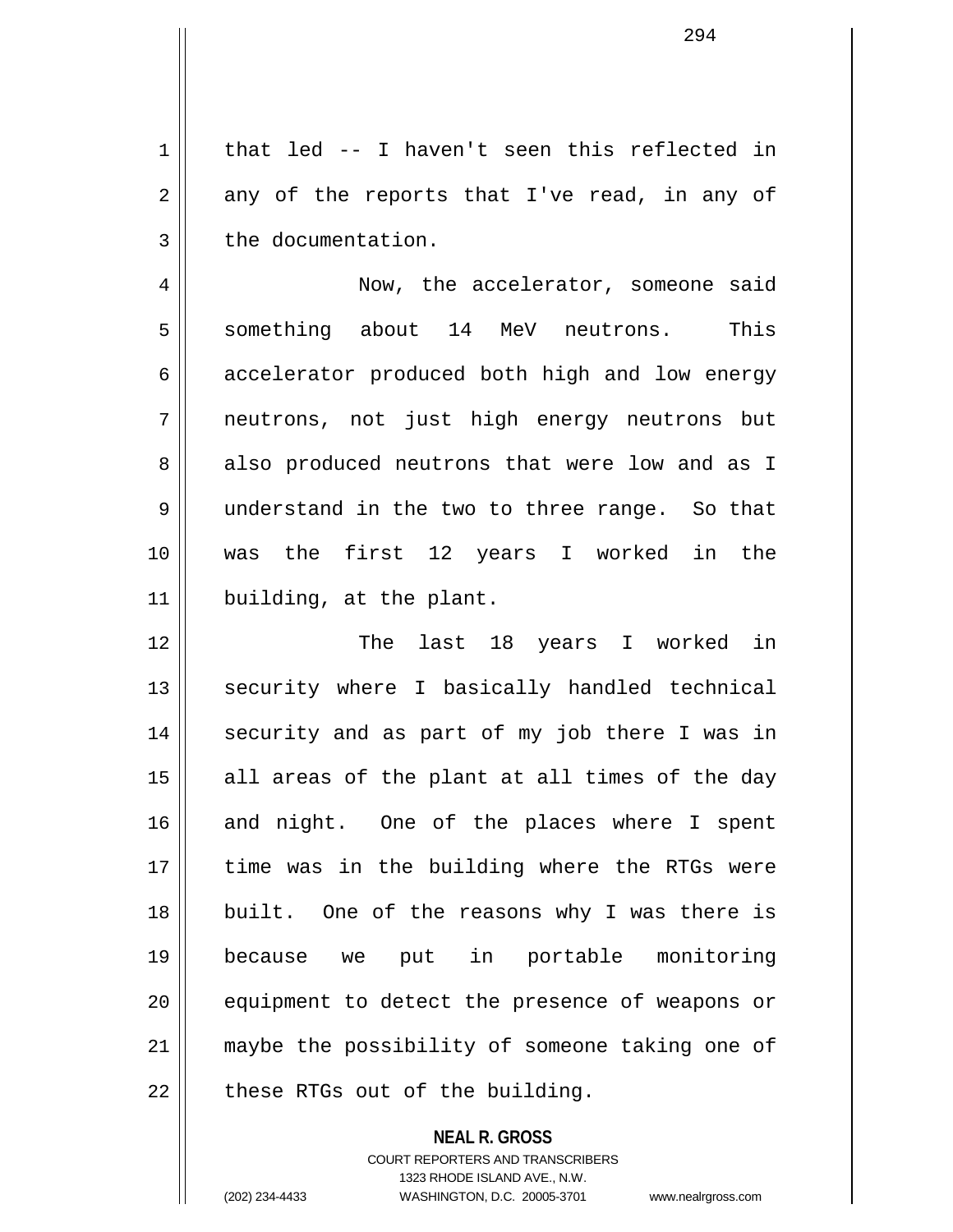1 Something that I noticed about  $2 \parallel$  this portable monitor, there was a vault, I  $3 \parallel$  say a vault, a room where this, the RTGs were 4 stored. You walked between the monitor in  $5 \parallel$  that room, the monitor would actually detect  $6 \parallel$  the fact that you had walked between it and  $7 \parallel$  the source of these RTGs. Now, someone says 8 || they were triple encapsulated. I think there 9 was something besides alpha being produced by 10 these RTGs, that's what the monitor was 11 | picking up. 12 In addition to working in all 13 || areas and working with a portable monitor and 14 working around the RTGs I also visited most of  $15$  | the other sites in the weapons complex during 16 || the last 18 years as part of my job. I don't 17 remember ever being badged anyplace I ever 18 went. I don't remember ever wearing a 19 dosimeter when I was at the Pinellas Plant. I 20 was in the bioassay program when I did the 21 tritium analysis but I never wore a dosimeter  $22$  | at any time.

**NEAL R. GROSS**

COURT REPORTERS AND TRANSCRIBERS 1323 RHODE ISLAND AVE., N.W. (202) 234-4433 WASHINGTON, D.C. 20005-3701 www.nealrgross.com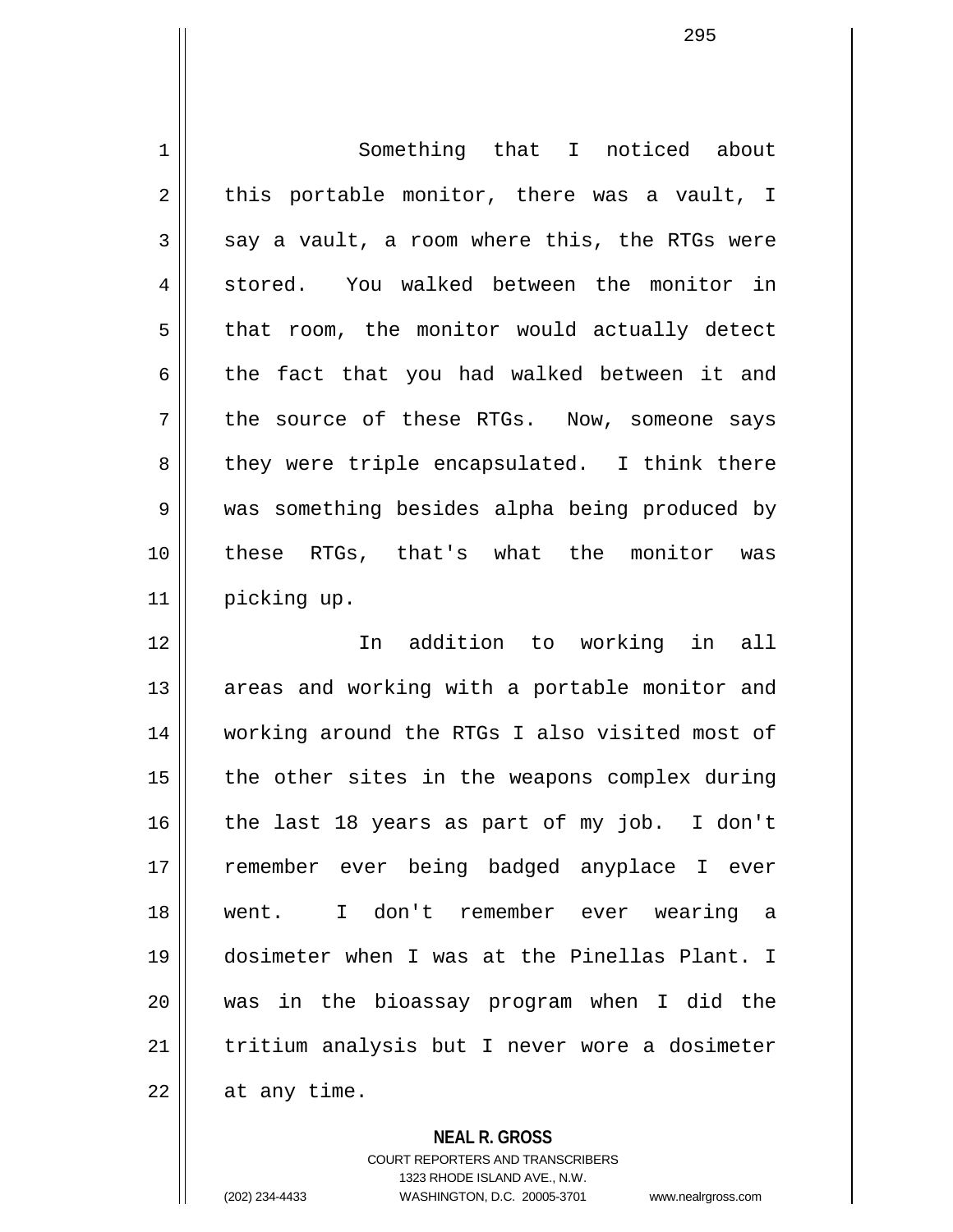1 It's my feeling that maybe not 2 everything is being properly and accurately 3 || reflected in the Site Profile. I haven't 4 | looked at the latest revision of it so I don't 5 || know what's been changed but I know the 6 earlier versions that I looked at were  $7 \parallel$  inaccurate. I quess that's all I have. 8 CHAIRMAN MELIUS: Thank you. Paul, 9 || do you want to answer the linear accelerator 10 question? 11 MEMBER ZIEMER: Dr. Melius asked 12 me to make a comment about skyshine. That's 13 || fairly common in radiographic facilities. In 14 fact, it's one of the issues we have at 15 || General Steel Industries currently. Skyshine 16 has to do with radiation scattered over the 17 || top of shields where there is not a shielding 18 ceiling as it were, and that scattered 19 radiation that comes over the top and reaches 20 || occupied areas outside is referred to as  $21$  skyshine. So it appears from what you've said  $22$  || that the shielded ceiling that was added in

> COURT REPORTERS AND TRANSCRIBERS 1323 RHODE ISLAND AVE., N.W. (202) 234-4433 WASHINGTON, D.C. 20005-3701 www.nealrgross.com

**NEAL R. GROSS**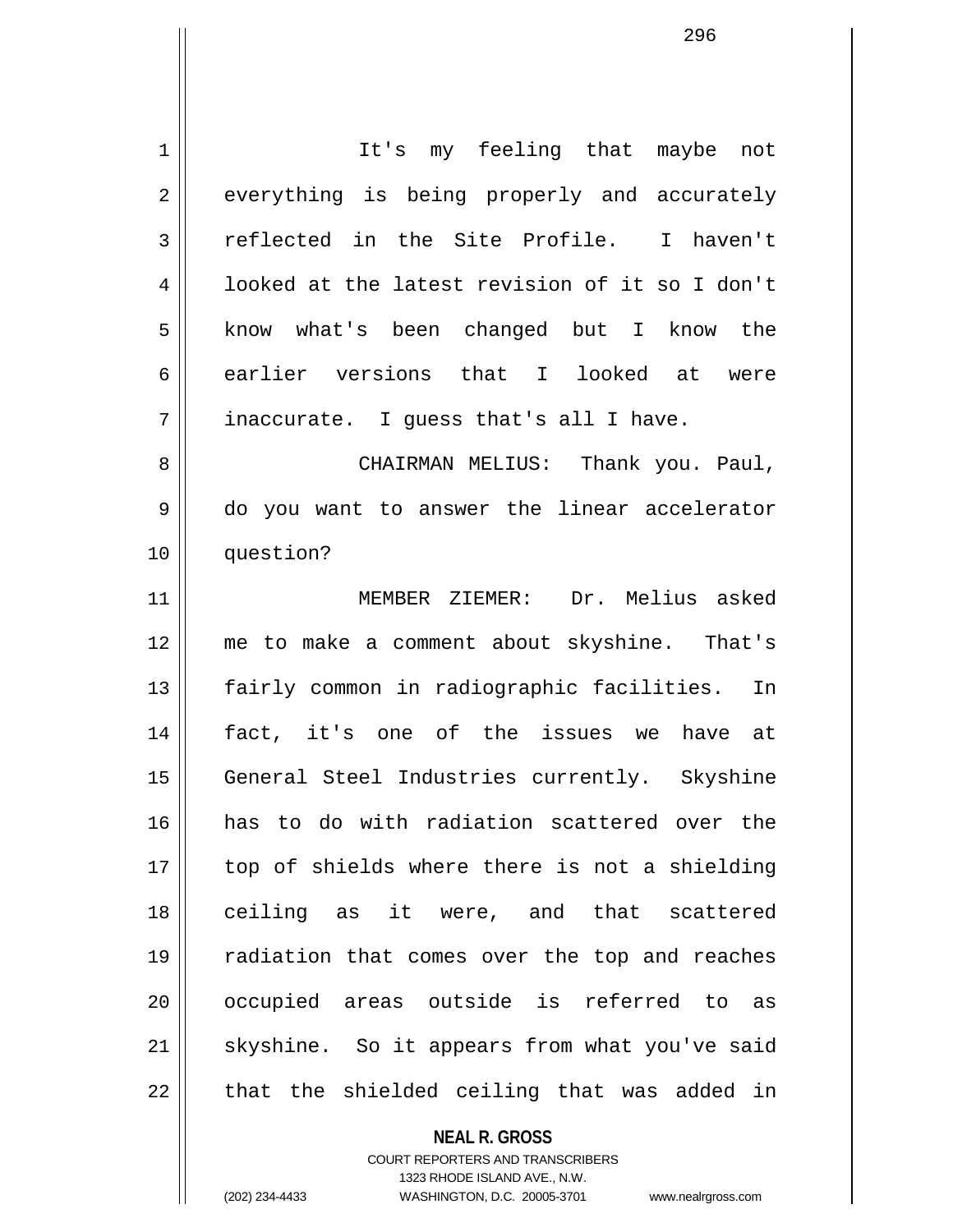**NEAL R. GROSS** COURT REPORTERS AND TRANSCRIBERS 1 | your later facility was to eliminate that 2 | radiation which otherwise would scatter to the  $3 \parallel$  occupied areas over the top of the shield. 4 CHAIRMAN MELIUS: Thank you for 5 | those comments. The next person I have signed 6 || up I believe is Josh Miller. 7 MR. MILLER: I've already gone. 8 CHAIRMAN MELIUS: Okay, I thought 9 it looked familiar. Thanks. The person next 10 is Bill Sunderbruch. And Mr. Sunderbruch, if 11 || it would be easier for you to sit down we can  $12$  | bring the microphone down. Okay, fine. 13 MR. SUNDERBRUCH: I'll just sit 14 | down if you can hear me. 15 CHAIRMAN MELIUS: Yes, thank you. 16 MR. SUNDERBRUCH: My name is Bill 17 || Sunderbruch. I started, you said it was 1957, 18 it was actually 1956, the temporary plant in 19 || St. Petersburg and worked there till -- for 37  $20$  and a half years. During that time I started 21 out as a early employee working at the 22 || temporary plant, 34 employees. And we built

> 1323 RHODE ISLAND AVE., N.W. (202) 234-4433 WASHINGTON, D.C. 20005-3701 www.nealrgross.com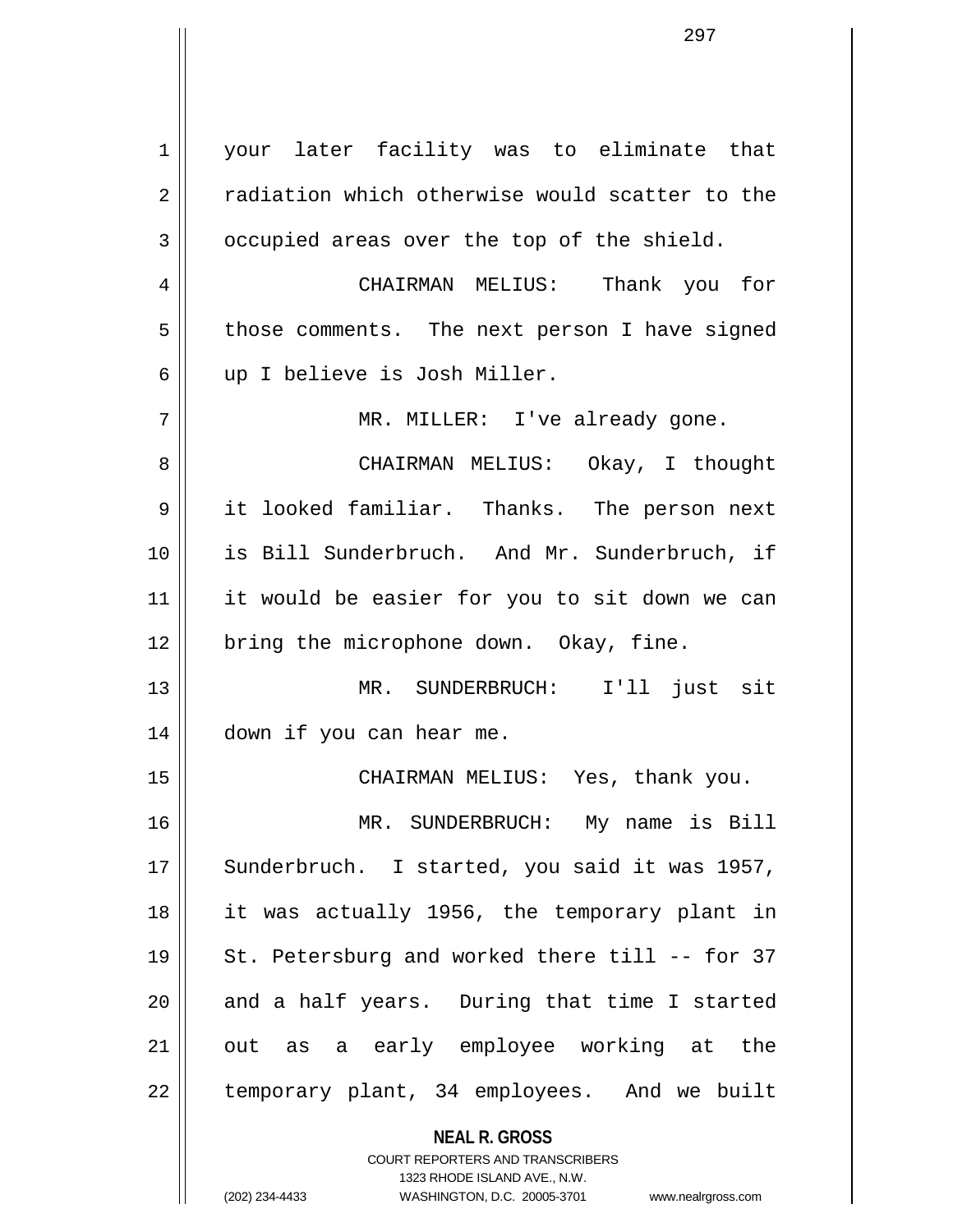$1$  | generators there.

| 2  | In May we moved to the main plant.            |
|----|-----------------------------------------------|
| 3  | I was one of the last ones to leave the       |
| 4  | temporary plant. And a couple of years later  |
| 5  | I became a supervisor for 25 years. During    |
| 6  | that time I built generators, quite a bit of  |
| 7  | different products. My last assignment in     |
| 8  | manufacturing was in the RTG for five years.  |
| 9  | Department of Energy required a physical      |
| 10 | inventory of heat sources every day. You      |
| 11 | talked about asbestos gloves. I had to go in  |
| 12 | with my bare fingers, run it across the heat  |
| 13 | sources every morning, count 200 to 300 heat  |
| 14 | sources then report to DOE about that they    |
| 15 | were all there.                               |
| 16 | Mr. Darnell is, not to take                   |
| 17 | anything away from him but he does not have   |
| 18 | all the information that he should have had.  |
| 19 | And it's not his fault. I was in the tube     |
| 20 | exhaust area for supervisor for 15 years. I'd |
| 21 | get a call on the phone and they say your     |
| 22 | urine sample is a little high, better have a  |

**NEAL R. GROSS**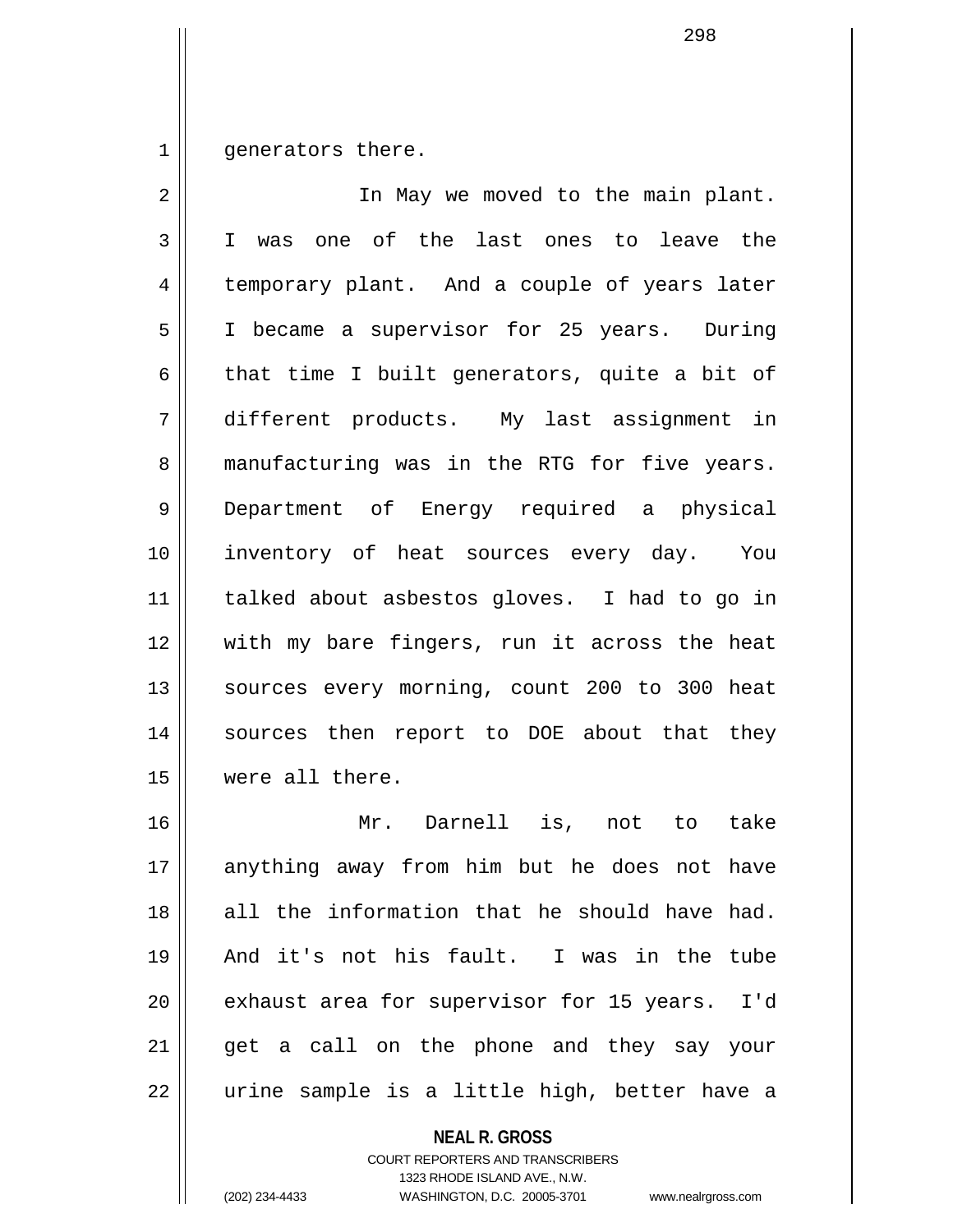1 | little beer on the weekend, get rid of the gas 2 | I inhaled. So you come in Monday morning  $3 \parallel$  leave a sample. They call up, say okay, 4 || you're fine now. Well, if you were fine on 5 Monday then Friday's point report went in the  $6$  || qarbage. It was never recorded.

299

7 When I first filed for my claim I 8 got, through the Freedom of Information Act I 9 got my medical records. During the 25 years 10 that I was a supervisor every year they'd give 11 you a physical. That physical gave you a 12 blood test, X-ray, the whole smear. Even DOE 13 managers came in to get their physical at the 14 || plant because it was so thorough yet in my 15 || report there was not one of my tests showed 16 || up, or not one of my physical exams showed up. 17 I'd looked at my radiation dosage that I 18 || received over the years. Peter's probably got 19 it. The amount of phone calls I got, the 20 || amount of exposure I had doesn't show up on  $21$  | that report.

22 || Mow whether some of you worked at

**NEAL R. GROSS**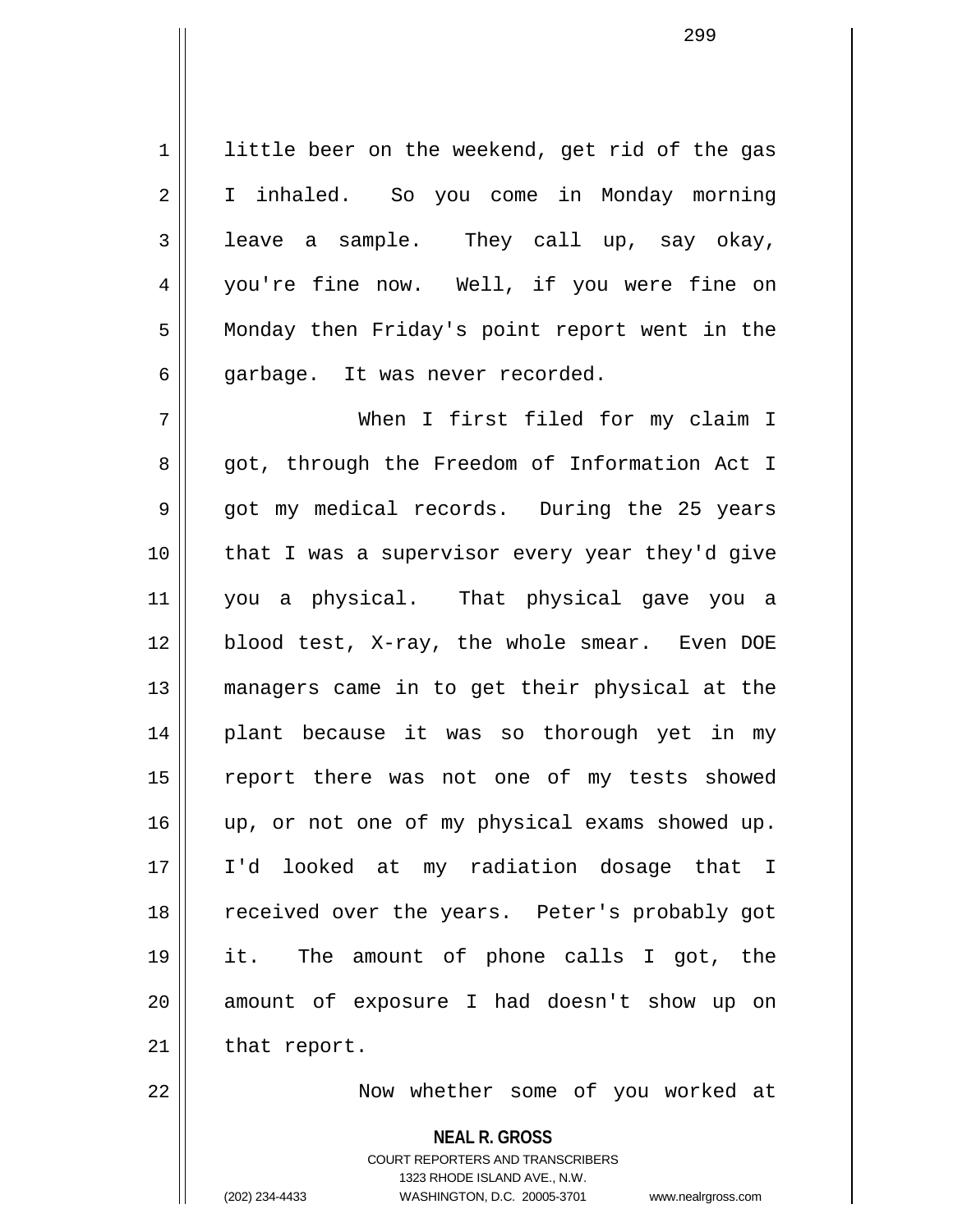1 | other plants or not we had what they called  $2 \parallel$  the CIP program, cost improvement program. I  $3 \parallel$  think it was sponsored by the government and 4 what it was, that each section of the plant 5 was given a target area to save so much money  $6 \parallel$  a year. Well, if you reported, health physics  $7 \parallel$  for example had a bad year, a lot of radiation  $8 \parallel$  exposure, they didn't get as much incentive if 9 you will. So the plant's cost improvement 10 program would drop. So there was a lot of  $11$  | things that weren't reported that happened. 12 I wished I could help Peter with 13 || some of the information that may have been 14 destroyed or not recorded. I don't know how 15 he's going to recover it but there's a lot of 16 sick people at the plant. I've had, you 17 talked about an investigation going to come 18 up, you're going to get more people together.

20 I was one of the young ones. Most of them are

 $21$  |  $\sigma$ one now.

22 I would be more than happy -- I

**NEAL R. GROSS**

19 || Please hurry up. I'm 79. I started at 26 and

COURT REPORTERS AND TRANSCRIBERS 1323 RHODE ISLAND AVE., N.W. (202) 234-4433 WASHINGTON, D.C. 20005-3701 www.nealrgross.com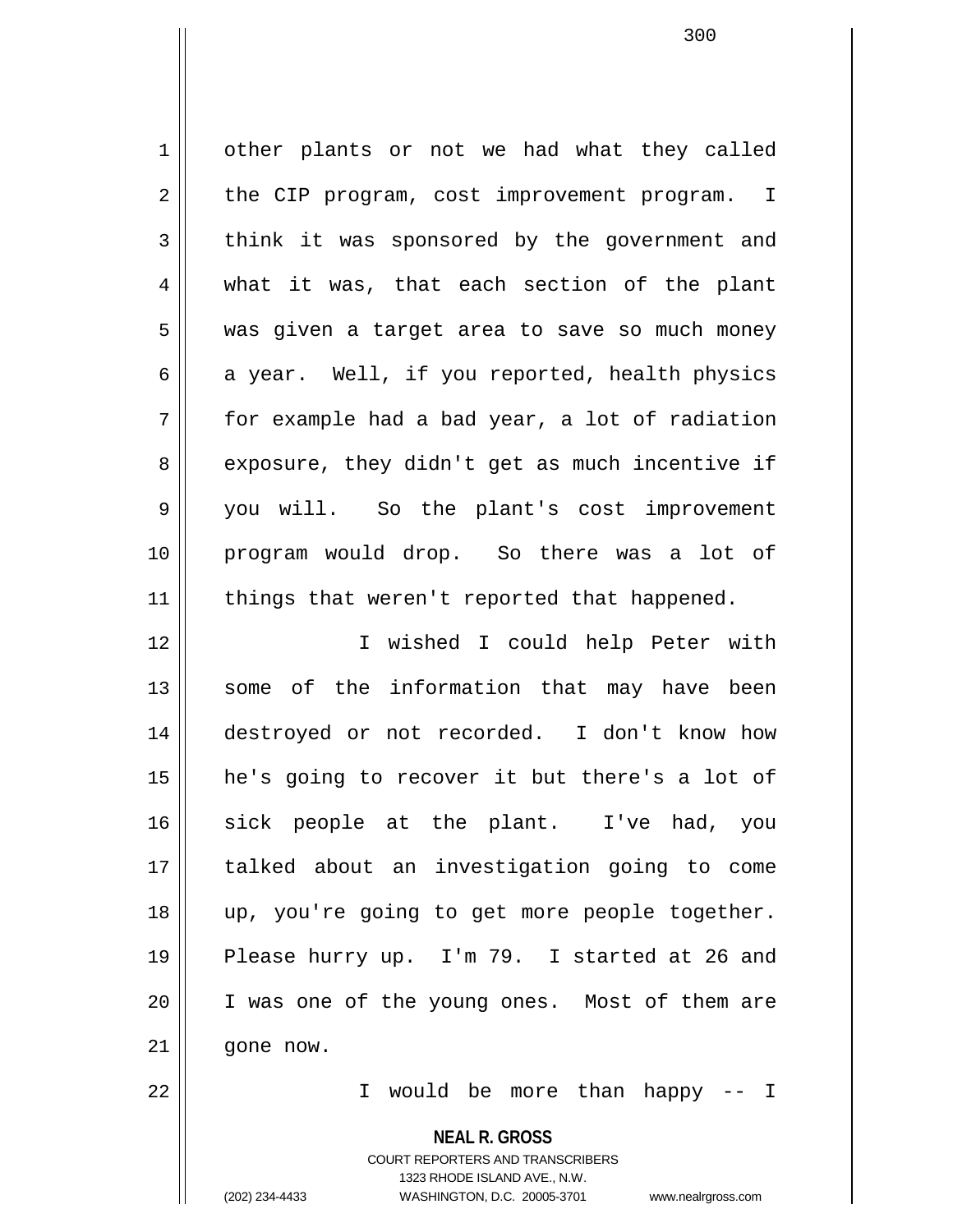1 || was supposed to be at MacDill on Friday. It  $2 \parallel$  got canceled. I have friends that I met with 3 the other night at the GE Quarter Century 4 Club. Some of the engineers, the technicians, 5 section managers said they'd be more than 6 happy to discuss classified information with  $7 \parallel$  you if it got on notice. Some things came up, 8 || some programs that we had at the plant that  $9 \parallel$  people got -- I don't want to say radiated. 10 That's a good point, they might have been. And 11 that should be brought up. I don't know how 12 you're going to do it, you can't do it here. 13 || As a matter of fact I've been retired now 19 14 years and I don't know what's classified  $15$  anymore and what's not. But I'd be more than 16 happy to volunteer my services to help you out 17 any way I can. And I can get you a list of 18 || people that would be more than happy to help. 19 Do you have any questions for me? 20 CHAIRMAN MELIUS: Thank you, but 21 we certainly I think do want to take you up on 22 || your offer to help. I think that was either

**NEAL R. GROSS**

COURT REPORTERS AND TRANSCRIBERS 1323 RHODE ISLAND AVE., N.W. (202) 234-4433 WASHINGTON, D.C. 20005-3701 www.nealrgross.com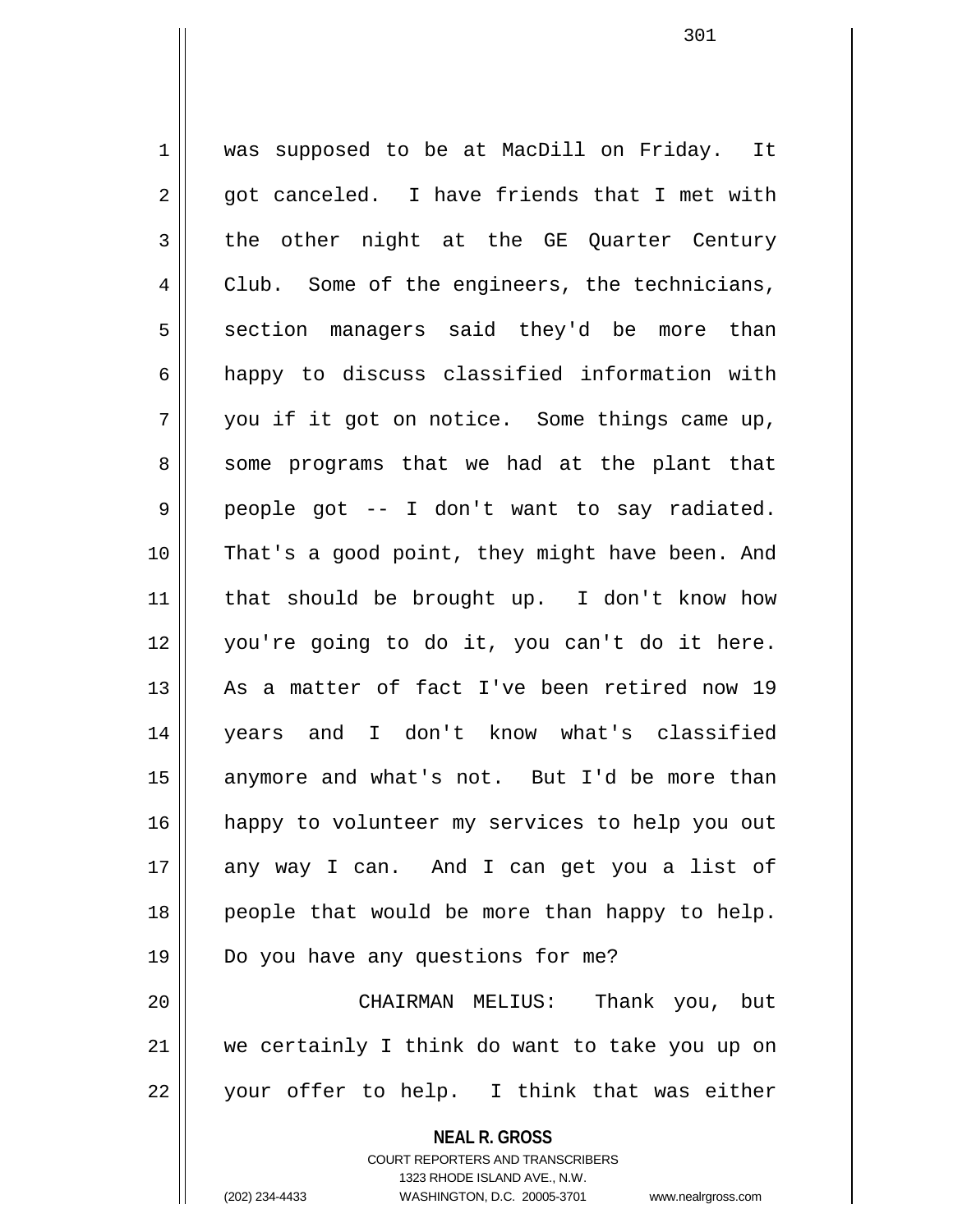1 | through NIOSH or through the Board has our own 2 || contractor that helps us review these sites  $3 \parallel$  and that's one of the paths they wanted to do 4 was to interview a number of people. So John 5 Stiver and John Mauro are there and I think  $6 \parallel$  they'll follow up and get in contact when we 7 coordinate that. And we also have ways of 8 || handling the classified information procedures  $9 \parallel$  and so forth that protect everybody with DOE's 10 || assistance on that and cooperation.

11 || We appreciate it, and we 12 appreciate you coming here. And again, just 13 || to reiterate, we assume we don't have all the 14 information, so the information that's 15 || provided in these meetings and other outreach  $16$  efforts are really important to us. We try to 17 do everything we can to take them into account 18 || in our review. So thank you again.

19 || The next person signed up is 20 Robert Bossard I believe. I apologize if I 21 | mispronounce.

22 MR. BOSSARD: I've been called

**NEAL R. GROSS** COURT REPORTERS AND TRANSCRIBERS 1323 RHODE ISLAND AVE., N.W.

(202) 234-4433 WASHINGTON, D.C. 20005-3701 www.nealrgross.com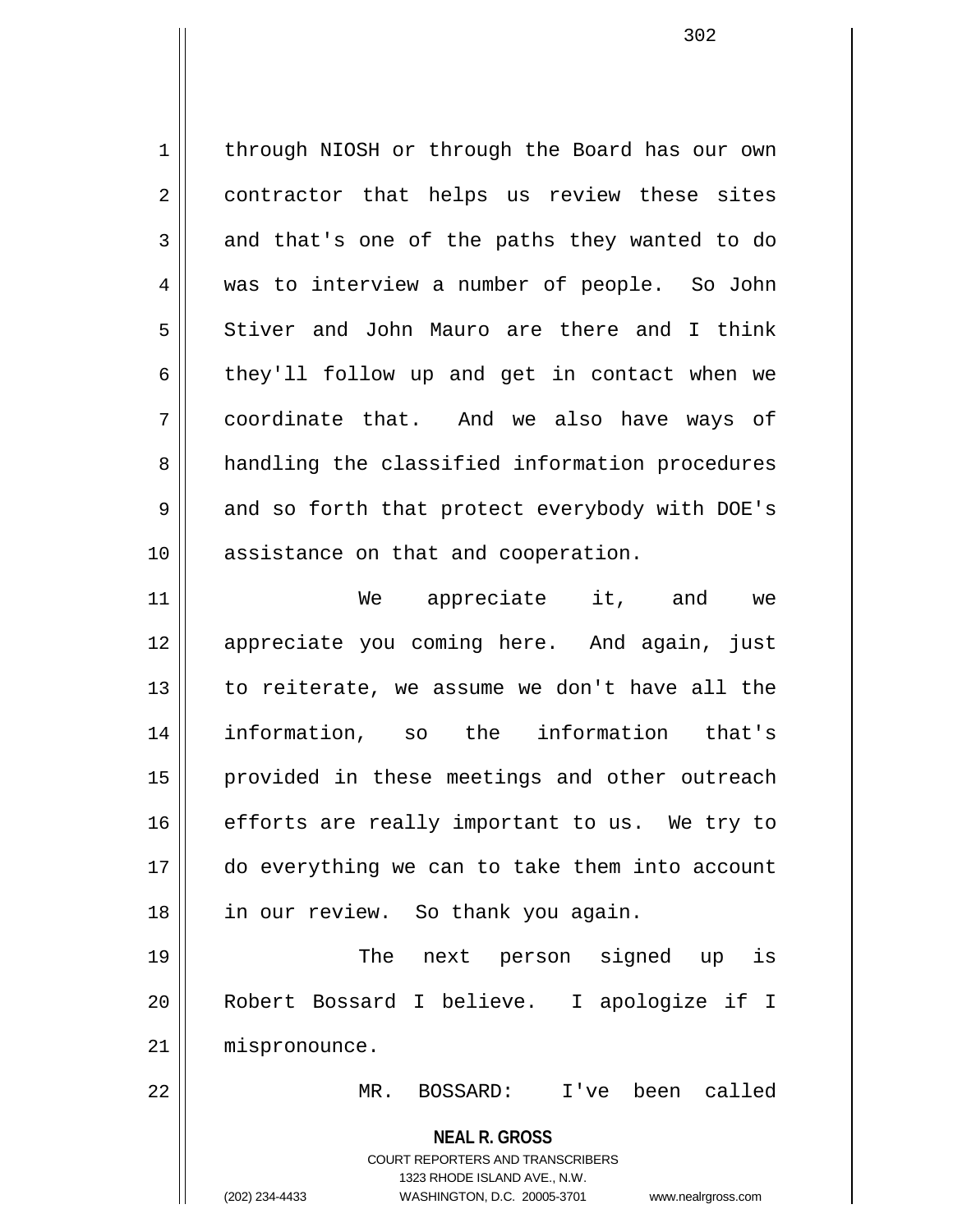1 | worse.

2 CHAIRMAN MELIUS: Well, with a 3 name like Melius --

4 MR. BOSSARD: It's Bossard, but 5 that's okay. I started in 1963, I was an 6 | hourly employee like Bill said he was and then 7 I worked my way up. I worked as a lathe 8 operator and right across the hallway they 9 machined beryllium. And of course, I've got 10 beryllium in my lungs as we speak, but I was a 11 || supervisor of separators, capacitors, thermal 12 battery, LAC connectors, classified area that 13 || Bill said we're not allowed to talk about, but  $14$  | two of my employees that worked in that area, 15 they died. Another one worked with  $16$  radioactive parts, '56, he died.

17 We offloaded those heat sources 18 when the SST trucks came in, our job was to 19 get them unloaded as fast as possible which we 20 did. We got a lot of commendations for the  $21$  || job we did on that. We had to put them in the 22 || vault and like Bill said they were brought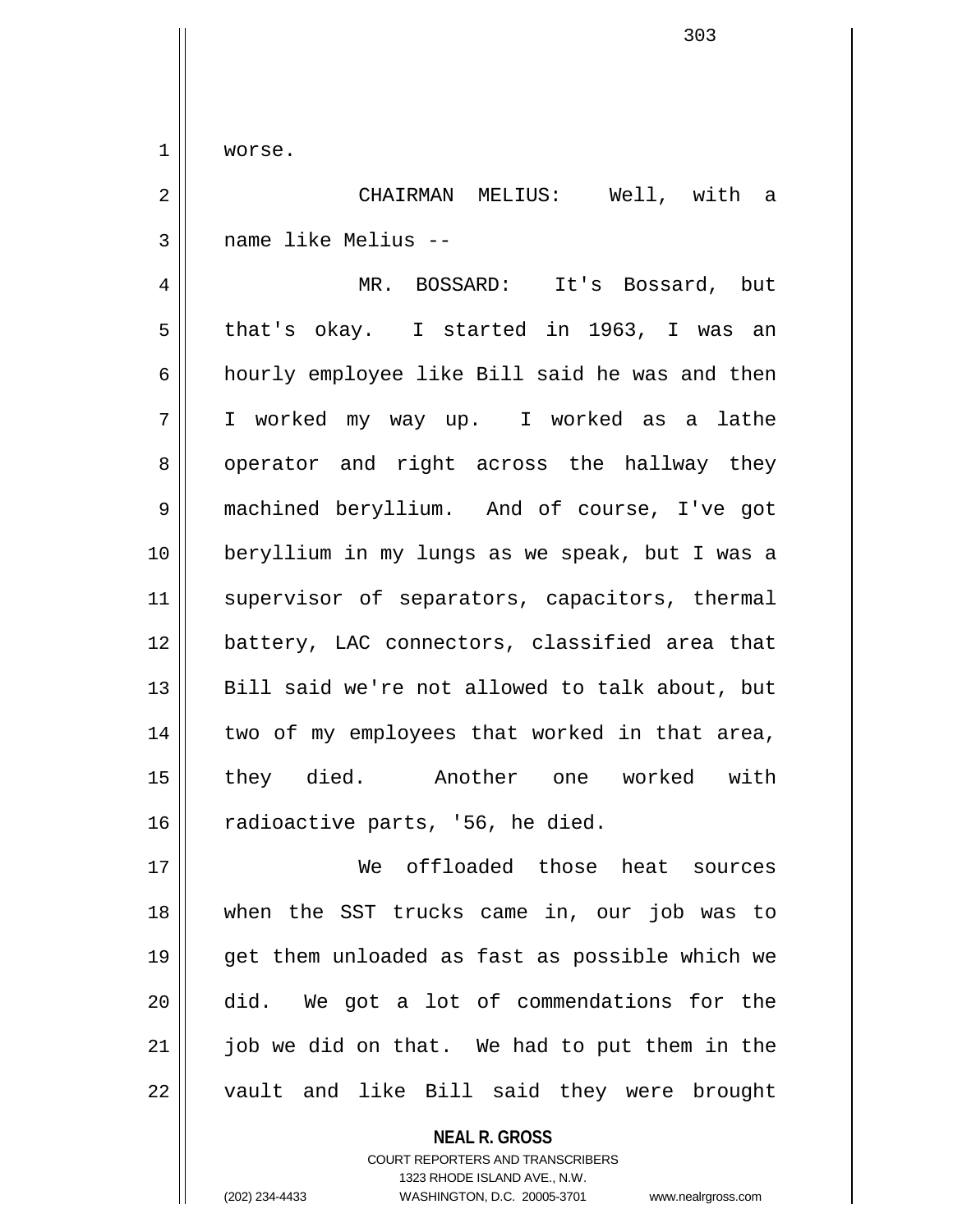1 || out. They had to be inventoried and 2 | inspected. So a lot of people were involved  $3 \parallel$  in that also. The thing that concerns me, 4 | I've really been to so many meetings, I worked  $5 \parallel$  there 34 years and nobody's ever told me how  $6 \parallel$  they came up with the 50 percent, that number. 7 I'm still confused. How do you come up with 8 || it? Do you just reach up in the air and grab 9 that 50 percent? How do they do that? Can 10 somebody explain that to me? Nobody, right? 11 | I'm back to square one. 12 CHAIRMAN MELIUS: Yes, it's a 13 || calculation based on what the probability is 14 || that a particular cancer will be related to 15 || the dose that you received. It's not simple 16 to do because it also takes into account that 17 there may be some error in making that 18 assessment. And so 50 percent was taken as 19 essentially the doubling of the risk so there 20 would be 1 chance in 2 that that was due to 21 your exposure, whatever that exposure might  $22 \parallel$  be. And then there's an error, a correction

**NEAL R. GROSS**

COURT REPORTERS AND TRANSCRIBERS 1323 RHODE ISLAND AVE., N.W. (202) 234-4433 WASHINGTON, D.C. 20005-3701 www.nealrgross.com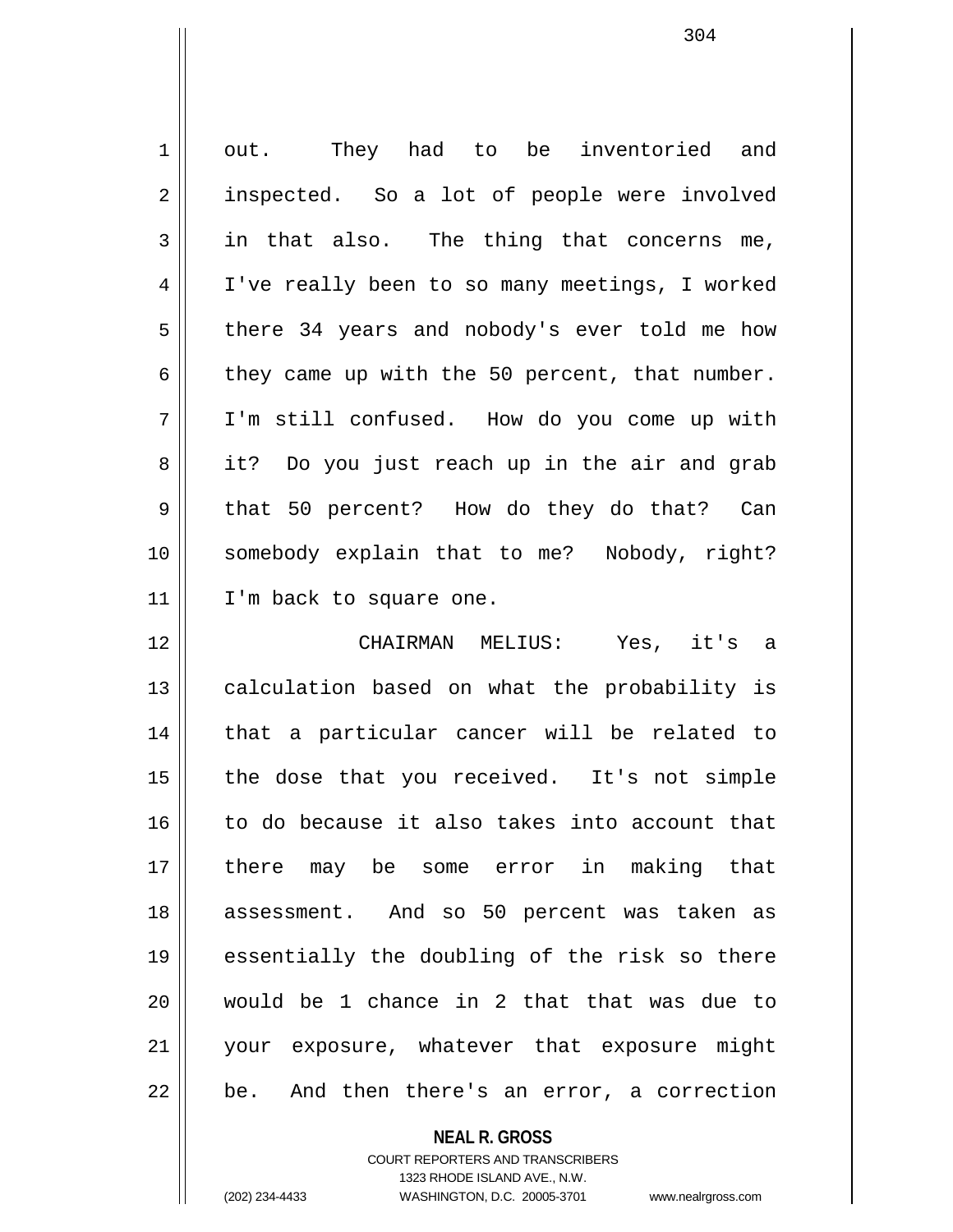1 || put into it to take into account what error  $2 \parallel$  there might be in that. So there's some prior 3 use of that not in this -- well, in 4 legislation but also in other compensation 5 || programs, that's where it came from. But it's  $6 \parallel$  not an everyday thing, that's for sure.

7 MR. BOSSARD: Okay, another 8 concern is where the people were going in and  $9 \parallel$  out of area, where they built the tubes that 10 people was required to wear film badges. I 11 || myself at that point was an expediter. I went 12 in there every day and counted the parts to 13 make sure they were going at the right speed 14 to get to their final product. There was 15 workers in there that I know, in fact there's  $16$  one here right now working the glove box. She 17 was not required to wear a film badge and 18 another thing is I don't think they're 19 accurate because of the simple reason they 20 || just put them on a lab coat and they just 21 flopped. They weren't pressed against your  $22 \parallel$  body which I was told that's the way they're

## **NEAL R. GROSS** COURT REPORTERS AND TRANSCRIBERS 1323 RHODE ISLAND AVE., N.W. (202) 234-4433 WASHINGTON, D.C. 20005-3701 www.nealrgross.com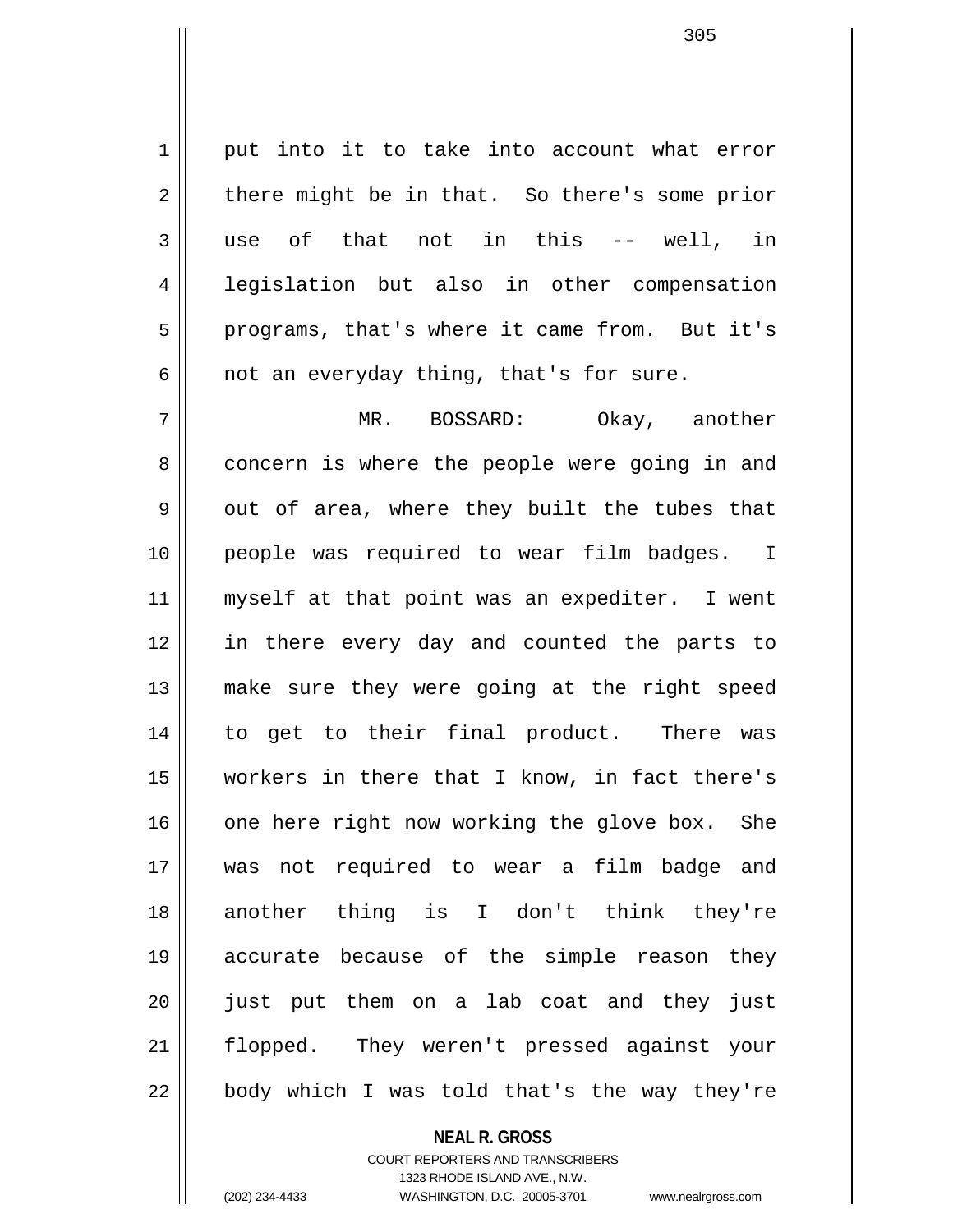1 || supposed to be to get an accurate reading. 2 Does anybody dispute that? I was told from  $3 \parallel$  Oak Ridge that's the way you're supposed to do  $4 \parallel$  it to get an accurate reading.

5 Let's see, I guess that pretty 6 much covers it. I probably had some other  $7 \parallel$  stuff here but. These folks, I think, I got 8 tired of going to funerals. People dying in  $9 \parallel$  their fifties and we buried radioactive parts 10 || in the North 40. People dug them up. The 55 11 gallon drums were leaking. They had to put 12 || them in other new drums and those people, once 13 || again in their fifties, 54, 56, are no longer 14 || with us. The drums were sent back to Savannah 15 River. They did their job but they're no 16 longer with us. So that, Peter Darnell, I 17 don't know what he thinks about the Pinellas 18 || Plant, but it was a dangerous plant. Thank 19 || you very much.

20 || CHAIRMAN MELIUS: Thank you, sir. 21 The next person I have is Robert Hill. Again, 22 Mr. Hill, if you'd prefer to sit down while

**NEAL R. GROSS**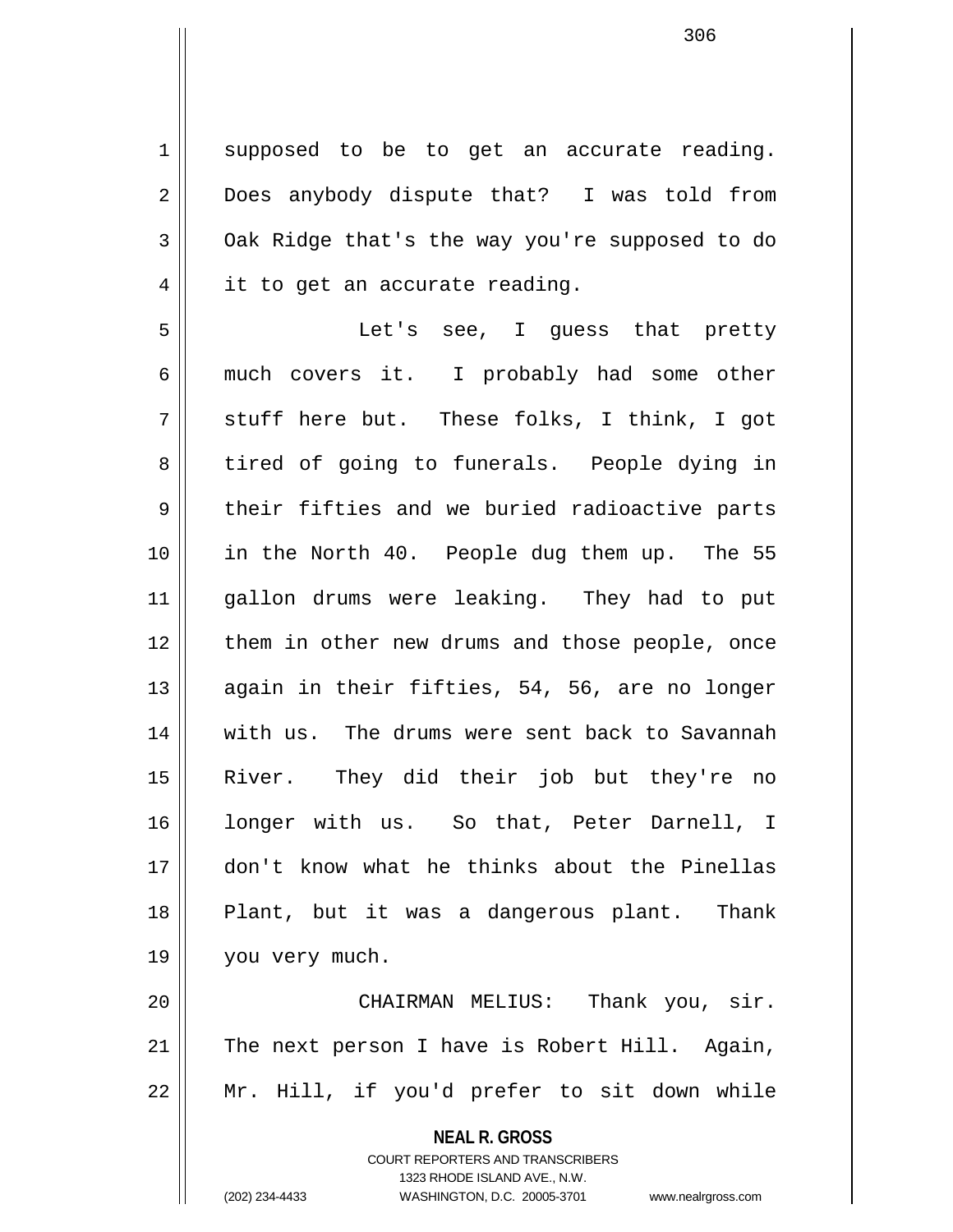**NEAL R. GROSS** 1 || you make your comments we can bring the 2 | microphone down to you if that's easier. 3 MR. HILL: No, I want to be seen. 4 CHAIRMAN MELIUS: Okay. 5 MR. HILL: I've got a lot to talk 6 about. 7 CHAIRMAN MELIUS: Okay, thank you. 8 MR. HILL: All right. I started 9 with the Pinellas Plant December the 3rd, 10 1979, and I retired April 21st, 1997. Okay, 11 || when I first started working there in 1979, 12 1980 it was so primitive. Pinellas Plant was 13 primitive. I mean, I want to talk about 14 neglect, negligence, a lot of negligence at  $15$  | that plant at that time it was so primitive. 16 And there was a man down there 17 || named Mr. [Identifying information redacted]. 18 I used to call him Doc [Identifying 19 information redacted]. He was in charge of 20 || the radioactivity program. And they used to, 21 || right in front of the building they used to  $22$  || build, take their backhoe and dig out a big

> COURT REPORTERS AND TRANSCRIBERS 1323 RHODE ISLAND AVE., N.W.

(202) 234-4433 WASHINGTON, D.C. 20005-3701 www.nealrgross.com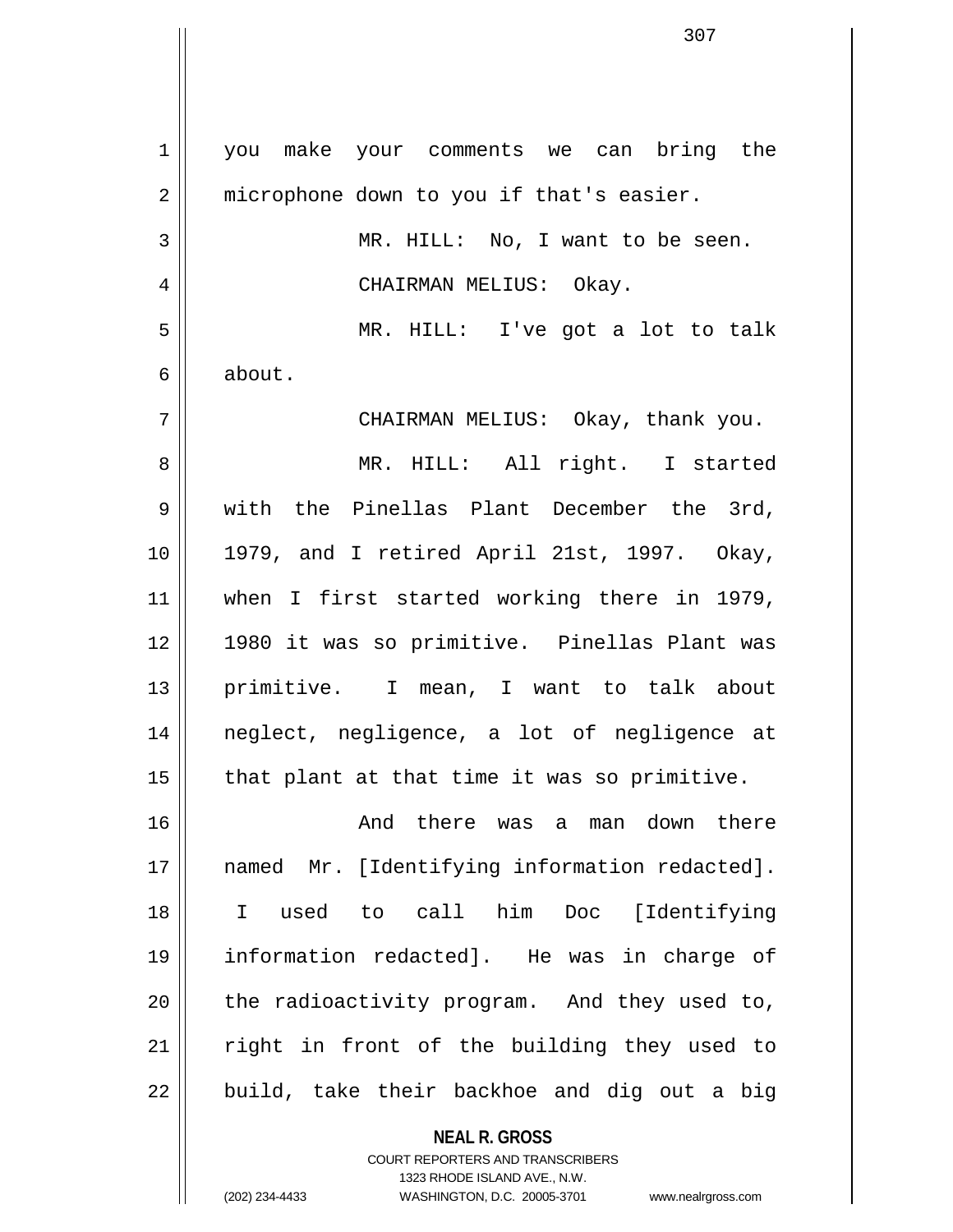1 hole. Then they would take all those pipes  $2 \parallel$  and ducts that came from the stack, and you  $3 \parallel$  know the stack was the most dangerous place at 4 || the plant. That's where all your  $5 \parallel$  radioactivity went up through the stack. So 6  $\parallel$  they would take those ducts and throw them out  $7 \parallel$  there in the hole. And so Doc [Identifying 8 | information redacted] would say, "Any of you 9 | guys want to make some overtime?" 10 "Yes, I'll make some overtime." 11 "I want you to go out there and 12 hose those ducts down." These are aluminum 13 ducts, pipes, you know, full of radioactive. 14 No badge, no nothing. The only thing you had 15 was just some coveralls and just regular 16 little plastic gloves and a little old mask. 17 || And all that radioactivity. Go out there and 18 hose it down. They gave you something like 19 foam to hose it down. And that came directly 20 from the stack. And so Doc [Identifying 21 information redacted] died. I would assume he 22 | died from radiation, I'm assuming, me. Doc

> **NEAL R. GROSS** COURT REPORTERS AND TRANSCRIBERS

> > 1323 RHODE ISLAND AVE., N.W.

(202) 234-4433 WASHINGTON, D.C. 20005-3701 www.nealrgross.com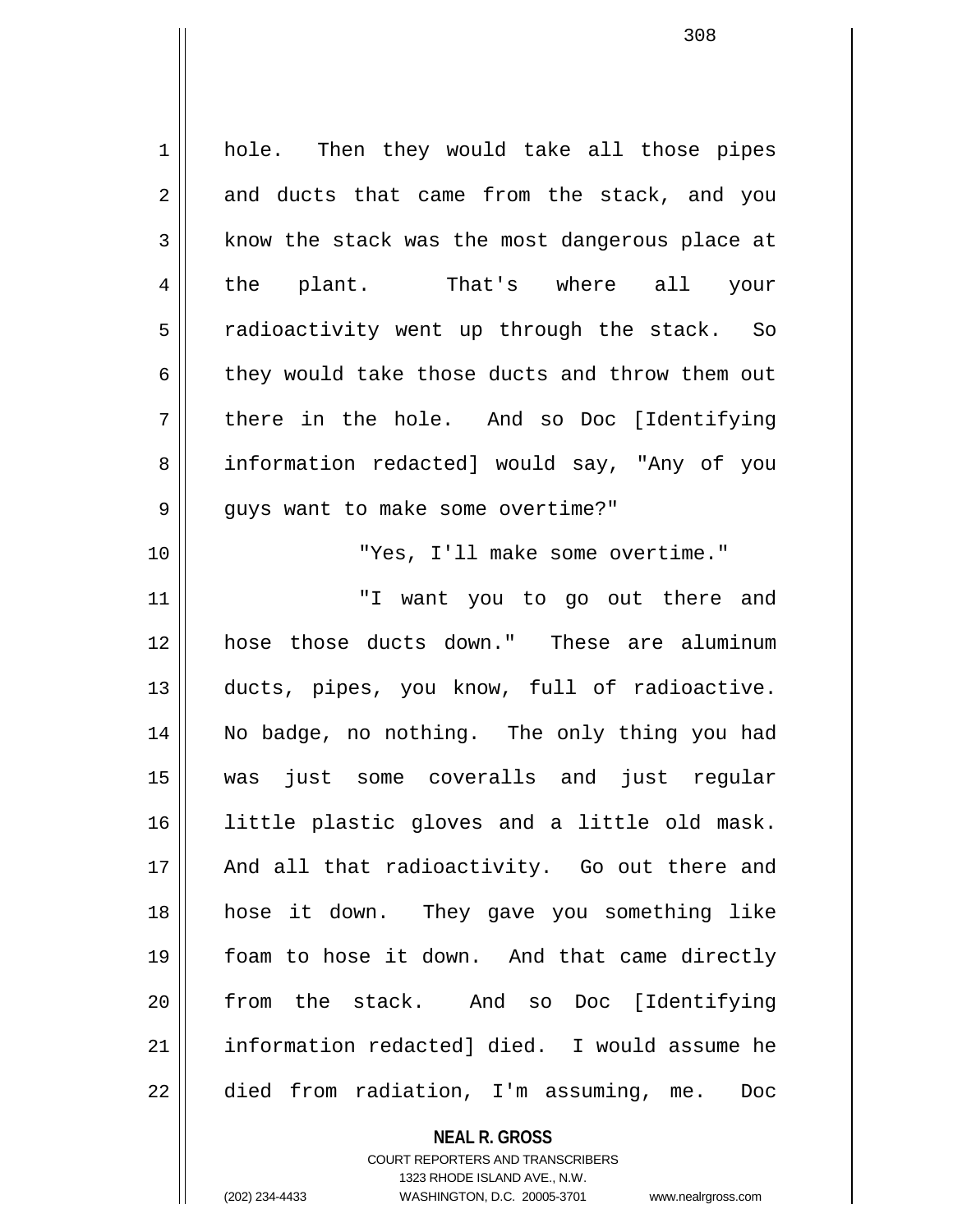$1 \parallel$  died.

| $\overline{2}$ | So then they tried to find another             |
|----------------|------------------------------------------------|
| 3              | way I guess to get rid of that stuff. And so   |
| 4              | I got another job hauling chemicals. I had     |
| 5              | this ca, I used to haul around some tritium,   |
| 6              | krypton and argon, nitrogen, hydrogen. That    |
| 7              | was some dangerous stuff. I didn't know then,  |
| 8              | I was young. And I was hauling it to           |
| $\mathsf 9$    | different areas. And I went to Area 109, was   |
| 10             | one of the areas that I serviced which was the |
| 11             | dangerous area at Pinellas Plant. And I would  |
| 12             | take tritium there, different chemicals, and   |
| 13             | finally they got dosimeters. And I remember    |
| 14             | one time, I think mine registered 5 one time.  |
| 15             | And then they'd tell you, "Go home, drink some |
| 16             | beer and come back."                           |
| 17             | So, now, another job I had I                   |

18 || worked directly with the stack. That's where 19  $\parallel$  they used to cut up all this small material.  $20$  They would put it in the drum and haul it off 21 || to Savannah River. So the only thing they  $22$  || gave me was some coveralls and the little mask

**NEAL R. GROSS**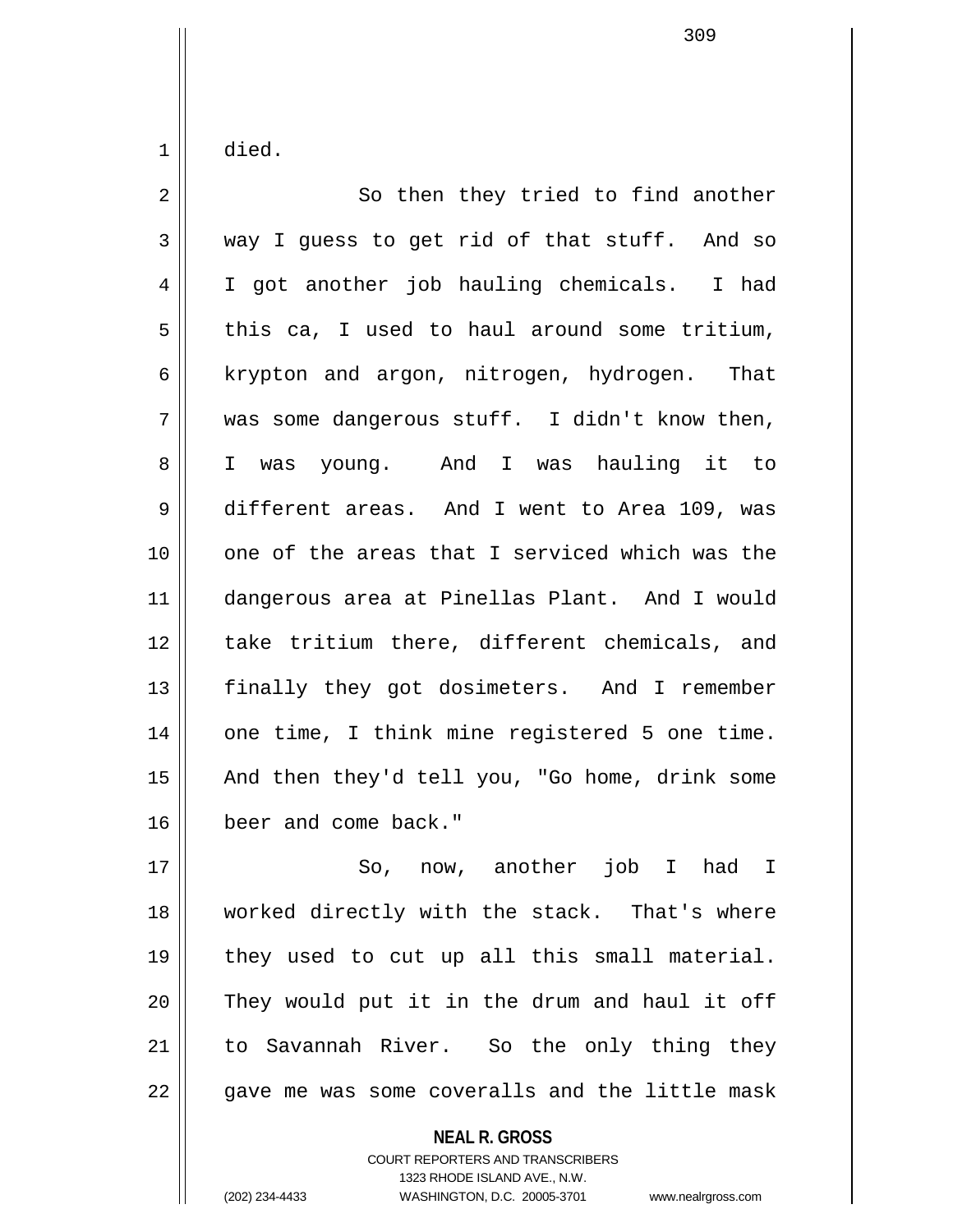$1 \parallel$  that you wear and some goggles and a suit, you  $2 \parallel$  know. And then all this stuff is coming 3 directly from the stack. Now I have to cut it 4 up, put it in the barrel, cap it and send it 5 | to Savannah River.

6 So out of all of that there was  $7 \parallel$  some neglect. They didn't give you the right 8 equipment, they didn't give you the right 9 dosimeters, they didn't give you nothing that 10 was, that would protect you like it was 11 | supposed to.

12 Now, I used to go down to Dr. 13 [Identifying information redacted], that was 14 || our plant doctor. I used to say, "Doc, look 15 man, I'm breaking out with these different 16 allergies. I'm breaking out with these 17 different rashes, man." He said, "Well, I'll 18 give you some cream to put on that." I said, 19 "You think that's going to do any good?" He 20 Said, "Well, try." These rashes and  $21$  allergies, and not only that I broke out with  $22$  || a severe case of arthritis which I still have

> **NEAL R. GROSS** COURT REPORTERS AND TRANSCRIBERS 1323 RHODE ISLAND AVE., N.W. (202) 234-4433 WASHINGTON, D.C. 20005-3701 www.nealrgross.com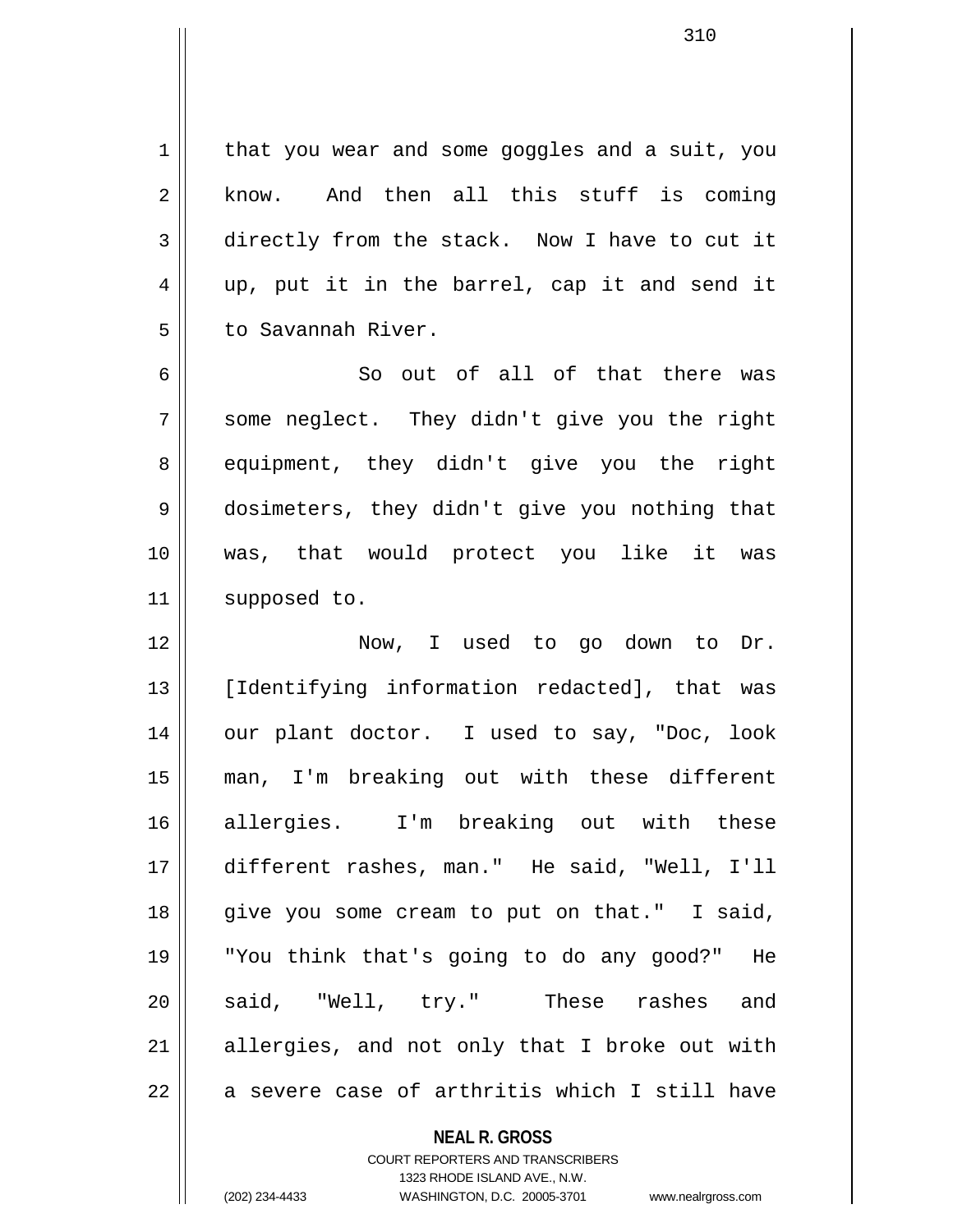1 | that comes from those big fans. They built 2 || some generators and the buildings used to be  $3 \parallel$  so cold in the wintertime and I contracted 4 arthritis in my spine, arms, by going to 5 different areas inside and outside.

6 And so finally, comes down the  $7 \parallel$  plant's going to close. And so they said 8 anybody want to make overtime? Yes. So we  $9 \parallel$  started to decontaminate the building, and 10 during the day I was working with hazmat and 11 || they would have spills all over the place, you 12 || know. That was dangerous.

13 You'd go down to the lab ain't no 14 || telling what those guys were using at the lab 15 || and they would say smoke, lab, so on and so on 16 and so on. Now we've got to go down there and 17 put this stuff out. And so I did that for 18 about four years, worked with the hazardous 19 waste, hazardous material. We used to put on  $20$  | these suits that made us look like spacemen. 21 || The Mand so now, coming down to close

 $22$  || the place up we were using decontamination,

**NEAL R. GROSS** COURT REPORTERS AND TRANSCRIBERS 1323 RHODE ISLAND AVE., N.W. (202) 234-4433 WASHINGTON, D.C. 20005-3701 www.nealrgross.com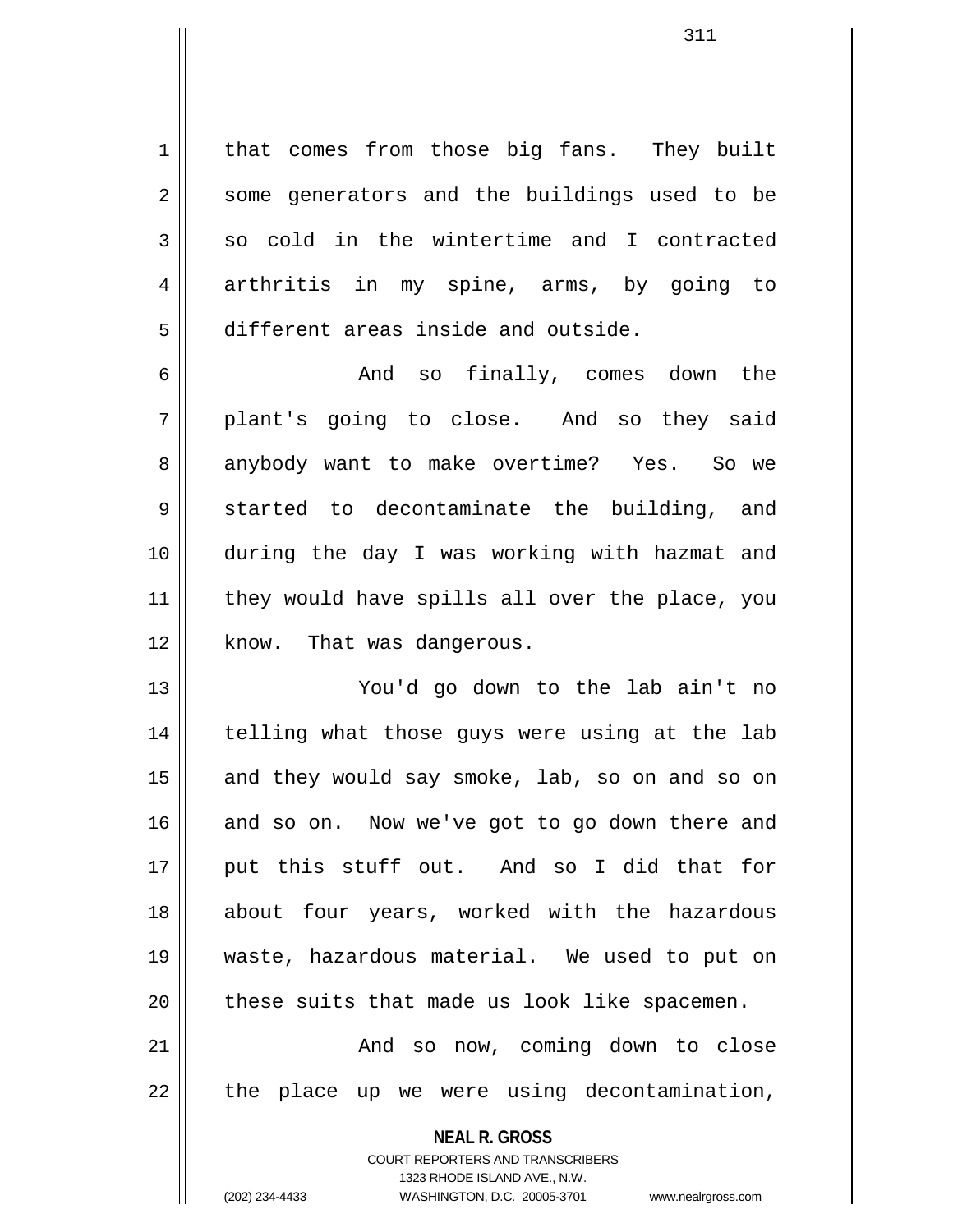1 down in the lab here, there, all over the  $2 \parallel$  plant. And so I got out of there with  $3 \parallel$  arthritis, I got out of there with -- this is 4 extreme arthritis. I got out of there with  $5 \parallel$  allergy, I got out of there with respiratory 6 | problems.

7 Now, I just want to say this. God 8 | has been good to me because I saw all these 9 people die the whole time I was there. A lot 10 || of people died while I was there, and then 11 when the plant closed down a lot of people 12 died after the plant closed down from cancer 13 || and different infirmities. So, now, you could  $14$  | call it luck, a blessing, fortunate, whatever. 15 I got out of there and I'm still around, 16 working around all that dangerous tritium. I 17 didn't even know nothing about krypton, what 18 krypton meant at all. And I used to haul that 19 stuff. So I've been blessed, fortunate, 20 | lucky. 21 || As I close this out I just want to

 $22 \parallel$  say this. If we get anything, it's a small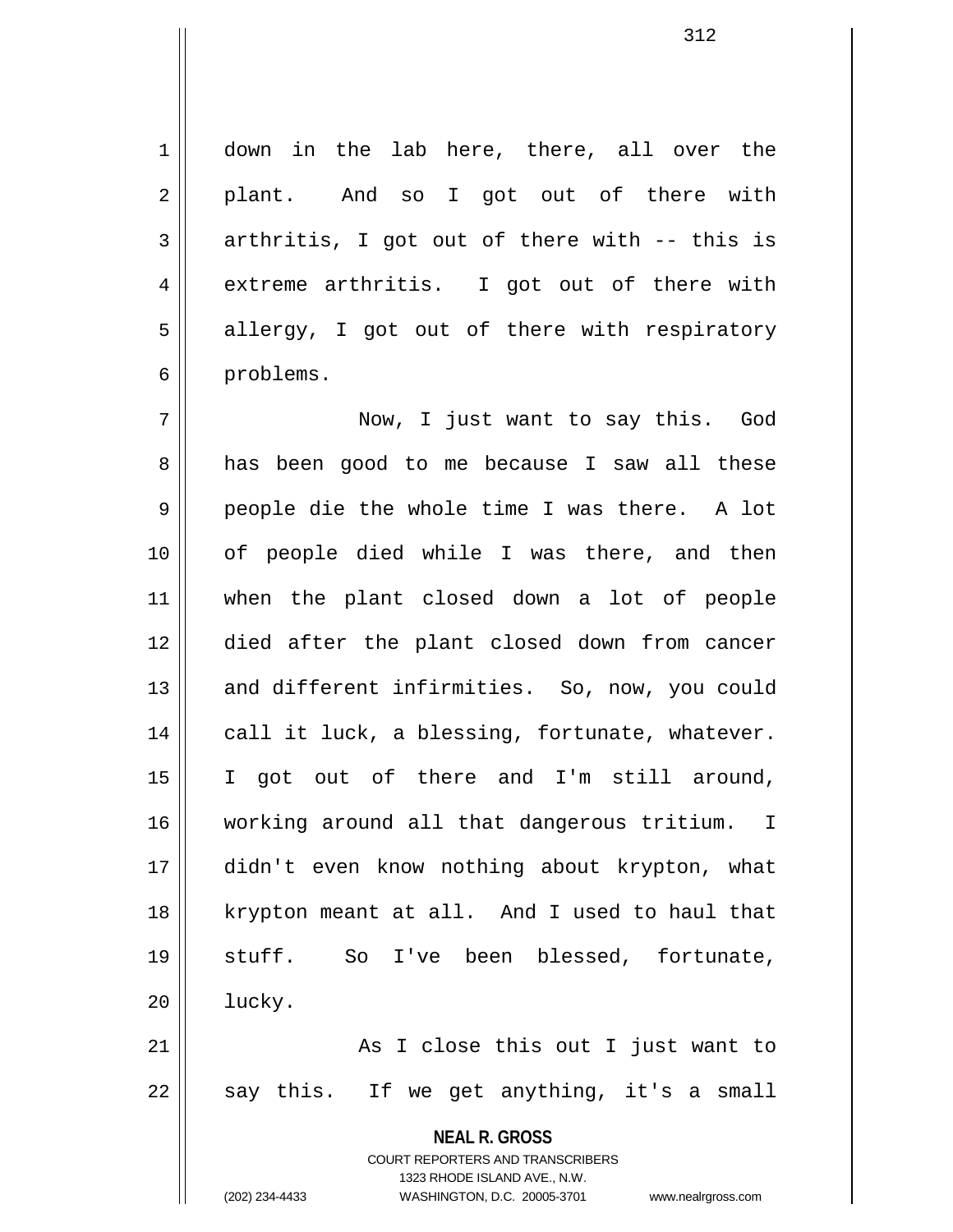**NEAL R. GROSS** COURT REPORTERS AND TRANSCRIBERS 1323 RHODE ISLAND AVE., N.W. 1 | price for so many people who have gave so  $2 \parallel$  much. 3 CHAIRMAN MELIUS: Okay, thank you, 4 || Mr. Hill. Is there anybody else here from  $5 \parallel$  Pinellas Plant who would like to speak, didn't 6  $\parallel$  sign up? Because we're going to start talking 7 || about some of the other sites. 8 MS. COPE: Are we allowed to speak 9 || from the phone? 10 CHAIRMAN MELIUS: Yes, you may. Go 11 || ahead. If you'd identify yourself, please. 12 MS. COPE: I'm Donna Cope, wife of 13 || Al Cope that worked at GE for  $-$ -14 CHAIRMAN MELIUS: GE or -- 15 MS. COPE: -- from 1958 to '94. 16 CHAIRMAN MELIUS: Oh, okay. 17 MS. COPE: He passed away in 18 2003. We worked seven years on trying to get 19 some help from DOL and NIOSH. I just want to 20 || encourage these workers that worked at that 21 plant to please not give up. Don't give it 22 || up, keep working at it. It's sinful that they

(202) 234-4433 WASHINGTON, D.C. 20005-3701 www.nealrgross.com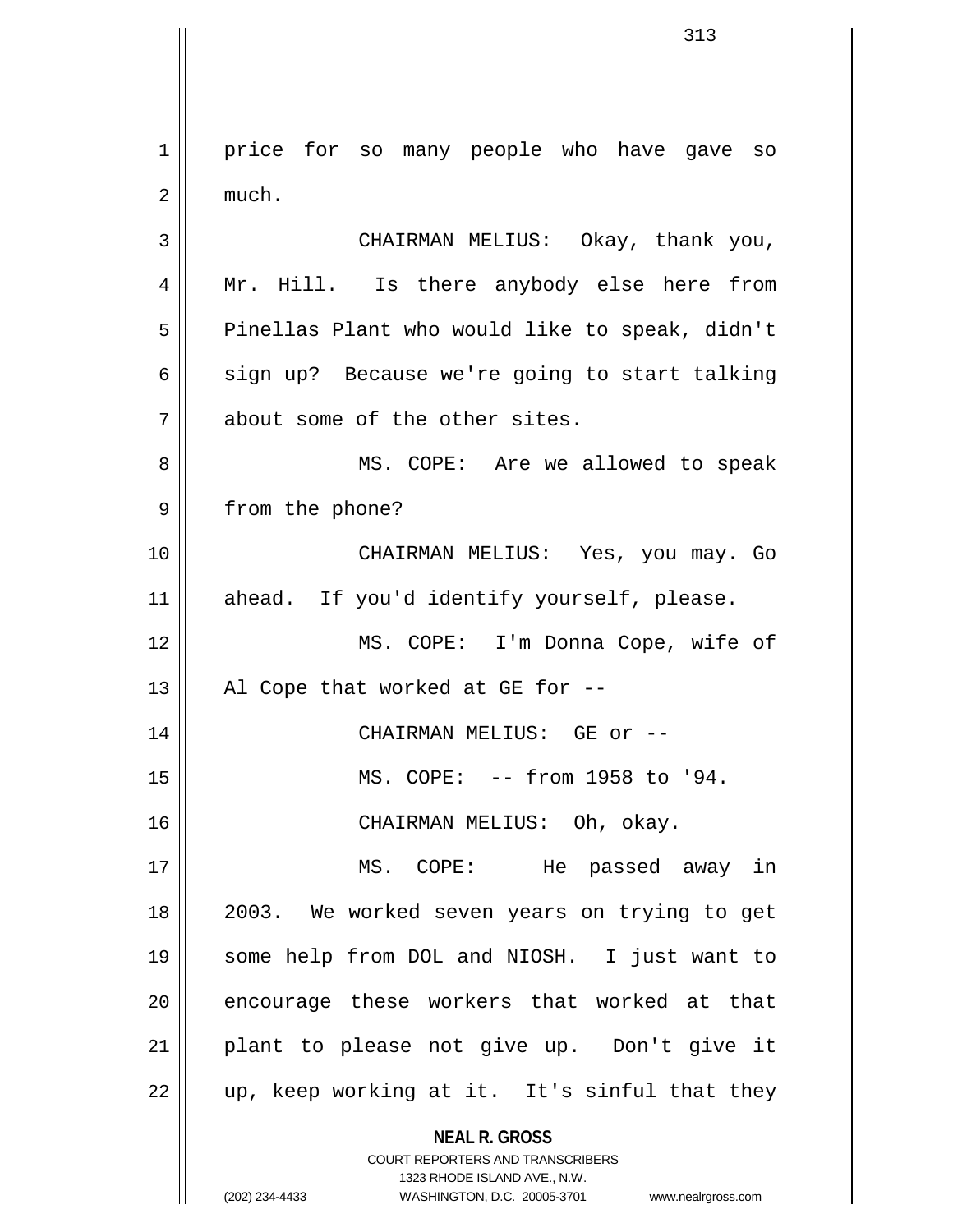1 have to get up here and bare their souls and 2 || beg for help. I'm really sorry. If I can do  $3 \parallel$  anything for you guys please let me know. I'm 4 up here in Alabama right now, but several of 5 | you have my address and my phone number. Just  $6 \parallel$  don't give up. Thank you.

7 CHAIRMAN MELIUS: Thank you. 8 Anybody else from Pinellas that wishes to 9 Speak? Okay. The next person we have signed 10 up related to the -- is Knut Ringen. Dr. 11 Ringen.

12 DR. RINGEN: Thank you very much. 13 || This I think is the sixth time that I've come 14 before you, and you have my disclosures from 15 before. My name is Knut Ringen, and I 16 || represent CPWR which is part of the building 17 || trades, in this case also the Augusta Building 18 Trades Council that represents the workers at 19 Savannah River and also the petitioners who  $20$  || are involved in the Savannah River SEC. 21 You'll recall that when you met in

 $22$  || Richland in August that Dr. Taulbee presented

1323 RHODE ISLAND AVE., N.W.

**NEAL R. GROSS** COURT REPORTERS AND TRANSCRIBERS

(202) 234-4433 WASHINGTON, D.C. 20005-3701 www.nealrgross.com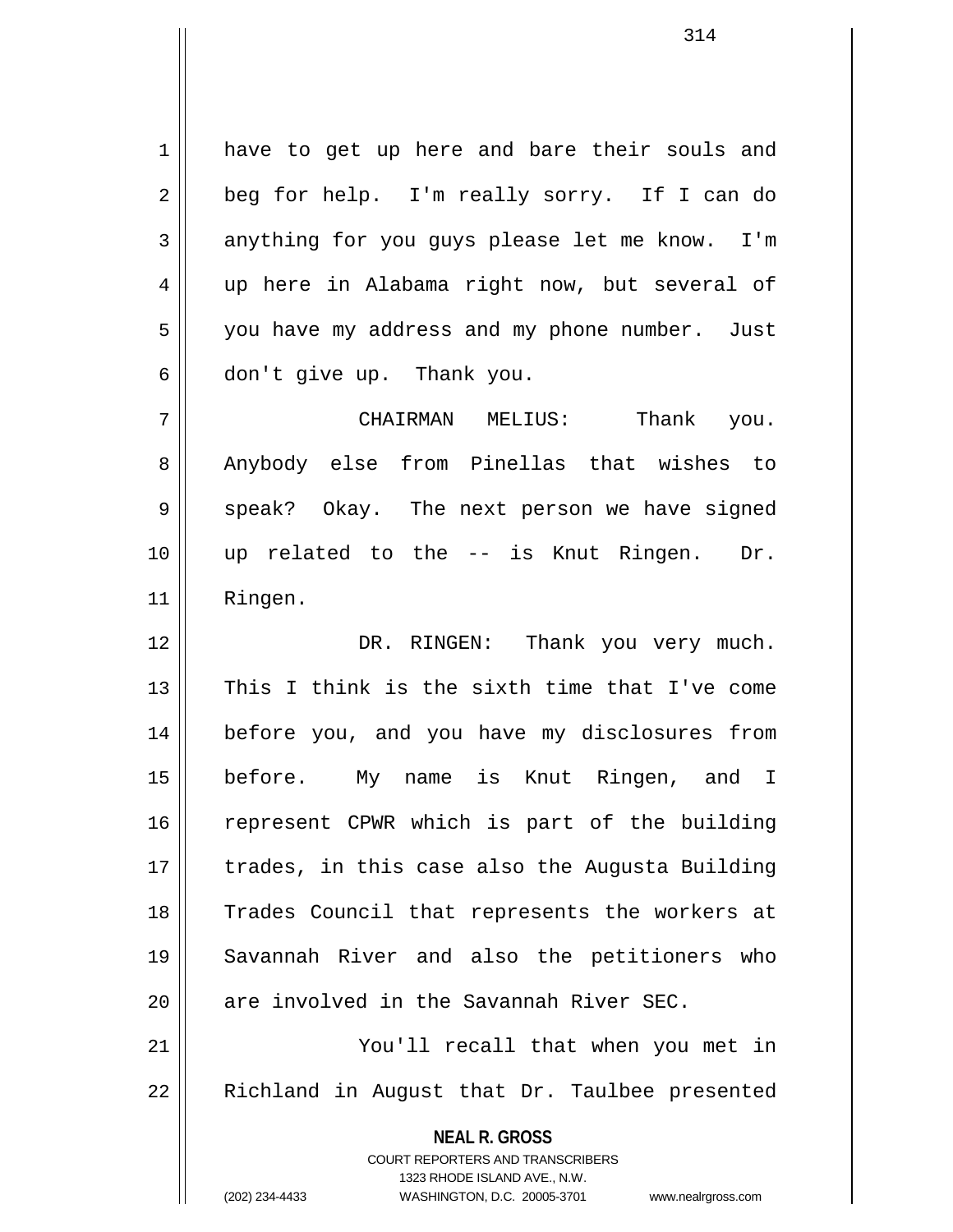1 a proposal for a limited SEC for Savannah 2 River for some thorium areas. And the way  $3 \parallel$  that he proposed to define that Class was to 4 use the dosimeter codes that workers had 5 **b** because he said that the dosimeter code would 6 correspond to the very specific work area 7 where thorium had been used and therefore you  $8 \parallel$  could use that code to identify the worker. I 9 congratulated him on his hard work after that 10 and I said, because we had just gotten this 11 the night before we had not had a chance to 12 || evaluate it. And I said we were going to do 13 || so. And in the interim period together with 14 || Bob Warren who's a lawyer who represents many 15 of the workers down there we have done 16 considerable work evaluating this that we'll 17 || talk about more tomorrow I believe. And David 18 Anderson from Bob Warren's office is here and 19 will speak a little bit about that as well. 20 What we concluded from our 21 || evaluation is that in some cases, in many  $22$  || cases the approach that Dr. Taulbee presented

> **NEAL R. GROSS** COURT REPORTERS AND TRANSCRIBERS 1323 RHODE ISLAND AVE., N.W.

(202) 234-4433 WASHINGTON, D.C. 20005-3701 www.nealrgross.com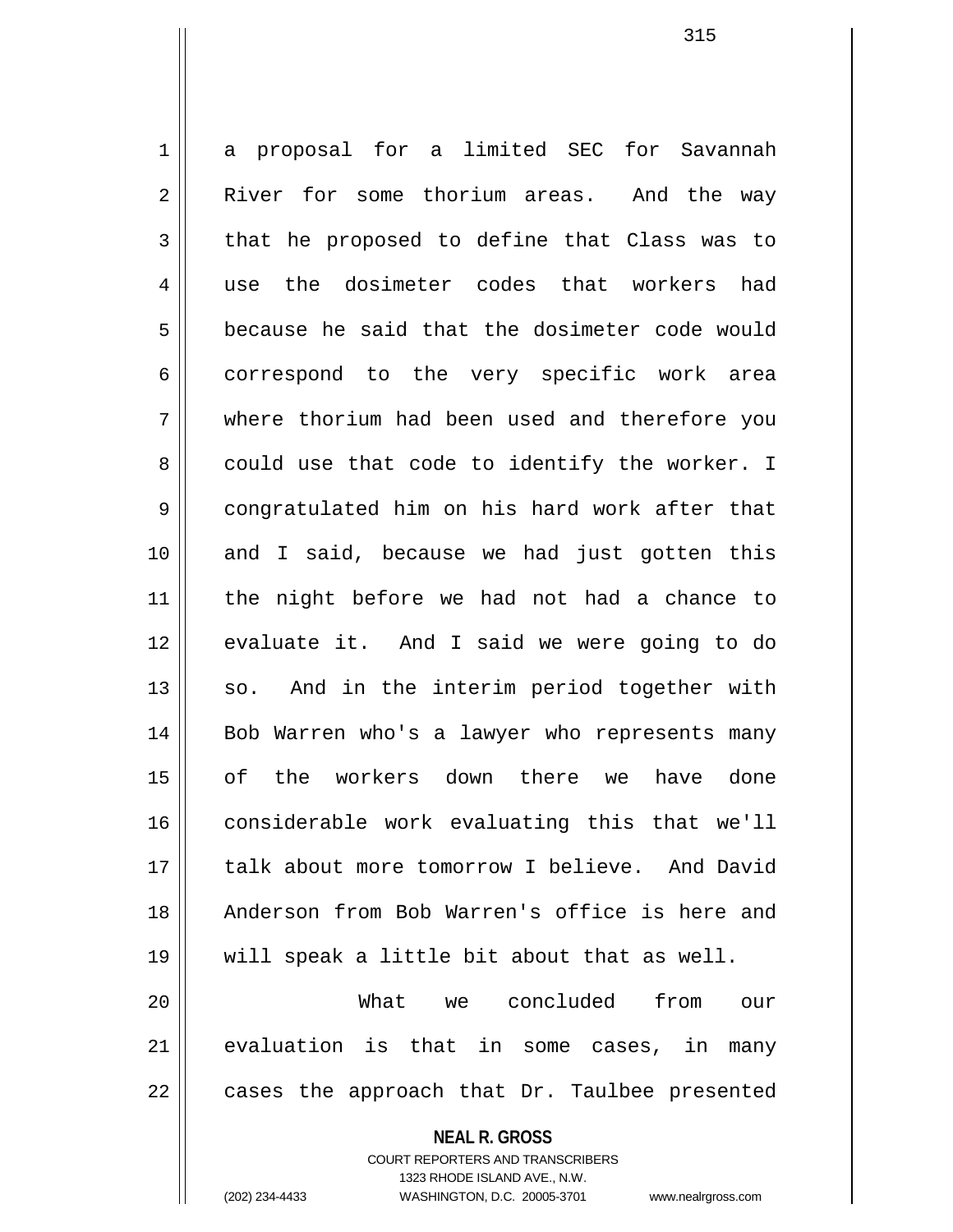$1 \parallel$  can be used to assign a worker to those areas.  $2 \parallel$  But you cannot use that approach to separate 3 or to deny a person that could have worked 4 there. In other words, you can use it to 5 | include but not to exclude, and that's a very 6 important distinction.

7 || There are two issues that I would 8 || like to go through in terms of what we did in  $9 \parallel$  our evaluation. First is for construction 10 workers which NIOSH has acknowledged is very 11 difficult. They propose to define as I 12 understand it construction workers by using 13 the codes that are issued for the central 14 || shops which is a special area where most of 15 || the construction workers signed into the site 16 anyway. However, in looking, reviewing the 17 records from the construction workers at 18 || Savannah River it turns out that while they 19 || got their security badges in the central shops 20 || in most cases those badges are not specific to  $21$  any work area. But they did not get their 22 || radiation badges there in most cases. They'd

## **NEAL R. GROSS**

COURT REPORTERS AND TRANSCRIBERS 1323 RHODE ISLAND AVE., N.W. (202) 234-4433 WASHINGTON, D.C. 20005-3701 www.nealrgross.com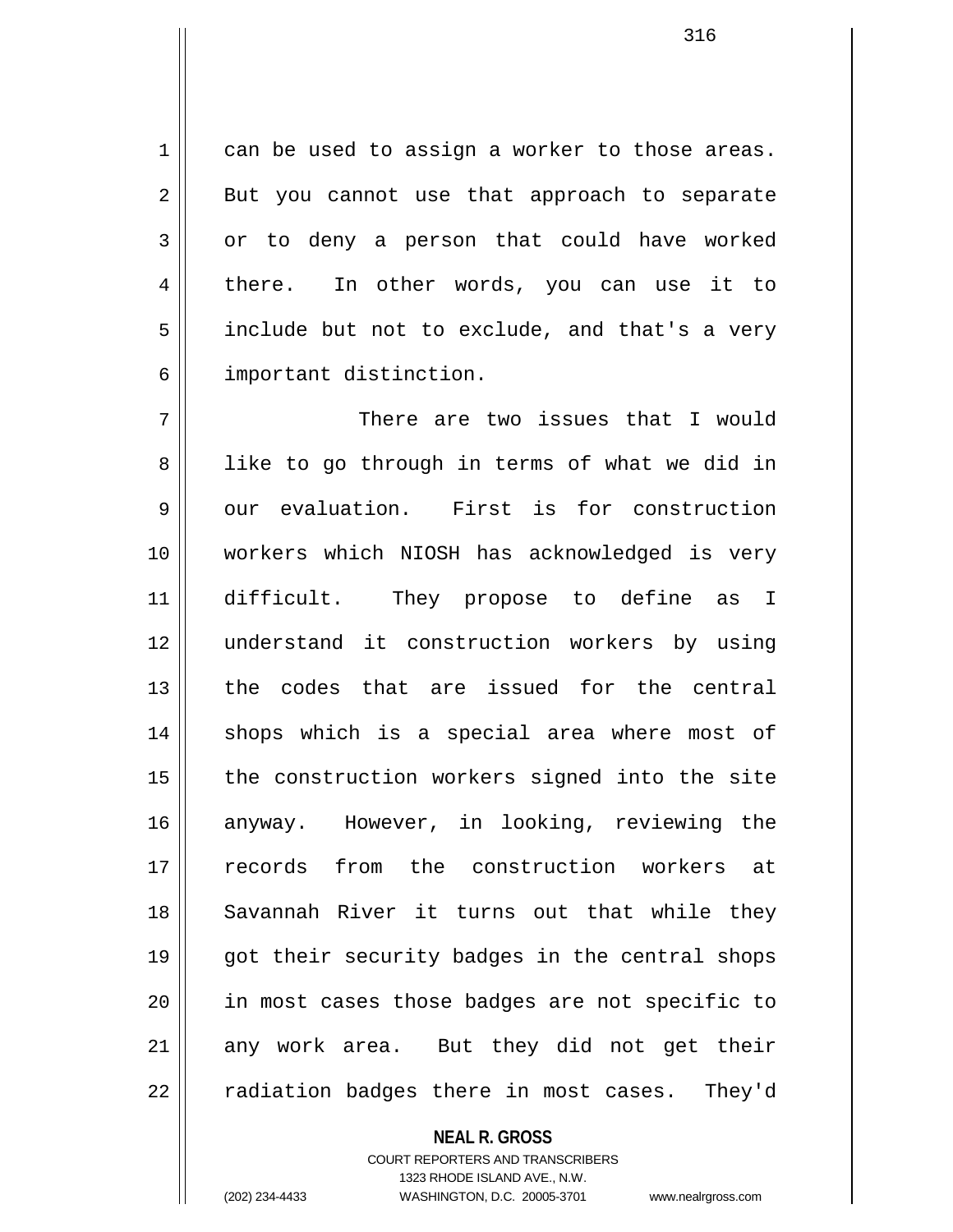1 || get their radiation badges wherever they went  $2 \parallel$  out to work in the first time they were there.  $3 \parallel$  And they might use the same badge wherever  $4 \parallel$  they worked in the facility. So this poses a 5 very specific problem. We don't see how you 6 can use that approach for construction 7 workers. And that's a big issue because we 8 || believe that construction workers represent 9 about 30 percent of the total claimants at 10 Savannah River. 11 || Jeff Kotsch earlier today talked a 12 little bit about how they go about their work

13 || in terms of establishing whether a claimant is  $14$  a legitimate claimant under the Act. And we 15 have a contract at CPWR that I'm the PI on 16 || that does employment verification for the most 17 difficult cases that they cannot get 18 information from either DOE or the corporate, 19 that is the large contractors they use to 20 verify employment and to get records and so  $21$  | on. And about 20 percent of the claimants who  $22$   $\parallel$  are construction workers mostly who have been

**NEAL R. GROSS**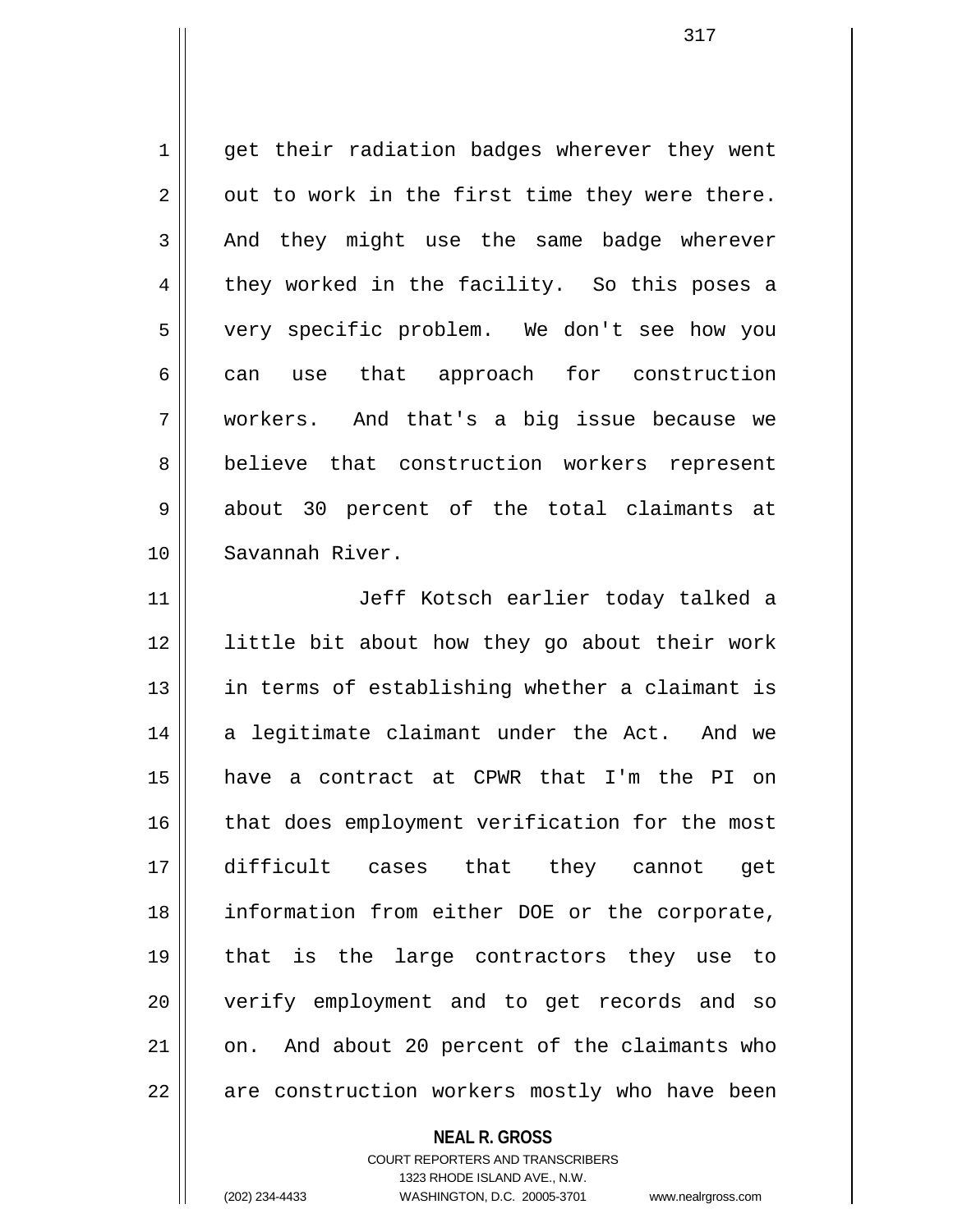1 employed by subcontractors are sent to us for 2 verification. And we have looked so far at a  $3 \parallel$  total I think of 532 workers at Savannah River  $4 \parallel$  that we have been asked to verify employment 5 || just to confirm that they've worked on the 6 site as a whole. In about two-thirds of those 7 cases we've been able to find evidence using 8 || union dispatch records, pension records and  $9 \parallel$  that kind of thing that we have access to. 10 || But to try to establish for us

11 employment within a particular area inside the 12 Savannah River Site would be absolutely 13 impossible. The likelihood of that is lower  $14$  | than slim in the very, very majority of cases. 15 || So with regard to construction workers the 16 approach in general is not going to work. It 17 would exclude too many workers, and it would 18 not be claimant-favorable, at least that is 19 | our conclusion.

20 Now the second way that we 21  $\parallel$  evaluated what Dr. Taulbee had done was that 22 Mr. Warren, who represents claimants and

**NEAL R. GROSS**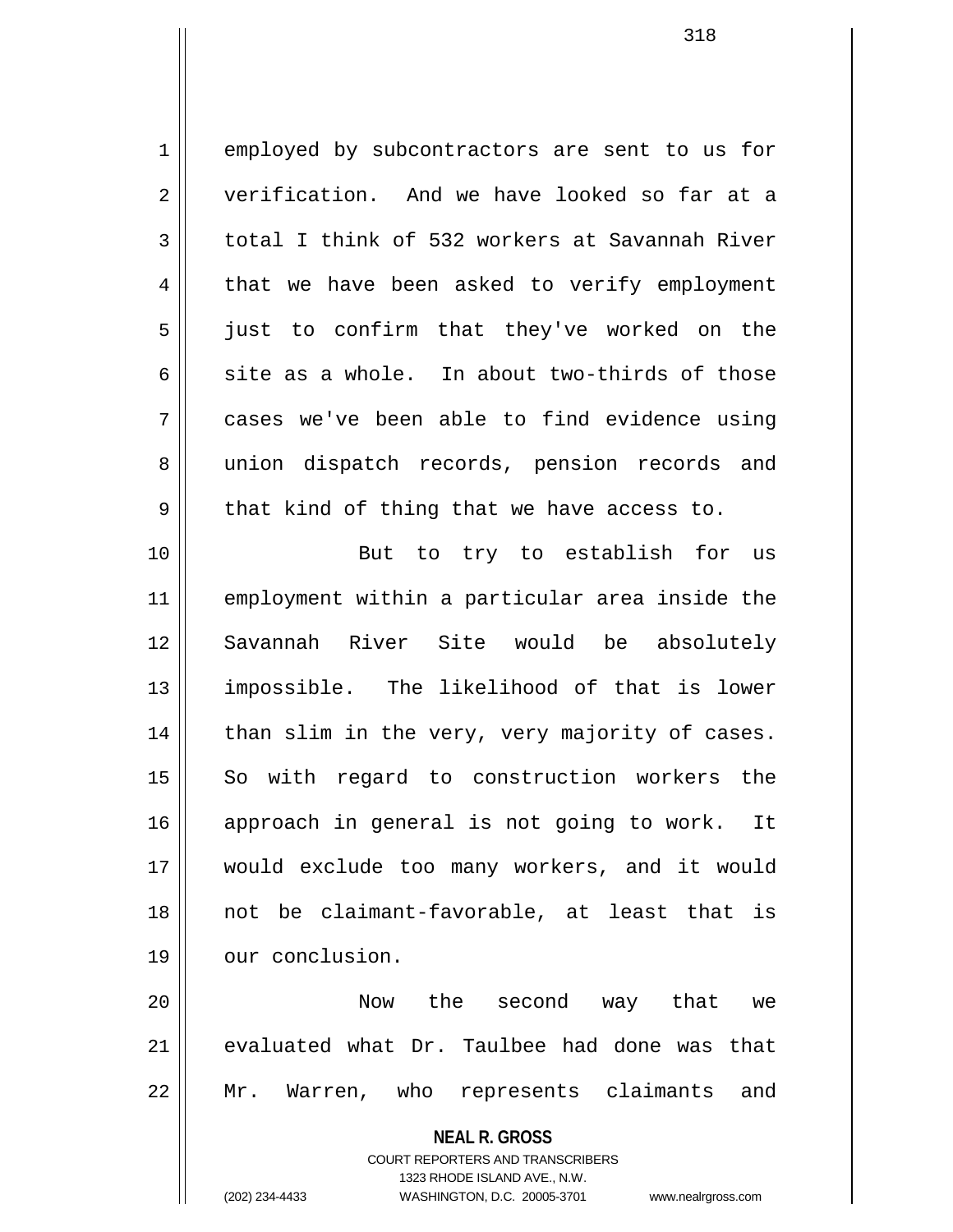1 | therefore can get access to records, submitted 2 FOIA requests for radiation records for a 3 mumber of workers and put together a file on  $4 \parallel$  six individual workers based on five of them 5 had radiation records and one had -- he used 6 the determination letter that had been sent to 7 a worker from NIOSH based on the dose 8 reconstruction. After he had gotten all of 9 the records he coded them with the NIOSH 10 tracking office and sent -- with a NIOSH 11 tracking number and sent them to SC&A to 12 authenticate, have them authenticated that 13 these were real and accurate and valid 14 || records.

15 Each of these records shows that 16 || you cannot rely at least in these cases on the 17 dose records to either determine radiation 18 dose, place of employment or duration of 19 employment. So we think that there is very 20 || considerable problems in this regard also with  $21$  | the approach that Dr. Taulbee has presented. 22 We -- I met with Mr. Griffon and with Arjun in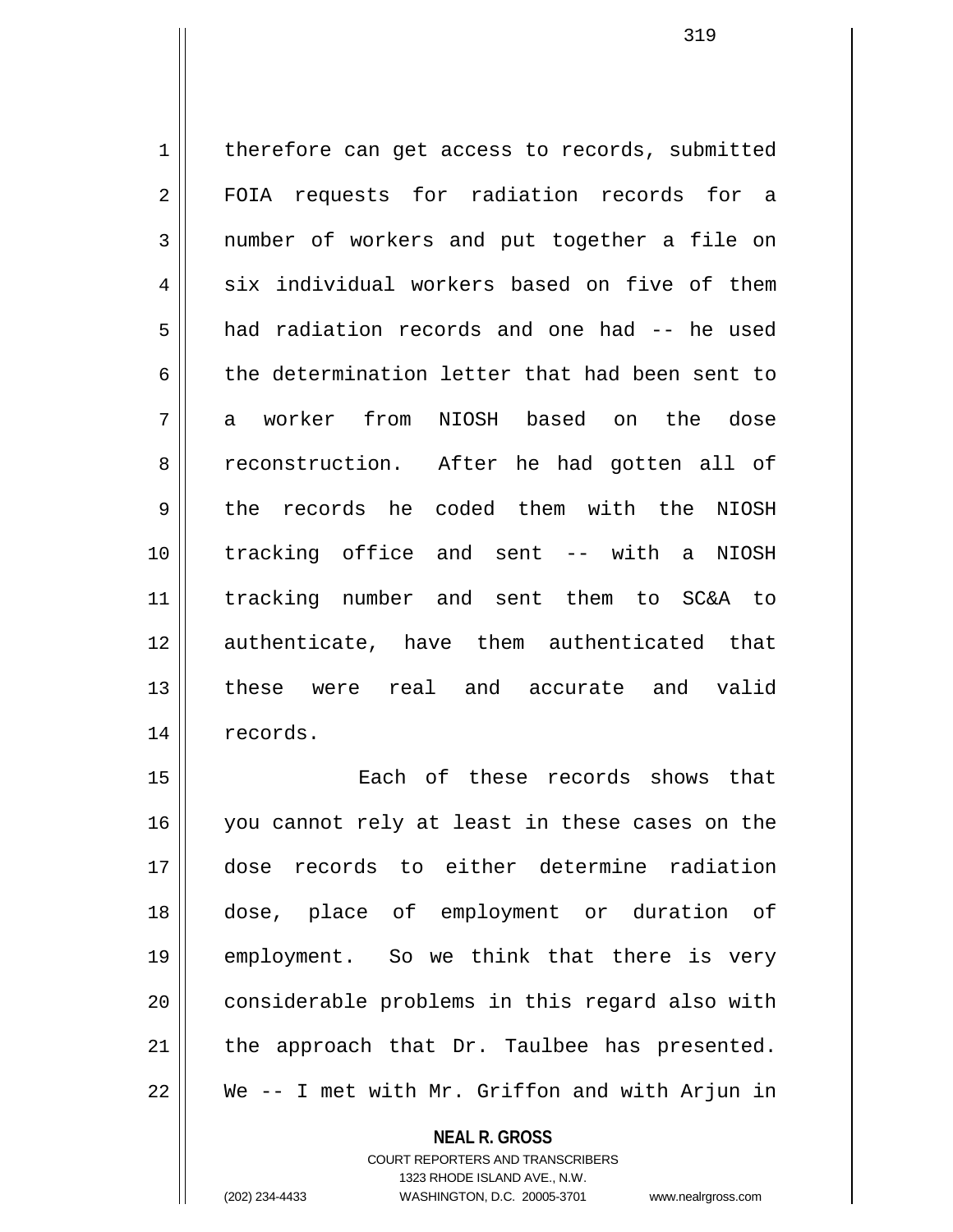1 Washington, D.C. and we went over our findings 2 and SC&A has also done some additional 3 validation work and has found many similar 4 || problems with this approach.

5 Based on our findings, we  $6 \parallel$  basically suggested two changes to what Dr. 7 Taulbee had recommended to you. And I just 8 want to present this to you tonight so you can  $9 \parallel$  think about it. The first is that since we 10 don't see any way that you can use dose 11 || records to exclude somebody, to say that they 12 couldn't possibly have worked in a designated 13 || area. We don't see how you can exclude any 14 || workers here. Therefore we think that for the 15 || time period proposed by Dr. Taulbee you have 16 | to include all workers on the site.

17 || The second finding that we have is 18 that Dr. Taulbee has presented that he's 19 looking at a lot of other radionuclides also, 20 many additional thorium areas and so-called 21 exotic nuclides there and that he wanted to  $22$  ||  $100k$  at those in more detail. And we would

> **NEAL R. GROSS** COURT REPORTERS AND TRANSCRIBERS

> > 1323 RHODE ISLAND AVE., N.W.

(202) 234-4433 WASHINGTON, D.C. 20005-3701 www.nealrgross.com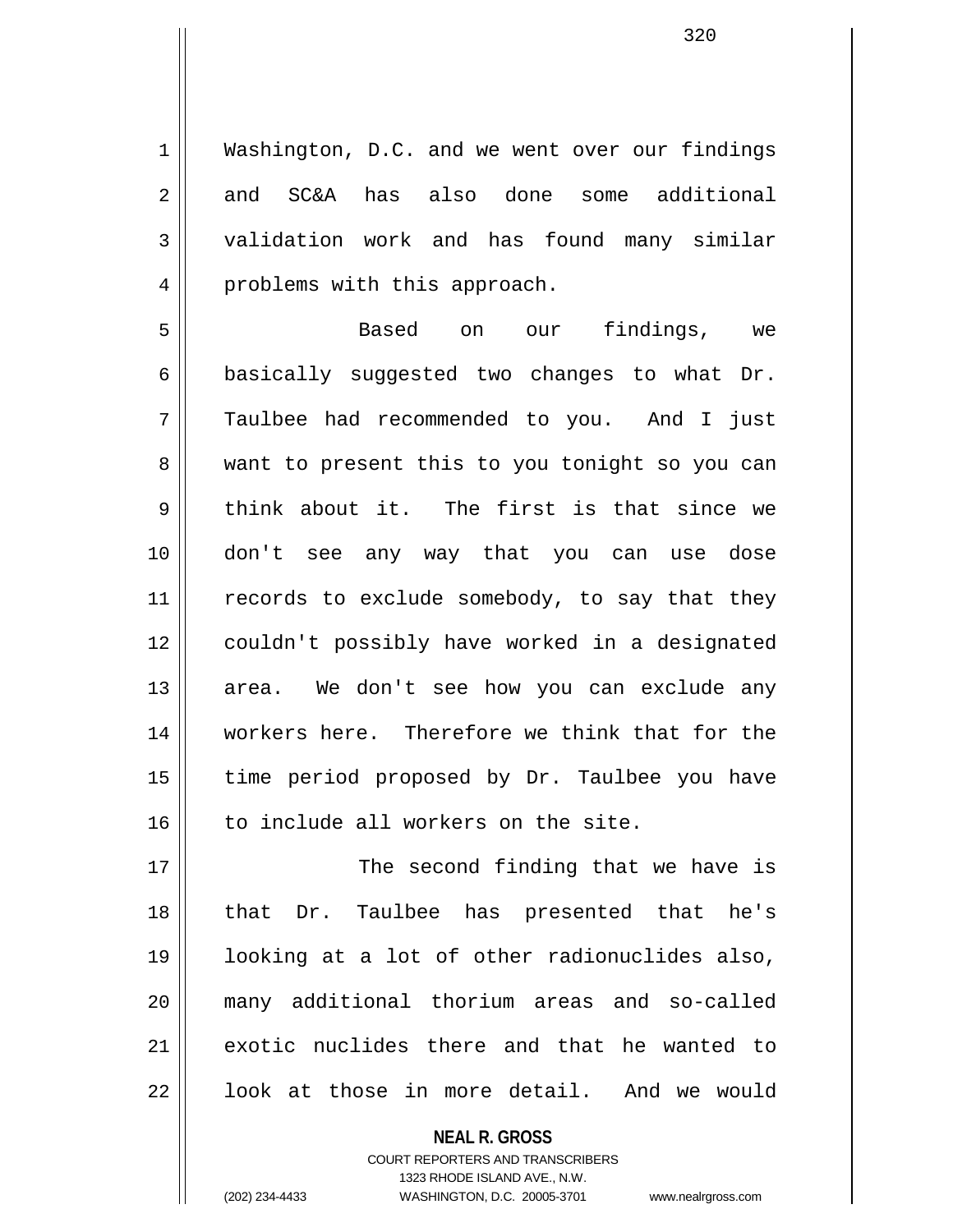1 || hope that the Board would support us in saying  $2 \parallel$  that that should be done on an expedited basis  $3 \parallel$  at this point. If you have so much trouble 4 placing somebody in the areas where there is  $5 \parallel$  thorium you're going to have trouble doing the 6|| same thing with all of these other  $7$   $\parallel$  radionuclides if you find that there are the 8 same problems in terms of establishing the 9 | radiation dose. But that, you ought to be 10 able to now that he has created a model to 11 || complete that work much faster and to make the 12 determination about how the Class should go. 13 Yesterday -- so those are our two 14 | recommendations for you to think about.

15 Yesterday I was in Augusta, and I 16 presented our findings and our recommendations 17 || to the building trades that have represented 18 || the workers at Savannah River. And I told 19 || them that I was going to be here today, and  $20$  || they asked me to say a couple of things. The  $21$  first is that we need  $-$  it would be very nice 22 || if we could have more time to review what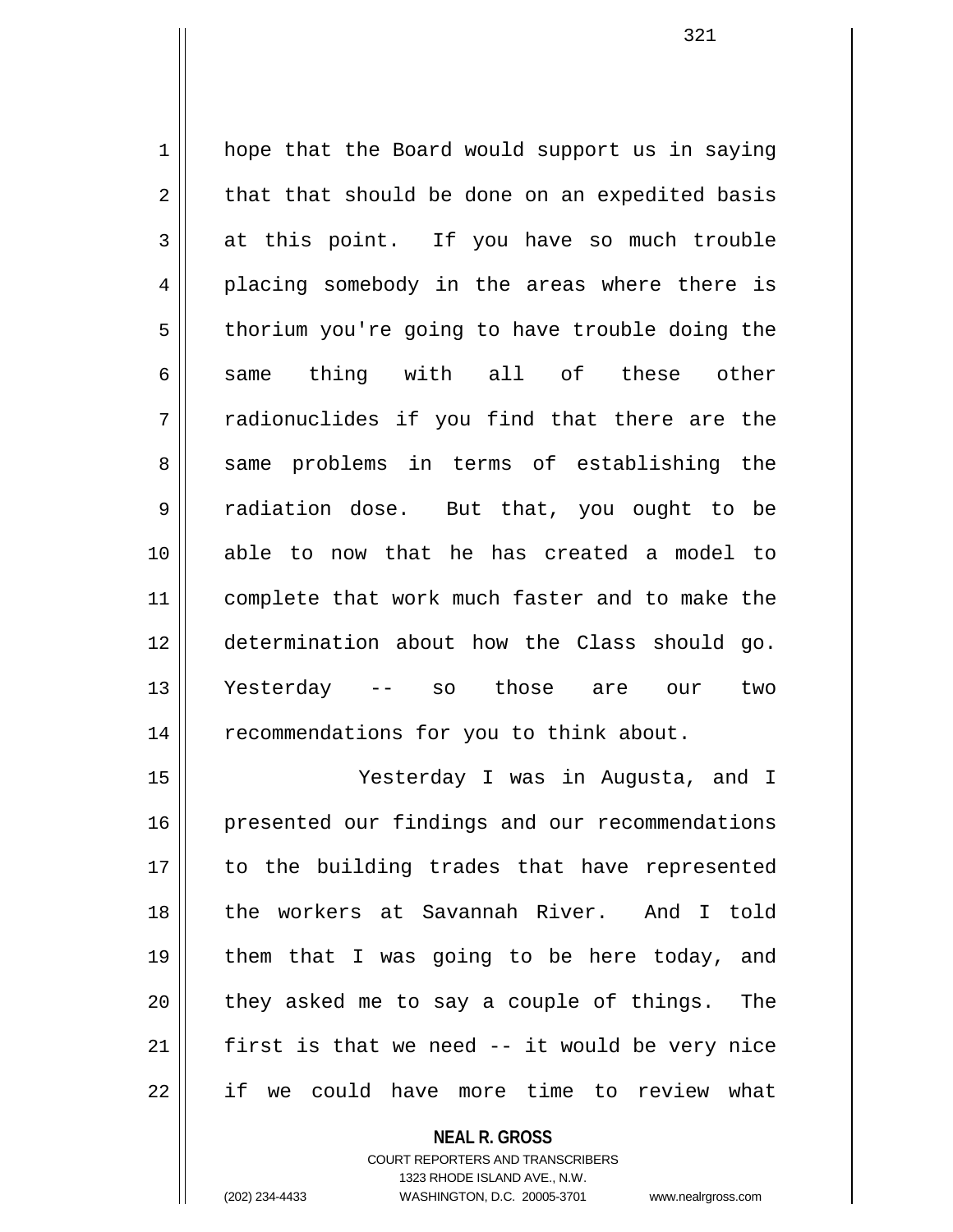1 NIOSH recommends before it is suddenly  $2 \parallel$  presented. In the  $-$  when this was presented  $3 \parallel$  at Hanford we had, the petitioners had not 4 | heard about it until the night before. When 5 the Working Group reviewed this issue on 6 December 2nd, during a call Dr. Taulbee 7 || proposed an amended Class Definition that 8 || nobody had had a chance to deal with either.  $9 \parallel$  And whether or not that is what's going to be 10 presented here tomorrow I don't know, maybe 11 || there's another change to it also. We have no 12 idea. We got something in the mail that said 13  $\parallel$  this may or may not be the final thing that's 14 || qoing to be proposed. And we can't have these 15 || things presented at the last minute and then 16 say well, we have not had enough time to 17 || seview this so therefore we have to defer this 18 | to yet another time period. 19 || The second thing that they asked 20 me to say is that they invited NIOSH down 21 there in 2003 first to talk about their 22 ll concerns about the dose records and the

> **NEAL R. GROSS** COURT REPORTERS AND TRANSCRIBERS 1323 RHODE ISLAND AVE., N.W.

(202) 234-4433 WASHINGTON, D.C. 20005-3701 www.nealrgross.com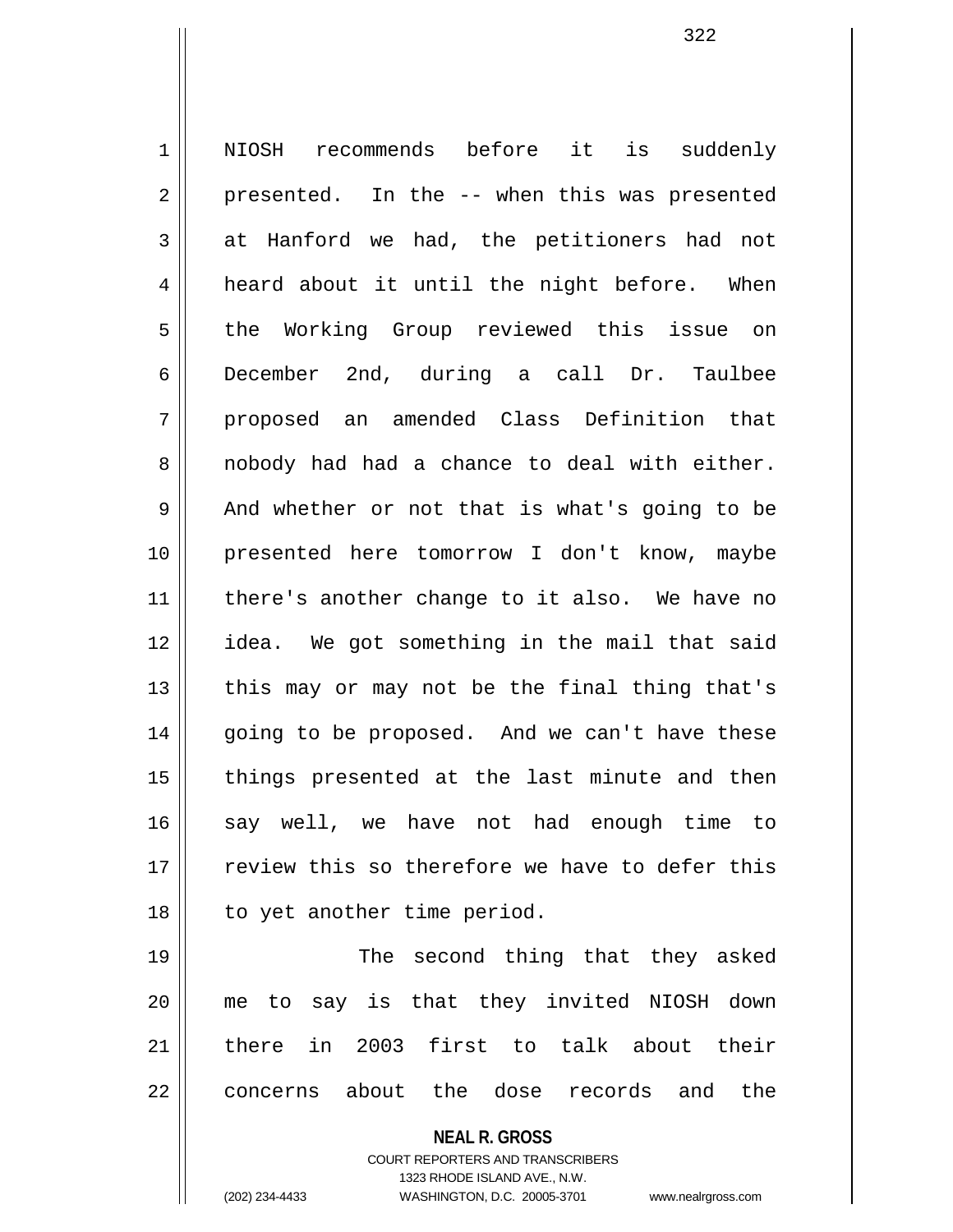**NEAL R. GROSS** COURT REPORTERS AND TRANSCRIBERS 1323 RHODE ISLAND AVE., N.W. (202) 234-4433 WASHINGTON, D.C. 20005-3701 www.nealrgross.com 1 | problems with them. And they have felt 2 consistently that since that time NIOSH has  $3 \parallel$  spent an overly large amount of time trying to  $4 \parallel$  show the excellence of the Savannah River 5 | radiation monitoring program and its records, 6 and that it has taken the word of the health 7 physics professionals at the Savannah River 8 Site much, much stronger than it's taken the 9 || word of or the evidence presented by workers. 10 || So I hope you will also consider 11 || those issues. I don't think that they're 12 unreasonable, and I will stop with that. I 13 have a longer written statement that I will 14 || give you that you can have. It's mainly for 15 | the Working Group. Thank you. 16 CHAIRMAN MELIUS: Thank you, Dr. 17 Ringen. Mr. Anderson, do you wish to? I 18 || thought you did. 19 MR. ANDERSON: Do we have time? 20 CHAIRMAN MELIUS: You certainly  $21 \parallel$  do. 22 MR. ANDERSON: Is it okay if I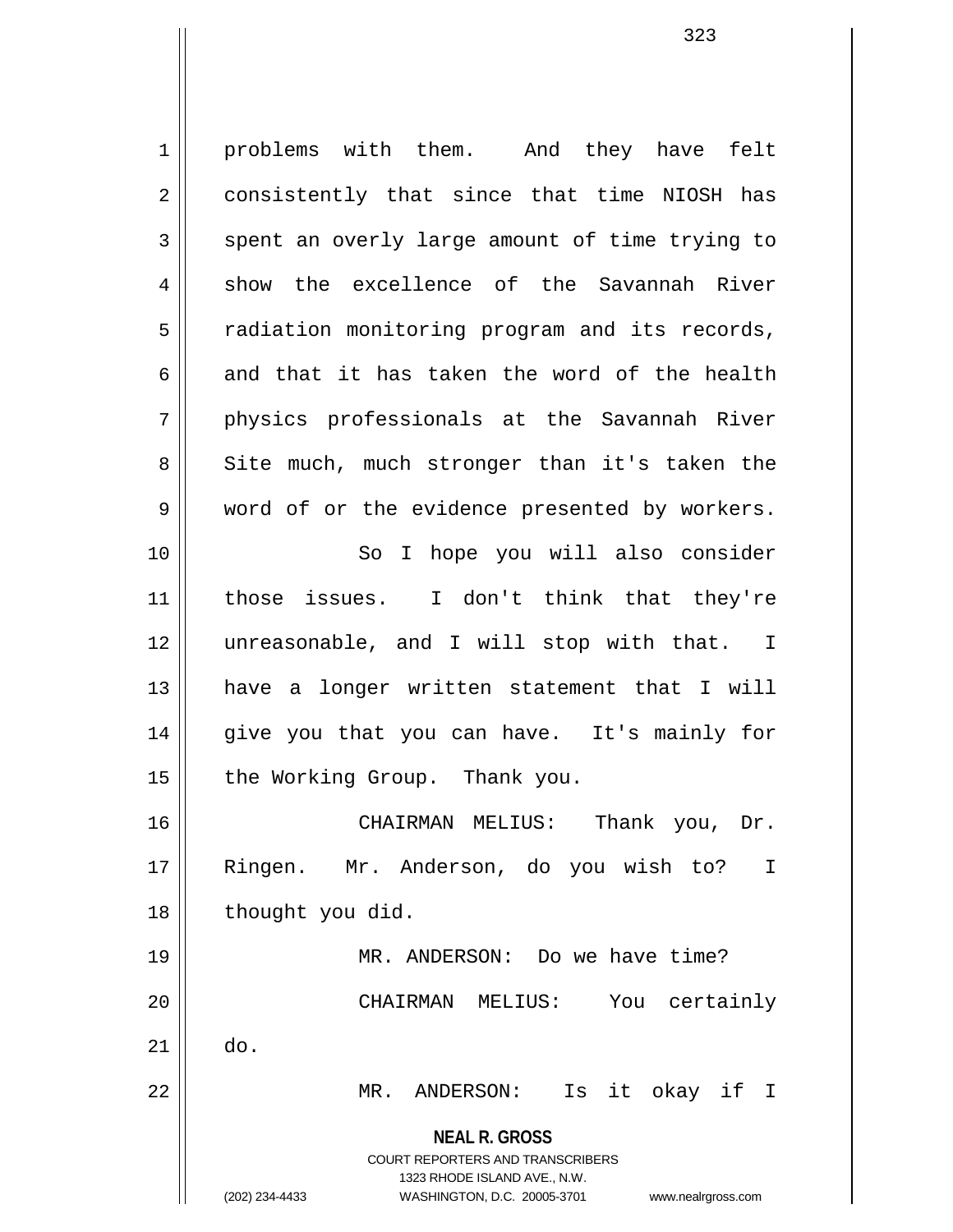1 stand?

## 2 CHAIRMAN MELIUS: Yes. 3 MR. ANDERSON: It's been a long 4 day for everybody. My name is David Anderson. 5 I'm the administrative manager for the Law 6 Offices of Bob Warren in beautiful Black 7 Mountain, North Carolina. Mr. Warren would 8 || love to have been here for this. This is a 9 || very special meeting for him, but his health 10 has not been so great lately, so he asked me 11 if I would come down and talk to you all. I'd 12 like to just read a prepared statement if  $13$  | that's okay and then maybe tomorrow we can go 14 | further.

15 || The SEC Petition Evaluation Report 16 addendum submitted to the SRS Work Group on 17 August 11 of this year illustrates many of the 18 problems associated with NIOSH's continued 19 insistence that it can accurately reconstruct 20 dose for the tens of thousands of workers in 21 different jobs at the Savannah River Site. By 22 | its own admission NIOSH thought it had covered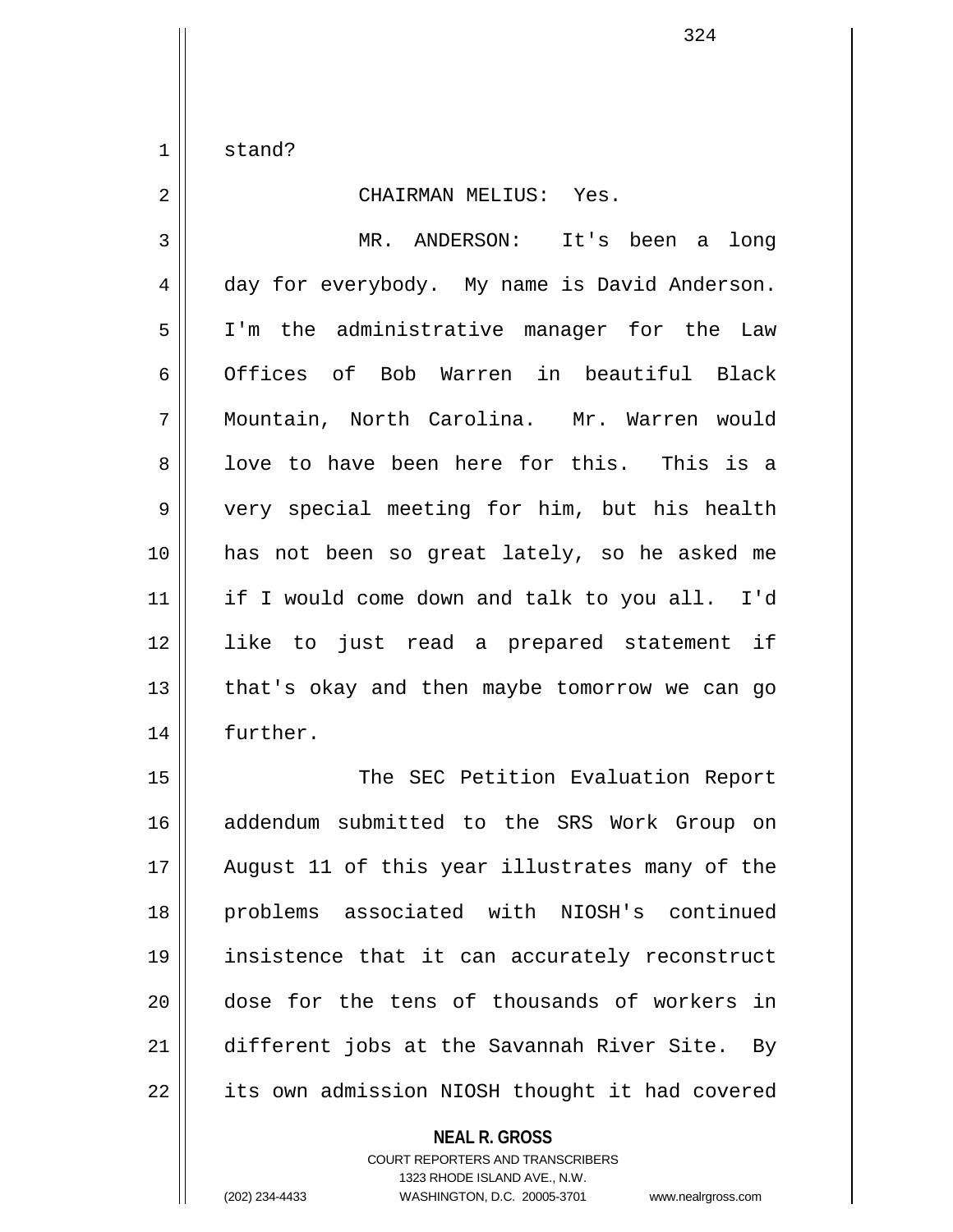1 the thorium issue earlier until new 2 || information surfaced about thorium being  $3 \parallel$  stockpiled in the order of tons in parts of 4 the site where NIOSH had not looked. Even 5 | with new records and documentation in hand  $6$  NIOSH finds big gaps in its understanding of 7 how the thorium actually moved through the 8 || plant.

9 The petitioner, [Identifying 10 information redacted], who our law firm 11 || represents, submits that these same gaps exist 12 in NIOSH's understanding of how workers were 13 || exposed to radiation in general at the site 14 and how record-keeping varied in different 15 || onsite locations during different time periods 16 || and with many different subcontractors. Just 17 || as the original assumptions about thorium were 18 wrong, we contend that NIOSH's assumptions 19 about having accurate records are also not 20 based in fact. Over the years this 21 law firm has represented scores of workers 22 whose radiation records appear fractured at

> **NEAL R. GROSS** COURT REPORTERS AND TRANSCRIBERS 1323 RHODE ISLAND AVE., N.W. (202) 234-4433 WASHINGTON, D.C. 20005-3701 www.nealrgross.com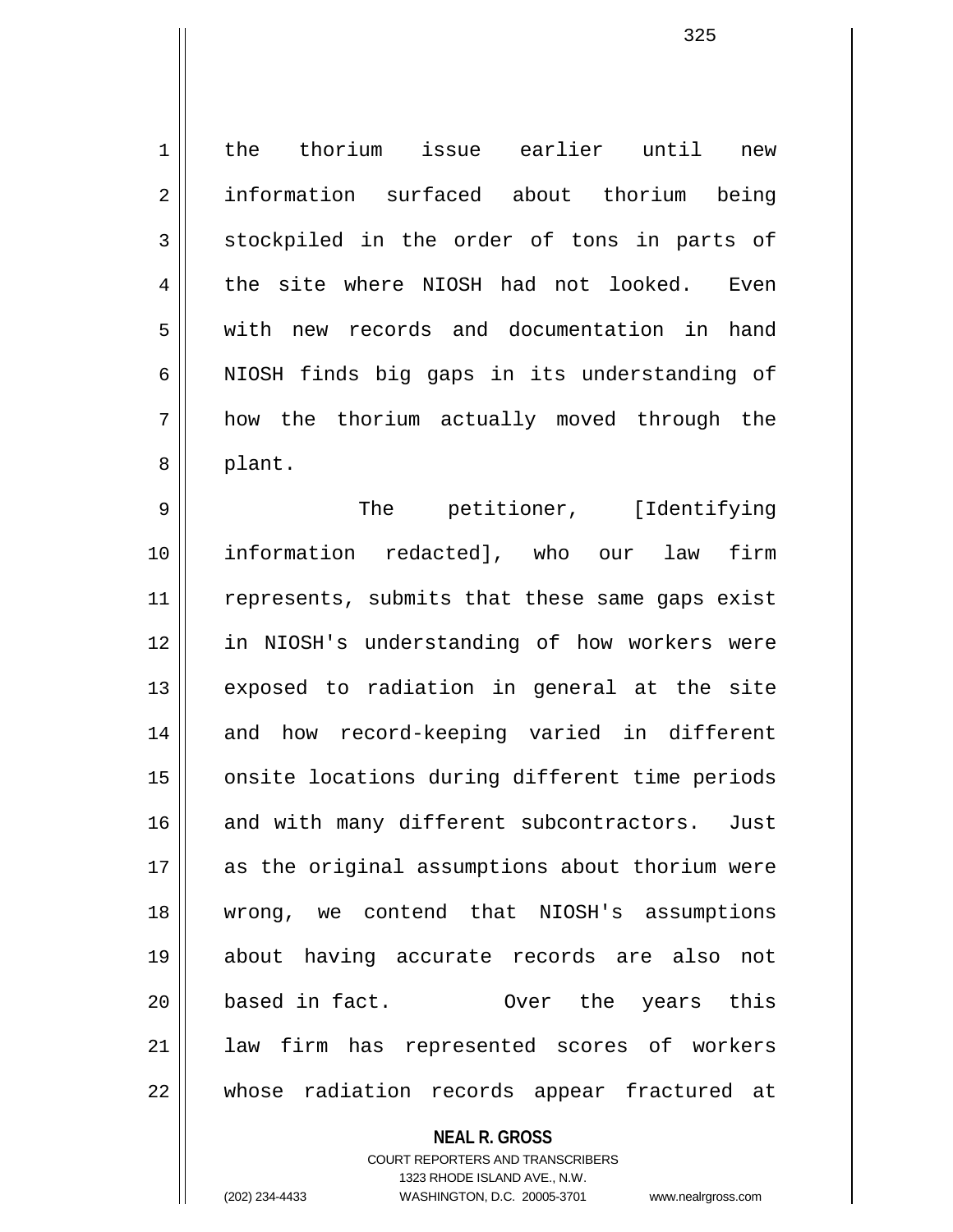1 || best or completely absent at worst. SC&A and  $2 \parallel$  NIOSH as well as this law firm have in our 3 files dozens of interviews and statements from 4 former workers who vividly recall incidents, 5 || accidents, spills, off-normal work practices, 6 | radiation control lapses, and less-than-formal 7 conduct of operations, yet NIOSH has glossed 8 over these worker and claimant statements 9 | citing lack of documentation.

10 Now we learn through this ER 11 addendum that NIOSH has actually found 12 quantities of documentation of just such 13 events in lab notes, not in official DuPont 14 incident records or special hazard 15 investigations. Claimants have consistently 16 been asked or been tasked with documenting 17 incidents they believe would affect their dose 18 reconstruction, yet even NIOSH should 19 acknowledge that these types of lab notes will  $20$  | never be available to the average claimant. 21 || Accurate record-keeping is at the  $22$   $\parallel$  core of this SEC and while NIOSH has often

> **NEAL R. GROSS** COURT REPORTERS AND TRANSCRIBERS

1323 RHODE ISLAND AVE., N.W. (202) 234-4433 WASHINGTON, D.C. 20005-3701 www.nealrgross.com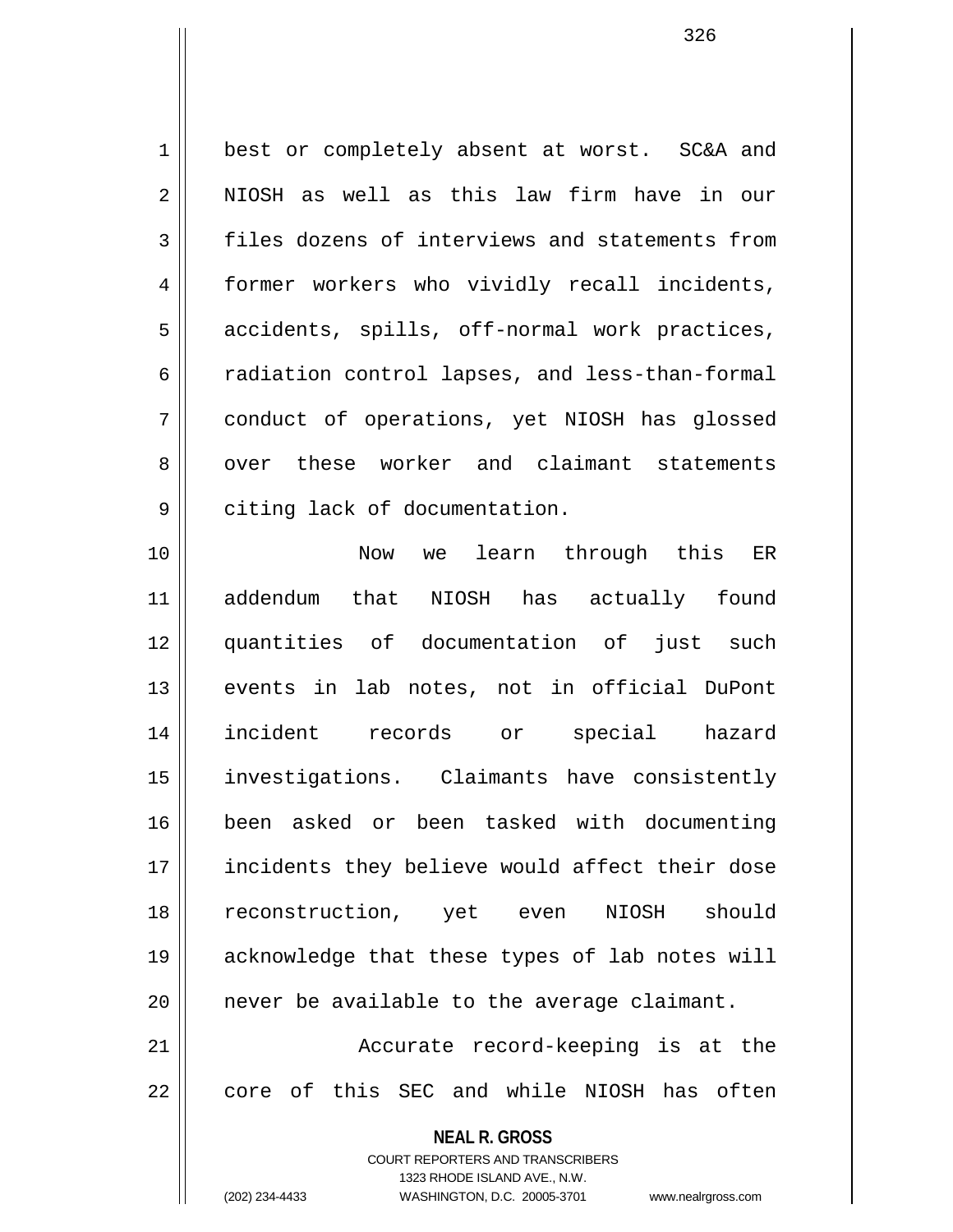1 expressed great admiration for SRS monitoring  $2 \parallel$  standards the lab notes identified in the 3 | Petition Evaluation Report Addendum 2 provide 4 a detailed revelation of sloppy conduct, 5 | control lapses, and other significant problems  $6 \parallel$  even at the very heart of the facility, the 7 773 inner laboratories. Why would this area  $8 \parallel$  be any different from every other area at the  $9 \parallel$  site when it came to work practices?

10 || Similarly, NIOSH states that, and 11 || this is a quote, "Maintenance and construction 12 workers were consulted by Health Physics 13 before and during operations involving 14 contaminated areas or equipment," yet many 15 workers, including the petitioner [Identifying 16 information redacted], report that it was a 17 common occurrence that no HP staff were around 18 || on weekends, and several workers report being 19 in areas that were originally thought to be  $20$   $\parallel$  safe, then being evacuated later when someone 21 || realized it was still hot and HP arrived late  $22$  | to the scene. NIOSH paints a rosy picture of

## **NEAL R. GROSS** COURT REPORTERS AND TRANSCRIBERS 1323 RHODE ISLAND AVE., N.W. (202) 234-4433 WASHINGTON, D.C. 20005-3701 www.nealrgross.com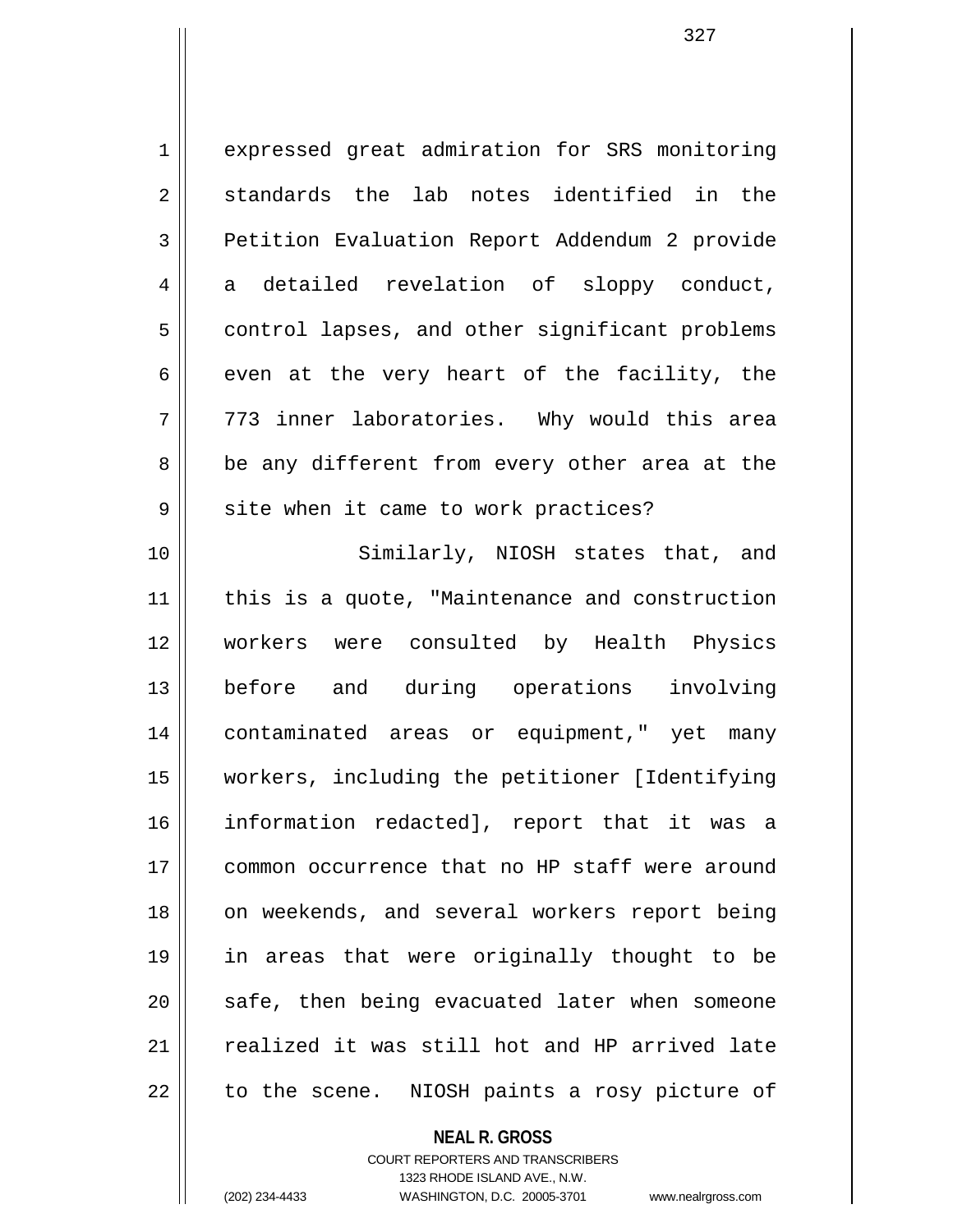1 operations at Savannah River Site, but 2 | countless former workers consistently maintain  $3 \parallel$  a different viewpoint.

4 NIOSH contends that its proposed 5 Class will be easily identifiable by 6 consistent use of badge codes and remarks  $7 \parallel$  that, and I quote, "One technician stated that 8 all workers who worked in requlated areas had  $9 \parallel$  to wear film badges," and this is a continuing 10 || quote. "The technician indicated that there 11 || were no exceptions to workers having to wear 12 dosimeters in regulated areas."

13 || According to the current ER, 14 quote, "The proposed Class will be based on 15 || the SRS requirement that all workers entering 16 a regulated area wear a dosimeter badge," yet 17 many interviewees in operations, production, 18 || and construction consistently offer a 19 different story. Why is it that NIOSH chooses 20 || one technician's statement on which to base 21 || its wide-ranging contention that badges were 22 || always worn, yet ignores the many statements

**NEAL R. GROSS**

COURT REPORTERS AND TRANSCRIBERS 1323 RHODE ISLAND AVE., N.W. (202) 234-4433 WASHINGTON, D.C. 20005-3701 www.nealrgross.com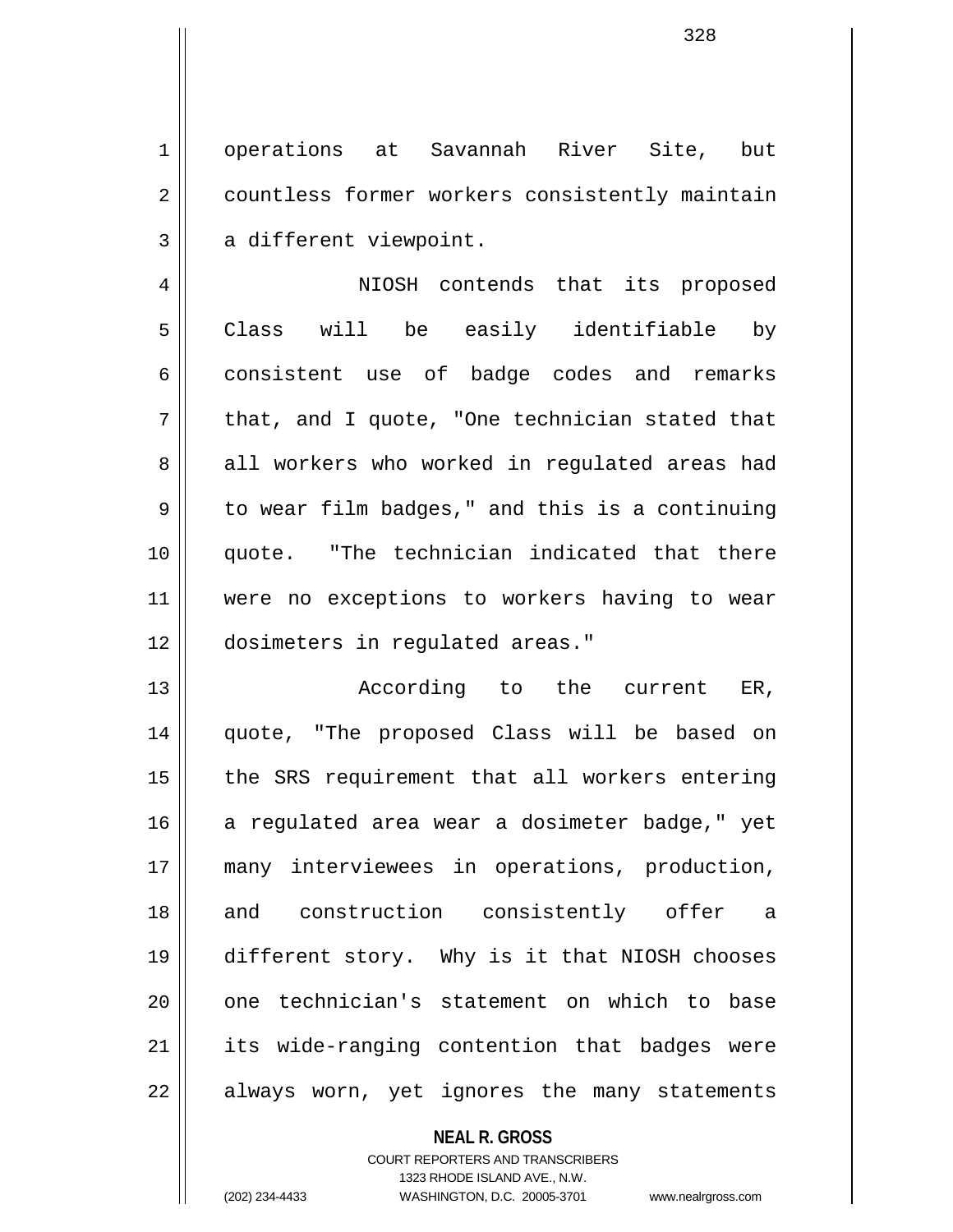$1 \parallel$  to the contrary that it already has on file 2 from other workers? It's as if the entire 3 || proposed Class appears to rest on this one 4 | technician's statement.

5 Using NIOSH's standard for this 6 | proposed thorium-related Class will miss many 7 || thousands of workers simply because their 8 || records no longer exist. There's no way to 9 determine how many workers, through no fault 10 of their own, will be left out of the SEC 11 because of faulty record-keeping or non-12 disclosure of records by the DOE and various 13 **d** contractors and subcontractors.

14 There are many examples in our 15 || files of workers who may fall into this gap of 16 documentation, and a few descriptions follow. 17  $\parallel$  The woman with breast cancer who is documented 18 in 773-A but has no exposure records. The 19 carpenter with bladder cancer known to be at 20 Savannah River Site but whose whereabouts in 21 1967 and 1968 are undocumented. The 22 construction worker with leukemia who was sent

## **NEAL R. GROSS**

COURT REPORTERS AND TRANSCRIBERS 1323 RHODE ISLAND AVE., N.W. (202) 234-4433 WASHINGTON, D.C. 20005-3701 www.nealrgross.com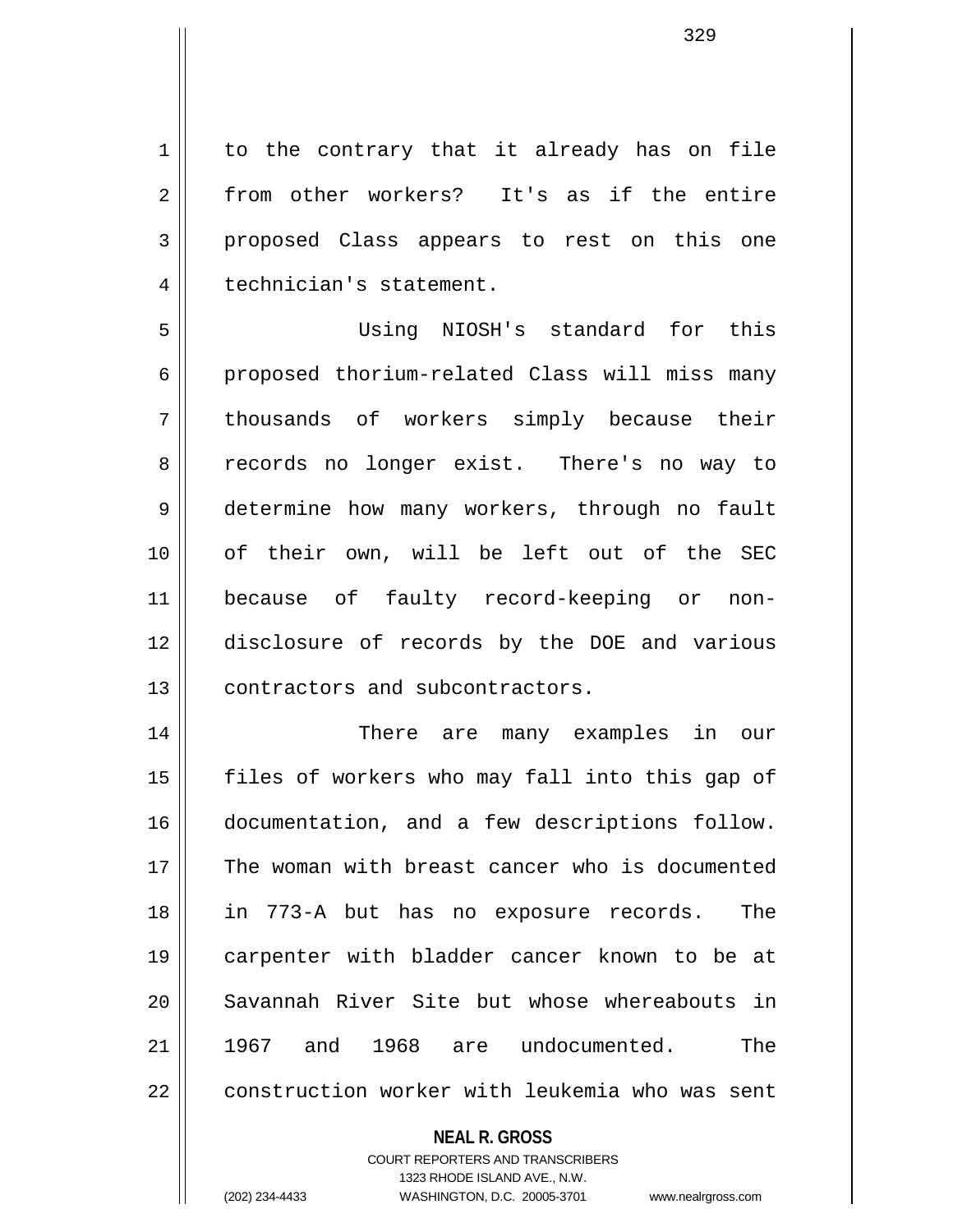1 home in a raincoat and rubber boots after his 2 clothes were confiscated for excessive  $3 \parallel$  contamination but for which event there is no 4 || incident report. The many employees who  $5 \parallel$  started out in construction then, like many  $6 \parallel$  others, were hired into positions but have no 7 early dosimetry records. The many clerks and 8 | office workers who were not issued TLD badges 9 || but who regularly delivered mail, urine 10 || samples, materials, and supplies to and from 11 hot areas but whose visitor badge data is 12 missing. The Forest Service workers without 13 badges who went into all areas of the Savannah 14 River Site's almost 200,000 acres, wading in 15 || contaminated ponds, digging out contaminated 16 and radioactive railroad ties before burning 17 || them in some cases or taking them to burial 18 grounds and doing other jobs usually 19 associated with construction. The security 20 || guards whose health was in danger when they 21 checked buildings, vehicles, or railroad cars 22 || for leaks and exposures before health

> **NEAL R. GROSS** COURT REPORTERS AND TRANSCRIBERS 1323 RHODE ISLAND AVE., N.W.

(202) 234-4433 WASHINGTON, D.C. 20005-3701 www.nealrgross.com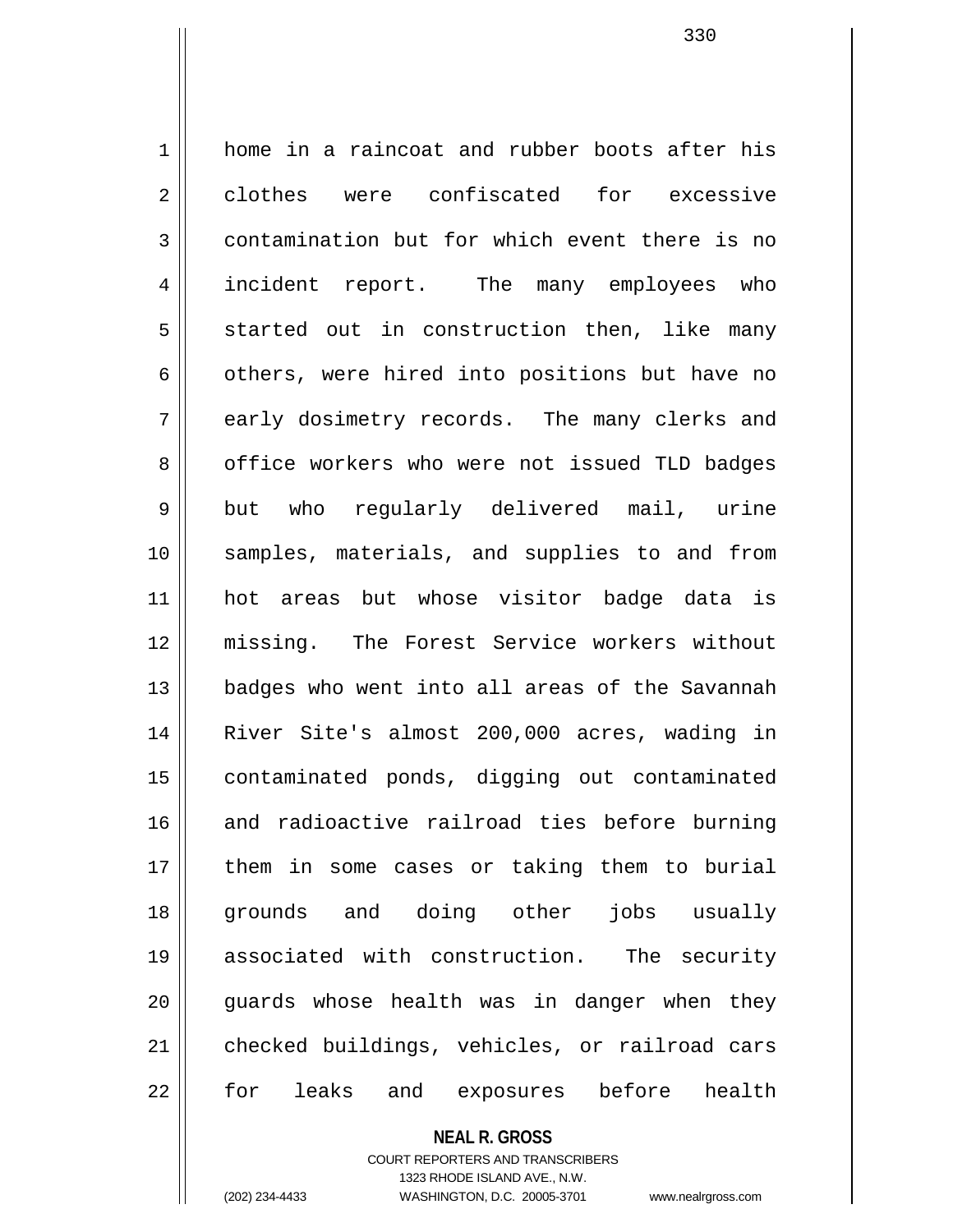1 physicists came on the scene to measure off- $2 \parallel$  scale radiation levels. The escorts who 3 accompanied construction workers into thorium  $4 \parallel$  areas and could not leave the area until the 5 | worker finished the job and whose records have 6 || not yet been found. And the laundry workers 7 who washed contaminated clothing including 8 **masks** coming out of 773-A, CMX, and TNX.

9 We applaud NIOSH for admitting 10 that the site information is inadequate 11 | concerning thorium. We hope that the Advisory 12 Board will recognize this admission for what  $13$  it is, the proverbial tip of the iceberg, 14 because we believe other record-keeping for 15 all workers in other time periods are 16 defective as well. We contend that the 17 || original proposed Class is reasonable though 18 we accept and appreciate that NIOSH has made 19 || small steps to advance the process.

20 Finally, I want to follow up on 21 what Knut said, too. We have seen that  $22$  || thorium did continue, at least in the NIOSH

**NEAL R. GROSS**

COURT REPORTERS AND TRANSCRIBERS

1323 RHODE ISLAND AVE., N.W. (202) 234-4433 WASHINGTON, D.C. 20005-3701 www.nealrgross.com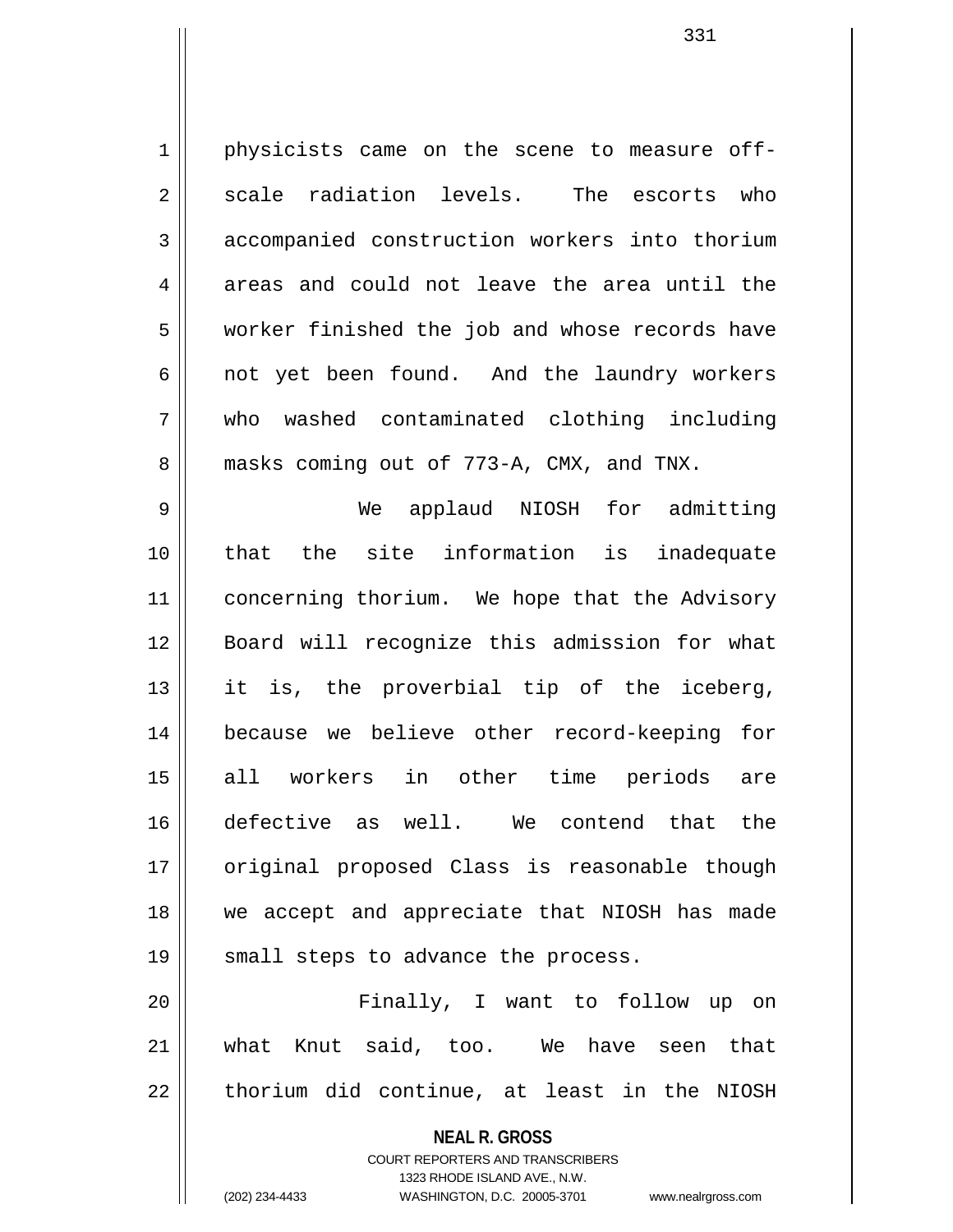**NEAL R. GROSS** COURT REPORTERS AND TRANSCRIBERS 1323 RHODE ISLAND AVE., N.W. 1 | inventory list, until 1977 and even though we 2 || don't want to see this SEC held up while we 3 wait to learn more about what happened with I  $4 \parallel$  think there were 2,000 kg of thorium there in  $5 \parallel$  1977, we do think we would like to ask you all  $6 \parallel$  to consider that in an expedited way for 7 further inclusion in the Class. So, thank you 8 | very much. 9 CHAIRMAN MELIUS: Thank you. 10 Gordon Rowe, is he on the line? Are you on 11 || the line? Mr. Rowe? Yes, go ahead. 12 MR. ROWE: This is Gordon Rowe. 13 | Can you hear me? 14 CHAIRMAN MELIUS: Yes, we can,  $15$  sir. 16 MR. ROWE: I'm one of the signers 17 || of the petition for Savannah River Site, and 18 I'd just like to point out that there's been a 19 very long, drawn-out process that NIOSH seems  $20$  || to come up with all kinds of excuses to drag  $21$  || it out, to not -- to need to find, implement  $22$  | and gather more information. And I think it's

(202) 234-4433 WASHINGTON, D.C. 20005-3701 www.nealrgross.com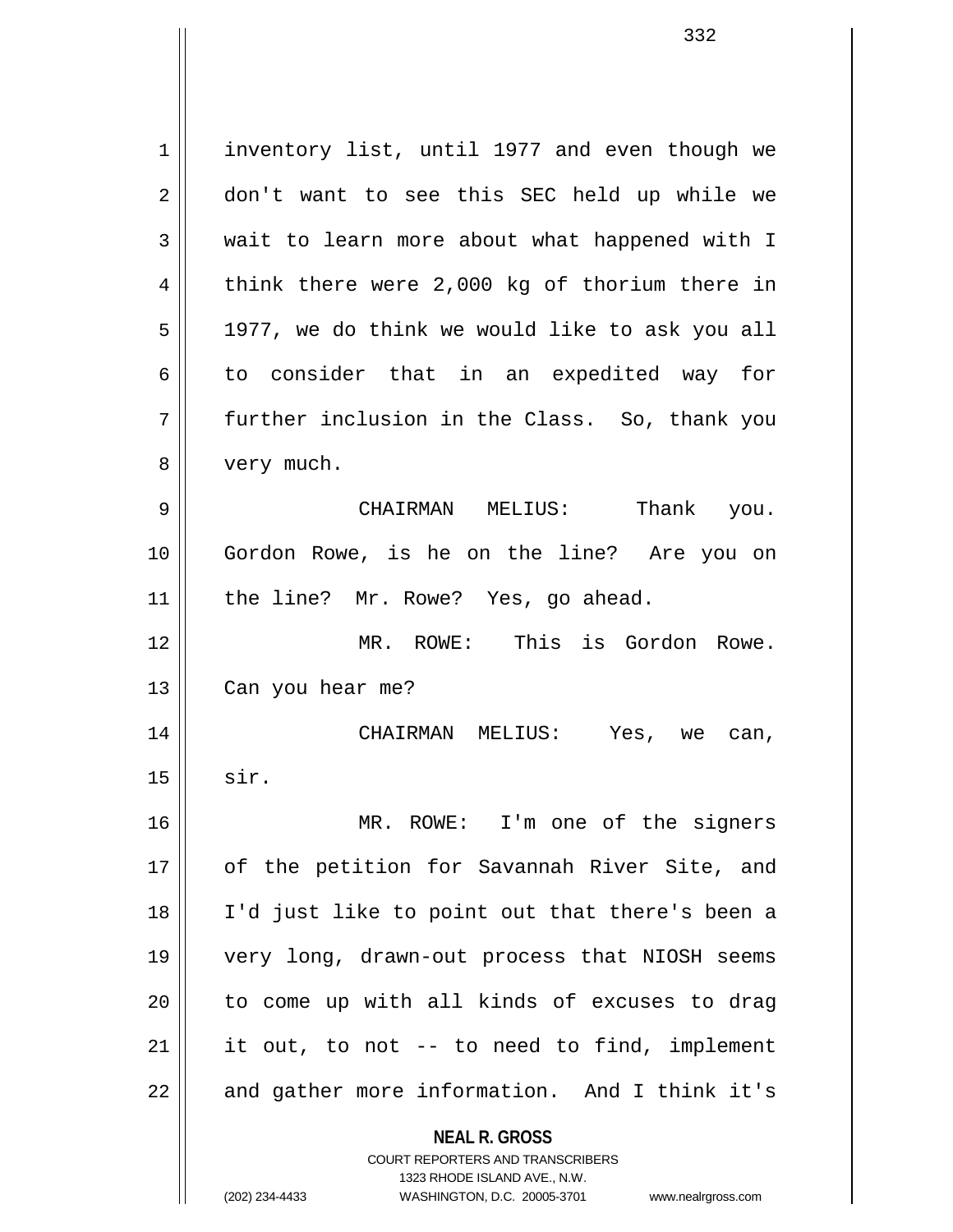$1 \parallel$  quite unfair that this petition has been drawn  $2 \parallel$  out, drug out for so long a time, for several 3 years now.

4 And there's been any number of 5 | meetings that NIOSH has had and they have been 6 told by the construction workers that we 7 haven't been to monitoring. There's been a 8 situation and the records have not been 9 accurate. And the construction workers have 10 worked for any number of areas and places 11 || where they haven't been monitored properly. 12 And it seems to me that they don't listen to 13 what the construction workers have told them. 14 We are second class citizens it seems. They  $15$  seem to listen to what the production workers  $16$  say and the people they had talked to on the 17 plant site more so than they listen to 18 || construction workers.

19 I just think that it's been a  $20$  || long, drawn-out affair, and it's quite unfair 21 || to construction workers and to people as a 22 whole, to all the people that filed claims and

> **NEAL R. GROSS** COURT REPORTERS AND TRANSCRIBERS 1323 RHODE ISLAND AVE., N.W. (202) 234-4433 WASHINGTON, D.C. 20005-3701 www.nealrgross.com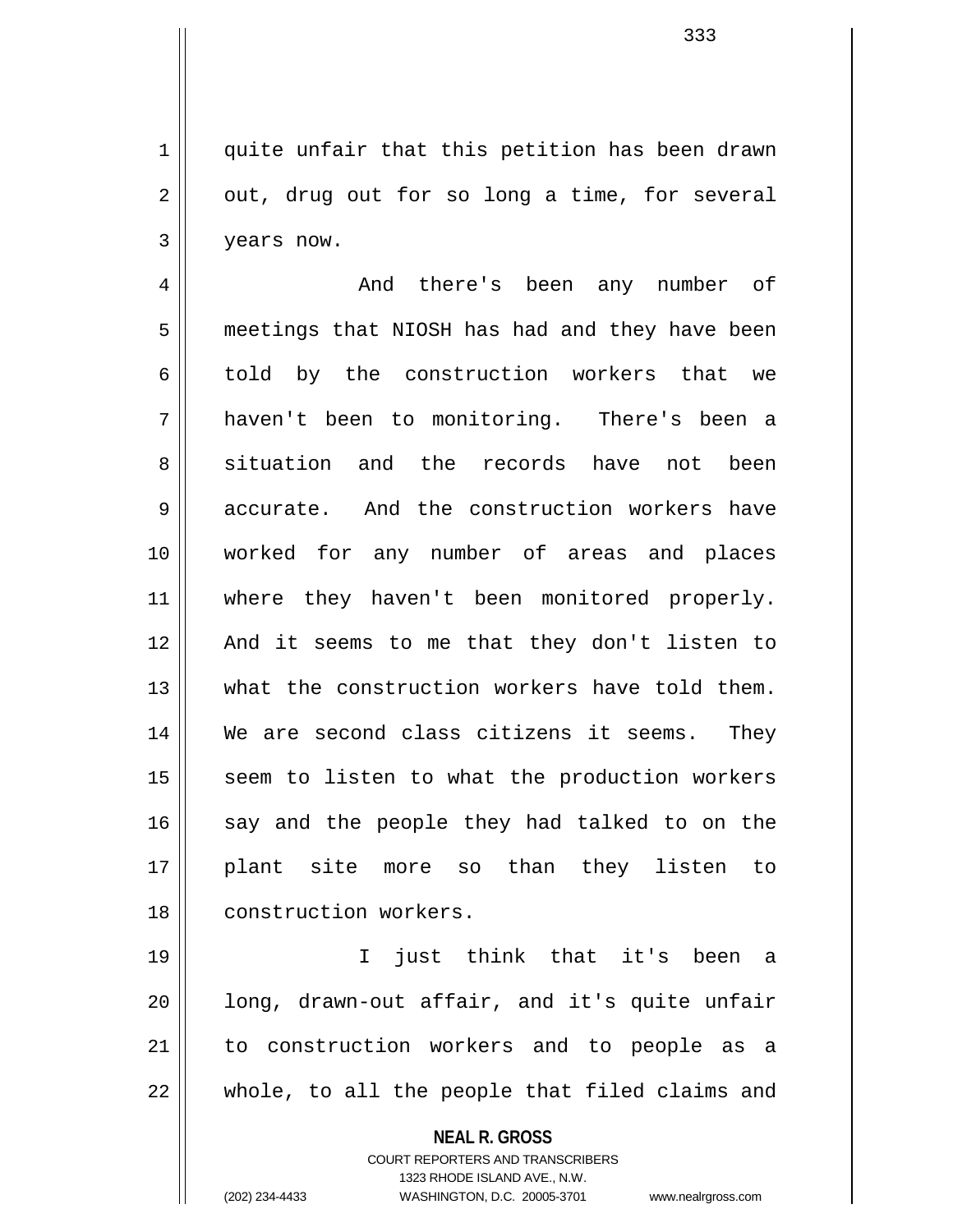**NEAL R. GROSS** COURT REPORTERS AND TRANSCRIBERS 1323 RHODE ISLAND AVE., N.W. (202) 234-4433 WASHINGTON, D.C. 20005-3701 www.nealrgross.com  $1 \parallel$  whatnot that -- they seem to not seem to want  $2 \parallel$  to find any excuse to drag this thing out, to 3 not make a decision on this petition. And I 4 appreciate the opportunity of you letting me  $5 \parallel$  talk and bring up my position in this matter. 6 CHAIRMAN MELIUS: Thank you very 7 much, Mr. Rowe. Is there anybody else on the 8 || phone who would like to make public comments? 9 | Okay. If not then we'll close the meeting for 10 today. We will reconvene at 8:15 tomorrow 11 morning. 12 || (Whereupon, the above-entitled 13 || matter went off the record at 6:10 p.m.) 14 15 16 17 18 19 20 21 22